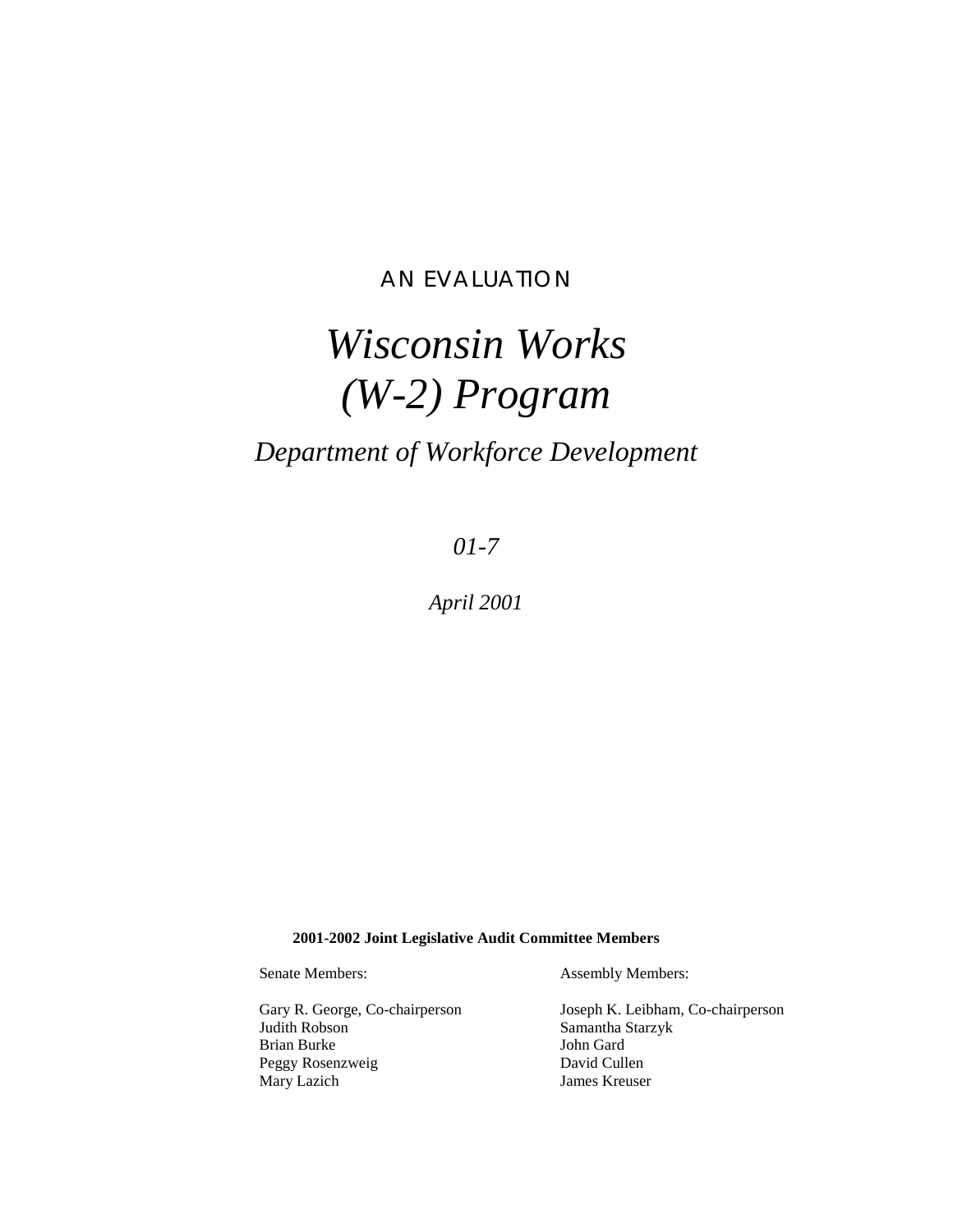#### **LEGISLATIVE AUDIT BUREAU**

══════════════════════════════════════════════════════════════════════════

The Bureau is a nonpartisan legislative service agency responsible for conducting financial and program evaluation audits of state agencies. The Bureau's purpose is to provide assurance to the Legislature that financial transactions and management decisions are made effectively, efficiently, and in compliance with state law and that state agencies carry out the policies of the Legislature and the Governor. Audit Bureau reports typically contain reviews of financial transactions, analyses of agency performance or public policy issues, conclusions regarding the causes of problems found, and recommendations for improvement.

Reports are submitted to the Joint Legislative Audit Committee and made available to other committees of the Legislature and to the public. The Audit Committee may arrange public hearings on the issues identified in a report and may introduce legislation in response to the audit recommendations. However, the findings, conclusions, and recommendations in the report are those of the Legislative Audit Bureau. For more information, write the Bureau at 22 E. Mifflin Street, Suite 500, Madison, WI 53703, call (608) 266-2818, or send e-mail to Leg.Audit.Info@legis.state.wi.us. Electronic copies of current reports are available on line at www.legis.state.wi.us/lab/windex.htm.

══════════════════════════════════════════════════════════════════════════

State Auditor - Janice Mueller

Editor of Publications - Jeanne Thieme

Audit Prepared by

Paul Stuiber, Director and Contact Person Robin Lecoanet Jessica Lathrop David Miller Matthew Russell Rob Schoenbrunn Joshua Smith Christine Specht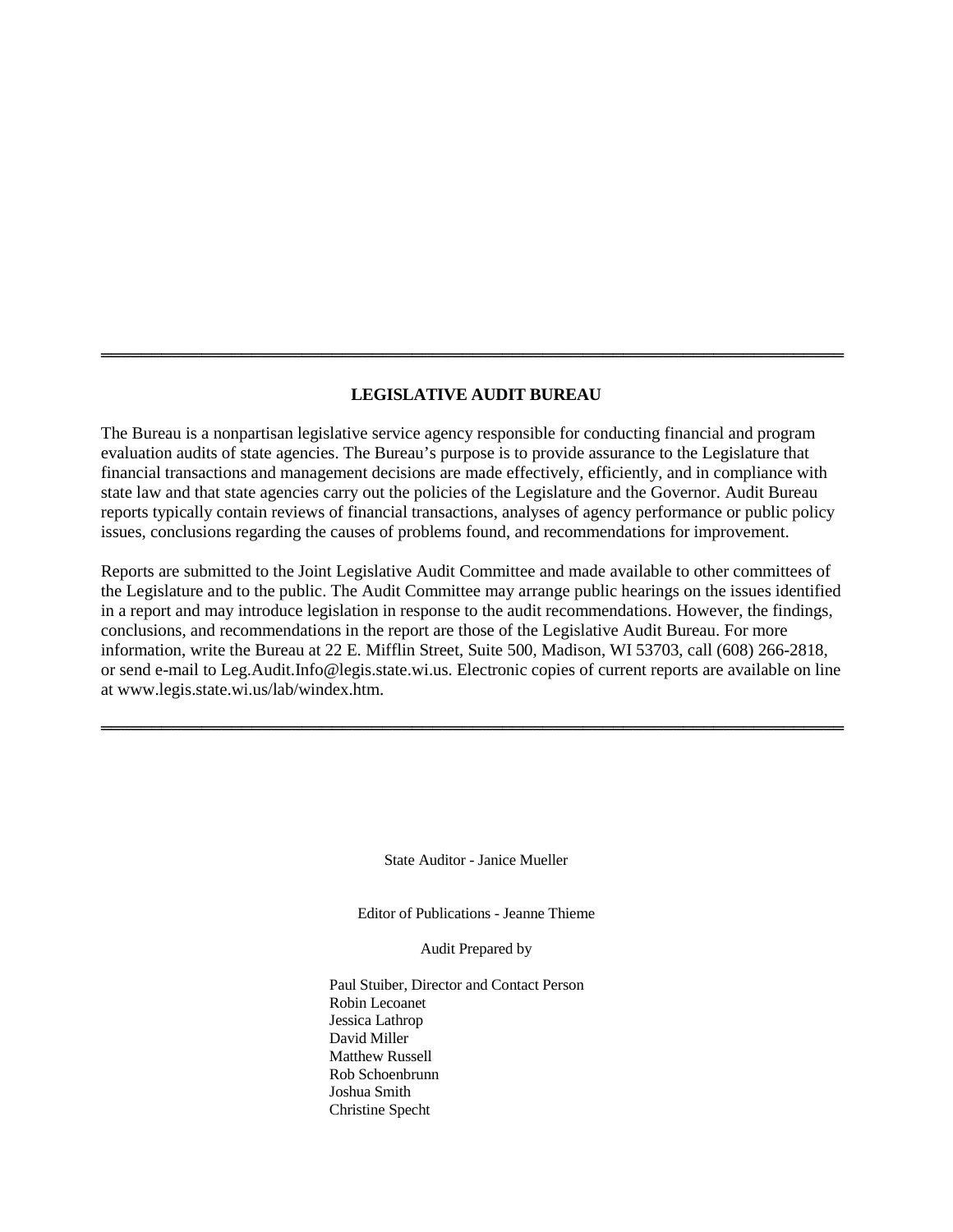# **CONTENTS**

| <b>Letter of Transmittal</b>                                                                                                                                               | $\mathbf{1}$               |
|----------------------------------------------------------------------------------------------------------------------------------------------------------------------------|----------------------------|
| <b>Summary</b>                                                                                                                                                             | 3                          |
| <b>Introduction</b>                                                                                                                                                        | 11                         |
| Program Funding<br>Participant Eligibility and Characteristics<br>Contracting with Local Providers<br><b>Types of Services Provided</b><br>Trends in Program Participation | 12<br>13<br>16<br>18<br>22 |
| <b>Program Expenditures</b>                                                                                                                                                | 27                         |
| <b>Initial Contract Expenditures</b><br><b>Unspent Contract Funds</b><br><b>Current Contract Expenditures</b><br><b>Performance Bonuses</b>                                | 28<br>32<br>38<br>40       |
| <b>Program Effectiveness</b>                                                                                                                                               | 43                         |
| <b>Financial Status of Former Participants</b><br><b>Returning Participants</b>                                                                                            | 43<br>49                   |
| <b>Factors Influencing the Effectiveness of Services</b>                                                                                                                   | 53                         |
| <b>Sanctions of Participant Benefits</b><br><b>Resolution of Participant Complaints</b><br><b>Trial Job Wages</b>                                                          | 53<br>59<br>62             |
| <b>Measuring Performance and Providing Oversight</b>                                                                                                                       | 67                         |
| Performance Standards<br>Milwaukee County Oversight<br><b>Assessing Contract Performance</b><br><b>Improving Oversight of PIC Activities</b>                               | 67<br>70<br>71<br>74       |
| <b>Future Considerations</b>                                                                                                                                               | 77                         |
| Assessing Barriers to Employment<br>Addressing the Needs of Participants Nearing Eligibility Limits<br><b>Considering Future Program Modifications</b>                     | 78<br>80<br>85             |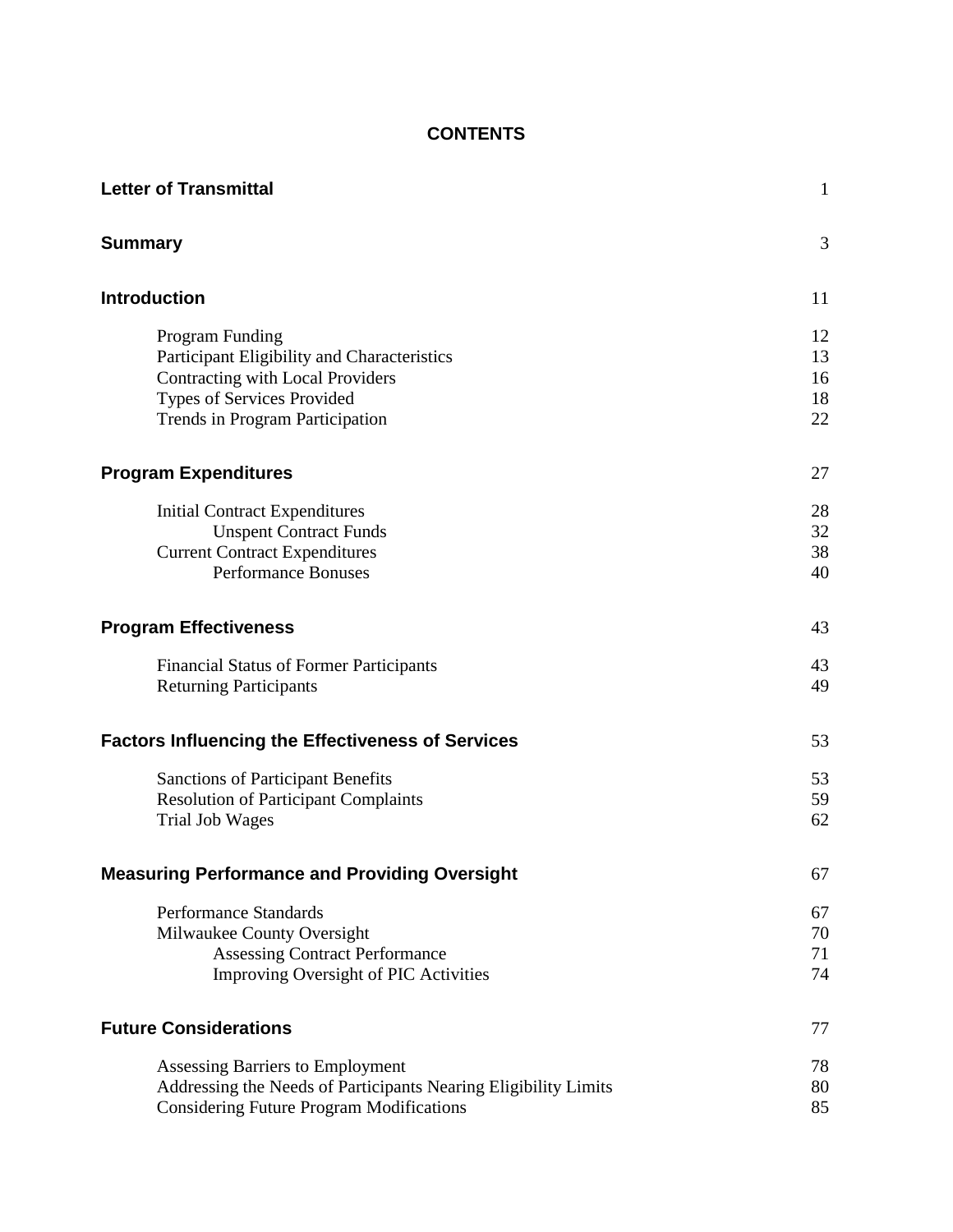**[Appendix 1—Profiles of 17 W-2 Agencies](#page-91-0)**

- **[Appendix 2—Percentage of Participants Receiving Employment-Related Services](#page-159-0)  Under Current Implementation Contracts**
- **[Appendix 3—Percentage of Participants Receiving Education and Training Services](#page-163-0)  Under Current Implementation Contracts**
- **[Appendix 4—Percentage of Participants Receiving Assessment and Counseling](#page-169-0)  Services Under Current Implementation Contracts**
- **[Appendix 5—W-2 Agencies' Caseloads](#page-173-0)**
- **[Appendix 6—W-2 Agencies' Contract Amounts, Reported Expenditures, Profits, and](#page-177-0)  Reinvestment Under Initial Implementation Contracts**
- **[Appendix 7—Reported Expenditures by Type Under Initial Implementation Contracts](#page-181-0)**
- **[Appendix 8—Expenditures of Community Reinvestment Funds](#page-185-0)**
- **[Appendix 9—Current Contract Amounts, Reported Expenditures, and Potential](#page-189-0)  Bonuses and Reinvestment**
- **[Appendix 10—Reported Expenditures by Type Under Current Implementation Contracts](#page-193-0)**
- **[Appendix 11—Performance Bonus Criteria](#page-197-0)**
- **[Appendix 12—Performance Bonuses Earned and Standards Met Under Current](#page-199-0)  Implementation Contracts**
- **[Appendix 13—Income and Poverty Status of Former W-2 Participants](#page-207-0)**
- **[Appendix 14—Returning Participants by W-2 Agency](#page-211-0)**
- **[Appendix 15—Response from the Department of Workforce Development](#page-215-0)**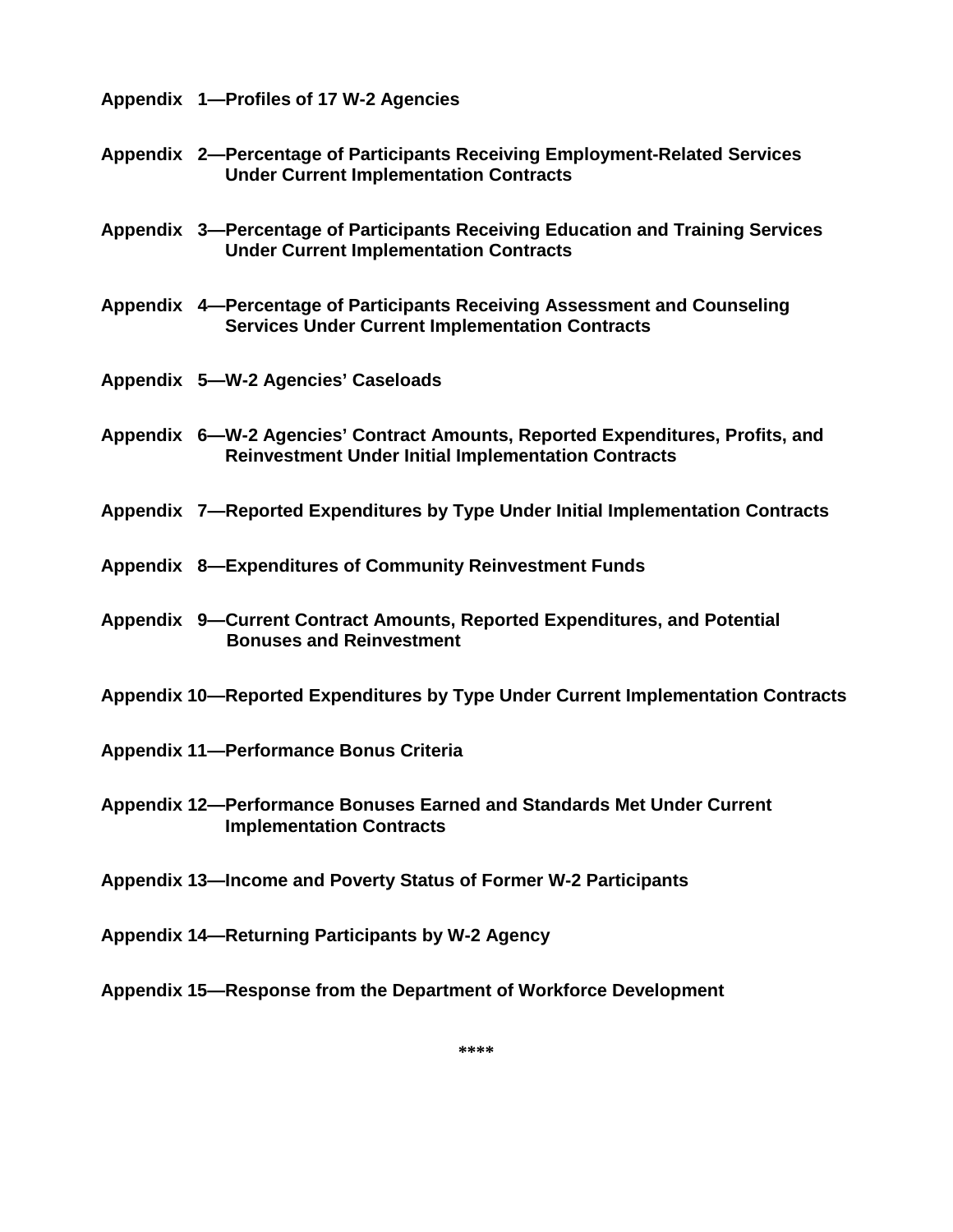<span id="page-4-0"></span>

JANICE MUELLER STATE AUDITOR

22 E. MIFFLIN ST., STE. 500 MADISON, WISCONSIN 53703 (608) 266-2818 FAX (608) 267-0410 Leg.Audit.Info@legis.state.wi.us

April 10, 2001

Senator Gary R. George and Representative Joseph K. Leibham, Co-chairpersons Joint Legislative Audit Committee State Capitol Madison, Wisconsin 53702

Dear Senator George and Representative Leibham:

We have completed our evaluation of the Wisconsin Works program (W-2), as required by s. 49.141(2g)(a), Wis. Stats. This is the sixth and final report issued under that requirement.

W-2 is a time-limited employment assistance program administered by the Department of Workforce Development. It replaced cash entitlements provided to low-income families under Aid to Families with Dependent Children in September 1997. Through September 2000, W-2 program costs totaled \$710.4 million, of which 93.6 percent was spent by local public and private contractors for program services, benefits, and administration.

Implementation of W-2 has resulted in large declines in the number of individuals receiving cash assistance. From January 1998 through September 2000, cash assistance caseloads declined more than 50 percent, from 14,204 to 6,771 cases. However, the program's success in achieving economic self-sufficiency for participants has been mixed. Among 2,129 participants who left W-2 during the first three months of 1998, 1,377 filed 1999 Wisconsin tax returns. Of those who filed, 643, or 46.7 percent, had incomes above the federal poverty level when earned income tax credits were included. In addition, we found that 26.1 percent of those who left the program from January through March of 1998 had returned for cash assistance or other services by July 2000.

Before the start of a new contract period, which is scheduled to begin January 2002, the Department and the Legislature will need to consider challenges posed by returning participants and those with multiple or severe barriers to employment; how to best address the needs of those who are nearing time limits on program participation; and how to assist individuals who have entered the workforce in maintaining their employment, advancing, and raising themselves and their families out of poverty.

We appreciate the courtesy and cooperation extended to us by the Department of Workforce Development and staff of the many W-2 agencies we contacted during the course of our review. The Department's response is [Appendix 15.](#page-215-0)

Respectfully submitted,

Janice Mueller State Auditor

JM/PS/ao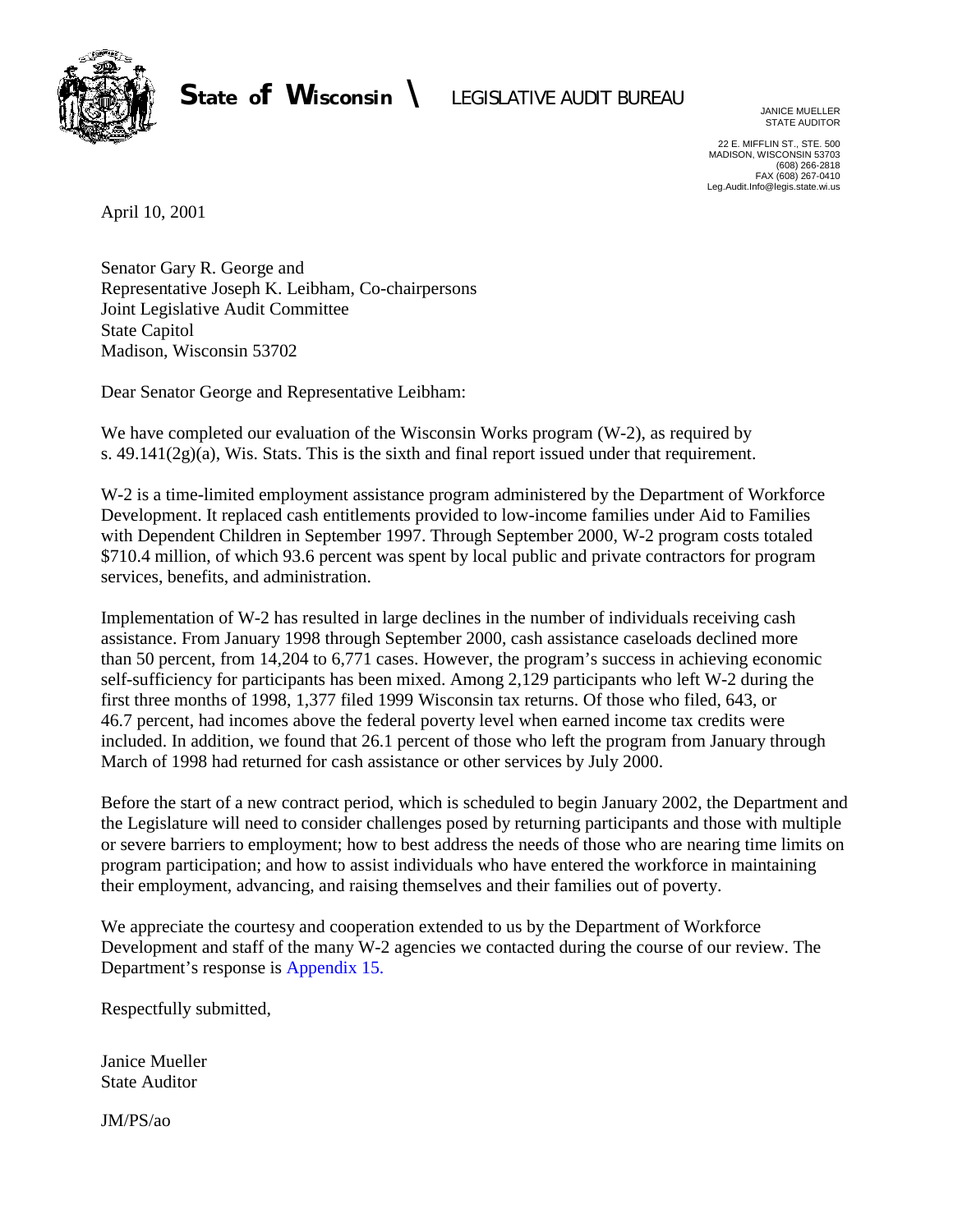<span id="page-5-0"></span>The Wisconsin Works program, more commonly known as W-2, was created by 1995 Wisconsin Act 289 to help participants achieve economic self-sufficiency through employment. It took effect statewide in September 1997. W-2 participants, who are primarily women with dependent children, are not entitled to cash benefits as they would have been under Aid to Families with Dependent Children (AFDC). Instead, they earn wages or receive cash grants and other program services based on their employment status. Through September 2000, W-2 program costs have totaled \$710.4 million and have been funded by state general purpose revenue and federal Temporary Assistance for Needy Families (TANF) block grant funds. This evaluation of the history and effectiveness of the W-2 program is the sixth and last in a series of reports we have conducted, as required by Wisconsin law.

Program participants receive services from counties, private agencies, and tribes under the terms of contracts the agencies signed with the state agency responsible for administering W-2, the Department of Workforce Development (DWD). To receive cash benefits under W-2, applicants must meet two financial eligibility requirements:

- the family gross income must be at or below 115 percent of the federal poverty level, which is currently \$16,825 for a family of three; and
- the family must have assets at or below \$2,500, excluding the combined equity of vehicles valued at up to \$10,000 and one home that serves as the homestead.

W-2 participants are assigned to either subsidized or unsubsidized placements, based upon their level of preparedness for employment. Subsidized placements include:

• transitional placements, which provide work practice and training for participants who are unable to perform independent, self-sustaining work or work associated with community service or trial jobs, and for which the monthly benefit is a cash grant of \$628;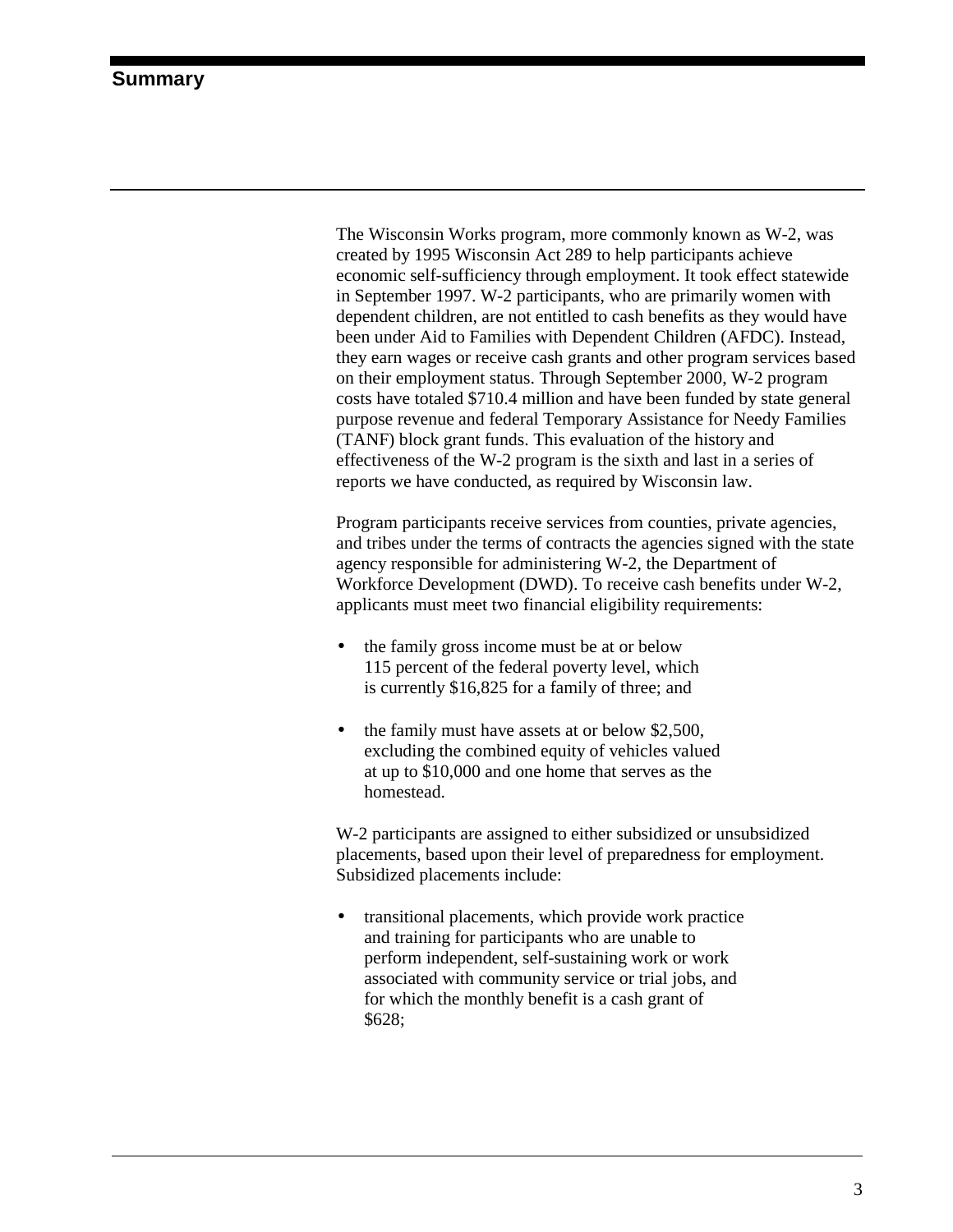- community service jobs, which provide work experience and training to participants who are able to perform some job duties and are expected to eventually move into trial jobs or unsubsidized employment, and for which the monthly benefit is a cash grant of \$673; and
- trial jobs, which provide work experience and training and may become permanent, unsubsidized positions, and for which the participant earns not less than the state or federal minimum wage for every hour worked, and the employer receives a subsidy of no more than \$300 per month for each participant who works full-time.

In addition, custodial parents of infants are not required to work outside of the home until the infants are older than 12 weeks. They receive a monthly cash grant of \$673.

Participants in unsubsidized placements earn market wages and do not receive additional cash benefits. However, participants in both subsidized and unsubsidized placements are eligible to receive program services that are intended to assist them in finding or retaining employment, increasing their skills or wages, and overcoming barriers to employment that can include mental health problems and substance abuse. In addition, most participants are also eligible for services through other public assistance programs, including health care through Medical Assistance, food stamps, and subsidized child care through the Wisconsin Shares program.

In general, W-2 participants who are ready for unsubsidized employment receive fewer services than those who have more barriers to employment and who remain in the program for a longer period of time. However, the type and amount of services provided to participants varies from agency to agency.

Of all the services provided, only employment search services were provided to more than half of all those served by W-2 agencies in 2000: a total of 21,497 individuals, or 61.0 percent of those enrolled in either W-2 or the Food Stamp Employment and Training (FSET) program, whose participants are also served by W-2 agencies under their contracts with the State, searched for employment with the assistance of a W-2 agency. The only other services that were provided to more than 20 percent of all participants were adult basic education, which was provided to 31.6 percent of all participants, and motivational training, which was provided to 25.1 percent.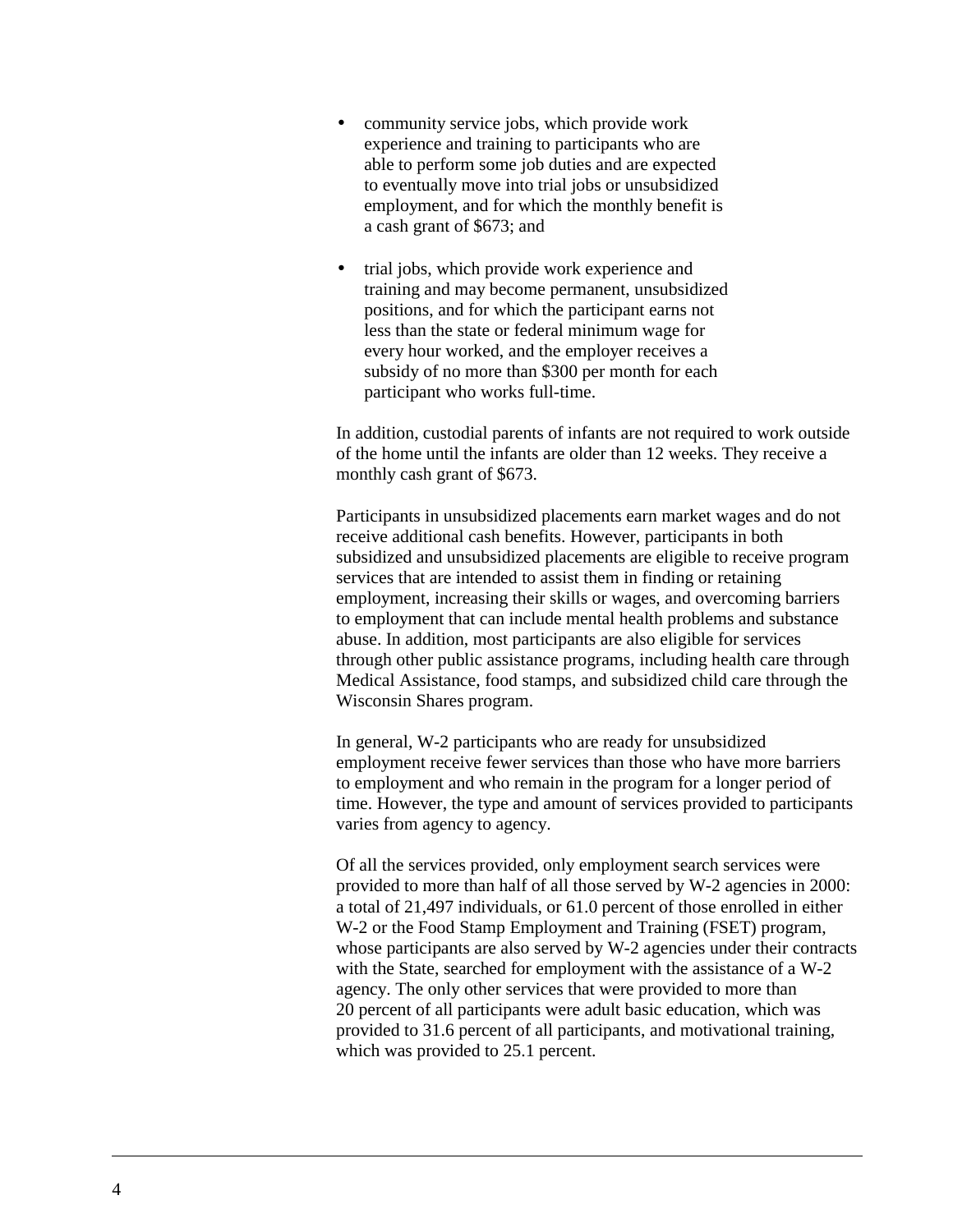It was expected that caseloads would decline in the transition from AFDC to W-2, but they did so much faster than had been projected. In three years, the decline was 50.9 percent, from 22,761 in September 1997 to 11,171 in September 2000. The most significant decline has been in the cash benefit caseload; that is, among participants in the program's three categories of subsidized job placement transitional placements, community service jobs, and trial jobs—and custodial parents of infants. In contrast to the decline in the number of individuals receiving cash benefits, the number receiving case management services—such as education and training services, counseling, and various assessment services—has generally increased since the beginning of the program. In September 2000, 4,400 participants received case management but not cash assistance.

During the program's initial contract period, from September 1997 through December 1999, a total of \$651.5 million was budgeted for W-2, and \$413.6 million was spent. Approximately 50 percent of the funds the local agencies received was spent on services for program participants, 40 percent for the payment of cash benefits, and almost 10 percent for administration. However, a controversial aspect of local administration of the program during the initial contract period was the agencies' ability to retain a portion of unspent contract funds as profits.

Largely because of the unanticipated decline in caseloads, \$237.9 million in funds that had been contracted remained unspent. Contracts called for the majority of the unspent funds to be returned to the local agencies, which were allowed to retain a portion of these funds as unrestricted profits that could be spent for a variety of purposes, and as restricted profits, known as community reinvestment funds, that must be spent on TANF-eligible individuals.

Under the terms of the initial implementation contracts, W-2 agency profits totaled \$65.1 million. The agency with the largest profit— Employment Solutions, Inc., a private agency serving a portion of Milwaukee County—received \$9.5 million. The agency with the smallest profit—Pepin County—received \$42,071. Private agencies are not under any contractual or legal obligation to disclose the way in which their unrestricted profits were used.

In site visits to 17 public and private agencies, we asked about profit use. We found that most public agencies reported using their profits to offset county property tax levies or to provide various services to lowincome residents. The private agencies' uses of profits varied, but some profits were used to expand businesses serving low-income persons or for a variety of education and training activities.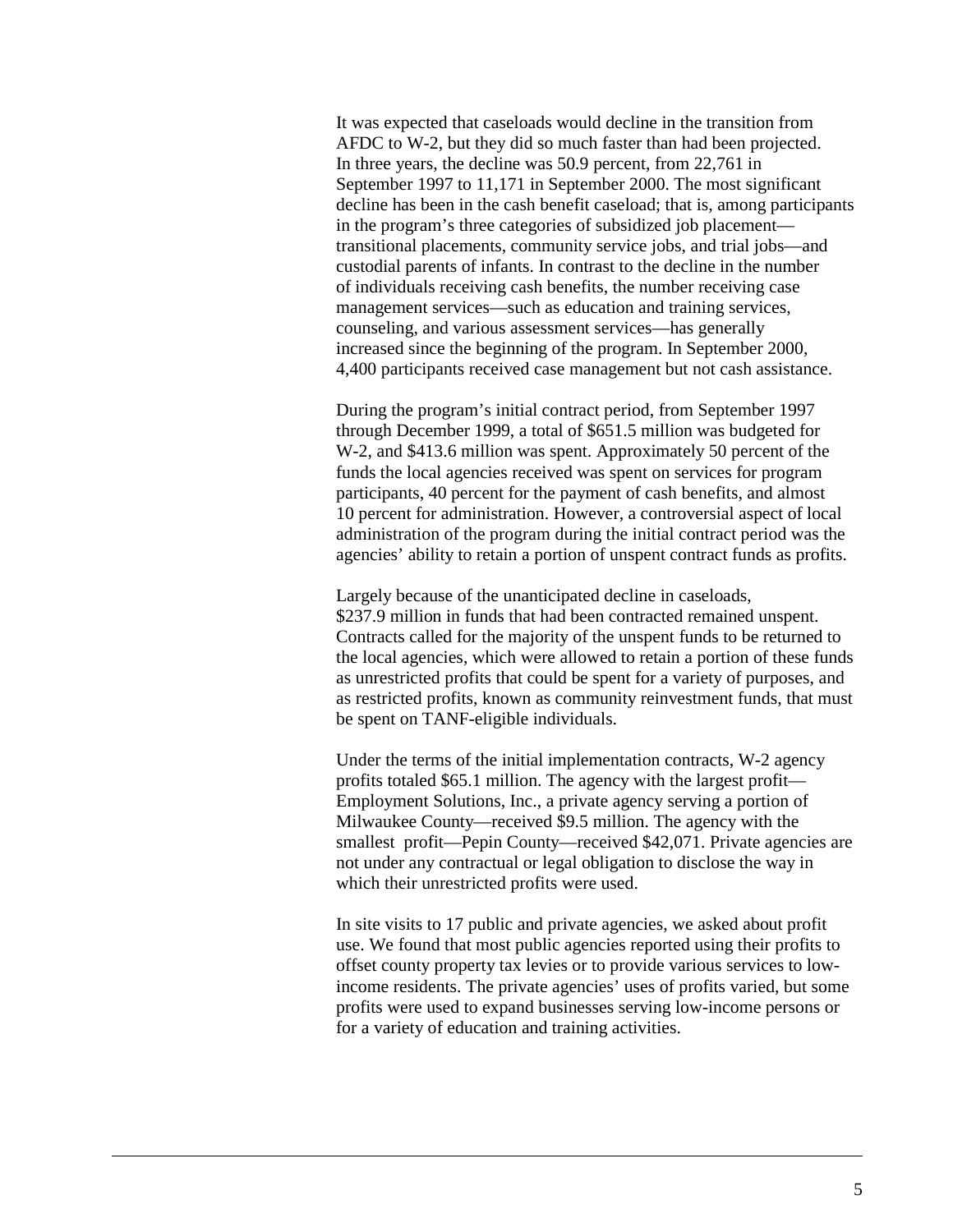Community reinvestment funds earned by W-2 agencies under the initial implementation contracts totaled \$83.4 million. These funds may be used to provide services to families whose incomes are below 200 percent of the federal poverty level, which is currently \$29,260 annually for a family of three. The allowable uses of community reinvestment funds are numerous and include supplementing agency budgets under the current implementation contracts, providing transportation services, providing counseling services not covered by Medical Assistance, and expanding services to address cultural and language barriers. Marinette County has spent all of its community reinvestment funds, while 15 agencies reported no expenditures through September 2000. Overall, W-2 agencies spent \$14.2 million, or 17.0 percent of the community reinvestment funds they received under their initial implementation contracts, through September 2000. Two private W-2 agencies in Milwaukee County—Employment Solutions and Opportunities Industrialization Center of Greater Milwaukee—have agreed to provide a portion of their community reinvestment funds, \$3.8 million and \$300,000, respectively, to Milwaukee County.

In order to improve agency performance, and in response to concerns about the \$65.1 million of profits paid, DWD developed seven performance standards for the current contract period with the intention of ensuring monetary incentives are related to performance and not the level of unspent funds. Further, DWD and the Legislature reduced amounts provided in the current contract period to reflect lower-thananticipated caseloads and the shorter time period of the contracts. Current W-2 contracts, which began on January 1, 2000 and are effective through December 31, 2001, total \$369.3 million. During this period, up to \$25.9 million will be available to local agencies for performance bonuses if the performance measures are met. In March 2001, DWD announced that all but two agencies—Bayfield and Menominee counties—were meeting or exceeding base-level performance measures.

To evaluate the program's effectiveness in meeting its primary objective—helping participants achieve self-sufficiency though employment—we reviewed the income of all participants who left the program in the first quarter of 1998 and, with the assistance of the Department of Revenue, matched this population with those who filed 1999 Wisconsin income tax returns. During the first quarter of 1998, 2,129 participants left the W-2 program. Of this group, 64.7 percent filed 1999 Wisconsin income tax returns. The average income reported by the former W-2 participants was \$11,988.

When only this income is considered, 33.8 percent of these filers were above the federal poverty level for their respective family size, while 66.2 percent were below it. However, the incomes of many former W-2 participants who filed 1999 tax returns were enhanced by receipt of state and federal earned income tax credits. If the value of these credits is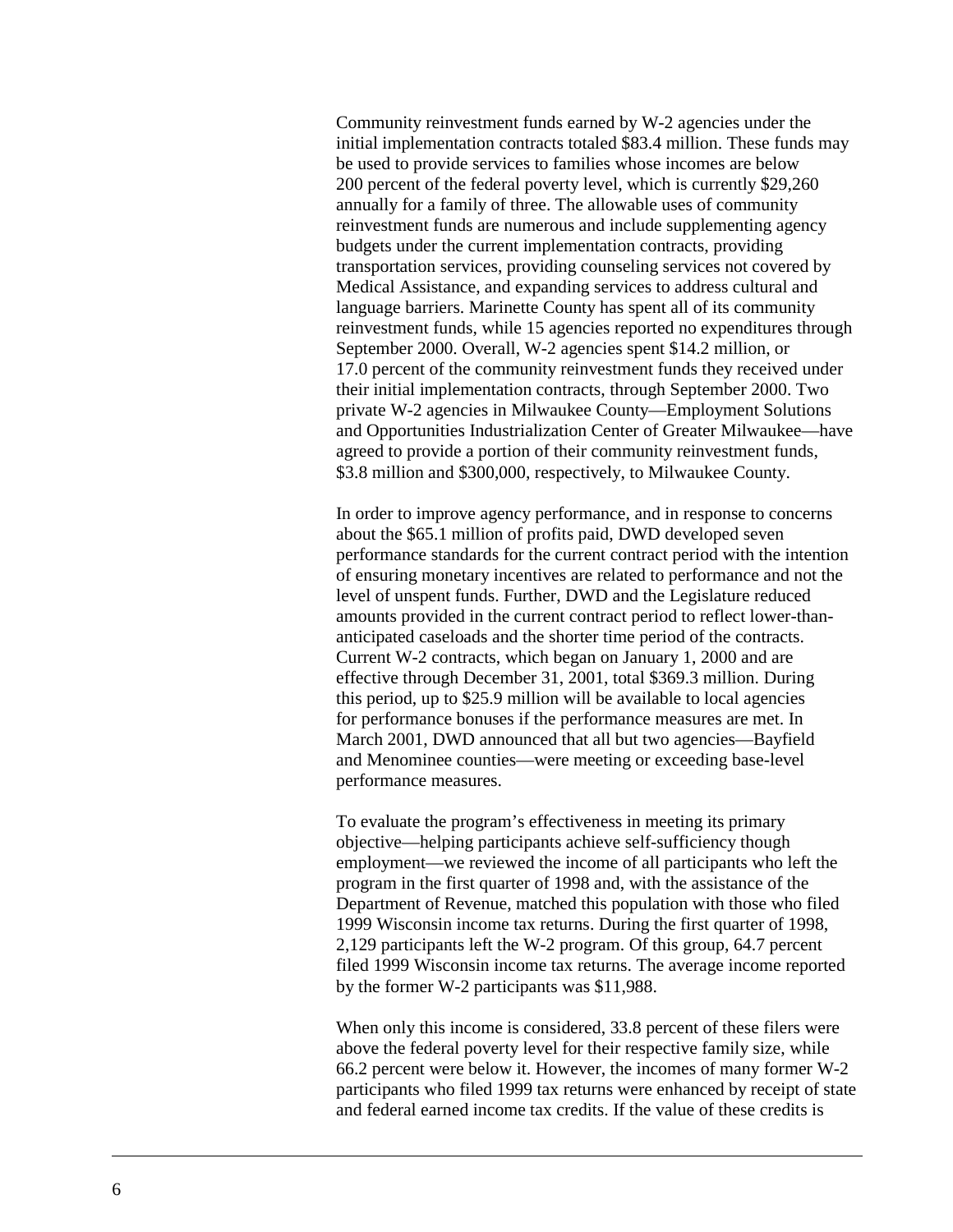included, 46.7 percent of former W-2 participants were above the federal poverty level in 1999. It should be noted, however, that this figure does not take into account the more than one-third of our original sample who did not file tax returns. Those who did not file presumably were not required to do so based on their limited income, because they were no longer Wisconsin residents, because they became eligible for Supplemental Security Income, or because they were supported a spouse or other adult in the household.

The highest average incomes were reported by former W-2 participants who received only case management services before obtaining unsubsidized employment. Maximus, a private agency serving a portion of Milwaukee County, and Brown County had the largest percentage of former participants above the poverty level at 55.3 percent and 53.3 percent, respectively, when the value of state and federal earned income tax credits was included.

Despite the significant decline in the program's caseload, there are indications that at least a portion of former participants are returning to W-2. DWD officials indicate that the extent to which participants return to the program may not be a good measure of success because the program is designed to encourage employment, and returning to the program for services may assist participants in achieving the long-term goal of economic self-sufficiency. However, analyzing changes in the number of returning participants over time, the frequency with which they return, and the reasons for which they originally left provide information useful in assessing program effectiveness, as well as improving service delivery. Furthermore, an understanding of the characteristics of returnees may be useful in modifying the program to address new or special participant needs that present barriers to employment.

By July 2000, 26.1 percent of 2,129 former participants who had left the program during the first three months of 1998 participated again in reopened cases. The percentage of participants who returned through July 2000 ranged from a high of 43.3 percent for Opportunities Industrialization Center of Greater Milwaukee, a private agency, to a low of 7.7 percent for Sawyer County. Of the 555 cases that were reopened, 409, or 73.7 percent, returned in a subsidized job placement, while 146, or 26.3 percent, returned in an unsubsidized placement in order to receive case management services. Milwaukee County had a greater percentage of returning participants than the balance of state.

In July 2000, Milwaukee County accounted for 85.2 percent of all returning participants statewide. Returning participants had been 2.7 percent of all Milwaukee County participants in July 1998 but were 42.4 percent of all Milwaukee County Participants by July 2000. In the rest of the state, returning participants increased from 9.7 to 25.0 percent of all W-2 participants.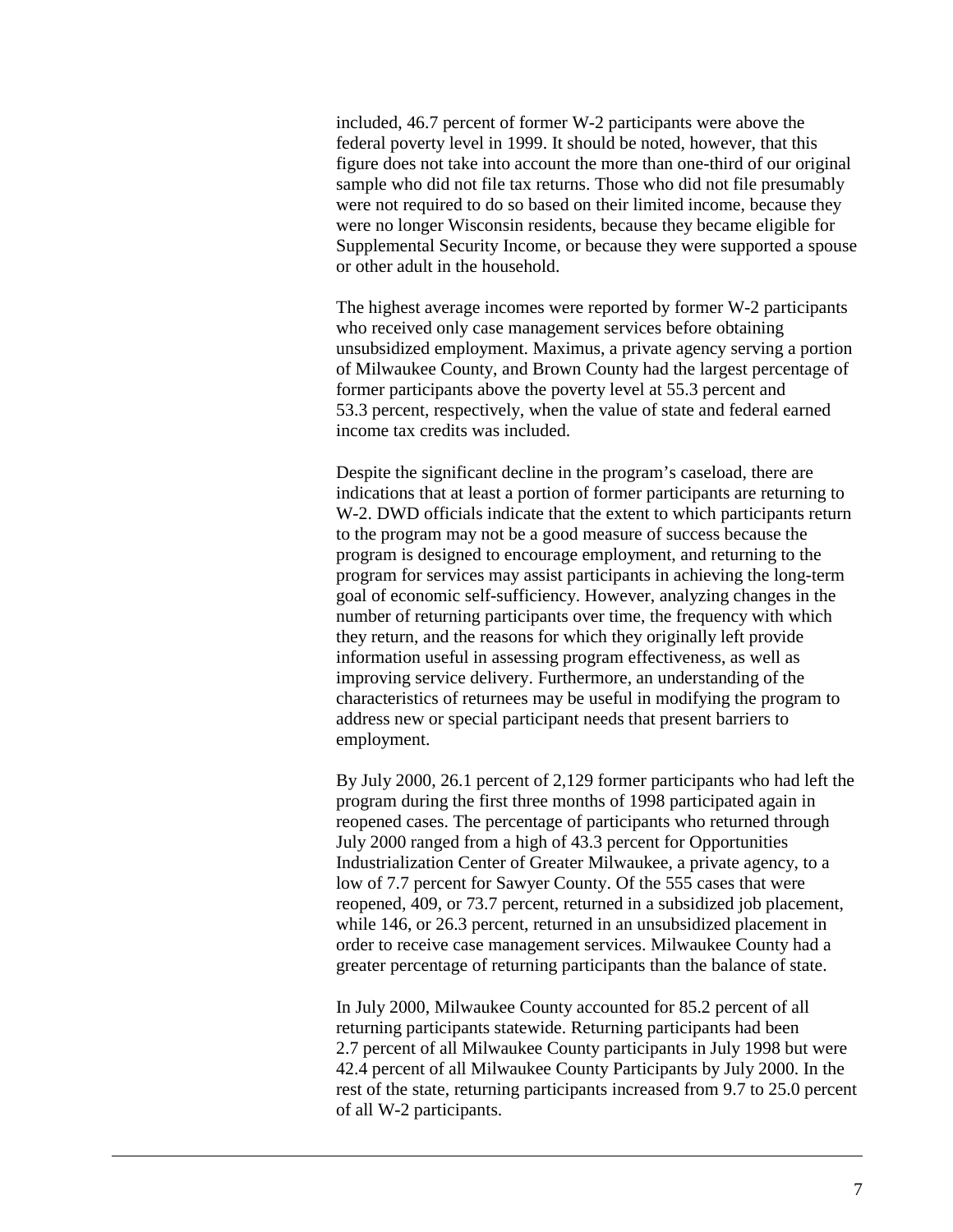W-2 agencies also exercise considerable discretion in sanctioning participants' cash benefits if they miss work or fail to participate in a required activity without good cause. The percentage of participants sanctioned has decreased from 31.4 percent of the statewide caseload in October 1999 to 21.1 percent in December 2000. However, in Milwaukee County the sanction rate has consistently been approximately 10 percentage points higher than in the balance of the state. Four of the five agencies serving Milwaukee County sanctioned more than 20 percent of participants receiving cash assistance from October 1999 through December 2000.

W-2 was designed to provide individual W-2 agencies the flexibility they need to modify the type of services they provide and the manner in which services are provided. However, the wide variation in the number and amount of sanctions raises concerns about the equitable treatment of participants. Further, we found several instances of sanctions being inappropriately applied: at least 35 participants who were the custodial parents of infants were inappropriately sanctioned from July through December 2000 because of errors made by local W-2 agencies. Maximus and Employment Solutions issued the largest inappropriate sanctions to new mothers, representing more than one-third of these participants' full monthly benefit of \$673. DWD is in the process of attempting to identify other instances in which inappropriate sanctions were imposed and ensuring W-2 agencies issue supplemental payments to those affected.

Program participants and applicants can follow a fact-finding and appeal process if they wish to have their eligibility or benefit decisions reviewed. The majority of requests for findings of fact have been related to employment issues, such as disputes about participation in an assigned W-2 activity. We analyzed data for all fact-finding requests since they have been collected and found decisions by W-2 agencies were fairly evenly divided between those in favor of the petitioner and those in favor of the agency. Most fact-finding requests approximately 90 percent—were made by Milwaukee County participants.

Both participants and W-2 agencies may appeal fact-finding decisions. We reviewed all cases that were appealed to the Department of Administration's Division of Hearings and Appeals. Through December 2000, 216 cases were appealed, and hearing officers decided in favor of the applicant or participant 69.9 percent of the time. The percentage of Milwaukee County cases found in favor of the participants was 78.7 percent, compared to 51.0 percent for the balance of the state. This may suggest that hearing officers believed fact-finding decisions have incorrectly favored the W-2 agencies more often in Milwaukee County than elsewhere in the state.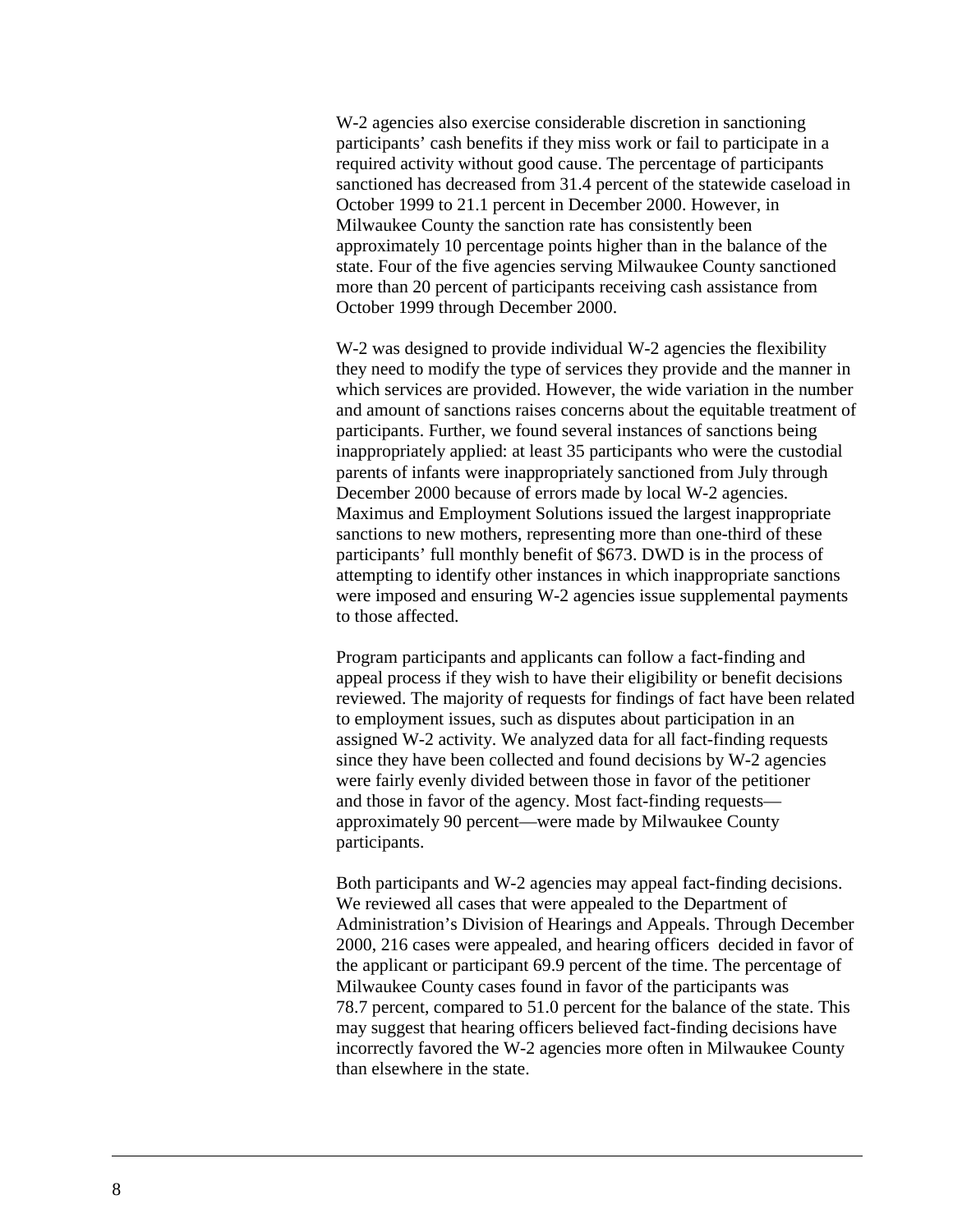We reviewed selected aspects of local agency administration of the W-2 program, including how local agencies are planning for those participants who are approaching state and federally imposed time limits placed on the receipt of W-2 services. Two separate provisions limit the length of participation in W-2: a 24-month limit within each of the three types of job categories, and a 60-month lifetime limit on receipt of program benefits. Through June 2000, 1,551 W-2 participants were approaching the 24-month limit. Through November 2000, 68 were approaching the 60-month lifetime limit, which will be reached in September 2001 for those who have been in the program since its inception. Extensions may be granted to these time limits, but agencies varied widely in how frequently they requested them. Milwaukee County agencies with the largest caseloads have requested extensions to time limits less frequently than other W-2 agencies. W-2 agencies outside of Milwaukee County requested extensions for 53.6 percent of their participants. In contrast, Milwaukee County agencies requested extensions for 13.4 percent of their participants.

Developing strategies to increase incomes above the poverty level for former W-2 participants, addressing the needs of returning participants, and responding to a possible downturn in the economy will all be important to ensuring the future success of the W-2 program. However, there are other challenges facing DWD and the Legislature, including overseeing the complex administration of the program in Milwaukee County, which has the highest caseload and the greatest number of agencies administering services. While a private agency, the Private Industry Council (PIC) of Milwaukee County, has been paid \$5.7 million in program funds to provide monitoring and oversight services, the local W-2 agencies have generally been critical of its performance and, until recently, DWD provided it with little direction in fulfilling its responsibilities. The Governor's 2001-03 Biennial Budget Proposal includes \$500,000 annually to continue the PIC's role in W-2 monitoring and oversight, and an additional \$500,000 annually for unspecified oversight activities to be conducted by DWD or private contractors. The Legislature will need to determine the amount of funding it wishes to appropriate for monitoring and oversight responsibilities, and the role of DWD in ensuring effective use of these funds.

Several other issues will warrant legislative consideration, including:

• whether to modify proposed performance standards for the next contracts with W-2 agencies, which will run from January 2002 through December 2003, to best ensure bonuses are based on efforts to assist participants in attaining self-sustaining employment;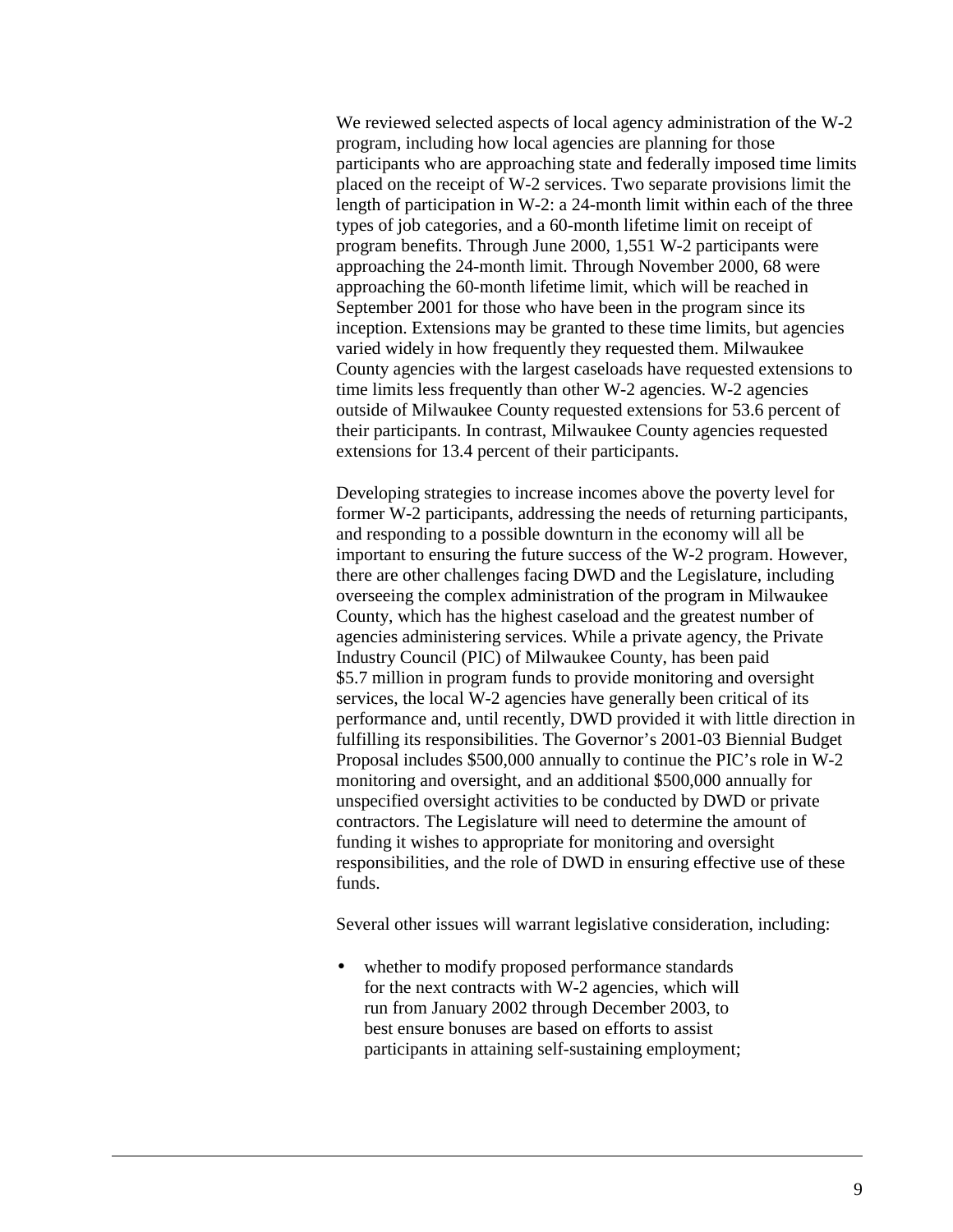- whether the challenges posed by participants with barriers to employment, such as limited education or substance abuse problems, are being addressed adequately;
- how best to address the needs of participants who are nearing the time limits established for receipt of services;
- developing strategies to ensure all contract funds are spent appropriately;
- ensuring all participants are aware of and have access to other programs, such as Medical Assistance, the Food Stamp Program, subsidized child care, and other supportive services;
- determining whether to consolidate the contracts to administer the program in Milwaukee County to improve performance and provide administrative efficiencies; and
- how best to assist those who have entered the workforce but remain in poverty to become fully self-sufficient.

**\*\*\*\***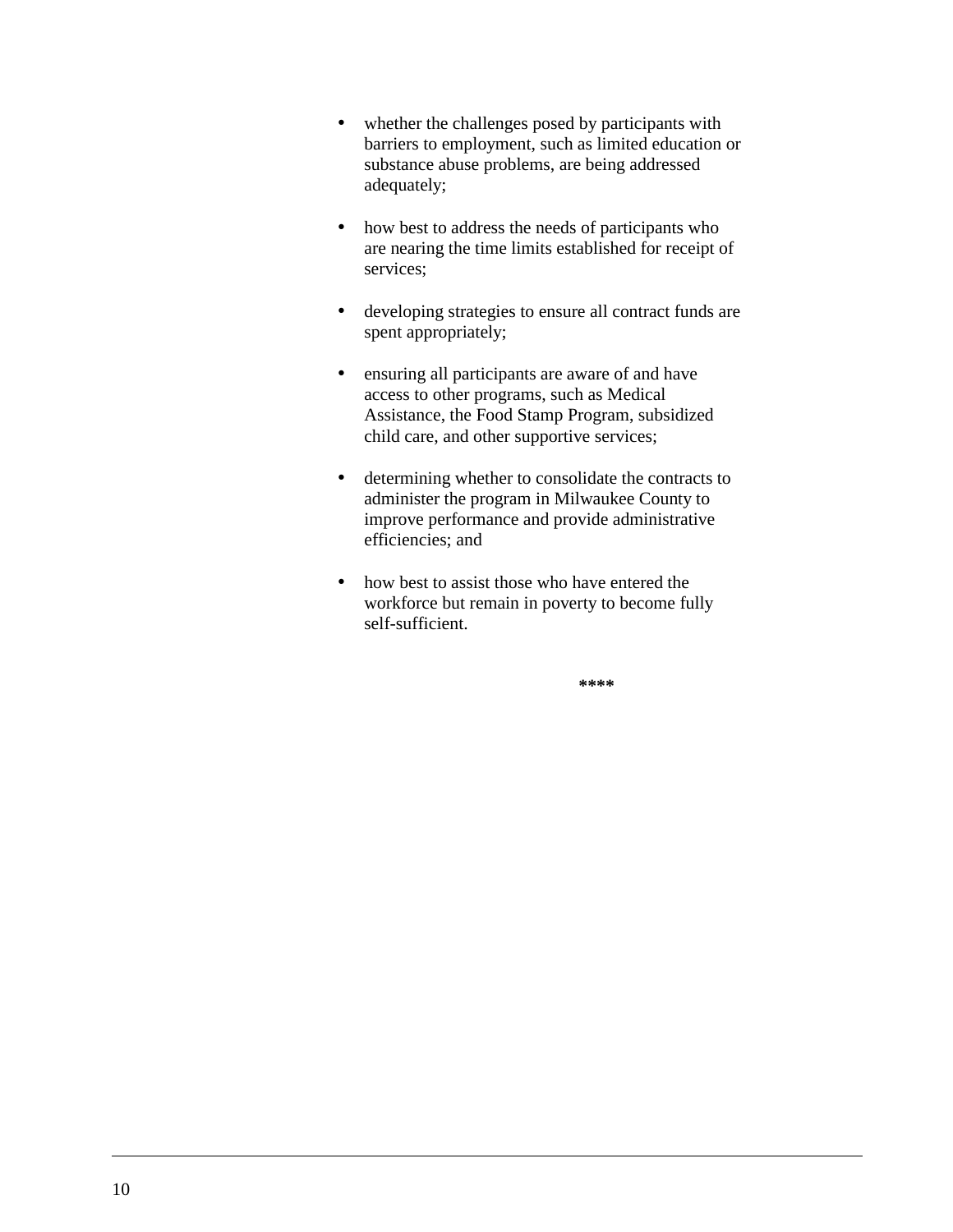<span id="page-13-0"></span>**The W-2 program attempts to help participants achieve self-sufficiency through employment.**

The Wisconsin Works program, more commonly known as W-2, was created by 1995 Wisconsin Act 289 to help participants achieve economic self-sufficiency through employment. It took effect statewide in September 1997. W-2 participants, who are primarily women with dependent children, are not entitled to cash benefits as they would have been under Aid to Families with Dependent Children (AFDC); instead, they earn wages or receive cash grants and other program services based on their employment status. The program also provides job-search and other employment assistance, education and training, and help in overcoming barriers to employment. Its participants are eligible to receive additional benefits through Medical Assistance, the Food Stamp Program, and the State's subsidized child care program. There is a 60-month lifetime limit on program benefits under both federal and state law.

W-2 and programs that preceded it have served as prototypes for welfare reform nationally; influenced development of the federal Temporary Assistance for Needy Families (TANF) program, which replaced AFDC; and received the 1999 Innovations in American Government Award from the Ford Foundation and the Kennedy School of Government at Harvard University. W-2 is administered at the state level by the Department of Workforce Development (DWD) and locally by public and private contractors, who spent a total of \$413.6 million in state and federal funds to implement the program from September 1997 through December 1999. Current W-2 contracts, which are effective through December 31, 2001, total \$369.3 million.

This report is the sixth and last in a series evaluating the W-2 program, as required by s. 49.141(2g)(a), Wis. Stats. The others include a review of first-year W-2 expenditures (report 99-3); a report on the administration of W-2 by Maximus, Inc., a private contractor in Milwaukee County; an evaluation of the Food Stamp Program (report 00-8); a report on Wisconsin Shares, the State's child care subsidy program (report 01-1); and a report on the administration of W-2 by Employment Solutions, Inc., and 15 other agencies.

As part of our final evaluation under the statutory requirement, we reviewed:

• available data on program participants, including trends in program participation;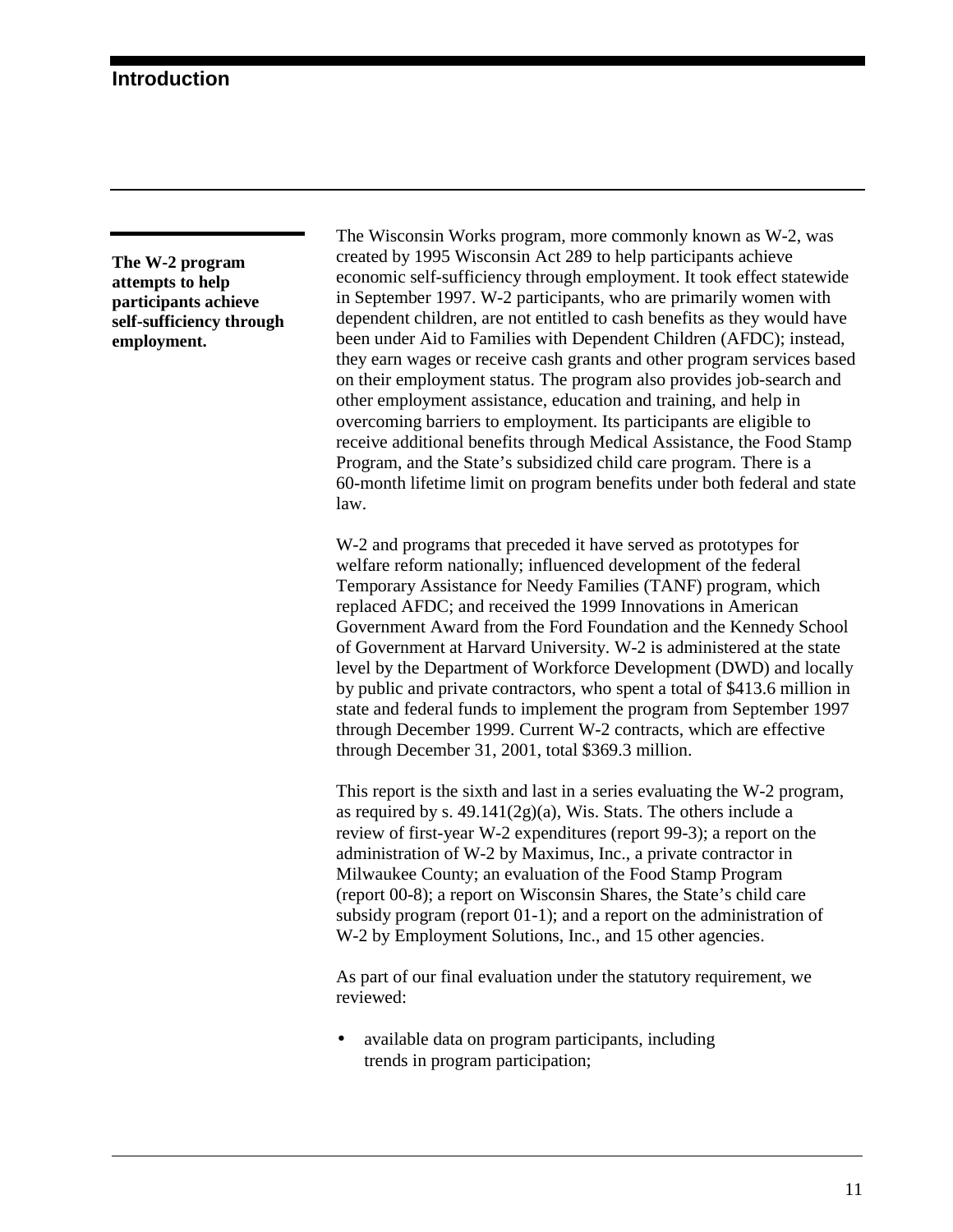- <span id="page-14-0"></span>• program expenditures under both the initial implementation contracts that ended in December 1999 and the current contracts that expire in December 2001, including the development of performance bonuses that are linked to meeting specific standards;
- both the provision and the effectiveness of services under the first W-2 contracts, including wages paid to W-2 participants and the extent to which former participants remain in poverty;
- management oversight of the program; and
- funding and policy issues affecting the program that will require consideration by the Legislature and DWD.

In conducting this evaluation, we analyzed program budgets, expenditures, and caseload reports and interviewed officials and staff of DWD and W-2 agencies that administer the program locally. We also made site visits to 17 W-2 agencies, including all 5 of the agencies that administer the program in Milwaukee County. In addition, we reviewed surveys conducted by DWD and the University of Wisconsin-Extension concerning the status of individuals who left W-2, and we analyzed data from 1999 state income tax returns filed by former W-2 participants.

#### **Program Funding**

Before W-2 was implemented statewide in September 1997, the federal government replaced AFDC—which had served essentially the same population now served by W-2—with the TANF block grants that fund a significant portion of program costs. Under AFDC, Wisconsin had been reimbursed approximately 58 percent of program costs on a matching basis, with no limit on the amount of state expenditures eligible for reimbursement. In federal fiscal year (FFY) 1995-96, the last full year of AFDC, Wisconsin received \$217.0 million in federal funds to support AFDC and the Job Opportunities and Basic Skills program, an employment and job training program for AFDC recipients. TANF legislation provides the State with the potential to obtain approximately \$317.0 million in block grant funding for W-2 and other programs in each year of a six-year period that ends with FFY 2001-02. The other programs funded by TANF include child care subsidies; emergency assistance; and programs administered by the Department of Health and Family Services and other state agencies, such as Kinship Care, Head Start, child abuse and neglect prevention, and assistance for homeless persons.

**Through FFY 2001-02, approximately \$317.0 million in federal block grant funds is available annually.**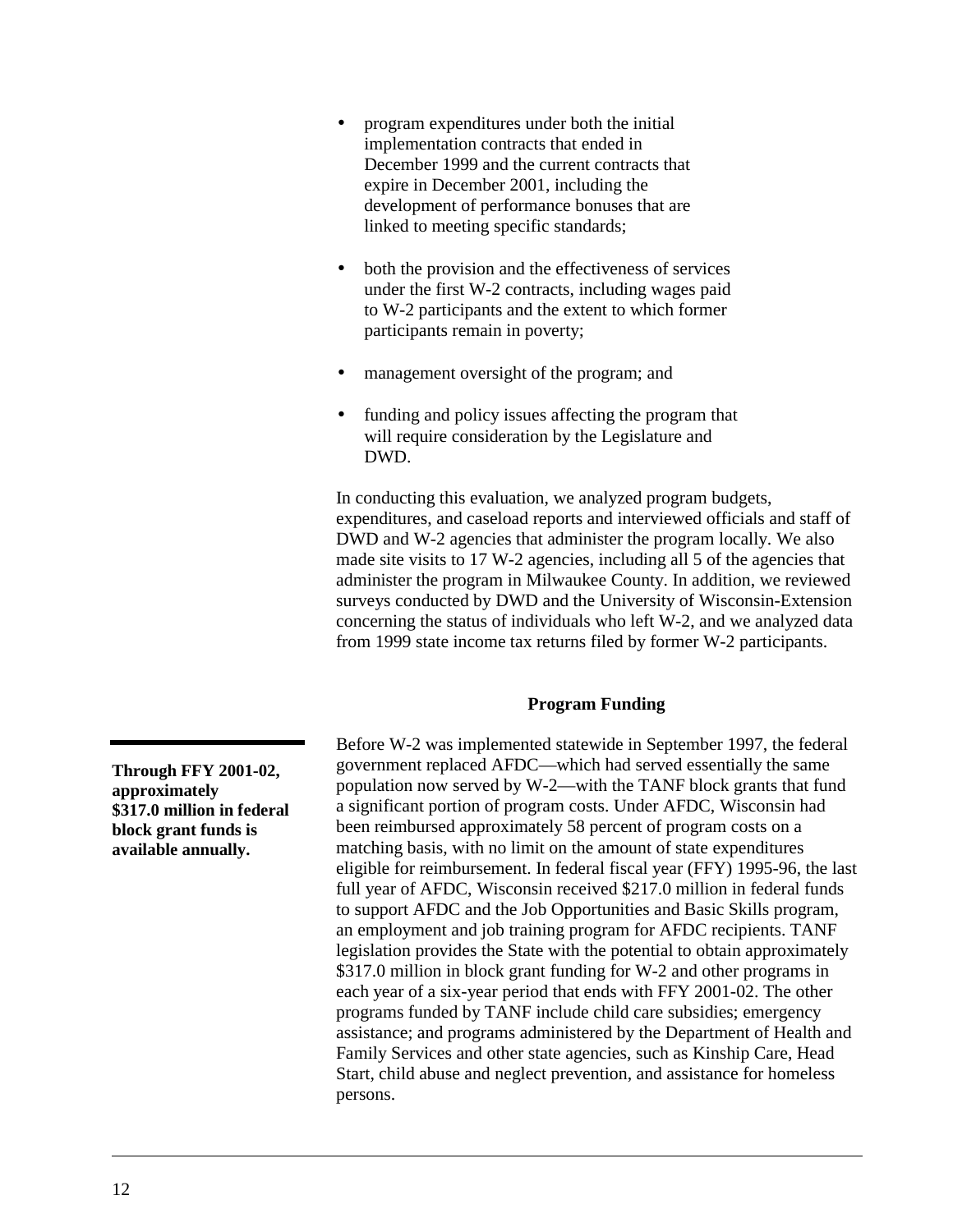<span id="page-15-0"></span>**Current GPR and federal funding for W-2 and other TANF-funded programs totals \$485.9 million.**

To receive these federal funds, the State must document that it has maintained the level of support provided in FFY 1993-94 under AFDC and related programs. However, this maintenance of effort funding level can be reduced if minimum work participation rates are met. DWD estimates the requirement for FFY 2000-01 to be approximately \$168.9 million, which is funded primarily with general purpose revenue (GPR). This amount, combined with the \$317.0 million in federal funds available each year, results in available funding of approximately \$485.9 million for W-2 and other TANF-funded programs in FFY 2000-01.

#### **Participant Eligibility and Characteristics**

To receive cash benefits under W-2, applicants must meet two financial eligibility requirements:

- the family gross income must be at or below 115 percent of the federal poverty level, which is currently \$16,825 for a family of three; and
- the family must have assets at or below \$2,500, excluding the combined equity of vehicles valued at up to \$10,000 and one home that serves as the homestead.

In addition, the applicant must:

- be a custodial parent who is 18 years of age or older;
- be a United States citizen or a qualifying alien;
- have residence in Wisconsin;
- cooperate with efforts to establish paternity for any minor child and to obtain support or other payments or property to which the applicant and any minor child may have rights;
- have made a good-faith effort to obtain employment; and
- not receive either Supplemental Security Income (SSI), state supplemental payments, or Social Security Disability Income (SSDI).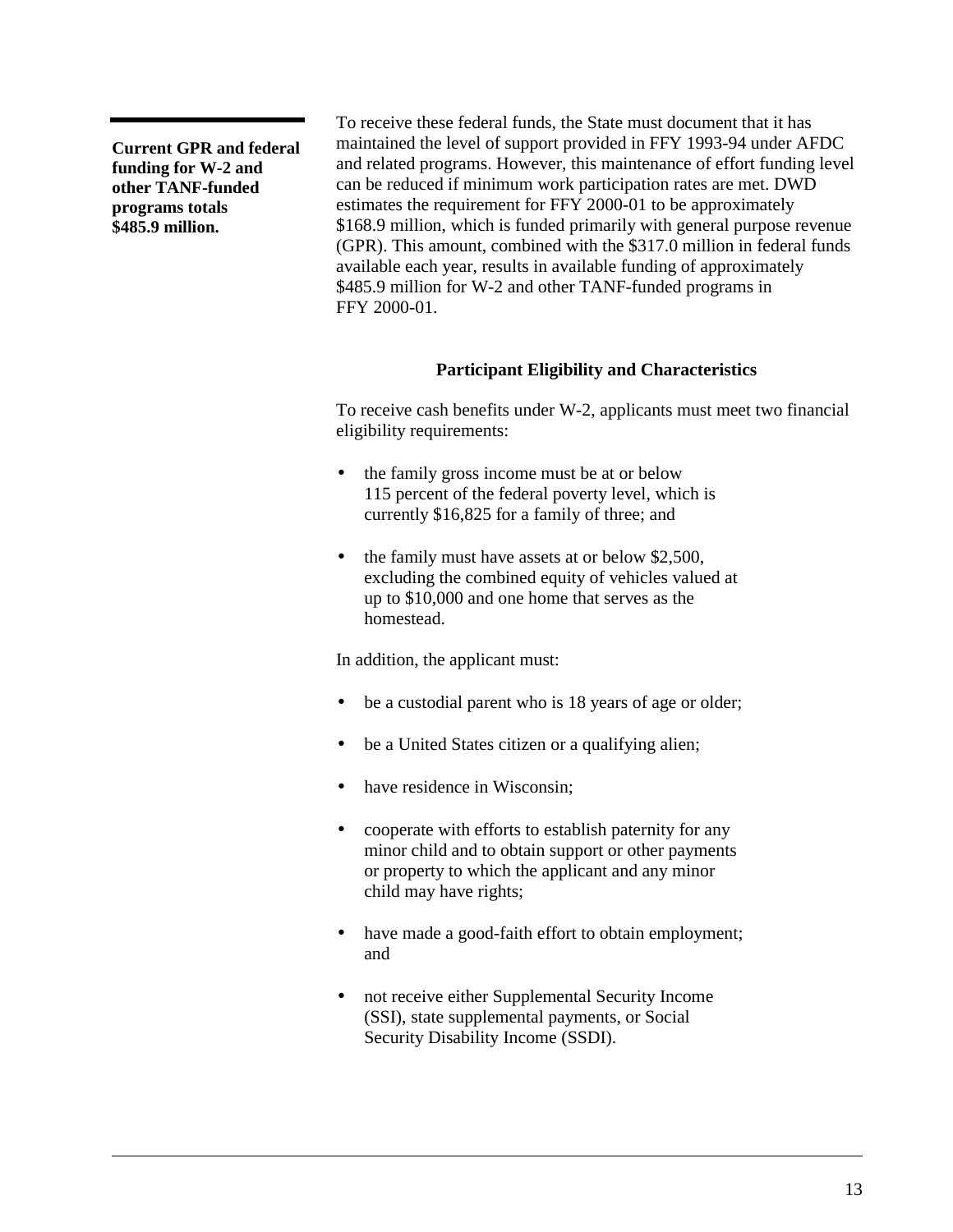**Employment placements may be either subsidized or unsubsidized.**

placements, based upon their level of preparedness for employment. Subsidized placements include:

• transitional placements, which provide work practice and training for participants who are unable to perform independent, self-sustaining work or work associated with community service or trial jobs, and for which the monthly benefit is a cash grant of \$628;

W-2 participants are assigned to either subsidized or unsubsidized

- community service jobs, which provide work experience and training to participants who are able to perform some job duties and are expected to eventually move into trial jobs or unsubsidized employment, and for which the monthly benefit is a cash grant of \$673; and
- trial jobs, which provide work experience and training and may become permanent, unsubsidized positions, and for which the participant earns not less than the state or federal minimum wage for every hour worked, and the employer receives a subsidy of no more than \$300 per month for each participant who works full-time.

In addition, custodial parents of infants are not required to work outside of the home until their infants are older than 12 weeks. They receive a monthly cash grant of \$673.

Participants in unsubsidized placements earn market wages and do not receive additional cash benefits. However, participants in both subsidized and unsubsidized placements are eligible to receive program services that are intended to assist them in finding or retaining employment, increasing their skills or wages, and overcoming barriers to employment that can include mental health problems and substance abuse. In addition, most participants are also eligible for services through other public assistance programs, including health care through Medical Assistance, food stamps, and subsidized child care through the Wisconsin Shares program.

Since W-2 was created, the majority of participants have been women between 18 and 29 with limited education and an average of two children. As shown in [Table 1,](#page-17-0) which profiles participants in July 2000, 39.0 percent of W-2 participants had a high school diploma or its equivalent, and 9.3 percent had some post-secondary education. Although most W-2 participants were also eligible for child care subsidies and services through Medical Assistance and the Food Stamp Program, the extent to which eligible participants received these

**Participants are eligible for services through W-2 and other public assistance programs.**

**In July 2000, 48.3 percent of W-2 participants had a high school education or more.**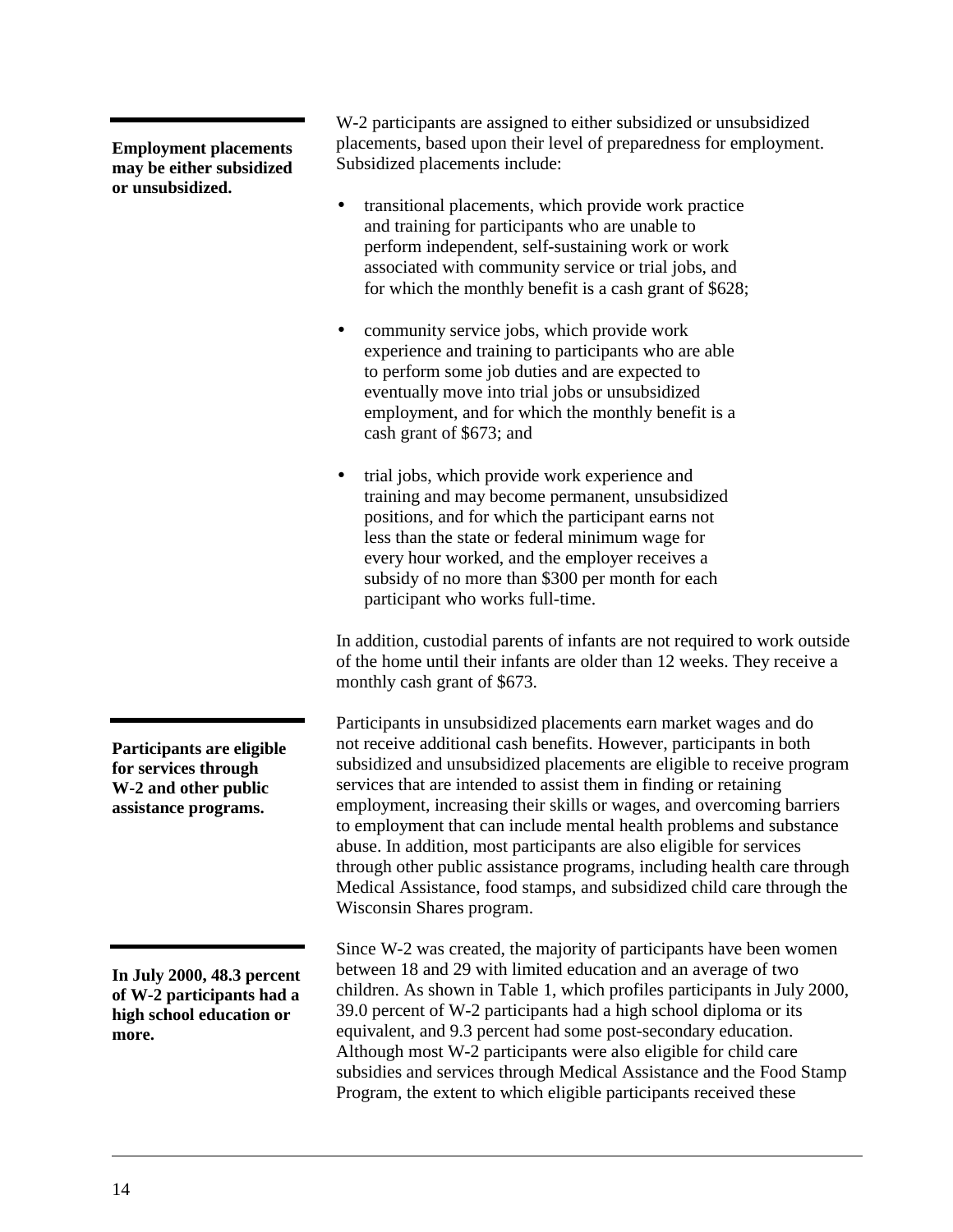#### **Profile of W-2 Participants** July 2000

<span id="page-17-0"></span>

| Description                                  | Number           | Percentage<br>of Total | Description                  | Number | Percentage<br>of Total |
|----------------------------------------------|------------------|------------------------|------------------------------|--------|------------------------|
| <b>Age of Participants</b>                   |                  |                        | <b>Level of Education</b>    |        |                        |
| Under 18                                     | 2                | $< 0.1\%$              | No formal education          | 114    | 1.1%                   |
| 18 to 29                                     | 6,432            | 60.2                   | Grade 8 or less              | 386    | 3.6                    |
| 30 to 49                                     | 4,126            | 38.6                   | Some high school             | 5,030  | 47.0                   |
| 50 to 64                                     | 127              | 1.2                    | High school*                 | 4,168  | 39.0                   |
| 65 and Over                                  | $\boldsymbol{0}$ | 0.0                    | Some post-secondary          | 989    | 9.3                    |
| Total                                        | 10,687           | 100.0%                 | Total                        | 10,687 | 100.0%                 |
| <b>Gender of Participants</b>                |                  |                        | <b>Household Status</b>      |        |                        |
| Female                                       | 10,312           | 96.5%                  | One parent                   | 10,454 | 97.8%                  |
| Male                                         | 375              | 3.5                    | Two parents                  | 167    | 1.6                    |
| Total                                        | 10,687           | 100.0%                 | Unknown                      | 66     | 0.6                    |
|                                              |                  |                        | Total                        | 10,687 | 100.0%                 |
| <b>Ethnicity of Head of Assistance Group</b> |                  |                        | <b>Assistance Group Size</b> |        |                        |
| African American                             | 6,056            | 56.7%                  | 1 person                     | 46     | 0.4%                   |
| White                                        | 2,226            | 20.8                   | 2 persons                    | 3,882  | 36.3                   |
| Other                                        | 1,265            | 11.9                   | 3 persons                    | 3,205  | 30.0                   |
| Hispanic                                     | 879              | 8.2                    | 4 or more persons            | 3,554  | 33.3                   |
| Asian                                        | 131              | 1.2                    | Total                        | 10,687 | 100.0%                 |
| American Indian                              | 130              | 1.2                    |                              |        |                        |
| Total                                        | 10,687           | 100.0%                 |                              |        |                        |
| <b>Eligibility for Support Services**</b>    |                  |                        | <b>Disability Status</b>     |        |                        |
| <b>Medical Assistance</b>                    | 10,419           | 97.5%                  | Reported disability          | 278    | 2.6%                   |
| Food stamps                                  | 8,959            | 83.8                   | No reported disability       | 10,409 | 97.4                   |
| Child care subsidy                           | 5,096            | 47.7                   | Total                        | 10,687 | 100.0%                 |

\* Includes those who graduated from high school and those who have completed the equivalent of a high school education.

\*\* For those individuals who requested their eligibility to be determined.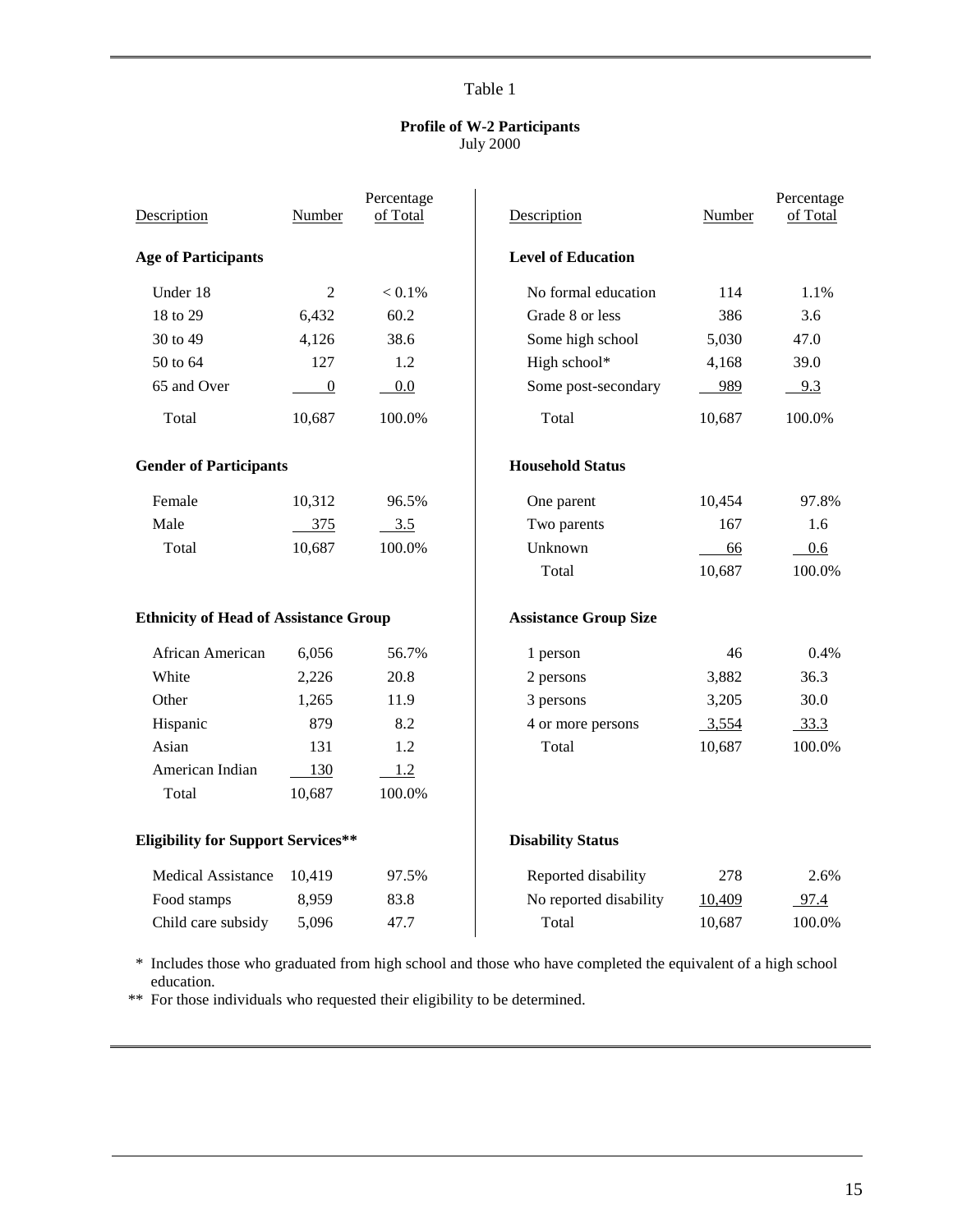<span id="page-18-0"></span>benefits is not known. However, nearly all W-2 participants are also enrolled in Medical Assistance.

#### **Contracting with Local Providers**

To implement W-2 on the local level, DWD entered into contracts with county social service agencies, private agencies, and tribes to provide services that include:

- an initial determination of each applicant's eligibility for W-2 and other assistance programs, along with an assessment of the type of W-2 placement through which each participant would best be served and other potential service needs;
- general employment-related services, such as assistance in searching for a job;
- education and training services, including adult basic education, job skills training, and related services; and
- additional assessment and counseling services, such as disability assessments, substance abuse counseling, and occupational counseling.

Contracts also cover the cash grants paid to participants assigned to community service and transitional placements, as well as to custodial parents of infants who are not required to work outside the home, wage subsidies for participants in trial jobs, and the agencies' administrative costs.

In most counties, the social service agency has contracted with DWD to provide W-2 services. For those counties that did not meet performance standards or did not wish to become W-2 contractors, DWD developed a competitive process for awarding program implementation contracts. Milwaukee County, which has Wisconsin's largest public assistance caseload, did not meet eligibility standards related to the percentage of adult AFDC recipients working in unsubsidized employment and the percentage of adult AFDC recipients participating in the Job Opportunity and Basic Skills program, and chose not to compete with a number of private organizations for contract implementation. In 1997, DWD divided Milwaukee County into six regions to facilitate access to services and accepted bids to administer W-2 separately in each of the six regions. Five private agencies won those bids: Employment Solutions, Inc.; Maximus, Inc.; Opportunities Industrialization Center of Greater Milwaukee (OIC-GM); United Migrant Opportunity Services (UMOS); and YW Works.

**Five private agencies have contracted to administer W-2 in Milwaukee County.**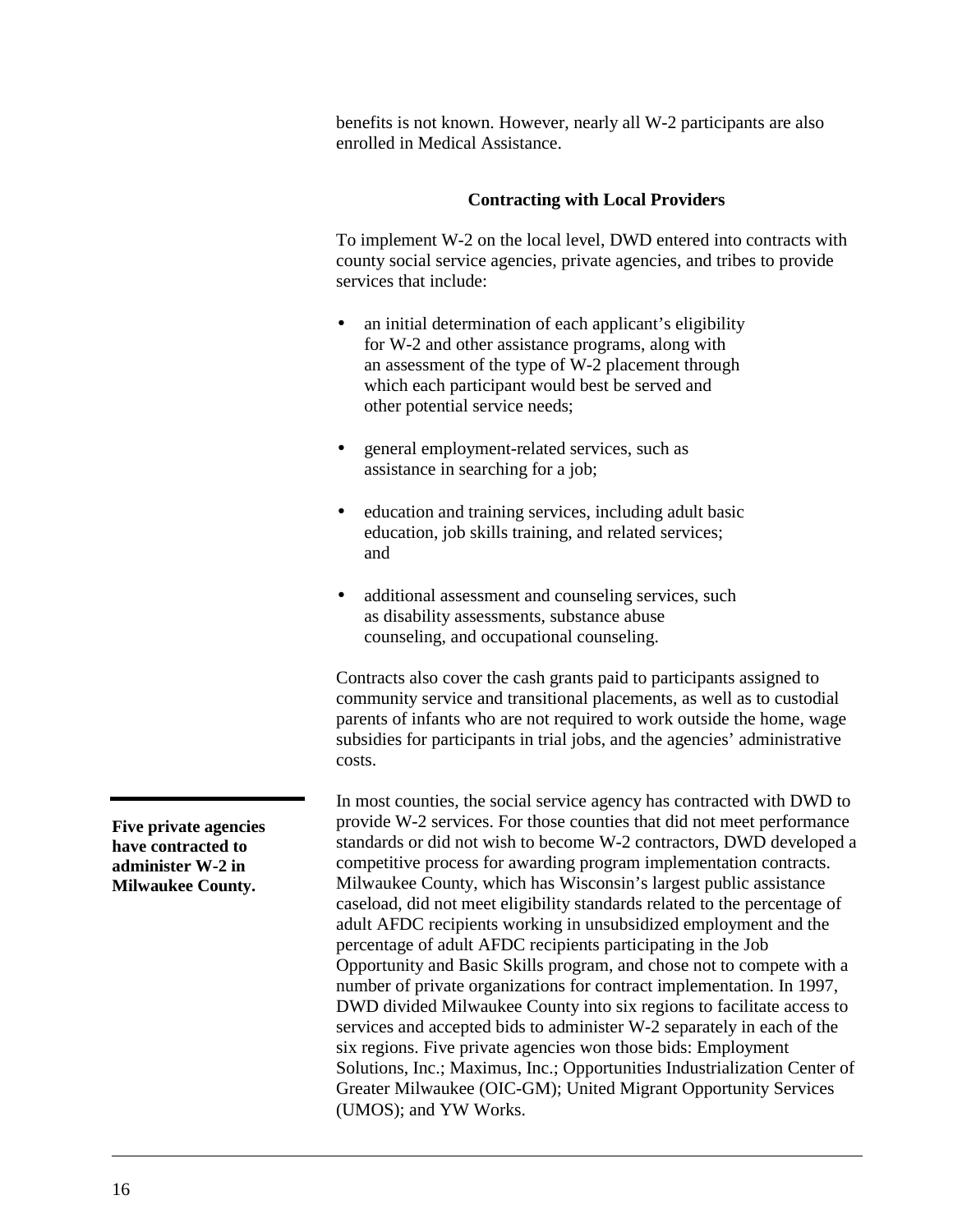DWD's start-up contracts with W-2 agencies included costs related to hiring and training staff, renting or purchasing facilities, developing a plan for moving participants from AFDC to W-2, developing procedures for resolving disputes between contractors and W-2 participants, and computer-related expenses. The start-up contracts were budgeted at \$34.1 million during the six months before W-2 was implemented statewide in September 1997. A total of \$31.3 million was spent on these activities through August 1998, the deadline for reporting allowable start-up expenditures.

The initial implementation contracts covered the 28-month period from September 1997 through December 1999. During this period, a total of \$651.5 million was budgeted and \$413.6 million was spent by 75 contracted agencies, including:

- 58 county social service agencies;
- 13 private agencies, 4 of which were for-profit organizations, for administration of W-2 in Forest, Juneau, Kewaunee, Milwaukee, Oneida, Shawano, Vilas, Walworth, and Waukesha counties;
- 3 tribes—the Bad River and Lac du Flambeau bands of Chippewa and the Oneida Nation—that participated in the State's W-2 program; and
- 1 consortium of county social service agencies, for administration of W-2 in Grant, Green, Iowa, Lafayette, and Richland counties.

The current implementation contracts cover the 24-month period from January 2000 through December 2001. For this contract period, \$369.3 million has been budgeted. Through September 2000, \$121.4 million has been spent by 72 contracted agencies, including:

- 56 county social service agencies;
- 13 private agencies, 3 of which are for-profit organizations, for administration of W-2 in Florence, Forest, Juneau, Kewaunee, Milwaukee, Monroe, Oneida, Shawano, Vilas, Walworth, and Waukesha counties;
- 2 tribes—the Bad River Band of Chippewa and the Oneida Nation—that continued participating in the State's W-2 program; and

**The initial contract period was September 1997 through December 1999.**

**The current contract period is January 2000 through December 2001.**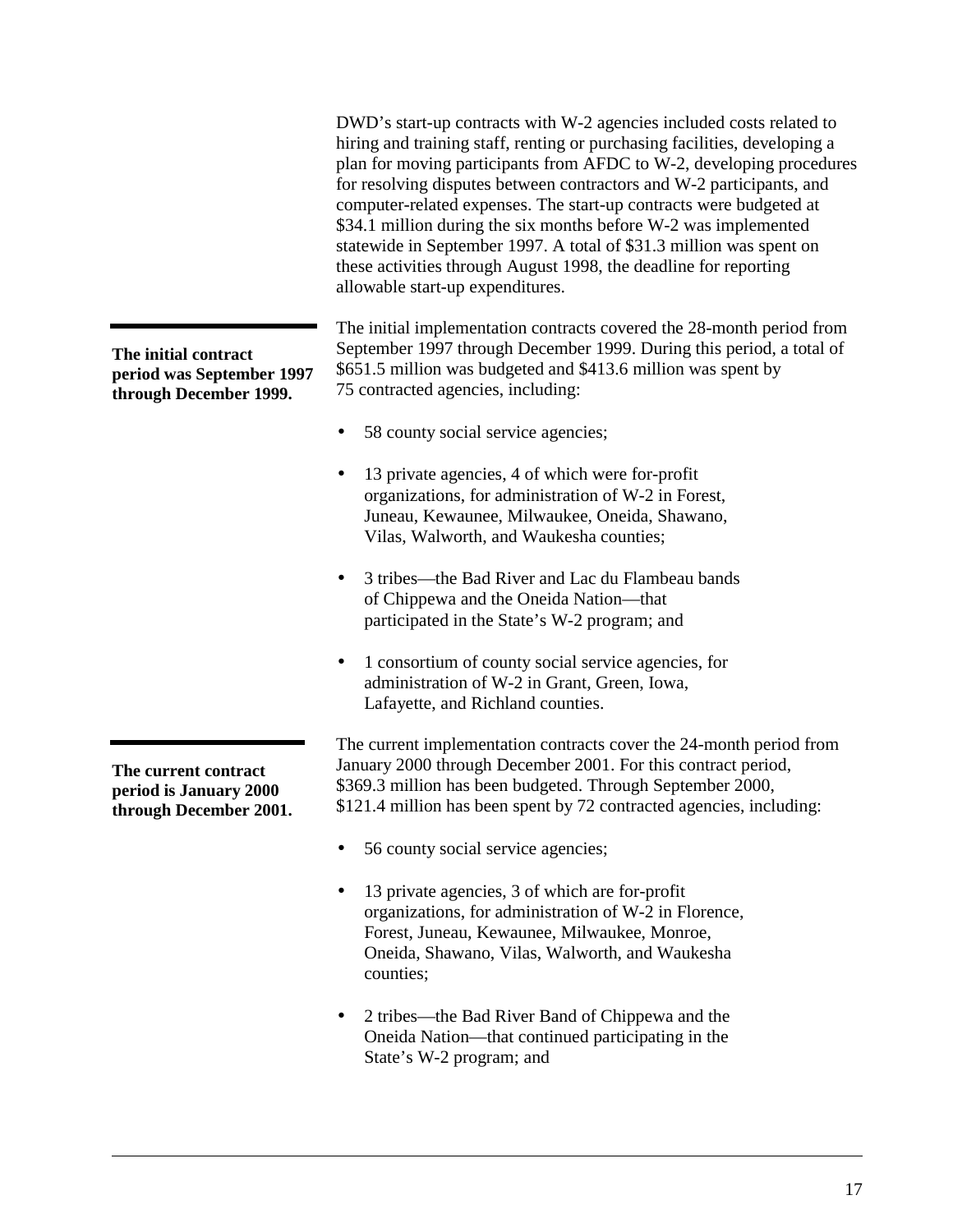<span id="page-20-0"></span>• 1 consortium of county social service agencies, for administration of W-2 in five counties—Grant, Green, Iowa, Lafayette, and Richland counties.

W-2 agencies provide services to participants directly through their own staff and by subcontracting with other organizations. DWD tracks expenditures for services by function but does not track expenditures based on who provided services. However, among the 17 W-2 agencies we visited during the course of our review, we determined that 13.2 percent of the \$337.2 million these agencies spent under initial implementation contracts was for participant services provided by subcontractors. Two agencies recorded no expenditures for subcontracted services: Price County, and Forward Service Corporation, which served Vilas County. In contrast, 56 percent of Monroe County's \$1.3 million in total expenditures was for subcontracted services. Information on each of the 17 agencies' program implementation efforts during the initial and current contract periods, including any expenditures for subcontracting, is included in agency profiles that are [Appendix 1.](#page-91-0)

#### **Types of Services Provided**

In general, W-2 participants who are ready for unsubsidized employment receive fewer services than those who have more barriers to employment and who remain in the program for a longer period of time. However, the type and amount of services provided to participants varies from agency to agency. In addition, the W-2 services that participants receive may be supplemented by services they receive through other programs, such as Wisconsin's Workforce Attachment and Advancement program, which provides training to allow advancement into higher-paying jobs and helps employers retain workers and upgrade their skills, and the Workforce Investment Act, which consolidated several federal job training programs in order to increase the employment, job retention, earnings, and occupational skills of program participants.

As shown in [Table 2,](#page-21-0) only employment search services were provided to more than half of all those served by W-2 agencies in 2000: a total of 21,497 individuals, or 61.0 percent of those enrolled in either W-2 or the Food Stamp Employment and Training (FSET) program, searched for employment with the assistance of a W-2 agency. This is a 12.1 percent increase over the number who participated in an employment search in 1999, but 5.1 percent fewer than had participated in 1998. In addition, 25.1 percent of W-2 and FSET participants received motivational training, a 15.5 percent increase over the number receiving this training in 1999, and 13.9 percent more than had received this training in 1998.

**The largest percentage of participants received employment search services**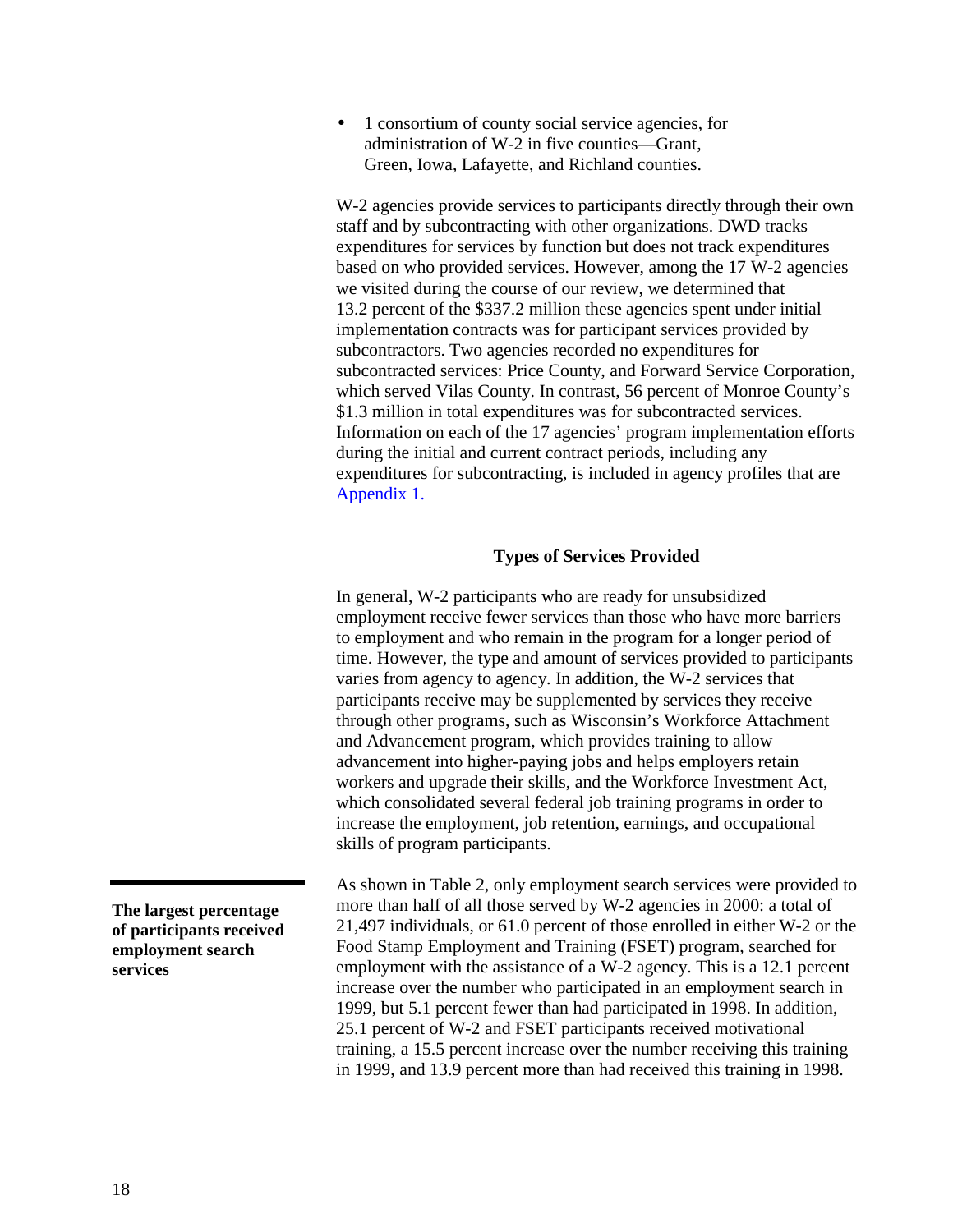#### **Types of W-2 Services** 2000

<span id="page-21-0"></span>

| <b>Activity</b>                                         | Number<br>Receiving Service* | Percentage<br><b>Receiving Service</b> |
|---------------------------------------------------------|------------------------------|----------------------------------------|
| <b>General Employment Services</b>                      |                              |                                        |
| Employment search                                       | 21,497                       | 61.0%                                  |
| Motivational training                                   | 8,841                        | 25.1                                   |
| <b>Education and Training Services</b>                  |                              |                                        |
| Adult basic education                                   | 11,142                       | 31.6                                   |
| High school equivalency                                 | 6,412                        | 18.2                                   |
| Job skills training                                     | 4,867                        | 13.8                                   |
| Parenting and life skills                               | 3,655                        | 10.4                                   |
| English as a second language                            | 886                          | 2.5                                    |
| Driver education                                        | 186                          | 0.5                                    |
| Technical college courses**                             | 99                           | 0.3                                    |
| Other post-secondary education                          | 5                            | < 0.1                                  |
| <b>Additional Assessment and Counseling Services***</b> |                              |                                        |
| Occupational assessment                                 | 3,990                        | 11.3                                   |
| Physical rehabilitation                                 | 3,896                        | 11.1                                   |
| <b>Employment counseling</b>                            | 3,052                        | 8.7                                    |
| Disability assessment                                   | 2,771                        | 7.9                                    |
| Mental health counseling                                | 2,129                        | 6.0                                    |
| Alcohol and other drug abuse counseling                 | 899                          | 2.6                                    |

\* The number of individuals within each activity is unduplicated, although an individual may have participated in more than one activity.

\*\* Began reporting this activity in March 2000.

\*\*\* Includes approved W-2 activities for increasing employability that may be paid for by other programs.

Contracts between DWD and the W-2 agencies require the agencies to provide services to FSET program participants, who may not be eligible for W-2 because they have no dependents but are required to work and attend training as a condition of receiving food stamp benefits. It should be noted that the needs of FSET and W-2 participants can be different.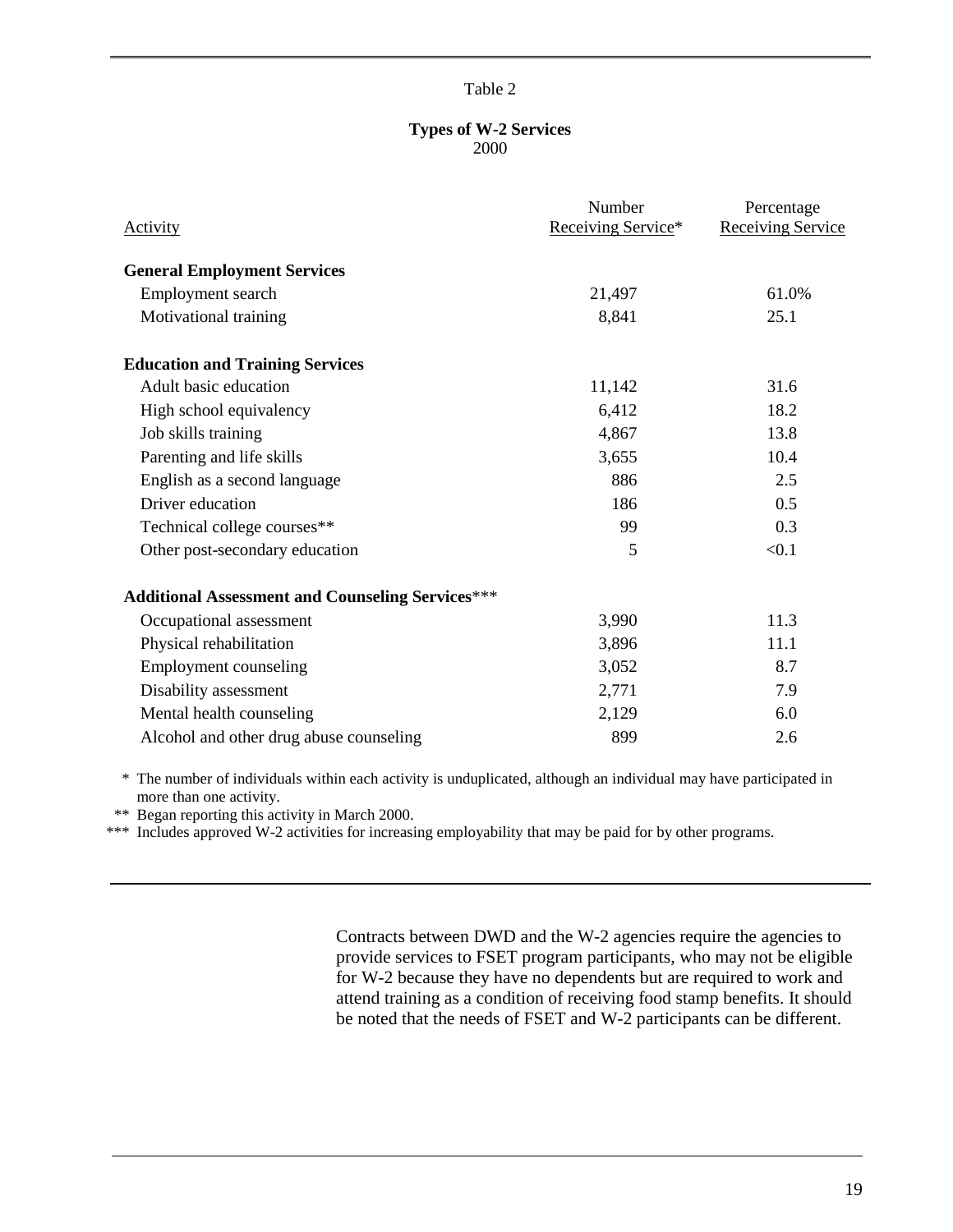For example, W-2 participants are more likely than FSET participants to:

- need additional training to become employable, largely because they often have less work experience;
- retain jobs for longer periods of time and change jobs less frequently;
- more actively engage in program activities and keep in contact with their caseworkers;
- have a formal education; and
- be interested in receiving job-related skills training or broad-based educational opportunities, rather than focused on finding immediate employment.

Educational services that were less directly related to employment, such as parenting and life skills or driver education training, were provided to a much smaller group of participants. In part, this is because W-2 agencies tend to focus on short-term training that is directly related to employment in order to satisfy federal TANF rules, which generally require any educational activities to contribute directly to a participant's employability. For example, as part of their participation requirements, individuals in community service jobs or transitional placements may be required to pursue high school equivalency degrees, enroll in technical college courses, or participate in adult basic education or English as a second language classes. In addition, participants in trial jobs or in unsubsidized positions may participate in such activities if a formal assessment determines they are in need of basic education and they wish to pursue it. However, only seven agencies provided technical college courses or other post-secondary education opportunities to more than 1 percent of their participants in 2000, and only Maximus enrolled more than 15 participants in these activities.

Participants with personal barriers to employment, such as a disability or a substance abuse problem, are provided with additional assessment and counseling services, some of which may be approved as W-2 services but funded by other programs, such as Medical Assistance. Specialized assessment and counseling services such as substance abuse and mental health counseling, disability assessments, and physical rehabilitation services were provided to a relatively small group of program participants.

**Education and training services were provided to smaller percentages of participants.**

**Some approved W-2 services are paid for by programs such as Medical Assistance.**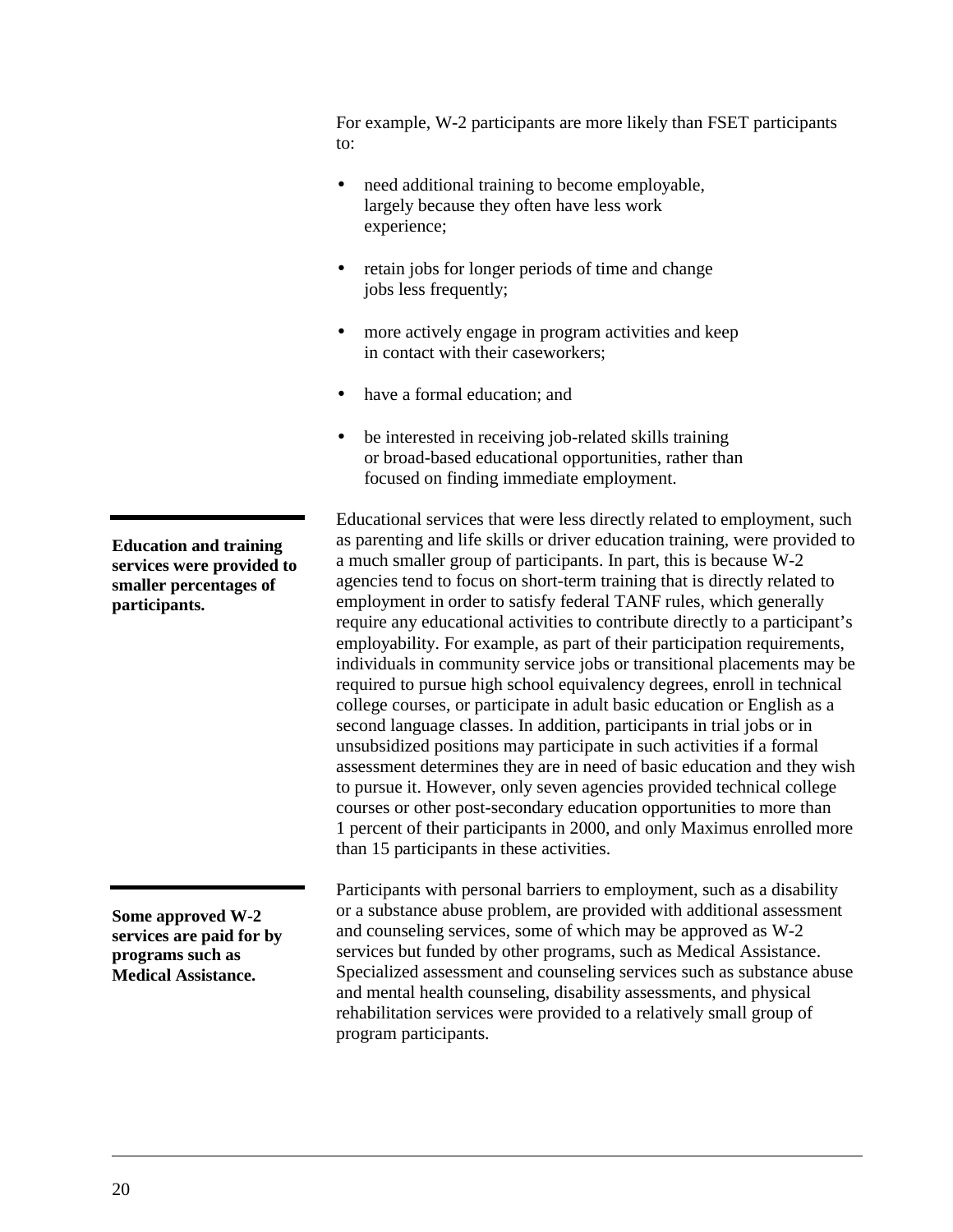**The mix of services provided by W-2 agencies varied greatly.**

**Relatively few W-2 participants received substance abuse and mental health counseling as part of approved W-2 activities.** The mix of services provided by individual W-2 agencies also varied greatly. For example, Milwaukee agencies generally provided a greater percentage of their participants with adult basic education services, which seems appropriate given that the percentage of participants without a high school education was greater in Milwaukee County than in the balance of the state. As shown in [Table 3,](#page-24-0) among the W-2 agencies with more than 350 participants in 2000, the percentage of participants receiving adult basic education services ranged from a low of 0.4 percent in Brown County to a high of 63.9 percent for OIC-GM. Similarly, while only 3.5 percent of participants were enrolled in high school equivalency programs in Kenosha County, and 18.2 percent were enrolled statewide, UMOS, which also serves Milwaukee County, provided high school equivalency training to 37.9 percent of its participants.

Although far fewer participants received substance abuse and mental health counseling than educational services, there were still differences among agencies in the percentage of participants who received such counseling as part of approved W-2 activities. For example, 5.0 percent of participants in Dane County received substance abuse counseling funded by W-2 or another program, compared to less than 1 percent of participants in Brown, Kenosha, Racine, and Wood counties. Similarly, 12.2 percent of participants in Winnebago County received mental health counseling, compared to only 1.6 percent in Brown County. It is not possible to determine from available data whether such variation reflects differences in participants' needs, differences in assessment procedures, or funding decisions made by W-2 agencies.

It should also be noted that several W-2 agencies with fairly small caseloads were among the agencies with the largest percentage of participants enrolled in education and training activities statewide. For example:

- Fond du Lac County, with 247 participants, enrolled 28.3 percent in high school equivalency programs and 21.1 percent in job skills training;
- Marinette County, with 128 participants, enrolled 38.3 percent in job skills training and 28.1 in high school equivalency programs; and
- Marquette County, with 58 enrolled participants, assisted 81.0 percent in performing a job search, enrolled 50.0 percent in job skills training, and enrolled 41.4 percent in high school equivalency programs.

Appendice[s 2](#page-159-0)[, 3,](#page-163-0) an[d 4 p](#page-169-0)rovide more detail on services provided to participants by each of the W-2 agencies statewide.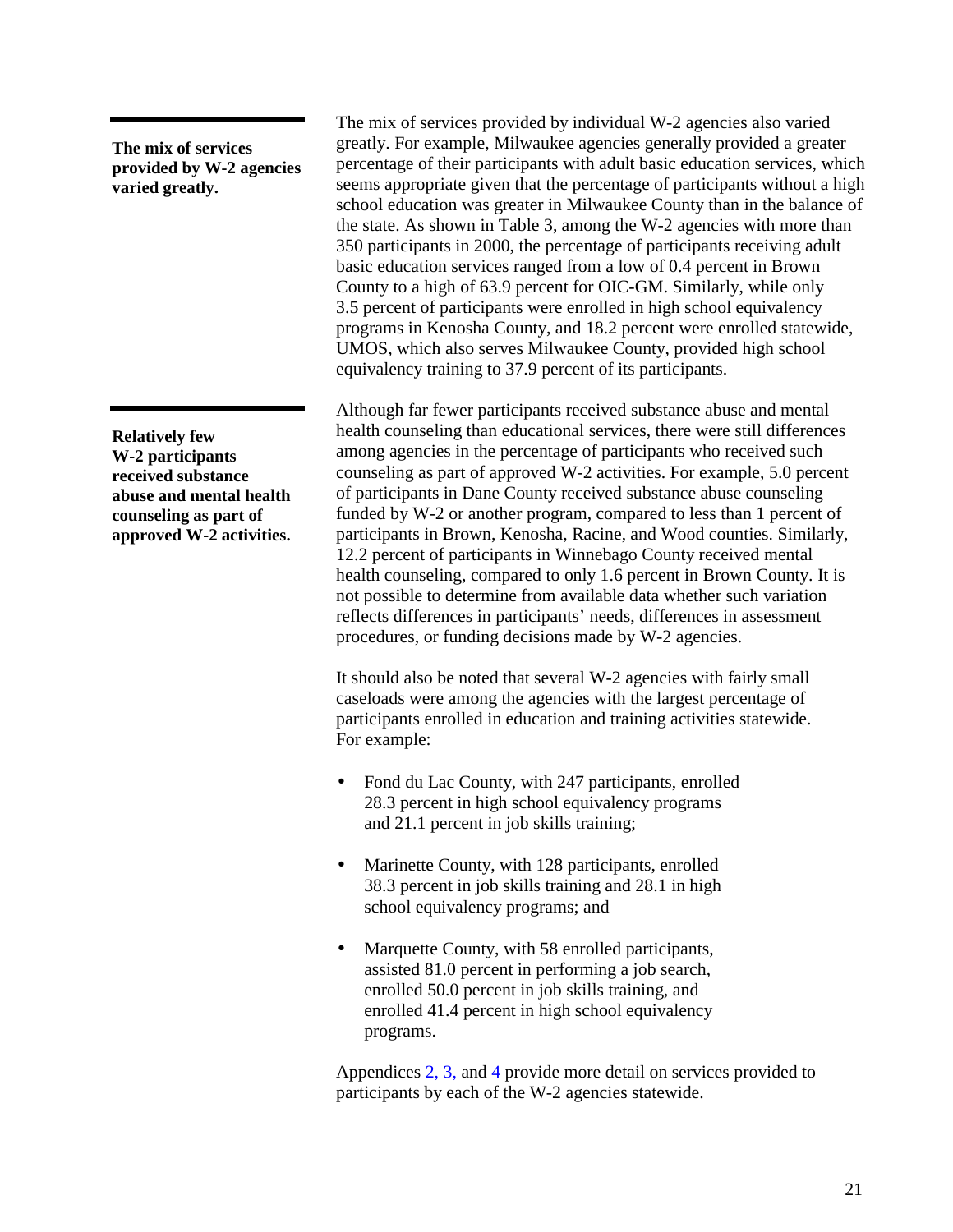<span id="page-24-0"></span>

| W-2 Agency                  | <b>Adult Basic</b><br>Education | <b>High School</b><br>Equivalency | <b>Job Skills</b><br>Training | Substance<br>Abuse<br>Counseling | Mental<br>Health<br>Counseling |
|-----------------------------|---------------------------------|-----------------------------------|-------------------------------|----------------------------------|--------------------------------|
| <b>Milwaukee</b>            |                                 |                                   |                               |                                  |                                |
| <b>Employment Solutions</b> | 53.3%                           | 29.5%                             | 15.8%                         | 2.8%                             | 5.4%                           |
| Maximus                     | 37.2                            | 18.3                              | 13.8                          | 3.3                              | 5.3                            |
| OIC-GM                      | 63.9                            | 6.7                               | 12.0                          | 4.2                              | 3.8                            |
| <b>UMOS</b>                 | 20.3                            | 37.9                              | 14.2                          | 2.0                              | 6.6                            |
| <b>YW Works</b>             | 33.7                            | 9.7                               | 25.9                          | 2.5                              | 8.2                            |
| <b>Balance of State</b>     |                                 |                                   |                               |                                  |                                |
| <b>Brown County</b>         | 0.4                             | 21.2                              | 9.1                           | 0.5                              | 1.6                            |
| Dane County                 | 21.8                            | 13.2                              | 13.8                          | 5.0                              | 8.6                            |
| Douglas County              | 3.6                             | 7.1                               | 16.3                          | 1.6                              | 9.8                            |
| Eau Claire County           | 4.1                             | 8.2                               | 11.2                          | 2.5                              | 1.9                            |
| Kenosha County              | 29.0                            | 3.5                               | 8.2                           | 0.7                              | 5.4                            |
| La Crosse County            | 4.5                             | 11.1                              | 1.3                           | 1.8                              | 3.3                            |
| <b>Marathon County</b>      | 5.1                             | 22.9                              | 2.9                           | 1.9                              | 6.4                            |
| <b>Racine County</b>        | 25.3                            | 12.7                              | 1.9                           | 0.6                              | 2.3                            |
| <b>Rock County</b>          | 4.0                             | 22.7                              | 19.8                          | 1.3                              | 6.7                            |
| Winnebago County            | 9.1                             | 17.9                              | 20.7                          | 2.1                              | 12.2                           |
| <b>Wood County</b>          | 1.6                             | 16.6                              | 4.1                           | 0.3                              | 6.3                            |
| <b>Statewide</b>            | 31.6                            | 18.2                              | 13.8                          | 2.6                              | 6.0                            |

#### **Percentage of Participants Receiving Selected W-2 Services by Agency** 2000

#### **Trends in Program Participation**

When W-2 began statewide in September 1997, it was expected that many recipients of AFDC benefits would not participate in W-2 or would participate only briefly, because they would quickly find employment on their own. DWD's initial program budget estimates were based on such assumptions. However, participation levels were still lower than had been anticipated, presumably because individuals who had been receiving AFDC benefits were already working, found jobs on their own, found other sources of support, or moved to other states.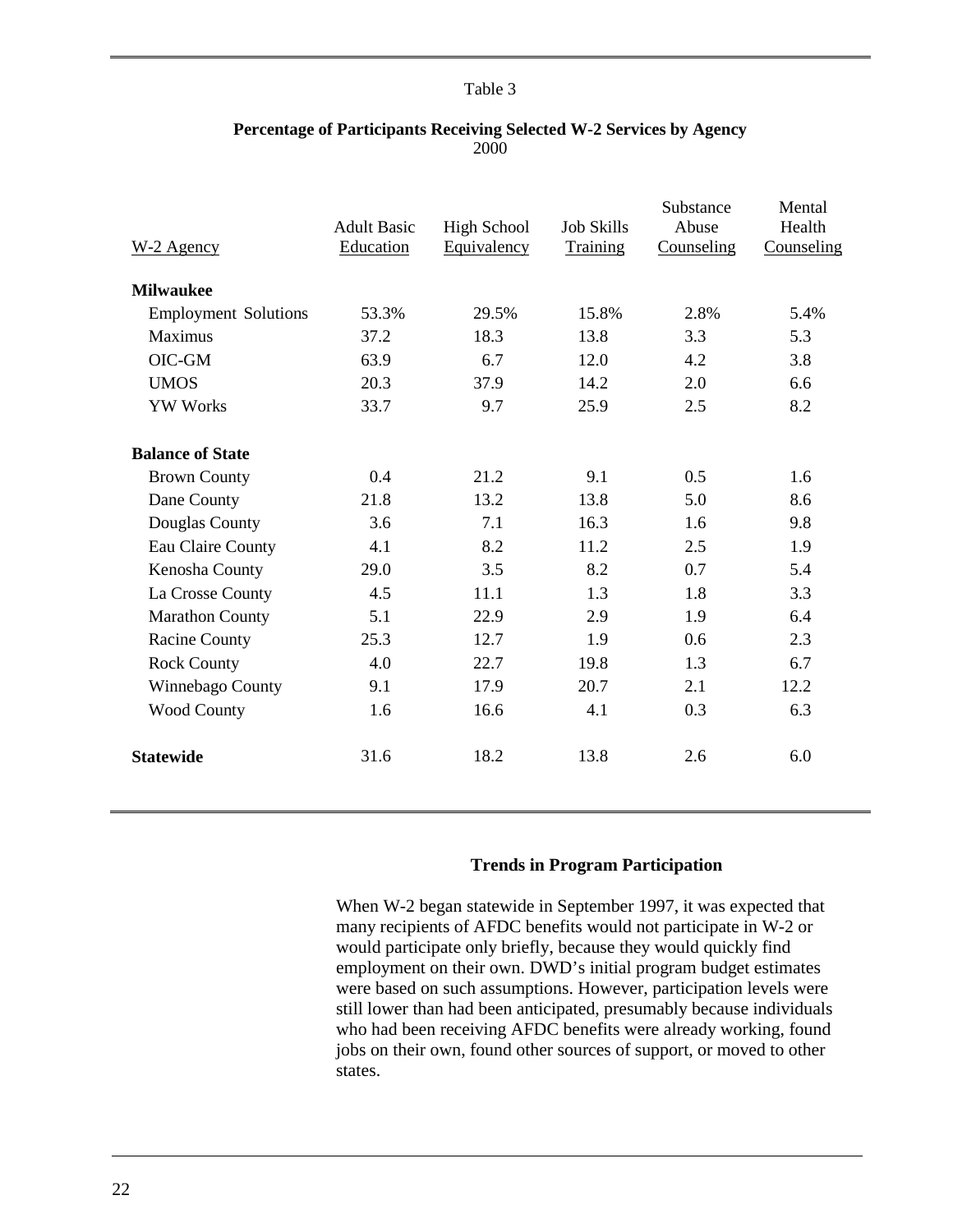**W-2 caseloads declined much faster than had been projected.**

As a result, initial caseload projections were much higher than actual program participation. For example, DWD's budget estimates projected there would be approximately 50,100 participants statewide in September 1997. The actual number was 22,761, or 45.4 percent of the number anticipated. It included 22,341 AFDC cases that were still active and for which participants received cash benefits, as well as 420 new W-2 cases. When the initial W-2 implementation contracts ended in December 1999, there were only 11,170 program participants. All were W-2 cases, because AFDC had ended in March 1998.

As shown in Table 4, the average caseload declined 50.9 percent statewide from September 1997 to September 2000. In Milwaukee County, where approximately three-quarters of W-2 participants reside, it declined 47.8 percent[. Appendix 5](#page-173-0) shows changes in all W-2 agencies' caseloads in September 1997 and September 2000.

#### Table 4

#### **Number of W-2 Cases by Contractor Type** September 1997 and September 2000

| Contractor Type                         | September 1997* | September 2000 | Percentage<br>Reduction |
|-----------------------------------------|-----------------|----------------|-------------------------|
| <b>Tribal Agencies</b>                  | 115             | 37             | 67.8%                   |
| Private Agencies in Counties Other than |                 |                |                         |
| Milwaukee                               | 509             | 206            | 59.5                    |
| <b>County Agencies</b>                  | 5,627           | 2,303          | 59.1                    |
| Private Agencies in Milwaukee County    | 16,425          | 8,578          | 47.8                    |
| Other $**$                              | 85              | 47             | 44.7                    |
| All W-2 Agencies                        | 22,761          | 11,171         | 50.9                    |

\* Includes AFDC cases that were being moved to the W-2 program.

\*\* W-2 programs in Florence and Monroe counties were administered by county agencies in September 1997 and by private agencies in September 2000.

**Approximately 30 percent of participants entered the program in unsubsidized placements.**

It was expected that most W-2 participants would move from subsidized to unsubsidized placements. However, some participants never needed or took advantage of subsidized placements but sought only services to help them find or maintain employment. As shown in [Table 5,](#page-26-0) we found that approximately 30 percent of participants who entered the program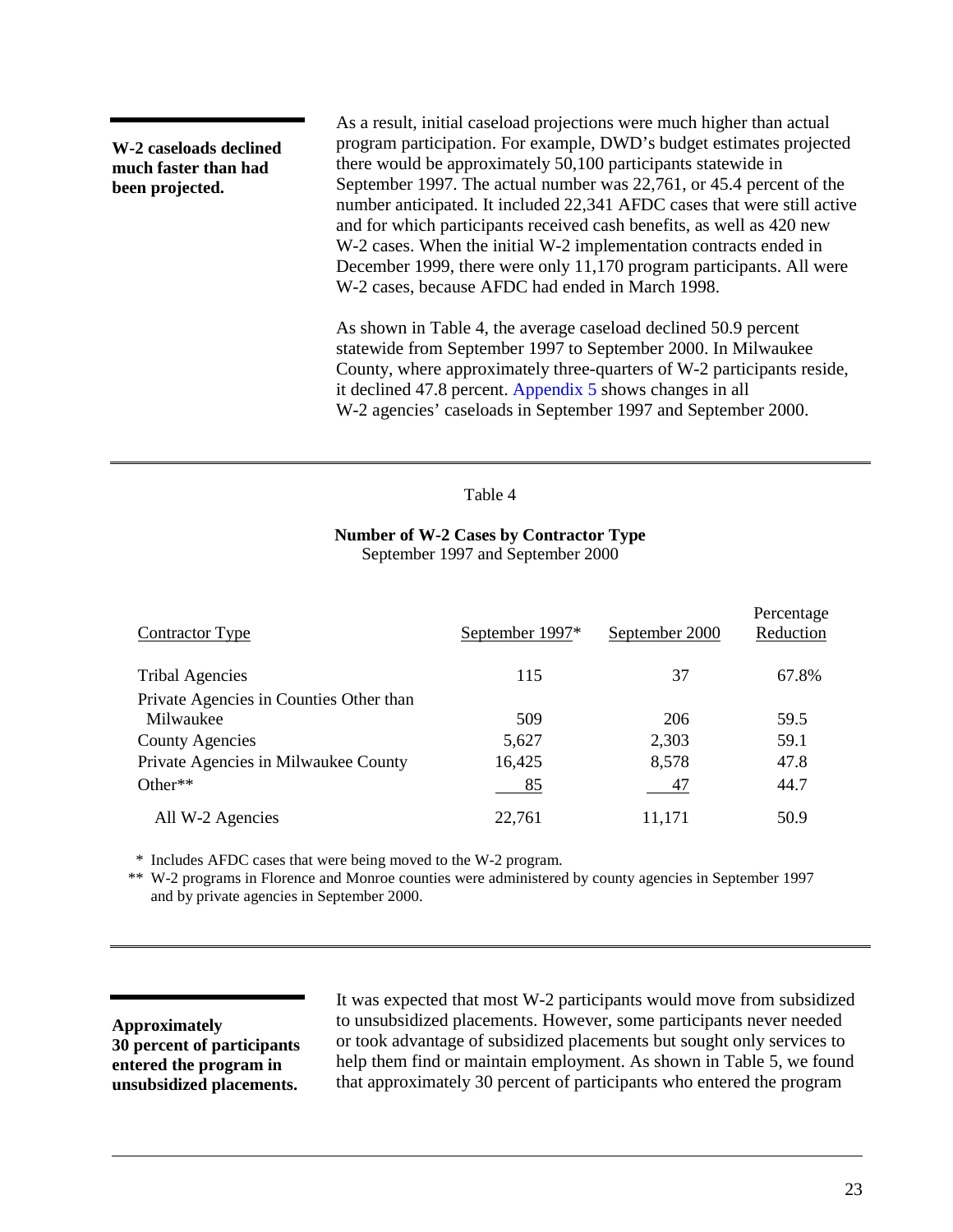<span id="page-26-0"></span>

|                                   | <b>July 1999</b> |             |                | <b>July 2000</b> |
|-----------------------------------|------------------|-------------|----------------|------------------|
|                                   |                  | Percentage  |                | Percentage       |
| <b>Placement Type</b>             | Number           | of Total    | Number         | of Total         |
|                                   |                  |             |                |                  |
| <b>Subsidized Placements</b>      |                  |             |                |                  |
| Community service jobs            | 150              | 25.9%       | 145            | 22.5%            |
| Custodial parents of infants      | 146              | 25.2        | 183            | 28.4             |
| <b>Transitional placements</b>    | 114              | 19.7        | 121            | 18.8             |
| Trial jobs                        | $\boldsymbol{0}$ | $0.0\,$     | $\blacksquare$ | 0.1              |
| Subtotal                          | 410              | 70.8        | 450            | 69.8             |
| <b>Unsubsidized Placements</b>    |                  |             |                |                  |
| Case management for those judged  |                  |             |                |                  |
| ready to enter employment         | 67               | 11.5        | 86             | 13.3             |
| Case management for those working | 67               | 11.5        | 50             | 7.8              |
| Case management follow-up         | 26               | 4.5         | 32             | 5.0              |
| Case management for those who are |                  |             |                |                  |
| pregnant                          | 10               | 1.7         | 26             | 4.0              |
| Case management for minor parents | $\boldsymbol{0}$ | 0.0         |                | 0.1              |
| Subtotal                          | 170              | <u>29.2</u> | <u>195</u>     | 30.2             |
| Total                             | 580              | 100.0%      | 645            | 100.0%           |

### **Placements of W-2 Participants Who Entered the Program for the First Time in Either July 1999 or July 2000**\*

\* Represents participants' placements at the end of the first month of program participation.

for the first time in July 1999 and July 2000 were in unsubsidized placements at the end of their first month.

As shown in Figure 1, the total caseload declined steadily through January 2000, then increased slightly through September 2000. Most of the decline reflects a precipitous reduction in the cash benefit caseload, which includes participants in community service jobs, transitional placements, and trial jobs, as well as custodial parents of infants.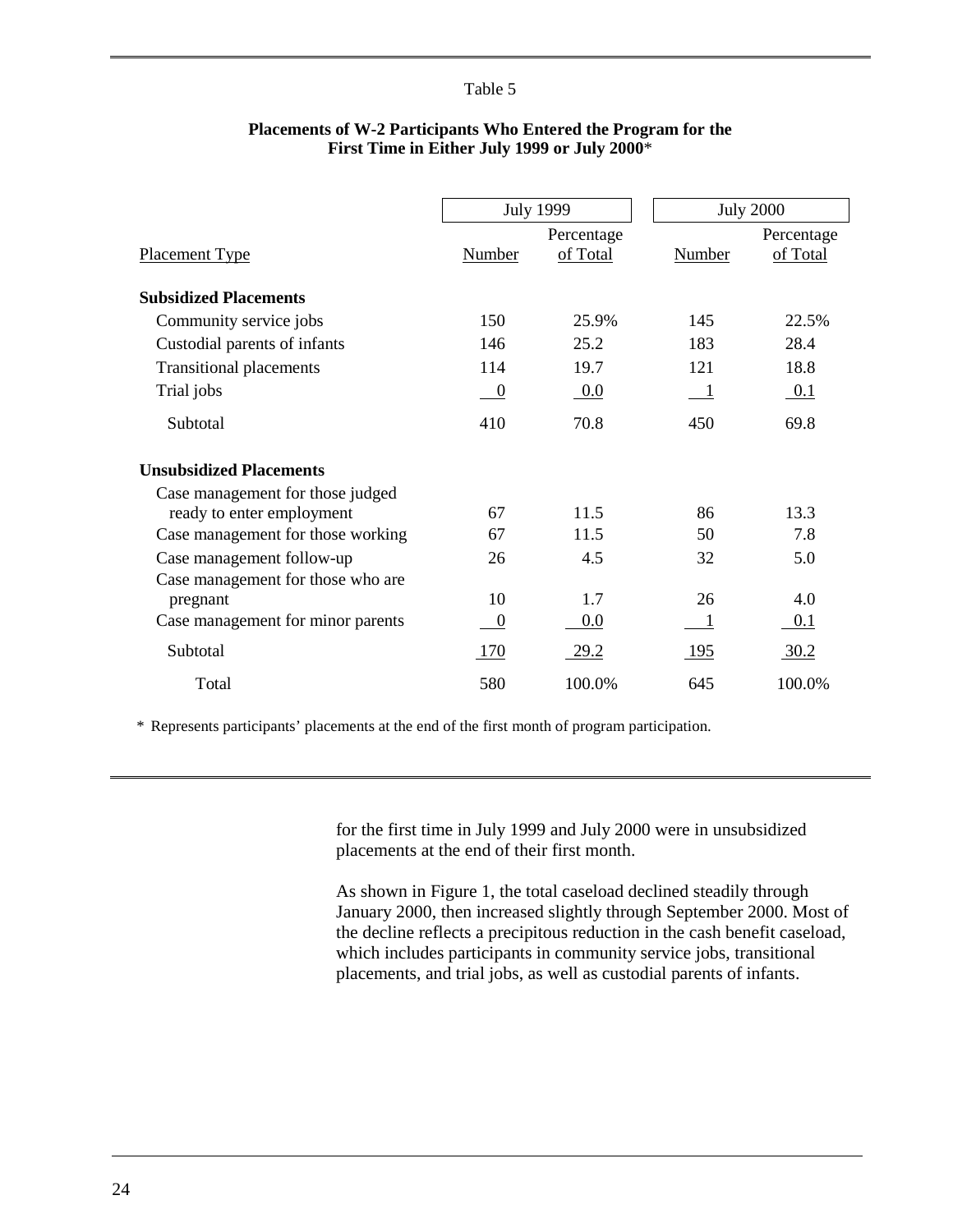Figure 1

**W-2 Caseload** September 1997 through September 2000



**The number of participants receiving only case management services has generally increased.**

In contrast to the overall caseload, the non-cash benefit caseload—that is, participants in unsubsidized placements who either enrolled in the program to obtain services other than cash benefits or remained enrolled in order to keep receiving these services—has generally increased since the program began. From February through November 1999, the non-cash benefit caseload increased by 34.6 percent. Since then, the rate of increase has slowed. [Table 6](#page-28-0) shows trends in W-2 participation from January 1998 through September 2000.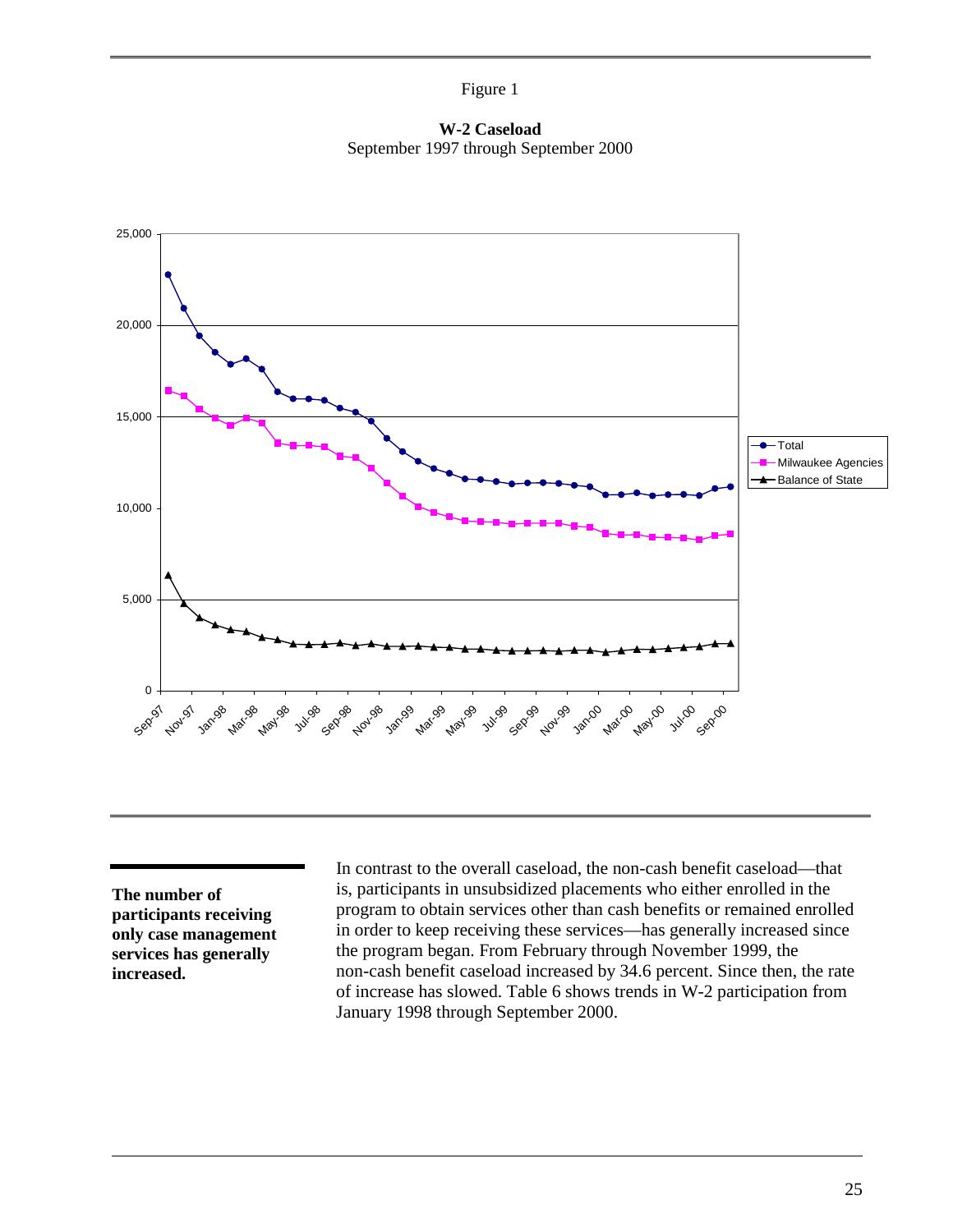<span id="page-28-0"></span>

| Month          | Cash Benefit<br>Caseload | Percentage<br>Change | Non-Cash Benefit<br>Caseload | Percentage<br>Change |
|----------------|--------------------------|----------------------|------------------------------|----------------------|
| January 1998   | 14,204                   |                      | 3,658                        |                      |
| January 1999   | 9,032                    | $-36.4%$             | 3,523                        | $-3.7%$              |
| January 2000   | 6,700                    | $-25.8$              | 4,022                        | 14.2                 |
| September 2000 | 6,771                    | 1.1                  | 4,400                        | 9.4                  |
|                |                          |                      |                              |                      |
|                |                          |                      |                              |                      |

# **Change in Cash Benefit and Non-Cash Benefit Caseloads**

**\*\*\*\***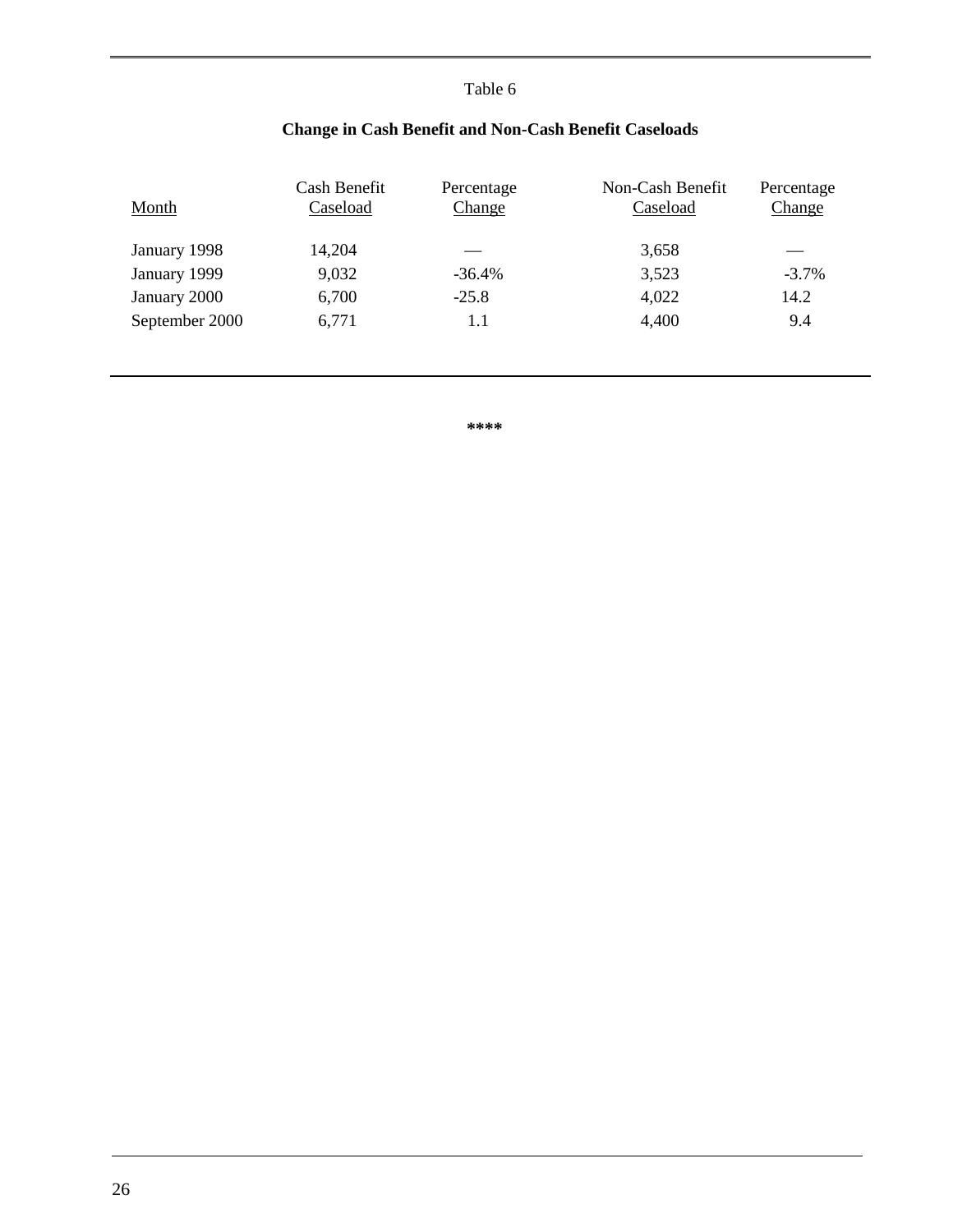# <span id="page-29-0"></span>**Program Expenditures**

During the initial implementation period from September 1997 through December 1999, a total of \$237.9 million in funds that had been contracted for local program services and administration remained unspent, largely because of the unanticipated decline in the W-2 caseload. The initial implementation contracts called for the majority of the unspent funds to be returned to the W-2 agencies, which were required to spend some of these funds on services for low-income individuals but allowed to retain others as unrestricted "profits" that could be spent for a variety of purposes. Current contracts, which expire in December 2001, require W-2 agencies to meet performance benchmarks in order to receive any bonus funds. We reviewed expenditures under the initial implementation and current contract periods.

**W-2 program costs totaled \$710.4 million through September 2000.** As shown in [Table 7,](#page-30-0) local program implementation by W-2 agencies accounted for 93.6 percent of W-2 costs through September 2000. The unrestricted profits that were provided to all 75 of the counties, private agencies, and tribes under the initial implementation contracts accounted for \$65.1 million (9.2 percent) of the \$710.4 million in total costs. These costs also include an estimated \$45.6 million for state administration by DWD, which devoted approximately 57 full-time equivalent (FTE) positions to W-2 since 1997.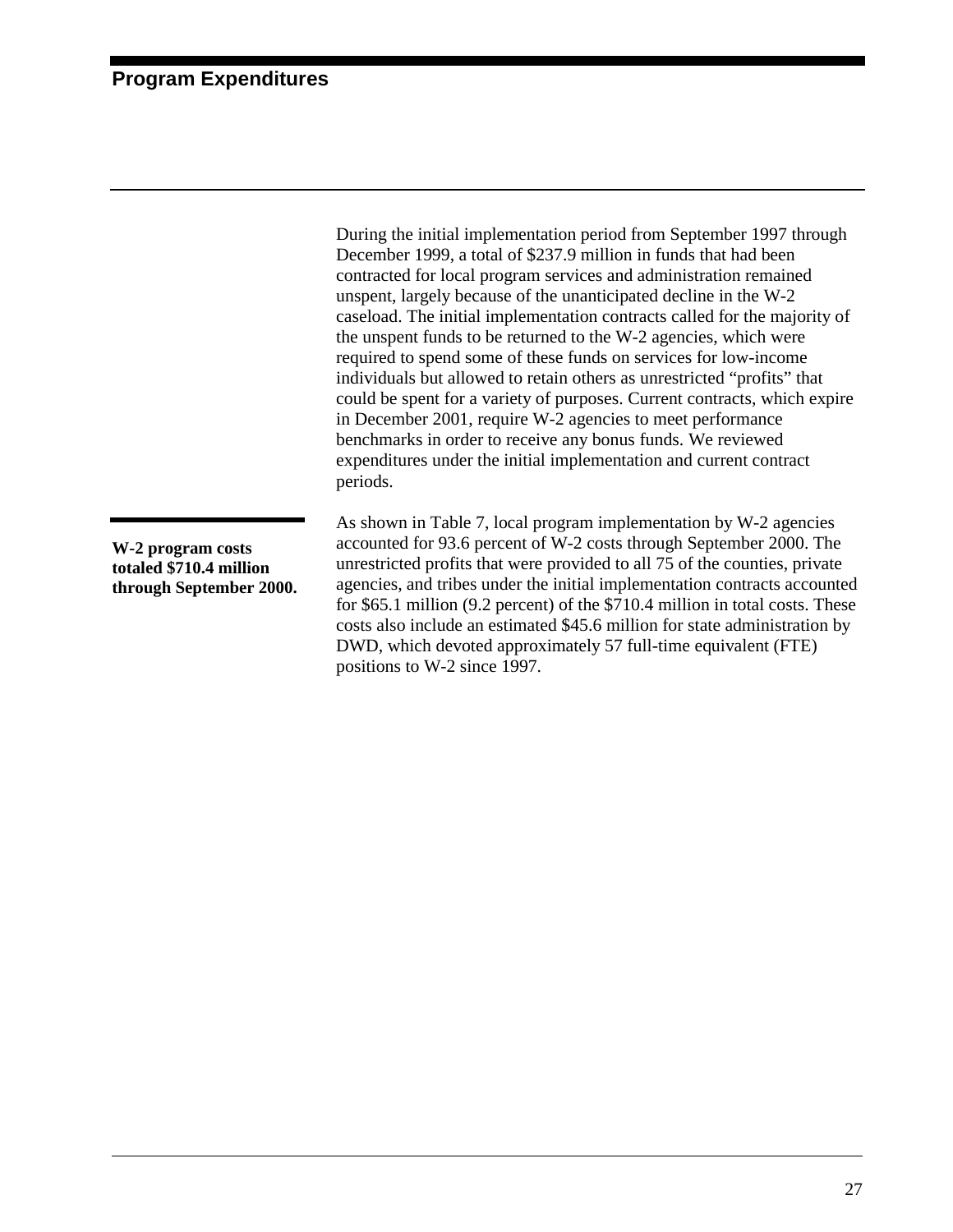#### **W-2 Costs through September 2000** (in millions)

<span id="page-30-0"></span>

| Category                                            | <b>Program Costs</b> | Percentage<br>of Total |
|-----------------------------------------------------|----------------------|------------------------|
| <b>Local Program Implementation by W-2 Agencies</b> |                      |                        |
| Initial implementation contracts                    | \$413.6              | 58.2%                  |
| Current contracts                                   | 121.4                | 17.1                   |
| Unrestricted profits                                | 65.1                 | 9.2                    |
| Start-up contracts                                  | 31.3                 | 4.4                    |
| Additional W-2 services*                            | 19.2                 | 2.7                    |
| Community reinvestment funds                        | 14.2                 | 2.0                    |
| Subtotal                                            | 664.8                | 93.6                   |
| <b>State Administration</b> **                      | 45.6                 | 6.4                    |
| Total                                               | \$710.4              | 100.0%                 |

\* Includes costs for services such as on-site child care at job centers, job access loans, emergency assistance, and funds for services provided to participants by the Milwaukee Area Technical College Learning Labs, which are included as addenda to the contracts of W-2 agencies.

\*\* Estimated based on total TANF-related administrative costs.

#### **Initial Contract Expenditures**

As shown in [Table 8,](#page-31-0) the five private agencies serving Milwaukee County spent 64.5 percent of the \$413.6 million in initial implementation contract costs[. Appendix 6](#page-177-0) lists contract amounts and expenditure information for each of the 75 original W-2 agencies.

**Expenditures are categorized as either cash benefits, direct services, or administrative costs.**

DWD classifies expenditures reported by local W-2 agencies as either cash benefits, direct services, or administrative costs. Direct services typically include the salaries and benefits of those providing services, as well as the actual costs of the services, including costs of:

• determining eligibility for W-2, food stamps, Medical Assistance, child care, and refugee cash assistance;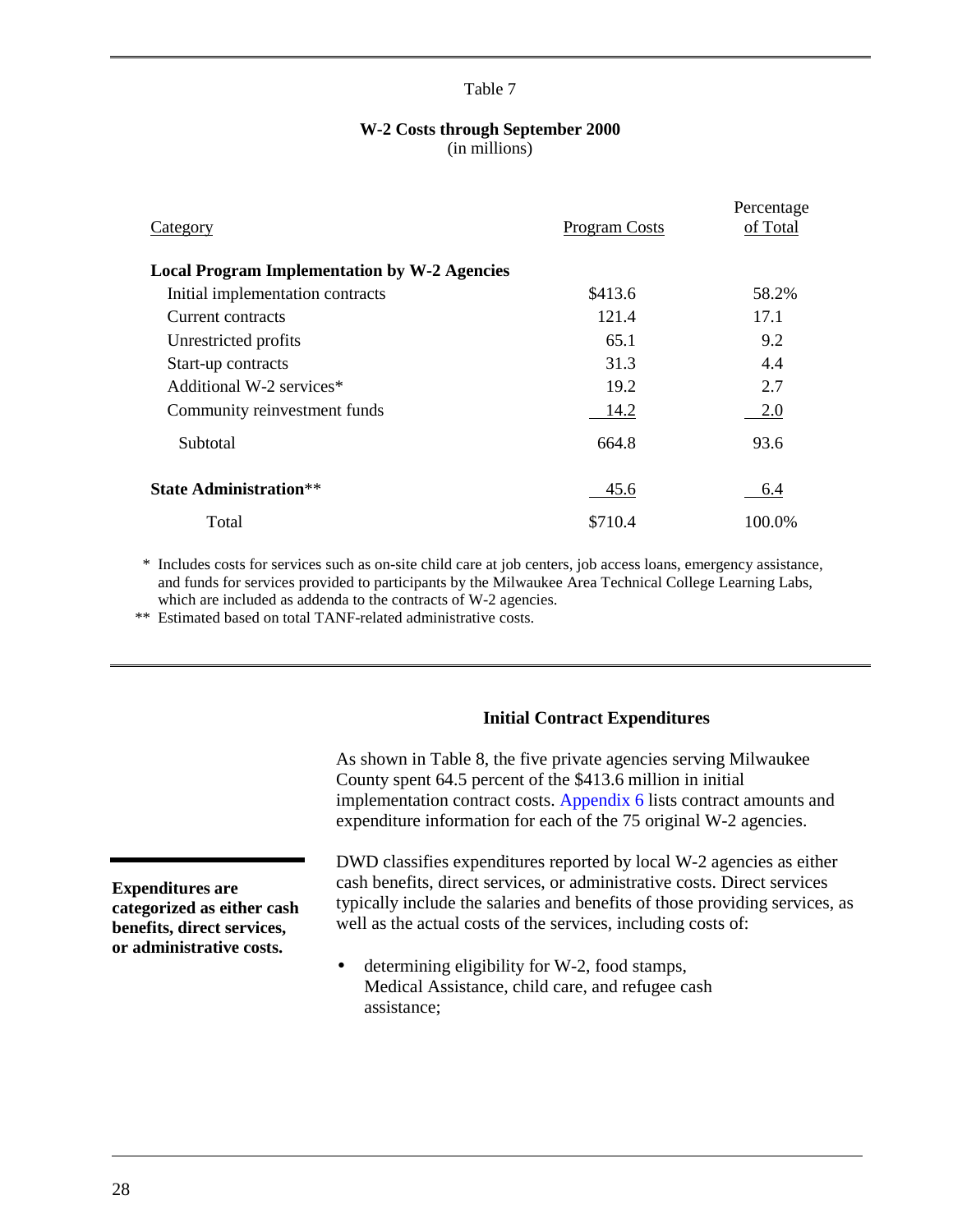#### <span id="page-31-0"></span>**Initial Implementation Contract Expenditures by Contractor Type**

September 1997 through December 1999

(in millions)

| <b>Contractor Type</b>                               | Expenditures | Percentage of<br>Total |
|------------------------------------------------------|--------------|------------------------|
| Private Agencies in Milwaukee County                 | \$266.9      | 64.5%                  |
| <b>County Agencies</b>                               | 133.8        | 32.4                   |
| Private Agencies in Counties Other than<br>Milwaukee | 11.2         | 2.7                    |
| <b>Tribal Agencies</b>                               | 1.7          | 0.4                    |
| All W-2 Agencies                                     | \$413.6      | 100.0%                 |

- providing job skills training and work activities, such as enrolling participants in W-2, providing orientation, assessing participants' skills and needs, providing counseling services, and assisting in job search activities;
- providing case management services;
- providing education and training services through FSET;
- providing educational activities, such as job testing, employee screenings, mentoring, job coaching, remedial education, and literacy training;
- providing transportation assistance and assisting families in meeting emergency needs through job access loans and other supports;
- providing other training, such as anger management, parenting, family nutrition, household management, and time management; and
- offering post-employment services, such as providing community resource referrals and information on eligibility for other programs.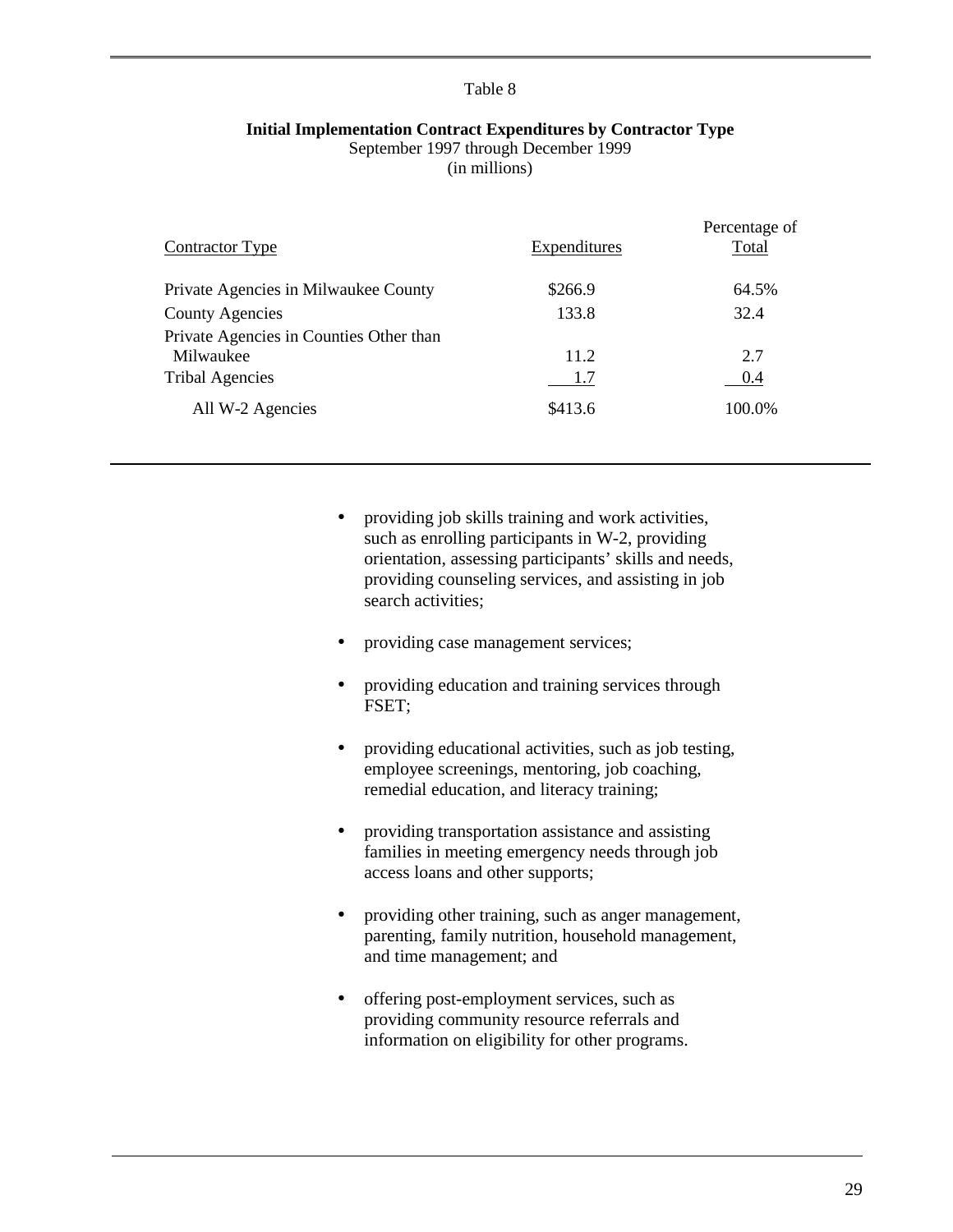As noted, cash benefit expenditures are for grants to participants in employment positions, wage subsidies to employers who hire W-2 participants in trial jobs, and grants to custodial parents of infants. Administrative expenditures include the costs of salaries and fringe benefits for staff who are not involved in direct program delivery, as well as office space, data processing, and other overhead costs.

As shown in [Table 9,](#page-33-0) 50.2 percent of program expenditures under the initial implementation contracts were for direct services, while 40.6 percent were for cash benefits paid to participants and subsidies to employers, and 9.2 percent were for administrative expenditures. [Appendix 7](#page-181-0) lists initial implementation expenditures by type for each W-2 agency. It also includes expenditures for additional services that were not part of the original contracts but were included in contract addenda. It should be noted that payments for subsidized child care, which is available to W-2 participants and other low-income families, are funded through separate appropriations and have been reviewed in another recently released Legislative Audit Bureau evaluation (report 01-1).

Within the direct services category, \$109.6 million was spent on work activities for program participants. That amount represents 26.5 percent of initial implementation contract expenditures.

Within the cash benefits expenditure category, \$121.5 million was paid to W-2 participants in community service jobs. That amount represents 29.4 percent of initial implementation contract expenditures. Only \$0.4 million, or 0.1 percent of these expenditures, funded trial jobs because few trial jobs were created.

W-2 agencies' administrative costs of \$37.9 million accounted for 9.2 percent of initial implementation contract expenditures. The contracts required that the agencies spend no more than 10 percent of the total value of their contracts for administrative purposes, and only one agency exceeded this amount. Waushara County spent 10.1 percent on administration, or \$2,540 more than was available for reimbursement under its contract.

**50.2 percent of expenditures under the initial implementation contracts were for direct services.**

**Local administrative costs accounted for 9.2 percent of W-2 agency expenditures under the initial contracts.**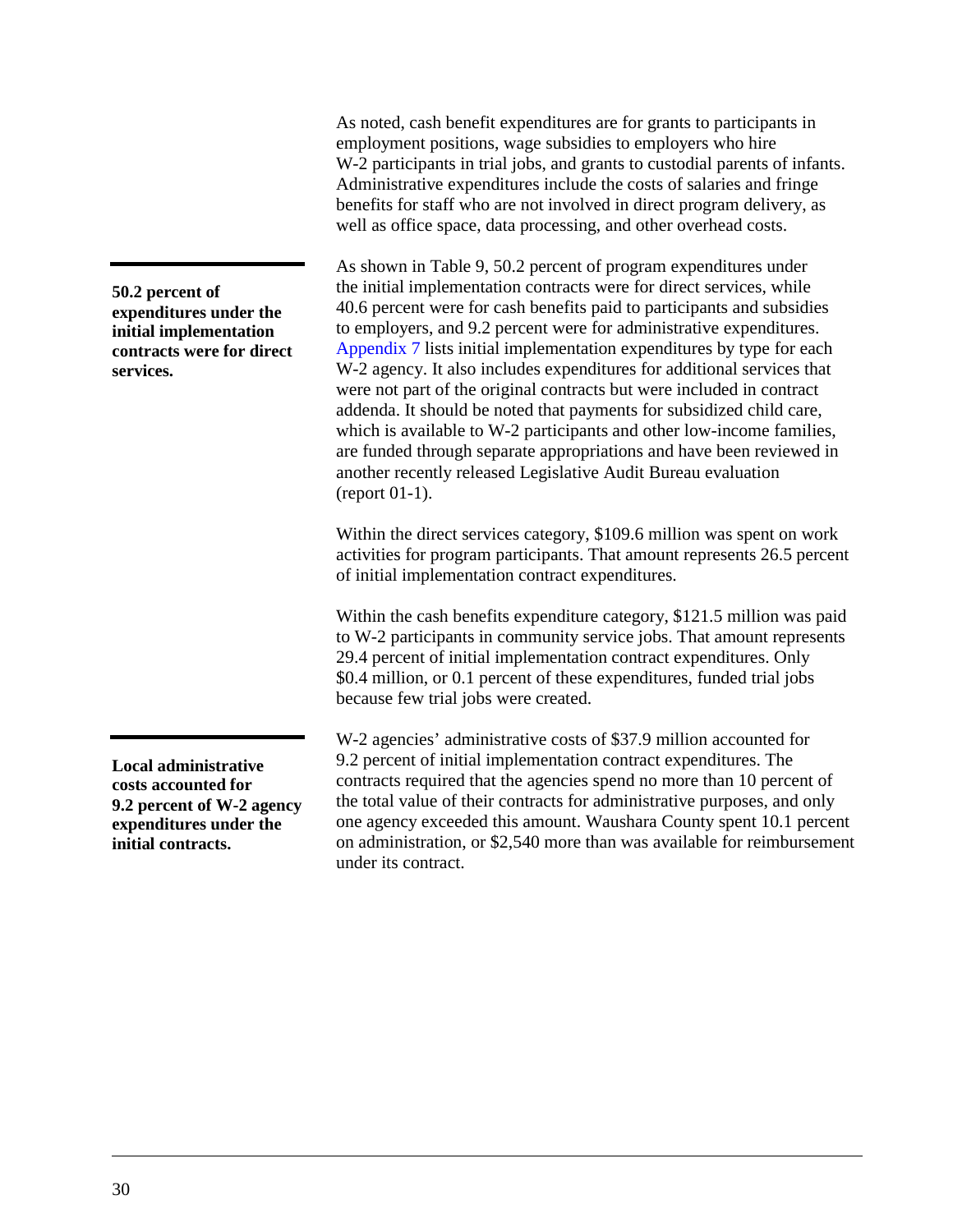# **Initial Implementation Contract Expenditures by Expenditure Type**

September 1997 through December 1999

<span id="page-33-0"></span>

| <b>Type of Expenditure</b>        | <b>Expenditures</b> | Percentage of<br><b>Total Expenditures</b> |
|-----------------------------------|---------------------|--------------------------------------------|
| <b>Direct Services</b>            |                     |                                            |
| Work activities                   | \$109,618,826       | 26.5%                                      |
| Eligibility determination*        | 48,247,517          | 11.7                                       |
| Case management                   | 14,697,829          | 3.5                                        |
| <b>FSET</b> services              | 12,447,082          | 3.0                                        |
| Skills training                   | 8,458,110           | 2.0                                        |
| Post-employment services          | 7,795,046           | 1.9                                        |
| <b>Educational activities</b>     | 6,502,998           | 1.6                                        |
| Subtotal                          | 207, 767, 408       | 50.2                                       |
| <b>Cash Benefits</b>              |                     |                                            |
| Community service jobs            | \$121,481,539       | 29.4                                       |
| <b>Transitional placements</b>    | 30,497,550          | 7.4                                        |
| Custodial parents of infants      | 14,002,783          | 3.4                                        |
| Sanctions**                       | 1,530,140           | 0.3                                        |
| Trial jobs                        | 420,062             | $\overline{0.1}$                           |
| Subtotal                          | 167,932,074         | 40.6                                       |
| <b>Local Administrative Costs</b> | 37,896,667          | <u>9.2</u>                                 |
| Total                             | \$413,596,149       | 100.0%                                     |

\* Includes determining eligibility for W-2, Medical Assistance, the Food Stamp Program, subsidized child care, and refugee cash assistance.

\*\* Except for Milwaukee County, sanctions of participants' grants were counted as expenditures and were charged against an agency's contract. Milwaukee County agencies were able to retain sanctioned funds.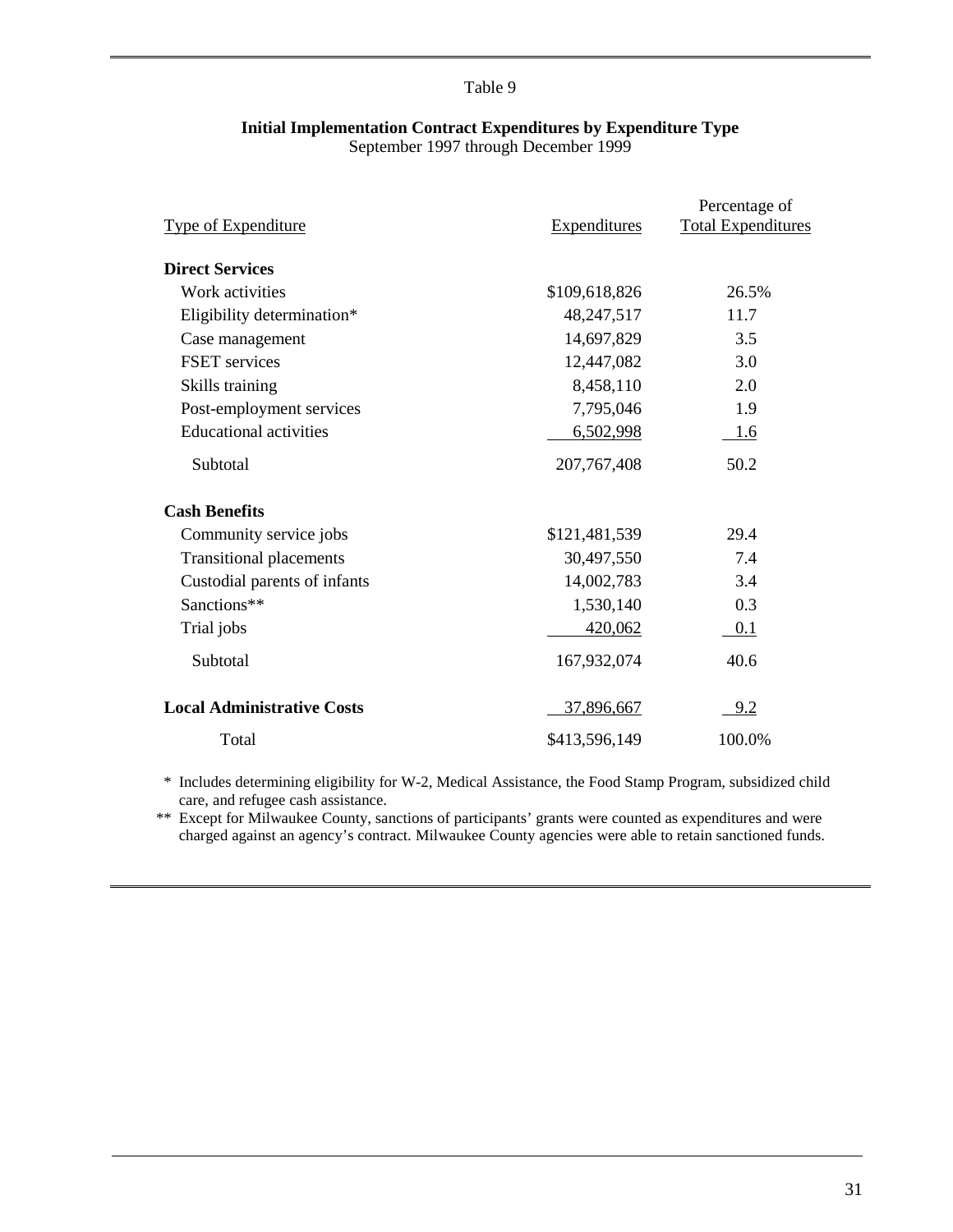#### **Unspent Contract Funds**

<span id="page-34-0"></span>**Contractors retained unspent initial implementation funds as profits and for community reinvestment.**

Because the initial implementation contracts required counties, private agencies, and tribes to assume financial responsibility for any program costs that exceeded contract values, they included provisions for contractors to profit if any program funds were not spent. Contractors could earn both unrestricted profits, which could be spent in any way the contractors chose, and community reinvestment funds, which were restricted funds that are required to be spent on services for TANFeligible individuals. When only 63.5 percent of the \$651.5 million budgeted under the initial implementation contracts was spent, all contractors became eligible to receive both unrestricted profits and community reinvestment funds.

Under the initial implementation contracts, unexpended funds that were 7 percent or less of the total contract value were to be paid as unrestricted profits. If unexpended funds exceeded 7 percent of the contract's value, those funds remaining after the initial profit was calculated were to be distributed as follows:

- 10 percent was to be paid as additional unrestricted profit to the contractor;
- 45 percent was to be reinvested in the community by the contractor, to fund services for eligible low-income individuals pursuant to a plan submitted by the contractor and approved by DWD; and
- 45 percent was to be retained by DWD for use in any manner it determined to be appropriate in accordance with the State's approved TANF plan.

For example, if a county, private agency, or tribe that entered into a contract for \$1.0 million spent only \$700,000, the \$300,000 in unspent funds would be 30 percent of the contract's value. The contractor would therefore be entitled to a profit of \$70,000, or 7 percent of the contract's value. This \$70,000 profit would then be deducted from unspent contract funds, and the contractor would be entitled to receive \$23,000 (10 percent of the remaining \$230,000) as profit and \$103,500 (45 percent of the remaining \$230,000) for community reinvestment. In total, the contractor would be entitled to receive \$93,000 in profits and \$103,500 in community reinvestment funds. DWD would retain the remaining \$103,500.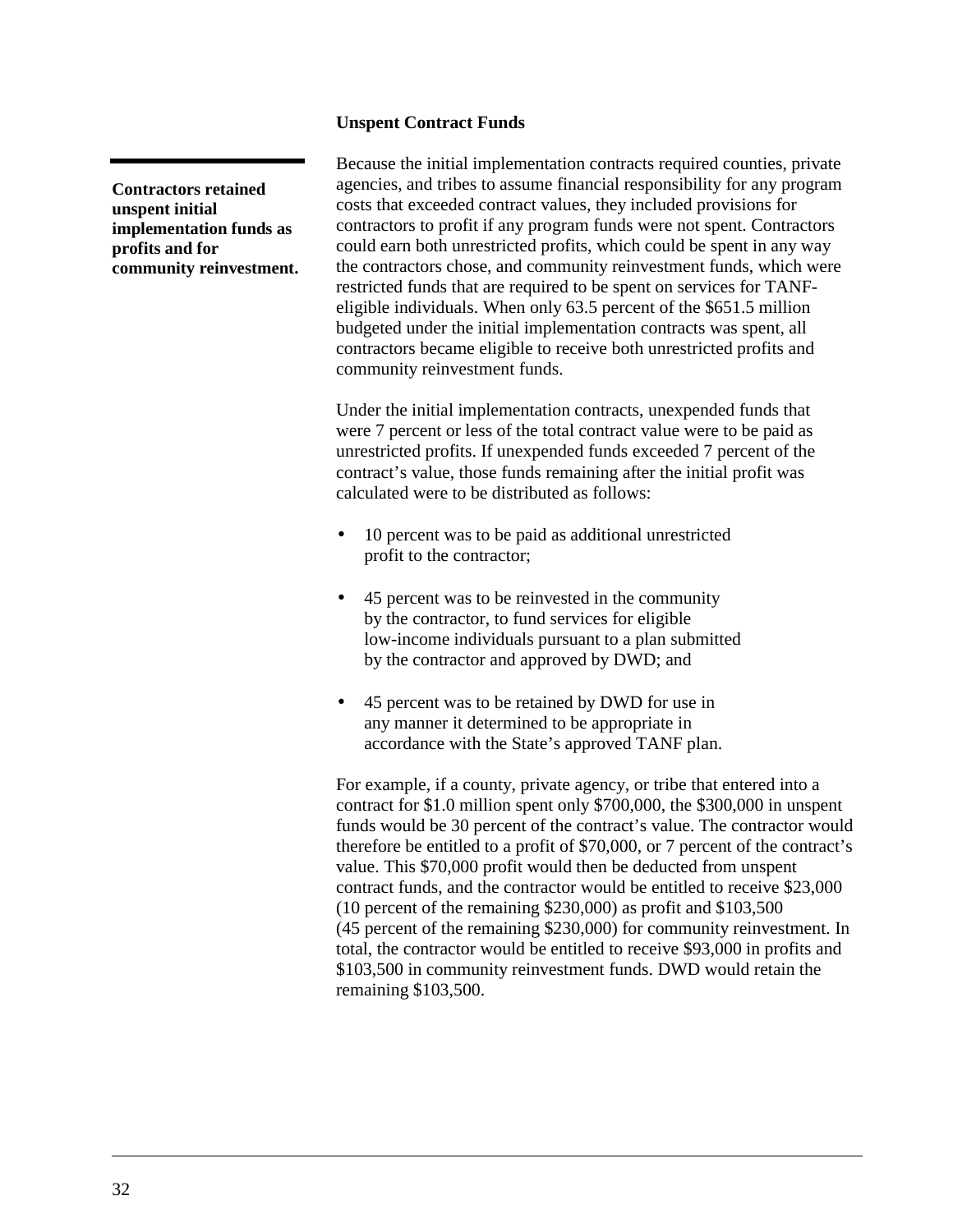**Under the initial implementation contracts, W-2 agencies' profits totaled \$65.1 million.**

Unrestricted Profits – Under the initial implementation contracts, all 75 contracting counties, private agencies, and tribes earned profits. As shown in Table 10, unrestricted profits for all W-2 agencies amounted to \$65.1 million, or 10.0 percent of the value of all W-2 contracts statewide. Profits ranged from a high of \$9.5 million (earned by Employment Solutions, a private agency that served the largest number of participants in two regions in Milwaukee County) to a

#### Table 10

**Range of Unrestricted Profits Earned**

September 1997 through December 1999

|                                           | Profit Amount   | Percentage of Total<br><b>Contract Amount</b> |
|-------------------------------------------|-----------------|-----------------------------------------------|
| <b>Agencies with the Largest Profits</b>  |                 |                                               |
| <b>Employment Solutions</b>               | \$<br>9,452,143 | 8.4%                                          |
| OIC-GM                                    | 4,622,816       | 8.1                                           |
| Maximus                                   | 4,405,915       | 7.6                                           |
| <b>UMOS</b>                               | 4,332,206       | 8.5                                           |
| <b>Racine County</b>                      | 3,435,008       | 12.0                                          |
| <b>YW Works</b>                           | 3,415,466       | 8.5                                           |
| Dane County                               | 2,600,226       | 9.5                                           |
| <b>Rock County</b>                        | 2,553,725       | 12.5                                          |
| <b>Brown County</b>                       | 2,388,793       | 12.8                                          |
| La Crosse County                          | 1,665,872       | 13.4                                          |
| <b>Agencies with the Smallest Profits</b> |                 |                                               |
| <b>Crawford County</b>                    | 124,323         | 11.6                                          |
| Door County                               | 112,464         | 9.6                                           |
| Forward Service (Vilas County)            | 102,134         | 9.9                                           |
| Forward Service (Kewaunee County)         | 100,312         | 10.9                                          |
| <b>Marquette County</b>                   | 94,721          | 11.3                                          |
| Iron County                               | 83,213          | 12.5                                          |
| <b>Florence County</b>                    | 82,029          | 11.7                                          |
| <b>Bayfield County</b>                    | 66,703          | 8.5                                           |
| Bad River Band of Chippewa                | 51,755          | 7.0                                           |
| Pepin County                              | 42,071          | 8.7                                           |
| <b>All W-2 Agencies</b>                   | 65,103,888      | 10.0                                          |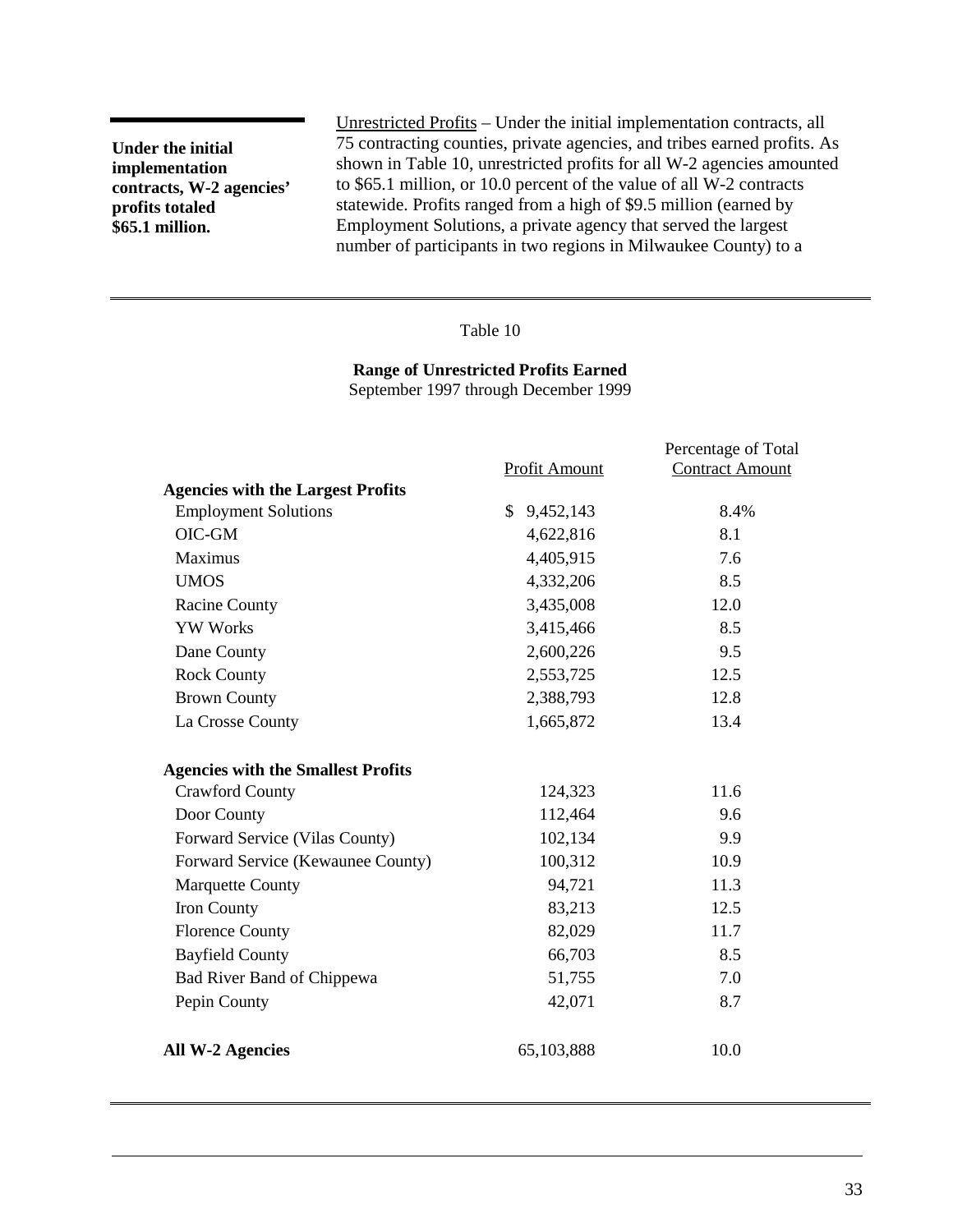low of \$42,071 (earned by Pepin County, which served the second-fewest number of participants and had the smallest contract). Three other private agencies in Milwaukee County each earned more than \$4.0 million in profits: Maximus, OIC-GM, and UMOS. At \$3.4 million, Racine County earned the largest profits among county agencies. Information on the profits each W-2 agency earned under the initial implementation contracts is included in [Appendix 6.](#page-177-0)

Although the initial implementation contracts allowed unrestricted profits to be used as each contractor wished, counties are required to disclose the disposition of their profits to the Legislature and the public, because their funds are public funds. In contrast, private agencies are not under an obligation to disclose the ways in which their profits were used.

As part of our site visits to 17 public and private agencies, we requested information on how each used its profits. We found that:

- Brown, Kenosha, Price, Rock, and Sawyer counties reported spending a total of \$6.3 million in unrestricted profits to offset county tax levies, or transferred profits to the county general fund.
- OIC-GM reported spending \$4.6 million in profits for activities that included purchasing a cellular phone business in the central city of Milwaukee, developing a food service program to provide meals to child care providers and after-school programs, and joining a collaboration to develop a computer technology academy to increase academic achievement and expand career opportunities for youth.
- Dane County reported spending \$1.3 million to provide housing services for low-income residents.
- YW Works reported spending \$1.1 million on a plastics processing company that will serve as a workplace skills training center, on a non-traditional employment and training program, and on a variety of other education and training activities and programs.
- Manitowoc County reported spending \$605,000 on alternate care expenses for children, to offset budget deficits resulting from shortfalls in other programs.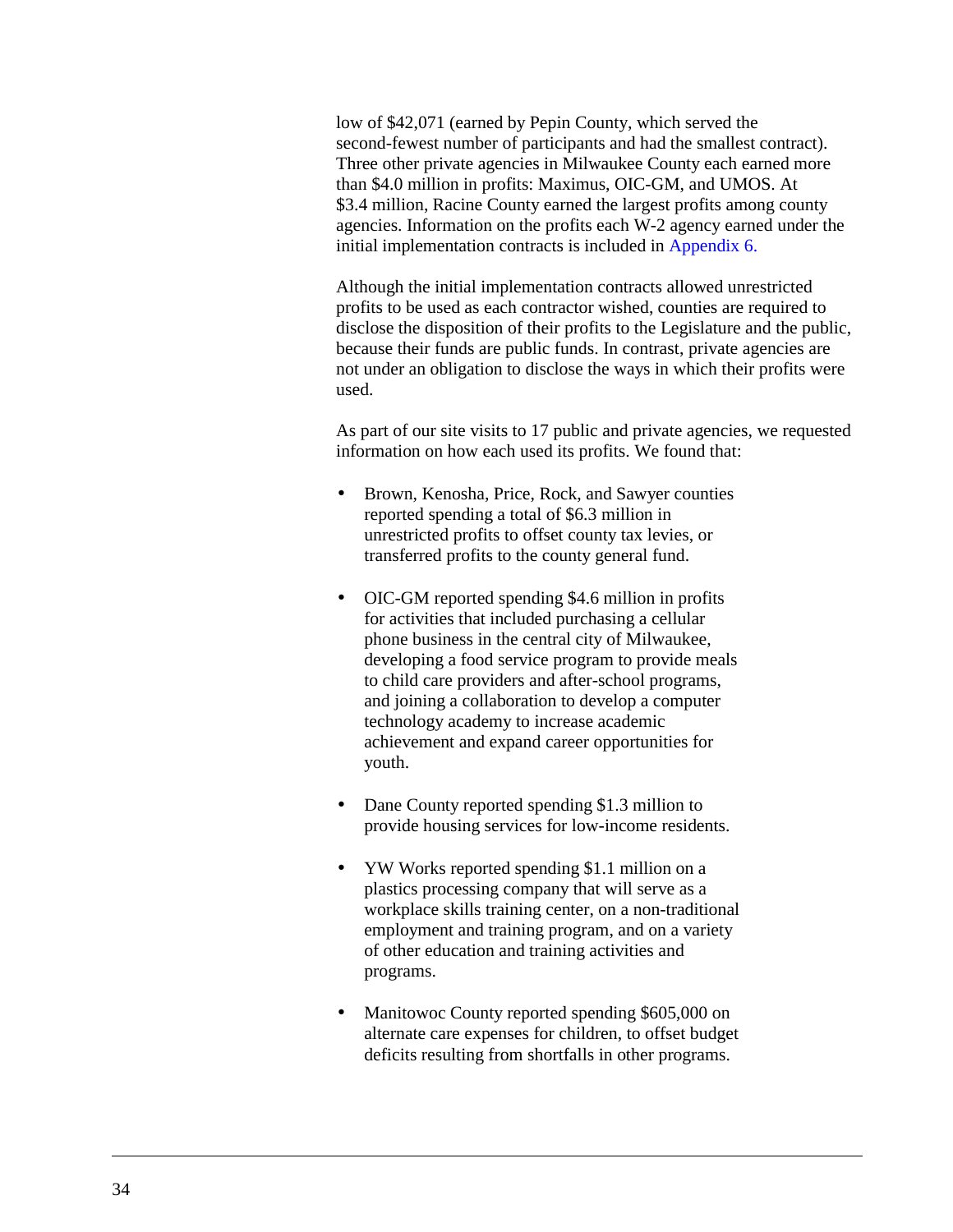|                                                                                                             | Fond du Lac County reported spending \$465,000 to<br>$\bullet$<br>expand a range of services available to low-income<br>families.                                                                                                                                                                                                                                                                                                                                                                                                                                         |
|-------------------------------------------------------------------------------------------------------------|---------------------------------------------------------------------------------------------------------------------------------------------------------------------------------------------------------------------------------------------------------------------------------------------------------------------------------------------------------------------------------------------------------------------------------------------------------------------------------------------------------------------------------------------------------------------------|
|                                                                                                             | Monroe County reported spending \$219,000 to<br>enhance the county human services department's<br>computer network.                                                                                                                                                                                                                                                                                                                                                                                                                                                       |
|                                                                                                             | The agency profiles (Appendix 1) also include information on the use of<br>unrestricted profits under the initial implementation contracts.                                                                                                                                                                                                                                                                                                                                                                                                                               |
| Under the first contract,<br>W-2 agencies received<br>\$83.4 million in<br>community reinvestment<br>funds. | Community Reinvestment Funds – As shown in Table 11, W-2 agencies<br>received a total of \$83.4 million for community reinvestment. These<br>funds represent 12.8 percent of the value of all agencies' initial<br>implementation contracts. However, compared to the other contractors,<br>private agencies in Milwaukee County earned a substantially smaller<br>percentage of community reinvestment funds because they spent a<br>larger percentage of their contract funds. Racine and Rock counties<br>earned the largest amount of community reinvestment funding, |

\$6.4 million and \$5.1 million, respectively.

# Table 11

# **Community Reinvestment Funds Earned**

Under Initial Implementation Contracts (in millions)

|                              | Contract | Community    | Community<br><b>Reinvestment Funds</b><br>as a Percentage of | Percentage Spent<br>through |
|------------------------------|----------|--------------|--------------------------------------------------------------|-----------------------------|
| <b>Contractor Type</b>       | Amount   | Reinvestment | <b>Contract Amount</b>                                       | September 2000              |
| <b>County Agencies</b>       | \$304.9  | \$64.9       | 21.3%                                                        | 16.9%                       |
| Private Agencies in Counties |          |              |                                                              |                             |
| Other than Milwaukee         | 24.3     | 4.9          | 20.2                                                         | 15.9                        |
| <b>Tribal Agencies</b>       | 3.4      | 0.7          | 20.6                                                         | 0.0                         |
| Private Agencies in          |          |              |                                                              |                             |
| Milwaukee County             | 318.9    | 12.9         | 4.0                                                          | 19.1                        |
| All W-2 Agencies             | \$651.5  | \$83.4       | 12.8                                                         | 17.0                        |
|                              |          |              |                                                              |                             |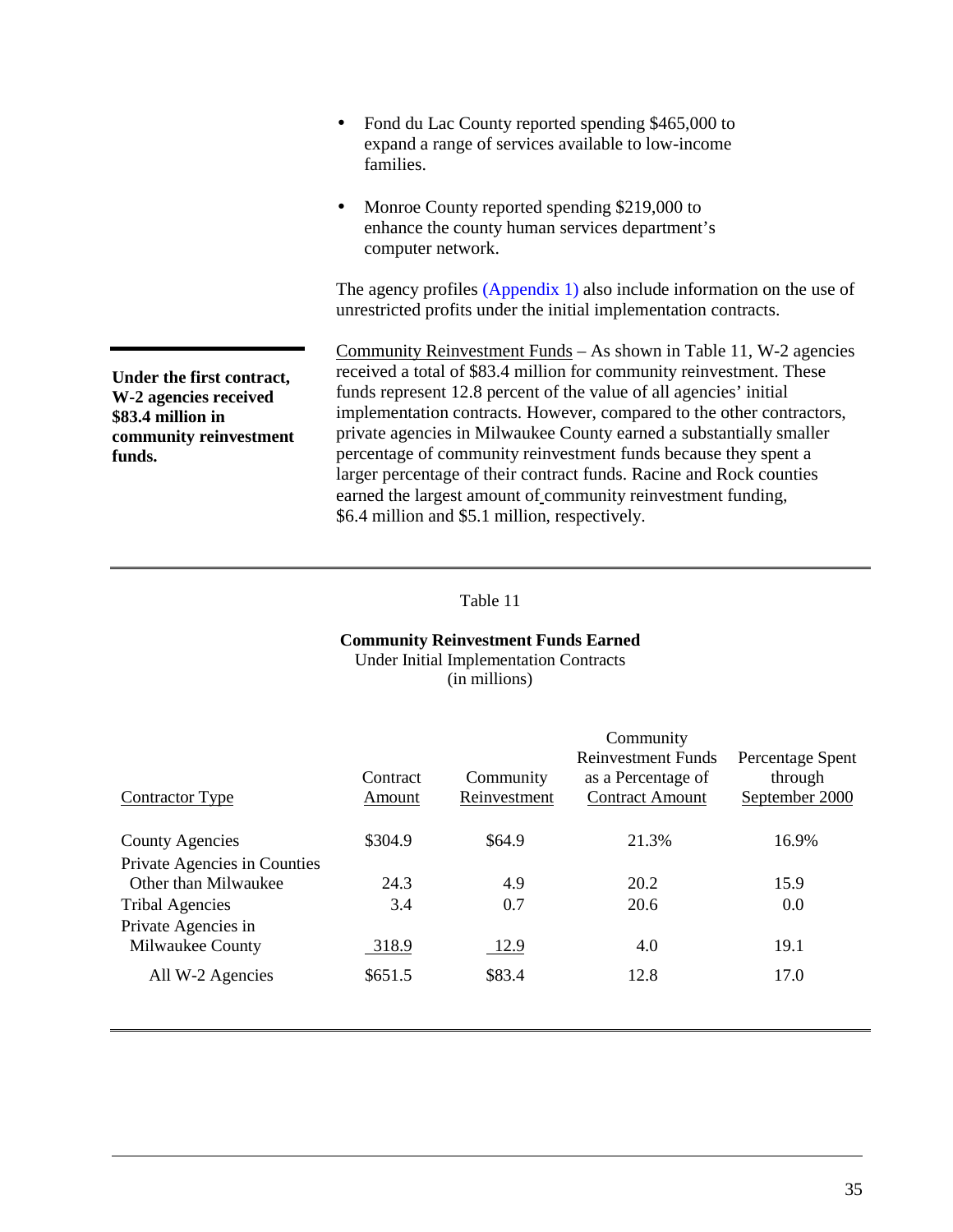The amount of community reinvestment funds received by each agency is presented in [Appendix 6.](#page-177-0) A total of \$83.4 million in community reinvestment funds was also made available to DWD under the initial implementation contracts. These funds were reallocated to other TANF-eligible programs during 1999-2001 biennial budget deliberations.

Community reinvestment funds must be used to provide services to families whose incomes are below 200 percent of the federal poverty level, which is currently \$29,260 annually for a family of three. Under federal law, the funds must also be spent for purposes consistent with the TANF legislation, such as encouraging the formation and maintenance of two-parent families. In October 1998, DWD issued the first of several memoranda that outlined the allowable uses of community reinvestment funds. These include assistance for food, utilities, household goods and personal care, and child care; assistance with finding a job; and funding for food pantries and clothing centers that enable low-income individuals to obtain necessities at little or no cost. DWD memoranda also indicate that community reinvestment funds may be used to supplement direct services budgets under the current implementation contracts; to provide transportation services, enrichment services to youth, and counseling activities not covered by Medical Assistance; and to expand services to address cultural and language barriers.

To receive community reinvestment funds, W-2 agencies were required to submit plans for DWD's approval detailing the types of activities they wish to fund and the types of individuals to be served. As of March 2001, 13 agencies were still working on obtaining plan approval from DWD.

As of September 2000, Marinette County had spent all of its reinvestment funds. Although it reported spending \$1.4 million, DWD reimbursed \$1.2 million, which was the actual amount of reinvestment funds earned. In contrast, 15 agencies had no reported expenditures by September 2000. Overall, W-2 agencies have spent \$14.2 million, or 17.0 percent of the community reinvestment funds they received under the initial implementation contracts. Based on our review of the plans submitted to DWD by the 17 agencies we visited:

- 11 agencies plan to spend a total of \$7.6 million to supplement funds for services to W-2 participants in the event that other contract funds are insufficient;
- 15 agencies plan to spend \$5.8 million on supportive services to families, including services to reduce out-of-home placements of children;
- 14 agencies plan to spend \$3.8 million to enhance employment training and job retention services;

**In September 2000, W-2 agencies had spent 17 percent of the community reinvestment funds they received under the initial contracts.**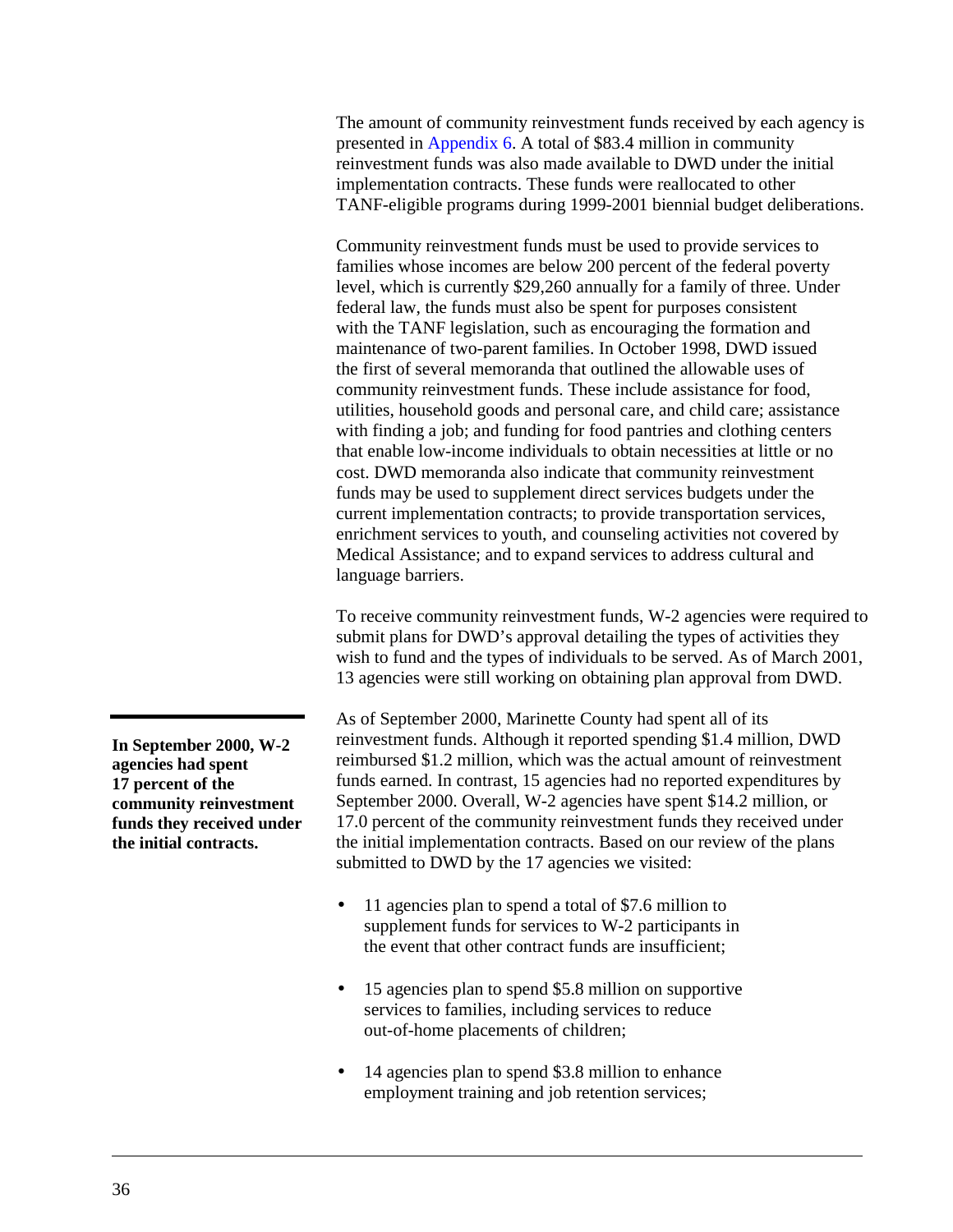- 12 agencies plan to spend \$3.2 million for emergency services, such as loans or grants for food, shelter, and utilities;
- 11 agencies plan to spend \$2.4 million on services for youth, such as after-school activities intended to reduce gang involvement, prevent youth alcohol and other drug abuse, assist children at risk of failing in or dropping out of school, and increase youth employment skills;
- 7 agencies plan to spend \$1.2 million on child care–related services, including funding on-site child care for W-2 participants and providing funds for start-up and expansion of child care centers;
- 5 agencies plan to spend \$532,000 for interpreter services and for coordination and outreach services to non-English speaking communities; and
- 6 agencies plan to spend \$442,000 for domestic abuse prevention and support services.

In addition, Employment Solutions and OIC-GM have agreed to provide a portion of their community reinvestment funds, \$3.8 million and \$300,000, respectively, to Milwaukee County to fund activities such as:

- case management, non-medical therapy, and individual and family counseling;
- services for developmentally disabled infants, toddlers, and their families; and
- overnight shelters and services for the homeless.

The original deadline to spend all W-2 community reinvestment funds earned under the initial implementation contracts was December 31, 2001. This deadline was recently extended to June 30, 2002; however, all funds unspent by January 2002 will be reduced by 25 percent. DWD will reallocate these funds to those agencies that have exceeded their W-2 contract funds.

[Appendix 8 p](#page-185-0)rovides information on the amount of community reinvestment funds spent by each W-2 agency through September 2000. The agency profiles in [Appendix](#page-91-0) 1 provide more detail on how each of the 17 agencies we visited plans to spend its community reinvestment funds.

**Milwaukee County will receive \$4.1 million in community reinvestment funds from two W-2 agencies.**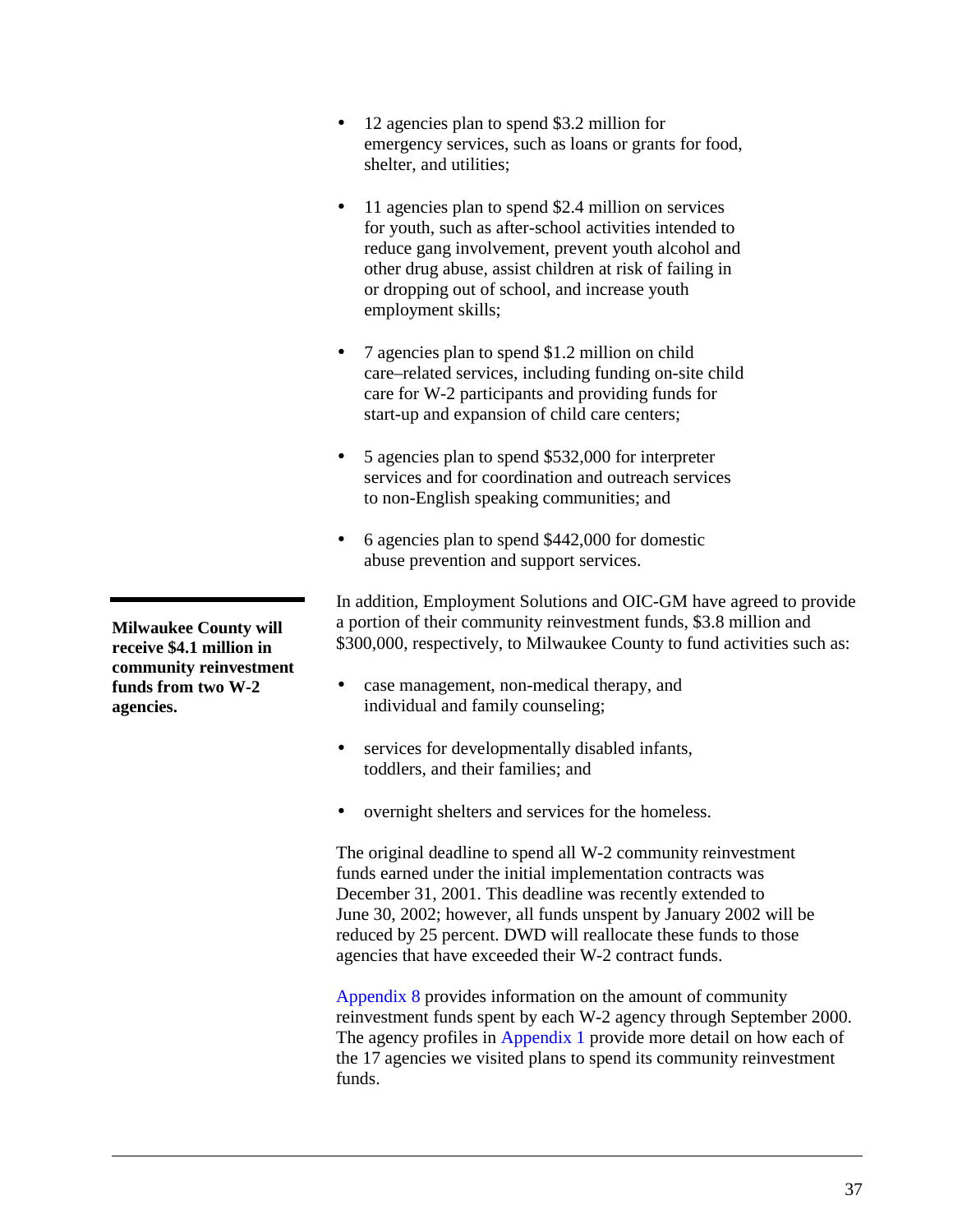#### **Current Contract Expenditures**

**Current W-2 contracts are for 43.3 percent less than the initial implementation contracts.**

The current contracts for implementation of W-2 total \$369.3 million for the 24-month period from January 2000 through December 2001. This amount is 43.3 percent less than the value of the initial implementation contracts, in recognition of the \$237.9 million that was budgeted but not spent under those contracts, the continued decline in caseloads, and the shorter time period of the current implementation contracts.

As shown in Table 12, W-2 agencies spent \$121.4 million in the first nine months of the current contract implementation period. That total represents 32.9 percent of total current contract amounts[. Appendix 9](#page-189-0) lists the current contract amount, reported expenditures, and potential bonus and reinvestment amounts by W-2 contractor.

#### Table 12

#### **Current Contract Amounts and Expenditures**

January 2000 through September 2000 (in millions)

| Contractor Type                         | Contract<br>Amount | Expenditures through<br>September 2000 | Percentage of Total<br><b>Contract Expended</b> |
|-----------------------------------------|--------------------|----------------------------------------|-------------------------------------------------|
| Private Agencies in Milwaukee County    | \$253.1            | \$82.1                                 | 32.4%                                           |
| <b>County Agencies</b>                  | 103.9              | 34.8                                   | 33.5                                            |
| Private Agencies in Counties Other than |                    |                                        |                                                 |
| Milwaukee                               | 11.4               | 4.2                                    | 36.8                                            |
| <b>Tribal Agencies</b>                  | 0.9                | 0.3                                    | 33.3                                            |
| All W-2 Agencies                        | \$369.3            | \$121.4                                | 32.9                                            |

**Direct services account for 59.6 percent of current contract expenditures.**

As shown in [Table 13,](#page-41-0) direct services continue to be the largest expenditure category under the current implementation contracts. They represent 59.6 percent of current contract expenditures, compared to 50.2 percent under the initial implementation contracts. Cash benefits represent 30.5 percent of current contract expenditures, compared to 40.6 percent under the initial implementation contracts. The decline in cash benefits can be attributed to the decline in caseloads. Current contract expenditures include two direct service categories that were not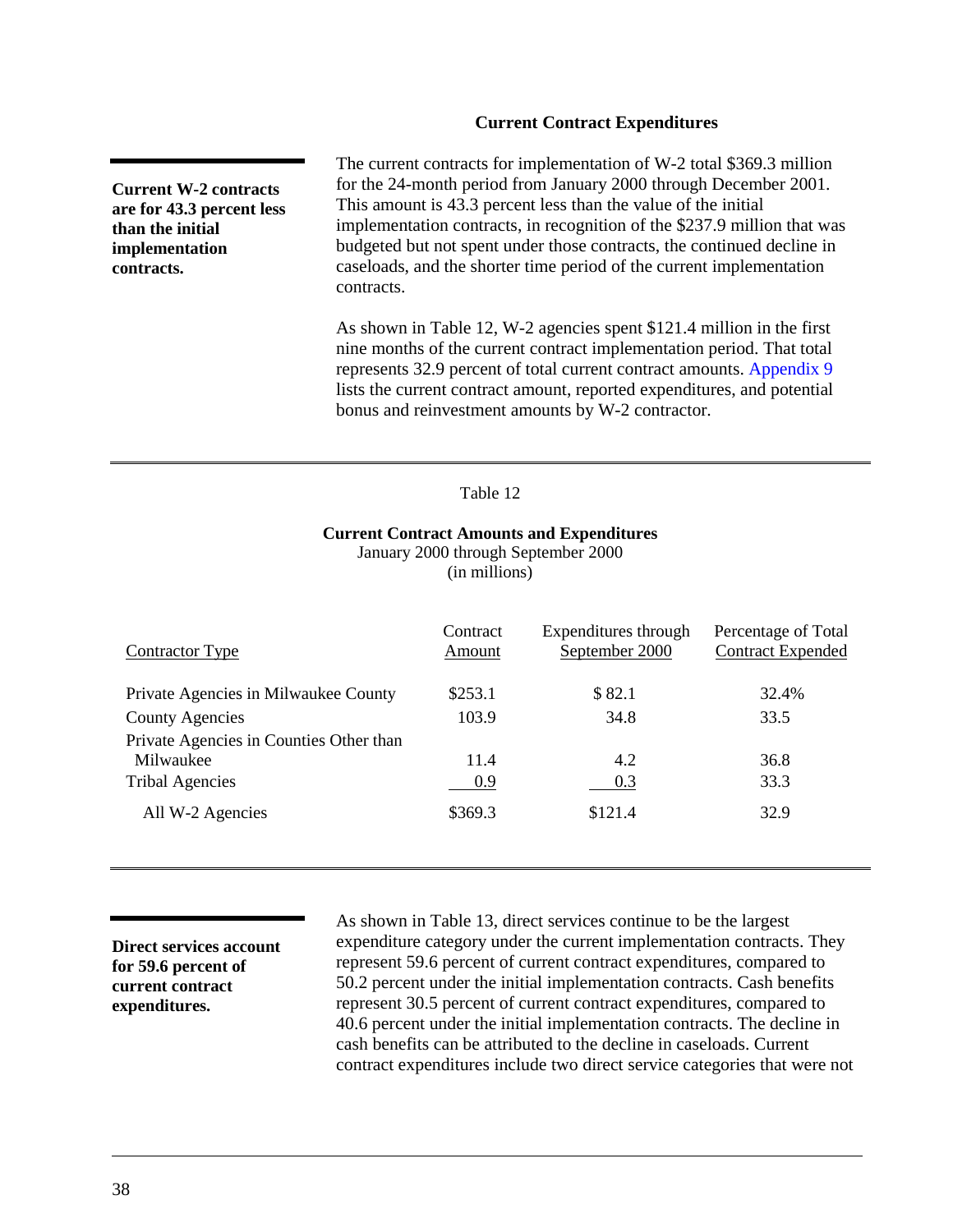# **Current Contract Expenditures by Category**

January 2000 through September 2000

<span id="page-41-0"></span>

|                                   |                     | Percentage of             |
|-----------------------------------|---------------------|---------------------------|
| Type of Expenditure               | <b>Expenditures</b> | <b>Total Expenditures</b> |
| <b>Direct Services</b>            |                     |                           |
| Work activities                   | \$45,155,113        | 37.2%                     |
| Eligibility determination*        | 13,077,073          | 10.8                      |
| FSET services                     | 4,910,599           | 4.1                       |
| Post-employment services          | 2,752,969           | 2.3                       |
| <b>Educational activities</b>     | 2,598,342           | 2.1                       |
| Skills training                   | 2,298,177           | 1.9                       |
| Transportation                    | 1,248,954           | 1.0                       |
| Case management                   | 289,452             | 0.2                       |
| Non-cash assistance**             | 19,283              | < 0.1                     |
| Subtotal                          | 72,349,962          | 59.6                      |
| <b>Cash Benefits</b>              |                     |                           |
| Community service jobs            | 14,618,629          | 12.0                      |
| <b>Transitional placements</b>    | 11,735,196          | 9.7                       |
| <b>Sanctions</b>                  | 5,395,950           | 4.4                       |
| Custodial parents of infants      | 5,190,753           | 4.3                       |
| Trial jobs                        | 89,697              | 0.1                       |
| Subtotal                          | 37,030,225          | 30.5                      |
| <b>Local Administrative Costs</b> | 11,981,391          | 9.9                       |
| Total                             | \$121,361,578       | 100.0%                    |

\* Includes determining eligibility for W-2, Medical Assistance, the Food Stamp Program, subsidized child care, and refugee cash assistance.

\*\* Includes food, clothing, shelter, utilities, household goods, and personal care items.

tracked separately under the initial implementation contracts: transportation, including bus tokens and van services, and non-cash assistance, including the direct provision of food, shelter, utilities, household goods, and personal care items. Finally, in contrast to the initial implementation contracts, which limited administrative costs to 10 percent of the contract amount, administrative costs under the current contracts cannot exceed 15 percent of expenditures. [Appendix 10](#page-193-0) lists each agency's current contract expenditures by type through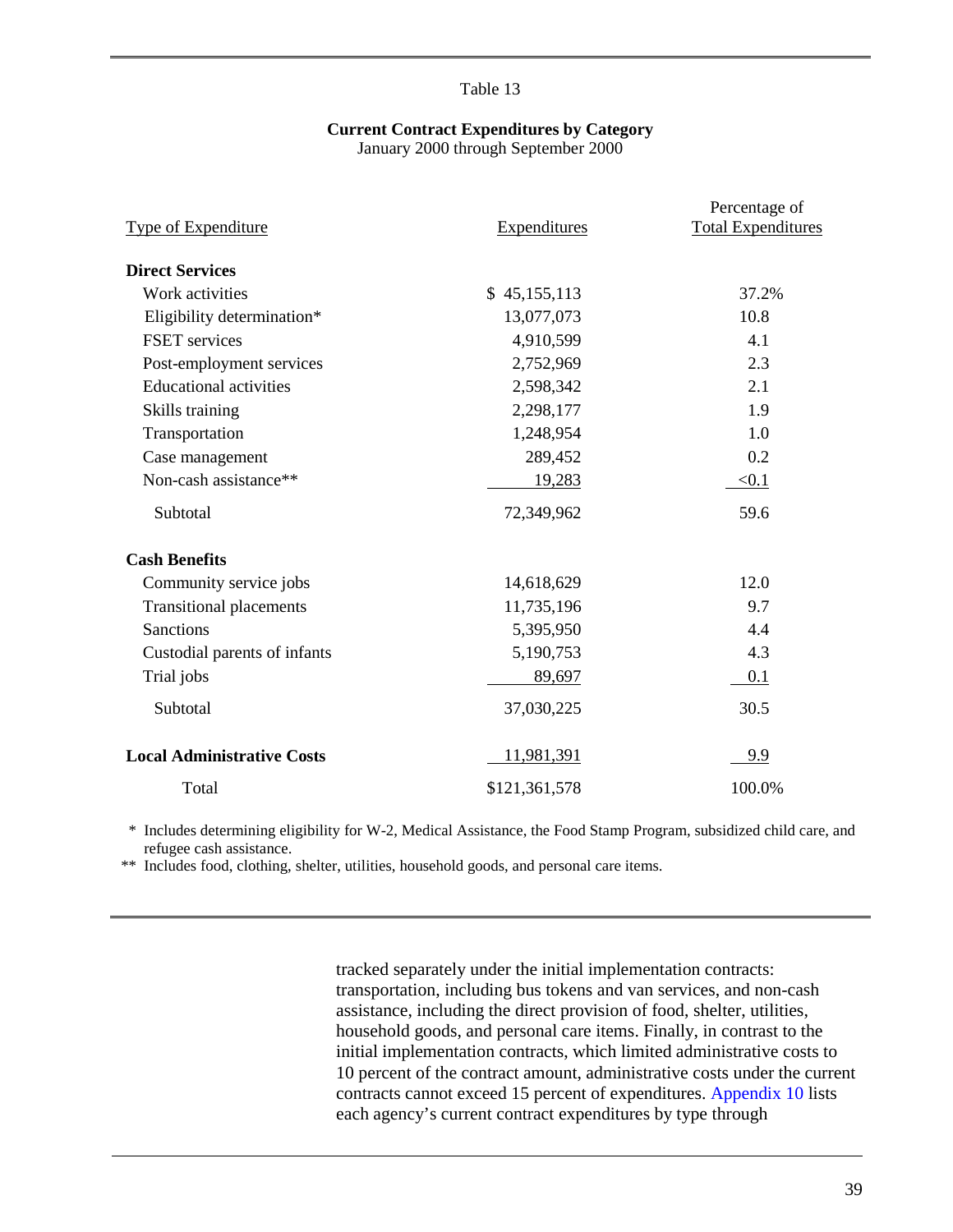September 2000. It also includes expenditures for additional services that were not part of the original contracts but were included in contract addenda.

#### **Performance Bonuses**

In order to improve agency performance, and in response to concerns about the \$65.1 million in profits that W-2 agencies were paid under the initial implementation contracts, DWD developed performance standards for the current contract period that are intended to tie monetary incentives to performance rather than to the level of unspent funds.

Since January 2000, each W-2 agency's performance has been measured using seven criteria:

- the number of W-2 and FSET participants who enter into full- and part-time jobs lasting 30 days or more;
- the average wage rate attained by all participants served by the agency who have been placed in jobs, including both W-2 participants and individuals participating in the FSET program;
- the percentage of all participants who have entered employment and remain employed through a 30-day follow-through verification;
- the percentage of all participants who have entered employment and remain employed through a 180-day follow-through verification;
- the percentage of W-2 participants receiving an employment subsidy who are engaged in appropriate activities for at least 30 hours per week, and the percentage of FSET participants engaged in appropriate activities for at least 27 hours per week;
- the percentage of all participants attending basic educational activities to which they have been assigned; and
- the percentage of all participants who have employer-provided health insurance no later than 180 days after entering employment.

**Under the current contracts, bonuses are awarded based on performance rather than on the level of unspent funds.**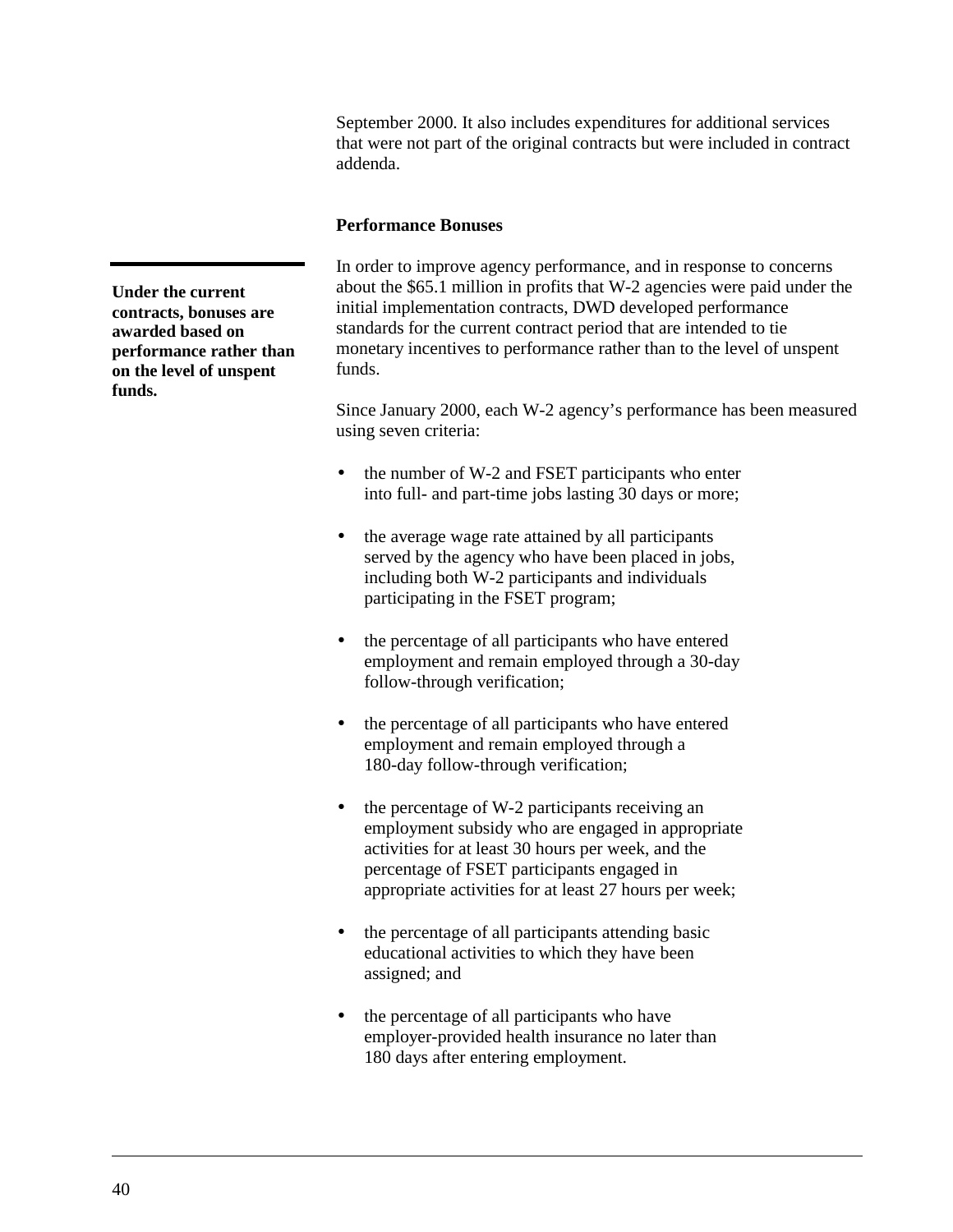**Currently, bonus payment levels are based on three levels of performance.**

For each of these criteria, DWD has established three levels of performance that can be used in determining bonus payment levels under the current contracts: the base performance level, the first bonus level, and the second bonus level. If an agency achieves the base performance level for each of the seven mandatory performance measures, it will earn the "right of first selection," which potentially allows it to be awarded the next W-2 contract without having to compete with other public and private organizations that may be interested in administering W-2 during the next contract period. In addition, it will earn a portion of the 3 percent restricted-use bonus for every standard it meets. Such bonuses may be used much like the community reinvestment funds earned under the initial contracts.

By demonstrating higher levels of performance, agencies can also earn unrestricted bonuses that may be used for any purpose. The first bonus level is equal to 2 percent of the agency's contract amount. The second bonus level includes an additional 2 percent of the contract amount.

[Appendix 11](#page-197-0) provides detail on the three performance bonus levels for each of the seven criteria, as well as for two optional performance criteria. Under the optional criteria, agencies that would otherwise not meet one of seven mandatory performance standards may still earn second-level bonuses if they either: 1) contracted for direct services with at least one faith-based organization during at least seven of the eight quarters of the contract period; or 2) can show that 50 percent of participants who had been assigned to basic and job skills training activities have completed those activities successfully.

As shown in [Table 14,](#page-44-0) the total of maximum bonus payments possible under the current contracts is \$25.9 million. That amount represents 7.0 percent of the total of all current contract amounts. In contrast, W-2 agencies earned profits and community reinvestment funds of \$148.5 million under the initial implementation contracts, representing 22.8 percent of the total of all initial implementation contract amounts.

Although bonuses will not be determined until the end of the current contract period in December 2001, DWD announced in March 2001 that all but two agencies—Bayfield and Menominee counties—were meeting or exceeding base level performance standards for restricteduse bonuses. Under current contracts, W-2 agencies that meet these standards are eligible for the right of first selection.

In addition, as of December 2000, 34 agencies were meeting the standards needed to obtain the maximum amount of unrestricted-use bonus funds at the first level, and 9 at the second level. If performance were to remain unchanged through the end of the current contract period, the agencies would earn a total of \$22.9 million, or 88.5 percent of the total available to them. [Appendix 12](#page-199-0) shows the level at which

**\$25.9 million is available for bonus payments under current contracts.**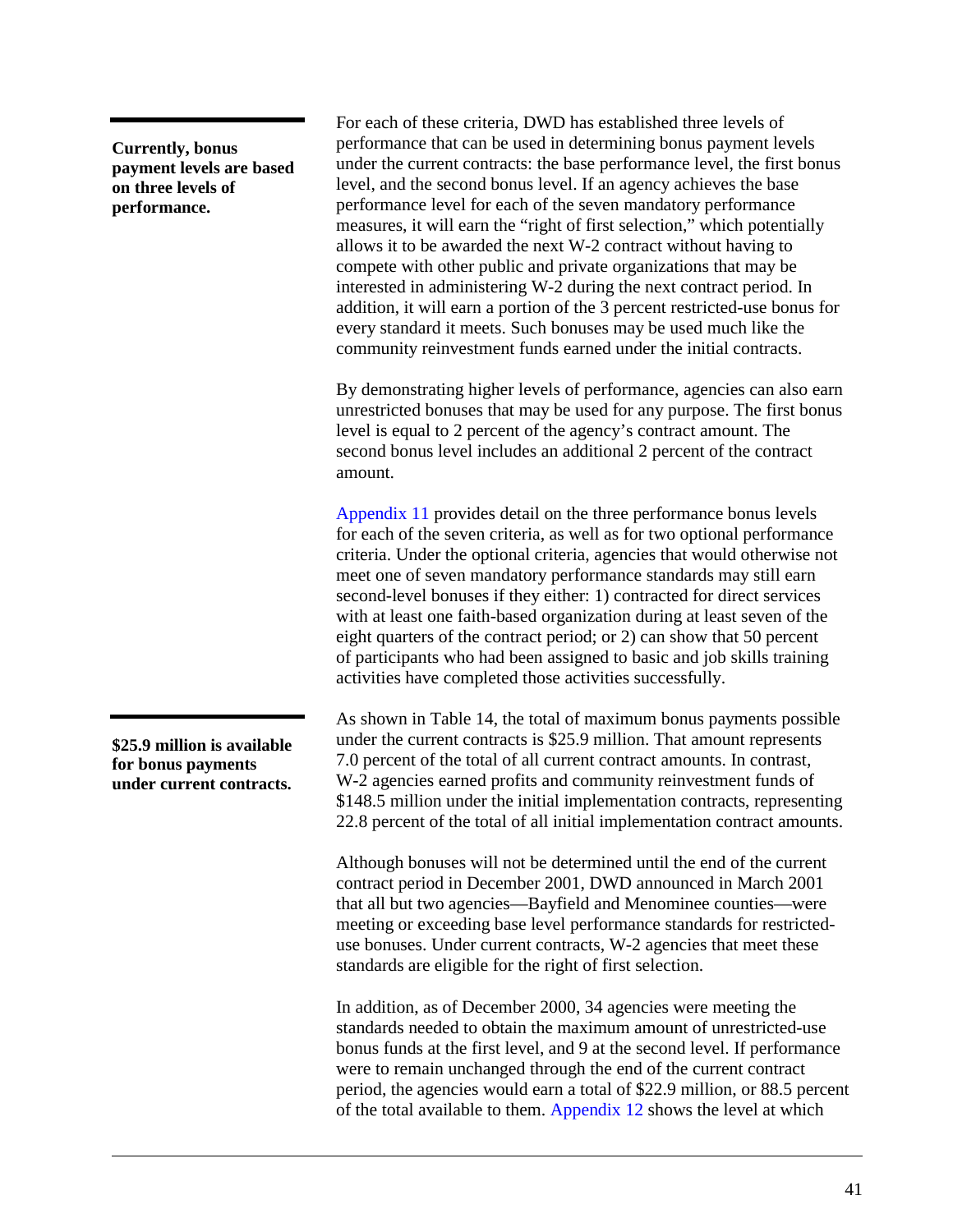<span id="page-44-0"></span>

| Contractor Type                            | Contract<br>Amount | Restricted-<br>Use Bonus | First<br>Unrestricted-<br>Use Bonus | Second<br>Unrestricted-<br>Use Bonus | <b>Total Bonus</b><br>Possible |
|--------------------------------------------|--------------------|--------------------------|-------------------------------------|--------------------------------------|--------------------------------|
| Private Agencies in                        |                    |                          |                                     |                                      |                                |
| Milwaukee County                           | \$253,170,283      | \$7,595,109              | \$5,063,405                         | \$5,063,405                          | \$17,721,919                   |
| <b>County Agencies</b>                     | 103,876,637        | 3,116,300                | 2,077,533                           | 2,077,533                            | 7,271,366                      |
| Private Agencies in<br>Counties Other than |                    |                          |                                     |                                      |                                |
| Milwaukee                                  | 11,387,237         | 341,616                  | 227,745                             | 227,745                              | 797,106                        |
| <b>Tribal Agencies</b>                     | 880,286            | 26,409                   | 17,606                              | 17,606                               | 61,621                         |
| All W-2 Agencies                           | \$369,314,443      | \$11,079,434             | \$7,386,289                         | \$7,386,289                          | \$25,852,012                   |

# **Contract Amounts and Maximum Performance Bonuses Available to W-2 Agencies**

each agency met the seven mandatory standards through December 2000, as well as potential bonuses if performance remains unchanged through the remainder of the current contract period.

In prior reports concerning our review of W-2 agencies' expenditures, we found that Maximus and Employment Solutions had inappropriately billed the State for numerous unallowable costs, including expenditures associated with pursuing out-of-state contracts, entertainment, unallowable staff benefits, and donations to other organizations. Some have raised concerns about DWD's actions in awarding Maximus and Employment Solutions the right of first selection for the 2002-03 W-2 contract period.

The opportunity to earn the right of first selection is provided in Wisconsin Statutes. However, statutes do not prescribe the manner in which this right is to be implemented in W-2 contracts. Because of the manner in which DWD included these provisions in its W-2 contracts, it is unclear what options, if any, DWD has under the current contract to deny the right of first selection to agencies that have met performance standards. However, to ensure that DWD has the authority to exercise meaningful discretion in awarding the right of first selection under future contracts, *we recommend the Department of Workforce Development proceed as it has proposed and include provisions in all future contracts that allow it to revoke the right of first selection for any agency that fails to comply with established rules and regulations, including those specified in its financial and policy management manuals*.

**Concerns have been raised about giving agencies that misspent public funds an advantage in seeking future contracts.**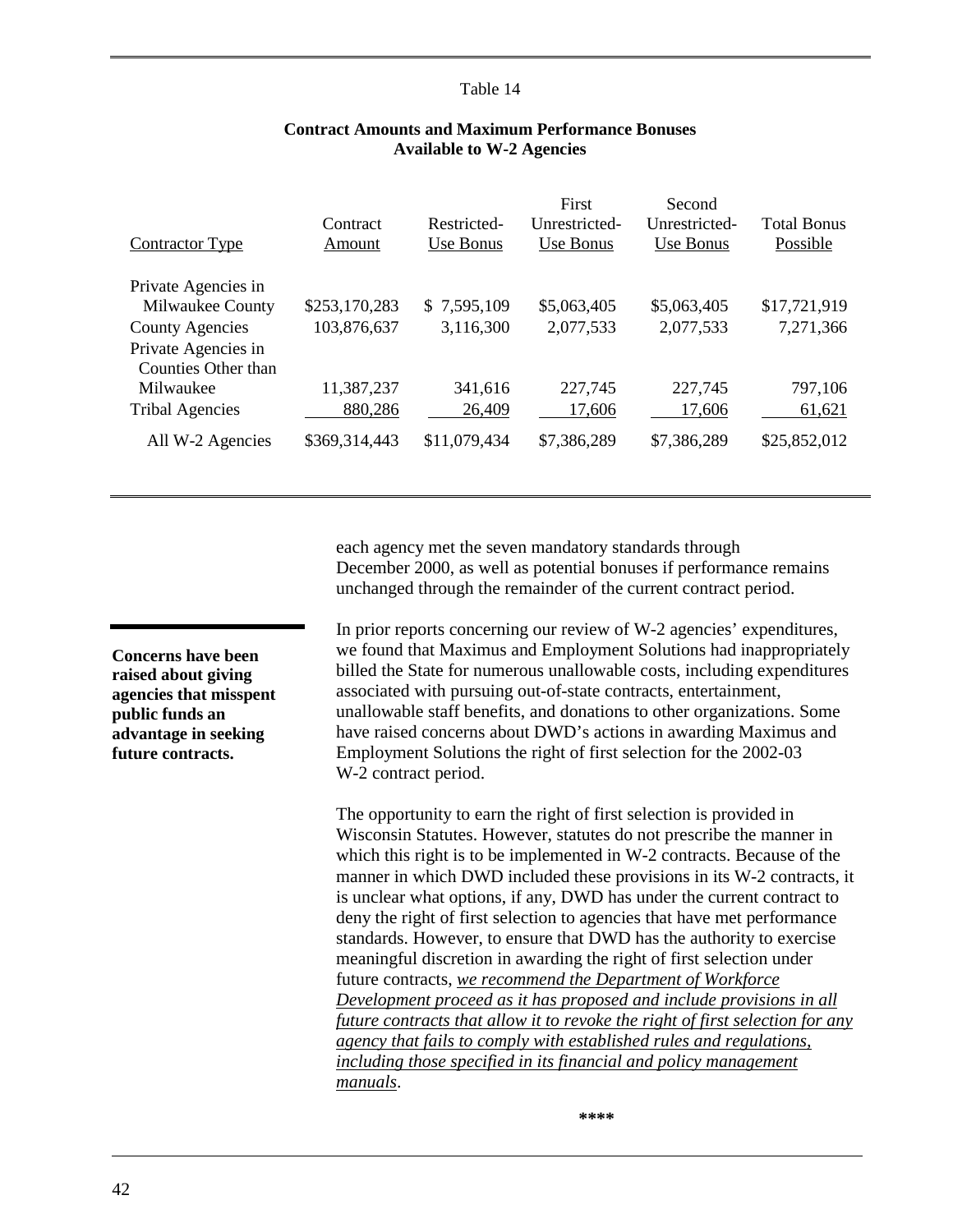**W-2's success in ensuring the economic self-sufficiency of participants has not yet been established.**

W-2 has been successful in reducing public assistance caseloads and requiring participants to work. However, its success in ensuring the economic self-sufficiency of former participants has not yet been established. Former participants are likely to continue to receive assistance through programs such as Medical Assistance and the Food Stamp and Wisconsin Shares Child Care Subsidy programs, which may be essential to their maintaining employment. Decreased reliance on publicly funded subsidies may not, therefore, be an appropriate measure of the program's success. However, progress in achieving economic self-sufficiency can be documented by former participants' earnings, which are reflected in income tax data. Therefore, we analyzed the extent to which the income of participants who left the program in the first three months of 1998 was above the federal poverty level, as well as the extent to which former participants returned to the program for either cash assistance or other services.

# **Financial Status of Former Participants**

During the first three months of 1998, 2,129 participants left W-2 for a variety of reasons, but primarily because they found employment. The last placement for 66.5 percent of these participants, some of whom never received a cash benefit, was case management for those employed or deemed ready for unsubsidized employment. We compared two measures of these former W-2 participants' financial status with the federal poverty level:

- average annual income; and
- average annual income including state and federal earned income tax credits (EITCs).

Wisconsin's EITC, which offsets low-income working families' tax liabilities and may provide them with tax refunds that can be used for any purpose, was created in 1989 to assist low-income working families in meeting living costs.

We did not include other, non-cash benefits in our analysis in order to present a more accurate picture of income based on employment. What to include in measures of poverty status is the subject of some debate, and there is currently no consensus on whether non-cash benefits should be included along with earnings and other cash income. For example, a DWD study that reviewed AFDC and W-2 cases closed

**What to include in the measure of poverty is the subject of debate.**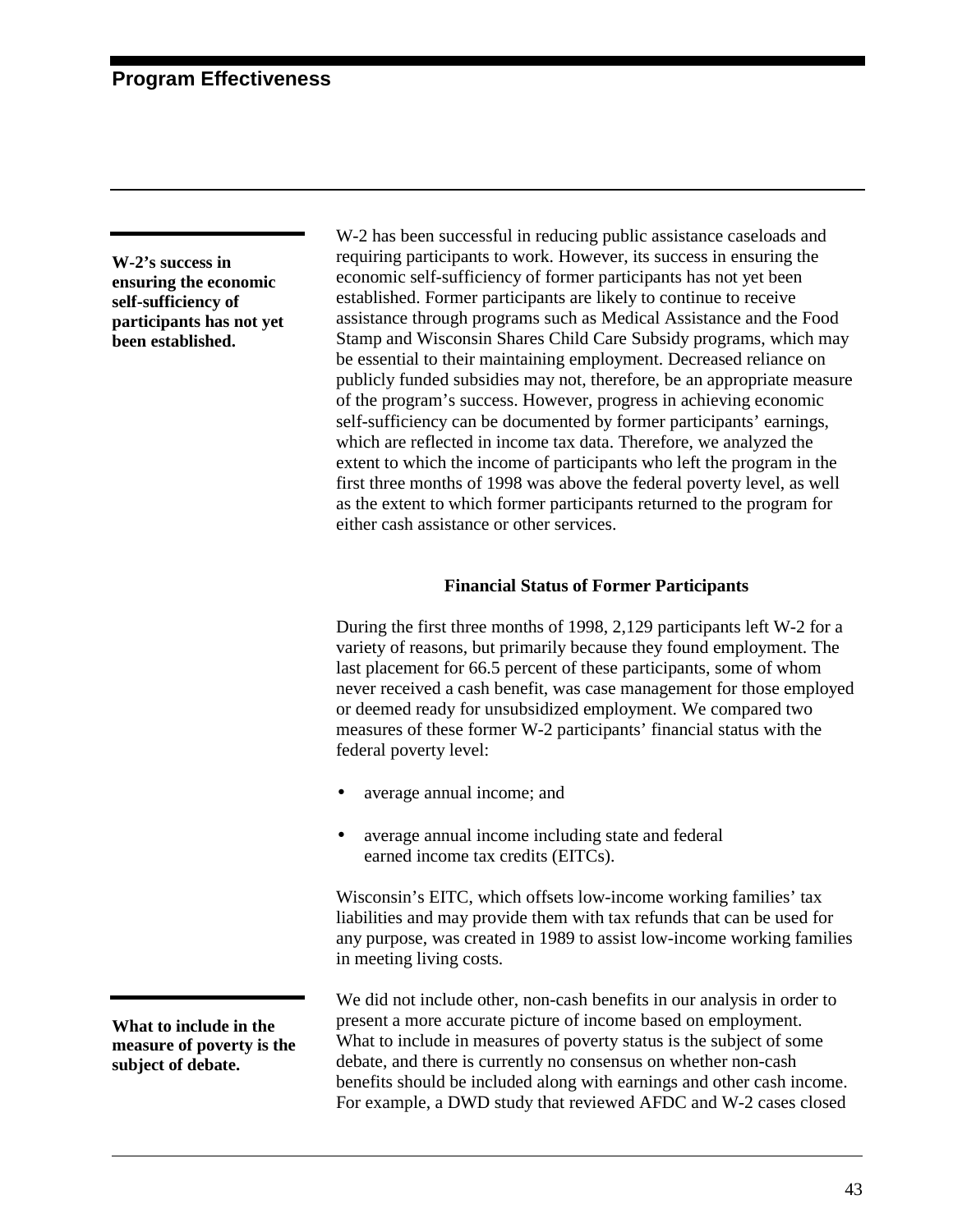between September 1997 and September 1999 included the estimated value of food stamps, child care subsidies, and Medical Assistance benefits in income calculations. Because of the value of these publicly funded benefits, the study found 92 percent of the families whose cases had been closed to be above the poverty level, regardless of their reported earnings. However, some question whether a family whose income consists primarily of publicly funded program benefits can be considered self-sufficient.

The current federal definition of poverty includes only earnings that would be reported as income on tax returns, and not the value of tax credits or non-cash benefits such as food stamps, child care subsidies, and Medical Assistance benefits. However, we chose to include the effect of state and federal EITCs on former W-2 participants' income because the amounts of these credits can be substantial and because the tax refunds that can result may be used like cash income, for any purpose an individual chooses. It may also be appropriate to include any child support income received, but we were not able to determine whether former W-2 participants with earned income also received child support. DWD studies indicate that up to 30 percent of former participants received child support. For all participants, the value of child support averaged \$636 annually.

Among the former W-2 participants who left the program in the first three months of 1998, we found that 1,377 (64.7 percent) had filed 1999 Wisconsin income tax returns. Nine hundred (65.4 percent) of those who filed were required to do so because their incomes exceeded an established threshold based on their filing status; the remaining 477 (34.6 percent) were not required to file but did so to claim the state EITC available to working families. Those who did not file presumably were not required to do so based on their limited income, because they were no longer Wisconsin residents, because they became eligible for SSI, or because they were supported by a spouse or other adult in the household.

As shown in [Table 15,](#page-47-0) the average income reported by former W-2 participants who filed 1999 tax returns was \$11,988. When only that income is considered, 33.8 percent of these filers are above the federal poverty level for their respective family size, while 66.2 percent are below it. However, the incomes of the majority of former W-2 participants who filed 1999 tax returns were increased by state and federal EITCs; 83.0 percent received the state credit. State credits provided an average benefit of \$415 for all of those filing tax returns, while combined state and federal credits averaged approximately \$2,320. If the value of these credits is included, 46.7 percent of former participants in our analysis had incomes above the federal poverty level. It should be noted that this figure does not take

**When tax credits were included, 46.7 percent of former participants were above the poverty level.**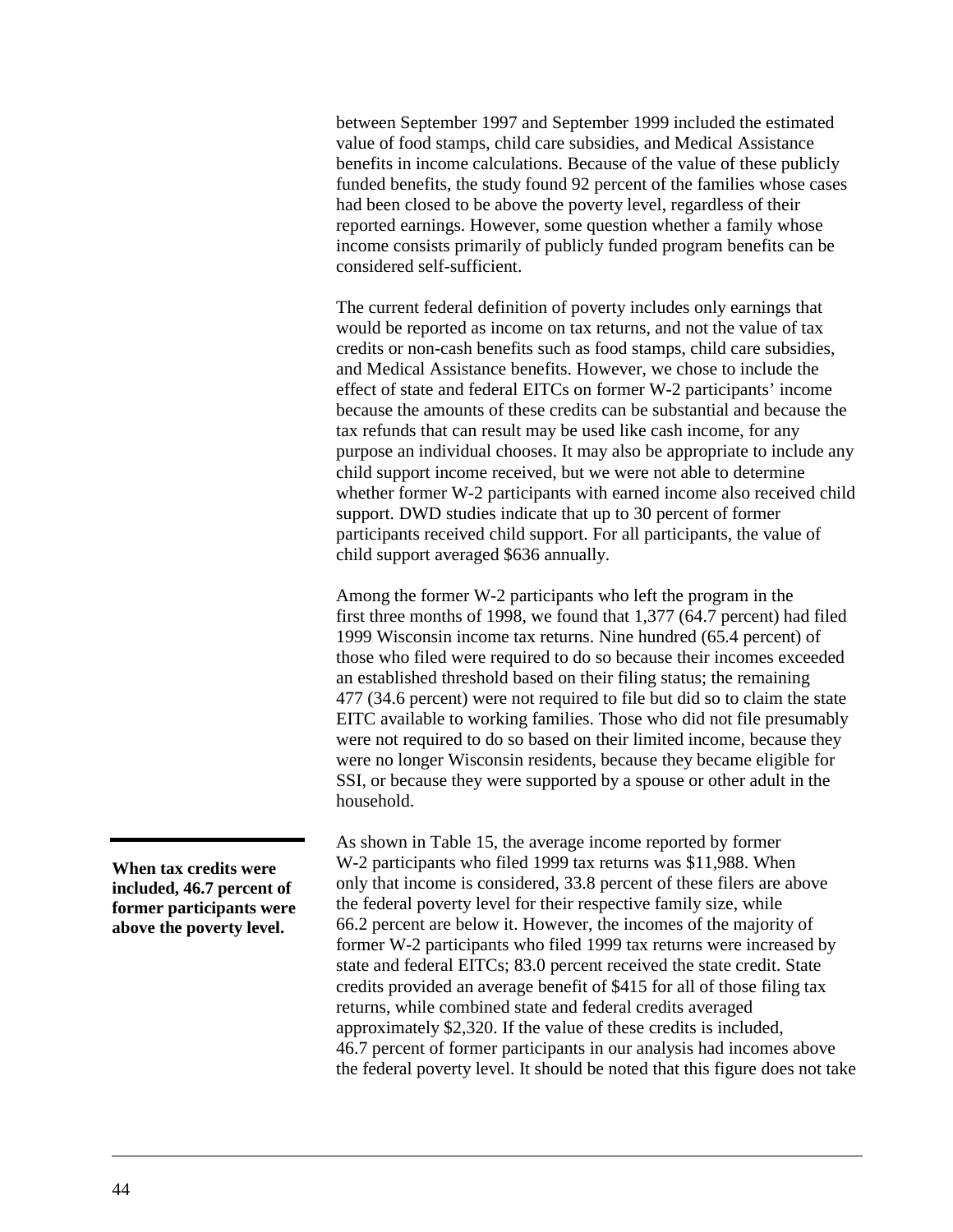<span id="page-47-0"></span>

| <b>Filing Status</b>             | Number<br>Filing<br>Tax Returns | Average<br>Annual<br>Income | Percentage<br><b>Above Poverty</b><br><b>Level Based</b><br>on Income | Average<br>State and<br>Federal<br>EITC* | Percentage<br><b>Above Poverty</b><br>with EITC |
|----------------------------------|---------------------------------|-----------------------------|-----------------------------------------------------------------------|------------------------------------------|-------------------------------------------------|
| <b>Married Filing Jointly</b>    | 272                             | \$21,467                    | 51.8%                                                                 | \$1,942                                  | 60.3%                                           |
| <b>Head of Household</b>         | 861                             | 10,499                      | 31.6                                                                  | 2,839                                    | 48.1                                            |
| Single                           | 240                             | 6,663                       | 21.3                                                                  | 926                                      | 26.7                                            |
| <b>Married Filing Separately</b> | $-4$                            | 7,662                       | 25.0                                                                  | 0                                        | 25.0                                            |
| Total                            | 1,377                           | 11,988                      | 33.8                                                                  | 2,320                                    | 46.7                                            |

# **Percentage of Former W-2 Participants Above the Poverty Level** 1999

\* Each person's federal EITC was estimated based on state tax return information.

into account more than one-third of our original sample who did not file tax returns, and therefore is likely to overstate the percentage of former W-2 participants above the poverty level.

Not surprisingly, the group with the highest average income shown in Table 15 was married couples who filed jointly: 51.8 percent of this group—and 60.3 percent when tax credits are included—had incomes above the federal poverty level. However, we were not able to determine the extent to which this income could be attributed to earnings of the former W-2 participant and to what extent it was earned by a spouse.

As shown in [Table 16,](#page-48-0) the highest average incomes were reported by former W-2 participants who had been in unsubsidized case management placements before leaving the program. These individuals were generally more likely to be above the poverty level than former participants who left from subsidized placements. This suggests that W-2 participants in unsubsidized placements may be more skilled, either when they enter the program or as a result of it, and therefore may be better able to compete for higher-paying jobs. The large percentage of former trial job participants whose incomes exceeded the poverty level when tax credits were included results from a change in the status of only five individuals, because there were few participants in trial job placements.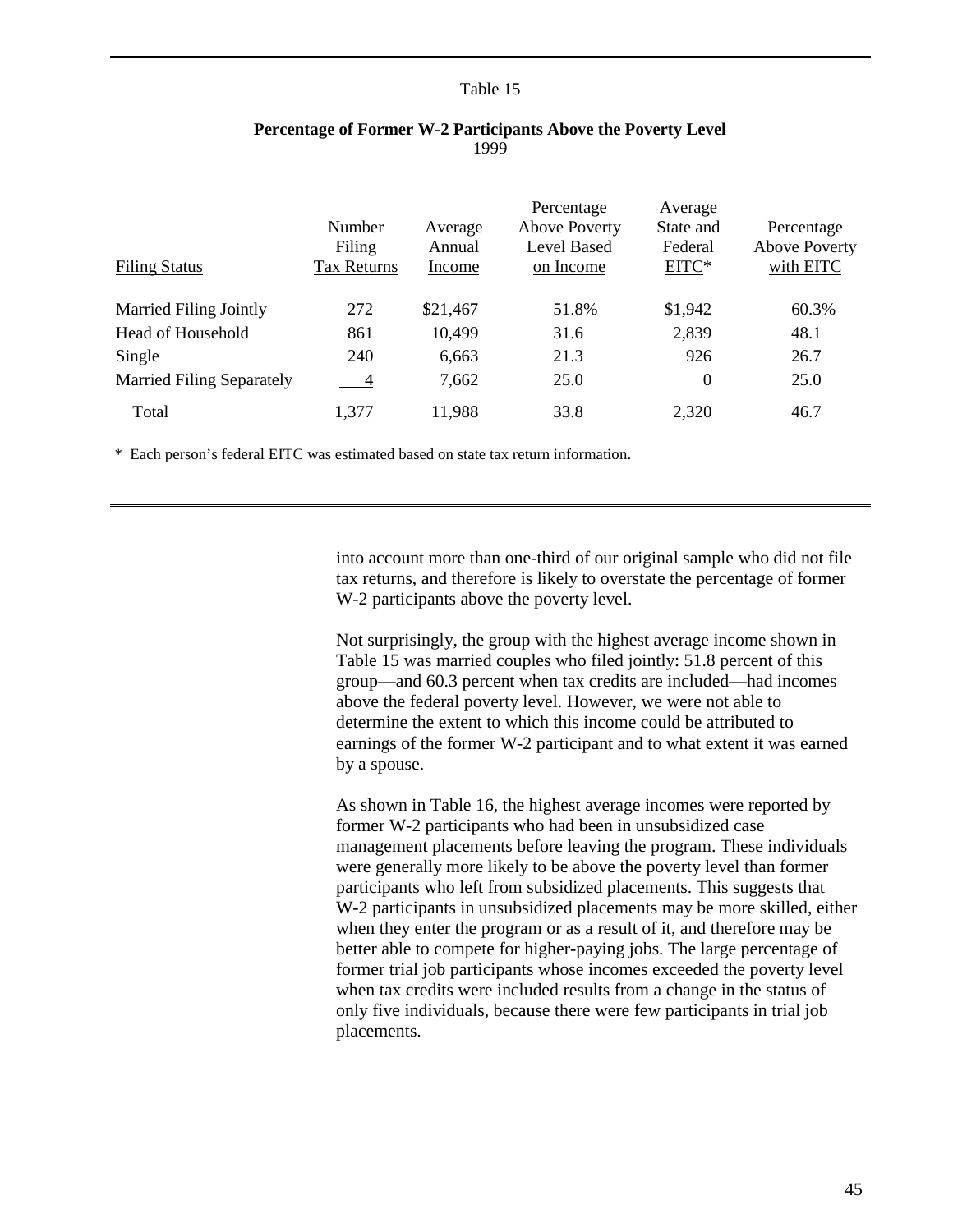<span id="page-48-0"></span>

|                               |                    | Average  | Percentage<br><b>Above Poverty</b> | Average       | Percentage           |
|-------------------------------|--------------------|----------|------------------------------------|---------------|----------------------|
|                               | Number Filing      | Annual   | <b>Level Based</b>                 | State and     | <b>Above Poverty</b> |
| <b>Placement Category</b>     | <b>Tax Returns</b> | Income   | on Income                          | Federal EITC* | with EITC            |
|                               |                    |          |                                    |               |                      |
| Trial Job                     | 17                 | \$10,849 | 35.3%                              | \$2,708       | 64.7%                |
| Case Management               | 1,139              | 12,390   | 34.9                               | 1,190         | 48.0                 |
| <b>Community Service Job</b>  | 161                | 9,681    | 25.5                               | 1,975         | 38.5                 |
| <b>Transitional Placement</b> | $-60$              | 10,882   | 33.3                               | 2,196         | 38.3                 |
| All Placements                | 1,377              | 11,988   | 33.8                               | 2,320         | 46.7                 |

# **Average Income of Former W-2 Participants by Last Placement** 1999

\* Each person's federal EITC was estimated based on state tax return information.

[Table 17](#page-49-0) provides information on the average incomes of former participants based on the W-2 agency that provided services. It includes those agencies from which at least 25 participants left during the first three months of 1998 and also filed 1999 tax returns.

The average annual income among former participants at these 17 agencies was \$12,533, and 35.2 percent, on average, were above the federal poverty level in 1999. Among two private and two county agencies, 40 percent or more of former participants were above the poverty level. When the value of tax credits is included, from 37.0 to 55.3 percent of former W-2 participants had incomes above the federal poverty level.

Additional information on the income and poverty status of former W-2 participants is provided by agency in [Appendix 13.](#page-207-0) Data for 30 agencies with small numbers of former participants have been combined and labeled "balance of state" to protect individual privacy.

We also analyzed the extent to which former participants returned to the W-2 program. Among the 2,129 who left during the first three months of 1998, we found that 555 (26.1 percent) had their cases reopened at some point through July 2000. Of the 555 cases that were reopened, 409, or 73.7 percent, returned in a subsidized placement, while 146, or 26.3 percent, returned in an unsubsidized placement. Among all the cases that reopened:

• 100 cases (18.0 percent) were reopened by June 1998, or within three to six months of their initial closure;

**Through July 2000, 26.1 percent of participants in our sample returned to the program, most in a subsidized placement.**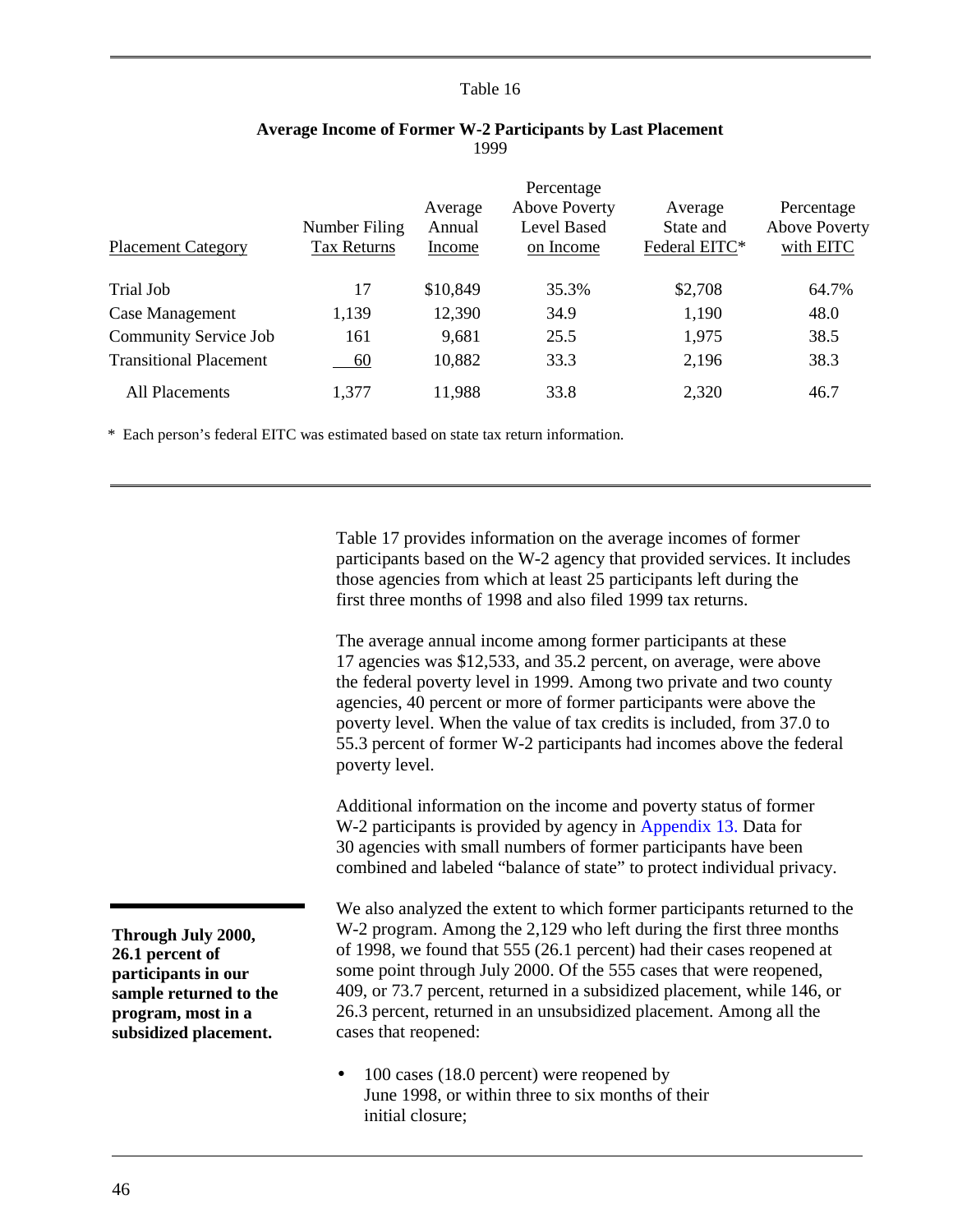<span id="page-49-0"></span>

| W-2 Agency                  | Number of<br>Participants<br>Filing Tax<br>Returns | Average<br>Annual<br><u>Income</u> | Percentage of<br><b>Families Above</b><br>the Poverty Level<br><b>Based on Income</b> | Average<br>State and<br>Federal EITC* | Percentage of<br><b>Families Above</b><br>Poverty if EITC<br>Is Included |
|-----------------------------|----------------------------------------------------|------------------------------------|---------------------------------------------------------------------------------------|---------------------------------------|--------------------------------------------------------------------------|
| Maximus                     | 123                                                | \$12,979                           | 42.3%                                                                                 | \$2,277                               | 55.3%                                                                    |
| <b>Brown County</b>         | 49                                                 | 14,326                             | 40.0                                                                                  | 2,360                                 | 53.3                                                                     |
| <b>Employment Solutions</b> | 72                                                 | 12,929                             | 40.3                                                                                  | 2,389                                 | 52.8                                                                     |
| Fond du Lac County          | 33                                                 | 12,733                             | 32.0                                                                                  | 2,557                                 | 52.0                                                                     |
| Winnebago County            | 62                                                 | 15,400                             | 40.4                                                                                  | 2,214                                 | 51.9                                                                     |
| <b>Racine County</b>        | 82                                                 | 11,394                             | 38.6                                                                                  | 2,557                                 | 50.0                                                                     |
| Douglas County              | 68                                                 | 11,284                             | 37.9                                                                                  | 2,283                                 | 50.0                                                                     |
| <b>UMOS</b>                 | 113                                                | 12,919                             | 33.6                                                                                  | 2,275                                 | 48.7                                                                     |
| <b>YW Works</b>             | 35                                                 | 11,926                             | 31.4                                                                                  | 2,200                                 | 48.6                                                                     |
| Curtis & Associates, Inc.   |                                                    |                                    |                                                                                       |                                       |                                                                          |
| (Waukesha County)           | 72                                                 | 12,748                             | 34.3                                                                                  | 2,370                                 | 47.8                                                                     |
| Dane County                 | 105                                                | 11,449                             | 31.4                                                                                  | 2,035                                 | 46.1                                                                     |
| Eau Claire County           | 45                                                 | 12,542                             | 28.6                                                                                  | 3,081                                 | 45.7                                                                     |
| <b>Marathon County</b>      | 28                                                 | 12,864                             | 23.8                                                                                  | 3,002                                 | 42.9                                                                     |
| <b>Rock County</b>          | 31                                                 | 9,724                              | 17.9                                                                                  | 2,341                                 | 42.9                                                                     |
| <b>Outagamie County</b>     | 27                                                 | 17,961                             | 33.3                                                                                  | 2,498                                 | 40.0                                                                     |
| Kenosha County              | 37                                                 | 9,537                              | 25.0                                                                                  | 2,171                                 | 40.0                                                                     |
| $OIC-GM$                    | 27                                                 | 10,980                             | 33.3                                                                                  | 2,041                                 | 37.0                                                                     |
| Total                       | 1,009                                              | 12,533                             | 35.2                                                                                  | 2,336                                 | 49.1                                                                     |

# **Average Income of Former W-2 Participants by W-2 Agency** 1999

\* Each person's federal EITC was estimated based on state tax return information.

- 316 cases (56.9 percent) were reopened by December 1998, or within nine months to one year of initial closure; and
- 493 cases (88.8 percent) were reopened by December 1999, or within two years of initial closure.

We could not, however, determine whether those who filed 1999 tax returns subsequently returned to the program, because tax return information provided to us by the Department of Revenue did not disclose former participants' names or other identifying information.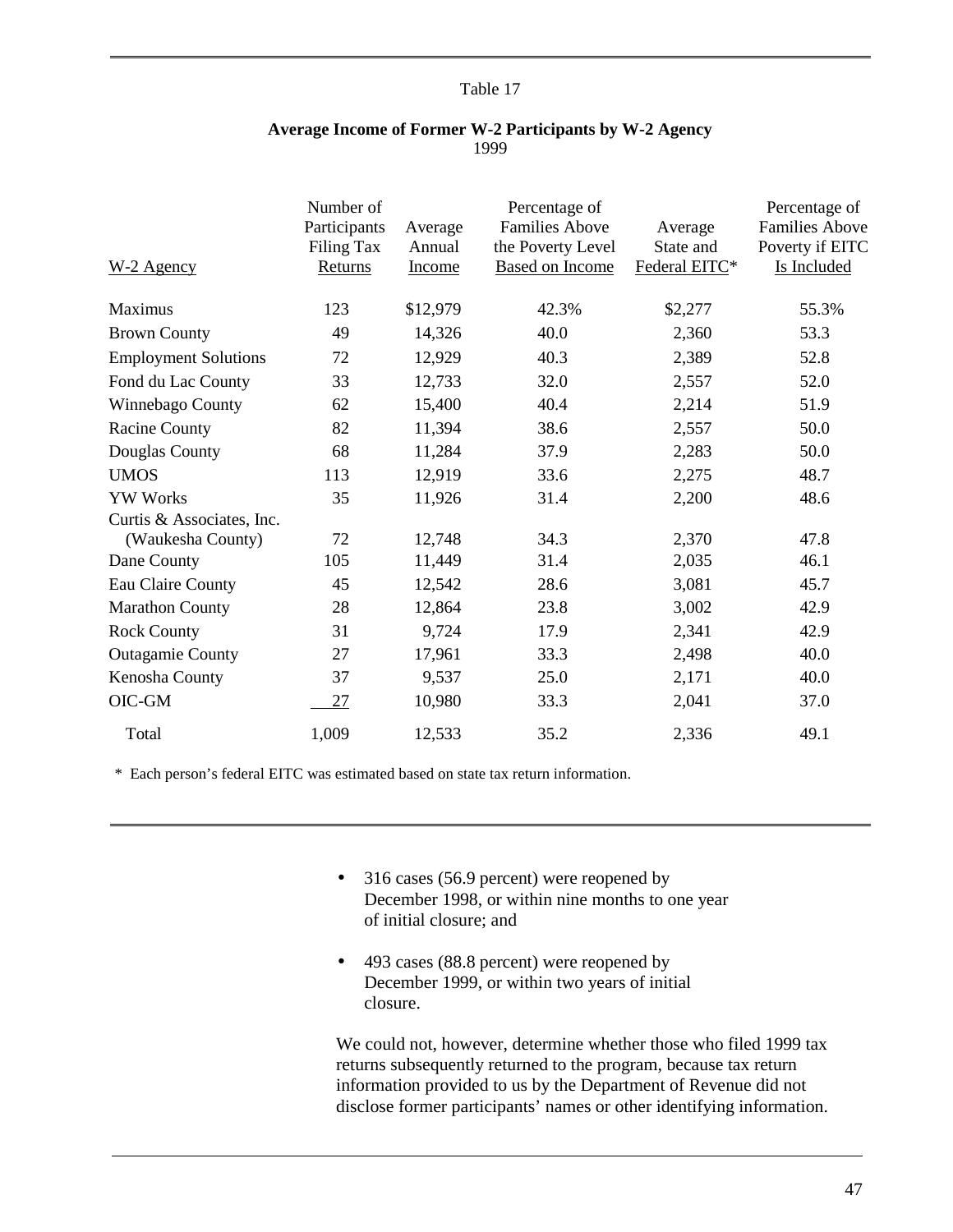Table 18 shows the extent to which participants returned to various W-2 agencies. The percentage of participants who returned to the program through July 2000 ranged from a high of 43.3 percent for OIC-GM, a private agency serving Milwaukee County, to a low of 7.7 percent for Sawyer County.

# Table 18

# **Participants Returning to the W-2 Program by Agency**

|                                                               | Number Who Left<br>in the First Three | Number Who<br>Returned through | Percentage of<br>Those Leaving |
|---------------------------------------------------------------|---------------------------------------|--------------------------------|--------------------------------|
| W-2 Agency                                                    | Months of 1998                        | <b>July 2000</b>               | <b>Who Returned</b>            |
| OIC-GM                                                        | 60                                    | 26                             | 43.3%                          |
| <b>YW Works</b>                                               | 77                                    | 33                             | 42.9                           |
| Western Wisconsin Private Industry<br>Council (Juneau County) | 26                                    | 11                             | 42.3                           |
| Fond du Lac County                                            | 39                                    | 15                             | 38.5                           |
| Dane County                                                   | 188                                   | 70                             | 37.2                           |
| Kenosha County                                                | 71                                    | 25                             | 35.2                           |
| Employment Solutions, Inc.                                    | 124                                   | 43                             | 34.7                           |
| <b>Rock County</b>                                            | 59                                    | 19                             | 32.2                           |
| <b>UMOS</b>                                                   | 186                                   | 57                             | 30.6                           |
| <b>Maximus</b>                                                | 186                                   | 56                             | 30.1                           |
| <b>Outagamie County</b>                                       | 35                                    | 10                             | 28.6                           |
| Menominee County                                              | 32                                    | 9                              | 28.1                           |
| <b>Racine County</b>                                          | 104                                   | 24                             | 23.1                           |
| <b>Marathon County</b>                                        | 39                                    | 8                              | 20.5                           |
| Winnebago County                                              | 77                                    | 15                             | 19.5                           |
| Eau Claire County                                             | 55                                    | 10                             | 18.2                           |
| Wood County                                                   | 22                                    | 4                              | 18.2                           |
| Kaiser Group, Inc. (Walworth County)                          | 23                                    | $\overline{4}$                 | 17.4                           |
| Shawano County Job Center, Inc.                               | 25                                    | $\overline{4}$                 | 16.0                           |
| Curtis & Associates, Inc. (Waukesha County)                   | 85                                    | 13                             | 15.3                           |
| Sheboygan County                                              | 20                                    | 3                              | 15.0                           |
| Douglas County                                                | 106                                   | 12                             | 11.3                           |
| <b>Sawyer County</b>                                          | 26                                    | $\overline{2}$                 | 7.7                            |
| <b>Statewide Total</b>                                        | 2,129                                 | 555                            | 26.1                           |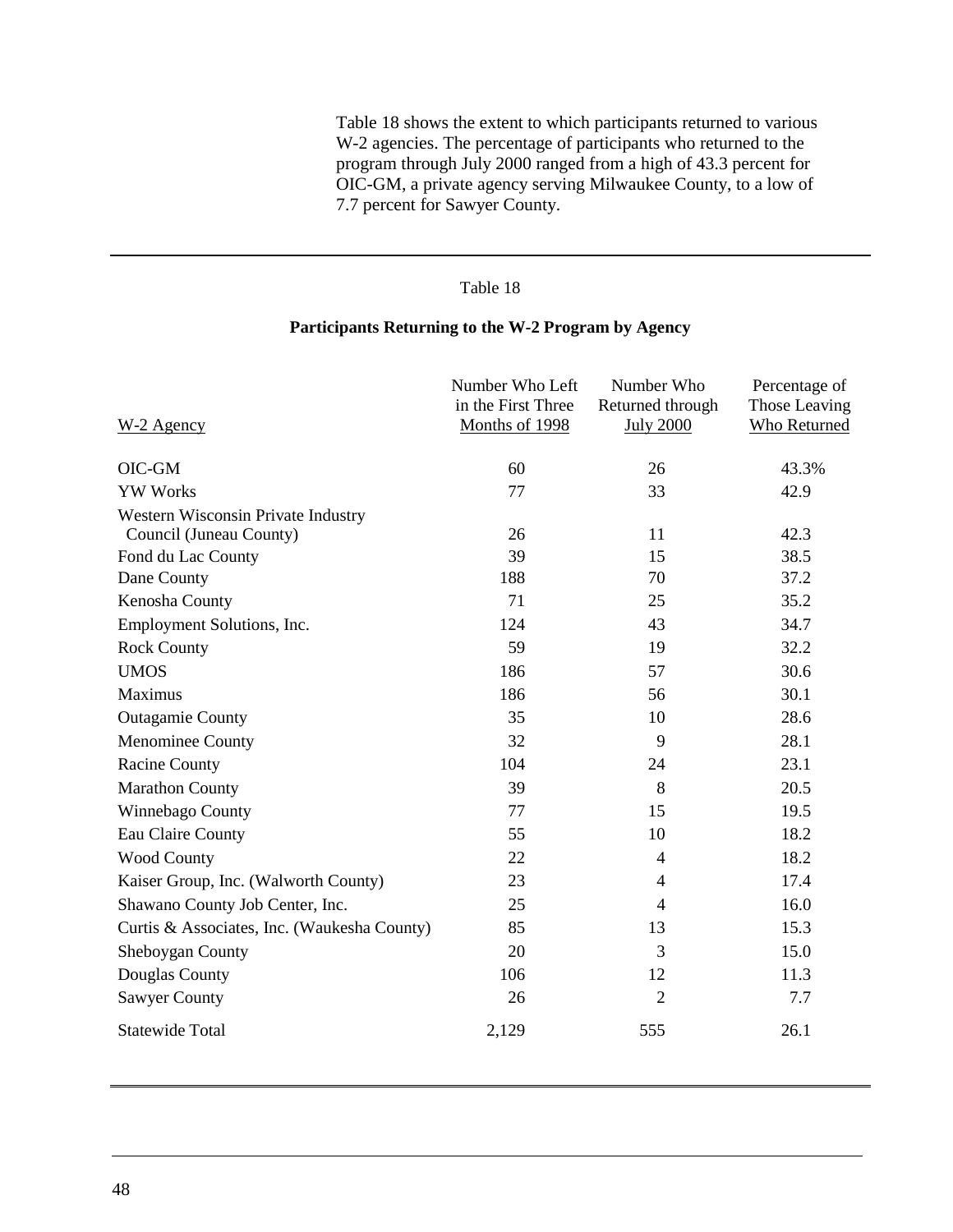#### **Returning Participants**

To obtain a more complete picture of those who returned to the W-2 program, we analyzed available data on participants who returned for either cash assistance or other services. DWD officials indicate that the extent to which participants return is not necessarily a good measure of program success or failure, because W-2 is designed to both encourage employment and allow participants to return if additional services could assist them in achieving the long-term goal of economic self-sufficiency. Nonetheless, analyzing changes in the number of returning participants over time, the frequency with which they return, and the reasons for which they originally left can provide information that is useful in assessing program effectiveness and improving service delivery. Furthermore, an understanding of the characteristics of returnees may be useful in modifying the program to address new or special participant needs that present barriers to employment.

**Both the number and the percentage of returning W-2 participants have increased.**

Despite the significant decline in caseloads since W-2 was implemented statewide in September 1997, we found that the number of participants who have left and returned to the program has increased over time. The number of returning participants also represents an increasing percentage of the total caseload, as shown in Table 19.

#### Table 19

#### **Participants Returning to the W-2 Program for Cash or Non-Cash Assistance**

| Date             | Number of Participants<br>Who Had Returned* | <b>Total Caseload</b> | Returning Participants as a<br>Percentage of Total Caseload |
|------------------|---------------------------------------------|-----------------------|-------------------------------------------------------------|
| July 1998        | 599                                         | 15,896                | 3.8%                                                        |
| <b>July 1999</b> | 3,127                                       | 11,319                | 27.6                                                        |
| <b>July 2000</b> | 4,108                                       | 10,690                | 38.4                                                        |

\* Includes all participants who had previously been enrolled, regardless of the month they returned to the program.

**Milwaukee County has a greater percentage of returning participants than the balance of the state.**

In July 2000, Milwaukee County accounted for 85.2 percent of all returning participants statewide. As shown in [Table 20,](#page-52-0) returning participants had been 2.7 percent of all Milwaukee County participants in July 1998 but were 42.4 percent of all Milwaukee County participants by July 2000. In the rest of the state, returning participants increased from 9.7 to 25.0 percent of W-2 participants. The percentage of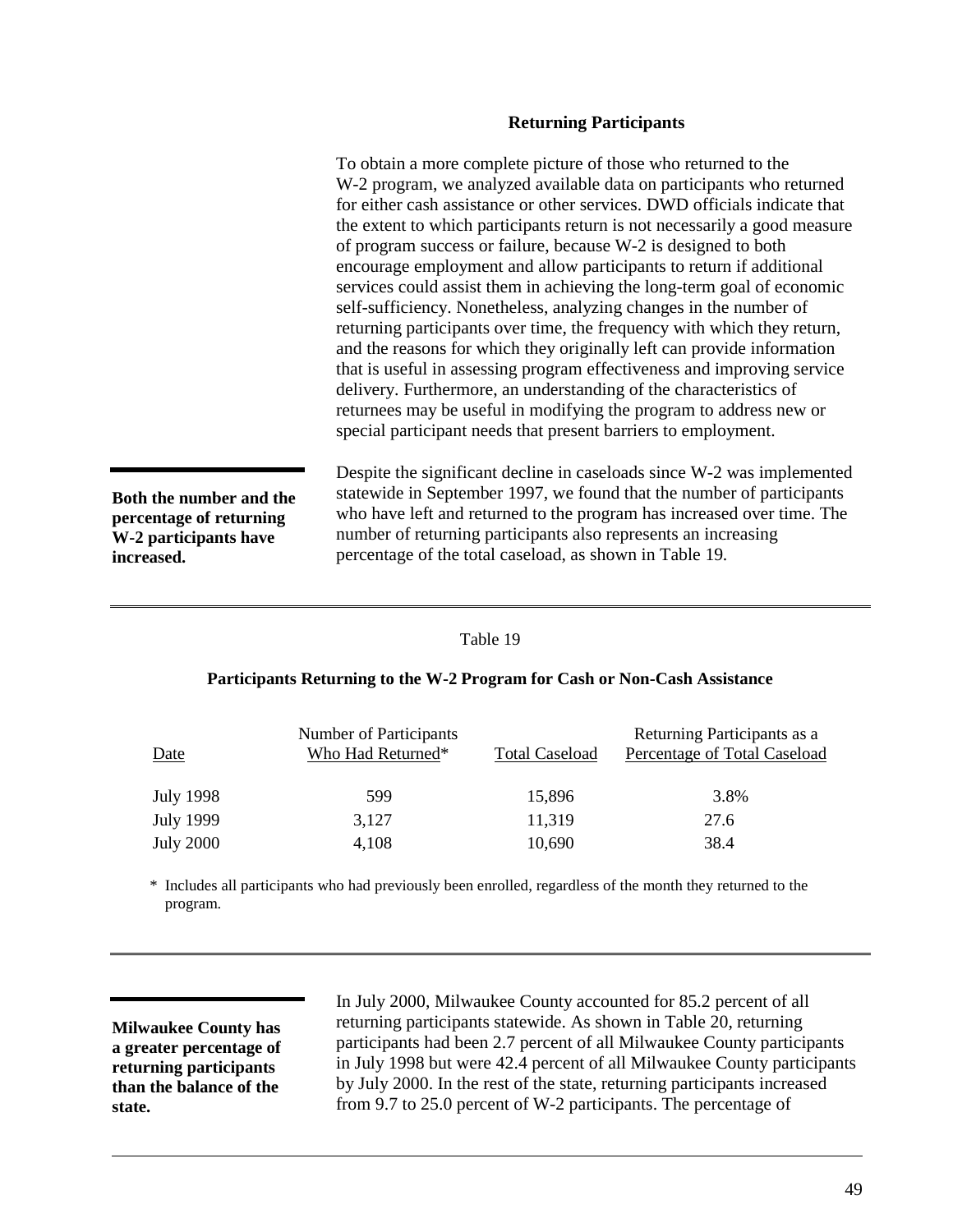<span id="page-52-0"></span>returning participants increased 39.7 percentage points in Milwaukee County and 15.3 percentage points in the balance of the state during a period of economic growth. Therefore, there has been speculation that returning participants have unique characteristics that do not respond to program services as they are currently provided, or that some W-2 agencies fail to provide adequate services.

# Table 20

# **First-Time and Returning Participants**

|                         | Percentage of<br>Caseload<br><b>July 1998</b> | Percentage of<br>Caseload<br><b>July 1999</b> | Percentage of<br>Caseload<br><b>July 2000</b> |
|-------------------------|-----------------------------------------------|-----------------------------------------------|-----------------------------------------------|
| <b>Milwaukee County</b> |                                               |                                               |                                               |
| First-time participants | 97.3%                                         | 70.8%                                         | 57.6%                                         |
| Returning participants  | 2.7                                           | 29.2                                          | 42.4                                          |
| <b>Balance of State</b> |                                               |                                               |                                               |
| First-time participants | 90.3                                          | 79.1                                          | 75.0                                          |
| Returning participants  | 9.7                                           | 20.9                                          | 25.0                                          |

Data on returning participants are not available for the private W-2 agencies contracted to serve Milwaukee County, but they are available for all other W-2 agencies and for Milwaukee County in aggregate. From these data, we found that the number of former participants who returned to the program more than once has also increased over time. As shown in [Table 21,](#page-53-0) 96.5 percent of all former W-2 participants who returned to the program in July 1998 were returning for the first time. By July 1999, the percentage of former participants who were returning for the first time had declined to 86.1 percent of returnees statewide, and by July 2000 to 70.7 percent. Furthermore, by July 2000, 959 former W-2 participants statewide had had two previous case closures and were returning to the program for the third time.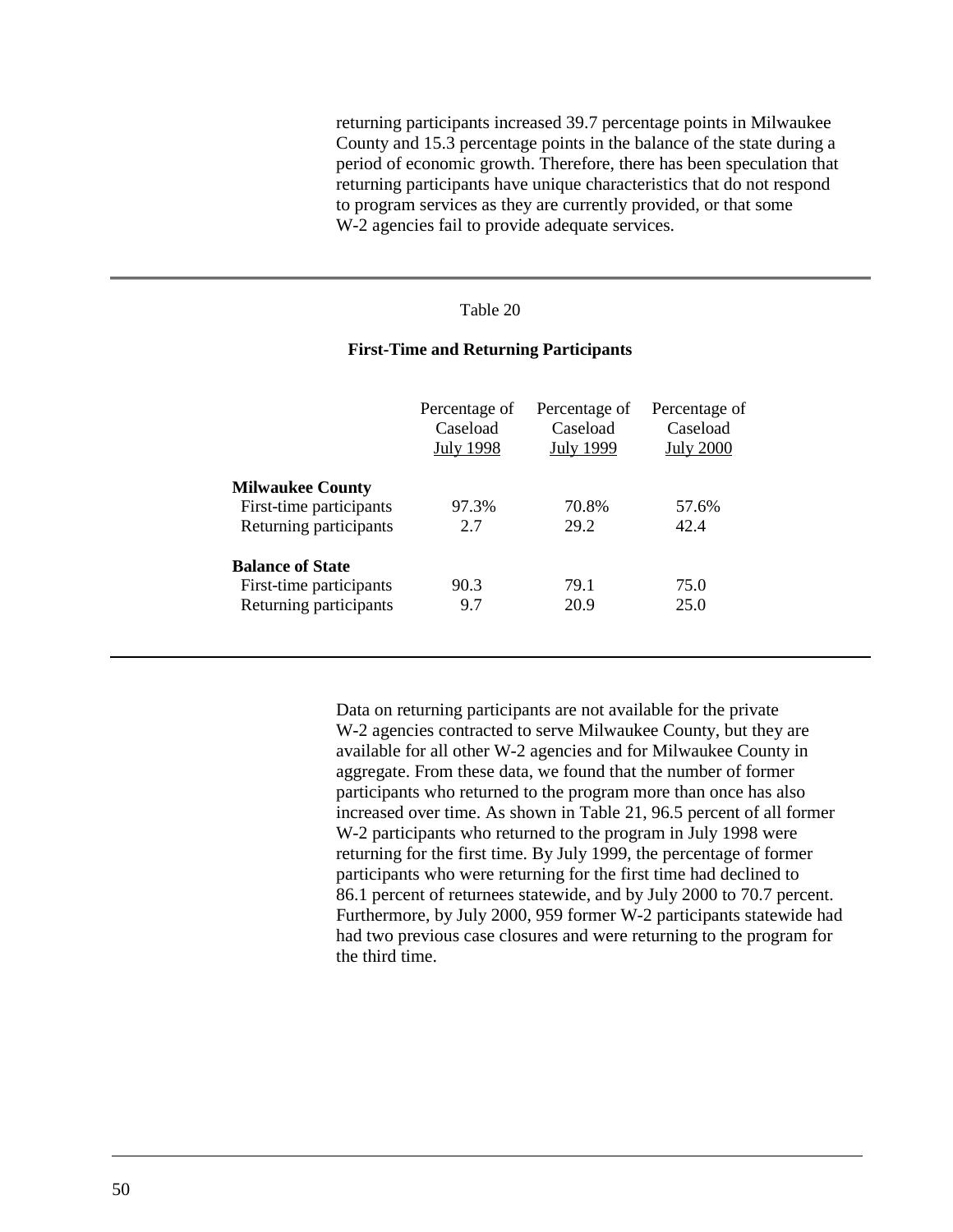<span id="page-53-0"></span>

|                          |                  | <b>July 1998</b> |                  | <b>July 1999</b> | <b>July 2000</b> |            |  |
|--------------------------|------------------|------------------|------------------|------------------|------------------|------------|--|
| <b>Previous Closures</b> | Number           | Percentage       | Number           | Percentage       | Number           | Percentage |  |
|                          |                  |                  |                  |                  |                  |            |  |
| <b>Milwaukee County</b>  |                  |                  |                  |                  |                  |            |  |
| One                      | 358              | 99.2%            | 2,312            | 86.7%            | 2,460            | 70.2%      |  |
| Two                      | 3                | 0.8              | 331              | 12.4             | 836              | 23.9       |  |
| Three                    | $\mathbf{0}$     | 0.0              | 25               | 0.9              | 175              | 5.0        |  |
| Four                     | $\boldsymbol{0}$ | 0.0              | $\overline{0}$   | 0.0              | 27               | 0.8        |  |
| Five                     | $\boldsymbol{0}$ | 0.0              | $\boldsymbol{0}$ | 0.0              | $\overline{3}$   | 0.1        |  |
| Subtotal                 | 361              | 100.0%           | 2,668            | 100.0%           | 3,501            | 100.0%     |  |
| <b>Balance of State</b>  |                  |                  |                  |                  |                  |            |  |
| One                      | 220              | 92.4%            | 381              | 83.0%            | 444              | 73.2%      |  |
| Two                      | 17               | 7.2              | 66               | 14.4             | 123              | 20.3       |  |
| Three                    | $\mathbf{1}$     | 0.4              | 10               | 2.2              | 33               | 5.4        |  |
| Four                     | $\boldsymbol{0}$ | 0.0              | $\mathbf{1}$     | 0.2              | 5                | 0.8        |  |
| Five                     | $\boldsymbol{0}$ | 0.0              | $\mathbf{1}$     | 0.2              | $\overline{2}$   | 0.3        |  |
| Subtotal                 | 238              | 100.0%           | 459              | 100.0%           | 607              | 100.0%     |  |
| <b>Statewide</b>         |                  |                  |                  |                  |                  |            |  |
| One                      | 578              | 96.5%            | 2,693            | 86.1%            | 2,904            | 70.7%      |  |
| Two                      | 20               | 3.3              | 397              | 12.8             | 959              | 23.3       |  |
| Three                    | $\mathbf{1}$     | 0.2              | 35               | 1.1              | 208              | 5.1        |  |
| Four                     | $\boldsymbol{0}$ | 0.0              | 1                | < 0.1            | 32               | 0.8        |  |
| Five                     | $\boldsymbol{0}$ | 0.0              | $\mathbf{1}$     | < 0.1            | 5                | 0.1        |  |
| Total                    | 599              | 100.0%           | 3,127            | 100.0%           | 4,108            | 100.0%     |  |
|                          |                  |                  |                  |                  |                  |            |  |

# **Previous Case Closures for Returning Participants**

Information on change in the number of returning W-2 participants from July 1998 to July 2000 is provided in [Appendix 14.](#page-211-0) Data are provided for the county agencies that are W-2 contractors, as well as for three tribes and six private agencies in counties other than Milwaukee County. Data are not available separately for each of the five private contractors in Milwaukee County but are shown in aggregate.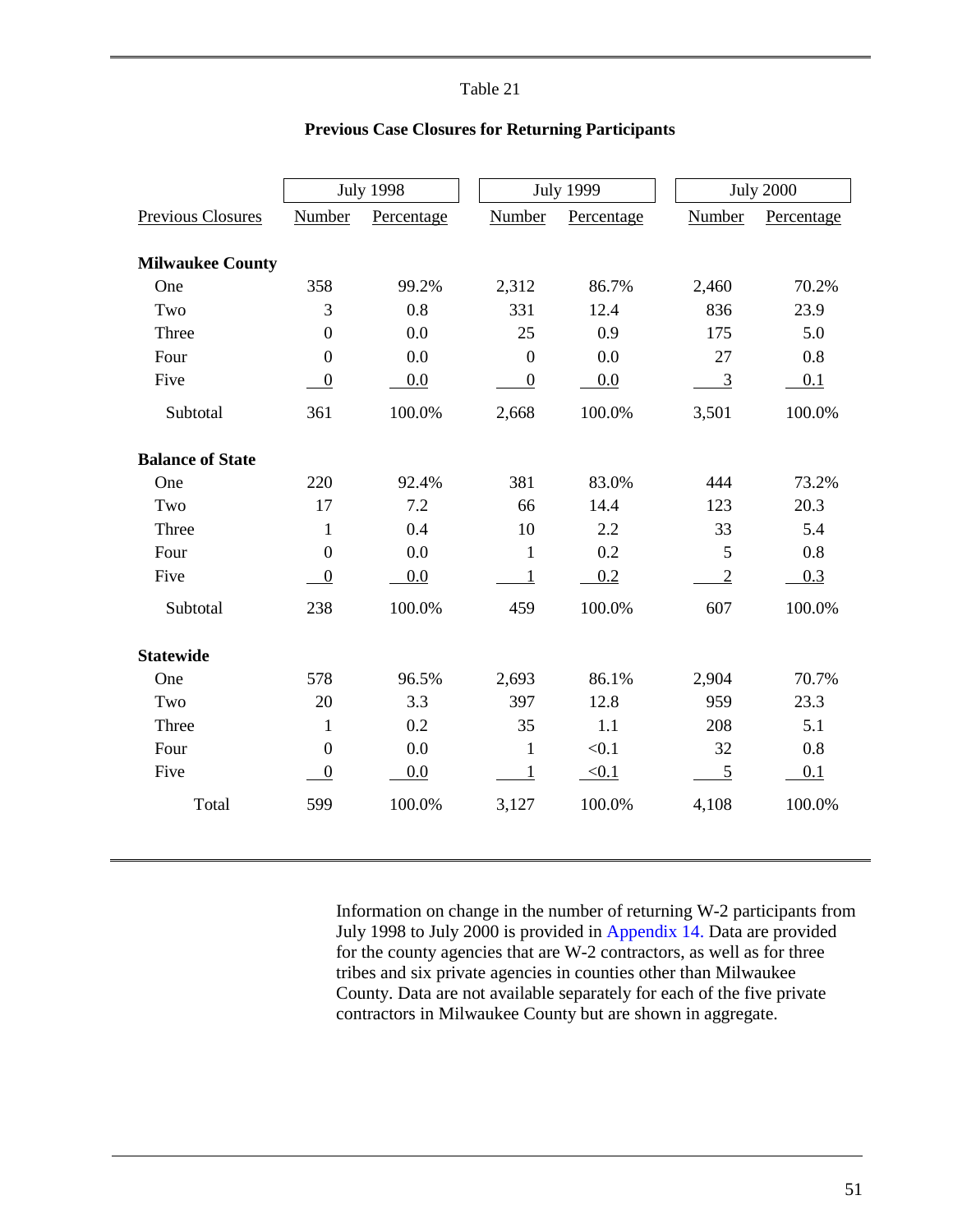Because of limitations in data collected by DWD, we were unable to analyze why returning participants had originally left W-2. However, in a review of 29,077 cases that closed from September 1997 through September 1999, DWD found that:

- 75.9 percent of cases closed because of increases in participants' incomes, usually as a result of employment;
- 9.4 percent closed because participants chose to no longer participate;
- 7.9 percent closed because participants did not comply with program eligibility requirements;
- 4.3 percent closed because participants no longer met eligibility requirements for reasons other than income; and
- 2.5 percent closed for other reasons.

It is not known whether the characteristics of those who returned to the program, such as their level of education and whether they are more likely to have substance abuse or mental health problems, differ from those who did not return. Determining whether there are differences among participants and developing strategies to address them may be important to the future success of the program.

**\*\*\*\***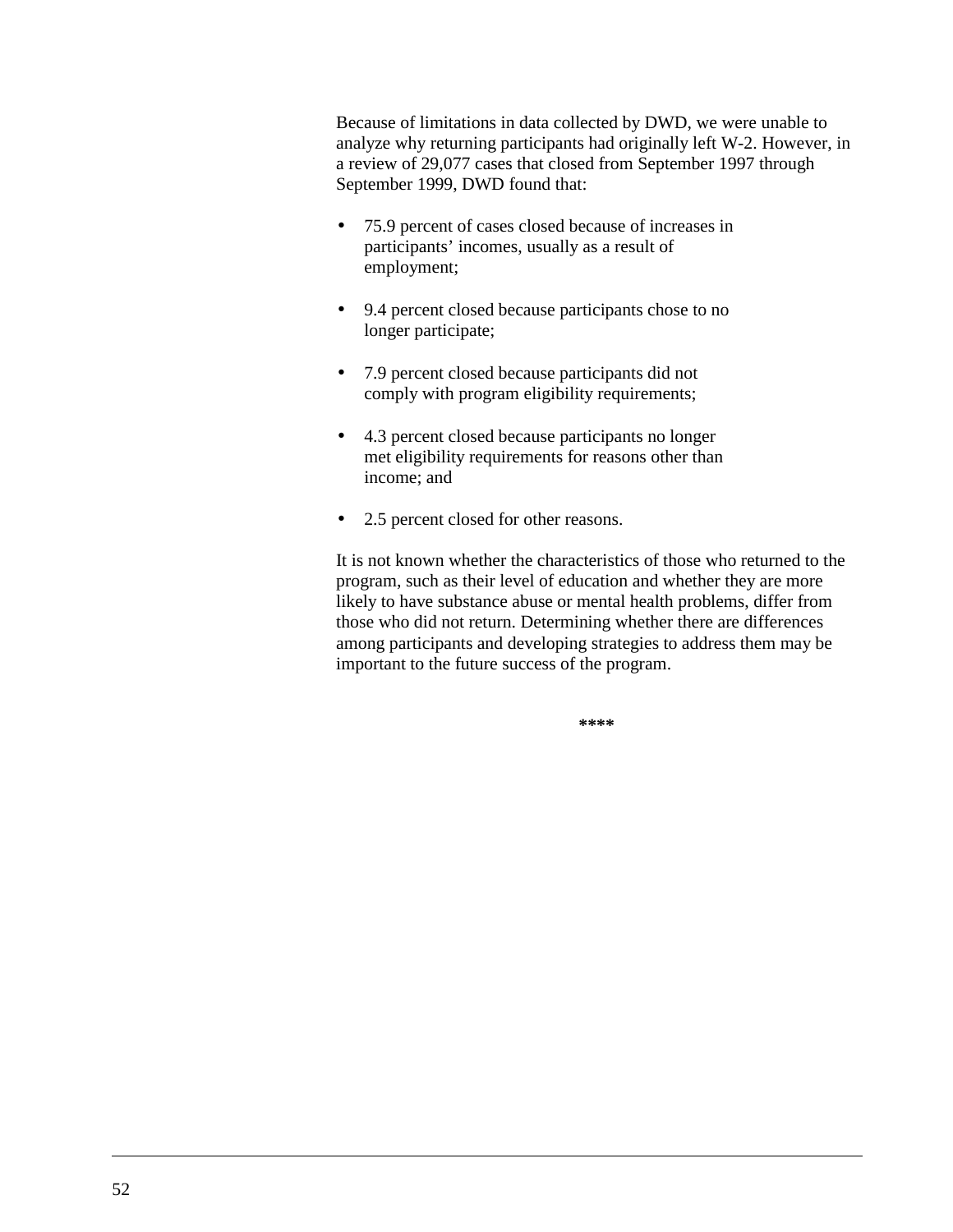If W-2 is to be effective not only in reducing caseloads but also in helping participants to achieve self-sufficiency through employment, participants should comply with program requirements, and W-2 agencies should fairly address their concerns related to eligibility and their compliance with program requirements. To determine the extent to which these things were occurring, we examined available data on the sanctions, or fines, that are imposed to encourage participants receiving cash benefits to comply with program requirements, as well as efforts to address participant and applicant complaints. In addition, s. 49.141(2g)(a)1, Wis. Stats., directs us to review the wages of trial job participants.

# **Sanctions of Participant Benefits**

To encourage compliance with program requirements, W-2 participants receiving cash benefits through community service jobs or transitional placements may be sanctioned \$5.15 per hour for each hour they miss work or fail to participate in a required activity without good cause. Additional sanctions may be imposed on participants who commit fraud in obtaining benefits or increasing the value of their benefits*,* or who intentionally violate other program requirements. However, trial job participants are not subject to hourly sanctions because they are paid by the employer, and custodial parents of infants are neither required to work outside the home until the infants are older than 12 weeks nor subject to sanctions. Statutes also do not provide for sanctioning of participants who are not in subsidized placements, and therefore not receiving cash grants.

W-2 agencies also may be "sanctioned." W-2 contracts allow DWD to impose a penalty of up to \$5,000 for each failure of a W-2 agency to serve an applicant or participant. To date, DWD indicates it has been able to address concerns related to the agencies' performance without imposing monetary penalties.

Only five W-2 agencies—the Bad River Band of Chippewa and Manitowoc, Marinette, Ozaukee, and Vernon counties—did not sanction program participants between October 1999 and December 2000. In reviewing available data, we found that the percentage of participants sanctioned is greater in Milwaukee County than elsewhere in the state, and average monthly sanction amounts are higher in Milwaukee County than elsewhere in the state. We also found some evidence of inappropriate sanctions.

**Cash benefits may be sanctioned if participants miss work or fail to participate in a required activity without good cause.**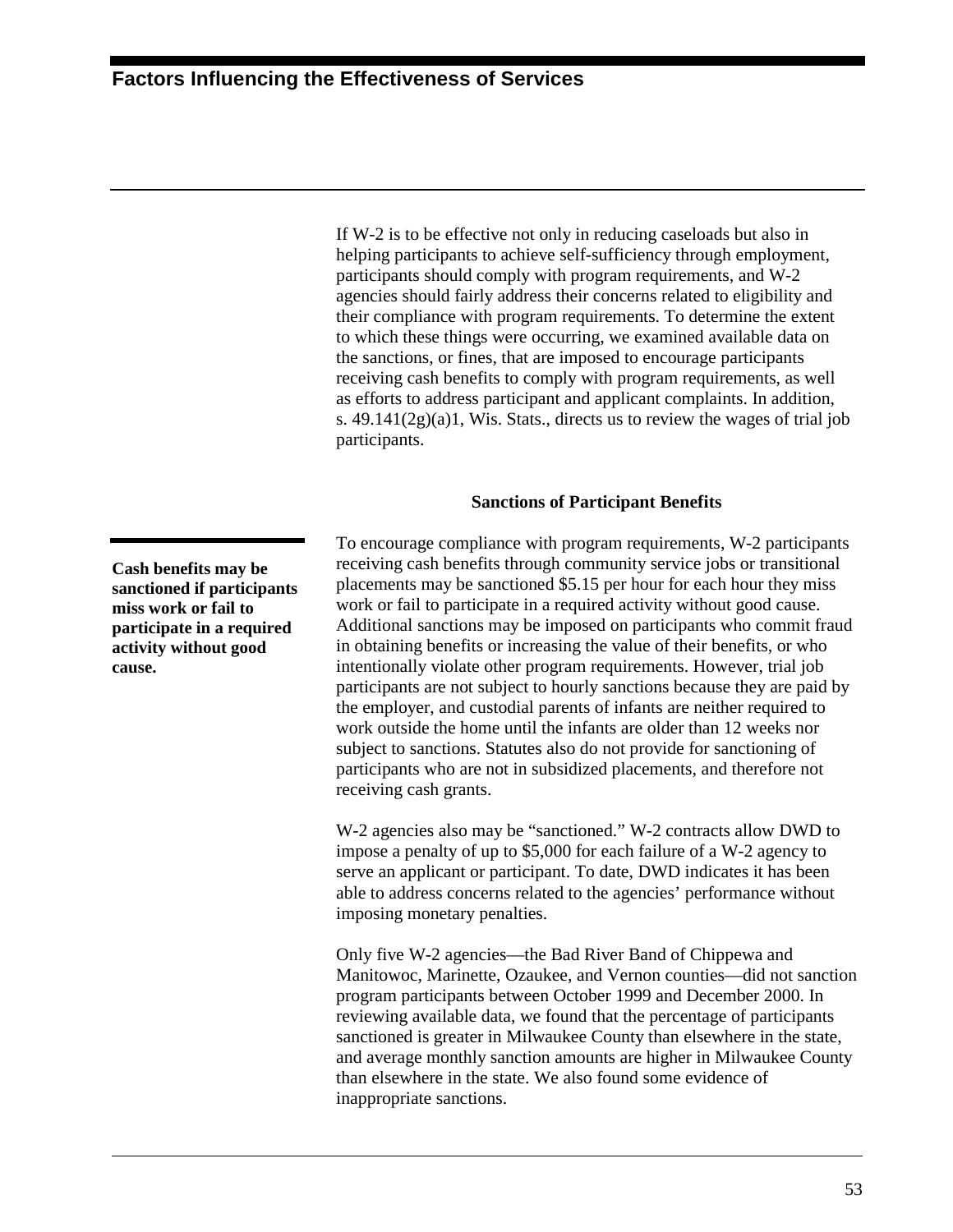**The percentage of participants sanctioned in Milwaukee County has been consistently higher than in the balance of the state.**

As shown in Table 22, the percentage of participants sanctioned has decreased from 31.4 percent of the statewide caseload in October 1999 to 21.1 percent in December 2000. However, in Milwaukee County, which has the highest percentage of long-time AFDC recipients in its W-2 population, the sanction rate has consistently been approximately 10 percentage points higher than in the balance of the state.

#### Table 22

# **Percentage of Participants Sanctioned**

| Area of State           | October 1999 | <b>May 2000</b> | December 2000 |  |
|-------------------------|--------------|-----------------|---------------|--|
| Milwaukee County        | 33.3%        | 28.4%           | 23.5%         |  |
| <b>Balance of State</b> | 20.3         | 17.2            | 13.2          |  |
| Statewide Average       | 31.4         | 26.0            | 21.1          |  |
|                         |              |                 |               |  |

**On average, 4.4 percent of participants have their entire monthly cash benefit sanctioned.**

Although most agencies issue sanctions, there is significant variation in the percentage of participants they sanction, as well as in both the dollar amount and the percentage of average monthly benefit payments they sanction. For example, within Milwaukee County alone, the average percentage of participants sanctioned ranged from 17.8 percent for UMOS to 48.0 percent for YW Works, while the average sanction amount ranged from \$359 to \$295 for these same two agencies. In addition, during each month between March 2000 and December 2000, an average of 255 participants, or 4.4 percent of all participants statewide, were sanctioned for an amount equal to their entire monthly benefit.

We reviewed data on sanctions imposed by the 34 W-2 agencies with an average of at least 10 participants receiving cash benefits each month. As shown in [Table 23,](#page-57-0) we found that 9 (26.5 percent) had issued sanctions to at least 20 percent of their participants receiving cash benefits. Conversely, 16 (47.1 percent) had issued sanctions to fewer than 10 percent. Among the agencies that sanctioned the highest percentage of their cash assistance caseload, YW Works—a private agency serving Milwaukee County—had the highest sanction rate.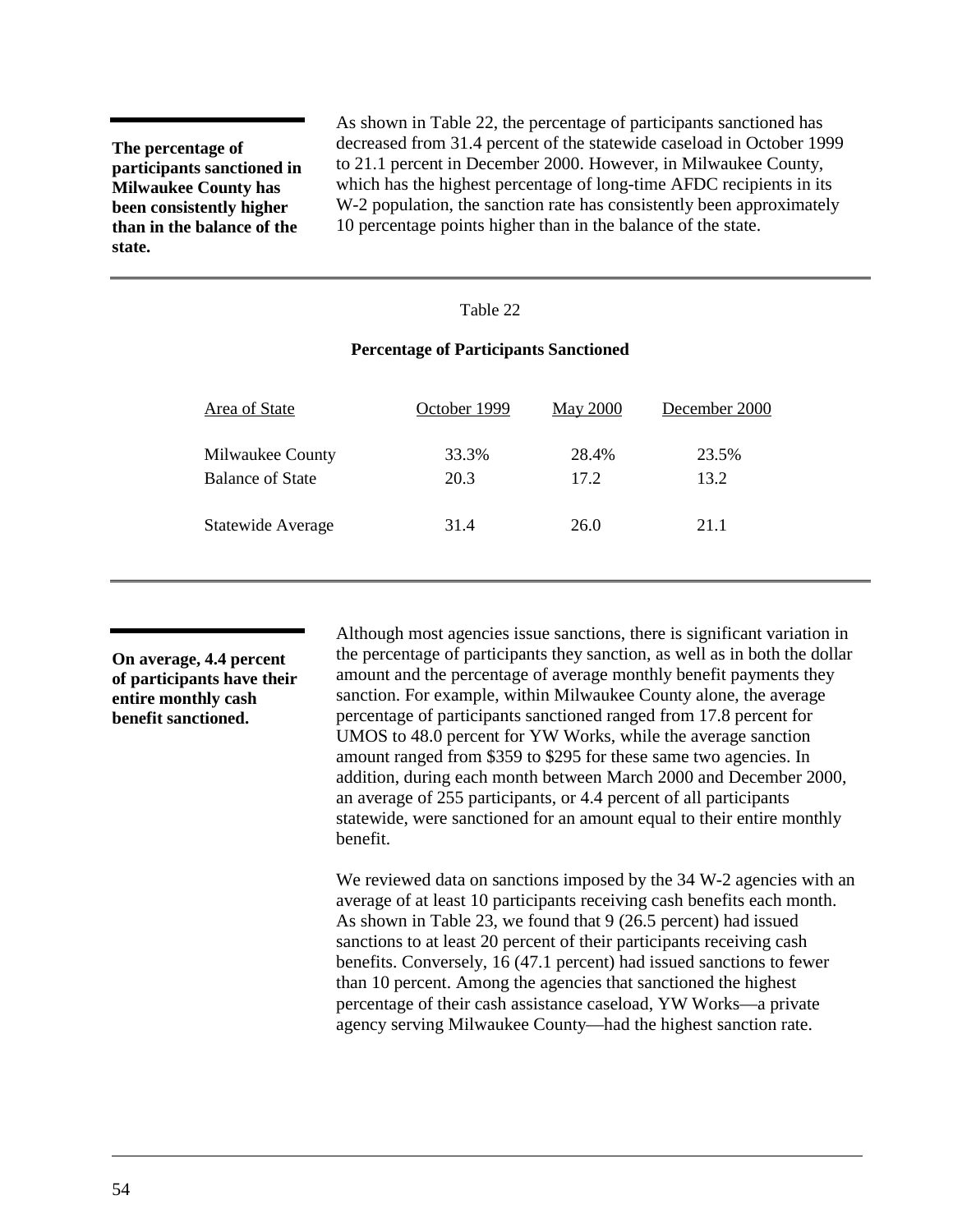# **Percentage of Participants Sanctioned**

October 1999 through December 2000

<span id="page-57-0"></span>

| W-2 Agency                  | Average Number of<br>Participants<br>Sanctioned per Month | Percentage of<br><b>Cash Benefit Caseload</b><br>Sanctioned |
|-----------------------------|-----------------------------------------------------------|-------------------------------------------------------------|
|                             |                                                           |                                                             |
| <b>YW</b> Works             | 324                                                       | 48.0%                                                       |
| Monroe County*              | 7                                                         | 35.9                                                        |
| OIC-GM                      | 350                                                       | 34.1                                                        |
| Kenosha County              | 55                                                        | 27.8                                                        |
| <b>Outagamie County</b>     | 10                                                        | 25.4                                                        |
| <b>Employment Solutions</b> | 479                                                       | 25.1                                                        |
| Maximus                     | 246                                                       | 22.9                                                        |
| Eau Claire County           | 4                                                         | 21.8                                                        |
| Dane County                 | 65                                                        | 21.6                                                        |

\* Monroe County participants were served by the Monroe County Department of Human Services from October through December 1999, and by Workforce Connections, Inc., during 2000.

> Participants in community service jobs were more likely to be sanctioned than those in transitional placements. For example, in December 2000, 32.0 percent of participants in community service jobs were sanctioned, compared to 15.2 percent of those in transitional placements. However, as shown in [Table 24,](#page-58-0) the average monthly sanction for both job types was greater in Milwaukee County than in the balance of the state, both as a dollar amount and as a percentage of the monthly benefit.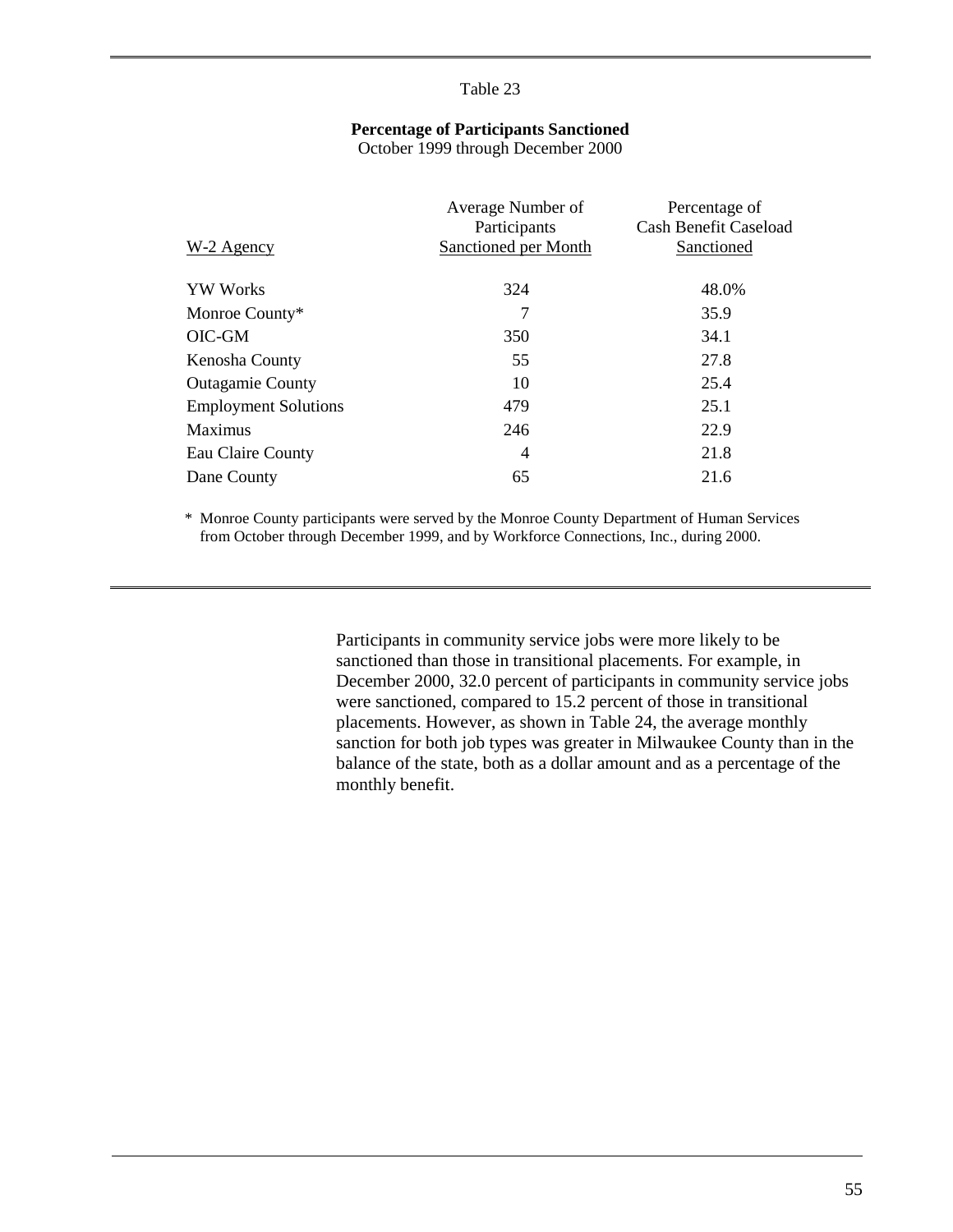# **Comparison of Average Monthly Sanction Amounts** March 2000 through December 2000

<span id="page-58-0"></span>

|                                |                    | Milwaukee County               |                                                   |                                | <b>Balance of State</b>                                  |
|--------------------------------|--------------------|--------------------------------|---------------------------------------------------|--------------------------------|----------------------------------------------------------|
| <b>Placement Category</b>      | Monthly<br>Benefit | Average<br>Monthly<br>Sanction | Sanction as a<br>Percentage of<br>Monthly Benefit | Average<br>Monthly<br>Sanction | Sanction as a<br>Percentage of<br><b>Monthly Benefit</b> |
| Community Service Jobs*        | \$673              | \$383                          | 56.9%                                             | \$262                          | 38.9%                                                    |
| <b>Transitional Placements</b> | 628                | 278                            | 44.3                                              | 201                            | 32.0                                                     |

\* Represents benefits for those in full-time community service jobs.

As shown in Table 25, 4 of the 9 agencies that sanctioned at least 20 percent of their participants receiving cash benefits were also among the agencies that imposed the highest average monthly sanction since March 2000.

# Table 25

# **Sanctions as a Percentage of Benefit Levels** March 2000 through December 2000

| $W-2$ Agency                    | Average<br>Sanction<br>Amount | Percentage of<br><b>Benefit</b><br>Sanctioned |
|---------------------------------|-------------------------------|-----------------------------------------------|
| <b>Menominee County</b>         | \$455                         | 71.1%                                         |
| Maximus                         | 386                           | 58.9                                          |
| <b>Employment Solutions</b>     | 386                           | 58.5                                          |
| <b>UMOS</b>                     | 355                           | 54.4                                          |
| <b>Racine County</b>            | 348                           | 53.7                                          |
| OIC-GM                          | 326                           | 51.7                                          |
| Shawano County Job Center, Inc. | 287                           | 45.9                                          |
| <b>YW</b> Works                 | 289                           | 45.1                                          |
| Waupaca County                  | 269                           | 41.2                                          |
| La Crosse County                | 259                           | 41.0                                          |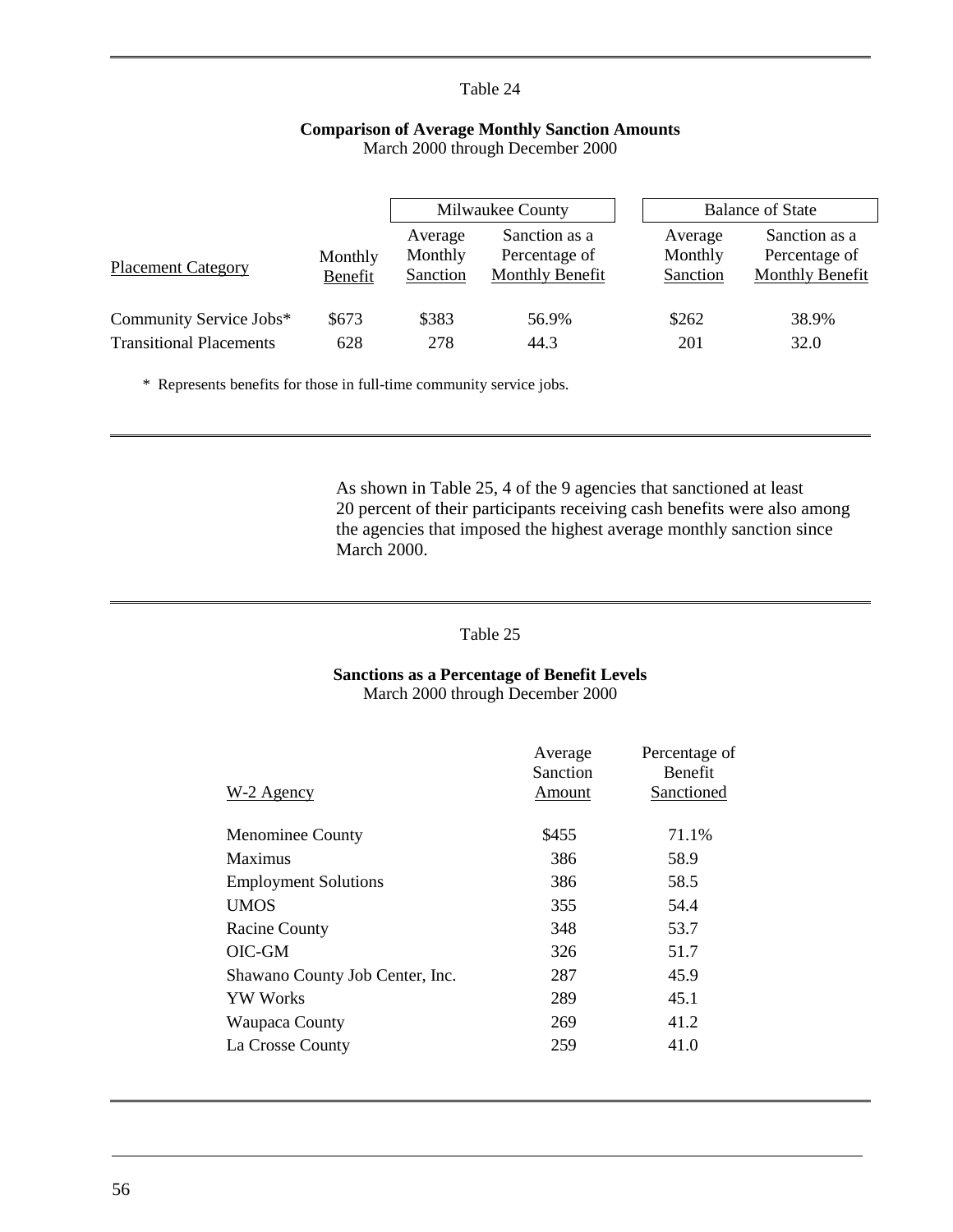W-2 was designed to allow individual W-2 agencies administrative flexibility to modify both the type of services they provide and the manner in which services are provided in response to local needs. However, the wide variation in the number and amount of sanctions has raised concerns about whether the benefit of increasing administrative flexibility has come at the expense of equitable treatment of participants. The wide variation in the number and amount of sanctions we have identified may be, in part, the result of the discretion W-2 agencies are permitted in sanctioning participants. Therefore, if the Legislature did not intend for such large variation in the number and amount of sanctions among agencies, it may wish to consider directing DWD to provide additional guidance to W-2 agencies in their use of sanctions.

We also found that sanctions have been applied inappropriately. From the available data, we could not determine how many participants in total have been inappropriately sanctioned or whether the inappropriate sanctions hampered participants' ability to obtain unsubsidized employment in a timely manner or to meet interim program objectives. However, we found that in the six-month period from July 2000 through December 2000, at least 35 W-2 participants who were the custodial parents of infants were inappropriately sanctioned because of errors made by W-2 agencies. As shown in [Table 26,](#page-60-0) nine W-2 agencies issued inappropriate sanctions against the custodial parents of infants, which averaged \$128 per participant and represented 19 percent of the participants' monthly benefits. Maximus and Employment Solutions issued the largest inappropriate sanctions, which averaged more than one-third of participants' monthly benefits.

Employment Solutions, Kenosha County, Maximus, UMOS, and YW Works subsequently issued supplemental payments to correct some of the inappropriate sanctions against custodial parents of infants. In five cases, corrections were made within seven days of when participants' regular monthly benefit checks should have been issued. In the three other cases, the supplemental payments were issued later: at 13 days, 20 days, and 22 days of when the benefit checks should have been issued. To date, the remaining 27 inappropriate sanctions against custodial parent of infants have not been corrected. DWD is attempting to identify other instances of inappropriate sanctions, including sanctions of participants in unsubsidized placements.

**From July through December 2000, at least 35 participants were inappropriately sanctioned.**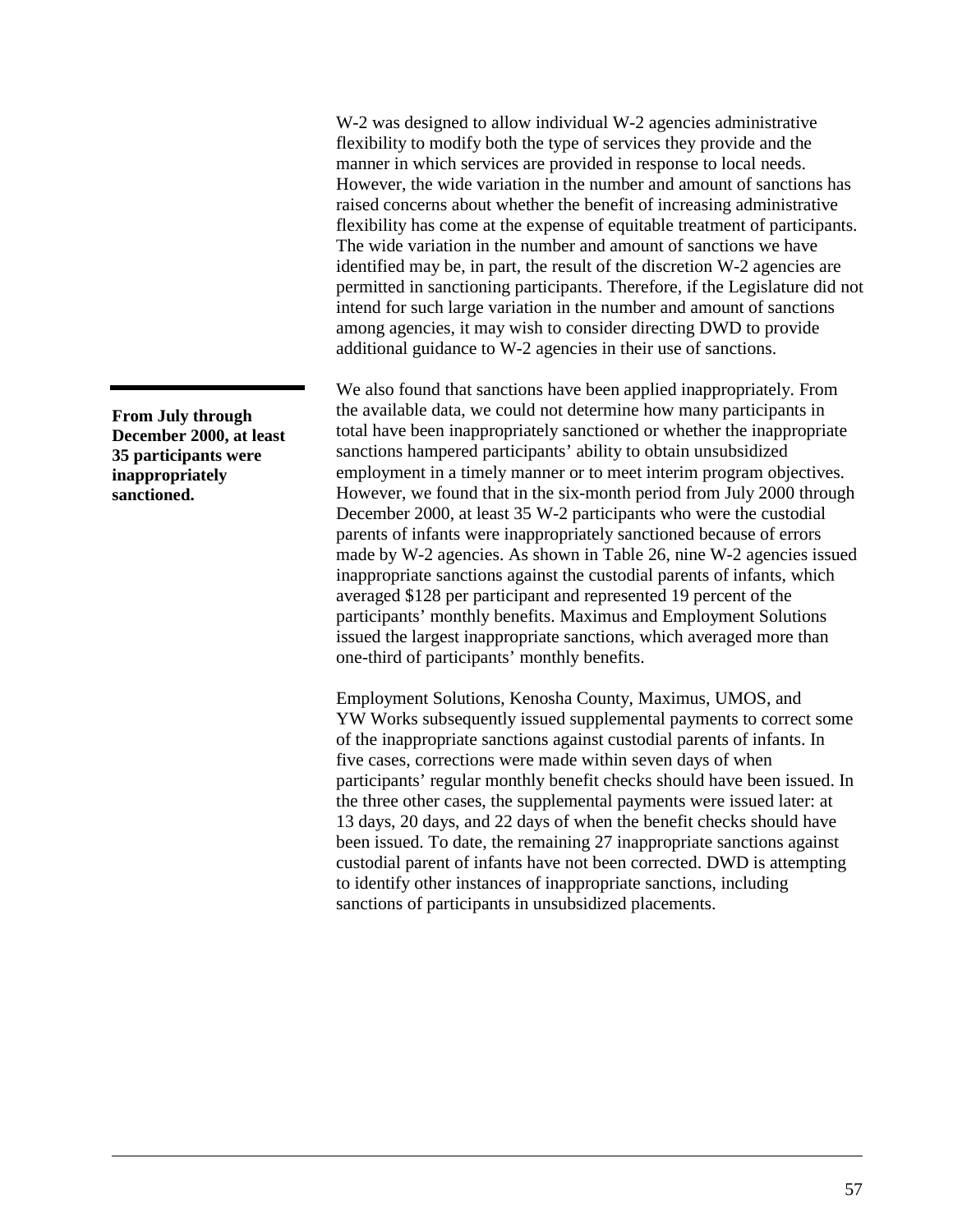<span id="page-60-0"></span>

| $W-2$ Agency                | Number of<br>Inappropriate<br><b>Sanctions</b> | Total<br>Inappropriately<br>Sanctioned | <b>Average Amount</b><br>Inappropriately<br>Sanctioned | Average Amount<br><b>Inappropriately Sanctioned</b><br>as a Percentage of<br><b>Monthly Benefit</b> |
|-----------------------------|------------------------------------------------|----------------------------------------|--------------------------------------------------------|-----------------------------------------------------------------------------------------------------|
| <b>Maximus</b>              | 4                                              | \$1,253                                | \$313                                                  | 46.5%                                                                                               |
| <b>Employment Solutions</b> | 8                                              | 1,803                                  | 225                                                    | 33.4                                                                                                |
| Kenosha County              | 2                                              | 228                                    | 114                                                    | 16.9                                                                                                |
| <b>UMOS</b>                 | 4                                              | 438                                    | 109                                                    | 16.2                                                                                                |
| <b>YW Works</b>             | 13                                             | 715                                    | 55                                                     | 8.2                                                                                                 |
| Douglas County              |                                                | 21                                     | 21                                                     | 3.1                                                                                                 |
| <b>Racine County</b>        |                                                | 21                                     | 21                                                     | 3.1                                                                                                 |
| Fond du Lac County          | 1                                              | 10                                     | 10                                                     | 1.5                                                                                                 |
| <b>Marathon County</b>      | $\overline{1}$                                 | 5                                      | 5                                                      | 0.7                                                                                                 |
| Total                       | 35                                             | \$4,494                                | 128                                                    | 19.0                                                                                                |

#### **Inappropriate Sanctions of Custodial Parents of Infants** July 2000 through December 2000

In order to ensure that the full extent of inappropriate sanctioning by W-2 agencies is known and remedied, and that actions are taken to ensure it will not happen in the future, *we recommend the Department of Workforce Development report to the Joint Legislative Audit Committee by September 1, 2001, on*:

- *the results of its review related to all inappropriate sanctions imposed since the start of the W-2 program, including the number of participants sanctioned, the amounts of the sanctions imposed, and the agencies that imposed the sanctions*;
- *its plans to compensate participants who have been inappropriately sanctioned*;
- *the procedures it will employ to prevent W-2 agencies from imposing inappropriate sanctions in the future; and*
- *how it plans to monitor W-2 agencies to ensure that inappropriate sanctions have not been imposed or have been appropriately remedied if they were imposed*.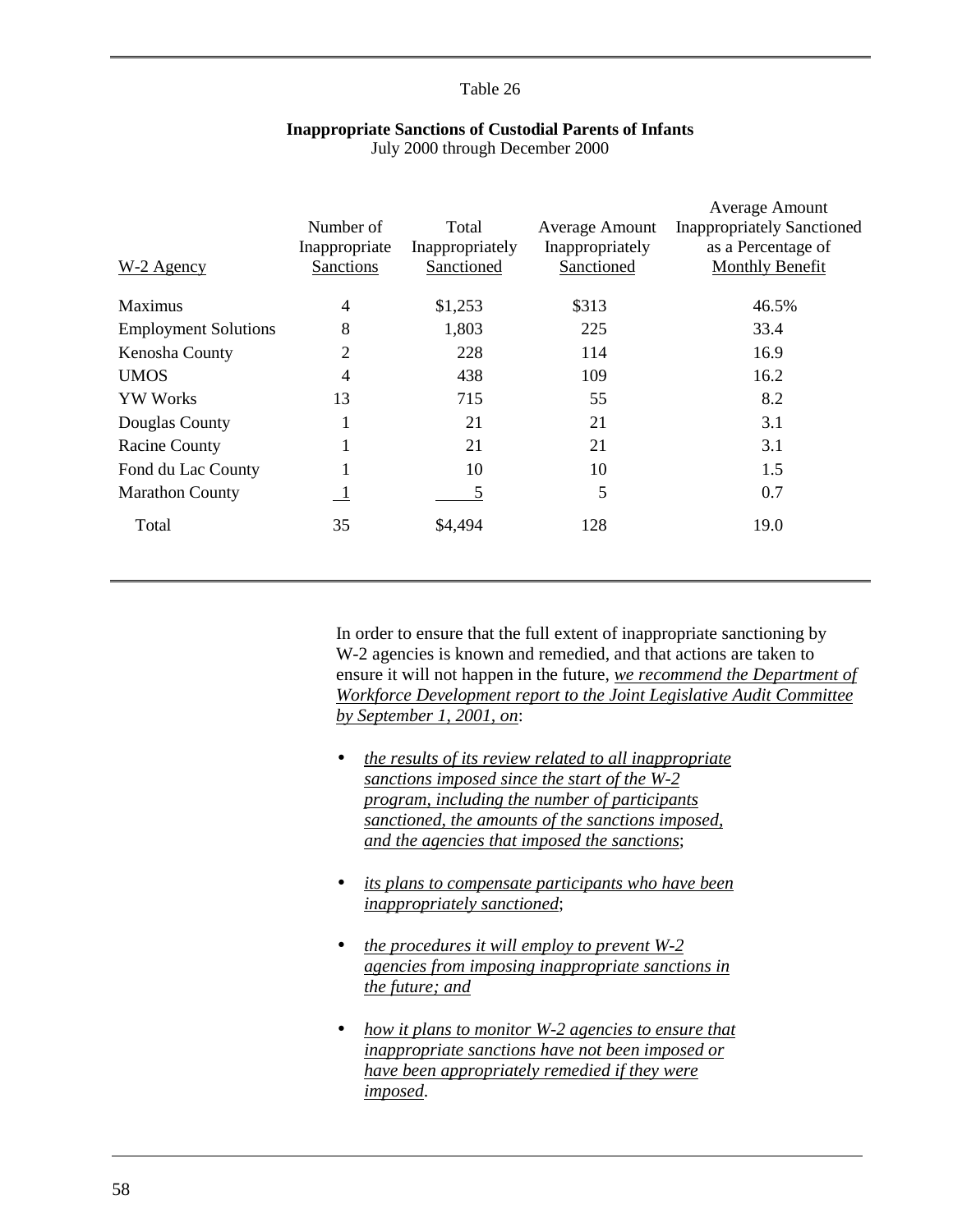#### **Resolution of Participant Complaints**

**W-2 agencies issue findings of fact in response to participant complaints.**

Section 49.152, Wis. Stats., allows program participants and applicants to request that W-2 agencies review their eligibility or benefits decisions through a fact-finding process, which is conducted by agency staff or independent parties with whom an agency contracts for this purpose. Fact-finding decisions may be appealed—at the request of the participant or the agency—to DWD. DWD maintains data on the findings of fact issued by W-2 agencies and has delegated its authority to decide appeals to the Department of Administration's Division of Hearings and Appeals.

DWD maintains summary information on the reasons findings of fact have been requested, as shown in Table 27. The vast majority of requests have been related to employment issues, such as whether it was reasonable to expect participation in an assigned W-2 activity. However, requests for findings of fact related to extensions of benefits, including a 24-month time limit placed on participation in each subsidized job category, may increase as participants spend more time in the program and reach time limits.

#### Table 27

#### **Reasons for Fact-Finding Requests** May 1999 through September 2000

| Reasons                       | Number of Requests | Percentage of Total |
|-------------------------------|--------------------|---------------------|
| Employment                    | 1,150              | 83.8%               |
| Child Care*                   | 114                | 8.3                 |
| Job Access Loans              | 44                 | 3.2                 |
| <b>Extensions of Benefits</b> | 37                 | 2.7                 |
| <b>Emergency Assistance</b>   | 27                 | 2.0                 |
| Total                         | 1,372              | 100.0%              |

\* Includes individuals who were not in the W-2 program but who received child care subsidies.

We reviewed the disposition of requests for findings of fact from May 1999, the first month DWD began to centrally record this type of information, through September 2000, the most recent month data had been collected during our review. As shown in [Table 28,](#page-62-0) 41.6 percent of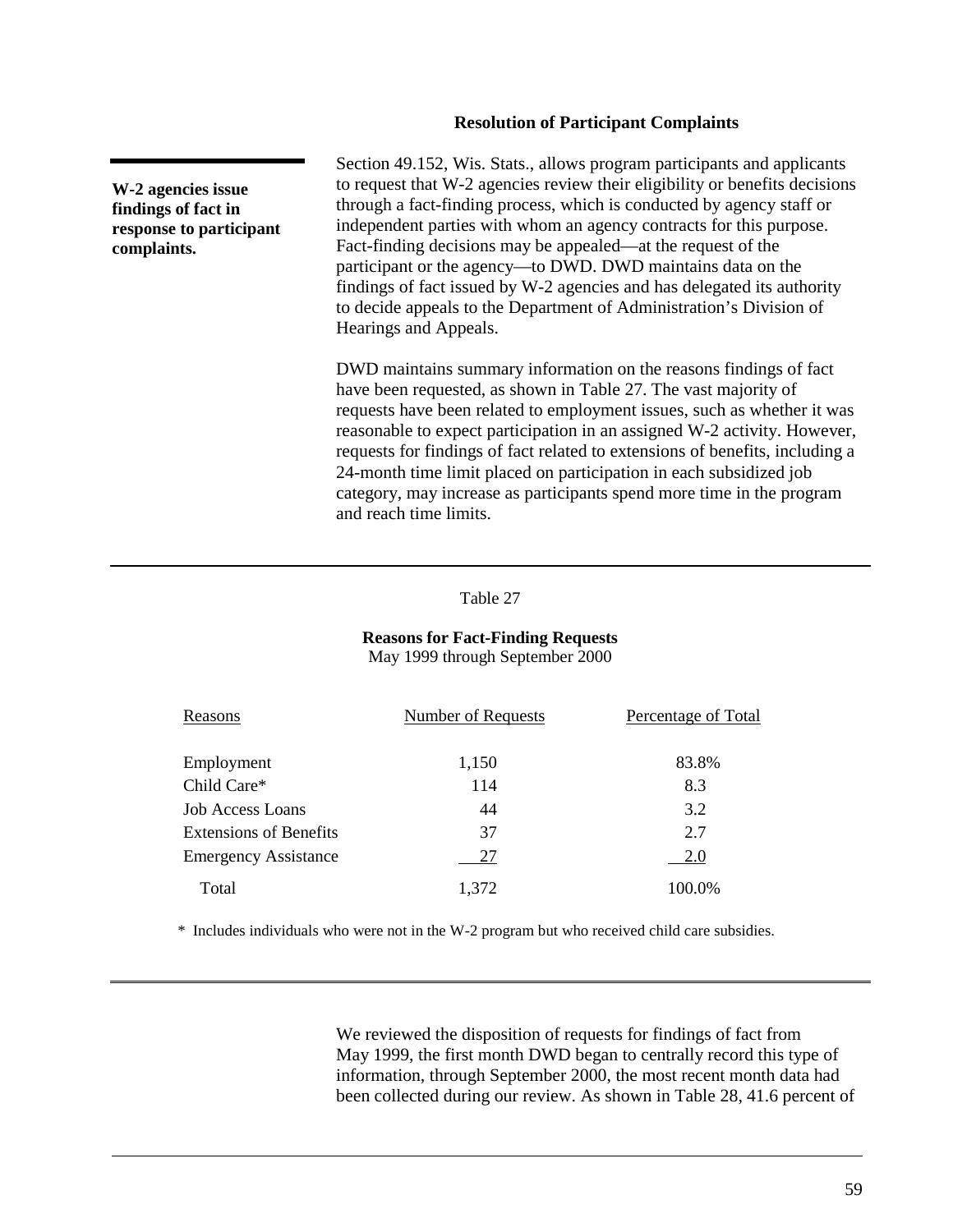<span id="page-62-0"></span>all requests were resolved through W-2 agency decisions. These decisions have been fairly evenly split in favor of the agency and the participant. Petitioners withdrew 35.6 percent of their requests, and the remaining requests were dismissed or resolved without a hearing or are pending further action.

#### Table 28

# **Disposition of Fact-Finding Requests**

May 1999 through September 2000

| <b>Disposition of Request</b> | <b>Number of Requests</b> | Percentage of Total |
|-------------------------------|---------------------------|---------------------|
| W-2 Agency Decision:          |                           |                     |
| In favor of the agency        | 279                       | 20.3%               |
| In favor of the petitioner    | 240                       | 17.5                |
| Split decision                | 52                        | 3.8                 |
| Subtotal                      | 571                       | 41.6%               |
| Withdrawn                     | 489                       | 35.6                |
| Dismissed                     | 225                       | 16.4                |
| Resolved                      | 82                        | 6.0                 |
| Pending Further Action        | 5                         | 0.4                 |
| Total                         | 1,372                     | 100.0%              |

**Approximately 90 percent of fact-finding requests were made by Milwaukee County participants.**

While W-2 participants in Milwaukee County have represented no more than 81 percent of the statewide caseload at any point since the program's inception, approximately 90 percent of the 1,372 requests for findings of fact were made by Milwaukee County participants. More than half of the remaining 134 requests came from individuals in one of six counties: Racine (26 cases), Kenosha (19 cases), Brown (13 cases), Dane (12 cases), Winnebago (8 cases), and Outagamie (7 cases).

Statutes permit appeal of a W-2 agency's fact-finding decision when an applicant or participant petitions within 21 days of the date the decision is mailed. Statutes also require review of a fact-finding decision related to denial of an application based solely on a determination of financial ineligibility when an applicant or participant petitions within 21 days of the date the decision was mailed. W-2 agencies may appeal fact-finding decisions at any time.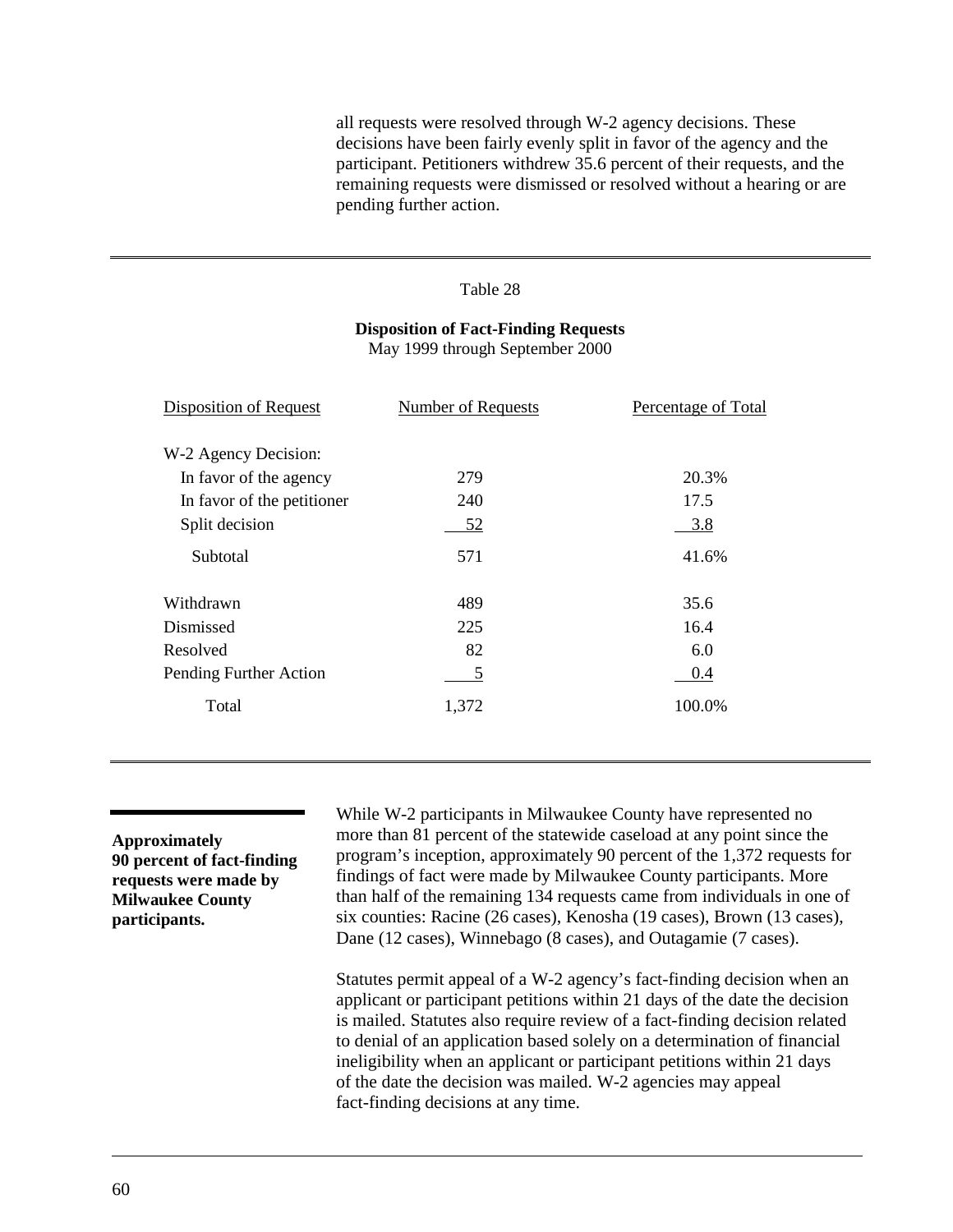**Through December 2000, the Division of Hearings and Appeals decided 216 appeals.**

From September 1997 through December 2000, 216 appeals of W-2 agencies' findings of fact were decided by the Division of Hearings and Appeals. The primary issues that were appealed involved:

- sanction of benefits (66 cases);
- employment placement (21 cases);
- timeliness of the fact-finding request (16 cases);
- child care (9 cases);
- termination of benefits (7 cases);
- case closure or delay in providing benefits (7 cases); and
- eligibility for benefits (6 cases).

**Through 2000, 69.9 percent of appeals were decided in favor of participants.**

As shown in Table 29, 69.9 percent of appeals were resolved in favor of the applicant or participant, whereas 26.9 percent were decided in favor of the W-2 agency. The percentage of Milwaukee County cases found in favor of the participant was 78.7 percent, compared to 51.0 percent for the balance of the state. This may suggest that hearing officers believed initial fact-finding decisions incorrectly favored the W-2 agencies more often in Milwaukee County than elsewhere in the state.

# Table 29

# **Decisions Issued by the Division of Hearings and Appeals** September 1997 through December 2000

| Disposition of Appeal                                                                                              | Number of Appeals | Percentage of Total            |
|--------------------------------------------------------------------------------------------------------------------|-------------------|--------------------------------|
| Ruling in Favor of Applicant/Participant<br>Ruling in Favor of the W-2 Agency<br>Withdrawn by Complainant<br>Total | 151<br>58<br>216  | 69.9%<br>26.9<br>3.2<br>100.0% |
|                                                                                                                    |                   |                                |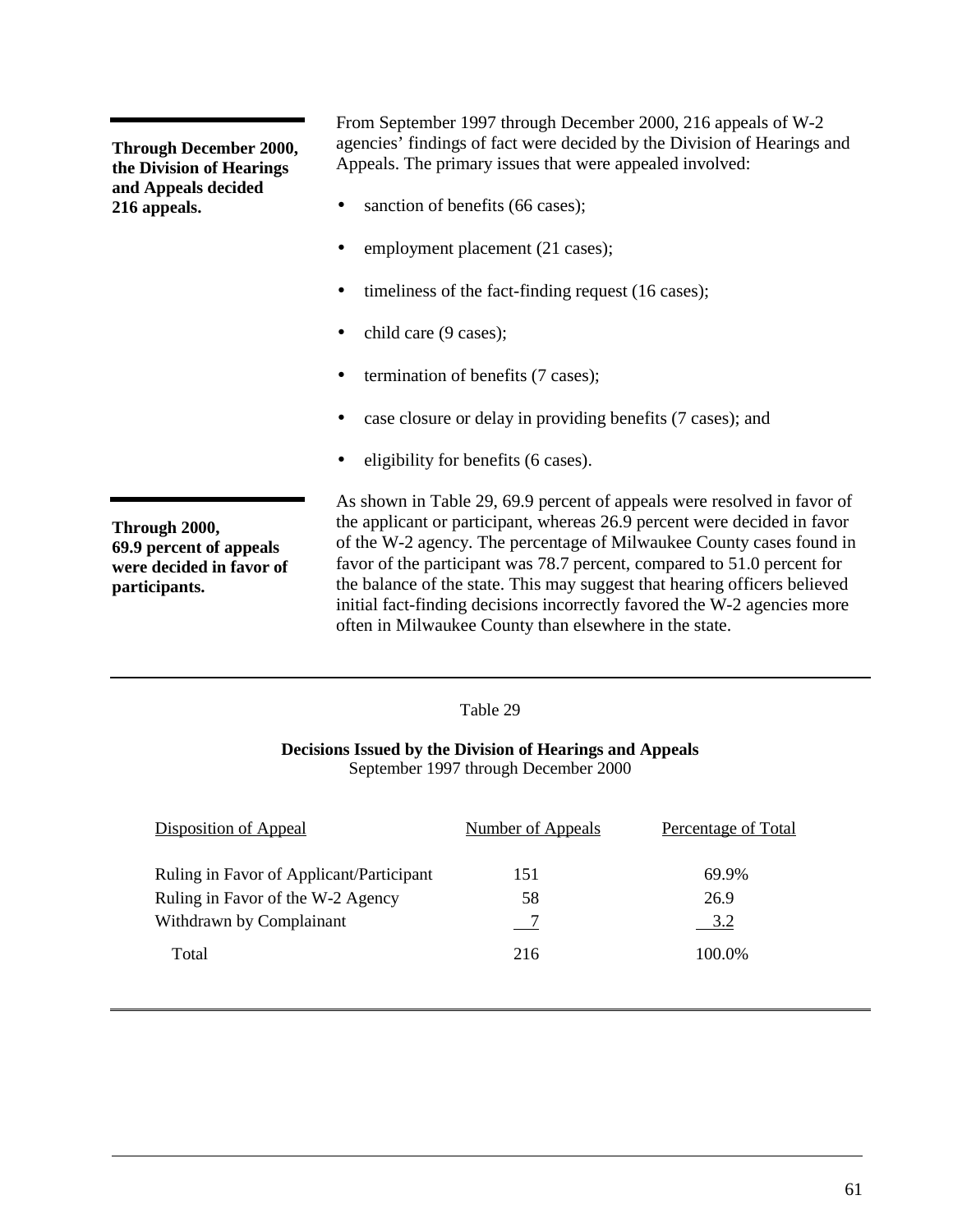As shown in [Table 30,](#page-65-0) for those agencies that issued at least five factfinding decisions through September 2000, 14.1 percent of the decisions were appealed. The greatest number of appeals came from Milwaukee County, where both the caseload and the number of fact-finding requests were significantly larger than elsewhere in the state. However, among all the agencies shown, the appeal rate varied significantly from the statewide average of 14.1 percent. In three counties outside of Milwaukee, 40 percent or more of W-2 agencies' findings of fact were appealed. Within Milwaukee County, the rates of appeal were highest for UMOS and YW Works. In contrast, OIC-GM, which issued 370 fact-finding decisions, had a rate of appeal that was 10.0 percentage points lower than the statewide average. The generally lower rates in Milwaukee County may indicate that W-2 agencies there more often issue fact-finding decisions that are acceptable to complainants.

Finally, we reviewed the outcomes of fact-finding appeals. In Milwaukee County, the percentage of cases resolved in favor of the applicant or participant ranged from a high of 91.7 percent for UMOS to a low of 65.4 percent for Maximus. For the appeals of fact-finding decisions outside of Milwaukee County, decisions were more equally split: 51.0 percent favored the applicant or participant, and 49.0 percent favored the agency. The difference in outcomes between Milwaukee County and the rest of the state may warrant closer monitoring by DWD, especially because the five private agencies in Milwaukee County serve the majority of the W-2 population.

# **Trial Job Wages**

The use of trial jobs, which are subsidized positions that provide work experience and training and may become permanent, unsubsidized positions, has been lower than many had anticipated before the start of W-2. Through July 2000, an estimated 711 participants had been placed in trial jobs at which they earn not less than the state or federal minimum wage for each hour worked, and the employer receives no more than \$300 per month for each participant who works full-time.

The main reasons W-2 agencies have cited for the infrequent use of trial jobs include:

an unemployment rate that was so low the agencies did not need to use trial jobs as an incentive for private companies to hire W-2 participants;

**Through July 2000, an estimated 711 participants had been placed in trial jobs.**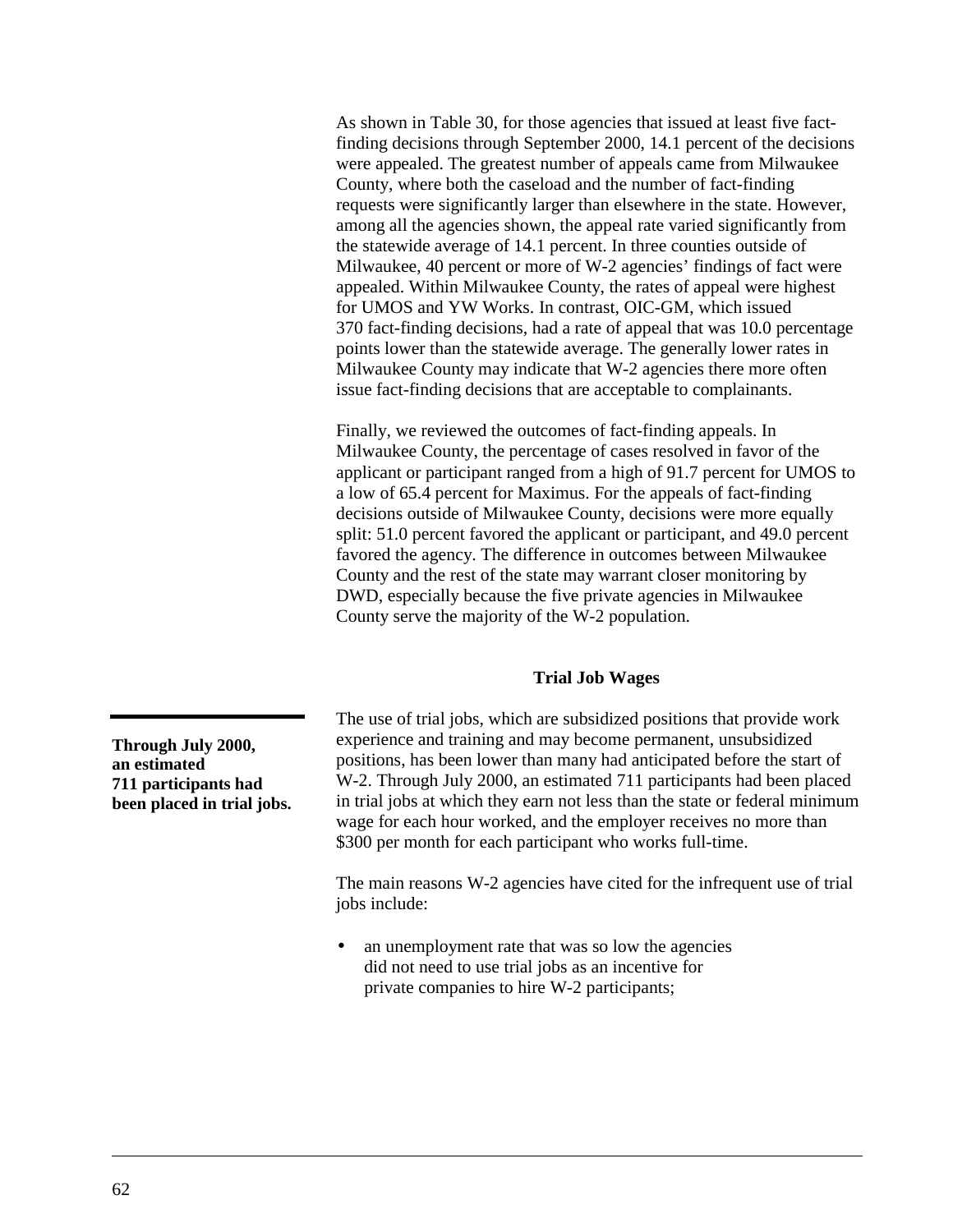# **Number of Appeals as a Percentage of Fact-Finding Decisions**\*

May 1999 through September 2000

<span id="page-65-0"></span>

| <u>Agency</u>                  | Number of<br>Fact-Finding<br>Decisions | Number of<br><b>Appeals</b> | Appeals as a Percentage of<br><b>Fact-Finding Decisions</b> |
|--------------------------------|----------------------------------------|-----------------------------|-------------------------------------------------------------|
| <b>Milwaukee Agencies</b>      |                                        |                             |                                                             |
| <b>UMOS</b>                    | 73                                     | 24                          | 32.9%                                                       |
| <b>YW Works</b>                | 97                                     | 27                          | 27.8                                                        |
| Maximus                        | 170                                    | 26                          | 15.3                                                        |
| <b>Employment Solutions</b>    | 528                                    | 71                          | 13.4                                                        |
| OIC-GM                         | 370                                    | $\overline{\phantom{0}15}$  | 4.1                                                         |
| Subtotal Milwaukee Agencies    | 1,238                                  | 163                         | 13.2                                                        |
| <b>Other W-2 Agencies</b>      |                                        |                             |                                                             |
| Kenosha County                 | 19                                     | 9                           | 47.4%                                                       |
| Dane County                    | 12                                     | 5                           | 41.7                                                        |
| <b>Rock County</b>             | 5                                      | $\overline{2}$              | 40.0                                                        |
| <b>Brown County</b>            | 13                                     | 3                           | 23.1                                                        |
| <b>Racine County</b>           | 26                                     | 5                           | 19.2                                                        |
| Winnebago County               | 8                                      | 1                           | 12.5                                                        |
| <b>Outagamie County</b>        | 7                                      | $\Omega$                    | 0.0                                                         |
| <b>Iowa County</b>             | 5                                      | $\theta$                    | 0.0                                                         |
| <b>Subtotal Other Agencies</b> | 95                                     | $\frac{25}{2}$              | 26.3                                                        |
| Total                          | 1,333                                  | 188                         | 14.1                                                        |

\* For agencies that issued at least five fact-finding decisions.

- apprehension among some employers about the amount of administrative work involved and the limitations trial jobs could place on their ability to dismiss participants who were not performing satisfactorily; and
- some employers' concerns about hiring trial job participants given past experiences with earlier on-the-job training programs.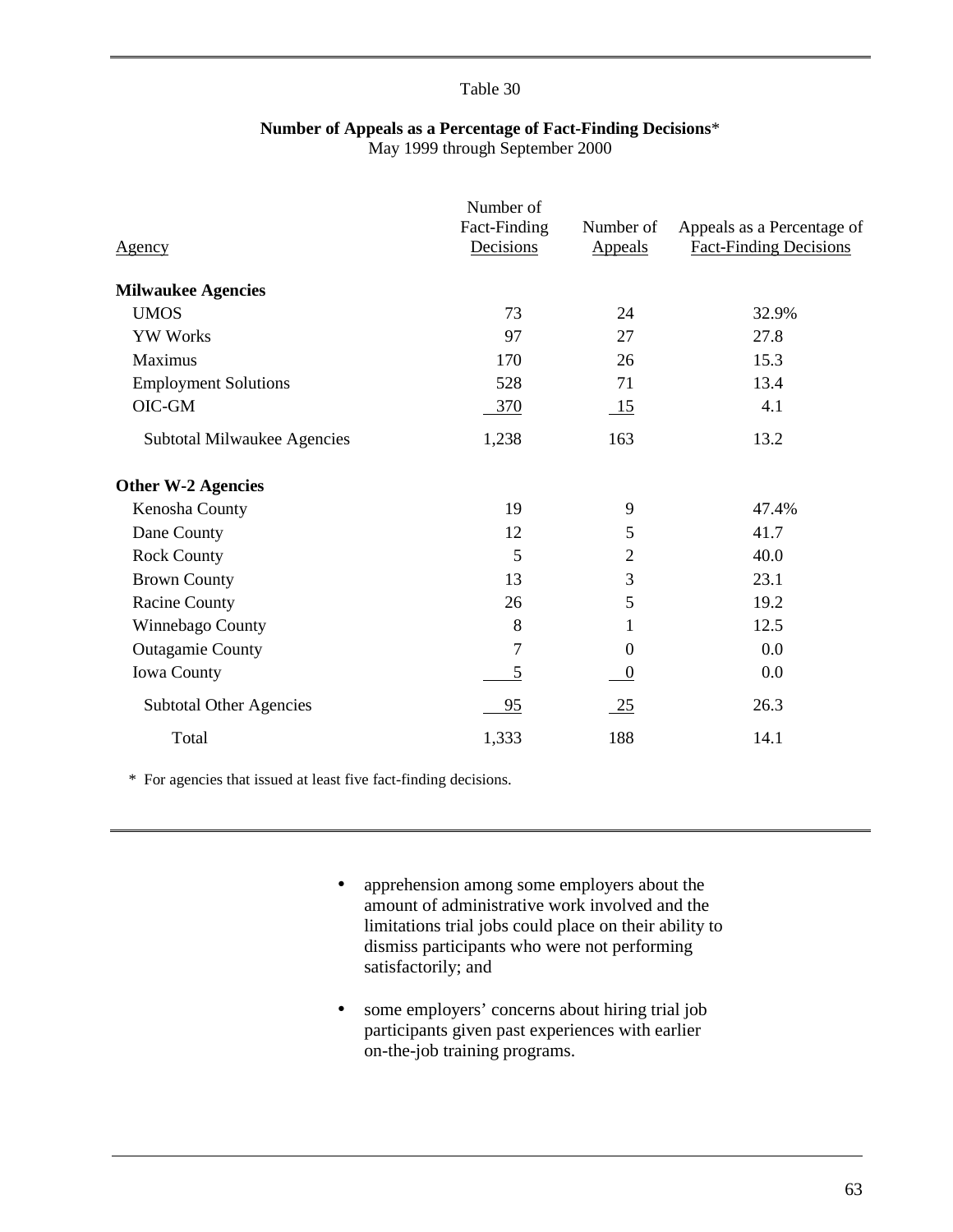**DWD has not centrally maintained complete data on trial job participants.**

**There appears to be a strong relationship between trial job completion and the ability to obtain unsubsidized employment.**

DWD has not centrally maintained complete data on trial job participants, and all information concerning their wages and placement histories had to be collected manually from electronic case files. We analyzed data for 200 W-2 participants who held trial jobs during 1999. Among these, 130 participants (65.0 percent) completed their trial jobs, and 127 (63.5 percent) subsequently obtained unsubsidized employment. DWD officials believe that in most instances the unsubsidized jobs were the same positions participants had held as trial jobs. One of the three participants who did not obtain unsubsidized employment after completing a trial job was laid off, and no information was available for the other two.

Of the 70 participants who did not complete a trial job, none obtained unsubsidized employment. This suggests a strong relationship between trial job completion and the ability to obtain unsubsidized employment.

Information on wages received in trial jobs and after participants had moved into unsubsidized employment was available for only 125 participants. None of the participants in trial jobs for whom wage data were available was paid less than the minimum wage of \$5.15 per hour. One was paid the minimum wage, but 124 were paid more. The highest trial job wage paid was \$10.85 per hour.

In unsubsidized employment, the 125 participants who completed their trial jobs earned hourly wages that ranged from a low of \$5.15 to a high of \$12.00. The average unsubsidized wage was \$7.71 per hour, which represents an average annual salary \$16,037 for full-time employment. Full-time employment at this wage would have placed a family of three above the 1999 poverty level of \$13,880. However, the number of participants working full-time cannot be determined from the information DWD maintains.

[Table 31](#page-67-0) shows the range of wages earned by trial job participants. Hourly earnings increased when 57 of the 125 participants for whom data were available moved from a trial job to unsubsidized employment. The increase averaged \$0.92 per hour (13.0 percent) and ranged from a low of \$0.16 per hour to a high of \$3.50 per hour.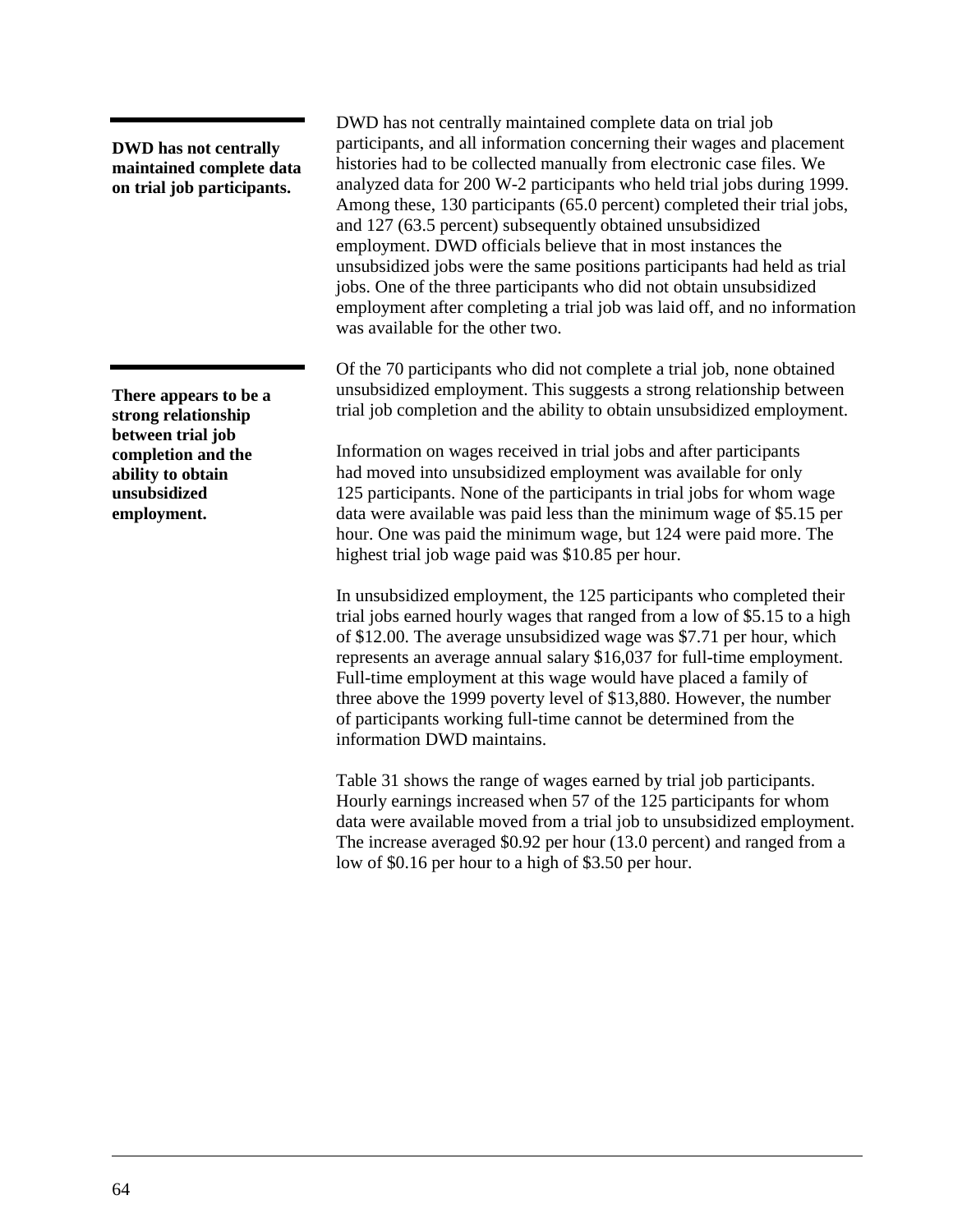<span id="page-67-0"></span>

|                      | Participants in<br><b>Trial Jobs</b> |            |        | Participants in Unsubsidized<br>Employment |
|----------------------|--------------------------------------|------------|--------|--------------------------------------------|
| Hourly Wage          | Number                               | Percentage | Number | Percentage                                 |
|                      |                                      |            |        |                                            |
| $$6.00$ or less      | 15                                   | 12.0%      | 6      | 4.8%                                       |
| \$6.01 to \$7.00     | 47                                   | 37.6       | 34     | 27.2                                       |
| \$7.01 to \$8.00     | 35                                   | 28.0       | 42     | 33.6                                       |
| \$8.01 to \$9.00     | 23                                   | 18.4       | 27     | 21.6                                       |
| \$9.01 to \$10.00    | $\overline{4}$                       | 3.2        | 12     | 9.6                                        |
| \$10.01 to \$11.00   |                                      | 0.8        | 3      | 2.4                                        |
| Greater than \$11.00 | $\theta$                             | 0.0        |        | 0.8                                        |
| Total                | 125                                  | 100.0%     | 125    | 100.0%                                     |
|                      |                                      |            |        |                                            |

# **Trial Job and Unsubsidized Wages of Selected Trial Job Participants** 1999

DWD officials indicate that data concerning trial jobs are limited because the small number of W-2 participants in trial jobs made other data needs a higher priority. Nevertheless, the available data suggest that trial jobs may be an effective component of the W-2 program. In addition, if the economy slows, trial jobs may be needed to encourage private companies to provide job placements for W-2 participants. Therefore, *we recommend the Department of Workforce Development*:

- *begin to collect and analyze data on the wages of all trial jobs participants;*
- *ensure that these individuals are being paid at least the minimum wage, as required by statute; and*
- *determine the wages paid to all former trial job participants when they first enter unsubsidized employment*.

**\*\*\*\***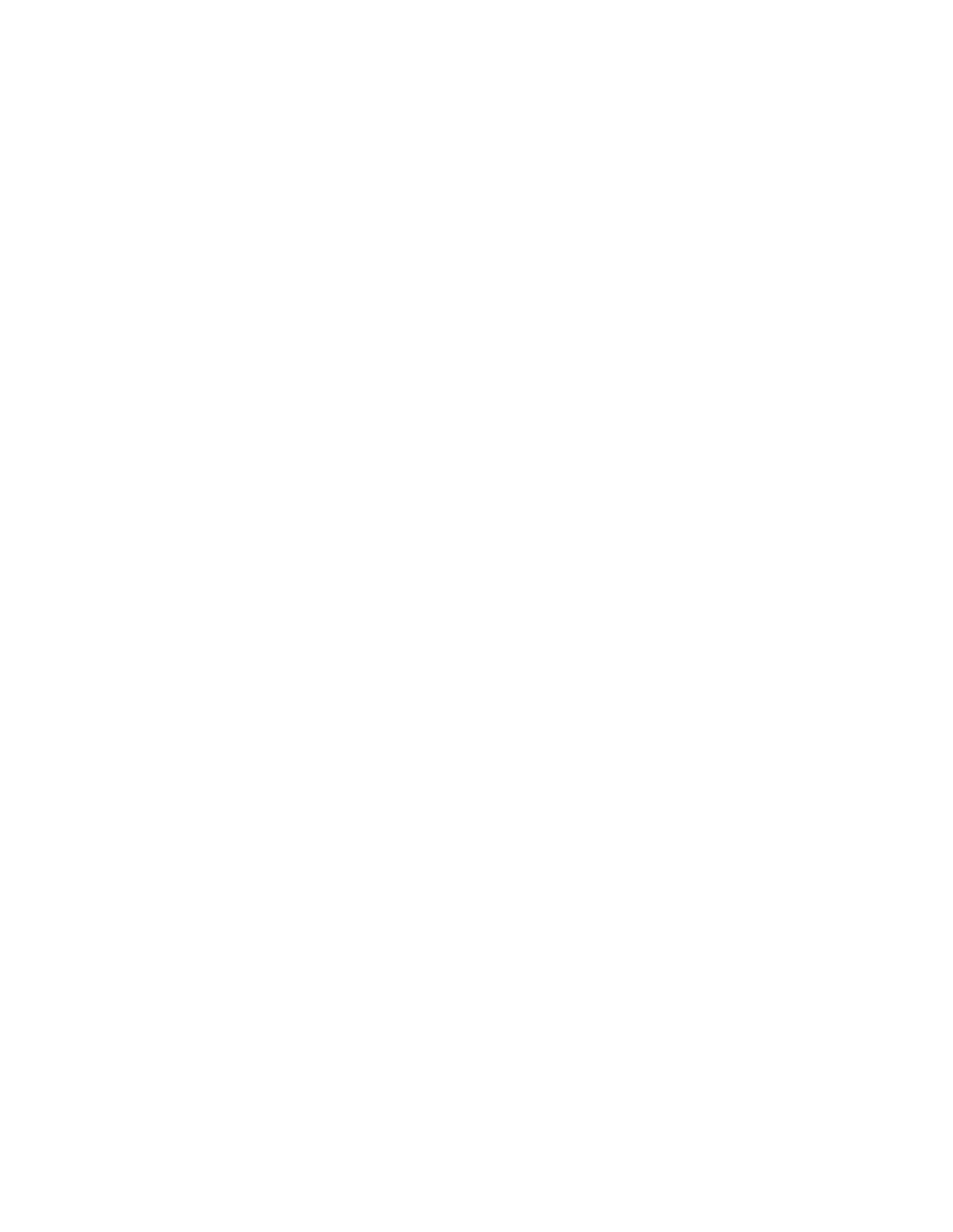Assessing W-2 agencies' performance and ensuring adequate oversight of agencies' activities are essential to a program as large and decentralized as W-2. Two of the main strategies DWD has used to accomplish these objectives are the establishment of benchmarks for payment of performance bonuses and contracting with the Private Industry Council (PIC) of Milwaukee County to provide oversight of the five private W-2 agencies in Milwaukee County. Although both of these efforts were undertaken to provide programmatic accountability, the extent to which the goals of these initiatives have been accomplished is unclear, and changes may be needed.

# **Performance Standards**

DWD officials indicate that the next W-2 contract, which will run from January 2002 through December 2003, will include \$11.1 million for restricted-use bonuses and \$12.5 million for unrestricted-use bonuses. These amounts are not delineated in the Governor's 2001-03 Biennial Budget Proposal. As noted, the current implementation contracts include standards that are intended to tie monetary incentives to performance and address the concerns of W-2 agencies. DWD modified the current performance standards in its proposal for the 2002-03 contract.

The current performance standards address several concerns of W-2 agencies. For example:

- to ensure that agencies with small caseloads would not be adversely affected by the outcome of a single W-2 participant's case, DWD provided for a one-case credit to be applied in certain instances;
- individuals who were assigned to an educational activity but did not attend within one month of their assignment were not included in determining an agency's performance;
- to avoid penalizing agencies when participants transfer from one W-2 agency to another, individuals who received no services before they transferred to another agency are not counted;

**Before the current performance measures were adopted, they were modified in response to agencies' concerns.**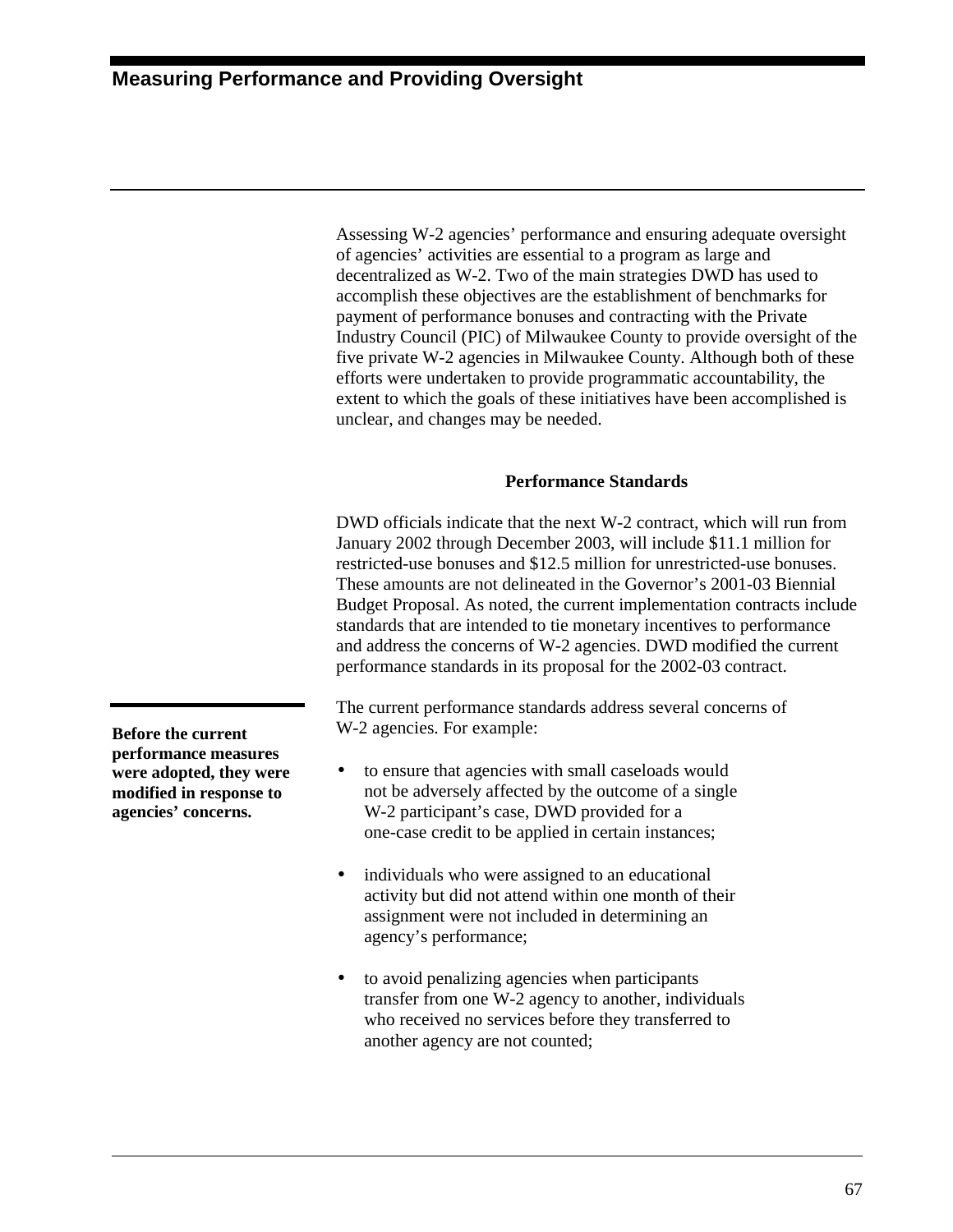- participants who apply and are approved for SSI benefits are not counted when determining the percentage of participants who entered employment, because these individuals are not expected to work; and
- W-2 agencies having no participants will be considered to have met the performance criteria for the restricted bonus, but will not be eligible to receive an unrestricted bonus.

DWD has proposed modifications to the performance standards for the next W-2 contracts. The proposed modifications reflect the requirement in s. 49.143(3g), Wis. Stats., that any bonus paid after January 1, 2002, be based on six areas of performance:

- success in placing participants in unsubsidized employment;
- the extent to which unsubsidized employment placement is full-time or part-time;
- job retention of former participants;
- wages and benefits earned by former participants;
- appropriate implementation of W-2; and
- customer satisfaction.

In addition, statutes prohibit DWD from basing performance payments on caseload decreases or reduced spending that is not related directly to placement of participants in unsubsidized employment.

Several of the proposed modifications to performance standards differ from the current standards. For example:

- The current standards allow a bonus payment if participants are employed 30 days after placement and another payment if participants are employed 180 days after placement. The proposed modification would allow a bonus only if both 30-day and 180-day job retention criteria are met.
- A current optional standard related to basic skills or job skills training is proposed as a required standard.

**Statutes require DWD to award future bonuses based on six areas of performance.**

**DWD has proposed modifying current performance standards for the 2002-03 contract.**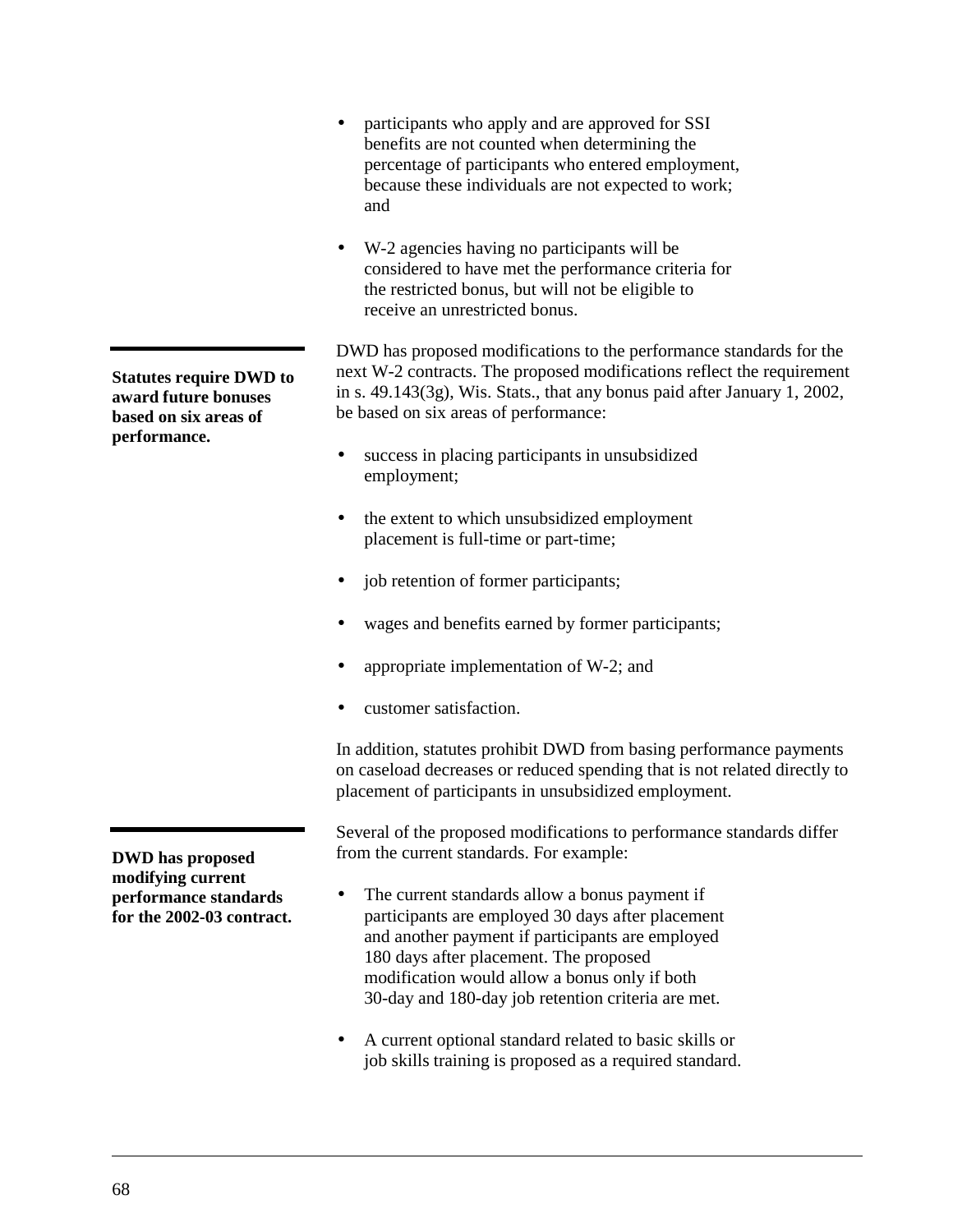• The current average wage rate has been proposed to be changed so that 50 percent of participants will be required to demonstrate an average monthly wage gain if the agency is to meet the standard.

New measures of performance have also been proposed. For example:

- to demonstrate that agencies deliver effective services, maximum caseload ratios are established and staff must meet training requirements;
- to measure customer satisfaction, participants will be asked to rate agency performance in areas such as available programs and services and assistance provided to participants by staff; and
- to ensure agencies are financially accountable, agencies may have no audit findings as determined by DWD or any audit performed by the Legislative Audit Bureau and cannot be or have been subject to any corrective action plan for noncompliance.

Three of DWD's proposed modifications to performance standards address, in part, concerns raised by the Co-chairs of the Joint Legislative Audit Committee in a May 1999 letter to DWD's Secretary. First, a modified wage rate standard would reflect recent changes in an individual's earnings, rather than compare them to the 1998 average wage rate as the current standard does. Second, the modified job retention standard related to 30 and 180 days of employment would require at least 75 percent of participants in unsubsidized positions to remain employed after 30 days and at least 50 percent to remain employed after 180 days for a job retention bonus to be paid. Finally, a modified standard related to participation in educational activities would award two bonuses, one when participants are assigned to basic educational activities, as the current standard does, and a second if participants successfully complete their assigned educational activities.

However, additional modifications may be appropriate. For example, the May 1999 letter also suggested that DWD consider a standard of self-sufficiency that bases performance bonuses on, for example, increasing by a specified percentage the number of participants placed in unsubsidized jobs whose incomes are above the federal poverty level. In addition, the letter indicated that weighting the performance bonus criteria equally may not be the most appropriate strategy. Specifically, to ensure performance bonuses are based on efforts to assist participants in attaining meaningful, self-sustaining employment, participants should be able to locate, acquire, and remain employed in jobs that provide wages and benefits sufficient to discontinue their receipt of public

**Weighting all criteria equally may not be the best approach to measure performance.**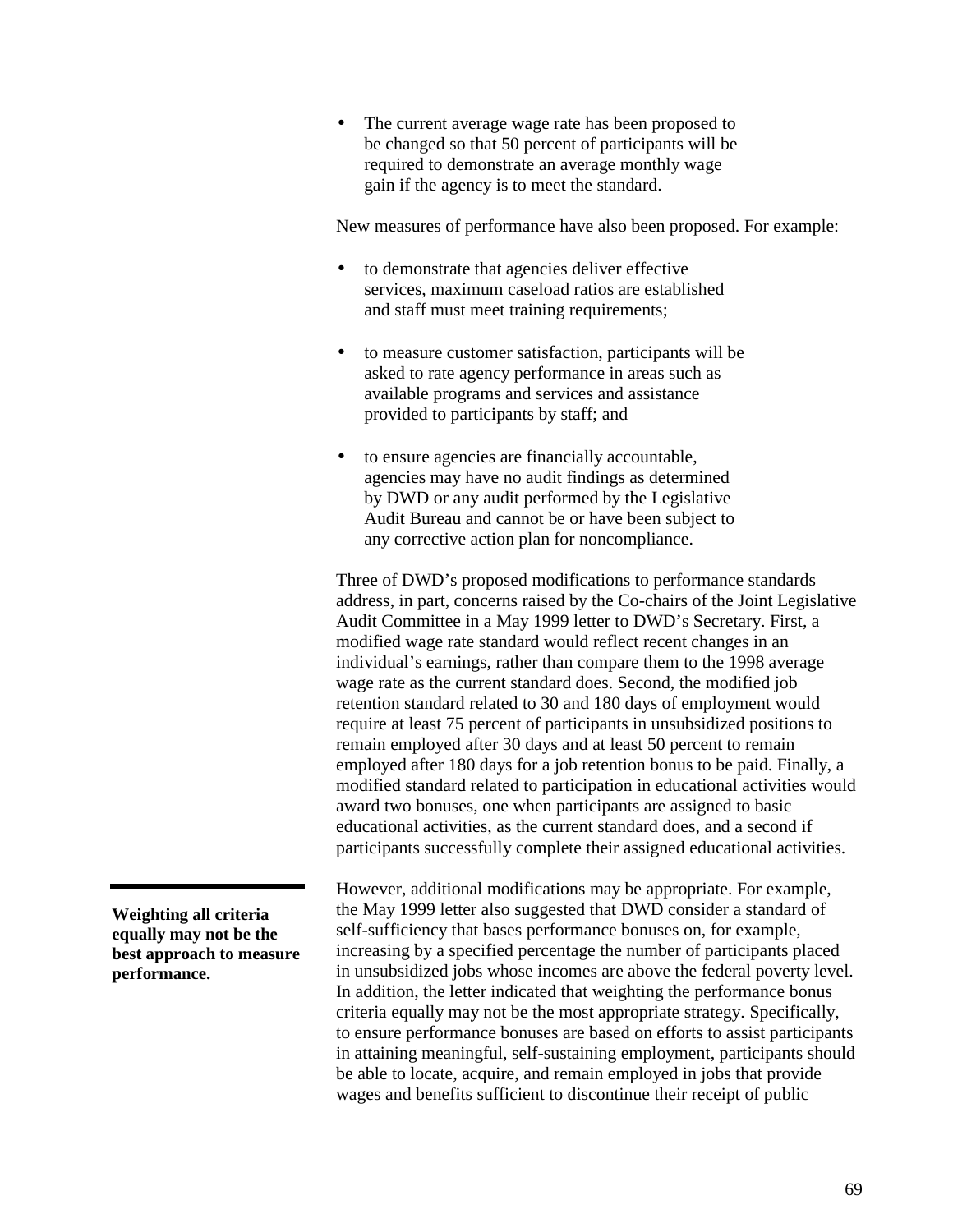assistance benefits. Consequently, it may be more appropriate for some standards, such as the number of participants placed in jobs, to be weighted more heavily than others. These issues are not directly addressed by the proposed standards.

Finally, the proposal for the 2002-03 contract period indicates that in order to be considered for the right of first selection for the next contract, which will likely run from January 2004 through December 2005, an agency must meet the base level of each standard. However, bonus funds will only be awarded if higher levels of performance are achieved.

To ensure DWD requires W-2 agencies to meet relevant performance standards in order to receive any bonus funds that may be included under future contracts, and to further ensure that the standards developed are directly linked with the W-2 program's overall, long-term goal of enabling participants to become self-sufficient, *we recommend the Department of Workforce Development report to the Joint Legislative Audit Committee by May 31, 2001, on*:

- *the extent to which it will incorporate all of the modifications suggested by the Co-chairs of the Joint Legislative Audit Committee into the next W-2 contract's performance standards*;
- *its rationale for not incorporating any of the suggested modifications it may choose not to adopt; and*
- *whether standards that better measure the extent to which those in unsubsidized jobs are successful in attaining self-sufficiency will be developed and implemented*.

# **Milwaukee County Oversight**

The seven regional offices that manage DWD's contracts with local agencies also provide technical assistance and perform oversight of contracted agencies. Staff in the 17 W-2 agencies we visited were generally pleased with the guidance and oversight the regional offices provide. Because the majority of W-2 cases are in Milwaukee County, there was a perceived need for additional oversight there. Since January 1997, DWD has contracted with the Private Industry Council of Milwaukee County for a total of \$7.5 million for oversight and coordination services. Through December 2000, the PIC has been paid a total of \$5.7 million to provide services, which have included:

**Since January 1997, DWD has contracted with the PIC in Milwaukee to provide monitoring and oversight.**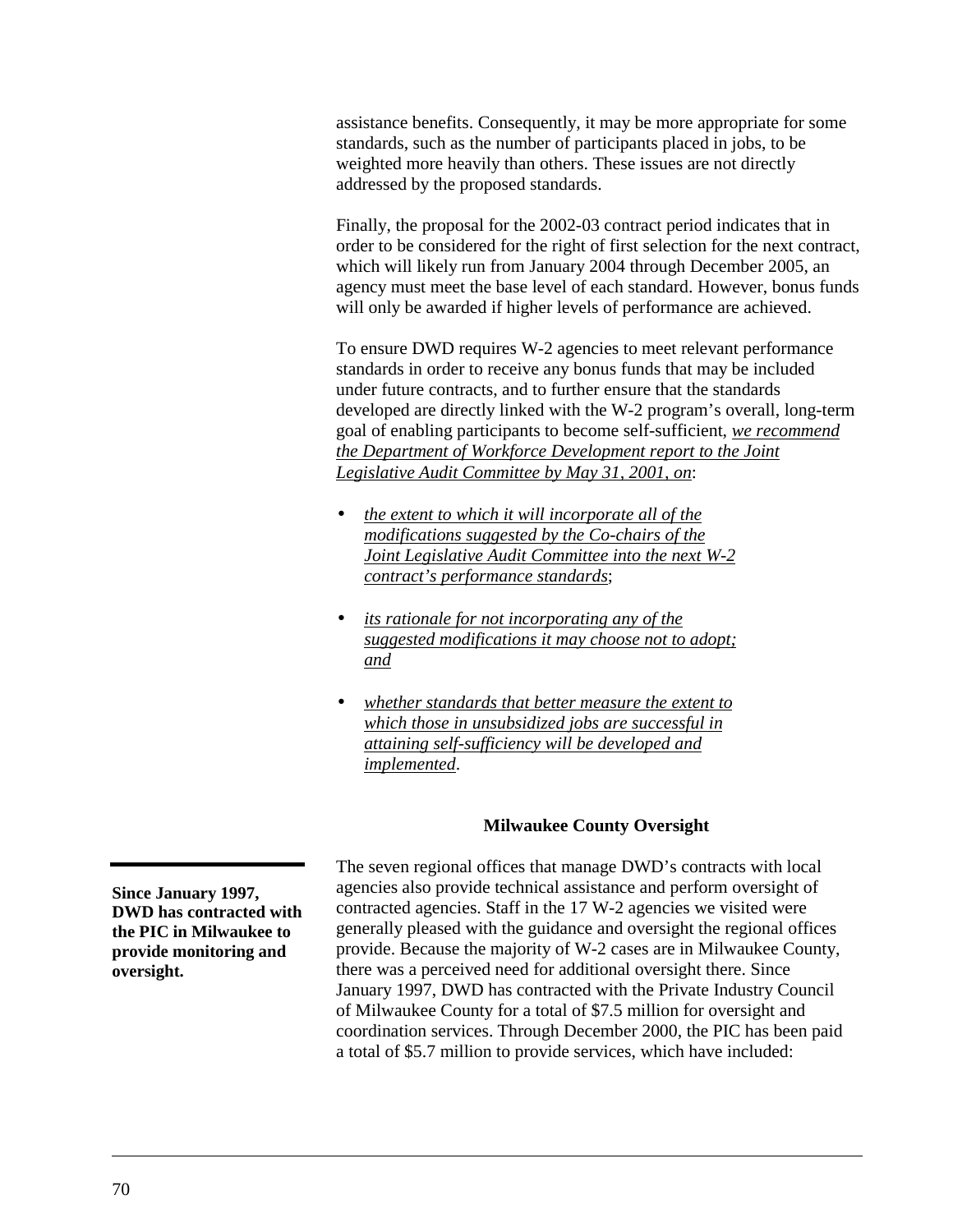- monitoring W-2 agencies' compliance with the provisions of their contracts;
- providing technical assistance; and
- assisting in the coordination of W-2 services among the five Milwaukee County W-2 agencies.

However, DWD has provided the PIC with little direction in fulfilling its responsibilities, and until recently its attempts to review or correct apparent deficiencies in the PIC's performance have been limited.

## **Assessing Contract Performance**

Under contracts in effect since January 1997, the PIC's monitoring responsibilities have included ensuring that W-2 participants in Milwaukee County are appropriately served and ensuring that funds are appropriately spent. For example, the PIC is responsible for:

- reviewing all fact-finding proceedings conducted by the agencies and helping to correct procedural deficiencies;
- ensuring that the agencies take appropriate action to assist participants approaching the 24-month time limit placed on employment in each subsidized category;
- reviewing all agency requests for extension of the 24-month time limit for receipt of cash assistance, and making recommendations to DWD;
- ensuring that work performed in community service jobs and transitional placements is consistent with participants' employability plans; and
- through June 1999, providing financial oversight through reviews of cost allocation plans, the appropriateness of agency expenditures, and whether agencies are within their budget allocations.

**The PIC has not met all of its contractual obligations.**

Since January 1998, the PIC has provided DWD with monthly reports detailing the activities it has performed to meet its contractual obligations. A review of the reports indicates that some of its obligations have not been met. For example: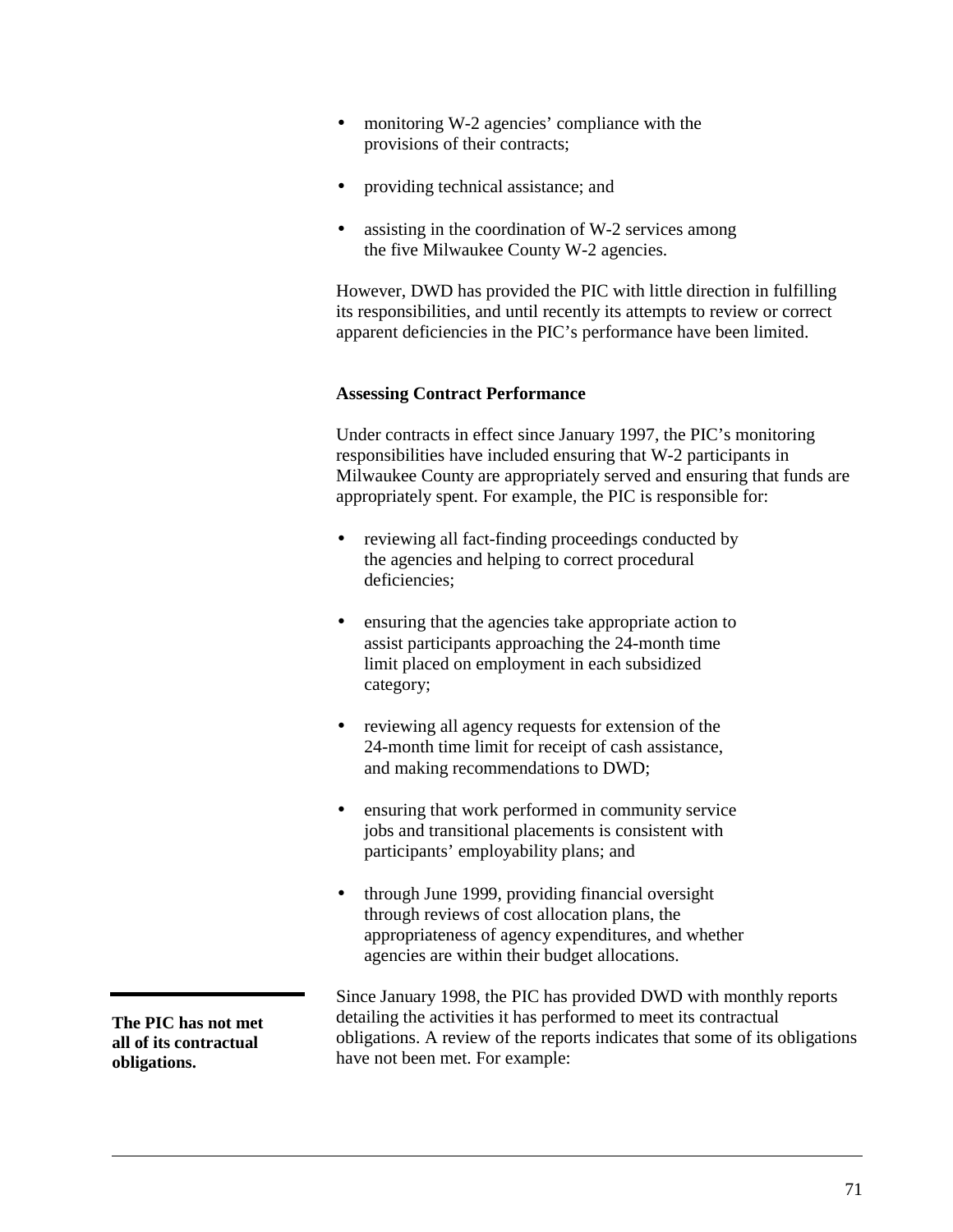- Between July 1999 and August 2000, the PIC reported reviewing approximately 2,100 of the 2,885 cases it was required to review that were approaching the 24-month time limit. The PIC met its monthly review requirement in only 3 of 14 months it was required to conduct the reviews; however, PIC staff indicate that they were authorized by DWD's Milwaukee Regional Office to review fewer than the required number of cases for 3 of the 11 months in which they did not meet the requirement.
- Between June 1999 and August 2000, the PIC reported visiting only five work sites, although its contracts required monthly site visits.
- Between January 1998 and August 2000, the PIC reported reviewing more than 1,500 fact-finding requests in Milwaukee County. For many of these, it made specific recommendations to agencies regarding improvement of service delivery. However, it is unknown whether the W-2 agencies implemented any of these recommendations because no systematic follow-up procedures had been established.

In addition, although contract language requires the PIC to review all agency requests for extensions of the 24-month time limit for participation in subsidized employment positions, both PIC and DWD staff indicate this has not occurred because it is not necessary under the review process that has developed. DWD staff indicate that the existing process—under which W-2 agencies forward extension requests directly to DWD's regional office for approval without review by the PIC—is more efficient and allows agencies to develop a better understanding of the documentation needed to support extension requests before finalizing them.

A primary area of concern is the extent to which the PIC was responsible for performing the financial oversight required under its monitoring contracts between January 1997 and July 1999. The PIC did perform required budget monitoring by comparing agency expenditure reports with monthly budgets to ensure that expenditures were within budgeted amounts. However, PIC staff indicate more extensive financial monitoring, such as reviewing whether agency expenditures were appropriate, was not performed as a result of resistance from the W-2 agencies and subsequent DWD guidance directing it not to exercise these financial oversight responsibilities. Based on a lack of documentation regarding any agreements that were reached, DWD

**W-2 agencies have resisted some of the PIC's oversight responsibilities.**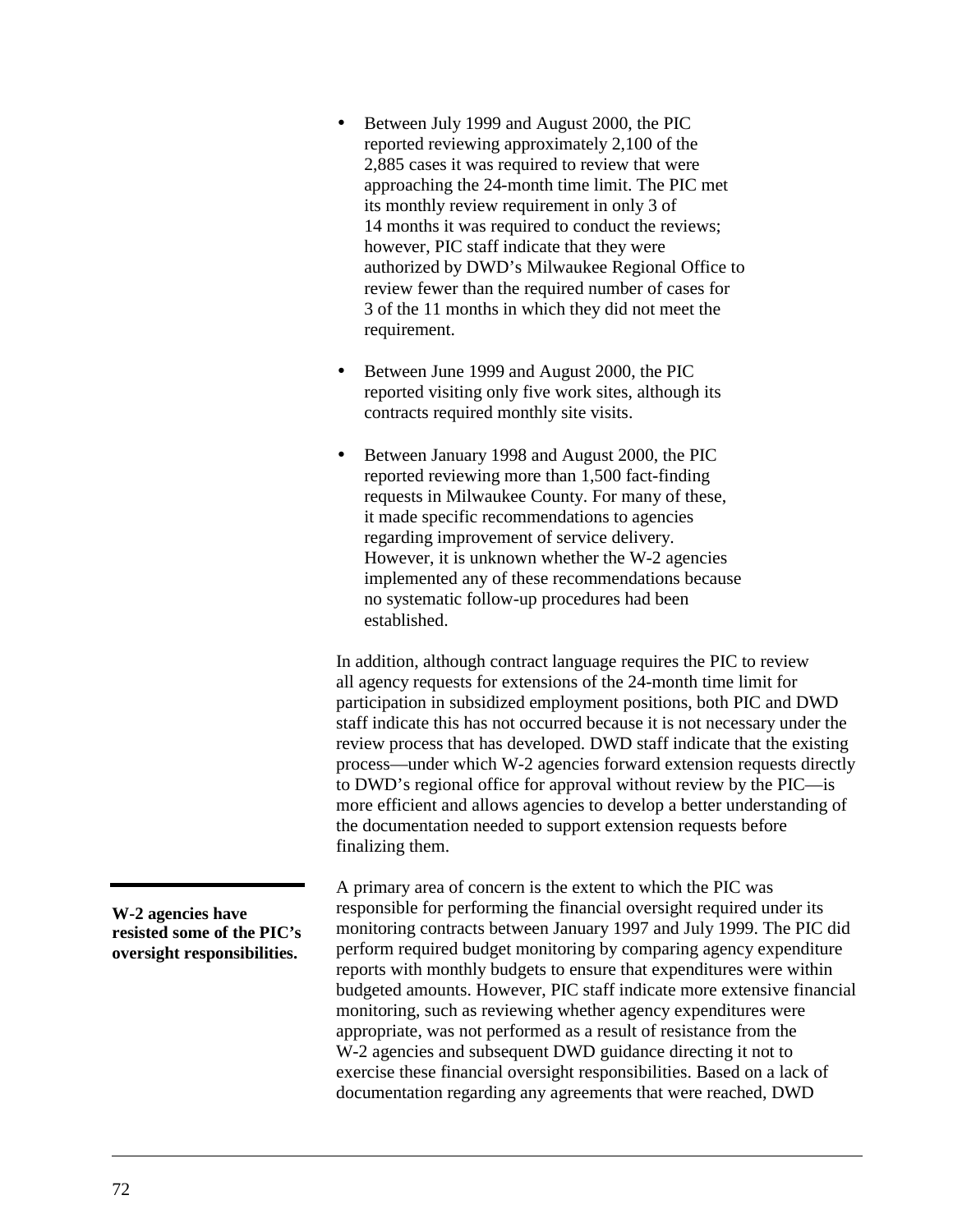officials indicated they were not in a position to clarify past decisions. However, the current contract with the PIC, which began in July 1999, contains no financial monitoring responsibilities. It is possible that some of the inappropriate W-2 expenditures made by Maximus and Employment Solutions, which we identified in reports released in July 2000 and February 2001, could have been avoided or addressed more quickly if DWD had more quickly resolved the PIC's monitoring responsibilities.

PIC staff currently provide technical assistance to W-2 agencies in three primary ways:

- providing caseload-related data and reports;
- assisting in the development of local policies; and
- clarifying W-2 policies and procedures.

The PIC has reported that it provided caseload reports, participant demographic information, or other data to W-2 agencies in approximately 130 instances since January 1998. Since July 1999, the PIC has substantially increased its efforts in this area by working more closely with W-2 agency staff on specific data requests. It addition, it is responding to an increasing number of agency requests for information regarding caseload figures and other computerized reports. The PIC has also provided assistance in developing local policies, such as a fraud referral policy and the current policy governing inter-region case transfers.

Finally, the PIC has responsibility to coordinate its own activities with those of the five W-2 agencies in Milwaukee County. In the past, the PIC has coordinated community and media relations among the W-2 agencies, employer contacts and job fairs for the agencies, and administration and promotion of the seven job centers in which the W-2 agencies are located. Although provisions citing specific coordination activities have been removed from the current contract, the PIC retains responsibility for general coordination of the W-2 agencies according to written parameters that were to have been agreed upon by DWD and the PIC. However, no such parameters have been developed, and the PIC continues to coordinate activities largely as it had under previous contracts, by attending meetings with DWD, W-2 agencies, community-based organizations, and other interested parties.

Between January 1998 and June 1999, the PIC reported attending approximately 440 meetings to gather and provide information about topics such as W-2 operations, welfare-to-work, child abuse prevention, and BadgerCare. The PIC has been less active in this role since July 1999, attending only about 120 such meetings. This decrease is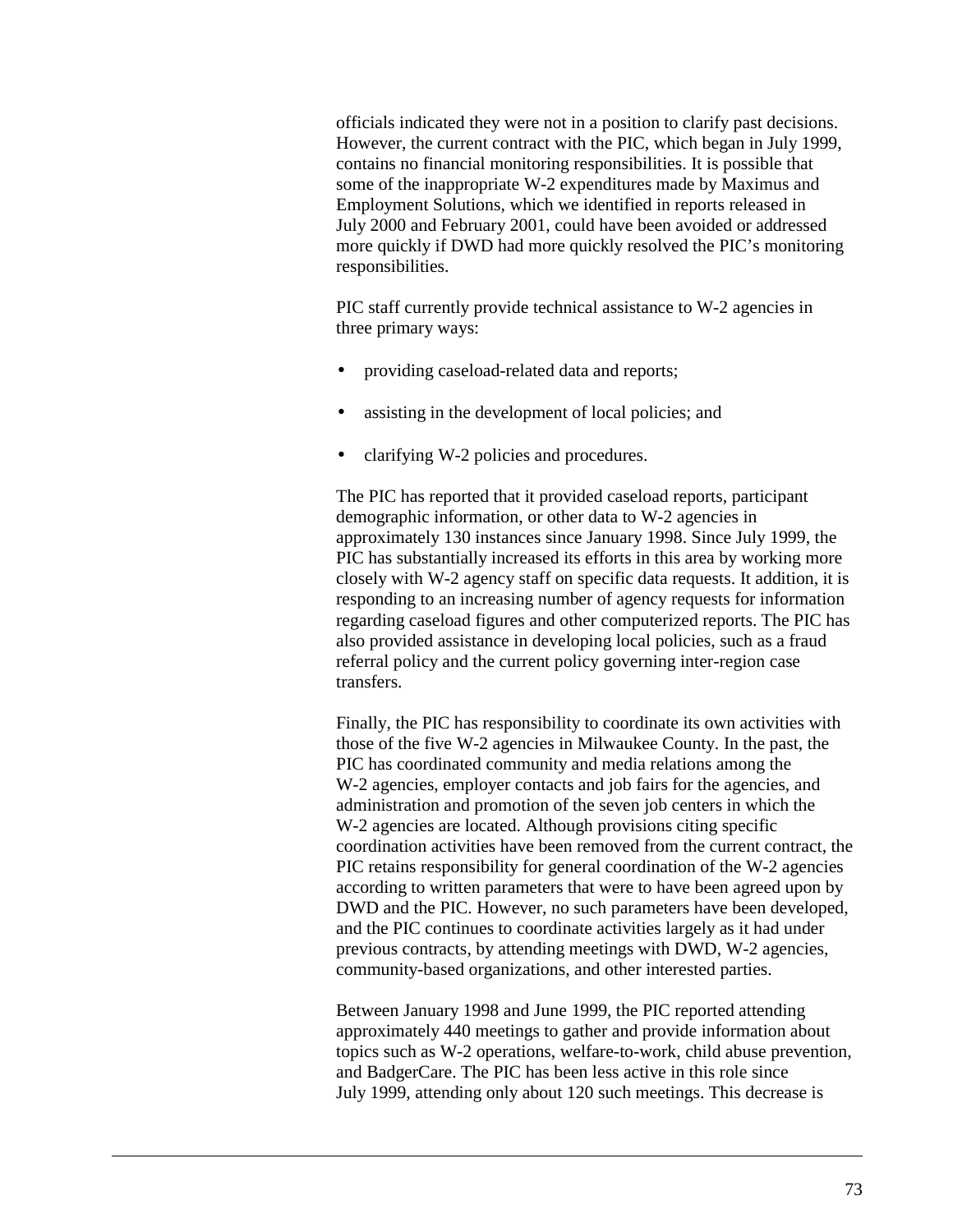**The PIC reported coordinating nine job fairs between January 1998 and August 2000.**

**Until recently, DWD did not regularly review the PIC's reports or provide guidance.**

likely due to a decrease in funding for coordination activities, as well as a reduced need for coordination among the W-2 agencies as their experience with the program increased.

The PIC appears to have been most successful at coordinating activities that fall into its traditional areas of expertise, such as creating additional contacts with employers by organizing job fairs. The PIC reported coordinating nine job fairs between January 1998 and August 2000 and conducting employer and participant follow-up activities, such as determining the number of participants who found employment, for each. In addition, the PIC plays an important role in operating the Client Assistance for Re-employment and Economic Support (CARES) computer network by providing W-2 agency access to the CARES system and by performing server maintenance.

### **Improving Oversight of PIC Activities**

Although the PIC has provided DWD with monthly reports detailing how it has carried out its contractual obligations since January 1998, DWD has not regularly reviewed the reports or required apparent deficiencies to be corrected, and the limited guidance DWD has provided to the PIC has been confusing at times. For example, DWD approved all 12 plans the PIC submitted for carrying out its contractual responsibilities, even though a number of the plans do not appear to provide much more detail than the contract language itself did.

DWD also provided conflicting guidance on how the PIC was to implement the financial oversight provisions of its contract. It was not until 15 months after the contract term began that DWD was able to clarify that the PIC was not required to contract with an independent accounting firm for additional oversight of the W-2 agencies, and even after this issue was resolved PIC staff remained unclear about whether DWD intended them to follow through with the other financial oversight provisions of the contract.

In October 2000, DWD completed a review to determine whether the PIC had complied with the terms of its contracts and whether the continuation of its current contract was justified. After examining the monthly reports from January 2000 through July 2000, DWD concluded in an internal memorandum that the PIC had not met the terms of its contract by performing all tasks assigned to it. For example, DWD found:

• the required number of fact-finding cases, child care cases, and work sites had not been reviewed;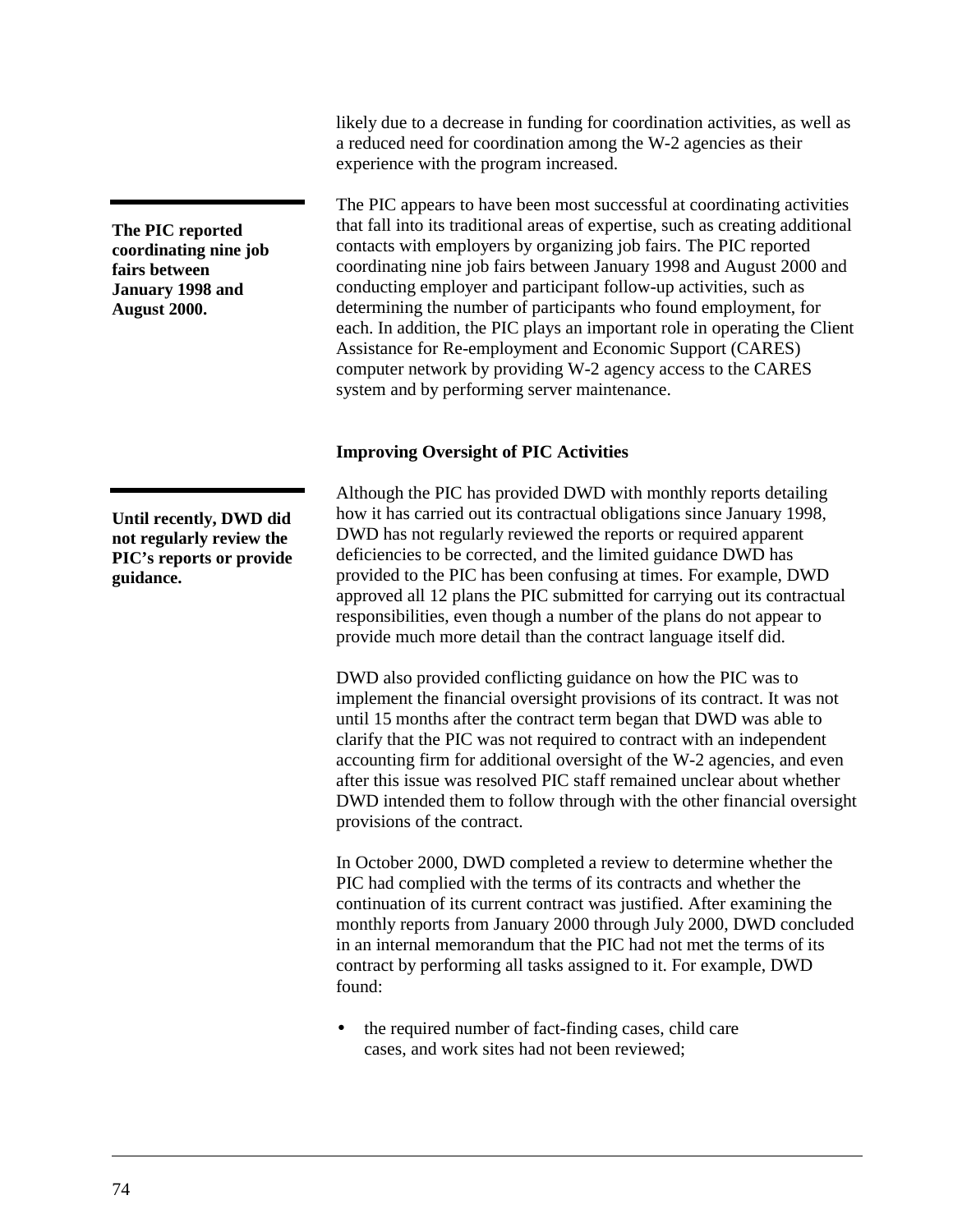- the number of case reviews was insufficient, and these reviews did not include sufficient analysis, were not timely, and were not shared with the W-2 agencies;
- the PIC's monthly reimbursement claims did not correspond to activities performed; and
- little is known of the effectiveness of the PIC's work.

In addition, DWD surveyed the Milwaukee County W-2 agencies to assess the PIC's provision of technical assistance. Agencies were generally critical of the PIC and indicated it:

- is rarely used for technical assistance;
- is not always effective in providing technical assistance; and
- is usually the last contact an agency might make for technical assistance.

PIC officials have expressed concern that DWD did not share all specific findings of its review with them. Nevertheless, W-2 agencies in Milwaukee County have been apprehensive of the PIC's role since it first began to review their activities in 1997. Given that part of the PIC's role is to provide oversight, it is possible that the W-2 agencies' view of the PIC is to some extent influenced by the PIC's oversight responsibilities.

DWD has proposed a number of remedies for the deficiencies identified, such as auditing the PIC and changing the format of the monthly PIC reports to reflect contract requirements. DWD's review of the PIC's activities and its plan to require changes should enhance the PIC's performance and improve the quality of information available on W-2 agencies in Milwaukee County. Although DWD's budget request did not include any funding to continue the PIC's role in W-2 monitoring and oversight, the Governor's 2001-03 Biennial Budget Proposal includes funding for the PIC totaling \$1.0 million over the biennium, representing a 50 percent reduction from current funding levels. It should be noted that the Governor has also proposed spending an additional \$500,000 annually for oversight of all W-2 agencies, although the exact nature of the oversight activities is not specified in the 2001-03 Biennial Budget Proposal. Therefore, the Legislature will need to determine the amount of funding it wishes to appropriate for all monitoring and oversight responsibilities and the role of DWD in ensuring effective use of these funds.

**The Governor's 2001-03 Biennial Budget Proposal includes \$500,000 annually to continue the PIC's oversight role.**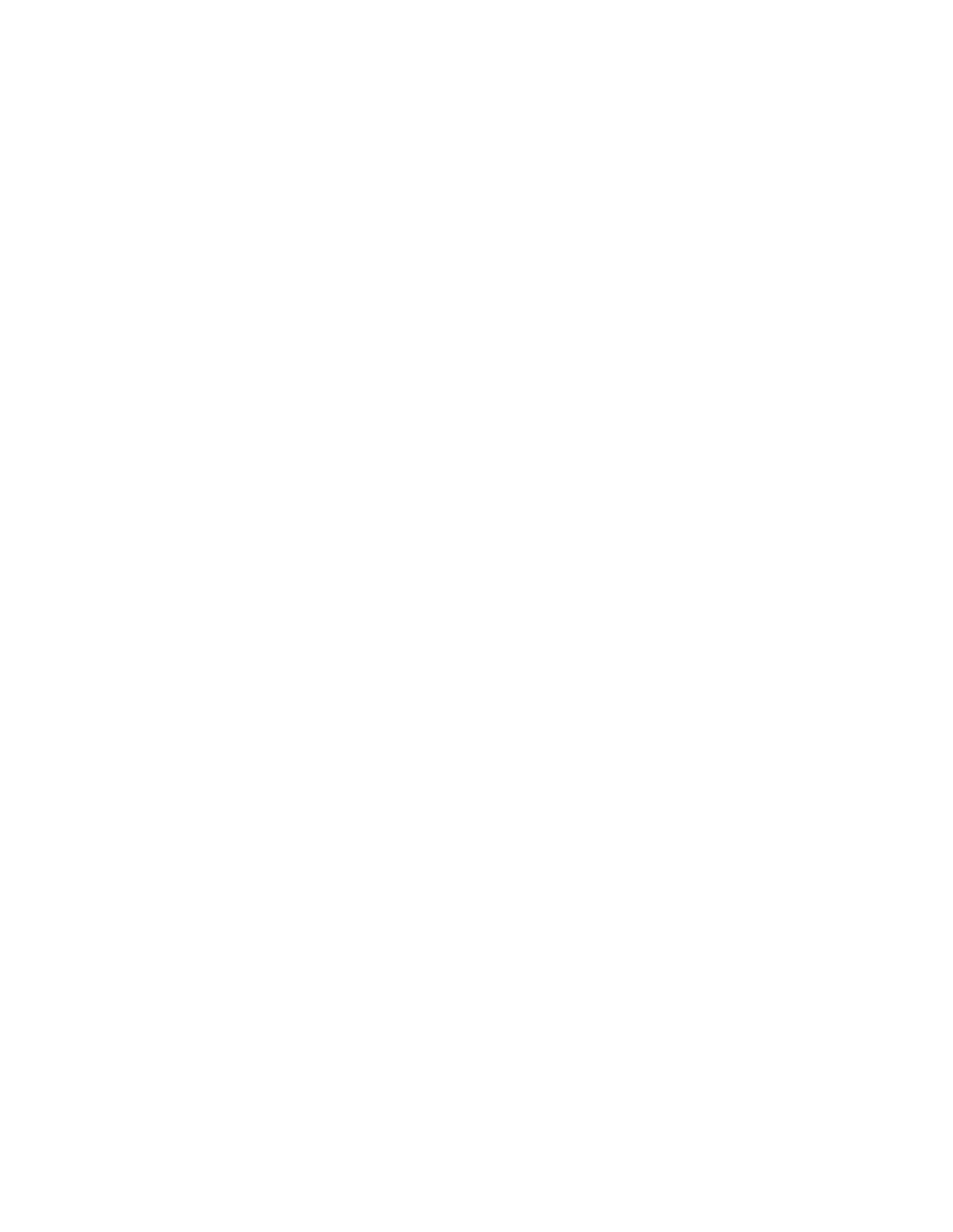**The Legislature and DWD have a number of issues to address in the future.**

Since W-2 took effect statewide in September 1997 it has had great success in reducing cash assistance caseloads, and it appears to have had some success in helping participants achieve self-sufficiency through employment. However, returning participants represent a growing percentage of the caseload. Local W-2 agencies have raised concerns about current and future contract funding, and they anticipate serving participants with significant barriers to employment. Issues affecting the future of the W-2 program that the Legislature and DWD may wish to consider include:

- whether the challenges posed by participants with multiple or severe barriers to employment are being adequately addressed;
- how best to address the needs of participants who are nearing the time limits established for receipt of services;
- how best to assist individuals who have entered the workforce but remain in poverty in becoming fully self-sufficient; and
- whether to consolidate its contracts to administer the program in Milwaukee County.

DWD notes that it has undertaken a number of initiatives to address emerging issues and integrate efforts to provide W-2 and other services to program participants. For example, in March 2001, DWD released three reports it had contracted for on the changing nature of the W-2 caseload, ways to enhance job retention and advancement, and how best to meet the needs of participants with multiple barriers to employment. Two additional reports on integrating non-custodial parents into the family and breaking the cycle of dependency on public assistance have yet to be released. In addition, in February 2001, DWD consolidated two of its divisions to better address a number of issues, including meeting the future needs of W-2 participants.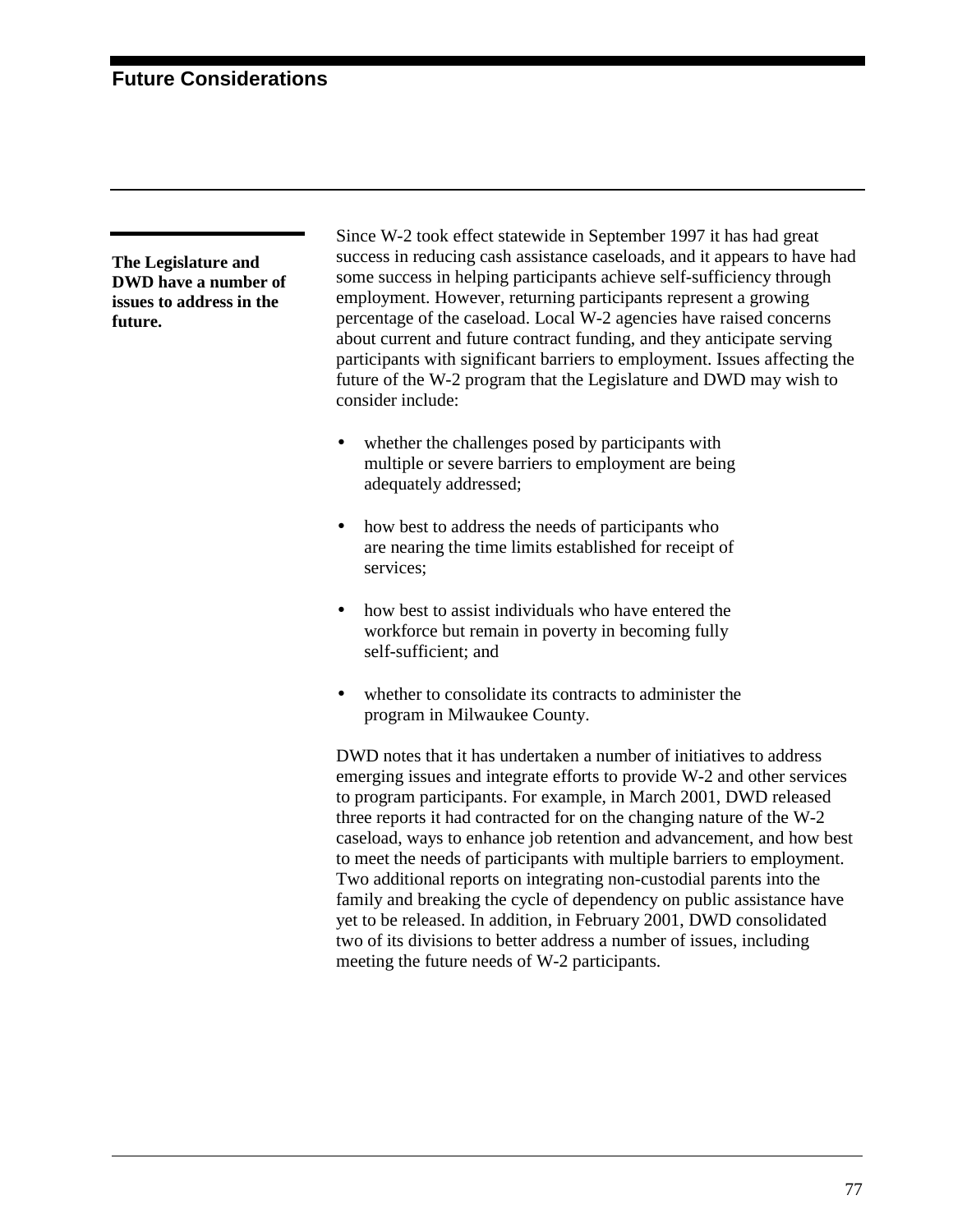### **Assessing Barriers to Employment**

**Those with barriers to employment were expected to remain in the program longer than others.**

Several months after the implementation of W-2, when reductions to cash assistance caseloads began to be noted, some local agency officials began to anticipate difficulty in serving individuals who were likely to remain in the program. It was expected that participants with prior job experience, higher levels of education, and fewer barriers to employment such as disabilities and mental health or substance abuse problems would find unsubsidized jobs and leave the program before those with more significant barriers to employment. That group was expected to be more likely to remain in the program for longer periods and to begin to constitute a substantial portion of the W-2 caseload.

Although the W-2 population is increasingly composed of returning participants, available data do not suggest that the current caseload consists only of those with higher-than-expected barriers to employment. In fact, the limited data available suggest that, on average, current W-2 participants may have fewer barriers to employment than those who participated in prior years.

As shown in [Table 32,](#page-81-0) trends indicate that the average educational level attained by participants has increased over time, while the extent to which participants, their dependents, or other members of their households have disabilities has remained fairly steady or has declined. The percentage of participants who were high school graduates or who had completed high school equivalency requirements increased slightly, from 45.9 percent in January 1998 to 48.3 percent in July 2000. During the same period, the percentage of participants who either had disabilities or had household members with disabilities declined from 5.9 percent to 5.1 percent. For these data, participants are considered to have a disability if a physician's examination or other professional assessment determines that they have a physical or mental condition that impairs one or more major life functions. In general, other individuals within the household are determined to have a disability if they qualify for SSI or SSDI, or if they receive any other federal payments based on a disability.

Because information on the specific services provided to W-2 participants was not collected until 2000, it is not possible to determine whether there has been an increase in the number of participants who receive services for significant barriers to employment. However, data from 2000 do not suggest that a large percentage of the existing caseload has such barriers. As noted, only 7.9 percent of participants were provided with disability assessments, 6.0 with mental health counseling, and 2.6 percent with alcohol and other drug abuse (AODA) counseling in 2000.

**The available data do not suggest that those in the program have substantial barriers to employment.**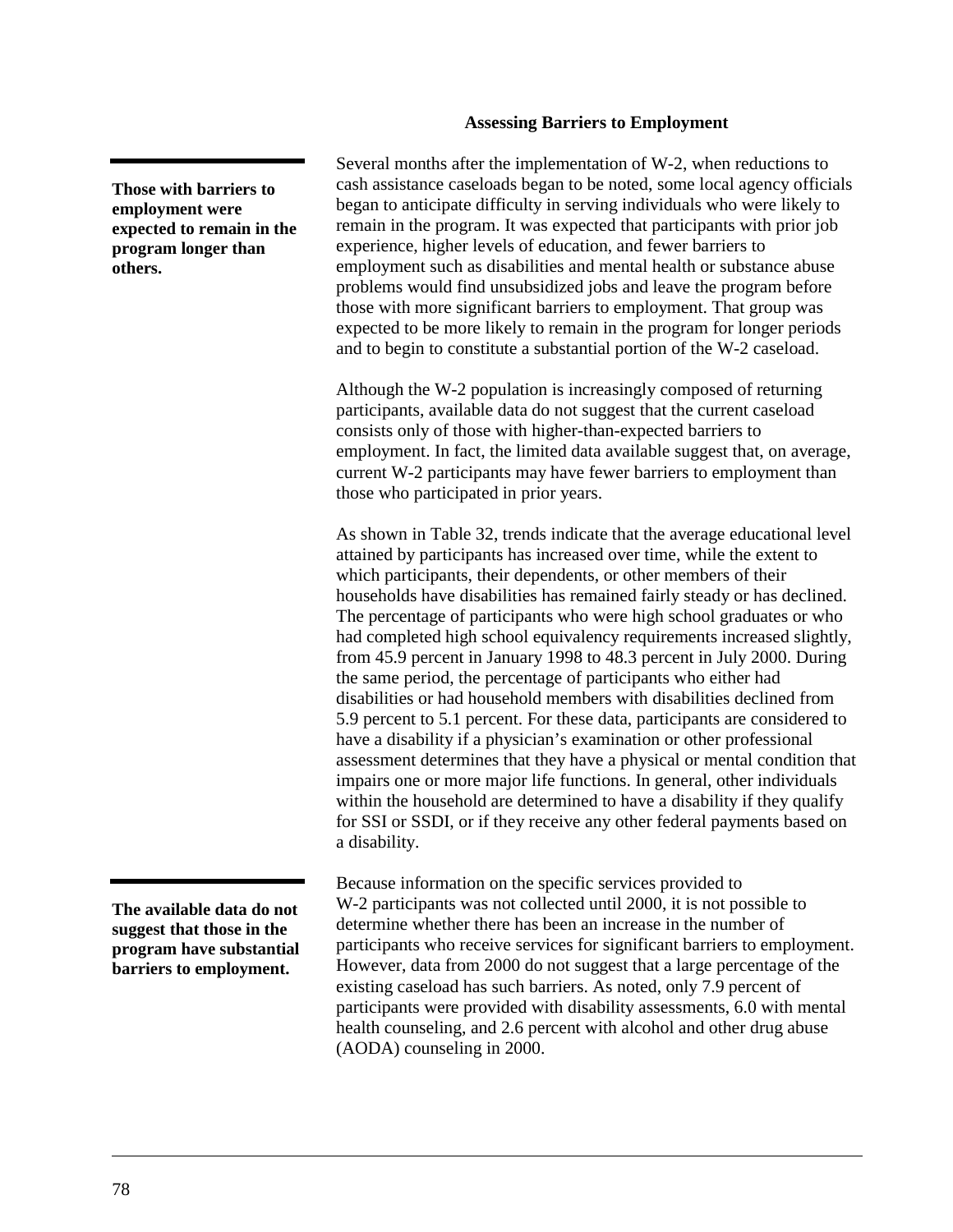### Table 32

<span id="page-81-0"></span>

|                                   | January<br>1998 | July<br><u>1998</u> | January<br>1999 | July<br><u>1999</u> | January<br>2000 | July<br>2000 |
|-----------------------------------|-----------------|---------------------|-----------------|---------------------|-----------------|--------------|
| <b>Educational Attainment</b>     |                 |                     |                 |                     |                 |              |
| High school diploma or equivalent | 36.2%           | 34.5%               | 34.5%           | 34.5%               | 35.4%           | 39.0%        |
| Post high school work             | 9.7             | 8.8                 | 8.7             | 8.9                 | 9.3             | 9.3          |
| Total high school or equivalent   | 45.9%           | 43.3%               | 43.2%           | 43.4%               | 44.7%           | 48.3%        |
| <b>Those Having a Disability</b>  |                 |                     |                 |                     |                 |              |
| All individuals in the household  | 5.9%            | 5.9%                | 5.7%            | 5.5%                | 5.2%            | 5.1%         |
| Participant                       | 2.8             | 1.7                 | 2.2             | 2.6                 | 2.5             | 2.6          |
| Other adults in the household     | 17.7            | 18.3                | 17.6            | 18.4                | 17.5            | 16.3         |
| Children in the household         | 5.4             | 5.6                 | 5.5             | 5.0                 | 4.6             | 4.6          |

### **Trends in Educational Attainment and Disability**

Nevertheless, a number of W-2 agencies indicate these data do not provide an accurate picture of what they believe are significant changes in the needs of the participants they serve. Some agency officials contend that as many as one-third of their current W-2 participants have disabilities, AODA problems, mental health concerns, or other potential problems or concerns that create substantial barriers to employment but are not accurately reflected in the data DWD maintains. According to these agency officials, the data collection and management system DWD uses was not designed to capture this type of information, and some local agency staff do not enter all relevant information—such as information concerning domestic abuse—on DWD's system because of privacy concerns. Staff in local agencies also maintain that both the severity of the problems participants exhibit and the extent to which participants are faced with multiple barriers to employment are increasing, making addressing their needs more costly and labor-intensive.

**Current administrative practices may not adequately document barriers to employment.**

Although DWD has begun compiling data from individual case files on the barriers to employment faced by those participants for whom an extension of the 24-month time limit has been requested, similar data on all W-2 participants remain unavailable. Without adequate information, it is not possible to determine either the extent to which the current W-2 population is affected by substantial barriers to employment or the extent to which those who require specialized services, such as mental health and AODA counseling, are actually receiving them. A better understanding of the prevalence and severity of these problems is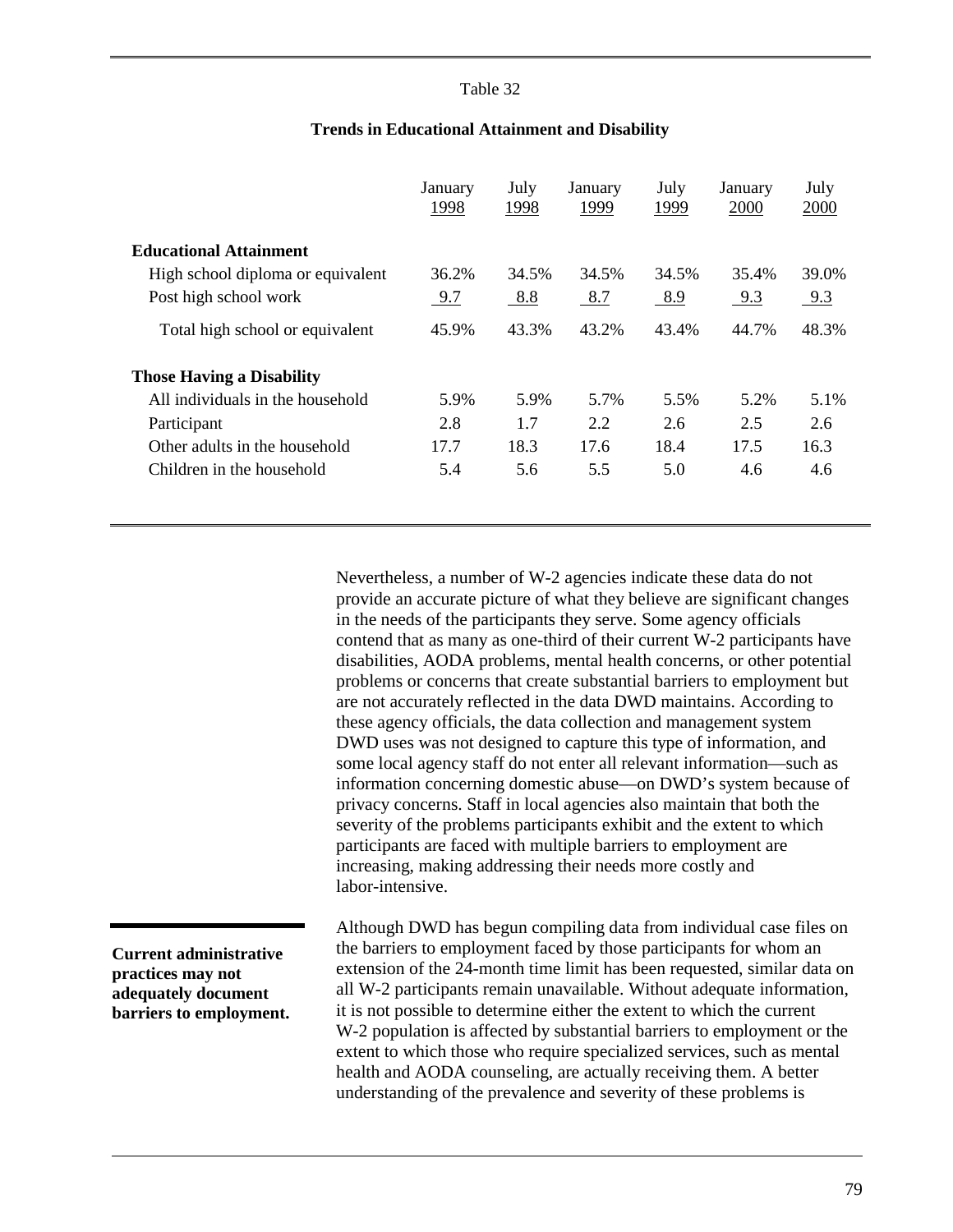important to determining the range of services participants need and the level of funds required to address them. Individual staff may have knowledge of a specific participant's situation, but if these problems are not documented, there is no way to determine whether the W-2 agency has made appropriate referrals or provided adequate services. In addition, without this information neither DWD nor W-2 agencies can make informed decisions regarding requests for extension of program services. Therefore, *we recommend the Department of Workforce Development revise its data collection procedures to ensure that*:

- *the type and severity of barriers to employment faced by individual participants are more completely documented; and*
- *these data are regularly compiled and reviewed by DWD staff*.

# **Addressing the Needs of Participants Nearing Eligibility Limits**

The earliest date at which any W-2 participant could exhaust the 60-month lifetime limit on program services is September 2001, when 68 individuals could potentially do so. There is also a 24-month statutory limit to participation in each subsidized W-2 employment position. Through June 2000, that limit was approached by 1,551 participants. More than 90 percent of those approaching both time limits reside in Milwaukee County.

W-2 agencies are authorized to seek extensions of both the 60-month and the 24-month limit under conditions specified in federal law or state statutes. Variation in the extent to which extensions have been requested has raised concerns about whether program participants are being treated inequitably because of the flexibility W-2 agencies are allowed in providing services, as well as whether some agencies' efforts to obtain extensions may undermine the program goal of helping participants to achieve self-sufficiency through employment.

Under both federal and state law, the 60-month lifetime limit applies to full or partial months—which do not have to be consecutive—in which an individual W-2 participant or any other adult in the participant's household:

• participates in a subsidized W-2 employment position (trial job, community service job, or W-2 transitional placement);

**Most participants nearing program eligibility limits are in Milwaukee County.**

**Responses to program eligibility limits raise questions about equity and dependency.**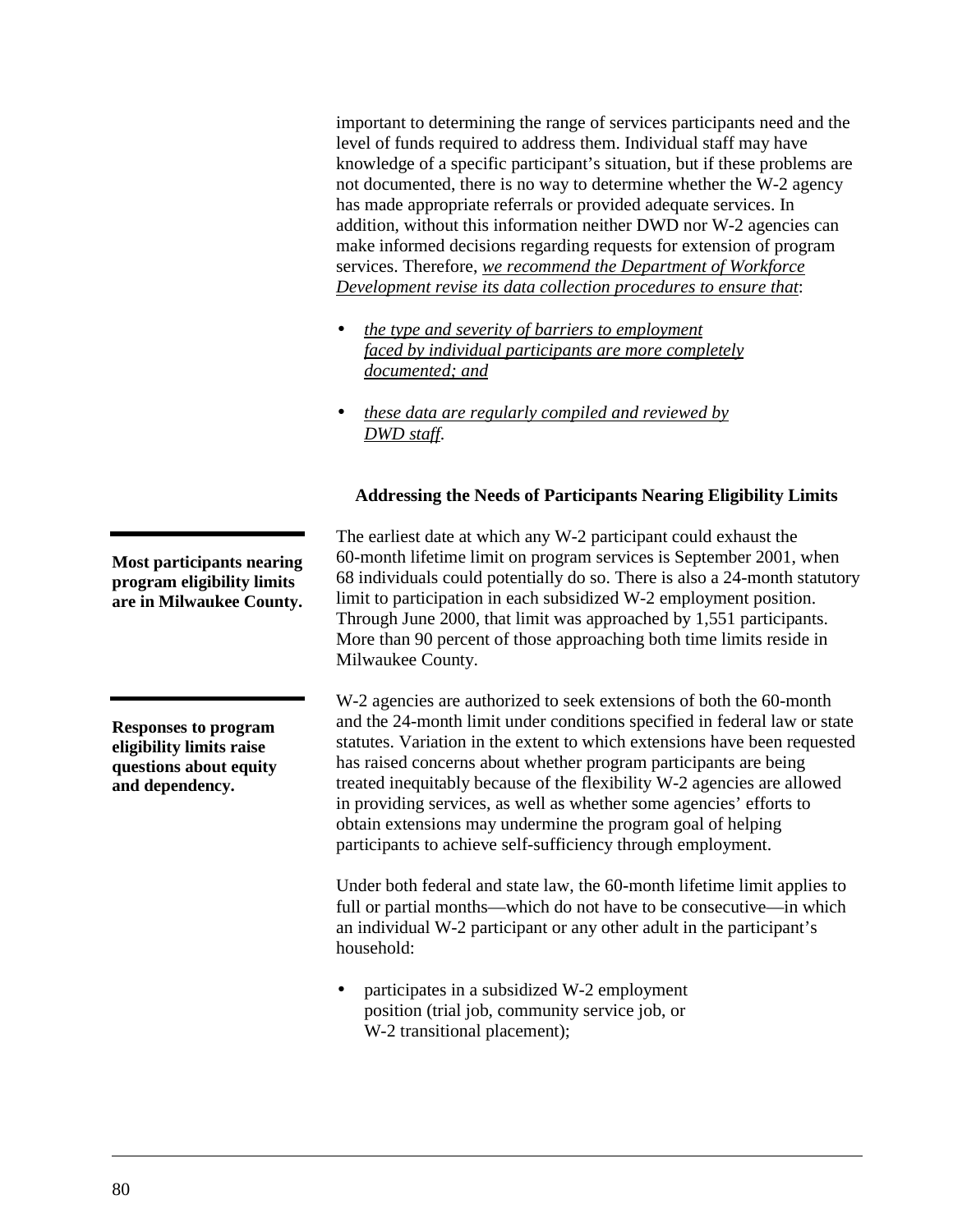noncompliance with W-2 program rules and regulations; • has actively participated in the former Job Opportunities and Basic Skills Program since October 1, 1996; and • has received benefits that were funded by TANF dollars in Wisconsin or any other state. Federal law allows assistance beyond the 60-month lifetime limit for up to 20 percent of a state's average monthly caseload, if those families have a hardship or include members who have been battered or subject to extreme cruelty. The State also allows program eligibility to be extended beyond 60 months, based on circumstances such as: • an inability to work because of personal disability or incapacitation; • a need for the participant to provide care to another member of the W-2 assistance group whose health and well-being would be significantly affected without the participant's assistance; • low achievement ability, learning disability, emotional problems, or family problems of such severity that they prevent the participant from obtaining or retaining unsubsidized employment but are insufficient to meet SSI or SSDI requirements; and an inability to find unsubsidized employment that pays at least the minimum wage because of local labor market conditions. The most recent data available during the course of our audit indicate that as of November 2000, the number of individuals who used a substantial percentage of their lifetime 60-month limit was fairly small. Through November 2000, 68 of 39,916 individuals (0.2 percent) received benefits in each month since October 1996 and had the fewest number of months of eligibility left within their lifetime limits. DWD **Both federal and state law allow extensions under some conditions. 68 participants have received cash benefits in each month since 1996.**

• is subject to a sanction of benefits for

279 individuals had done so. Of these 279 individuals,

compiles data on all participants who have received benefits for 46 months or more, which indicate that through November 2000,

267 (95.7 percent) resided in Milwaukee County.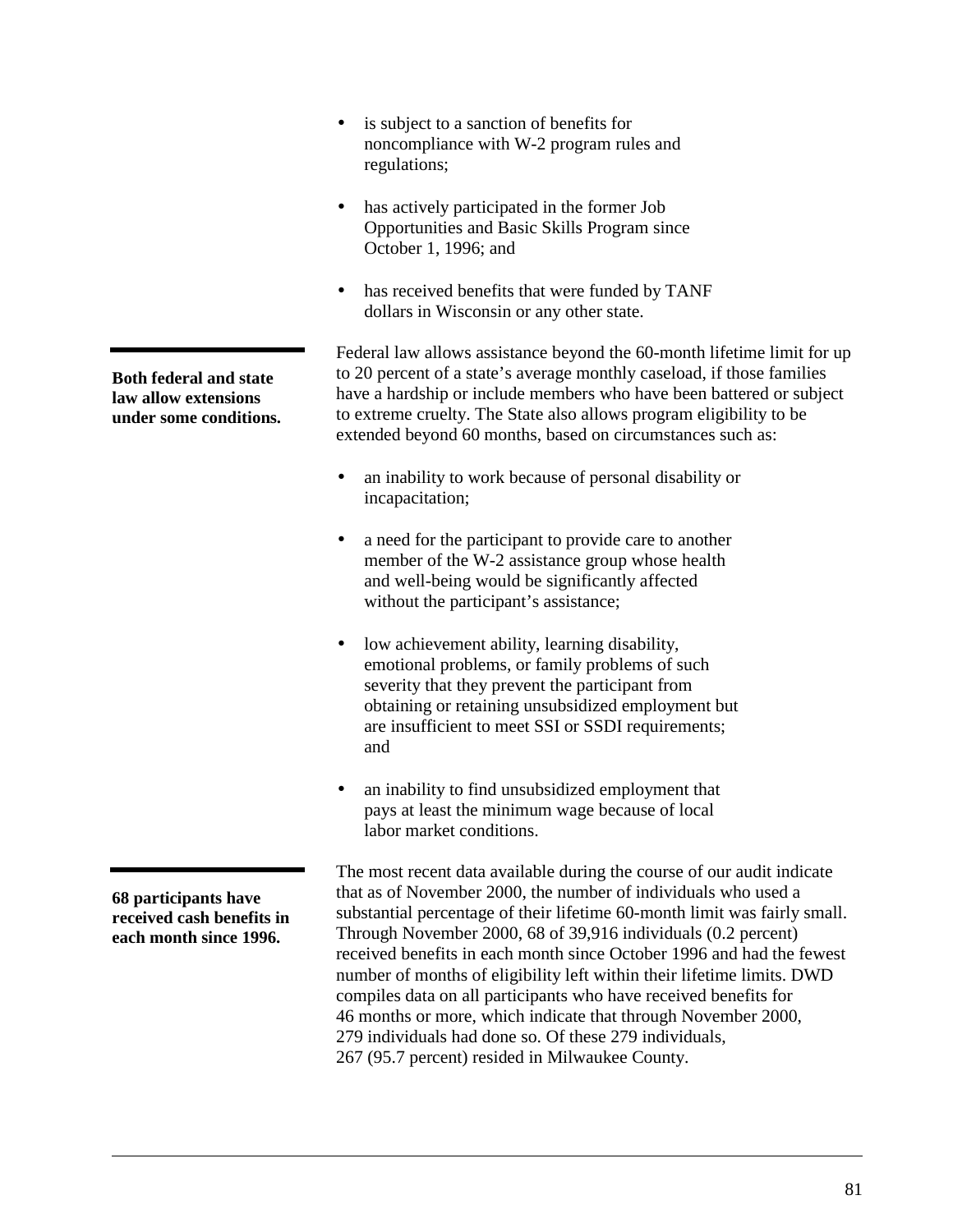Under the 24-month statutory limit, participants are limited to 24 months—which need not be consecutive—in each of the three categories of subsidized employment available through W-2: that is, a participant is eligible to be employed for no more than 24 months in a community service job, 24 months in a transitional placement, and 24 months in a trial job, unless an extension is granted by DWD or by a W-2 agency with the approval of DWD. Participants are notified that they are approaching the 24-month limit when they have reached 21 months in any position type. At that time, the W-2 agency responsible for providing services is expected to focus more intensively on finding options to address the participant's situation. If a participant has made all appropriate efforts to find unsubsidized employment and has been unable to do so because of local market conditions, an extension may be requested.

As shown in [Table 33,](#page-85-0) 56.2 percent of the 1,551 W-2 participants who were approaching the 24-month time limit in a subsidized position at the end of June 2000 left the program. The 40.6 percent who continued to receive program services either were granted extensions to remain in the same position, moved to different subsidized positions, left subsidized employment but remained in the program to receive case management services, or received other program services.

A number of concerns have been raised about the granting of extensions to W-2 participants approaching program time limits. Questions have been raised about whether all participants are treated equitably when W-2 agencies exercise the flexibility the program allows them to experiment with different approaches to address local needs. There is concern, for example, that private W-2 agencies and those administered by county governments request extensions to the 24-month eligibility limit at different rates.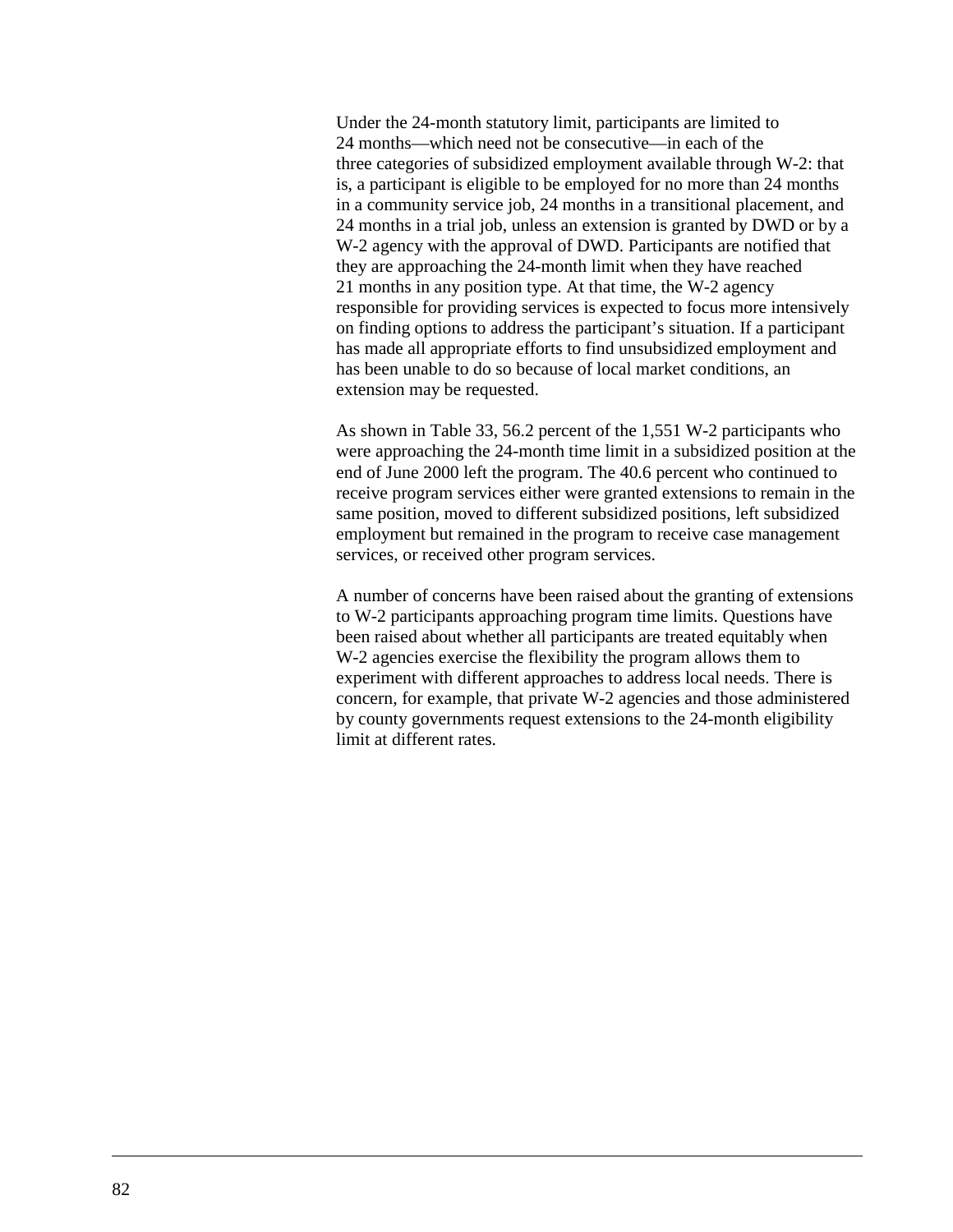# Table 33

#### **Dispositions of Cases Approaching 24-Month Time Limit** Through June 2000

<span id="page-85-0"></span>

| Disposition                                                          | Number of<br>Cases | Percentage<br>of Total |
|----------------------------------------------------------------------|--------------------|------------------------|
| <b>Program Participation Continued</b>                               |                    |                        |
| Participant moved to a different subsidized position category        | 244                | 15.7%                  |
| Extension requested for current subsidized position                  | 209                | 13.5                   |
| Participant left subsidized employment and entered case management   | 169                | 10.9                   |
| Participant received other program services                          | 7                  | 0.5                    |
| Subtotal                                                             | 629                | 40.6%                  |
| <b>Program Participation Ended</b>                                   |                    |                        |
| Participant obtained employment and left W-2                         | 379                | 24.4%                  |
| Participant chose not to participate or declined additional services | 269                | 17.3                   |
| Participant determined ineligible for continued participation        | 113                | 7.3                    |
| Participant determined to be ready for employment                    | 61                 | 3.9                    |
| Participant began receiving SSI, SSDI, or caretaker supplement       |                    |                        |
| and was thus ineligible for W-2                                      | 44                 | 2.8                    |
| Other                                                                |                    | 0.5                    |
| Subtotal                                                             | 873                | 56.2%                  |
| <b>Unknown</b>                                                       | 49                 | 3.2                    |
| Total                                                                | 1,551              | 100.0%                 |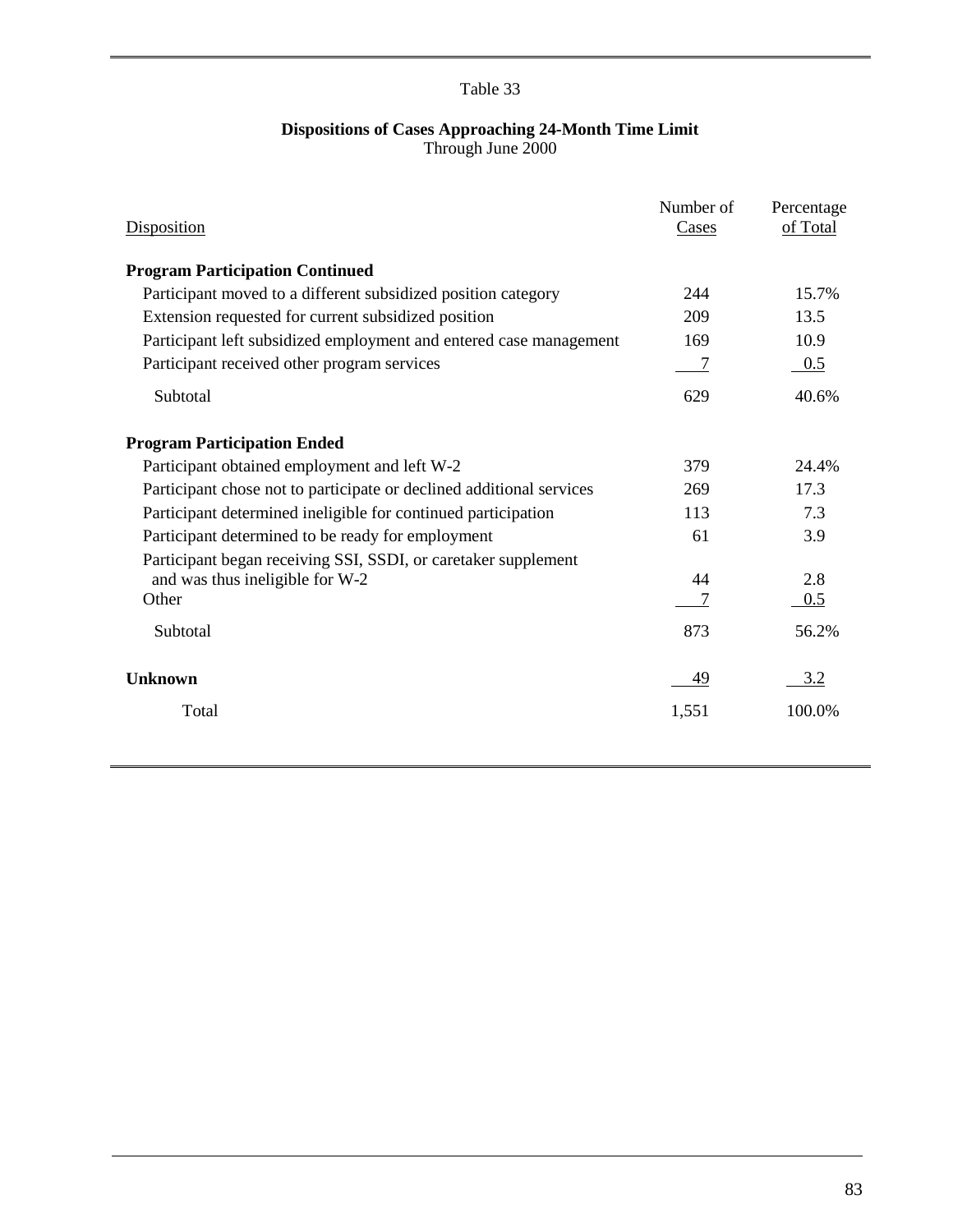As shown in Table 34, the five private agencies in Milwaukee County requested extensions less frequently than W-2 agencies in the balance of the state, most of which were county agencies. Outside of Milwaukee County, W-2 agencies requested extensions for 53.6 percent of their 153 participants who were approaching the program's 24-month limit to employment in a subsidized position category. In contrast, the five private agencies in Milwaukee County requested extensions for 13.4 percent of their 1,398 participants approaching the 24-month limit. Among the five private agencies, extensions were also requested at different rates, ranging from 8.1 to 31.3 percent of the agency caseload.

#### Table 34

## W-2 Agency Number of Participants Approaching the 24-Month Limit Number of Extensions Requested Percentage of Participants for Whom Extensions Were Requested **Milwaukee** YW Works 5 99 31 31.3% UMOS 215 56 26.0 Maximus 226 24 10.6 OIC-GM 354 35 9.9 Employment Solutions 504 504 41 8.1 Subtotal 1,398 187 13.4 **Balance of State** 153 153 82 53.6 Total 1,551 269 17.3

#### **Extensions Requested by W-2 Agencies** Through June 2000

Some argue that private agencies request fewer extensions because private agencies are more successful in addressing participants' needs, and have therefore found extensions unnecessary. Others suggest that the lower percentage of extensions requested by W-2 agencies in Milwaukee County does not indicate better performance, but rather that the Milwaukee County agencies may be moving participants from one subsidized position category to another or determining that they are ready to move from subsidized employment to a case management services placement based on the time limit rather than on their progress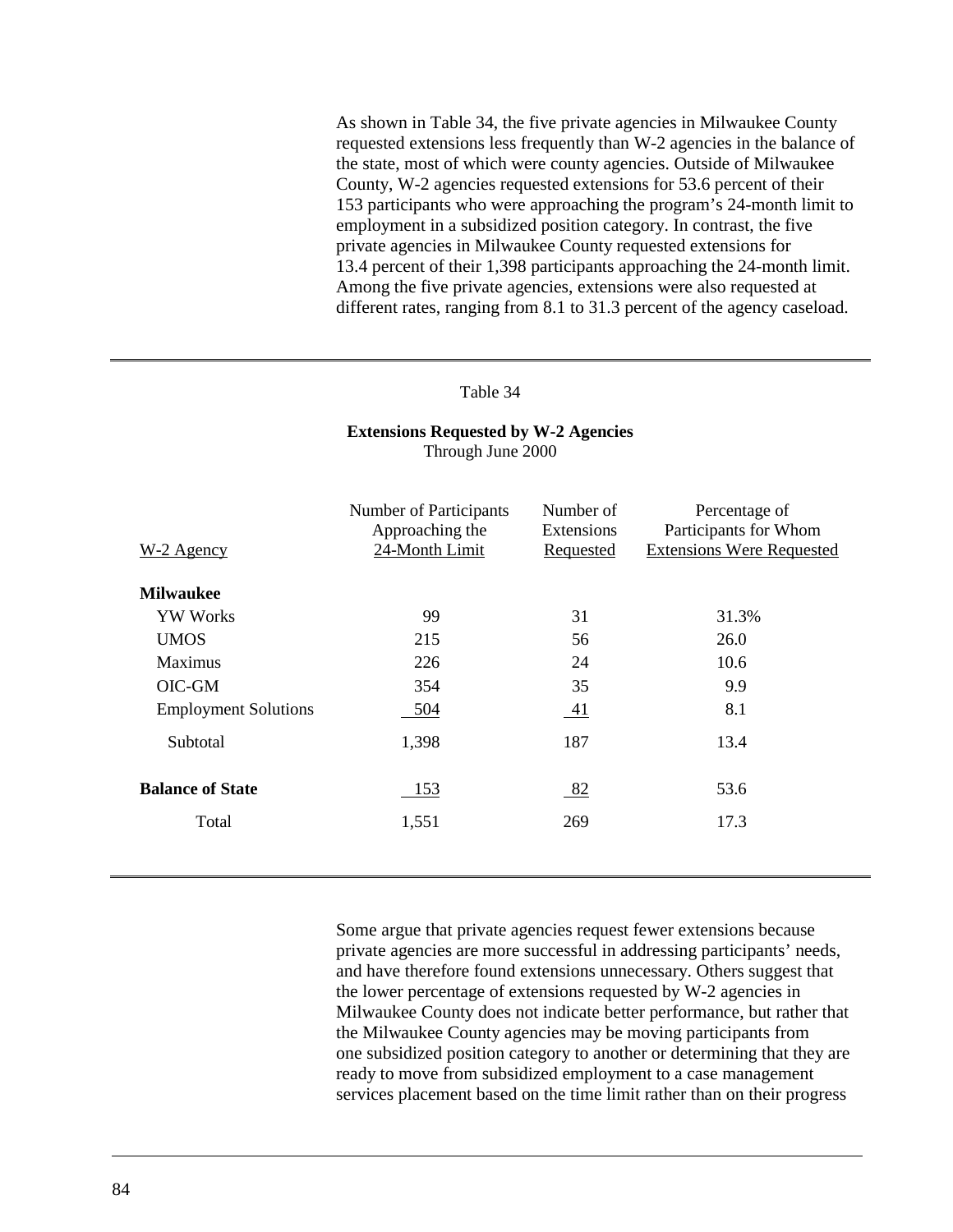in developing skills necessary to become self-sufficient through employment.

There is also concern related to the 60-month limit among those who fear that broad use of extensions may undermine the program's goal of reducing welfare dependency and promoting self-sufficiency. Current law allows DWD flexibility in determining the length of any extensions granted, and no time limits have been specified.

Over the next several years, it is unclear how many individuals will be placed in the position of seeking extensions to their 60-month limit on lifetime eligibility. Although fewer than 225 participants are likely to be affected by this limit by the end of 2001, the manner in which the initial cases are addressed will establish the pattern for how others are dealt with. Therefore, *we recommend the Department of Workforce Development report to the Joint Legislative Audit Committee by September 1, 2001, on*:

- *the number of participants for whom W-2 agencies have requested, or by the end of 2001 are likely to request, extensions to the 60-month time limit, as well as the W-2 agencies currently serving these participants;*
- *the characteristics of participants, or the specific circumstances they face, that have led to the requests for extensions;*
- *how individual W-2 agencies plan to assess and respond to these requests; and*
- *the procedures the Department will use in determining which requests for extensions it plans to review and whether it intends to provide guidance or set specific parameters for the length of time for which extensions will be granted*.

### **Considering Future Program Modifications**

Although W-2 has been successful at encouraging employment and reducing cash assistance caseloads, a substantial percentage of those who are employed remain in poverty, and publicly financed programs such as Medical Assistance and the Food Stamp and Wisconsin Shares Child Care Subsidy programs remain essential to supporting former participants in unsubsidized employment. In the future, challenges for Wisconsin's welfare reform efforts will likely include enhancing the incomes of program participants to make them truly self-sufficient,

**Future challenges include increasing participants' incomes and reducing the number who return.**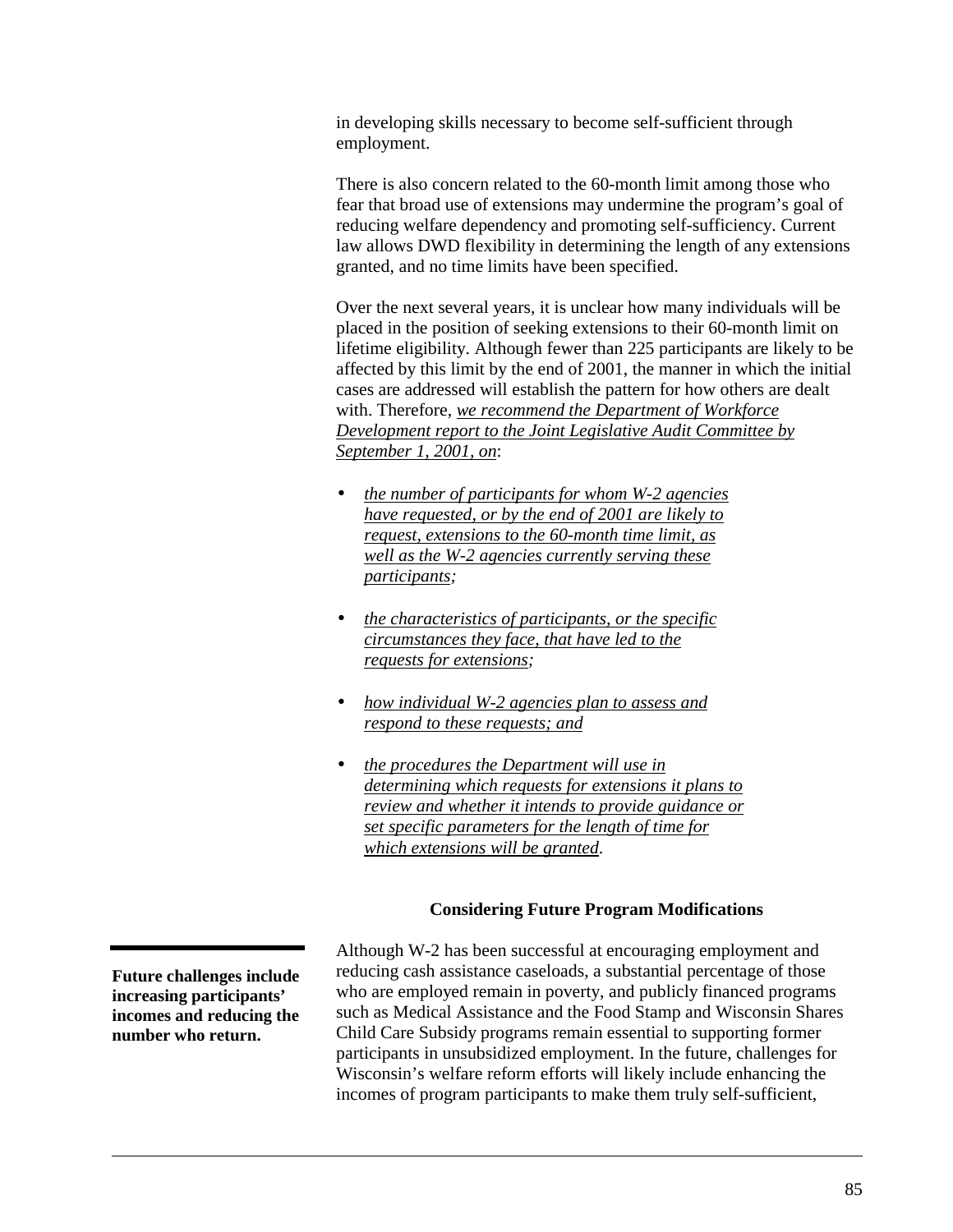while at the same time working to reduce the number of former participants who return to the program.

Meeting these challenges will require a number of policy and administrative questions to be answered. First, DWD will need to assess whether sufficient steps have been taken to address access to services that can reduce the need for cash assistance, including whether W-2 participants, former participants, and other low-income individuals:

- are aware that they may continue to qualify for receipt of food stamps and, as required by federal law, are encouraged to apply for these benefits, which was discussed in a previous Audit Bureau report (report 00-8);
- are aware of and have access to health programs for low-income families, such as Medical Assistance, BadgerCare, and the Birth to 3 program; and
- are aware of and have access to Kinship Care, energy assistance programs, and other local programs available to provide support and counseling.

Second, the Legislature will need to determine the level and type of funds available to support low-income families who are striving to achieve self-sufficiency, including:

- whether future contracts should continue to provide incentives such as community reinvestment and performance bonus funds to W-2 agencies, or whether these resources would be better used to fund state initiatives that more directly address the movement of former W-2 participants out of poverty;
- whether W-2 contractors who misspend public funds should be financially penalized for their actions;
- how to address the substantial increase in child care funding costs that will result if subsidies for low-income working families are maintained at current levels, which was discussed in a previous Audit Bureau report (report 01-1); and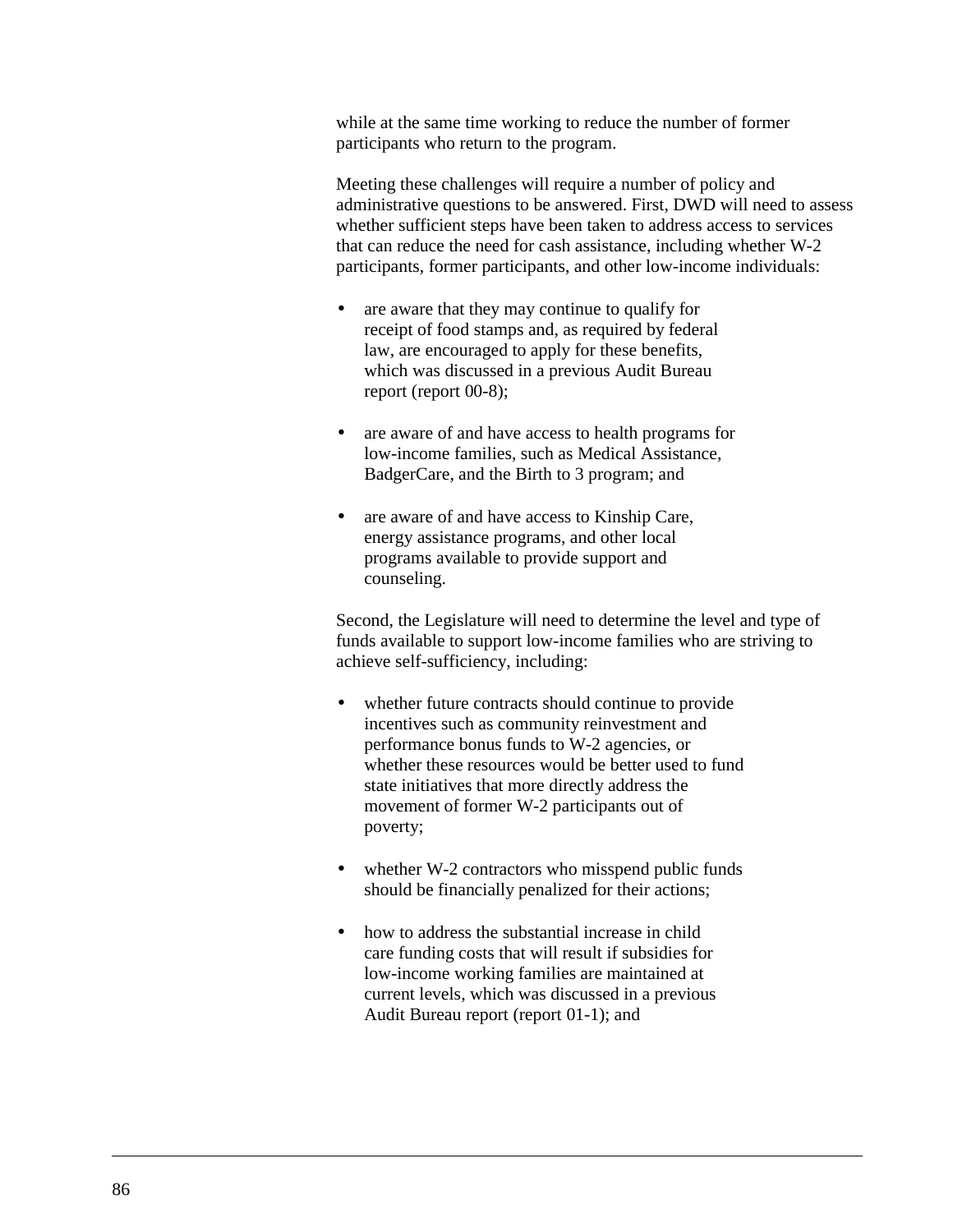• how best to work with Wisconsin's congressional delegation to ensure that the reauthorization of the TANF legislation, which is expected by 2002, provides adequate flexibility and funding to address Wisconsin's changing welfare reform needs.

Finally, DWD and the Legislature will need to determine how potential obstacles to future program success can be overcome, including:

- how best to encourage non-custodial parents in low-income families to become more involved in the well-being of their children;
- whether more guidance should be provided to W-2 agencies in sanctioning participants for noncompliance with program rules;
- whether more attention should be given to determining what types of services are most effective in facilitating movement of former W-2 participants out of poverty, and thereby reducing their reliance on other types of public assistance;
- whether more attention should be given to understanding the reasons a growing number of participants are returning to the W-2 program;
- whether the current focus of W-2 agencies on assisting participants in finding jobs based on their existing skills, rather than providing more vocational and other training that may assist them in obtaining higher-paying jobs, is the most appropriate approach, or whether with more training, fewer participants would return to the program; and
- how best to serve the large number of individuals who could potentially be eligible to return to the program in the event of an economic downturn.

**Program changes may be needed to accomplish W-2's long-term goals.**

The manner in which these issues are addressed will likely determine the form W-2 takes in the future, as well as how the State believes its limited resources can best be invested to further the goals of the program. Changes will likely be needed if the program is to accomplish its next challenge of assisting a greater percentage of former participants to find and retain employment that allows them to raise themselves out of poverty.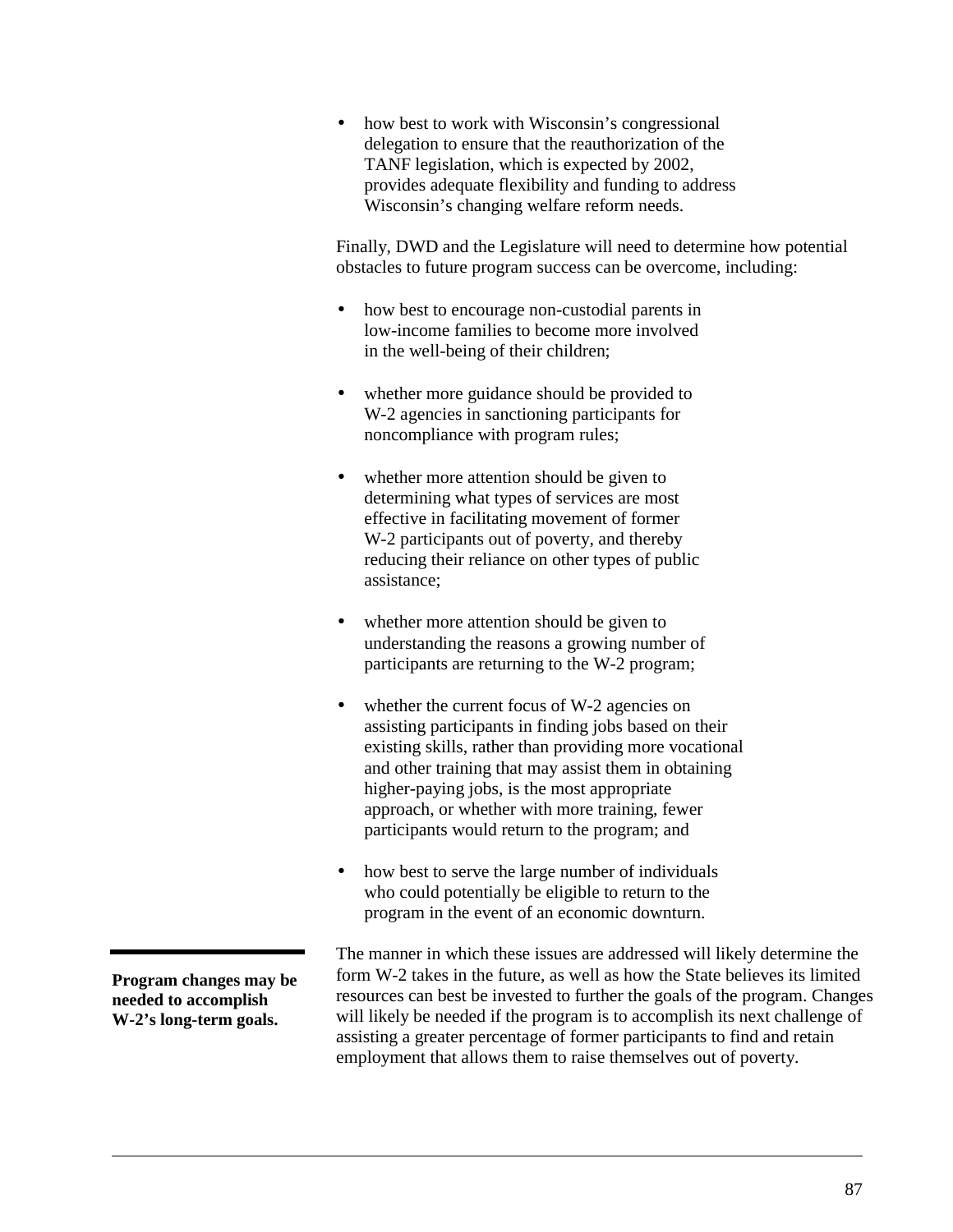In addition, consideration could be given to whether consolidation of contracts in Milwaukee County would result in greater effectiveness and lower costs. In September 1997, there were 16,425 W-2 participants in Milwaukee County. By September 2000, that number had fallen to 8,578, or by 47.8 percent. Consequently, five contractors may no longer be needed to adequately serve the remaining participants. Moreover, reducing the number of contractors in Milwaukee County may improve services and reduce costs by:

- creating competition for the right to provide program services;
- reducing the disruption of services by eliminating the need for some participants who move within the county to seek services from different administrative agencies;
- reducing administrative costs by, for example, reducing the number of administrators and other managers needed for program administration; and
- improving oversight of contractor spending, which has become an issue given examples of inappropriate spending that occurred with two of the five Milwaukee contractors during the program's initial implementation period.

**\*\*\*\***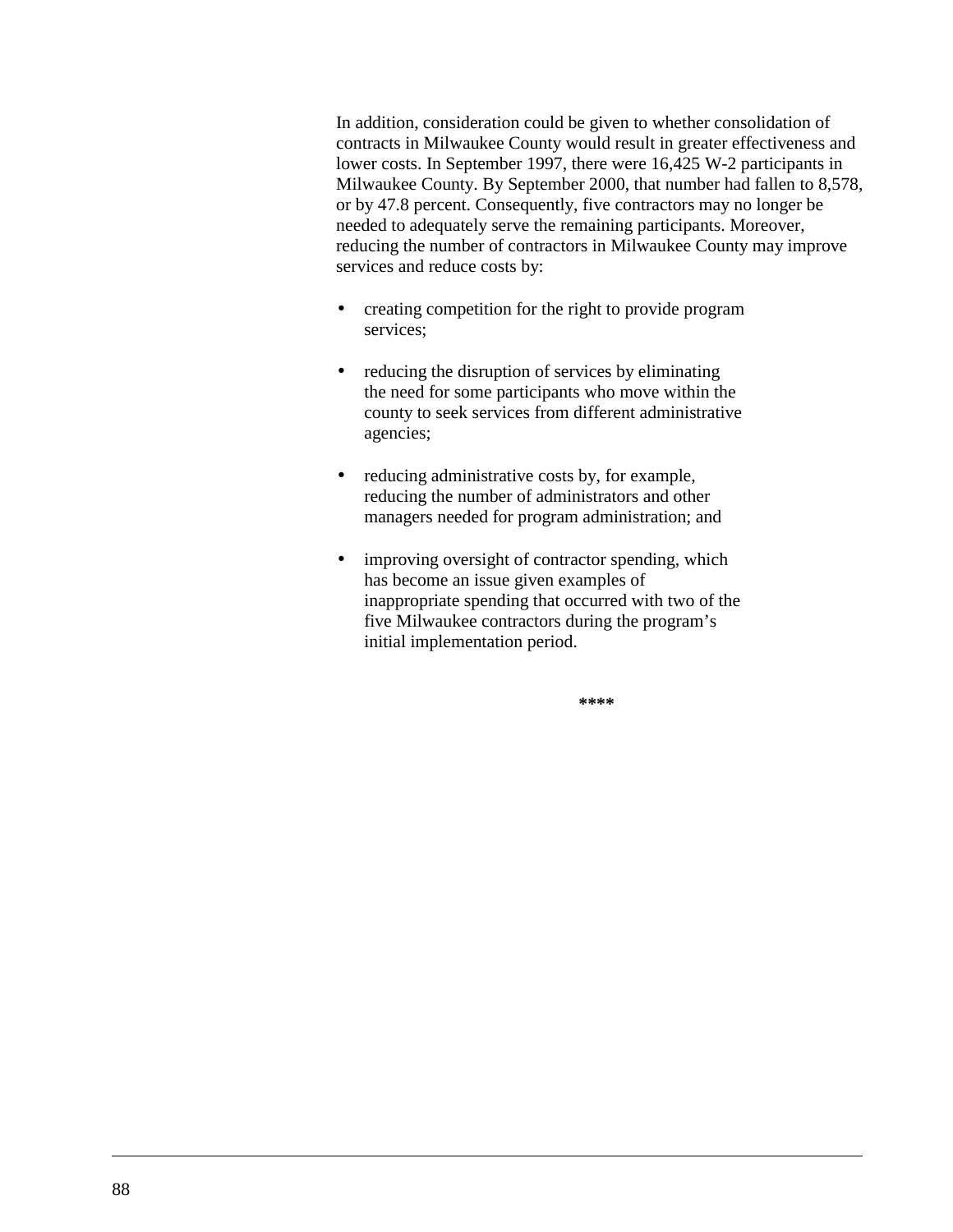### Appendix 1

### **Profiles of 17 W-2 Agencies**

This appendix describes the organization, primary services, and expenditures of the 17 W-2 agencies we visited during the course of our evaluation. The information is organized by the county in which services are delivered and is categorized as follows:

- AGENCY—names the W-2 provider or providers for the county, which may be a county social or human service agency or a private agency;
- SERVICE DELIVERY AREA—may be a county or portion of a county;
- USE OF FUNDS AVAILABLE UNDER THE INITIAL IMPLEMENTATION CONTRACT—provides information on expenditures under the contract in effect from September 1997 through December 1999, the agency's planned use of unrestricted profits, and planned use of community reinvestment funds;
- USE OF FUNDS AVAILABLE UNDER THE CURRENT IMPLEMENTATION CONTRACT—provides information on current contract expenditures, potential bonus funds available under the current contract, and progress in meeting established performance standards;
- CASELOAD INFORMATION—shows changes in cash benefit and case management cases from September 1997 to September 2000;
- SANCTIONS—indicates the number and dollar amount of participant sanctions issued in one month, September 2000; and
- FACT-FINDING REVIEWS—summarizes the number, type, and outcome of fact-finding reviews requested by participants.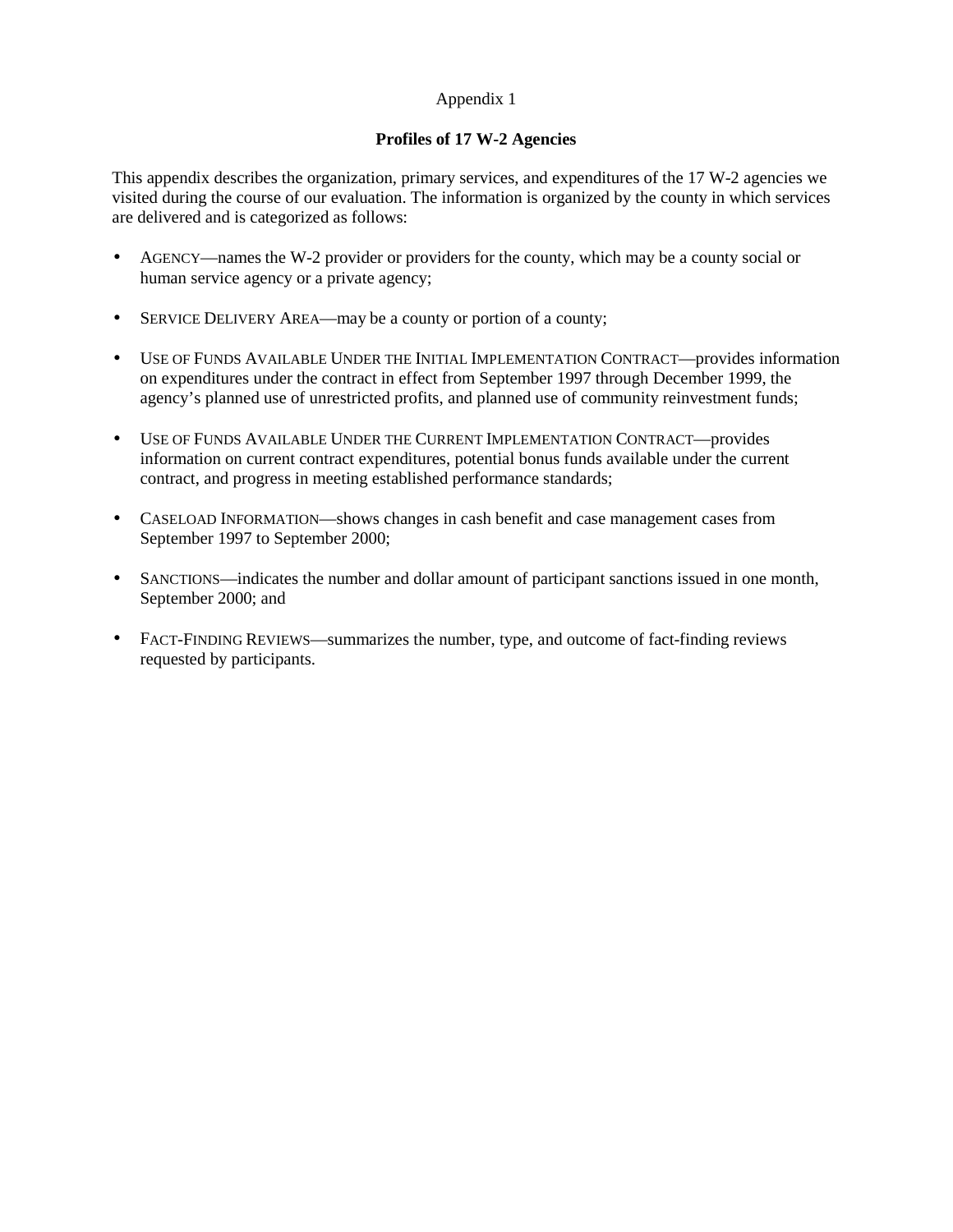# **BROWN COUNTY**

**AGENCY:** Brown County Department of Human Services

# **SERVICE DELIVERY AREA: Brown County**

# **USE OF FUNDS AVAILABLE UNDER THE INITIAL IMPLEMENTATION CONTRACT:**

The Brown County Department of Human Services spent \$6.3 million under the initial implementation contract, of which the agency reports \$2.6 million (41.3 percent) was subcontracted service expenditures. As a result of unexpended initial implementation contract funding, the agency received profits of \$2.4 million and community reinvestment funds of \$4.9 million.

| <b>Expenditures</b> | Percentage of Total      |
|---------------------|--------------------------|
|                     |                          |
|                     | 20.0%                    |
|                     | 21.8                     |
| 363,711             | 5.8                      |
| 530,351             | 8.4                      |
| 72,059              | 1.2                      |
| 1,254,620           | 19.9                     |
| 177,592             | 2.8                      |
| \$5,025,971         | 79.9%                    |
|                     |                          |
| \$.<br>330,525      | 5.3%                     |
| 267,176             | 4.2                      |
| 13,422              | 0.2                      |
| 16,972              | 0.3                      |
| \$<br>628,095       | 10.0%                    |
| S<br>548,416        | 8.7%                     |
|                     |                          |
| \$<br>$\theta$      | 0.0%                     |
| 800                 | < 0.1                    |
| 85,036              | 1.4                      |
| 2,928               | $\leq 0.1$               |
| \$<br>88,764        | 1.4%                     |
| \$6,291,246         | 100.0%                   |
|                     | \$1,257,395<br>1,370,243 |

# **Initial Implementation Contract Expenditures**

September 1997 through December 1999

\* Except in Milwaukee County, sanctions of participants' grants were counted as expenditures and were charged against an agency's contract. Milwaukee agencies retained all sanctioned funds from the implementation contract.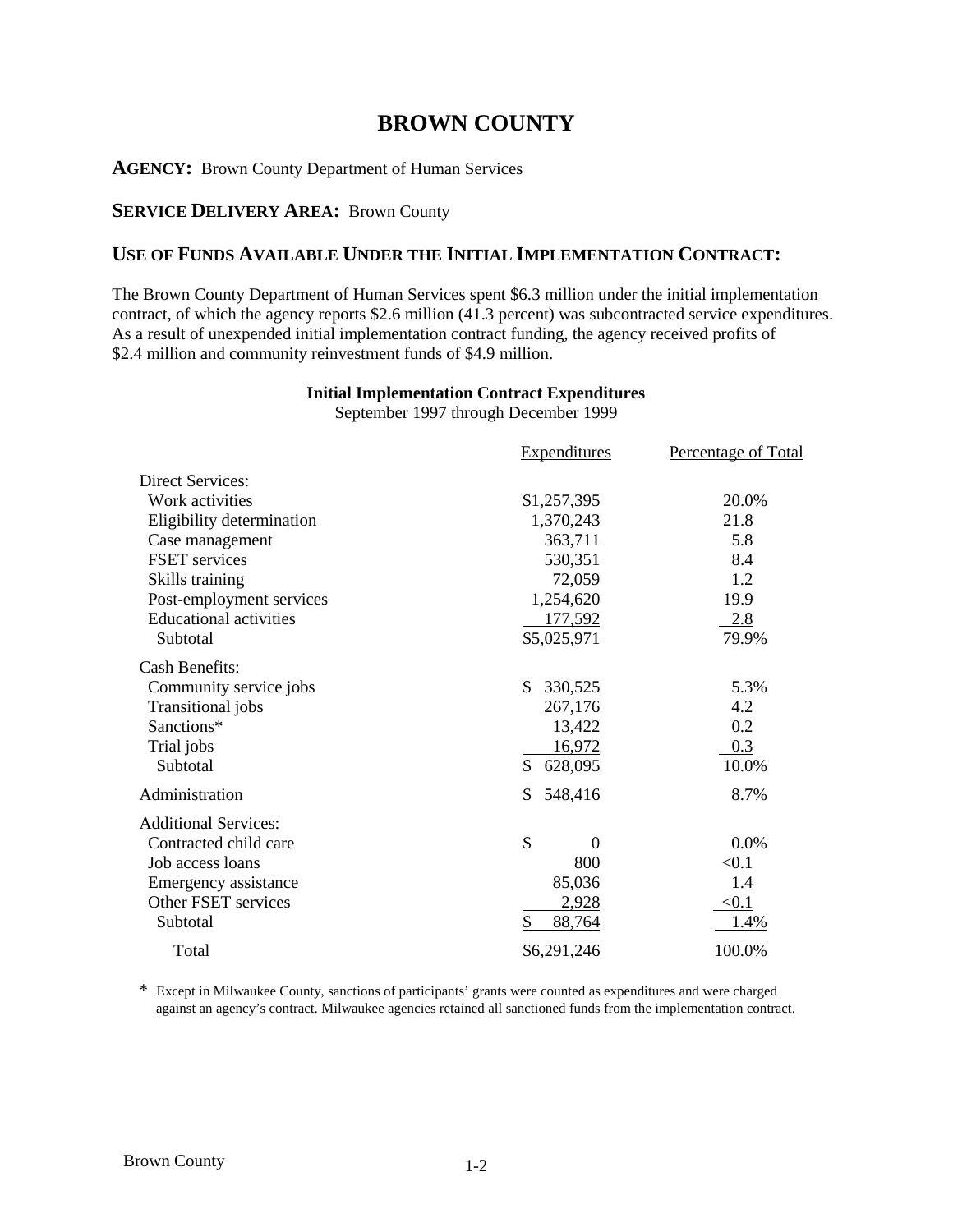### **Use of Profits Under the Initial Implementation Contract**

The Brown County Department of Human Services reports that it is using its \$2.4 million in unrestricted profits to offset the 1999, 2000, and 2001 county tax levy.

### **Planned Use of Community Reinvestment Funds Under the Initial Implementation Contract**

| Supplement to W-2 and related programs                                                      | \$1,417,416 |
|---------------------------------------------------------------------------------------------|-------------|
| Services to children at risk for placement in institutional settings and their families, to |             |
| help maintain the child in the community and to prevent institutional placements            | 1,000,000   |
| Funds provided to the United Way for grants to community-based organizations and            |             |
| educational institutions for legal services, occupational training, and enhanced child      |             |
| care referrals                                                                              | 999,999     |
| Services to families with newborns, including home visits, parent education, early          |             |
| childhood education and development screenings, and social activities                       | 747,696     |
| Job retention bonuses for participants                                                      | 300,000     |
| Parenting education program                                                                 | 236,542     |
| Case management services to pregnant and parenting teens, to help them to stay in           |             |
| school, graduate, and become self-sufficient                                                | 88,200      |
| Kinship Care Program—case management                                                        | 64,155      |
| Kinship Care Program—support group                                                          | 10,000      |
| Total                                                                                       | \$4,864,008 |

# **USE OF FUNDS AVAILABLE UNDER THE CURRENT IMPLEMENTATION CONTRACT:**

The Brown County Department of Human Services' current W-2 contract is for \$3.8 million to provide W-2 and related services from January 2000 through December 2001. Between January 2000 and September 2000, \$1,312,759, or 34.5 percent of the contract budget, was spent. An additional \$267,000 in bonus funds will be available to the Brown County Department of Human Services if it meets established performance standards.

### **Current Implementation Contract Expenditures**

January 2000 through September 2000

|                            | <b>Expenditures</b> | Percentage of Total<br><b>Expenditures</b> | <b>Total Expenditures</b><br>as a Percentage of<br><b>Contract Budget</b> |
|----------------------------|---------------------|--------------------------------------------|---------------------------------------------------------------------------|
| Direct Services            | \$1,069,645         | 81.5%                                      |                                                                           |
| <b>Cash Benefits</b>       | 72,301              | 5.5                                        |                                                                           |
| Administration             | 137,694             | 10.5                                       | --                                                                        |
| <b>Additional Services</b> | 33,119              | 2.5                                        | --                                                                        |
| Total                      | \$1,312,759         | 100.0%                                     | 34.5%                                                                     |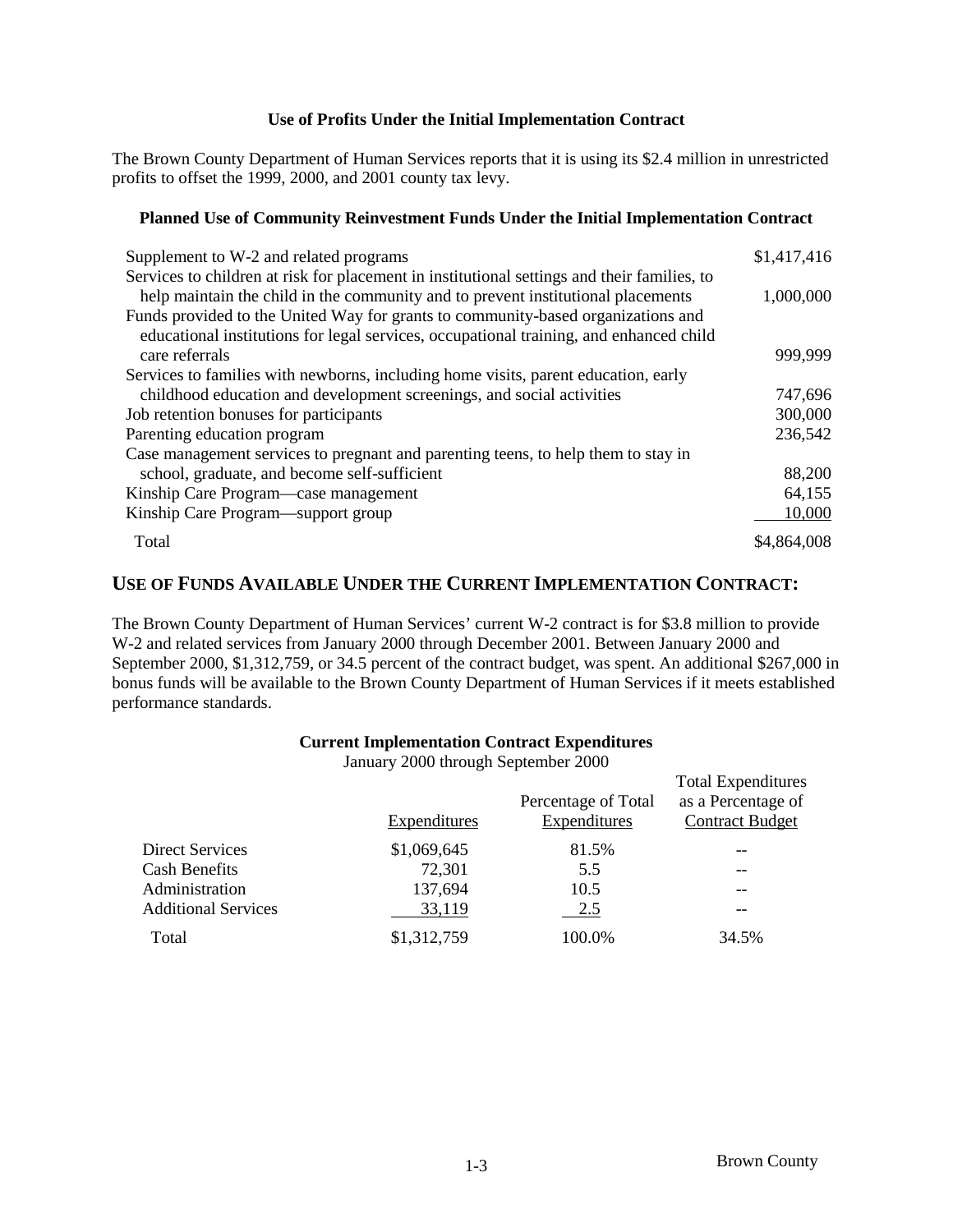# **Potential Bonus Funds Under the Current Implementation Contract**

Available after December 31, 2001

| Total Performance Bonus Funds Available:                              |           | \$266,763 |
|-----------------------------------------------------------------------|-----------|-----------|
| Restricted bonus                                                      | \$114,327 |           |
| Unrestricted bonuses                                                  | 152,436   |           |
| Projected Bonus Based on Performance Standards through December 2000: |           | \$254,060 |
| Restricted bonus                                                      | \$114,327 |           |
| Unrestricted bonuses                                                  | 139,733   |           |

# **Progress in Meeting Performance Standards Under the Current Implementation Contract** As of December 31, 2000

|                                     | Meeting<br>Performance<br>Standards for<br>Restricted<br>Bonus? | Meeting<br>Performance<br>Standards for<br><b>First Unrestricted</b><br>Bonus? | Meeting<br>Performance<br>Standards for<br>Second Unrestricted<br>Bonus? |
|-------------------------------------|-----------------------------------------------------------------|--------------------------------------------------------------------------------|--------------------------------------------------------------------------|
| <b>Entered Employment</b>           | Yes                                                             | <b>Yes</b>                                                                     | Yes                                                                      |
| Average Wage Rate                   | <b>Yes</b>                                                      | Yes                                                                            | Yes                                                                      |
| Job Retention—30 Days               | <b>Yes</b>                                                      | N <sub>o</sub>                                                                 | N <sub>0</sub>                                                           |
| Job Retention-180 Days              | Yes                                                             | Yes                                                                            | Yes                                                                      |
| <b>Health Insurance Benefits</b>    | <b>Yes</b>                                                      | <b>Yes</b>                                                                     | Yes                                                                      |
| Full and Appropriate Engagement     | Yes                                                             | <b>Yes</b>                                                                     | Yes                                                                      |
| <b>Basic Educational Activities</b> | <b>Yes</b>                                                      | <b>Yes</b>                                                                     | Yes                                                                      |
| Faith-Based Contract (optional)     | Not Applicable                                                  | Not Applicable                                                                 | Yes                                                                      |
| Basic Skills/Job Skills (optional)  | Not Applicable                                                  | Not Applicable                                                                 | N <sub>0</sub>                                                           |

**CASELOAD INFORMATION:** Overall, the participant caseload declined 86.1 percent from September 1997 to September 2000.

|                       | September 1997 | September 2000 | Percentage Change |
|-----------------------|----------------|----------------|-------------------|
| Cash benefit cases    | 260            |                | $- -$             |
| Case management cases |                | <u> 20</u>     | --                |
| Total                 | 273            | 38             | (86.1%)           |

**SANCTIONS:** The Brown County Department of Human Services sanctioned one community service jobs participant for \$542 in September 2000.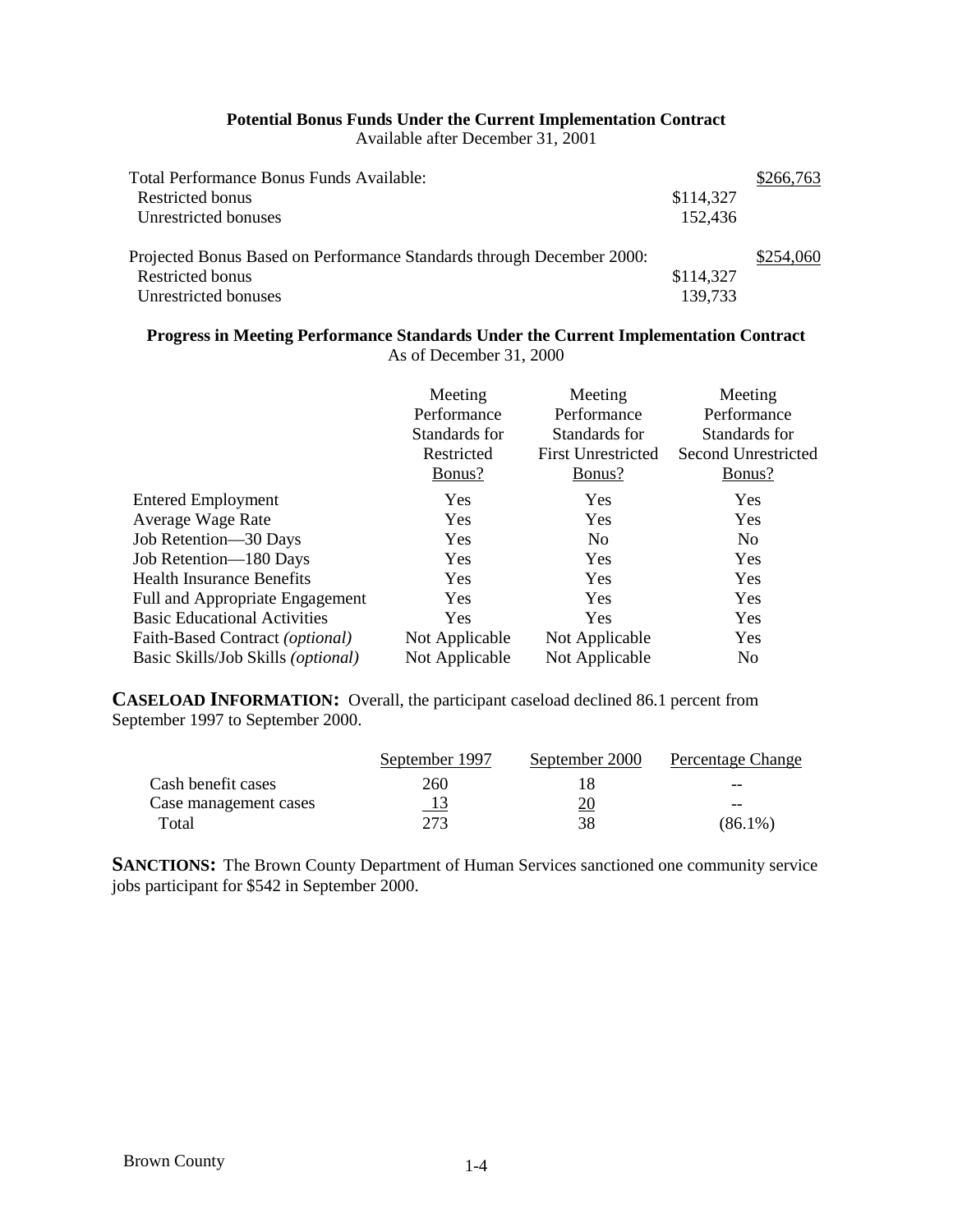**FACT-FINDING REVIEWS:** Between May 1999 and September 2000, 11 participants requested 13 fact-finding reviews. Information on complaint topics and outcomes is summarized in the following table:

| <b>Topic of Complaint</b> | Ruled in Favor<br>of Agency | Ruled in Favor<br>of Applicant | Request<br>Withdrawn |
|---------------------------|-----------------------------|--------------------------------|----------------------|
| Employment                |                             |                                |                      |
| Child care                |                             |                                |                      |
| Emergency assistance      |                             |                                |                      |
| Job access loan           | 0                           |                                |                      |
| 24-month extension        | O                           |                                |                      |
| Total                     |                             |                                |                      |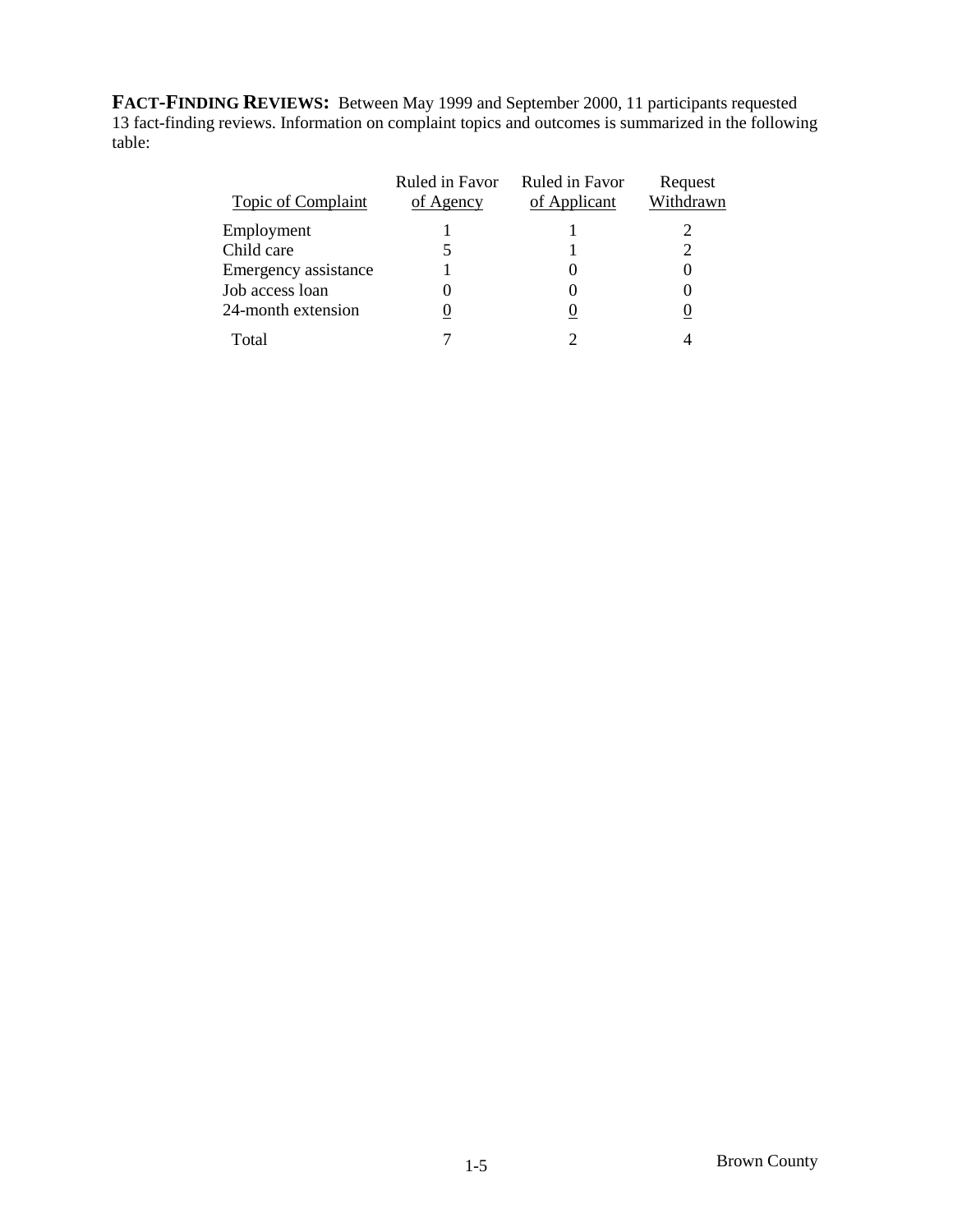# **DANE COUNTY**

## **AGENCY:** Dane County Department of Human Services

### **SERVICE DELIVERY AREA:** Dane County

# **USE OF FUNDS AVAILABLE UNDER THE INITIAL IMPLEMENTATION CONTRACT:**

The Dane County Department of Human Services spent \$18.7 million under the initial implementation contract, of which the agency reports \$6.1 million (32.6 percent) was subcontracted service expenditures. As a result of unexpended initial implementation contract funding, the agency received profits of \$2.6 million and community reinvestment funds of \$3.1 million.

## **Initial Implementation Contract Expenditures**

September 1997 through December 1999

|                               | <b>Expenditures</b> | Percentage of Total |
|-------------------------------|---------------------|---------------------|
| <b>Direct Services:</b>       |                     |                     |
| Work activities               | \$2,983,879         | 15.9%               |
| Eligibility determination     | 4,054,596           | 21.7                |
| Case management               | 759,803             | 4.1                 |
| FSET services                 | 1,372,215           | 7.3                 |
| Skills training               | 452,935             | 2.4                 |
| Post-employment services      | 135,794             | 0.7                 |
| <b>Educational activities</b> | 230,145             | 1.2                 |
| Subtotal                      | \$9,989,367         | 53.3%               |
| <b>Cash Benefits:</b>         |                     |                     |
| Community service jobs        | \$ 3,681,512        | 19.7%               |
| <b>Transitional</b> jobs      | 1,891,899           | 10.1                |
| Sanctions*                    | 546,808             | 2.9                 |
| Trial jobs                    | 51,680              | 0.3                 |
| Subtotal                      | \$6,171,899         | 33.0%               |
| Administration                | \$1,835,464         | 9.8%                |
| <b>Additional Services:</b>   |                     |                     |
| Contracted child care         | \$<br>188,400       | 1.0%                |
| Job access loans              | 232,089             | 1.2                 |
| Emergency assistance          | 313,806             | 1.7                 |
| Other FSET services           |                     | 0.0                 |
| Subtotal                      | \$<br>734,295       | 3.9%                |
| Total                         | \$18,731,025        | 100.0%              |

\* Except in Milwaukee County, sanctions of participants' grants were counted as expenditures and were charged against an agency's contract. Milwaukee agencies retained all sanctioned funds from the implementation contract.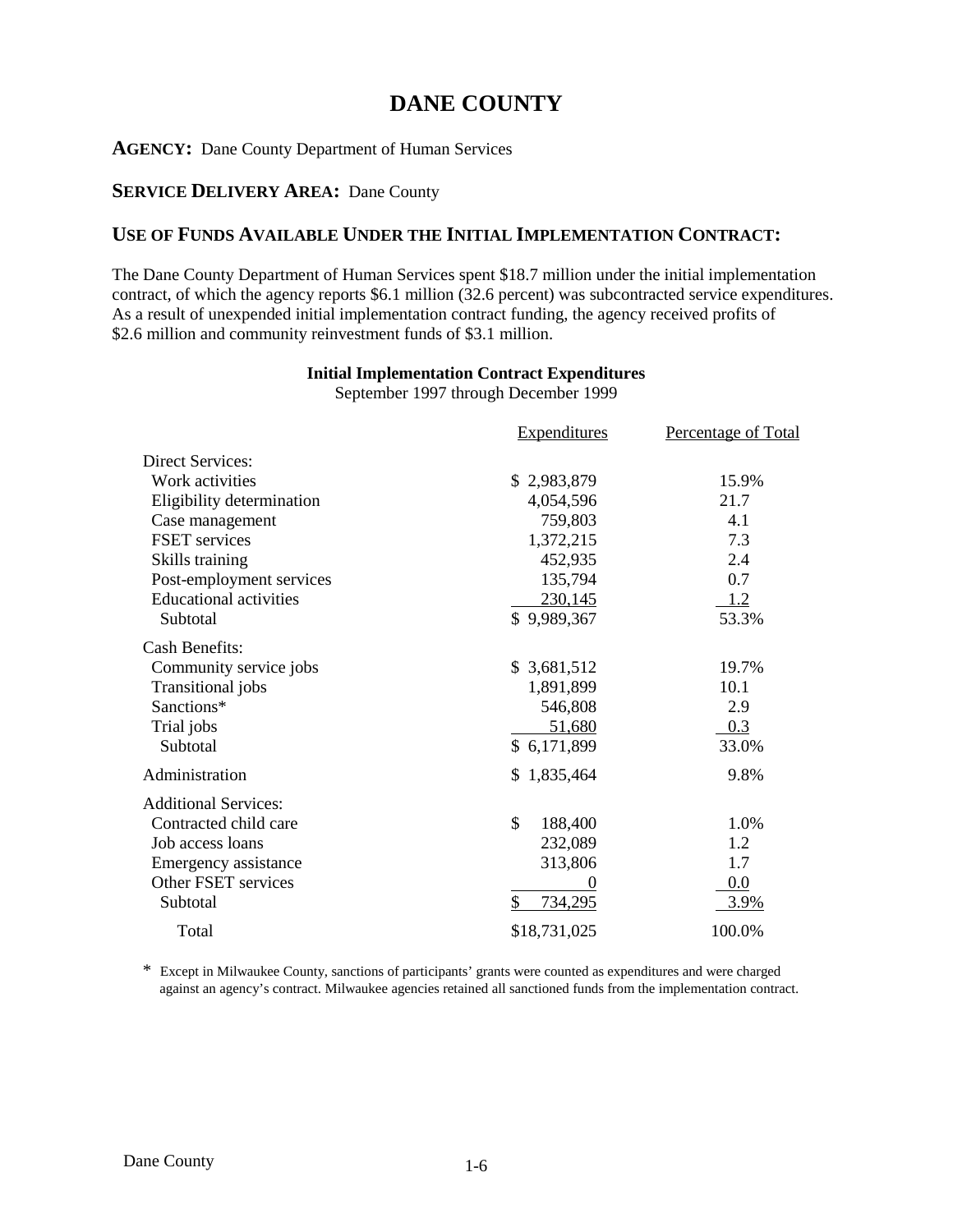# **Use of Profits Under the Initial Implementation Contract**

The Dane County Department of Human Services reports that of its \$2.6 million in unrestricted profits:

- \$1,257,000 was used to provide housing services, including counseling and rental assistance, during 2000 and 2001;
- \$994,000 was used to fund medical services for general assistance clients during 1999 and 2000; and
- \$349,000 has not been budgeted for a specific purpose.

### **Planned Use of Community Reinvestment Funds Under the Initial Implementation Contract**

| Case management and AODA treatment for non-custodial parents leaving jail          | 710,884     |
|------------------------------------------------------------------------------------|-------------|
| Services to link individuals to full-time employment and advancement opportunities | 370,697     |
|                                                                                    |             |
| Housing vouchers to prevent evictions or secure housing                            | 439,641     |
| Culturally appropriate services for Southeast Asian adults with disabilities       | 290,500     |
| Youth employment services                                                          | 279,000     |
| Supplement to W-2 and related programs                                             | 255,036     |
| Development of employee assistance services at employment sites                    | 212,712     |
| Coordination of job center and neighborhood services                               | 168,000     |
| Employment services for absent parents                                             | 149,574     |
| Expansion of emergency food and clothing services                                  | 82,400      |
| Neighborhood stabilization and housing counseling services                         | 65,000      |
| <b>Transportation services</b>                                                     | 60,000      |
| Culturally appropriate case management services for families moving to employment  | 40,000      |
| Total                                                                              | \$3,123,444 |

# **USE OF FUNDS AVAILABLE UNDER THE CURRENT IMPLEMENTATION CONTRACT:**

Dane County Department of Human Services' current W-2 contract is for \$17.0 million to provide W-2 and related services from January 2000 through December 2001. Between January 2000 and September 2000, \$6,574,128, or 38.7 percent of the contract budget, was spent. An additional \$1.2 million in bonus funds will be available to the Dane County Department of Human Services if it meets established performance standards.

### **Current Implementation Contract Expenditures**

January 2000 through September 2000

|                            |                     |                     | <b>Total Expenditures</b> |
|----------------------------|---------------------|---------------------|---------------------------|
|                            |                     | Percentage of Total | as a Percentage of        |
|                            | <b>Expenditures</b> | <b>Expenditures</b> | <b>Contract Budget</b>    |
| <b>Direct Services</b>     | \$3,563,202         | 54.2%               |                           |
| <b>Cash Benefits</b>       | 1,480,265           | 22.5                |                           |
| Administration             | 690,286             | 10.5                | $- -$                     |
| <b>Additional Services</b> | 840,375             | 12.8                | --                        |
| Total                      | \$6,574,128         | 100.0%              | 38.7%                     |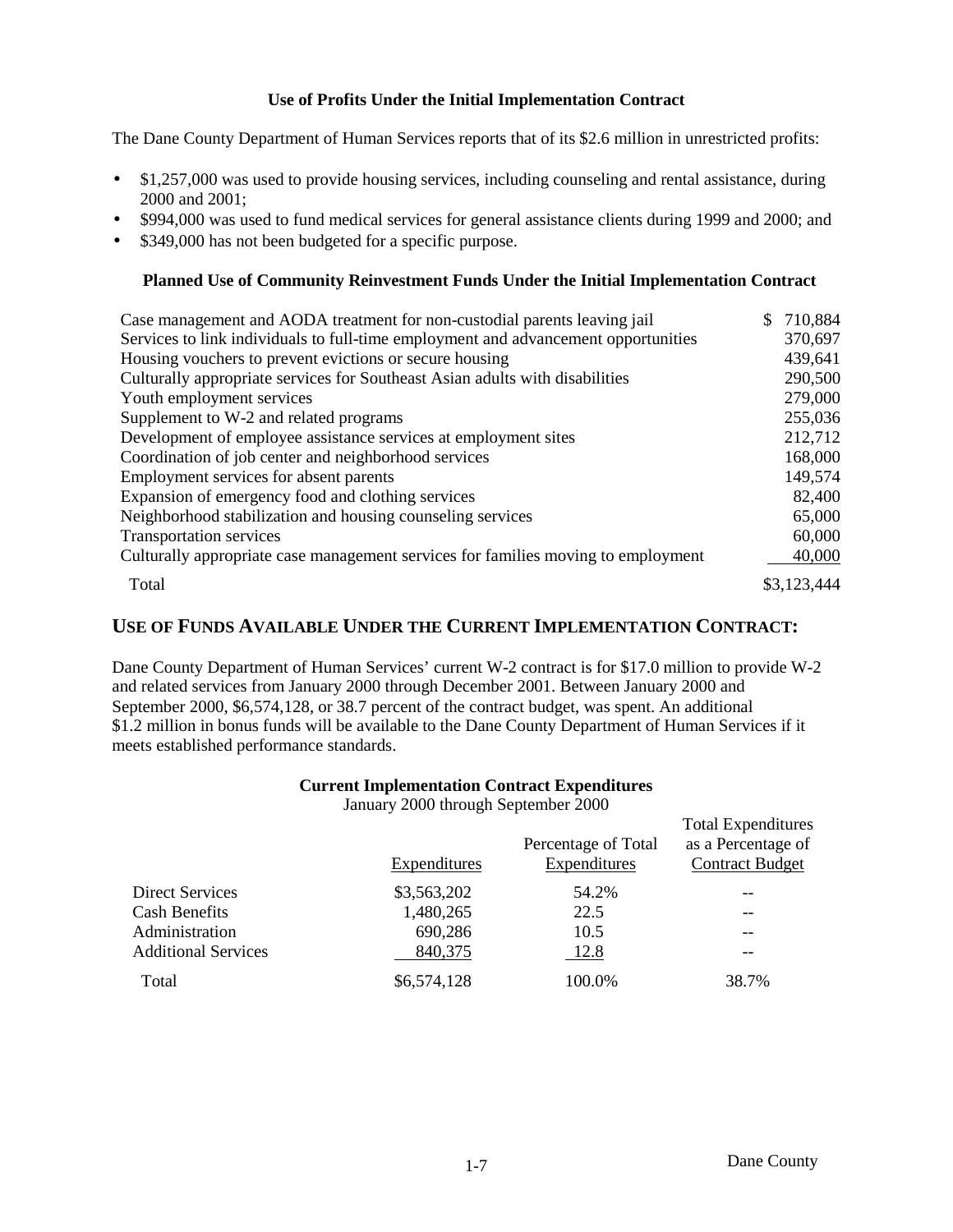### **Potential Bonus Funds Under the Current Implementation Contract**

Available after December 31, 2001

| Total Performance Bonus Funds Available:                                                                          |                      | \$1,189,057 |
|-------------------------------------------------------------------------------------------------------------------|----------------------|-------------|
| Restricted bonus                                                                                                  | \$509,597            |             |
| Unrestricted bonuses                                                                                              | 679,460              |             |
| Projected Bonus Based on Performance Standards through December 2000:<br>Restricted bonus<br>Unrestricted bonuses | \$509,597<br>622,837 | \$1,132,434 |

# **Progress in Meeting Performance Standards Under the Current Implementation Contract** As of December 31, 2000

|                                     | Meeting<br>Performance<br>Standards for<br>Restricted<br>Bonus? | Meeting<br>Performance<br>Standards for<br><b>First Unrestricted</b><br>Bonus? | Meeting<br>Performance<br>Standards for<br>Second Unrestricted<br>Bonus? |
|-------------------------------------|-----------------------------------------------------------------|--------------------------------------------------------------------------------|--------------------------------------------------------------------------|
| <b>Entered Employment</b>           | <b>Yes</b>                                                      | Yes                                                                            | Yes                                                                      |
| Average Wage Rate                   | Yes                                                             | <b>Yes</b>                                                                     | Yes                                                                      |
| Job Retention-30 Days               | Yes                                                             | Yes                                                                            | Yes                                                                      |
| Job Retention-180 Days              | Yes                                                             | N <sub>0</sub>                                                                 | N <sub>0</sub>                                                           |
| <b>Health Insurance Benefits</b>    | <b>Yes</b>                                                      | Yes                                                                            | Yes                                                                      |
| Full and Appropriate Engagement     | Yes                                                             | Yes                                                                            | Yes                                                                      |
| <b>Basic Educational Activities</b> | <b>Yes</b>                                                      | <b>Yes</b>                                                                     | Yes                                                                      |
| Faith-Based Contract (optional)     | Not Applicable                                                  | Not Applicable                                                                 | Yes                                                                      |
| Basic Skills/Job Skills (optional)  | Not Applicable                                                  | Not Applicable                                                                 | N <sub>0</sub>                                                           |

**CASELOAD INFORMATION:** Overall, the participant caseload declined 42.6 percent from September 1997 to September 2000.

|                       | September 1997 | September 2000 | Percentage Change |
|-----------------------|----------------|----------------|-------------------|
| Cash benefit cases    | 940            | 305            | $- -$             |
| Case management cases |                | 237            | $- -$             |
| Total                 | 945            | 542            | (42.6%)           |

**SANCTIONS:** The Dane County Department of Human Services sanctioned 75 participants in September 2000. Information on the type of cases sanctioned and average sanction amount is summarized in the following table:

| Placement Type                | Number of Participants Sanctioned Average Sanction Amount |       |
|-------------------------------|-----------------------------------------------------------|-------|
| Community service job         | 58                                                        | \$289 |
| <b>Transitional placement</b> |                                                           | 195   |
| Other                         |                                                           |       |
| Total                         | 75                                                        | 268   |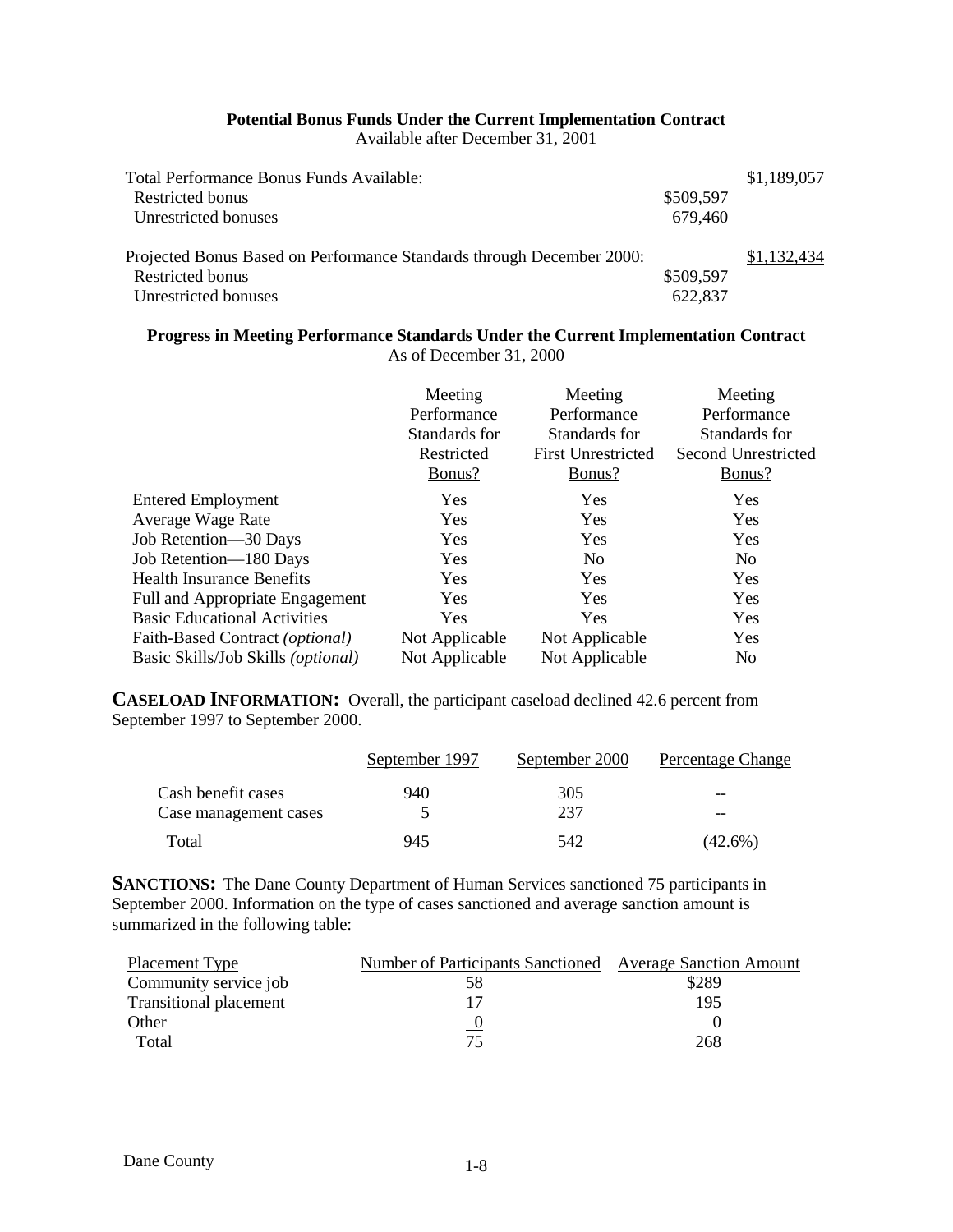**FACT-FINDING REVIEWS:** Between May 1999 and September 2000, 12 participants requested 12 fact-finding reviews. Information on complaint topics and outcomes is summarized in the following table:

| Topic of Complaint   | Ruled in<br>Favor of<br>Agency | Ruled in<br>Favor of<br>Participant | Request<br>Withdrawn | Request<br>Dismissed |
|----------------------|--------------------------------|-------------------------------------|----------------------|----------------------|
| Employment           |                                |                                     |                      |                      |
| Child care           |                                |                                     |                      |                      |
| Emergency assistance |                                |                                     |                      |                      |
| Job access loan      |                                |                                     |                      |                      |
| 24-month extension   |                                |                                     |                      |                      |
| Total                |                                |                                     |                      |                      |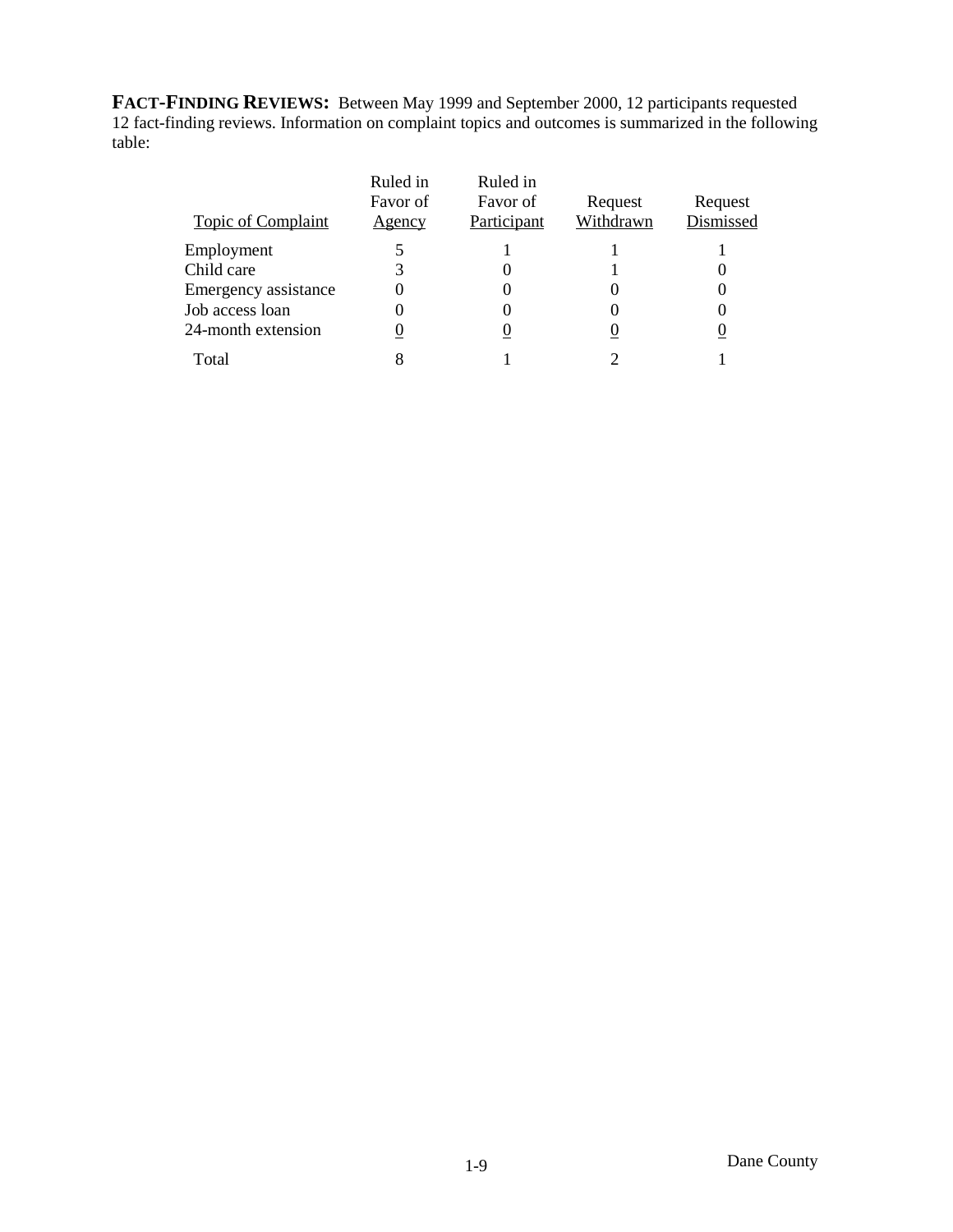# **EAU CLAIRE COUNTY**

### **AGENCY:** Eau Claire County Department of Human Services

### **SERVICE DELIVERY AREA:** Eau Claire County

# **USE OF FUNDS AVAILABLE UNDER THE INITIAL IMPLEMENTATION CONTRACT:**

The Eau Claire County Department of Human Services spent \$4.1 million under the initial implementation contract, of which the agency reports \$0.7 million (17.1 percent) was on subcontracted service expenditures. As a result of unexpended initial implementation contract funding, the agency received profits of \$1.5 million and community reinvestment funds of \$3.0 million.

## **Initial Implementation Contract Expenditures**

September 1997 through December 1999

|                               | <b>Expenditures</b>  | <b>Percentage of Total</b> |
|-------------------------------|----------------------|----------------------------|
| Direct Services:              |                      |                            |
| Work activities               | \$<br>704,800        | 17.3%                      |
| Eligibility determination     | 784,165              | 19.3                       |
| Case management               | 280                  | < 0.1                      |
| FSET services                 | 277,760              | 6.8                        |
| Skills training               | 329,929              | 8.1                        |
| Post-employment services      | 0                    | 0.0                        |
| <b>Educational activities</b> | 122,384              | 3.0                        |
| Subtotal                      | \$2,219,318          | 54.5%                      |
| <b>Cash Benefits:</b>         |                      |                            |
| Community service jobs        | \$<br>393,295        | 9.7%                       |
| Transitional jobs             | 350,119              | 8.6                        |
| Sanctions*                    | 22,371               | 0.5                        |
| Trial jobs                    | 8,471                | 0.2                        |
| Subtotal                      | \$<br>774,256        | 19.0%                      |
| Administration                | \$<br>992,746        | 24.4%                      |
| <b>Additional Services:</b>   |                      |                            |
| Contracted child care         | \$<br>$\overline{0}$ | 0.0%                       |
| Job access loans              | 1,550                | < 0.1                      |
| Emergency assistance          | 84,882               | 2.1                        |
| Other FSET services           | $\theta$             | 0.0                        |
| Subtotal                      | \$<br>86,432         | 2.1%                       |
| Total                         | \$4,072,752          | 100.0%                     |

\* Except in Milwaukee County, sanctions of participants' grants were counted as expenditures and were charged against an agency's contract. Milwaukee agencies retained all sanctioned funds from the implementation contract.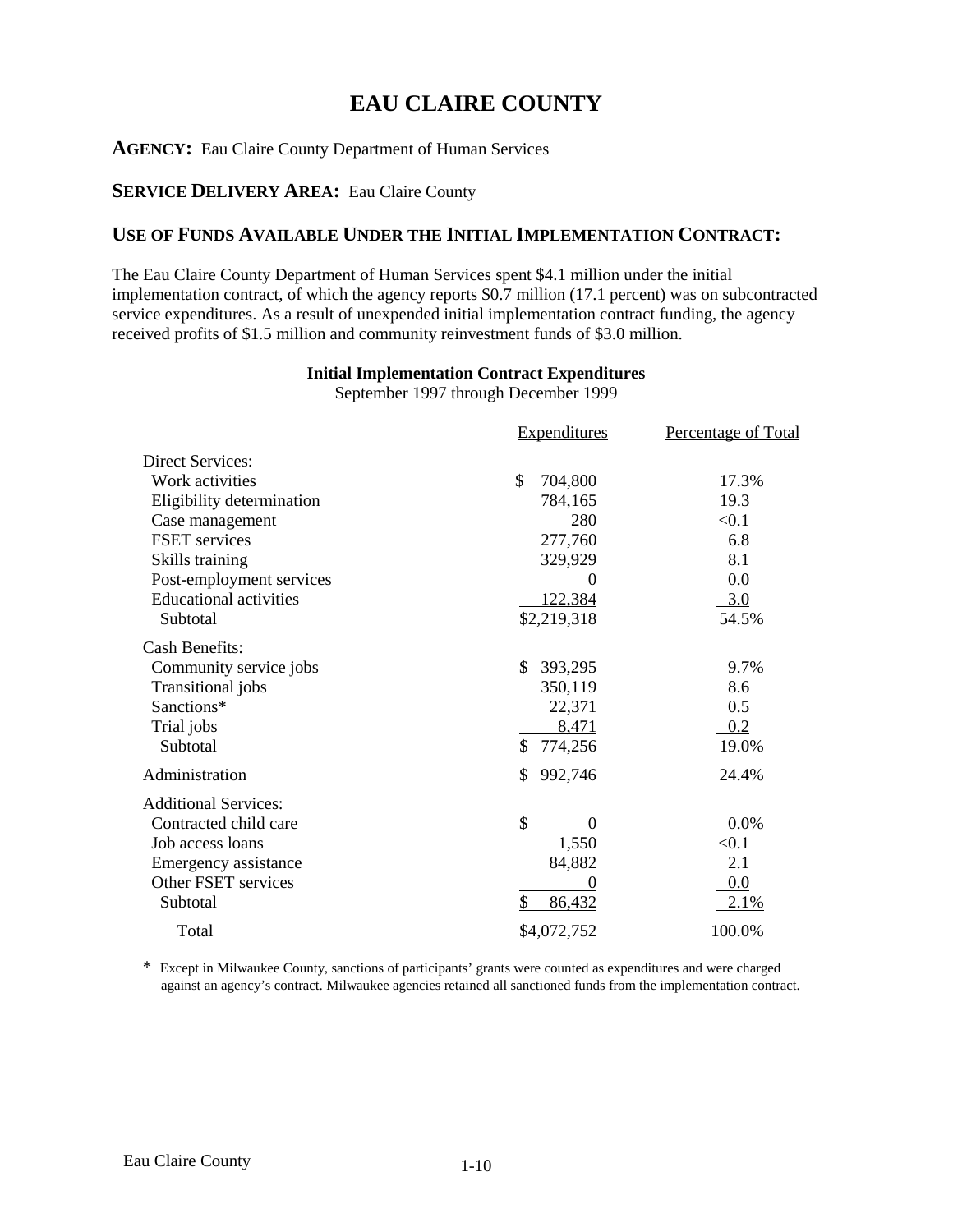## **Use of Profits Under the Initial Implementation Contract**

The Eau Claire County Department of Human Services reports that it is using its \$1.5 million in unrestricted profits for the following activities:

- \$592,000 for a youth assessment center, to provide services to delinquent youth and prevent out-ofhome placements;
- \$536,000 to provide case management services, activities, and other services to adjudicated delinquents and youth in out-of-home placements, to reduce recidivism, truancy, and placements in more restrictive settings;
- \$152,000 for development and start-up costs for the county job center;
- \$150,000 for funding Department of Human Services operations in 1999; and
- \$35,000 for miscellaneous projects and services.

#### **Planned Use of Community Reinvestment Funds Under the Initial Implementation Contract**

| Full-day kindergarten through the Eau Claire School District                         | \$<br>518,000 |
|--------------------------------------------------------------------------------------|---------------|
| Child care resource development staff to work with businesses and providers to       |               |
| expand child care options                                                            | 380,000       |
| Funds not designated for a specific purpose                                          | 235,000       |
| Parent education and support services provided through the Family Resource Center    | 170,000       |
| Emergency shelter, case management, and post-shelter support services for families   |               |
| and pregnant women                                                                   | 160,000       |
| In-home family counseling and education for families at risk of disintegration or    |               |
| disruption due to abusive, insufficient, or inadequate parenting                     | 120,000       |
| Child care services for homeless shelter residents                                   | 81,960        |
| Education and work linkage program for youth                                         | 80,000        |
| Early intervention services to families at risk for child abuse and neglect          | 76,000        |
| Literacy services                                                                    | 75,000        |
| Deferred prosecution services to reduce family violence and assist with maintaining  |               |
| employment                                                                           | 75,000        |
| Family strengthening program for Hmong families                                      | 75,000        |
| Services to youth to prevent gang affiliation and violence                           | 75,000        |
| Quality assurance and monitoring activities related to the administration of         |               |
| community reinvestment projects                                                      | 73,000        |
| Parenting education, classes, and activities for families in the Augusta School      |               |
| District Early Intervention program                                                  | 70,000        |
| Expansion of employment and training services for non-W-2 families                   | 67,436        |
| Counseling, family stabilization services, and employment assistance for victims of  |               |
| domestic, violence and their families                                                | 65,000        |
| Itinerant AODA services provided to high school and middle school students           | 61,000        |
| Expansion of W-2 related services to include individuals ineligible for W-2 services |               |
| due to income limits                                                                 | 60,000        |
| Supportive parenting program for parents with cognitive limitations                  | 55,000        |
| Job coach and mentoring services to individuals in need of workplace support         | 50,000        |
| Employment enhancement services for newly employed Hmong workers and                 |               |
| Hmong youth                                                                          | 50,000        |
| Expansion of services to youth through the Big Brothers Big Sisters program          | 50,000        |
| Education services to increase employability of community members                    | 50,000        |
| Expansion of after-school activities                                                 | 47,088        |
| Transportation grant matching funds                                                  | 40,000        |
| Emergency food and household items for needy families                                | 31,875        |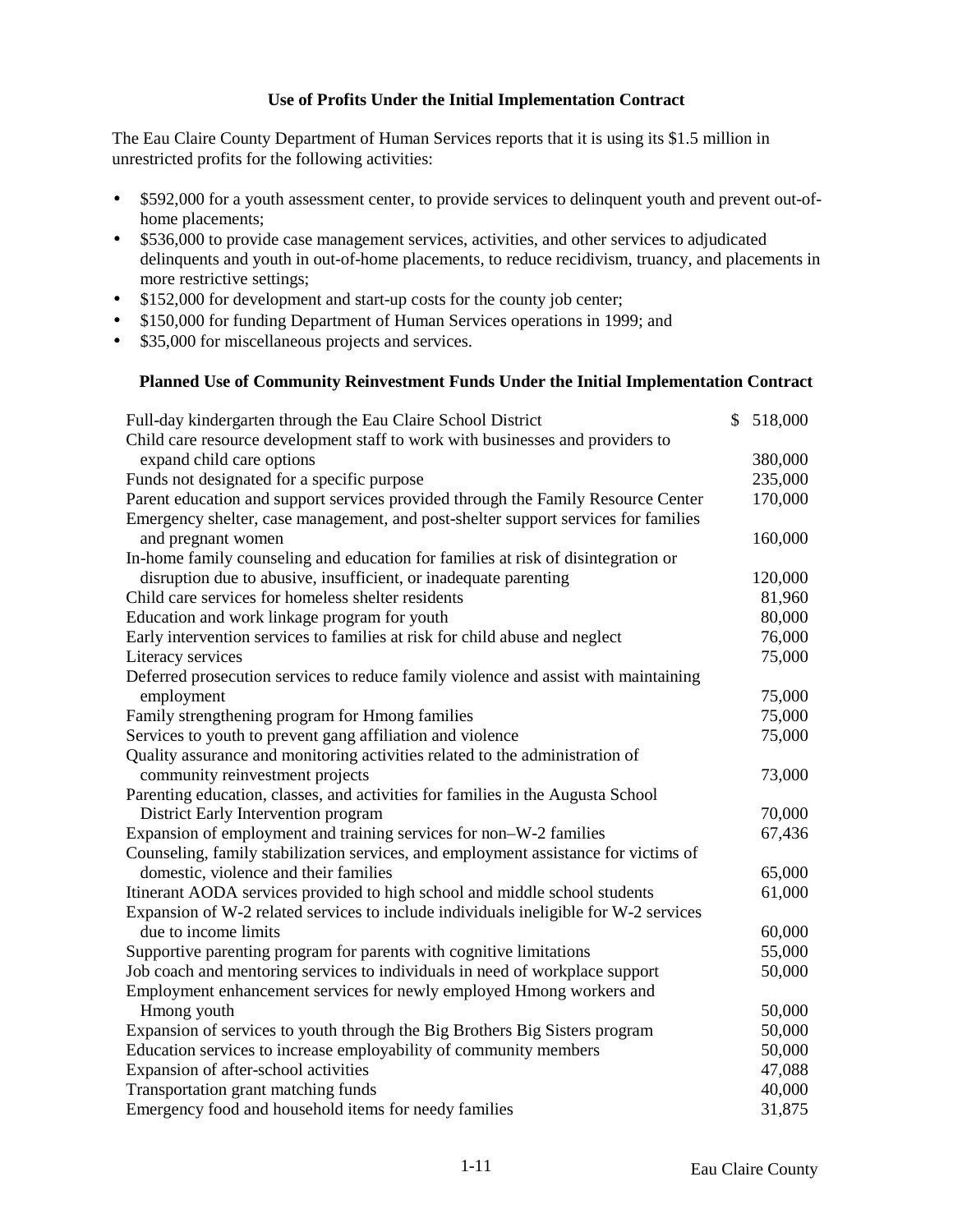### **Planned Use of Community Reinvestment Funds Under the Initial Implementation Contract**

| Supportive services provided by a free medical clinic                                 | 29,685      |
|---------------------------------------------------------------------------------------|-------------|
| Child abuse prevention services, including assessment and parenting skills training   | 25,000      |
| Building rehabilitation and installation of a security system for a domestic violence |             |
| shelter                                                                               | 5,000       |
| Total                                                                                 | \$2,951,044 |

# **USE OF FUNDS AVAILABLE UNDER THE CURRENT IMPLEMENTATION CONTRACT:**

The Eau Claire County Department of Human Services' current W-2 contract is for \$3.2 million to provide W-2 and related services from January 2000 through December 2001. Between January 2000 and September 2000, \$966,790, or 30.2 percent of the contract budget, was spent. An additional \$223,000 in bonus funds will be available to the Eau Claire County Department of Human Services if it meets established performance standards.

#### **Current Implementation Contract Expenditures**

|                            |              | Percentage of Total | <b>Total Expenditures</b><br>as a Percentage of |
|----------------------------|--------------|---------------------|-------------------------------------------------|
|                            | Expenditures | Expenditures        | <b>Contract Budget</b>                          |
| Direct Services            | \$608,236    | 62.9%               |                                                 |
| <b>Cash Benefits</b>       | 79,799       | 8.2                 | --                                              |
| Administration             | 219,257      | 22.7                |                                                 |
| <b>Additional Services</b> | 59,498       | 6.2                 |                                                 |
| Total                      | \$966,790    | 100.0%              | 30.2%                                           |

January 2000 through September 2000

# **Potential Bonus Funds Under the Current Implementation Contract**

Available after December 31, 2001

| Total Possible Performance Bonus Funds Available:                     |          | \$223,097 |
|-----------------------------------------------------------------------|----------|-----------|
| Restricted bonus                                                      | \$95,613 |           |
| Unrestricted bonuses                                                  | 127,484  |           |
| Projected Bonus Based on Performance Standards through December 2000: |          | \$191,226 |
| Restricted bonus                                                      | \$95,613 |           |
| Unrestricted bonuses                                                  | 95,613   |           |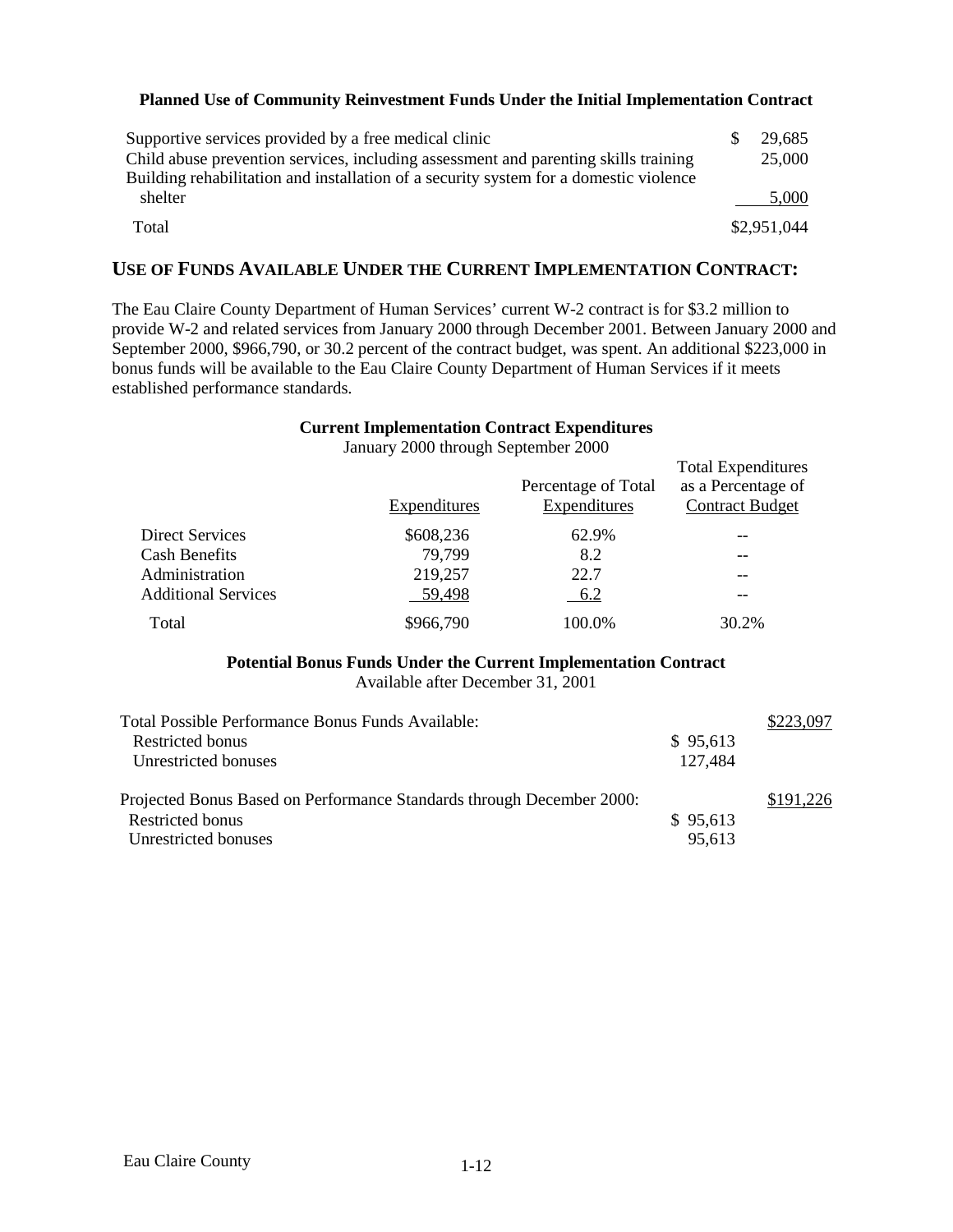#### **Progress in Meeting Performance Standards Under the Current Implementation Contract** As of December 31, 2000

|                                        | Meeting<br>Performance<br>Standards for<br>Restricted<br>Bonus? | Meeting<br>Performance<br>Standards for<br><b>First Unrestricted</b><br>Bonus? | Meeting<br>Performance<br>Standards for<br>Second Unrestricted<br>Bonus? |
|----------------------------------------|-----------------------------------------------------------------|--------------------------------------------------------------------------------|--------------------------------------------------------------------------|
| <b>Entered Employment</b>              | <b>Yes</b>                                                      | Yes                                                                            | <b>Yes</b>                                                               |
| <b>Average Wage Rate</b>               | <b>Yes</b>                                                      | Yes                                                                            | Yes                                                                      |
| Job Retention-30 Days                  | <b>Yes</b>                                                      | Yes                                                                            | N <sub>0</sub>                                                           |
| Job Retention-180 Days                 | <b>Yes</b>                                                      | Yes                                                                            | N <sub>0</sub>                                                           |
| Health Insurance Benefits              | <b>Yes</b>                                                      | <b>Yes</b>                                                                     | Yes                                                                      |
| <b>Full and Appropriate Engagement</b> | Yes                                                             | Yes                                                                            | Yes                                                                      |
| <b>Basic Educational Activities</b>    | Yes                                                             | N <sub>0</sub>                                                                 | N <sub>0</sub>                                                           |
| Faith-Based Contract (optional)        | Not Applicable                                                  | Not Applicable                                                                 | Yes                                                                      |
| Basic Skills/Job Skills (optional)     | Not Applicable                                                  | Not Applicable                                                                 | N <sub>0</sub>                                                           |

**CASELOAD INFORMATION:** Overall, the participant caseload declined 85.4 percent from September 1997 to September 2000.

|                       | September 1997 | September 2000 | Percentage Change |
|-----------------------|----------------|----------------|-------------------|
| Cash benefit cases    | 198            | ı n            | --                |
| Case management cases |                |                | --                |
| Total                 | 199            | 79             | $(85.4\%)$        |

**SANCTIONS:** The Eau Claire County Department of Human Services sanctioned two participants in September 2000. Information on the type of cases sanctioned and average sanction amount is summarized in the following table:

| Placement Type                | Number of Participants Sanctioned Average Sanction Amount |       |
|-------------------------------|-----------------------------------------------------------|-------|
| Community service job         |                                                           | \$216 |
| <b>Transitional placement</b> |                                                           |       |
| Other                         |                                                           |       |
| Total                         |                                                           | 144   |

**FACT-FINDING REVIEWS:** Between May 1999 and September 2000, two participants requested two fact-finding reviews. Information on complaint topics and outcomes is summarized in the following table:

| <b>Topic of Complaint</b> | Ruled in Favor<br>of Agency | Ruled in Favor<br>of Participant | Request<br>Withdrawn |
|---------------------------|-----------------------------|----------------------------------|----------------------|
| Employment                |                             |                                  |                      |
| Child care                |                             |                                  |                      |
| Emergency assistance      |                             |                                  |                      |
| Job access loan           |                             |                                  |                      |
| 24-month extension        |                             |                                  |                      |
| Totals                    |                             |                                  |                      |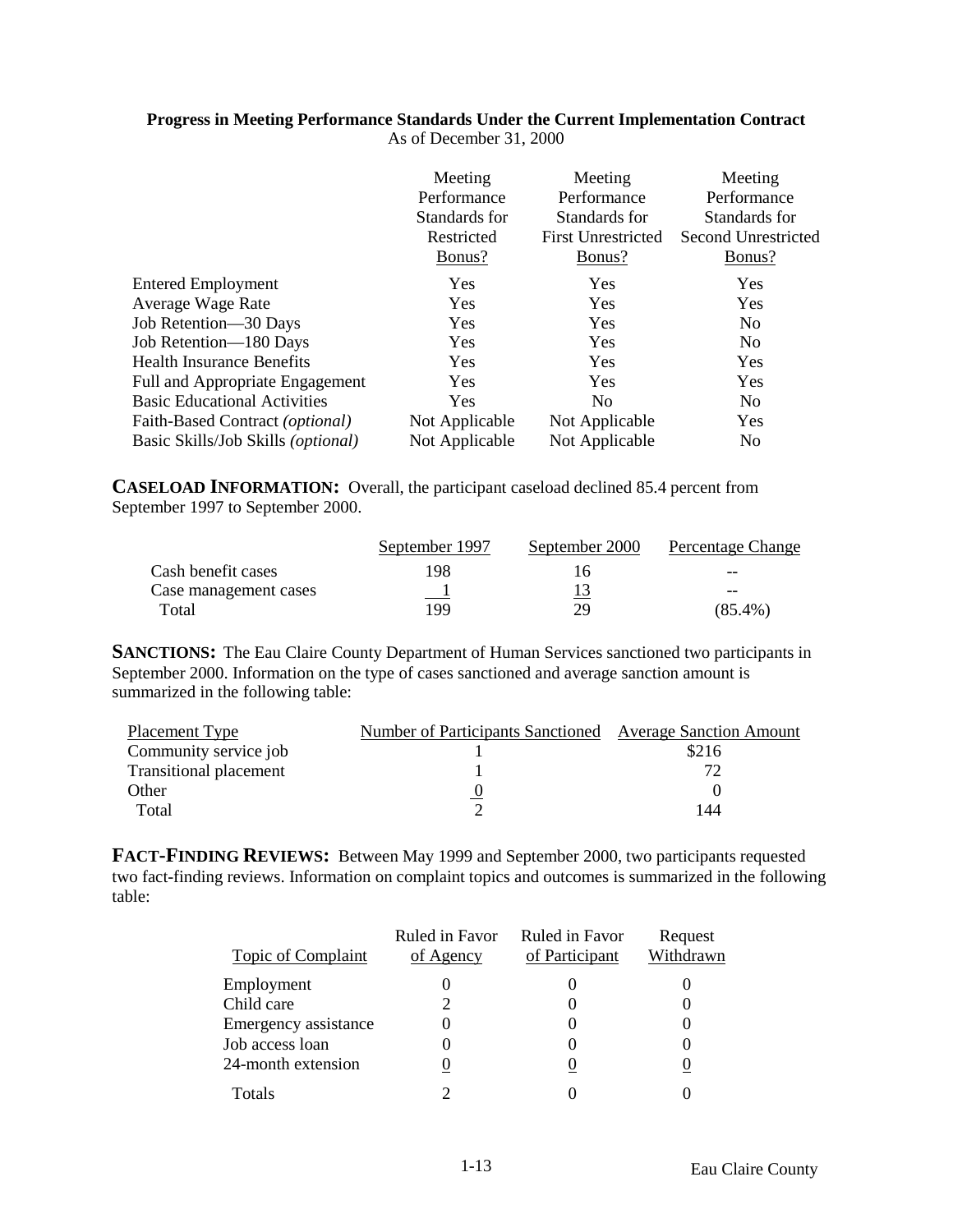# **FOND DU LAC COUNTY**

# **AGENCY:** Fond du Lac County Department of Social Services

# **SERVICE DELIVERY AREA:** Fond du Lac County

# **USE OF FUNDS AVAILABLE UNDER THE INITIAL IMPLEMENTATION CONTRACT:**

The Fond du Lac County Department of Social Services spent \$1.9 million under the initial implementation contract, of which the agency reports approximately \$12,000 (0.6 percent) was subcontracted service expenditures. As a result of unexpended initial implementation contract funding, the agency received profits of \$465,000 and community reinvestment funds of \$833,000.

# **Initial Implementation Contract Expenditures**

September 1997 through December 1999

|                               | <b>Expenditures</b> | <b>Percentage of Total</b> |
|-------------------------------|---------------------|----------------------------|
| <b>Direct Services:</b>       |                     |                            |
| Work activities               | 173,855<br>\$       | 9.3%                       |
| Eligibility determination     | 134,163             | 7.2                        |
| Case management               | 219,257             | 11.8                       |
| <b>FSET</b> services          | 125,775             | 6.8                        |
| Post-employment services      | 92,171              | 5.0                        |
| Skills training               | 101,787             | 5.5                        |
| <b>Educational activities</b> | 46,816              | 2.5                        |
| Subtotal                      | \$<br>893,824       | 48.1%                      |
| <b>Cash Benefits:</b>         |                     |                            |
| Community service jobs        | \$<br>279,746       | 15.0%                      |
| Transitional jobs             | 245,272             | 13.2                       |
| Sanctions*                    | 10,110              | 0.5                        |
| Trial jobs                    | 691                 | $\leq 0.1$                 |
| Subtotal                      | 535,819<br>\$       | 28.7%                      |
| Administration                | \$<br>359,553       | 19.3%                      |
| <b>Additional Services:</b>   |                     |                            |
| Contracted child care         | \$<br>$\Omega$      | 0.0%                       |
| Job access loans              | 50,294              | 2.7                        |
| Emergency assistance          | 15,844              | 0.9                        |
| Other FSET services           | 5,374               | 0.3                        |
| Subtotal                      | \$<br>71,512        | 3.9%                       |
| Total                         | \$1,860,708         | 100.0%                     |

\* Except in Milwaukee County, sanctions of participants' grants were counted as expenditures and were charged against an agency's contract. Milwaukee agencies retained all sanctioned funds from the implementation contract.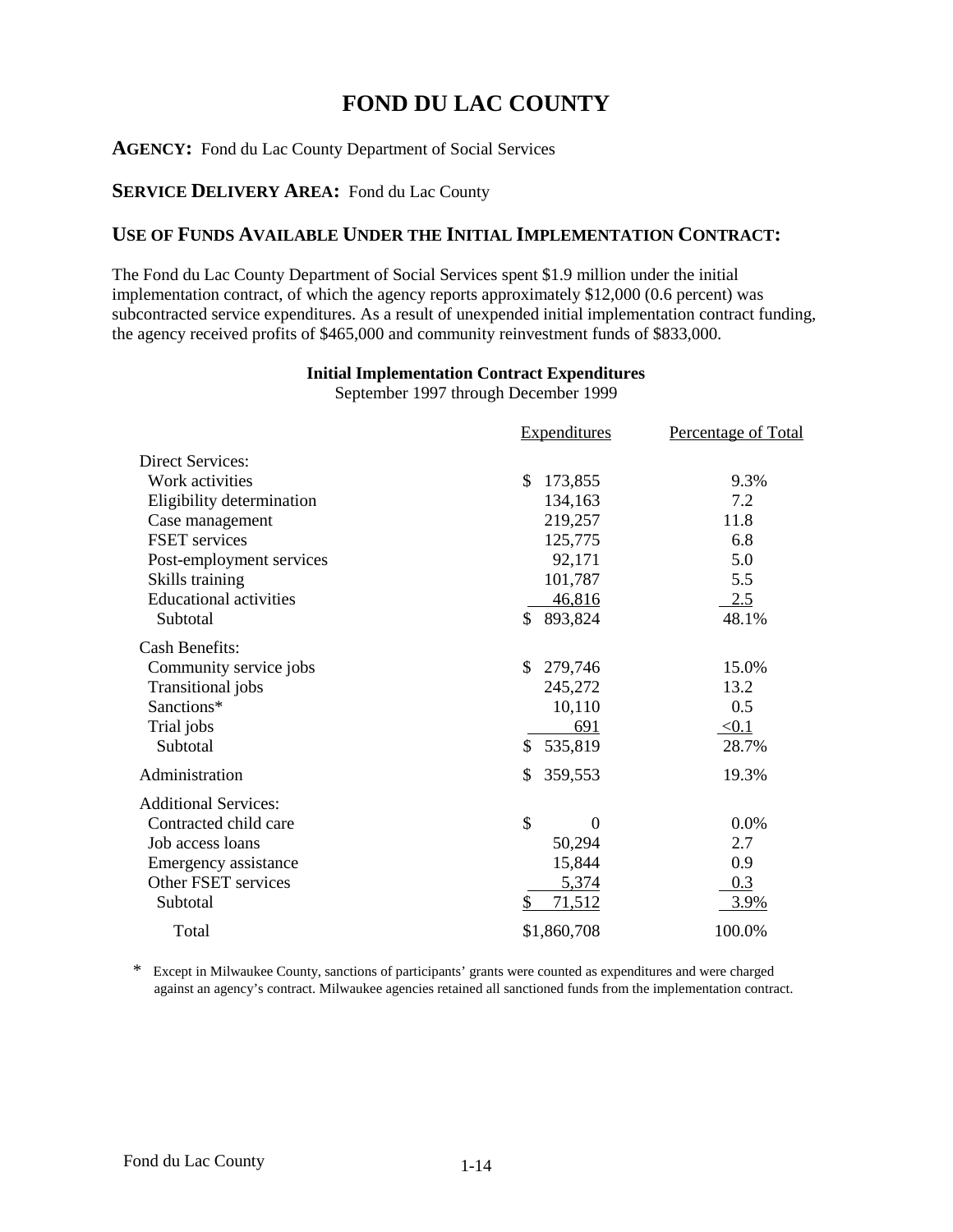## **Use of Profits Under the Initial Implementation Contract**

The Fond du Lac County Department of Social Services reports that it is using its \$465,000 in unrestricted profits to expand agency services available to low-income individuals and families by:

- funding basic county social services in an effort to offset increases in the county tax levy;
- increasing agency staffing to provide more contact and support to low-income families seeking services;
- providing an agency social worker to assist with a skills-building class for teens at the Boys and Girls Club; and
- providing small grants to families to address employment barriers.

# **Planned Use of Community Reinvestment Funds Under the Initial Implementation Contract**

| Supplement to W-2 and related programs                                            | \$305,600 |
|-----------------------------------------------------------------------------------|-----------|
| Family support services to assist with time management, child care, and budgeting | 84,880    |
| Emergency loans for food, shelter, utilities, child care, and other items         | 80,000    |
| Clinical social worker for consultations with W-2 participants                    | 67,102    |
| Support services for families with emotionally disturbed children                 | 60,000    |
| Domestic abuse services                                                           | 50,000    |
| After-school activities for children                                              | 43,991    |
| Services for sexual assault/abuse victims and their families                      | 40,000    |
| Transitional living services                                                      | 36,747    |
| Respite child care                                                                | 20,080    |
| Retention training for employed individuals                                       | 16,000    |
| Individualized development accounts for home ownership                            | 15,000    |
| Interpreter services                                                              | 10,000    |
| Information and referral system for community services                            | 4,000     |
| Total                                                                             | \$833,400 |

# **USE OF FUNDS AVAILABLE UNDER THE CURRENT IMPLEMENTATION CONTRACT:**

Fond du Lac County Department of Social Services' current W-2 contract is for \$2.8 million to provide W-2 and related services from January 2000 through December 2001. Between January 2000 and September 2000, approximately \$549,383, or 19.6 percent of the contract budget, was spent. An additional \$194,000 in bonus funds will be available to the Fond du Lac County Department of Social Services if it meets established performance standards.

### **Current Implementation Contract Expenditures**

January 2000 through September 2000

|                            | <b>Expenditures</b> | Percentage of Total<br><b>Expenditures</b> | <b>Total Expenditures</b><br>as a Percentage of<br><b>Contract Budget</b> |
|----------------------------|---------------------|--------------------------------------------|---------------------------------------------------------------------------|
| Direct Services            | \$270,928           | 49.3%                                      | --                                                                        |
| <b>Cash Benefits</b>       | 182,714             | 33.2                                       | --                                                                        |
| Administration             | 61,331              | 11.2                                       | --                                                                        |
| <b>Additional Services</b> | 34,410              | <u>6.3</u>                                 |                                                                           |
| Total                      | \$549,383           | 100.0%                                     | 19.6%                                                                     |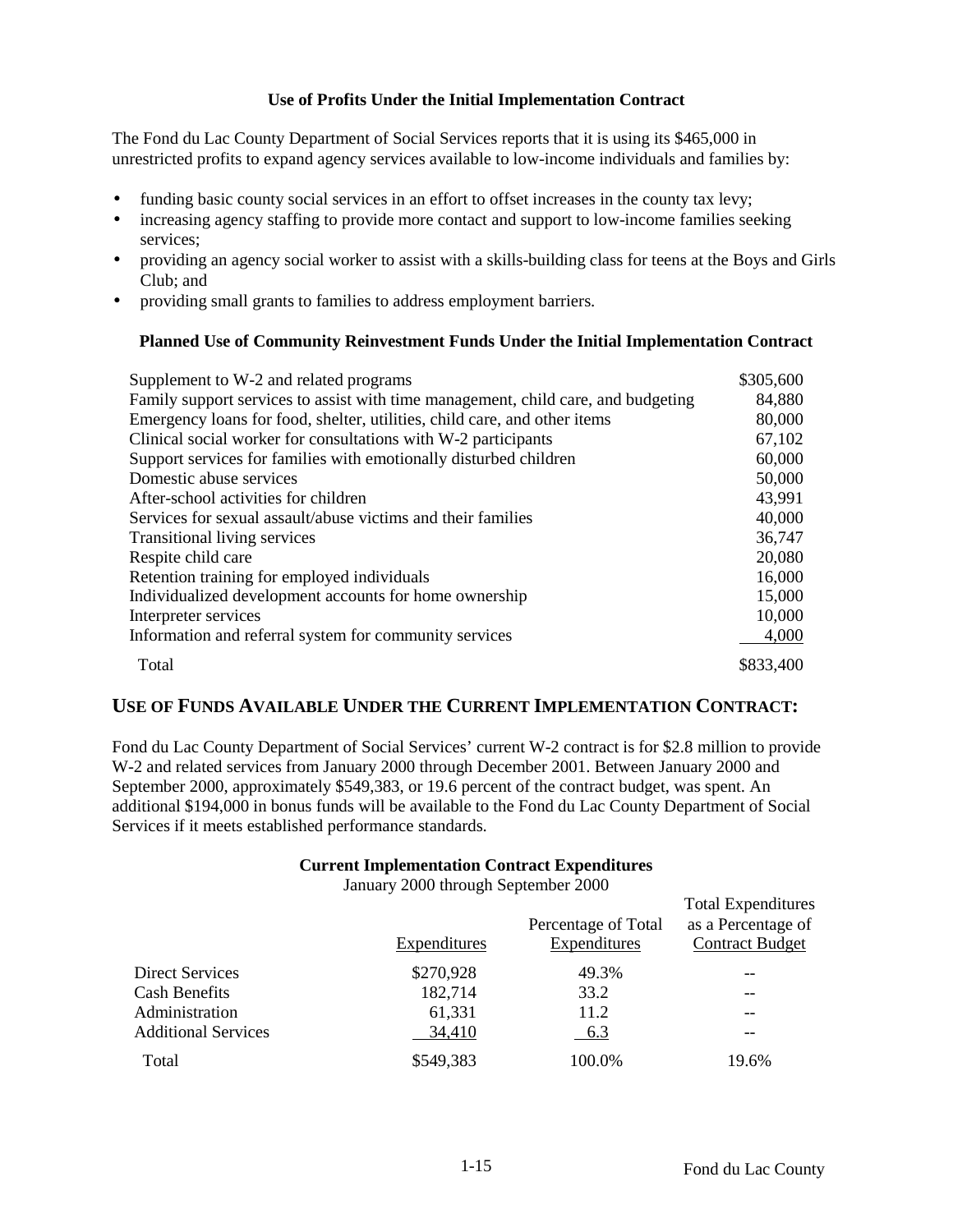# **Potential Bonus Funds Under the Current Implementation Contract**

Available after December 31, 2001

| Total Possible Performance Bonus Funds Available:                     |          | \$193,886 |
|-----------------------------------------------------------------------|----------|-----------|
| Restricted bonus                                                      | \$83,094 |           |
| Unrestricted bonuses                                                  | 110,792  |           |
| Projected Bonus Based on Performance Standards through December 2000: |          | \$189,270 |
| Restricted bonus                                                      | \$83,094 |           |
| Unrestricted bonuses                                                  | 106,176  |           |

### **Progress in Meeting Performance Standards Under the Current Implementation Contract** As of December 31, 2000

|                                             | Meeting<br>Performance<br>Standards for<br>Restricted<br>Bonus? | Meeting<br>Performance<br>Standards for<br><b>First Unrestricted</b><br>Bonus? | Meeting<br>Performance<br>Standards for<br>Second Unrestricted<br>Bonus? |
|---------------------------------------------|-----------------------------------------------------------------|--------------------------------------------------------------------------------|--------------------------------------------------------------------------|
| <b>Entered Employment</b>                   | Yes                                                             | <b>Yes</b>                                                                     | Yes                                                                      |
| Average Wage Rate                           | Yes                                                             | <b>Yes</b>                                                                     | Yes                                                                      |
| Job Retention-30 Days                       | Yes                                                             | <b>Yes</b>                                                                     | Yes                                                                      |
| Job Retention-180 Days                      | Yes                                                             | Yes                                                                            | N <sub>o</sub>                                                           |
| <b>Health Insurance Benefits</b>            | Yes                                                             | <b>Yes</b>                                                                     | Yes                                                                      |
| Full and Appropriate Engagement             | Yes                                                             | <b>Yes</b>                                                                     | Yes                                                                      |
| <b>Basic Educational Activities</b>         | Yes                                                             | <b>Yes</b>                                                                     | Yes                                                                      |
| Faith-Based Contract (optional)             | Not Applicable                                                  | Not Applicable                                                                 | Yes                                                                      |
| Basic Skills/Job Skills ( <i>optional</i> ) | Not Applicable                                                  | Not Applicable                                                                 | N <sub>0</sub>                                                           |

**CASELOAD INFORMATION:** Overall, the participant caseload declined 1.5 percent from September 1997 to September 2000.

|                       | September 1997 | September 2000 | Percentage Change |
|-----------------------|----------------|----------------|-------------------|
| Cash benefit cases    | h.             | 40             | --                |
| Case management cases |                |                | --                |
| Total                 | 68             | 67             | $(1.5\%)$         |

**SANCTIONS:** The Fond du Lac County Department of Social Services sanctioned one community service job participant for \$191 in September 2000.

**FACT-FINDING REVIEWS:** Between May 1999 and September 2000, one participant requested a fact-finding review related to child care. The case was resolved in favor of the agency.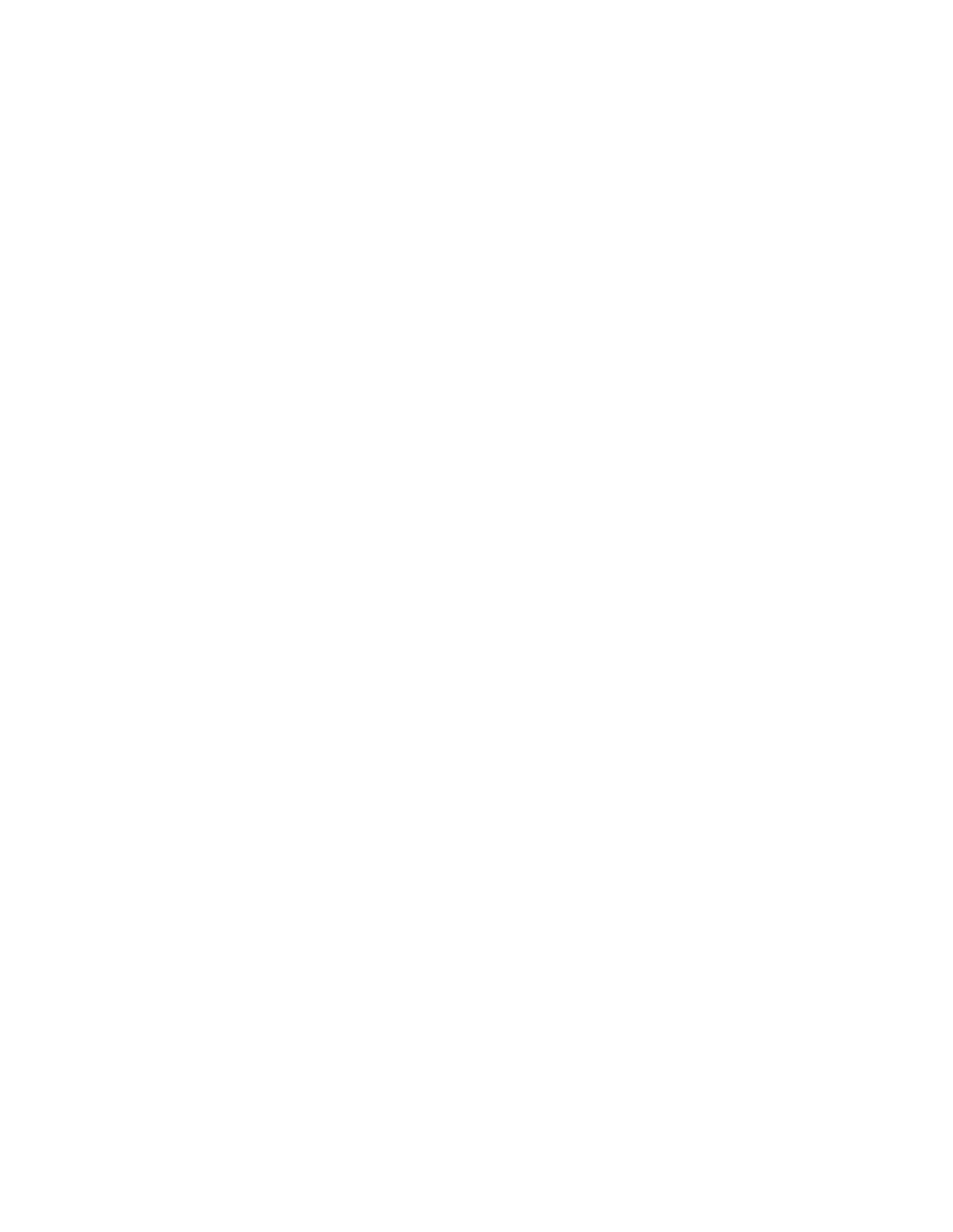## **GRANT COUNTY**

**AGENCY:** Grant County Department of Social Services, which is a member of and administrative agency for the Southwest Consortium, a collaborative effort by Grant, Green, Iowa, Lafayette, and Richland counties to provide W-2 services.

#### **SERVICE DELIVERY AREA: Grant County**

## **USE OF FUNDS AVAILABLE UNDER THE INITIAL IMPLEMENTATION CONTRACT:**

The Grant County Department of Social Services spent \$560,000 under the initial implementation contract. Because Grant County was one of five counties in the Southwest Consortium, it was not possible to determine the amount of funds subcontracted specifically for services in Grant County. As a result of unexpended initial implementation contract funding, the agency received profits that amounted to approximately \$223,000 and community reinvestment funds that amounted to approximately \$376,000.

## **Initial Implementation Contract Expenditures**

September 1997 through December 1999

|                               | <b>Expenditures</b>    | Percentage of Total |
|-------------------------------|------------------------|---------------------|
| <b>Direct Services:</b>       |                        |                     |
| Work activities               | \$15,501               | 2.8%                |
| Eligibility determination     | 195,868                | 35.0                |
| Case management               | 1,647                  | 0.3                 |
| <b>FSET</b> services          | 113,900                | 20.3                |
| Skills training               | 12,652                 | 2.3                 |
| Post-employment services      | 4,017                  | 0.7                 |
| <b>Educational activities</b> | 2,354                  | 0.4                 |
| Subtotal                      | \$345,939              | 61.8%               |
| <b>Cash Benefits:</b>         |                        |                     |
| Community service jobs        | \$<br>44,490           | 7.9%                |
| Transitional jobs             | 47,003                 | 8.4                 |
| Sanctions*                    | 686                    | 0.1                 |
| Trial jobs                    |                        | 0.0                 |
| Subtotal                      | \$92,179               | 16.4%               |
| Administration                | \$102,671              | 18.3%               |
| <b>Additional Services:</b>   |                        |                     |
| Contracted child care         | \$<br>$\boldsymbol{0}$ | 0.0                 |
| Job access loans              | $\theta$               | 0.0                 |
| Emergency assistance          | 300                    | 0.1                 |
| Other FSET services           | <u>19,120</u>          | 3.4                 |
| Subtotal                      | \$19,420               | 3.5%                |
| Total                         | \$560,209              | 100.0%              |

\* Except in Milwaukee County, sanctions of participants' grants were counted as expenditures and were charged against an agency's contract. Milwaukee agencies retained all sanctioned funds from the implementation contract.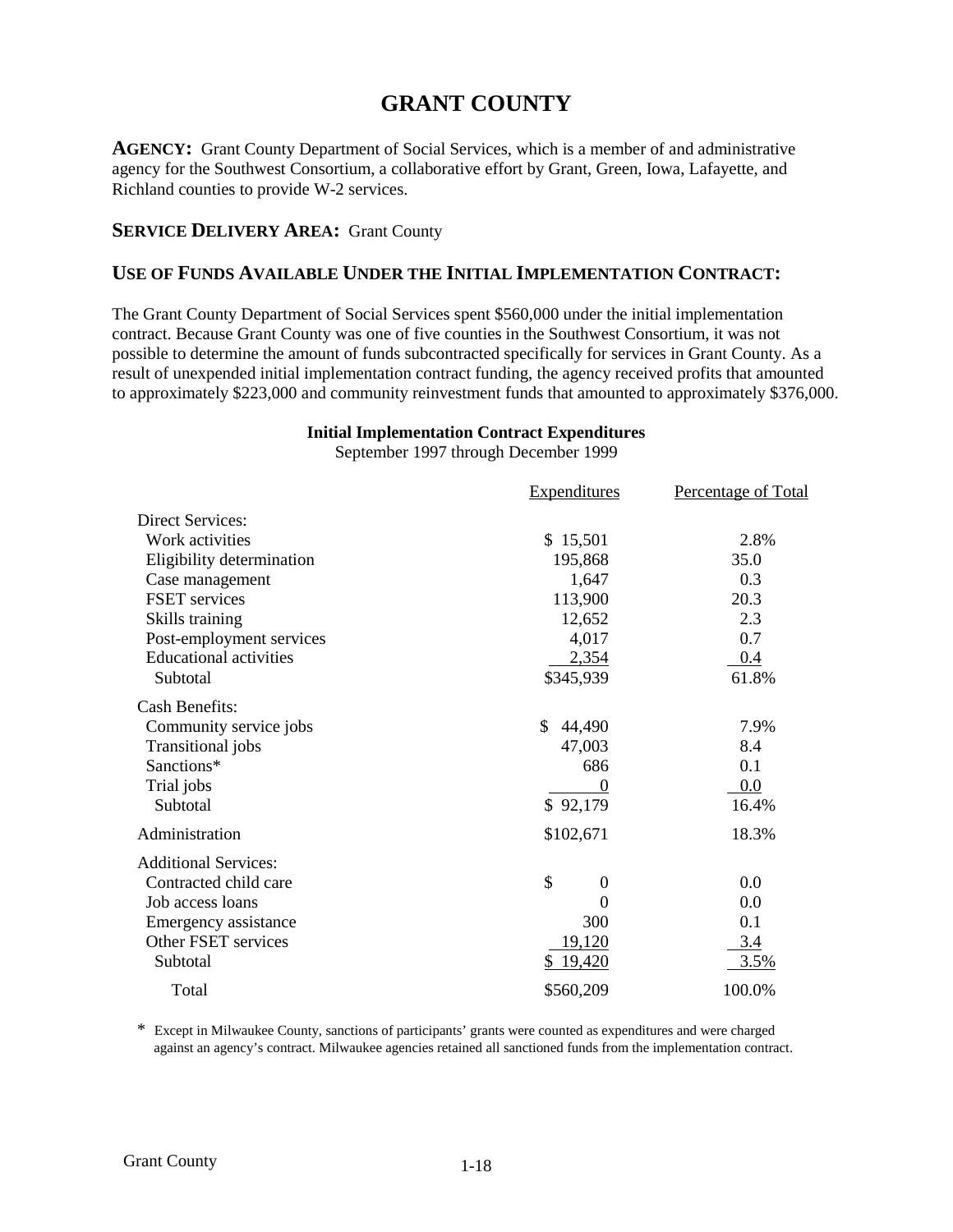The Southwest Consortium reports that the \$223,000 in unrestricted profits earned by the Grant County Department of Social Services has been placed in a reserve fund for future use related to W-2.

#### **Planned Use of Community Reinvestment Funds Under the Initial Implementation Contract**

| Grants to community-based organizations and educational institutions for family     |           |
|-------------------------------------------------------------------------------------|-----------|
| resource centers, parenting services, adult basic education services, and AODA and  |           |
| mental health services                                                              | \$98,140  |
| Intergenerational family literacy program                                           | 90,251    |
| Outreach and services to employers to supplement Job Center services                | 44,537    |
| Outreach to churches to develop programming for W-2 participants                    | 36,000    |
| Workplace vocational training                                                       | 30,000    |
| Assistance with transportation and work-related expenses for low-income individuals | 25,000    |
| Work program services to teen parents, including classes and home visits            | 15,318    |
| Job coaching to assist working individuals in developing skills at work and home    | 10,000    |
| Youth recreation and child care services                                            | 10,000    |
| Funds used for processing vendor reimbursements for transportation and work-        |           |
| related expense vouchers                                                            | 5,819     |
| Assistance to child care providers to start or expand child care services           | 5,000     |
| Staff development training for social service and job center staff                  | 5,000     |
| Mentoring services for low-income families                                          | 1,284     |
| Total                                                                               | \$376,349 |

## **USE OF FUNDS AVAILABLE UNDER THE CURRENT IMPLEMENTATION CONTRACT:**

The Southwest Consortium's current W-2 contract is for \$2.5 million to provide W-2 and related services from January 2000 through December 2001. Of the \$2.5 million, approximately \$754,000 is budgeted for use by the Grant County Department of Social Services. Between January 2000 and September 2000, \$340,658, or 45.2 percent of the amount budgeted for Grant County, was spent by the Grant County Department of Social Services.

Approximately \$175,000 in additional bonus funding will be available to the Southwest Consortium if it meets established performance standards, of which approximately \$53,000 will be made available to the Grant County Department of Social Services.

## **Current Implementation Contract Expenditures**

January 2000 through September 2000

|              |                     | <b>Total Expenditures as</b> |
|--------------|---------------------|------------------------------|
|              | Percentage of Total | a Percentage of              |
| Expenditures | Expenditures        | <b>Contract Budget</b>       |
| \$239,542    | 70.3%               |                              |
| 21,438       | 6.3                 |                              |
| 74,669       | 21.9                |                              |
| 5,009        | 1.5                 |                              |
| \$340,658    | 100.0%              | 45.2%                        |
|              |                     |                              |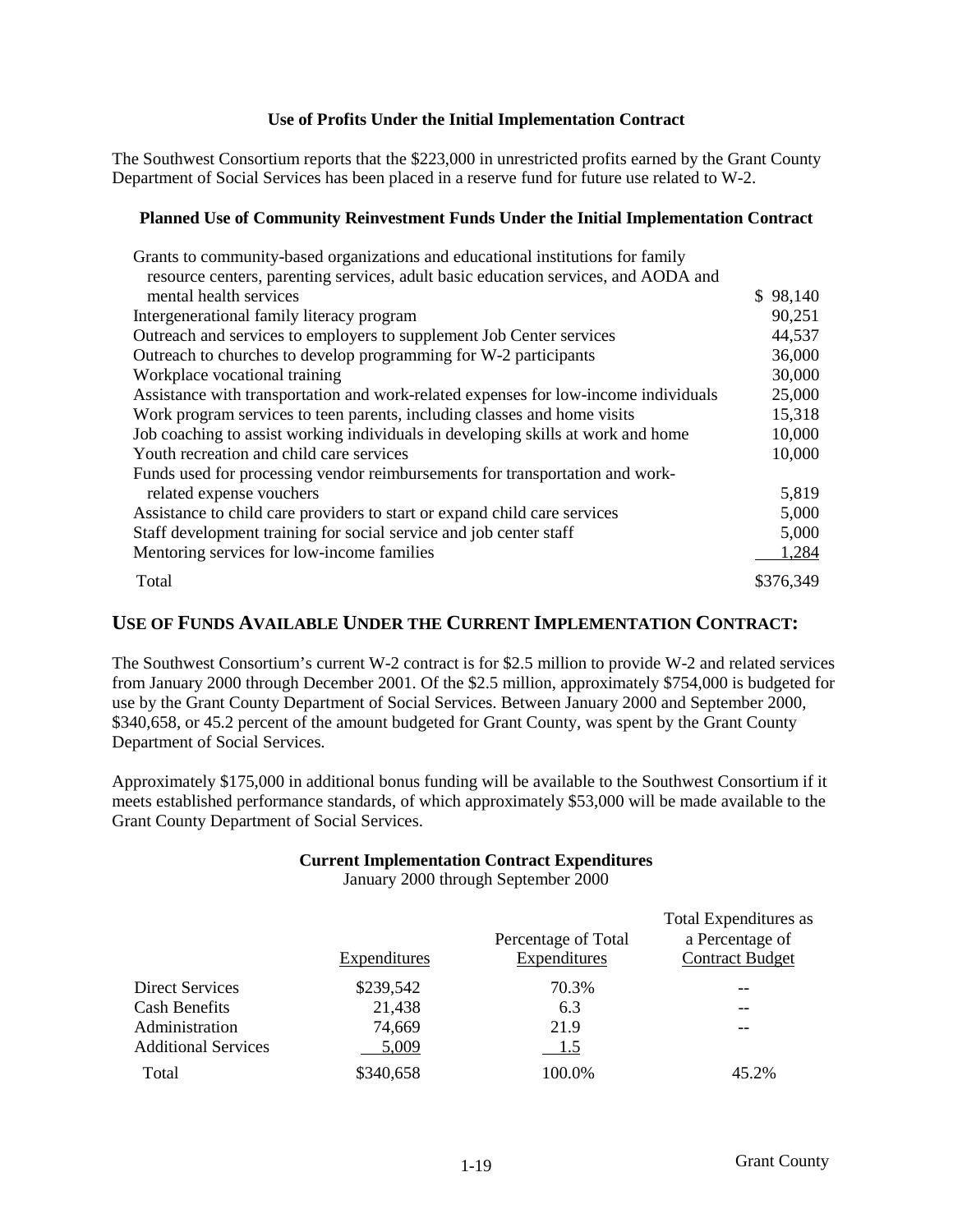#### **Potential Bonus Funds Under the Current Implementation Contract** Available after December 31, 2001

| Total Performance Bonus Funds Available:                              |          | \$52,799 |
|-----------------------------------------------------------------------|----------|----------|
| Restricted bonus                                                      | \$22,628 |          |
| Unrestricted bonuses                                                  | 30,171   |          |
| Projected Bonus Based on Performance Standards through December 2000: |          | \$52.799 |
| Restricted bonus                                                      | \$22,628 |          |
| Unrestricted bonuses                                                  | 30,171   |          |

#### **Progress in Meeting Performance Standards Under the Current Implementation Contract\*** As of December 31, 2000

|                                             | Meeting<br>Performance<br>Standards for<br>Restricted<br>Bonus? | Meeting<br>Performance<br><b>Standards for First</b><br>Unrestricted<br>Bonus? | Meeting<br>Performance<br>Standards for<br>Second Unrestricted<br><u>Bonus?</u> |
|---------------------------------------------|-----------------------------------------------------------------|--------------------------------------------------------------------------------|---------------------------------------------------------------------------------|
| <b>Entered Employment</b>                   | Yes                                                             | Yes                                                                            | N <sub>0</sub>                                                                  |
| Average Wage Rate                           | <b>Yes</b>                                                      | <b>Yes</b>                                                                     | <b>Yes</b>                                                                      |
| Job Retention—30 Days                       | Yes                                                             | Yes                                                                            | Yes                                                                             |
| Job Retention-180 Days                      | Yes                                                             | Yes                                                                            | Yes                                                                             |
| <b>Health Insurance Benefits</b>            | <b>Yes</b>                                                      | <b>Yes</b>                                                                     | Yes                                                                             |
| Full and Appropriate Engagement             | <b>Yes</b>                                                      | <b>Yes</b>                                                                     | Yes                                                                             |
| <b>Basic Educational Activities</b>         | <b>Yes</b>                                                      | Yes                                                                            | Yes                                                                             |
| Faith-Based Contract ( <i>optional</i> )    | Not Applicable                                                  | Not Applicable                                                                 | Yes                                                                             |
| Basic Skills/Job Skills ( <i>optional</i> ) | Not Applicable                                                  | Not Applicable                                                                 | N <sub>0</sub>                                                                  |

\* Reported information is for the entire Southwest Consortium.

**CASELOAD INFORMATION:** Overall, the participant caseload declined 89.7 percent from September 1997 to September 2000.

|                       | September 1997 | September 2000 | Percentage Change |
|-----------------------|----------------|----------------|-------------------|
| Cash benefit cases    | 29             |                | $- -$             |
| Case management cases | $\mathbf{r}$   |                | --                |
| Total                 | 30             |                | $(83.3\%)$        |

**SANCTIONS:** The Grant County Department of Social Services sanctioned no participants in September 2000.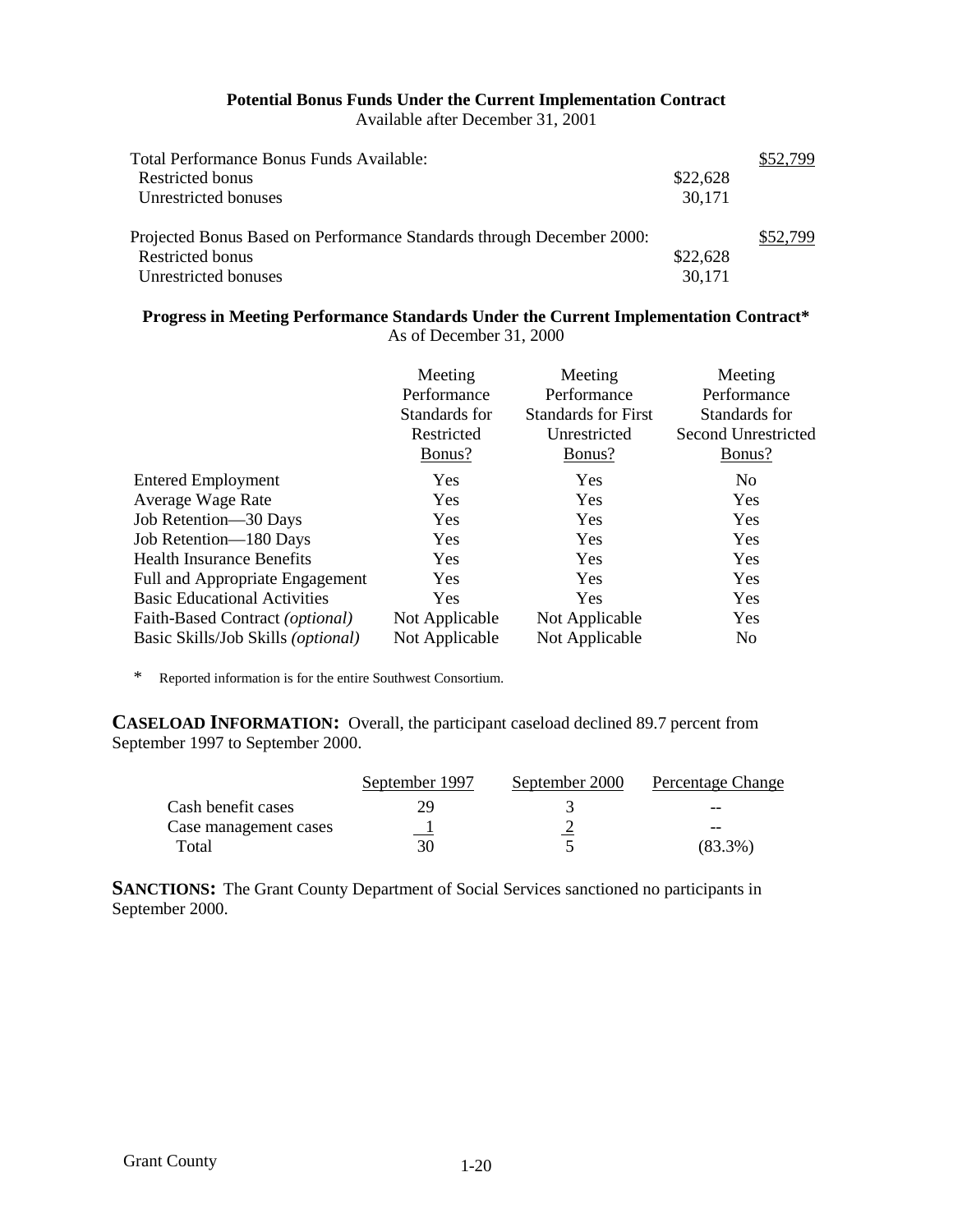**FACT-FINDING REVIEWS:** Between May 1999 and September 2000, three participants requested five fact-finding reviews. Information on complaint topics and outcomes is summarized in the following table:

|                           | Ruled in Favor<br>of Agency | Ruled in Favor<br>of Participant | Request<br>Withdrawn |
|---------------------------|-----------------------------|----------------------------------|----------------------|
| <b>Topic of Complaint</b> |                             |                                  |                      |
| Employment                | 2                           |                                  |                      |
| Child care                | 0                           |                                  |                      |
| Emergency assistance      |                             |                                  |                      |
| Job access loan           |                             |                                  |                      |
| 24-month extension        |                             |                                  |                      |
| Totals                    |                             |                                  |                      |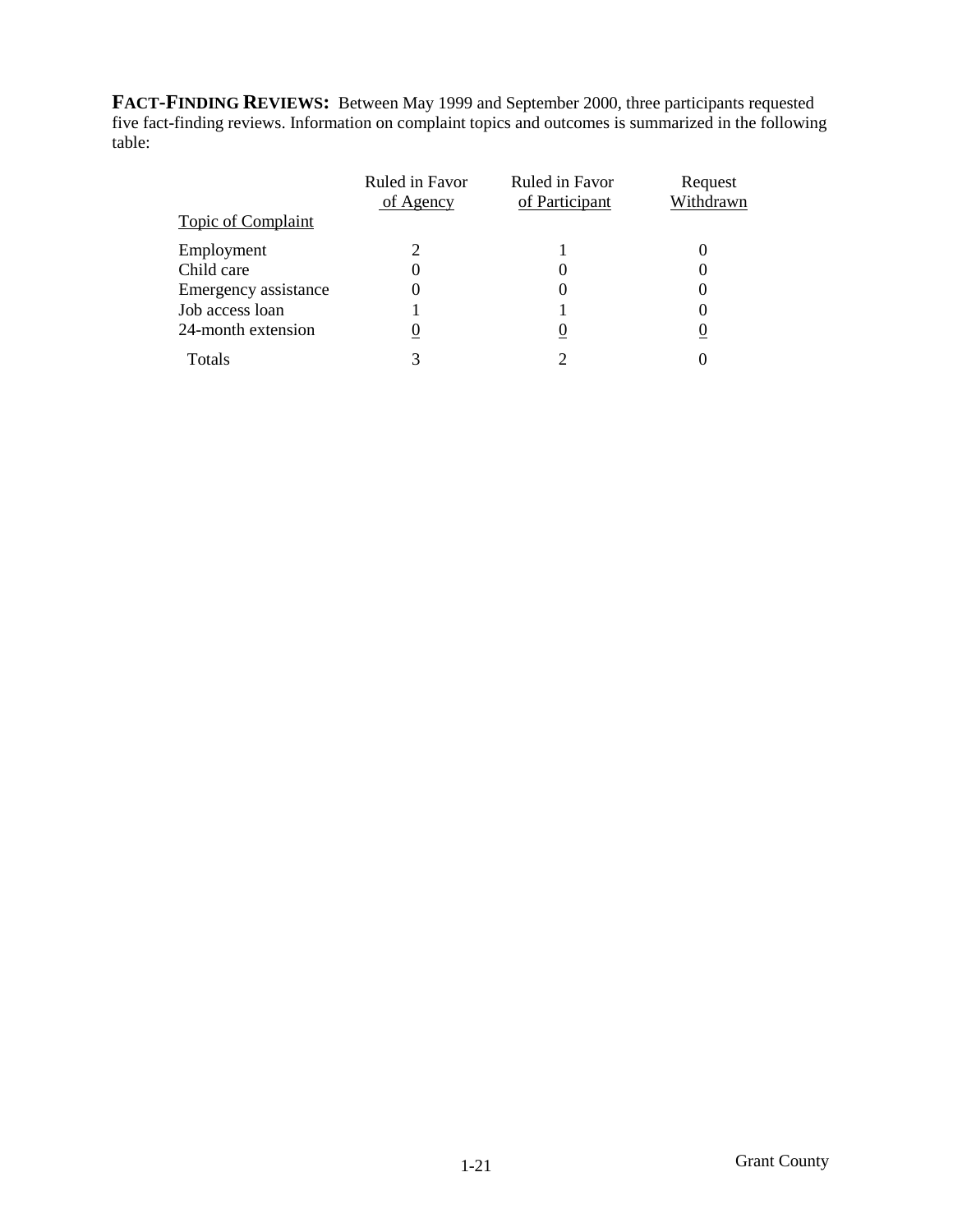## **KENOSHA COUNTY**

**AGENCY:** Kenosha County Department of Human Services

## **SERVICE DELIVERY AREA:** Kenosha County

## **USE OF FUNDS AVAILABLE UNDER THE INITIAL IMPLEMENTATION CONTRACT:**

The Kenosha County Department of Human Services spent \$16.4 million under the initial implementation contract, of which the agency reports \$5.1 million (31.1 percent) was subcontracted service expenditures. As a result of unexpended initial implementation contract funding, the agency received profits of \$1.6 million and community reinvestment funds of \$1.1 million.

## **Initial Implementation Contract Expenditures**

September 1997 through December 1999

|                               | <b>Expenditures</b> | Percentage of Total |
|-------------------------------|---------------------|---------------------|
| <b>Direct Services:</b>       |                     |                     |
| Work activities               | \$2,905,580         | 17.7%               |
| Eligibility determination     | 6,223,414           | 38.0                |
| Case management               | $\Omega$            | 0.0                 |
| FSET services                 | 418                 | < 0.1               |
| Skills training               | 228,335             | 1.4                 |
| Post-employment services      | 1,198,311           | 7.3                 |
| <b>Educational activities</b> | 556,876             | 3.4                 |
| Subtotal                      | \$11,112,934        | 67.8%               |
| <b>Cash Benefits:</b>         |                     |                     |
| Community service jobs        | \$1,894,029         | 11.6%               |
| Transitional jobs             | 641,079             | 3.9                 |
| Sanctions                     | 293,879             | 1.8                 |
| Trial jobs                    | 7,255               | $\leq 0.1$          |
| Subtotal                      | \$2,836,242         | 17.3%               |
| Administration                | \$1,751,727         | 10.7%               |
| <b>Additional Services:</b>   |                     |                     |
| Contracted child care         | \$<br>396,255       | 2.4%                |
| Job access loans              | 118,765             | 0.7                 |
| Emergency assistance          | 173,483             | 1.1                 |
| Other FSET services           | 6,623               | < 0.1               |
| Subtotal                      | 695,126<br>\$       | 4.2%                |
| Total                         | \$16,396,029        | 100.0%              |

\* Except in Milwaukee County, sanctions of participants' grants were counted as expenditures and were charged against an agency's contract. Milwaukee agencies retained all sanctioned funds from the implementation contract.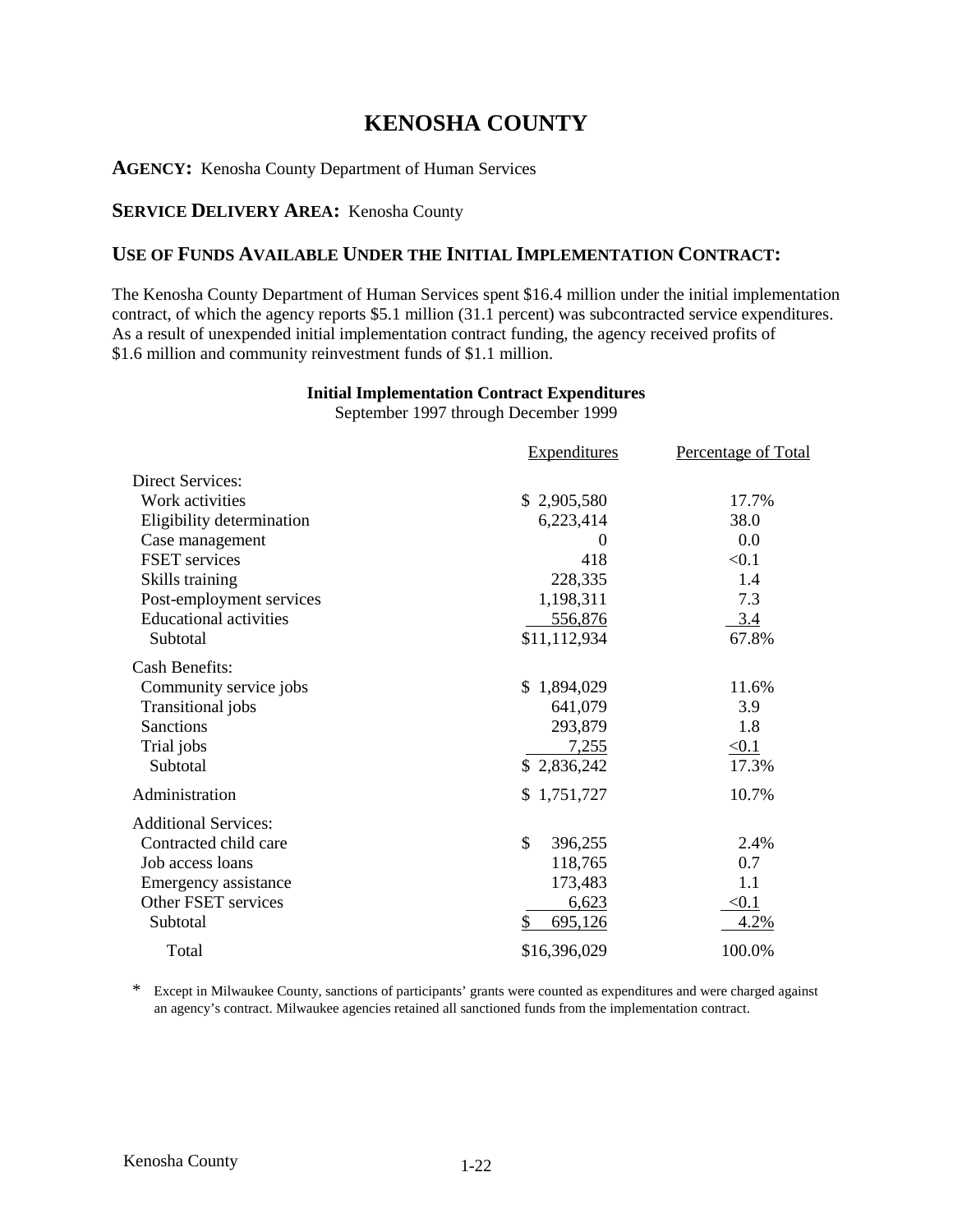The Kenosha County Department of Human Services reports transferring \$881,000 of the \$1.6 million in unrestricted profits to Kenosha County's general fund, and using \$738,000 to fund out-of-home placements for children in need of protective services.

#### **Planned Use of Community Reinvestment Funds Under the Initial Implementation Contract**

According to the Kenosha County Department of Human Services, all \$1.1 million in community reinvestment funds will be used to supplement W-2 and related programs.

## **USE OF FUNDS AVAILABLE UNDER THE CURRENT IMPLEMENTATION CONTRACT:**

Kenosha County Department of Human Services' current W-2 contract is for \$9.3 million to provide W-2 and related services from January 2000 through December 2001. Between January 2000 and September 2000, \$3,780,690, or 40.7 percent of the contract budget, was spent. An additional \$650,000 in bonus funds will be available to the Kenosha County Department of Human Services if it meets established performance standards.

#### **Current Implementation Contract Expenditures**

|                            | $\frac{1}{2000}$ and $\frac{1}{2000}$ and $\frac{1}{2000}$ |                                     |                                                                           |
|----------------------------|------------------------------------------------------------|-------------------------------------|---------------------------------------------------------------------------|
|                            | Expenditures                                               | Percentage of Total<br>Expenditures | <b>Total Expenditures</b><br>as a Percentage of<br><b>Contract Budget</b> |
| <b>Direct Services</b>     | \$2,042,132                                                | 54.0%                               |                                                                           |
| <b>Cash Benefits</b>       | 1,101,850                                                  | 29.1                                | --                                                                        |
| Administration             | 418,714                                                    | 11.1                                | --                                                                        |
| <b>Additional Services</b> | 217,994                                                    | 5.8                                 |                                                                           |
| Total                      | \$3,780,690                                                | 100.0%                              | 40.7%                                                                     |

January 2000 through September 2000

## **Potential Bonus Funds Under the Current Implementation Contract**

Available after December 31, 2001

| Total Possible Performance Bonus Funds Available:                     |           | \$649,995 |
|-----------------------------------------------------------------------|-----------|-----------|
| Restricted bonus                                                      | \$278,569 |           |
| Unrestricted bonuses                                                  | 371,426   |           |
|                                                                       |           |           |
| Projected Bonus Based on Performance Standards through December 2000: |           | \$541,662 |
| Restricted bonus                                                      | \$278,569 |           |
| Unrestricted bonuses                                                  | 263,093   |           |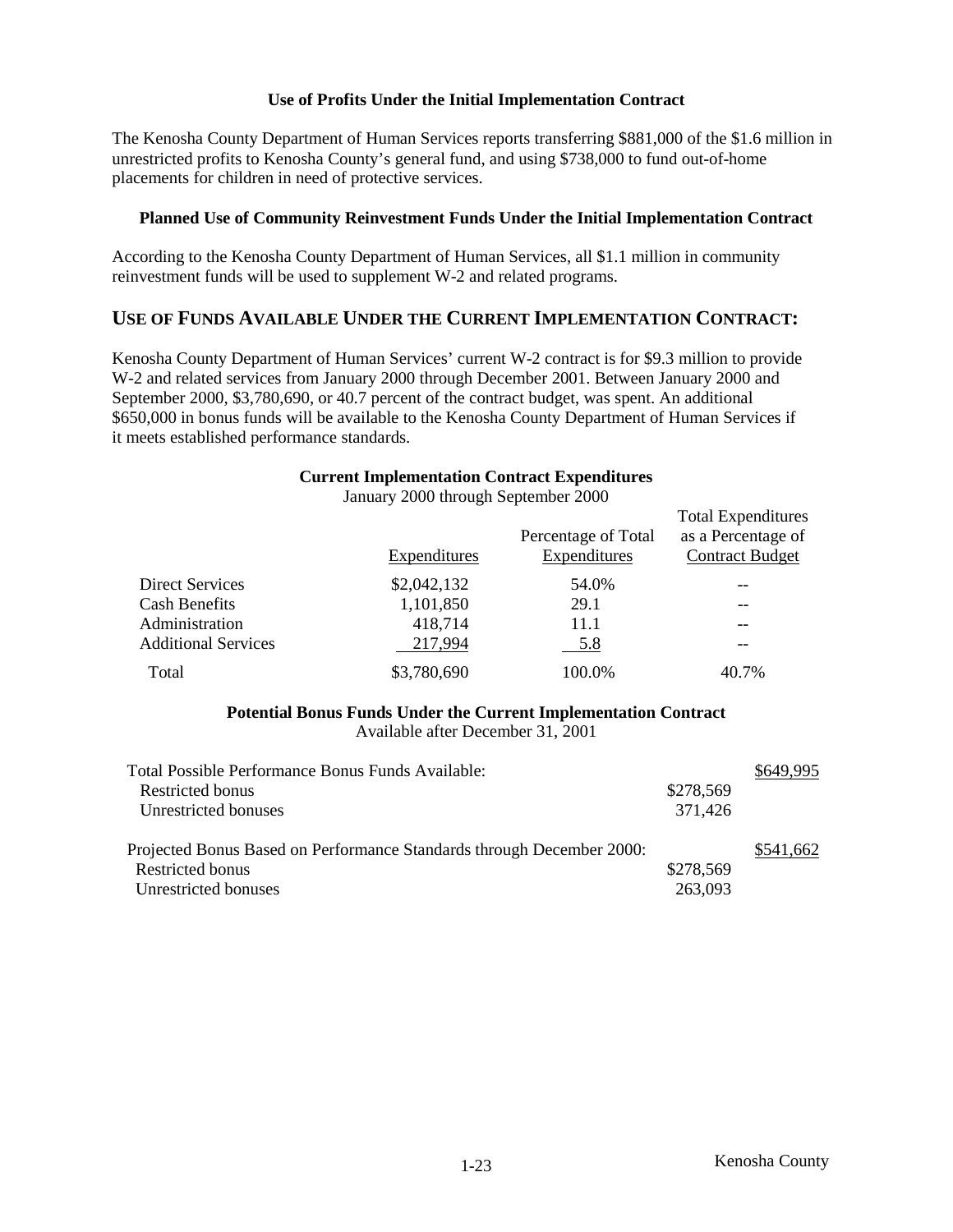#### **Performance Standards Under the Current Implementation Contract**

|                                             | Meeting        | Meeting                   | Meeting             |
|---------------------------------------------|----------------|---------------------------|---------------------|
|                                             | Performance    | Performance               | Performance         |
|                                             | Standards for  | Standards for             | Standards for       |
|                                             | Restricted     | <b>First Unrestricted</b> | Second Unrestricted |
|                                             | Bonus?         | Bonus?                    | Bonus?              |
| <b>Entered Employment</b>                   | <b>Yes</b>     | N <sub>o</sub>            | N <sub>0</sub>      |
| Average Wage Rate                           | <b>Yes</b>     | <b>Yes</b>                | Yes                 |
| Job Retention-30 Days                       | <b>Yes</b>     | Yes                       | N <sub>0</sub>      |
| Job Retention-180 Days                      | Yes            | Yes                       | Yes                 |
| <b>Health Insurance Benefits</b>            | <b>Yes</b>     | Yes                       | N <sub>0</sub>      |
| Full and Appropriate Engagement             | <b>Yes</b>     | <b>Yes</b>                | Yes                 |
| <b>Basic Educational Activities</b>         | <b>Yes</b>     | <b>Yes</b>                | Yes                 |
| Faith-Based Contract (optional)             | Not Applicable | Not Applicable            | Yes                 |
| Basic Skills/Job Skills ( <i>optional</i> ) | Not Applicable | Not Applicable            | N <sub>0</sub>      |
|                                             |                |                           |                     |

As of December 31, 2000

**CASELOAD INFORMATION:** Overall, the participant caseload declined 36.9 percent from September 1997 to September 2000.

|                       | September 1997 | September 2000 | Percentage Change |
|-----------------------|----------------|----------------|-------------------|
| Cash benefit cases    | 486            | 195            | $- -$             |
| Case management cases | <u>78</u>      | <u> 161</u>    | $- -$             |
| Total                 | 564            | 356            | $(36.9\%)$        |

**SANCTIONS:** The Kenosha County Department of Human Services sanctioned 52 participants in September 2000. Information on the type of cases sanctioned and average sanction amount is summarized in the following table:

| Placement Type                | Number of Participants Sanctioned Average Sanction Amount |       |
|-------------------------------|-----------------------------------------------------------|-------|
| Community service job         | 46                                                        | \$303 |
| <b>Transitional placement</b> |                                                           | 231   |
| Other                         |                                                           |       |
| Total                         | 52                                                        | 295   |

**FACT-FINDING REVIEWS:** Between May 1999 and September 2000, 19 participants requested 19 fact-finding reviews. Information on complaint topics and outcomes is summarized in the following table:

| Topic of Complaint   | Ruled in<br>Favor of<br><u>Agency</u> | Ruled in<br>Favor of<br>Participant | Request<br>Resolved | Request<br>Dismissed | Request<br>Pending |
|----------------------|---------------------------------------|-------------------------------------|---------------------|----------------------|--------------------|
| Employment           |                                       |                                     |                     |                      |                    |
| Child care           |                                       |                                     |                     |                      |                    |
| Emergency assistance | 0                                     |                                     |                     |                      |                    |
| Job access loan      |                                       |                                     |                     |                      |                    |
| 24-month extension   |                                       |                                     |                     |                      |                    |
| Total                | h                                     |                                     |                     |                      |                    |

| Kenosha County | $1 - 24$ |
|----------------|----------|
|----------------|----------|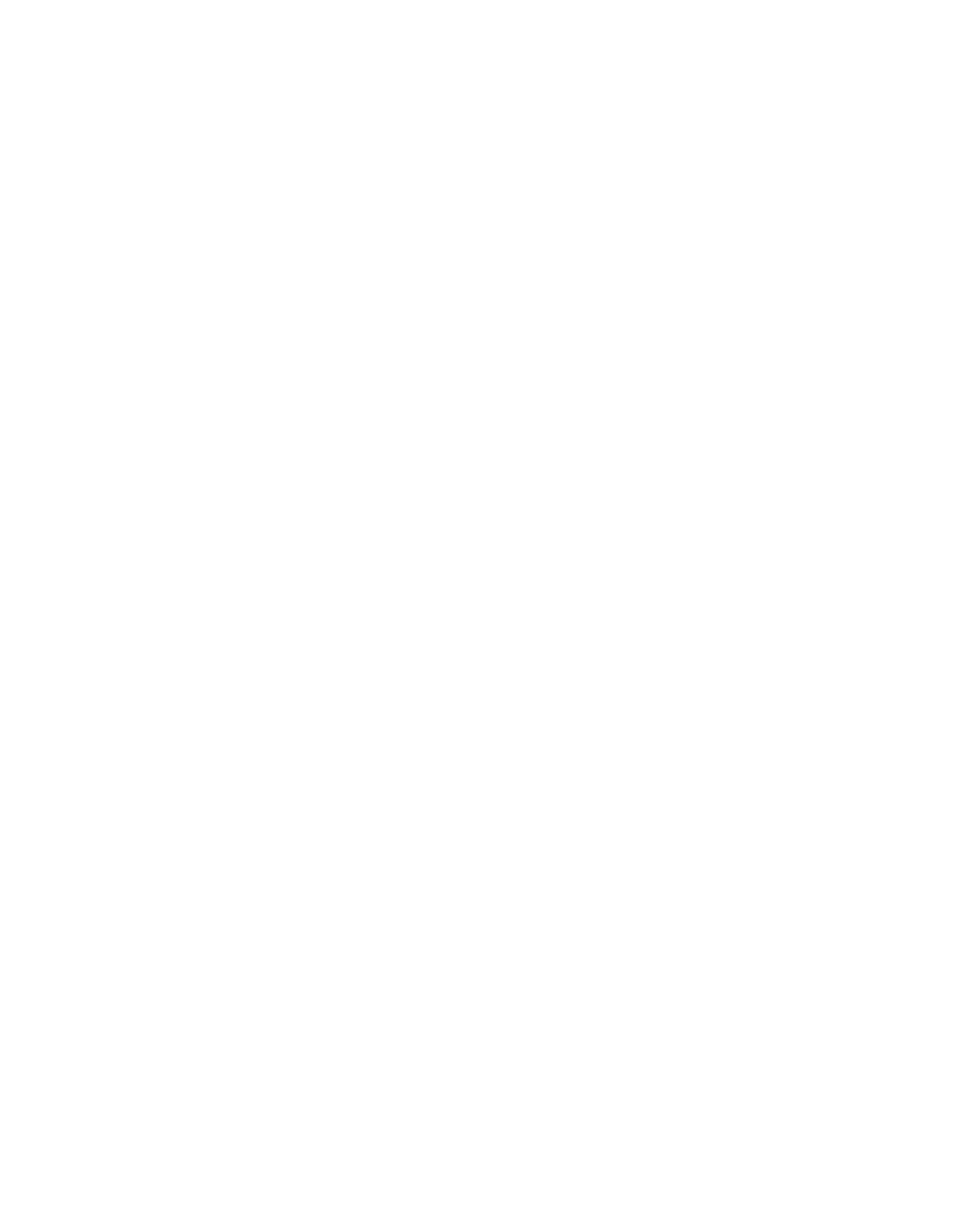## **MANITOWOC COUNTY**

#### **AGENCY:** Manitowoc County Human Services Department

## **SERVICE DELIVERY AREA:** Manitowoc County

## **USE OF FUNDS AVAILABLE UNDER THE INITIAL IMPLEMENTATION CONTRACT:**

The Manitowoc County Human Services Department spent \$1.7 million under the initial implementation contract, of which the agency reports \$426,000 (25.1 percent) was subcontracted service expenditures. As a result of unexpended initial implementation contract funding, the agency received profits of \$605,000 and community reinvestment funds of \$1.2 million.

## **Initial Implementation Contract Expenditures**

September 1997 through December 1999

|                               | <b>Expenditures</b>  | <b>Percentage of Total</b> |
|-------------------------------|----------------------|----------------------------|
| <b>Direct Services:</b>       |                      |                            |
| Work activities               | 805,719<br>\$        | 46.3%                      |
| Eligibility determination     | 184,236              | 10.6                       |
| Case management               | 32,982               | 1.9                        |
| <b>FSET</b> services          | 94,893               | 5.4                        |
| Skills training               | 26,669               | 1.5                        |
| Post-employment services      | 26,075               | 1.5                        |
| <b>Educational activities</b> | 7,235                | 0.4                        |
| Subtotal                      | \$1,177,809          | 67.6%                      |
| <b>Cash Benefits:</b>         |                      |                            |
| Community service jobs        | \$<br>60,224         | 3.4%                       |
| Transitional jobs             | 50,062               | 2.9                        |
| Sanctions*                    | 3,054                | 0.2                        |
| Trial jobs                    | $\theta$             | $0.0\,$                    |
| Subtotal                      | 113,340<br>\$        | 6.5%                       |
| Administration                | \$<br>447,637        | 25.7%                      |
| <b>Additional Services:</b>   |                      |                            |
| Contracted child care         | \$<br>$\overline{0}$ | 0.0%                       |
| Job access loans              | 800                  | < 0.1                      |
| Emergency assistance          | 1,702                | 0.1                        |
| Other FSET services           | 500                  | < 0.1                      |
| Subtotal                      | \$<br>3,002          | 0.2%                       |
| Total                         | \$1,741,788          | 100.0%                     |

\* Except in Milwaukee County, sanctions of participants' grants were counted as expenditures and were charged against an agency's contract. Milwaukee agencies retained all sanctioned funds from the implementation contract.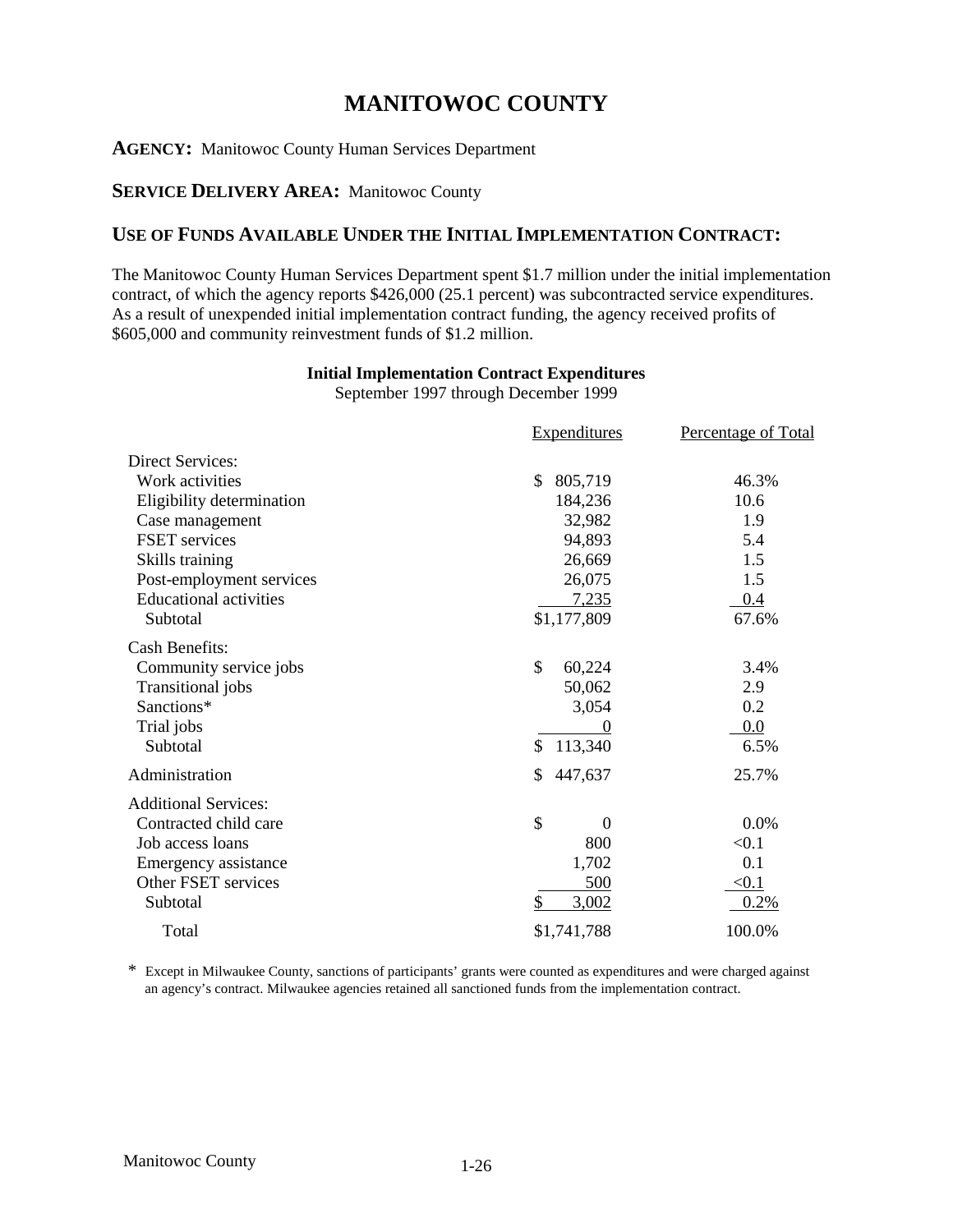The Manitowoc County Human Services Department reports that it used its \$605,000 in unrestricted profits to offset a budget deficit in alternate care programs for children and juveniles that resulted from funding shortfalls from other state programs.

## **Planned Use of Community Reinvestment Funds Under the Initial Implementation Contract**

| Supplement to W-2 and related programs                                   | 575,000     |
|--------------------------------------------------------------------------|-------------|
| Counseling services related to child welfare, AODA, and mental health    | 145,602     |
| Administration of programs receiving community reinvestment funds        | 93,360      |
| Coordination of services to Hispanic community                           | 70,998      |
| Temporary basic needs assistance                                         | 54,000      |
| Enhanced services through food pantries                                  | 50,000      |
| Learning club for academically at-risk children                          | 46,800      |
| Teen pregnancy prevention                                                | 28,700      |
| Mentoring program for juvenile offenders and child abuse/neglect victims | 24,473      |
| Transportation assistance                                                | 22,204      |
| Auto repairs                                                             | 20,000      |
| Group and individual therapy                                             | 18,300      |
| On-site child care center                                                | 17,465      |
| Legal services to eliminate employment barriers                          | 12,000      |
| Outreach and case management for Hmong community                         | 10,500      |
| Supplemental services to non-custodial parents                           | 10,000      |
| Total                                                                    | \$1,199,402 |

## **USE OF FUNDS AVAILABLE UNDER THE CURRENT IMPLEMENTATION CONTRACT:**

Manitowoc County Human Services Department's current contract is for \$826,000 to provide W-2 and related services from January 2000 through December 2001. Between January 2000 and September 2000, \$436,255, or 52.8 percent of the contract budget, was spent. An additional \$58,000 in bonus funds will be available to the Manitowoc County Human Services Department if it meets established performance standards.

## **Current Implementation Contract Expenditures**

January 2000 through September 2000

|                            |              |                                     | <b>Total Expenditures</b>                    |
|----------------------------|--------------|-------------------------------------|----------------------------------------------|
|                            | Expenditures | Percentage of Total<br>Expenditures | as a Percentage of<br><b>Contract Budget</b> |
| <b>Direct Services</b>     | \$336,403    | 77.1%                               |                                              |
| <b>Cash Benefits</b>       | 7,682        | 1.8                                 |                                              |
| Administration             | 77,900       | 17.8                                |                                              |
| <b>Additional Services</b> | 14,270       | 3.3                                 | --                                           |
| Total                      | \$436,255    | 100.0%                              | 52.8%                                        |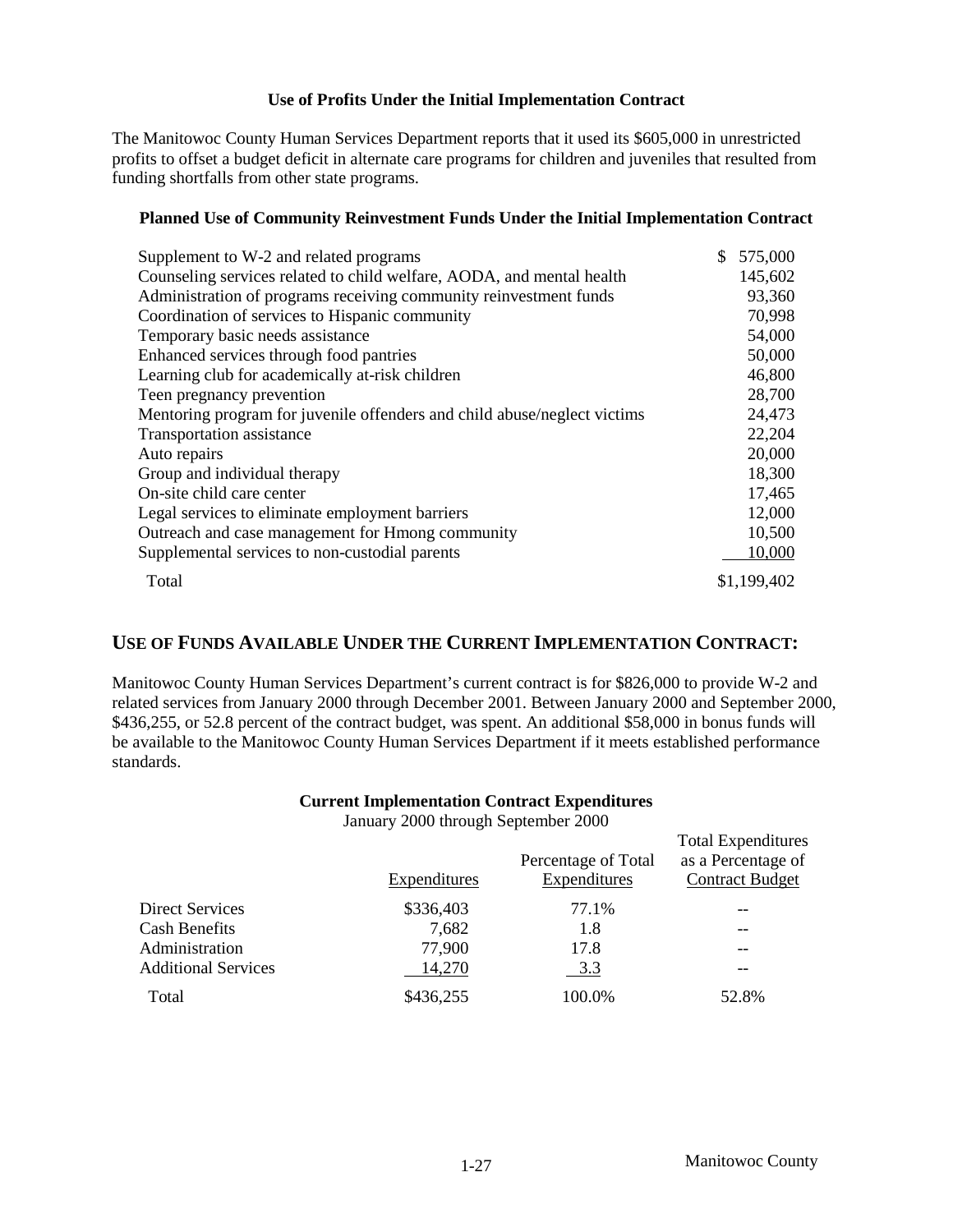## **Potential Bonus Funds Under the Current Implementation Contract**

Available after December 31, 2001

| Total Possible Performance Bonus Funds Available:                     |          | \$57,804 |
|-----------------------------------------------------------------------|----------|----------|
| Restricted bonus                                                      | \$24,773 |          |
| Unrestricted bonuses                                                  | 33,031   |          |
| Projected Bonus Based on Performance Standards through December 2000: |          | \$53,674 |
| Restricted bonus                                                      | \$24,773 |          |
| Unrestricted bonuses                                                  | 28,901   |          |

## **Progress in Meeting Performance Standards Under the Current Implementation Contract** As of December 31, 2000

|                                     | Meeting<br>Performance<br>Standards for<br>Restricted<br>Bonus? | Meeting<br>Performance<br><b>Standards for First</b><br>Unrestricted<br>Bonus? | <b>Meeting Performance</b><br>Standards for<br>Second Unrestricted<br>Bonus? |
|-------------------------------------|-----------------------------------------------------------------|--------------------------------------------------------------------------------|------------------------------------------------------------------------------|
| <b>Entered Employment</b>           | Yes                                                             | <b>Yes</b>                                                                     | Yes                                                                          |
| Average Wage Rate                   | Yes                                                             | <b>Yes</b>                                                                     | Yes                                                                          |
| Job Retention-30 Days               | Yes                                                             | <b>Yes</b>                                                                     | N <sub>0</sub>                                                               |
| Job Retention-180 Days              | Yes                                                             | Yes                                                                            | Yes                                                                          |
| <b>Health Insurance Benefits</b>    | <b>Yes</b>                                                      | <b>Yes</b>                                                                     | N <sub>o</sub>                                                               |
| Full and Appropriate Engagement     | Yes                                                             | <b>Yes</b>                                                                     | Yes                                                                          |
| <b>Basic Educational Activities</b> | Yes                                                             | Yes                                                                            | Yes                                                                          |
| Faith-Based Contract (optional)     | Not Applicable                                                  | Not Applicable                                                                 | Yes                                                                          |
| Basic Skills/Job Skills (optional)  | Not Applicable                                                  | Not Applicable                                                                 | N <sub>0</sub>                                                               |

**CASELOAD INFORMATION:** Overall, the participant caseload declined 81.4 percent from September 1997 to September 2000.

|                       | September 1997 | September 2000 | Percentage Change |
|-----------------------|----------------|----------------|-------------------|
| Cash benefit cases    | 43             |                | $- -$             |
| Case management cases |                |                | --                |
| Total                 | 4.             |                | $(81.4\%)$        |

**SANCTIONS:** The Manitowoc County Human Services Department sanctioned no participants in September 2000.

**FACT-FINDING REVIEWS:** Between May 1999 and September 2000, no participants requested factfinding reviews.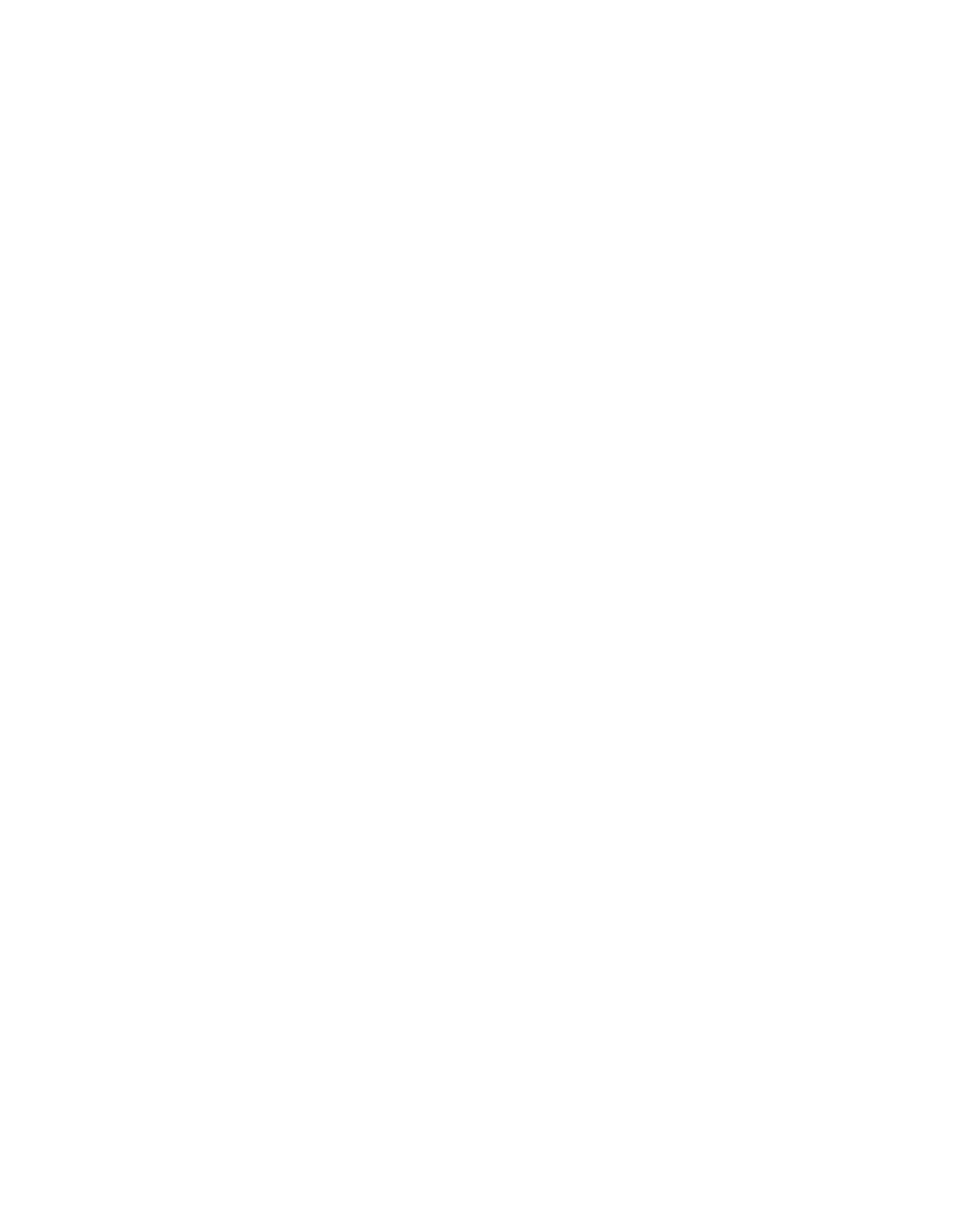## **MILWAUKEE COUNTY—EMPLOYMENT SOLUTIONS, INC.**

**AGENCY:** Employment Solutions, Inc., a private nonprofit organization

## **SERVICE DELIVERY AREA:** Milwaukee County Regions 4 and 5

## **USE OF FUNDS AVAILABLE UNDER THE INITIAL IMPLEMENTATION CONTRACT:**

Employment Solutions spent \$94.8 million under the initial implementation contract, of which the agency reports \$12.7 million (13.4 percent) was subcontracted service expenditures. As a result of unexpended initial implementation contract funding, the agency received profits of \$9.5 million and community reinvestment funds of \$5.4 million.

## **Initial Implementation Contract Expenditures**

September 1997 through December 1999

|                                 | <b>Expenditures</b> | Percentage of Total |
|---------------------------------|---------------------|---------------------|
| <b>Direct Services:</b>         |                     |                     |
| Work activities                 | \$33,556,736        | 35.4%               |
| Eligibility determination       | 3,159,670           | 3.3                 |
| Case management                 | (874)               | 0.0                 |
| <b>FSET</b> services            | 517,937             | 0.6                 |
| Skills training                 | 0                   | 0.0                 |
| Post-employment services        | 0                   | 0.0                 |
| <b>Educational activities</b>   |                     | 0.0                 |
| Subtotal                        | \$37,233,469        | 39.3%               |
| Cash Benefits:                  |                     |                     |
| Community service jobs          | \$44,844,299        | 47.3%               |
| Transitional jobs               | 6,200,737           | 6.5                 |
| Sanctions*                      |                     | 0.0                 |
| Trial jobs                      | 35,412              | < 0.1               |
| Subtotal                        | \$51,080,448        | 53.9%               |
| Administration                  | \$3,765,679         | 4.0%                |
| <b>Additional Services:</b>     |                     |                     |
| Additional Milwaukee services** | \$1,533,978         | 1.6%                |
| Contracted child care           | 649,006             | 0.7                 |
| Job access loans                | 409,469             | 0.4                 |
| Emergency assistance            | $\theta$            | 0.0                 |
| Other FSET services             | 102,506             | 0.1                 |
| Subtotal                        | \$2,694,959         | 2.8%                |
| Total                           | \$94,774,555        | 100.0%              |

\* Although Milwaukee County agencies did sanction their participants, sanctions are reported as \$0 because the agencies were allowed to retain sanctioned funds from the implementation contract.

\*\* These Milwaukee services include the MATC Learning Labs and funding for facilities that house county workers who determine eligibility for the Medical Assistance, Food Stamp, and Wisconsin Shares Child Care Subsidy programs.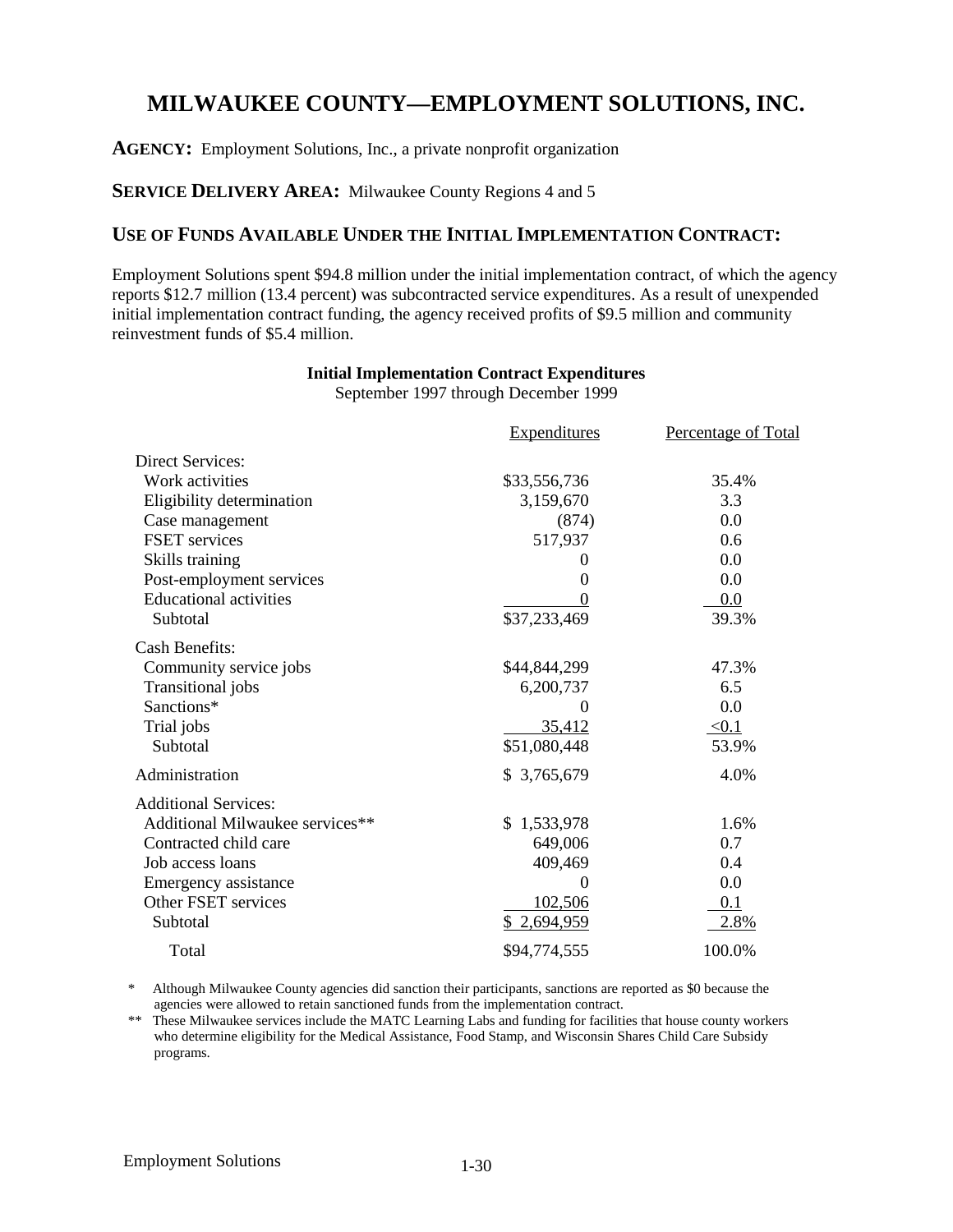Employment Solutions reports that it is using \$4.7 million of the \$9.5 million in unrestricted profits for the following activities:

- \$3.2 million to provide services to disadvantaged and disabled residents;
- \$1.2 million to provide services to senior citizens; and
- \$0.3 million to provide services to families and children residing in Milwaukee County.

Information on how the remaining \$4.8 million in unrestricted profits will be used was not provided.

#### **Planned Use of Community Reinvestment Funds Under the Initial Implementation Contract**

| Contribution to Milwaukee County Department of Human Services for 2001 funding of<br>services to prevent out-of-home placements of juveniles, shelter and services for |             |
|------------------------------------------------------------------------------------------------------------------------------------------------------------------------|-------------|
| homeless families, and services to developmentally disabled infants and toddlers and                                                                                   |             |
| their families                                                                                                                                                         | \$3,800,000 |
| Grants to families to prevent eviction or to use as a security deposit                                                                                                 | 510,072     |
| Courses to improve basic reading and computer skills of adults and children, educate                                                                                   |             |
| families on a variety of topics, and provide computers for families with perfect                                                                                       |             |
| attendance during the 9-week course                                                                                                                                    | 465,425     |
| Services to assist with development of technology-related employment skills                                                                                            | 465,425     |
| One-time grants to families facing gas or electrical service disconnection                                                                                             | 200,000     |
| Subsidized tax preparation, credit rating, and money management services                                                                                               | 4,819       |
| Grants to assist individuals with continuing education and career advancement                                                                                          | 1,100       |
| Total                                                                                                                                                                  | \$5,446,841 |

## **USE OF FUNDS AVAILABLE UNDER THE CURRENT IMPLEMENTATION CONTRACT:**

Employment Solutions' current W-2 contract is for \$87.5 million to provide W-2 and related services from January 2000 through December 2001. Between January 2000 and September 2000, \$27,522,338, or 31.5 percent of the contract budget, was spent. An additional \$6.1 million in bonus funds will be available to Employment Solutions if it meets established performance standards.

#### **Current Implementation Contract Expenditures**

January 2000 through September 2000

|                     |                     | Total Expenditures as  |
|---------------------|---------------------|------------------------|
|                     | Percentage of Total | a Percentage of        |
| <b>Expenditures</b> | <b>Expenditures</b> | <b>Contract Budget</b> |
| \$15,452,156        | 56.1%               |                        |
| 10,151,604          | 36.9                |                        |
| 1,428,847           | 5.2                 | $- -$                  |
| 489,731             | 1.8                 | $- -$                  |
| \$27,522,338        | 100.0%              | 31.5%                  |
|                     |                     |                        |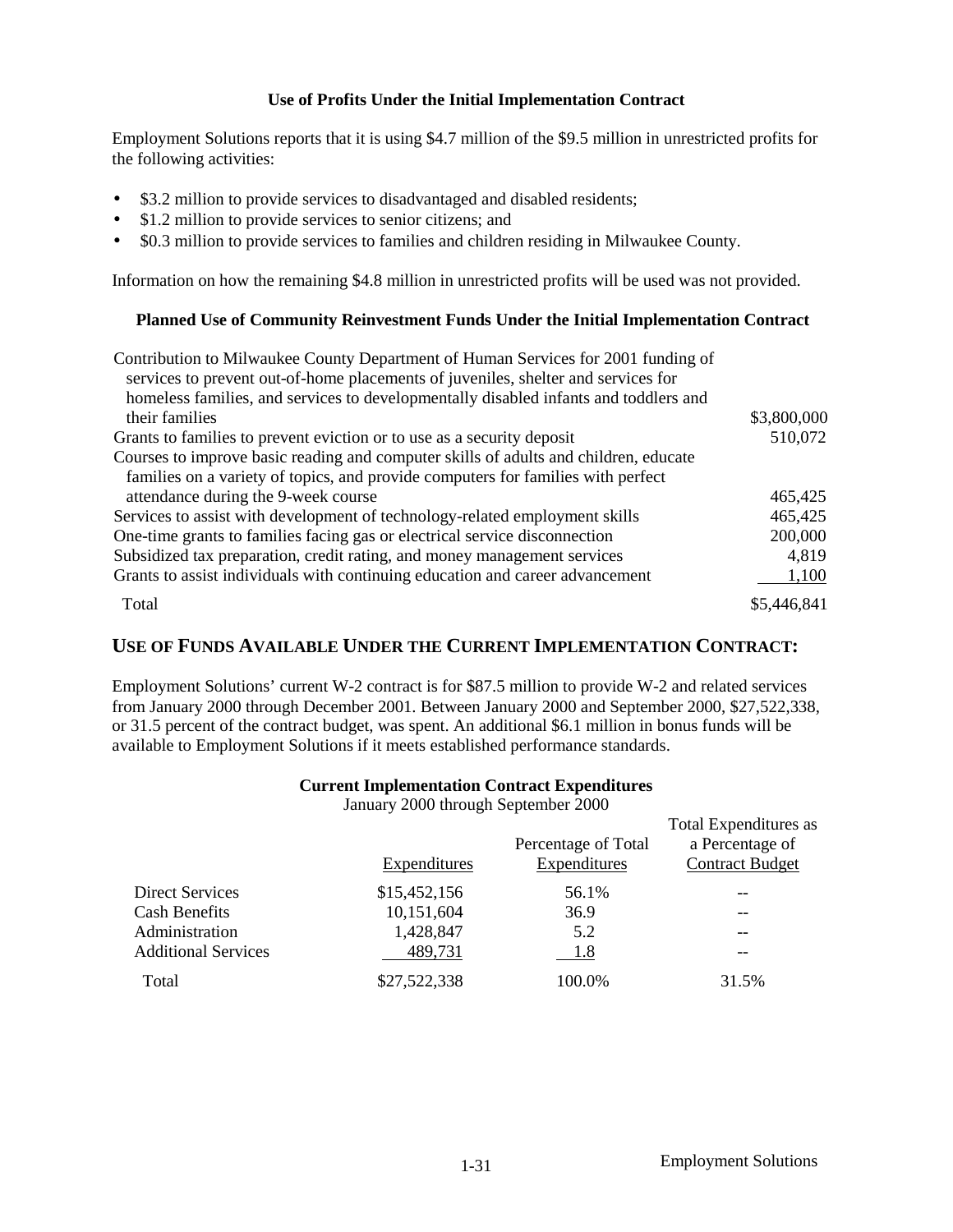#### **Potential Bonus Funds Under the Current Implementation Contract**

Available after December 31, 2001

| Total Performance Bonus Funds Available:                              |             | \$6,122,707 |
|-----------------------------------------------------------------------|-------------|-------------|
| Restricted bonus                                                      | \$2,624,017 |             |
| Unrestricted bonuses                                                  | 3,498,690   |             |
| Projected Bonus Based on Performance Standards through December 2000: |             | \$5,831,150 |
| Restricted bonus                                                      | \$2,624,017 |             |
| Unrestricted bonus                                                    | 3,207,133   |             |

#### **Progress in Meeting Performance Standards Under the Current Implementation Contract** As of December 31, 2000

|                                     | Meeting<br>Performance<br>Standards for<br>Restricted<br>Bonus? | Meeting<br>Performance<br>Standards for<br><b>First Unrestricted</b><br>Bonus? | Meeting<br>Performance<br>Standards for<br>Second Unrestricted<br>Bonus? |
|-------------------------------------|-----------------------------------------------------------------|--------------------------------------------------------------------------------|--------------------------------------------------------------------------|
| <b>Entered Employment</b>           | Yes                                                             | Yes                                                                            | N <sub>0</sub>                                                           |
| Average Wage Rate                   | Yes                                                             | <b>Yes</b>                                                                     | Yes                                                                      |
| Job Retention-30 Days               | Yes                                                             | Yes                                                                            | Yes                                                                      |
| Job Retention -180 Days             | <b>Yes</b>                                                      | <b>Yes</b>                                                                     | Yes                                                                      |
| Available Health Insurance          | Yes                                                             | Yes                                                                            | Yes                                                                      |
| Full and Appropriate Engagement     | Yes                                                             | Yes                                                                            | Yes                                                                      |
| <b>Basic Educational Activities</b> | Yes                                                             | <b>Yes</b>                                                                     | Yes                                                                      |
| Faith-Based Contract (optional)     | Not Applicable                                                  | Not Applicable                                                                 | Yes                                                                      |
| Basic Skills/Job Skills (optional)  | Not Applicable                                                  | Not Applicable                                                                 | N <sub>0</sub>                                                           |

**CASELOAD INFORMATION:** Overall, the participant caseload declined 48.6 percent from September 1997 to September 2000.

|                       | September 1997 | September 2000 | Percentage Change |
|-----------------------|----------------|----------------|-------------------|
| Cash benefit cases    | 5.590          | 1.713          | $- -$             |
| Case management cases |                | 1,169          | $- -$             |
| Total                 | 5,603          | 2,882          | (48.6%)           |

**SANCTIONS:** Employment Solutions sanctioned 469 participants in September 2000. Information on the type of cases sanctioned and average sanction amount is summarized in the following table:

| <b>Placement Type</b>         | Number of Participants Sanctioned Average Sanction Amount |       |
|-------------------------------|-----------------------------------------------------------|-------|
| Community service job         | 399                                                       | \$414 |
| <b>Transitional placement</b> | 65                                                        | 275   |
| Other                         |                                                           | 231   |
| Total                         | 469                                                       | 393   |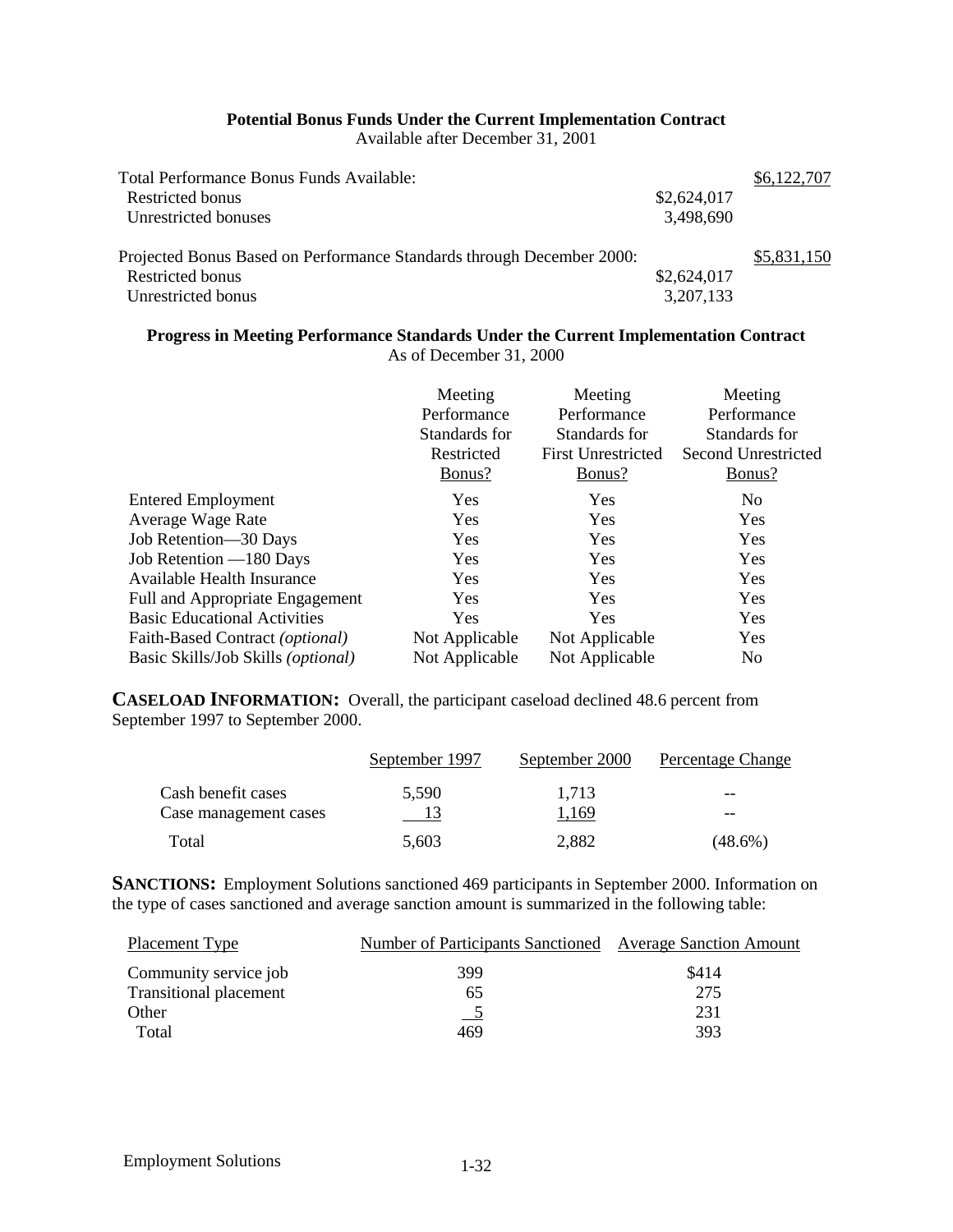**FACT-FINDING REVIEWS:** Between May 1999 and September 2000, 414 participants requested 528 fact-finding reviews. Information on complaint topics and outcomes is summarized in the following table:

| Topic of Complaint   | Ruled in<br>Favor of<br>Agency | Ruled in<br>Favor of<br>Participant | Split<br>Decision | Request<br>Resolved | Request<br>Dismissed | Request<br>Withdrawn |
|----------------------|--------------------------------|-------------------------------------|-------------------|---------------------|----------------------|----------------------|
| Employment           | 71                             | 12                                  | 30                |                     | 86                   | 264                  |
| Child care           | 4                              | 3                                   |                   |                     | 8                    | 6                    |
| Emergency assistance | 4                              | $\theta$                            | 0                 |                     | 0                    |                      |
| Job access loan      |                                |                                     |                   |                     | 4                    | 13                   |
| 24-month extension   | $\overline{3}$                 |                                     | <sup>0</sup>      |                     |                      |                      |
| Total                | 83                             | 16                                  | 32                | 6                   | 102                  | 289                  |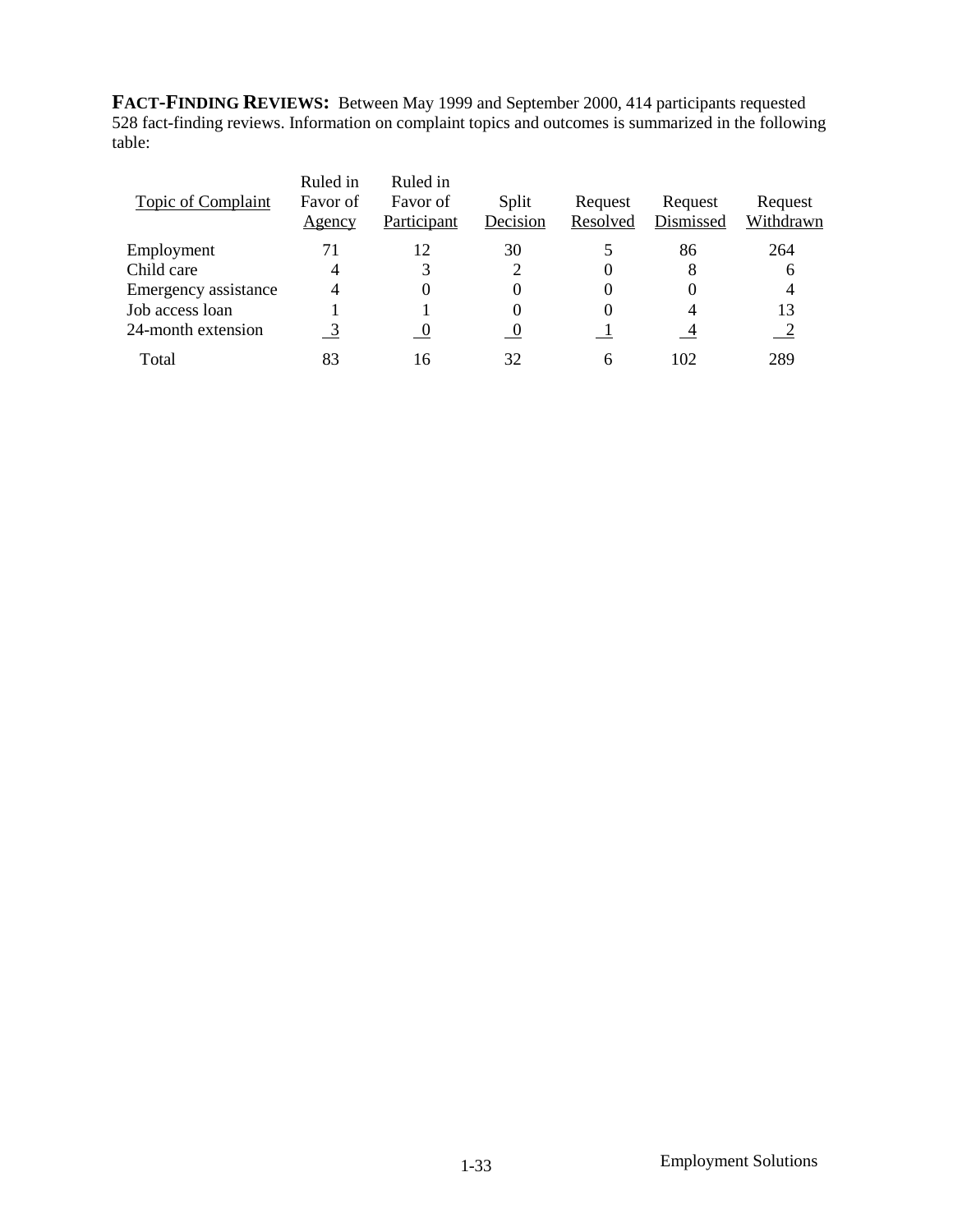## **MILWAUKEE COUNTY—MAXIMUS, INC.**

**AGENCY:** Maximus, Inc., a private for-profit organization

## **SERVICE DELIVERY AREA:** Milwaukee County Region 6

## **USE OF FUNDS AVAILABLE UNDER THE INITIAL IMPLEMENTATION CONTRACT:**

Maximus spent \$54.8 million under the initial implementation contract, of which the agency reports \$4.6 million (8.4 percent) was subcontracted service expenditures. As a result of unexpended initial implementation contract funding, the agency received profits of \$4.4 million and community reinvestment funds of \$0.6 million.

## **Initial Implementation Contract Expenditures**

September 1997 through December 1999

|                                 | <b>Expenditures</b> | Percentage of Total |
|---------------------------------|---------------------|---------------------|
| <b>Direct Services:</b>         |                     |                     |
| Work activities                 | \$11,840,569        | 21.6%               |
| Eligibility determination       | 2,957,380           | 5.4                 |
| Case management                 | 1,869,919           | 3.4                 |
| <b>FSET</b> services            | 1,782,911           | 3.3                 |
| Skills training                 | 1,752,175           | 3.2                 |
| Post-employment services        | 562,390             | 1.0                 |
| <b>Educational activities</b>   | 1,339,108           | 2.5                 |
| Subtotal                        | \$22,104,452        | 40.4%               |
| <b>Cash Benefits:</b>           |                     |                     |
| Community service jobs          | \$21,494,386        | 39.2%               |
| Transitional jobs               | 4,708,635           | 8.6                 |
| Sanctions*                      | $\theta$            | 0.0                 |
| Trial jobs                      | 2,550               | $\leq 0.1$          |
| Subtotal                        | \$26,205,571        | 47.8%               |
| Administration                  | \$4,342,987         | 7.9%                |
| <b>Additional Services:</b>     |                     |                     |
| Additional Milwaukee services** | \$1,629,787         | 3.0%                |
| Contracted child care           | 228,293             | 0.4                 |
| Job access loans                | 254,308             | 0.5                 |
| Emergency assistance            | 0                   | 0.0                 |
| <b>Other FSET services</b>      |                     | 0.0                 |
| Subtotal                        | \$2,112,388         | 3.9%                |
| Total                           | \$54,765,398        | 100.0%              |

\* Although Milwaukee County agencies did sanction their participants, sanctions are reported as \$0 because the agencies were allowed to retain sanctioned funds from the implementation contract.

\*\* These Milwaukee services include the Job Center Network and MATC Learning Labs.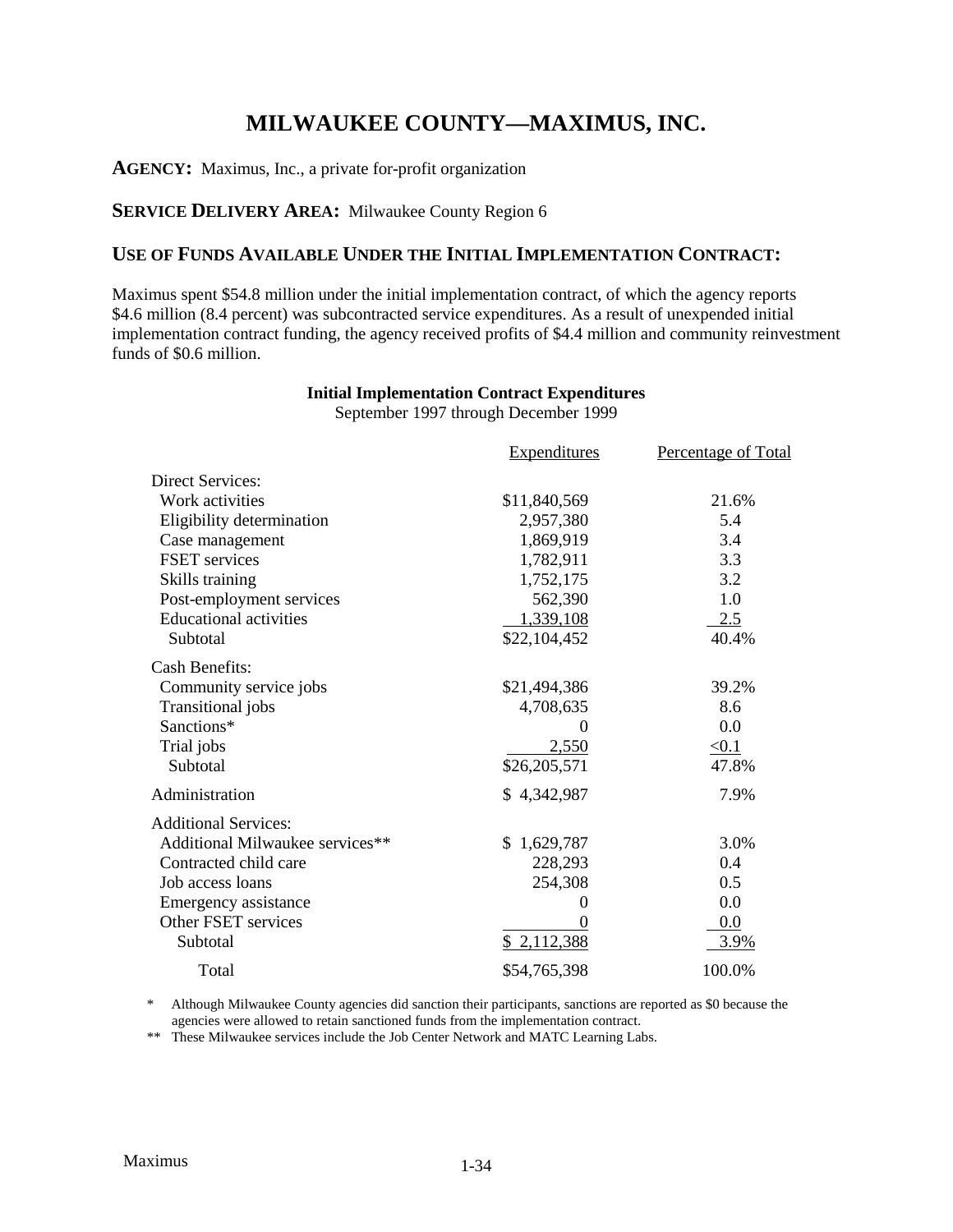Maximus reports that it is using its \$4.4 million in unrestricted profits for the following activities:

- \$1,489,000 for payment of expenses that were not billed to DWD under the initial W-2 implementation contract;
- \$1,139,000 for reinvestment in company growth;
- \$792,000 for payment of federal and state taxes owed;
- \$500,000 in donations to 26 community organizations to address issues related to homelessness, emergency food, adult literacy, community business initiatives, domestic violence, and services to youth and first-time mothers; and
- \$485,000 for payment of expenses that were billed to DWD and disallowed under the initial W-2 implementation contract, many of which were reported in our audit of Maximus expenditures in July 2000.

#### **Planned Use of Community Reinvestment Funds Under the Initial Implementation Contract**

| Supplement to W-2 and related programs                                                | \$232,228 |
|---------------------------------------------------------------------------------------|-----------|
| Child care resource and referral services                                             | 80,000    |
| Rent subsidies to refugees newly enrolled in the W-2 program                          | 60,500    |
| Expansion of food pantry services and meal programs                                   | 50,000    |
| Expansion of shelter and services available to single women and women with children   | 50,000    |
| Parenting services to women recently released from incarceration                      | 28,289    |
| Screening and case management services to new parents                                 | 25,000    |
| Expansion of services to Southeast Asian residents to resolve problems and improve    |           |
| neighborhoods                                                                         | 25,000    |
| Expansion of services that provides job-appropriate interview and work attire for     |           |
| women entering the job market                                                         | 25,000    |
| Outreach and mentoring services to assist families with achieving self-sufficiency    | 25,000    |
| Expansion of services at a family resource center that provides counseling, parenting |           |
| classes, case management, job readiness assistance, and placement services to men     | 15,000    |
| Total                                                                                 | \$616,017 |

## **USE OF FUNDS AVAILABLE UNDER THE CURRENT IMPLEMENTATION CONTRACT:**

Maximus' current W-2 contract is for \$45.1 million to provide W-2 and related services from January 2000 through December 2001. Between January 2000 and September 2000, \$14,475,753, or 32.1 percent of the contract budget, was spent. An additional \$3.2 million in bonus funds will be available to Maximus if it meets the established performance standards.

#### **Current Implementation Contract Expenditures**

January 2000 through September 2000

|                            | Expenditures | Percentage of Total<br>Expenditures | <b>Total Expenditures</b><br>as a Percentage of<br><b>Contract Budget</b> |
|----------------------------|--------------|-------------------------------------|---------------------------------------------------------------------------|
| <b>Direct Services</b>     | \$7,196,745  | 49.7%                               | --                                                                        |
| <b>Cash Benefits</b>       | 5,954,649    | 41.1                                | $- -$                                                                     |
| Administration             | 917,451      | 6.4                                 | $- -$                                                                     |
| <b>Additional Services</b> | 406,908      | 2.8                                 | --                                                                        |
| Total                      | \$14,475,753 | 100.0%                              | 32.1%                                                                     |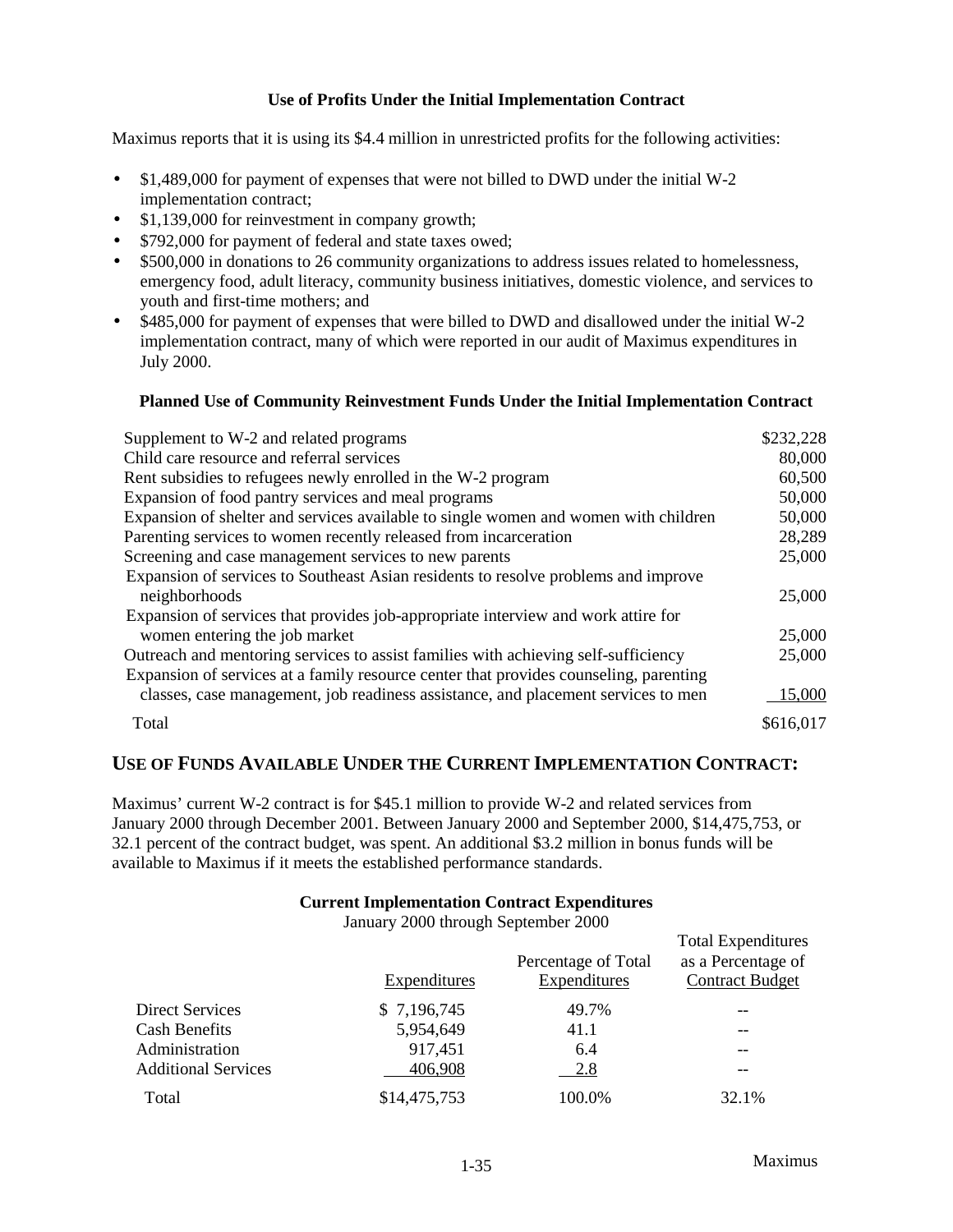#### **Potential Bonus Funds Under the Current Implementation Contract**

Available after December 31, 2001

| Total Performance Bonus Funds Available:                              |             | \$3,155,863 |
|-----------------------------------------------------------------------|-------------|-------------|
| Restricted bonus                                                      | \$1,352,513 |             |
| Unrestricted bonuses                                                  | 1,803,350   |             |
| Projected Bonus Based on Performance Standards through December 2000: |             | \$2,554,746 |
| Restricted bonus                                                      | \$1,352,513 |             |
| Unrestricted bonuses                                                  | 1,202,233   |             |

## **Progress in Meeting Performance Standards Under the Current Implementation Contract**

As of December 31, 2000

|                                             | Meeting<br>Performance<br>Standards for<br>Restricted<br>Bonus? | Meeting<br>Performance<br>Standards for<br><b>First Unrestricted</b><br>Bonus? | Meeting<br>Performance<br>Standards for<br>Second Unrestricted<br>Bonus? |
|---------------------------------------------|-----------------------------------------------------------------|--------------------------------------------------------------------------------|--------------------------------------------------------------------------|
| <b>Entered Employment</b>                   | Yes                                                             | Yes                                                                            | N <sub>0</sub>                                                           |
| Average Wage Rate                           | Yes                                                             | <b>Yes</b>                                                                     | Yes                                                                      |
| Job Retention-30 Days                       | <b>Yes</b>                                                      | <b>Yes</b>                                                                     | N <sub>0</sub>                                                           |
| Job Retention-180 Days                      | <b>Yes</b>                                                      | <b>Yes</b>                                                                     | N <sub>0</sub>                                                           |
| <b>Health Insurance Benefits</b>            | Yes                                                             | <b>Yes</b>                                                                     | Yes                                                                      |
| <b>Full and Appropriate Engagement</b>      | <b>Yes</b>                                                      | Yes                                                                            | Yes                                                                      |
| <b>Basic Educational Activities</b>         | Yes                                                             | No                                                                             | N <sub>0</sub>                                                           |
| Faith-Based Contract (optional)             | Not Applicable                                                  | Not Applicable                                                                 | Yes                                                                      |
| Basic Skills/Job Skills ( <i>optional</i> ) | Not Applicable                                                  | Not Applicable                                                                 | N <sub>0</sub>                                                           |

**CASELOAD INFORMATION:** Overall, the participant caseload declined 44.4 percent from September 1997 to September 2000.

|                                             | September 1997 | September 2000 | <b>Percentage Change</b> |
|---------------------------------------------|----------------|----------------|--------------------------|
| Cash benefit cases<br>Case management cases | 2.854          | 1.068<br>524   | $- -$<br>--              |
| Total                                       | 2,861          | 1.592          | (44.4%)                  |

**SANCTIONS:** Maximus sanctioned 163 participants in September 2000. Information on the type of cases sanctioned and average sanction amount is summarized in the following table:

| Placement Type                | Number of Participants Sanctioned Average Sanction Amount |       |
|-------------------------------|-----------------------------------------------------------|-------|
| Community service job         | 123                                                       | \$447 |
| <b>Transitional placement</b> | 36                                                        | 347   |
| Other                         | $^{\circ}$                                                | 134   |
| Total                         | 163                                                       | 417   |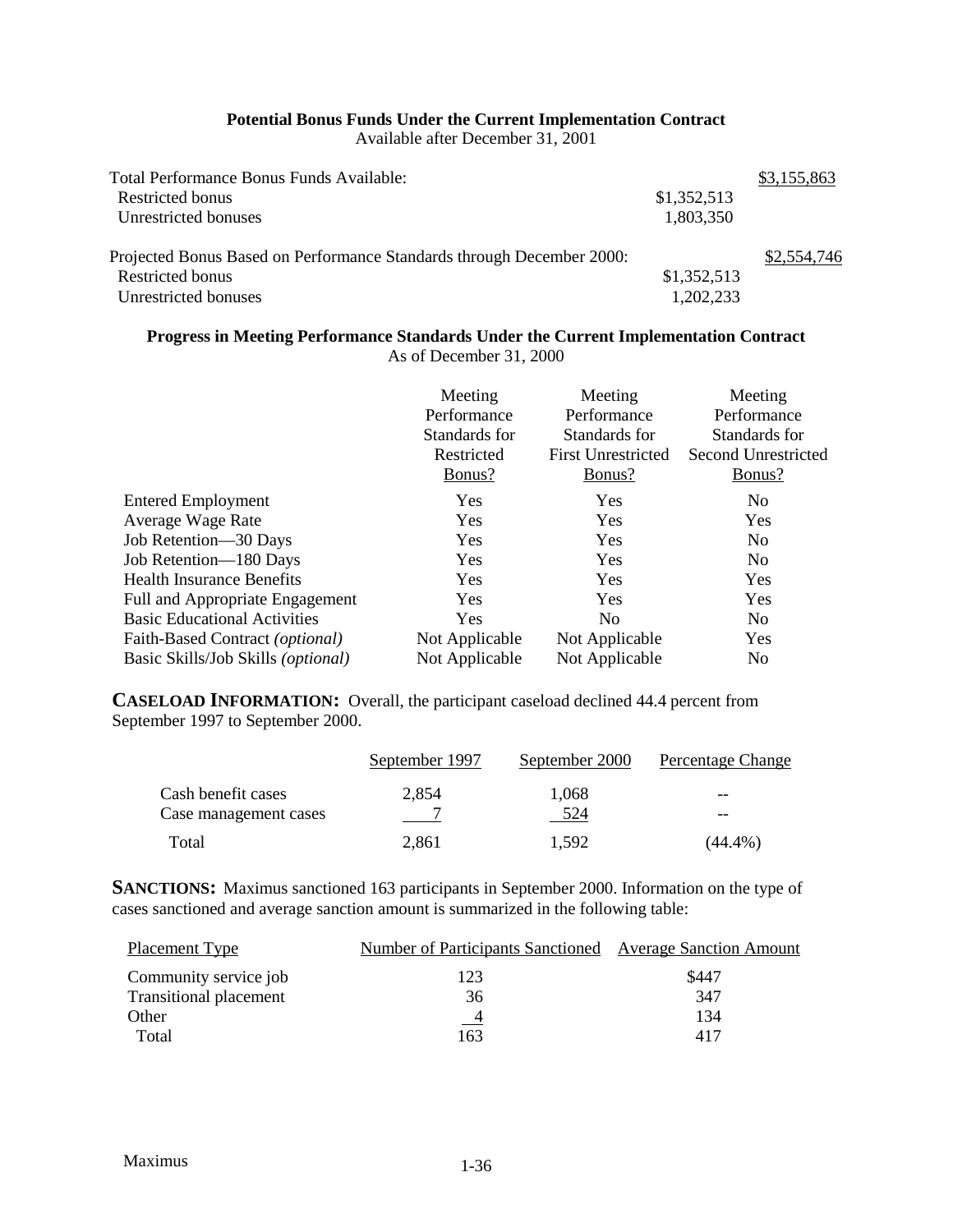**FACT-FINDING REVIEWS:** Between May 1999 and September 2000, 132 participants requested 170 fact-finding reviews. Information on complaint topics and outcomes is summarized in the following table:

| Topic of Complaint   | Ruled in<br>Favor of<br>Agency | Ruled in<br>Favor of<br>Participant | Split<br>Decision   | Request<br>Resolved | Request<br>Dismissed | Request<br>Withdrawn |
|----------------------|--------------------------------|-------------------------------------|---------------------|---------------------|----------------------|----------------------|
| Employment           | 36                             | 22                                  |                     | 19                  | 23                   | 50                   |
| Child care           |                                | 0                                   | O                   |                     | 0                    |                      |
| Emergency assistance |                                |                                     | 0                   |                     |                      |                      |
| Job access loan      |                                |                                     | 0                   |                     |                      |                      |
| 24-month extension   | $\overline{0}$                 |                                     | <u><sub>0</sub></u> |                     | $\frac{0}{1}$        | $\overline{0}$       |
| Total                | 42                             | 26                                  |                     | 21                  | 24                   | 56                   |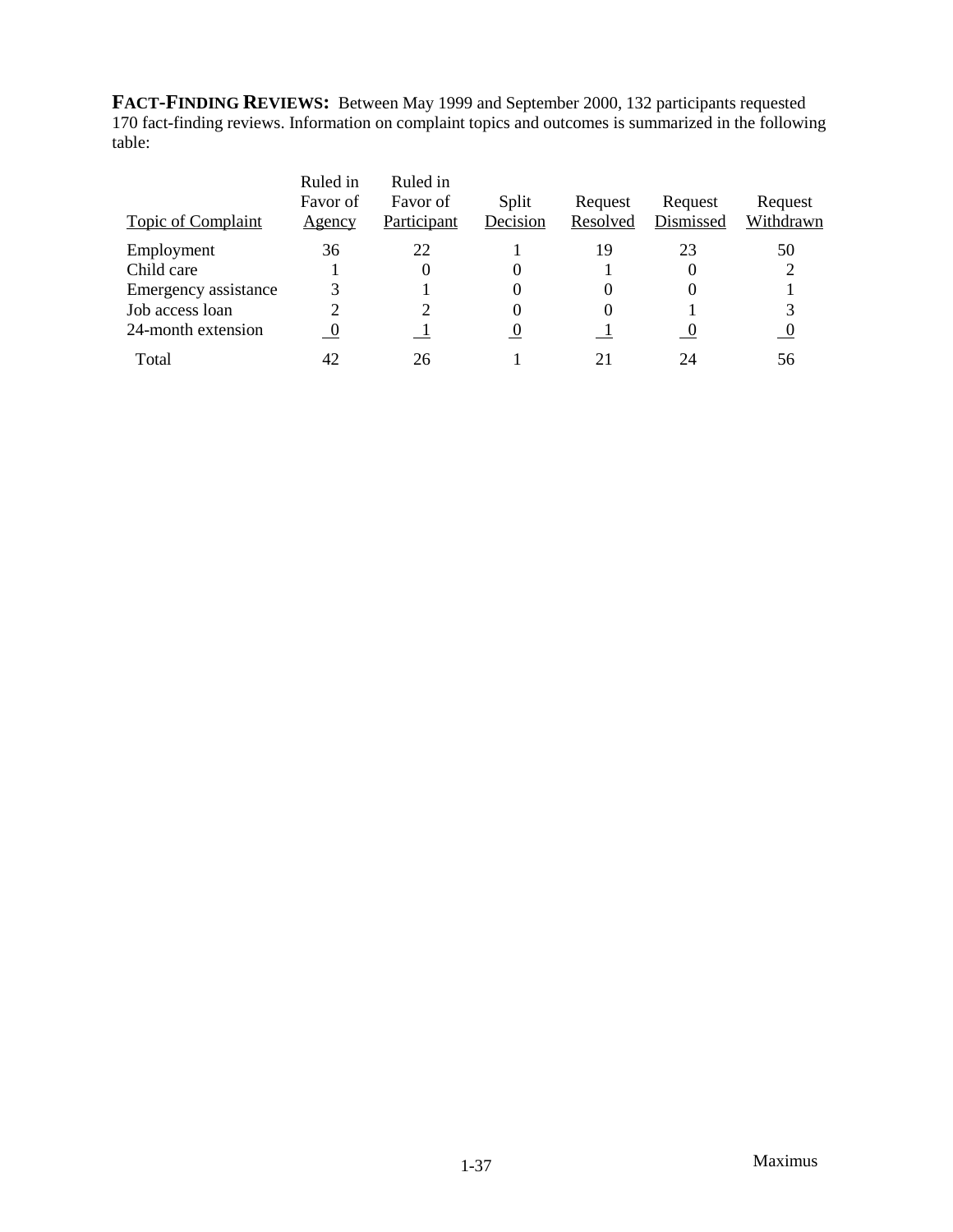## **MILWAUKEE COUNTY—OPPORTUNITIES INDUSTRIALIZATION CENTER OF GREATER MILWAUKEE**

**AGENCY:** Opportunities Industrialization Center of Greater Milwaukee (OIC-GM), a private nonprofit organization

## **SERVICE DELIVERY AREA:** Milwaukee County Region 3

## **USE OF FUNDS AVAILABLE UNDER THE INITIAL IMPLEMENTATION CONTRACT:**

OIC-GM spent \$50.8 million under the initial implementation contract, of which \$4.9 million (9.6 percent) was subcontracted service expenditures. As a result of unexpended initial implementation contract funding, the agency received profits of \$4.6 million and community reinvestment funds of \$2.0 million.

#### **Initial Implementation Contract Expenditures** September 1997 through December 1999

Expenditures Percentage of Total Direct Services: Work activities  $$15,237,527$  30.0% Eligibility determination 1,613,408 3.2 Case management 37,307 0.1 FSET services and 201,344 0.4 Skills training  $\qquad \qquad \qquad 476,884 \qquad \qquad \qquad 0.9$ Post-employment services 641,924 1.2<br>Educational activities 593,336 1.2 Educational activities 693.336 1.2 Subtotal \$18,801,730 37.0% Cash Benefits: Community service jobs \$23,705,362 46.7% Transitional jobs 3,401,383 6.7 Sanctions\* 0 0.0 Trial jobs  $\frac{25,419}{5,419}$   $\leq 0.1$ Subtotal  $$27,132,164$   $$53.4\%$ Administration 5.4% Additional Services: Additional Milwaukee services\*\*  $\qquad$  \$ 684,870  $\qquad$  1.3% Contracted child care 1,218,274 2.4 Job access loans 249,829 0.5 Emergency assistance 0 0.0 Other FSET services 0 0.0 Subtotal  $\frac{$2,152,973}{4.2\%}$ Total \$50,810,452 100.0%

Although Milwaukee County agencies did sanction their participants, sanctions are reported as \$0 because the agencies were allowed to retain sanctioned funds from the implementation contract.

\*\* These Milwaukee services include the MATC Learning Labs and funding for facilities that house county workers who determine eligibility for the Medical Assistance, Food Stamp, and Wisconsin Shares Child Care Subsidy programs.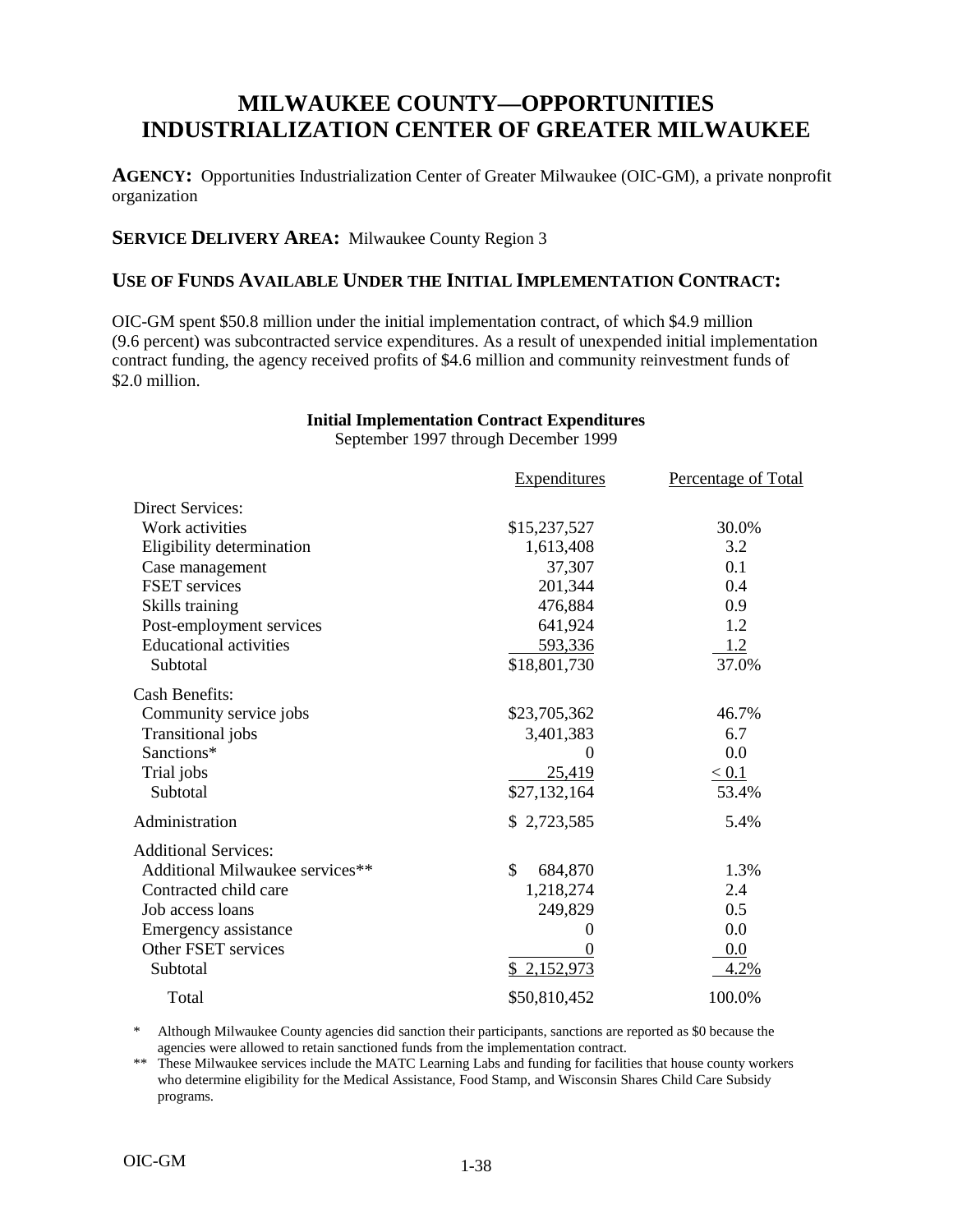OIC-GM reports that it is using its \$4.6 million in unrestricted profits to purchase a cellular communication business located in central-city Milwaukee and to develop a food service program to provide meals to child care providers, after-school programs, and other community meal programs. In addition, OIC-GM reports that it is collaborating with Manpower International and Wisconsin Electric Power to develop a computer technology academy for middle school and high school age youth, with the goal of increasing academic achievement and expanding career opportunities.

#### **Planned Use of Community Reinvestment Funds Under the Initial Implementation Contract**

| Housing services for families in crisis, including rent, security deposits, utility  |             |
|--------------------------------------------------------------------------------------|-------------|
| payments, telephone service, and personal care, not to exceed 4 months in duration   | \$325,000   |
| Personnel, operational, and administrative costs associated with implementing        |             |
| community reinvestment-funded projects                                               | 315,135     |
| Support services for individuals eligible for occupational skills training           | 300,000     |
| Contribution to Milwaukee County Department of Human Services for 2001 funding of    |             |
| services to prevent out-of-home placements of juveniles, shelter and services for    |             |
| homeless families, and services to developmentally disabled infants and toddlers and |             |
| their families                                                                       | 300,000     |
| Enrichment services to youth, including job mentoring, work experience, tutorial     |             |
| sessions, computer courses, and field trips                                          | 250,000     |
| Education and training services for non-custodial parents                            | 125,000     |
| Funding for Sullivan and Teutonia Job Centers                                        | 102,595     |
| Training program in lead-abatement rehabilitation                                    | 50,000      |
| Counseling services for families entering the work environment                       | 50,000      |
| AODA and mental health counseling for families                                       | 50,000      |
| Coordination of local food pantries                                                  | 25,000      |
| Transportation services for employed families                                        | 25,000      |
| Nonrecurring services, including vouchers for food, clothing, and other emergencies  | 25,000      |
| Financial education services related to credit, budgeting, and savings               | 21,740      |
| Unknown                                                                              | 24          |
| Total                                                                                | \$1,964,494 |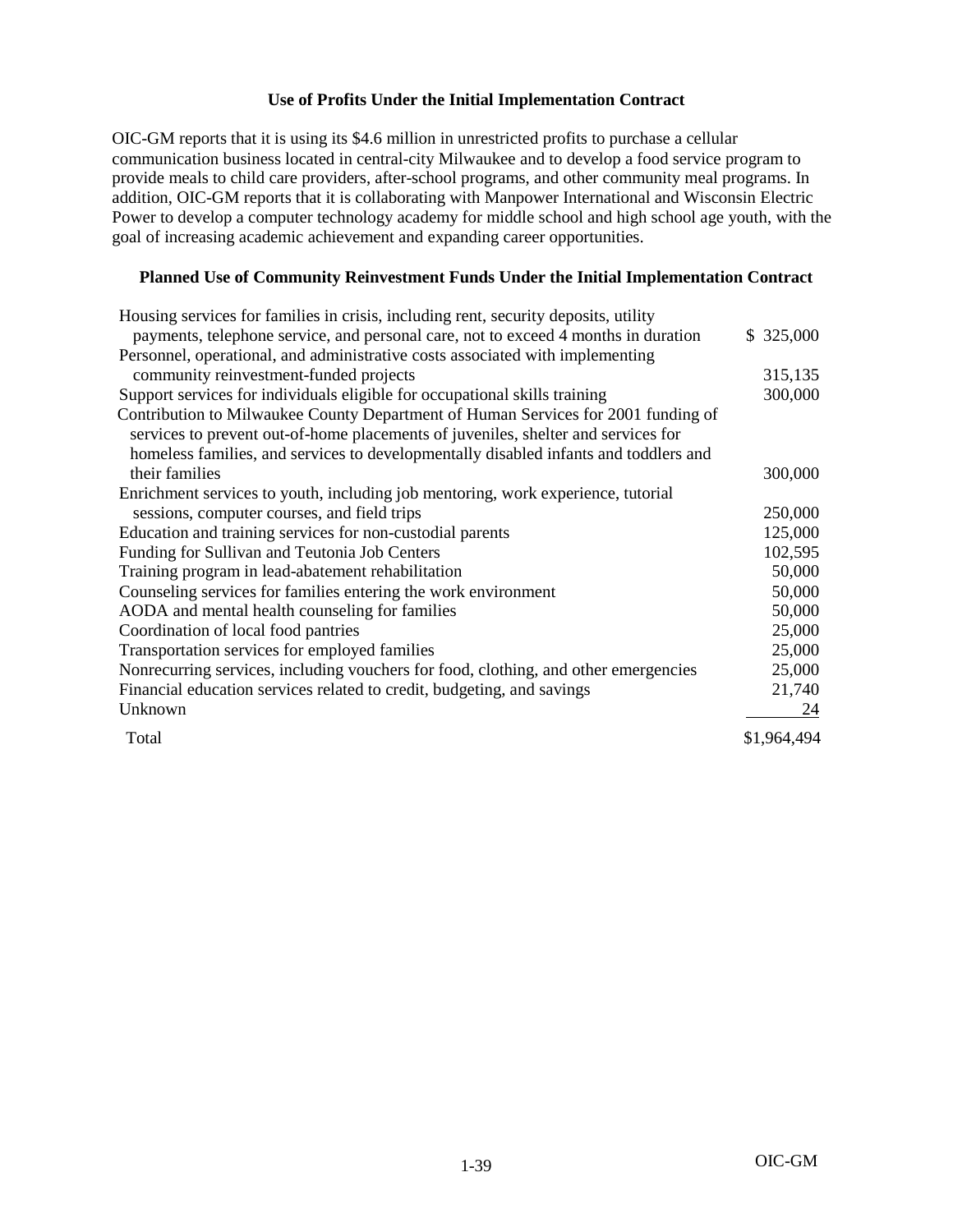## **USE OF FUNDS AVAILABLE UNDER THE CURRENT IMPLEMENTATION CONTRACT:**

OIC-GM's current W-2 contract is for \$47.1 million to provide W-2 and related services from January 2000 through December 2001. Between January 2000 and September 2000, \$15,862,666, or 33.7 percent of the contract budget, was spent. An additional \$3.3 million in bonus funds will be available to OIC-GM if it meets established performance standards.

#### **Current Implementation Contract Expenditures**

|                            | Expenditures | Percentage of Total<br>Expenditures | <b>Total Expenditures</b><br>as a Percentage of<br><b>Contract Budget</b> |
|----------------------------|--------------|-------------------------------------|---------------------------------------------------------------------------|
| <b>Direct Services</b>     | \$8,174,106  | 51.5%                               |                                                                           |
| Cash Benefits              | 5,517,794    | 34.8                                | --                                                                        |
| Administration             | 1,045,549    | 6.6                                 | --                                                                        |
| <b>Additional Services</b> | 1,125,217    | 7.1                                 | --                                                                        |
| Total                      | \$15,862,666 | 100.0%                              | 33.7%                                                                     |

January 2000 through September 2000

## **Potential Bonus Funds Under the Current Implementation Contract**

Available after December 31, 2001

|             | \$3,299,809 |
|-------------|-------------|
| \$1,414,204 |             |
| 1,885,605   |             |
|             |             |
|             | \$2,828,407 |
| \$1,414,204 |             |
| 1,414,203   |             |
|             |             |

#### **Progress in Meeting Performance Standards Under the Current Implementation Contract** As of December 31, 2000

|                                             | Meeting<br>Performance<br>Standards for<br>Restricted<br>Bonus? | Meeting<br>Performance<br><b>Standards for First</b><br>Unrestricted<br>Bonus? | Meeting<br>Performance<br>Standards for<br>Second Unrestricted<br>Bonus? |
|---------------------------------------------|-----------------------------------------------------------------|--------------------------------------------------------------------------------|--------------------------------------------------------------------------|
| <b>Entered Employment</b>                   | Yes                                                             | <b>Yes</b>                                                                     | N <sub>0</sub>                                                           |
| Average Wage Rate                           | Yes                                                             | Yes                                                                            | Yes                                                                      |
| Job Retention-30 Days                       | Yes                                                             | <b>Yes</b>                                                                     | Yes                                                                      |
| Job Retention-180 Days                      | Yes                                                             | <b>Yes</b>                                                                     | Yes                                                                      |
| <b>Health Insurance Benefits</b>            | Yes                                                             | Yes                                                                            | Yes                                                                      |
| <b>Full and Appropriate Engagement</b>      | Yes                                                             | <b>Yes</b>                                                                     | N <sub>0</sub>                                                           |
| <b>Basic Educational Activities</b>         | Yes                                                             | <b>Yes</b>                                                                     | N <sub>0</sub>                                                           |
| Faith-Based Contract (optional)             | Not Applicable                                                  | Not Applicable                                                                 | Yes                                                                      |
| Basic Skills/Job Skills ( <i>optional</i> ) | Not Applicable                                                  | Not Applicable                                                                 | N <sub>0</sub>                                                           |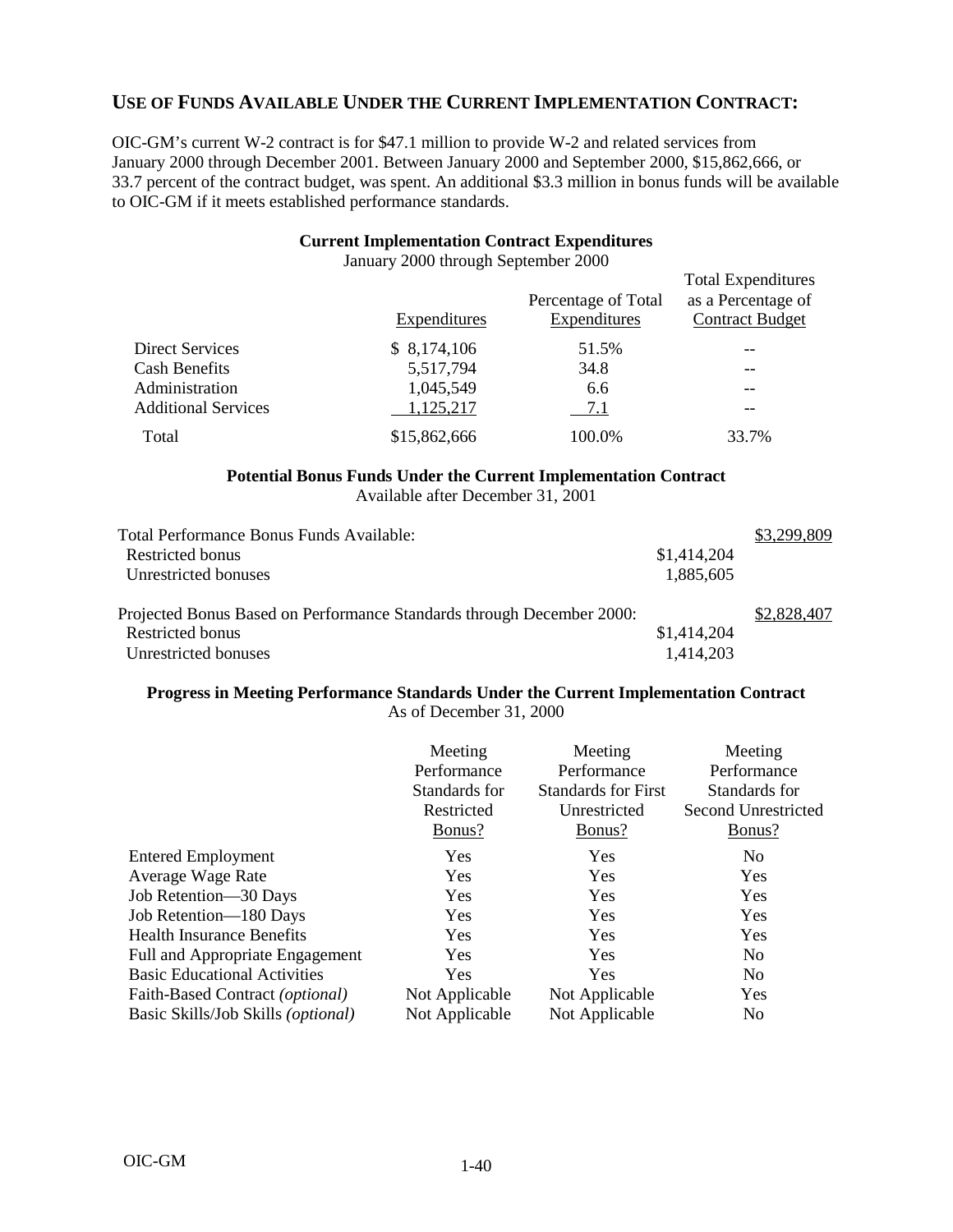**CASELOAD INFORMATION:** Overall, the participant caseload declined 40.5 percent from September 1997 to September 2000.

|                       | September 1997 | September 2000 | Percentage Change |
|-----------------------|----------------|----------------|-------------------|
| Cash benefit cases    | 2.771          | 1.082          | $- -$             |
| Case management cases |                | 573            | $- -$             |
| Total                 | 2,783          | 1,655          | $(40.5\%)$        |

**SANCTIONS:** OIC-GM sanctioned 256 participants in September 2000. Information on the type of cases sanctioned and average sanction amount is summarized in the following table:

| Placement Type                | Number of Participants Sanctioned Average Sanction Amount |       |
|-------------------------------|-----------------------------------------------------------|-------|
| Community service job         | 171                                                       | \$397 |
| <b>Transitional placement</b> | 82                                                        | 254   |
| Other                         | $\overline{\phantom{0}}^3$                                | 403   |
| Total                         | 256                                                       | 351   |

**FACT-FINDING REVIEWS:** Between May 1999 and September 2000, 288 participants requested 370 fact-finding reviews. Information on complaint topics and outcomes is summarized in the following table:

|                           | Ruled in       | Ruled in    |          |          |           |           |
|---------------------------|----------------|-------------|----------|----------|-----------|-----------|
|                           | Favor of       | Favor of    | Split    | Request  | Request   | Request   |
| <b>Topic of Complaint</b> | Agency         | Participant | Decision | Resolved | Dismissed | Withdrawn |
| Employment                | 44             | 105         | 6        | 22       | 60        | 69        |
| Child care                |                |             |          |          | 4         | 6         |
| Emergency assistance      | っ              |             | $\theta$ |          |           |           |
| Job access loan           | 0              |             | 0        |          |           |           |
| 24-month extension        | $\overline{4}$ | -15         | $\bf{0}$ | $\cup$   |           |           |
| Total                     | 57             | 132         |          | 26       | 71        | 78        |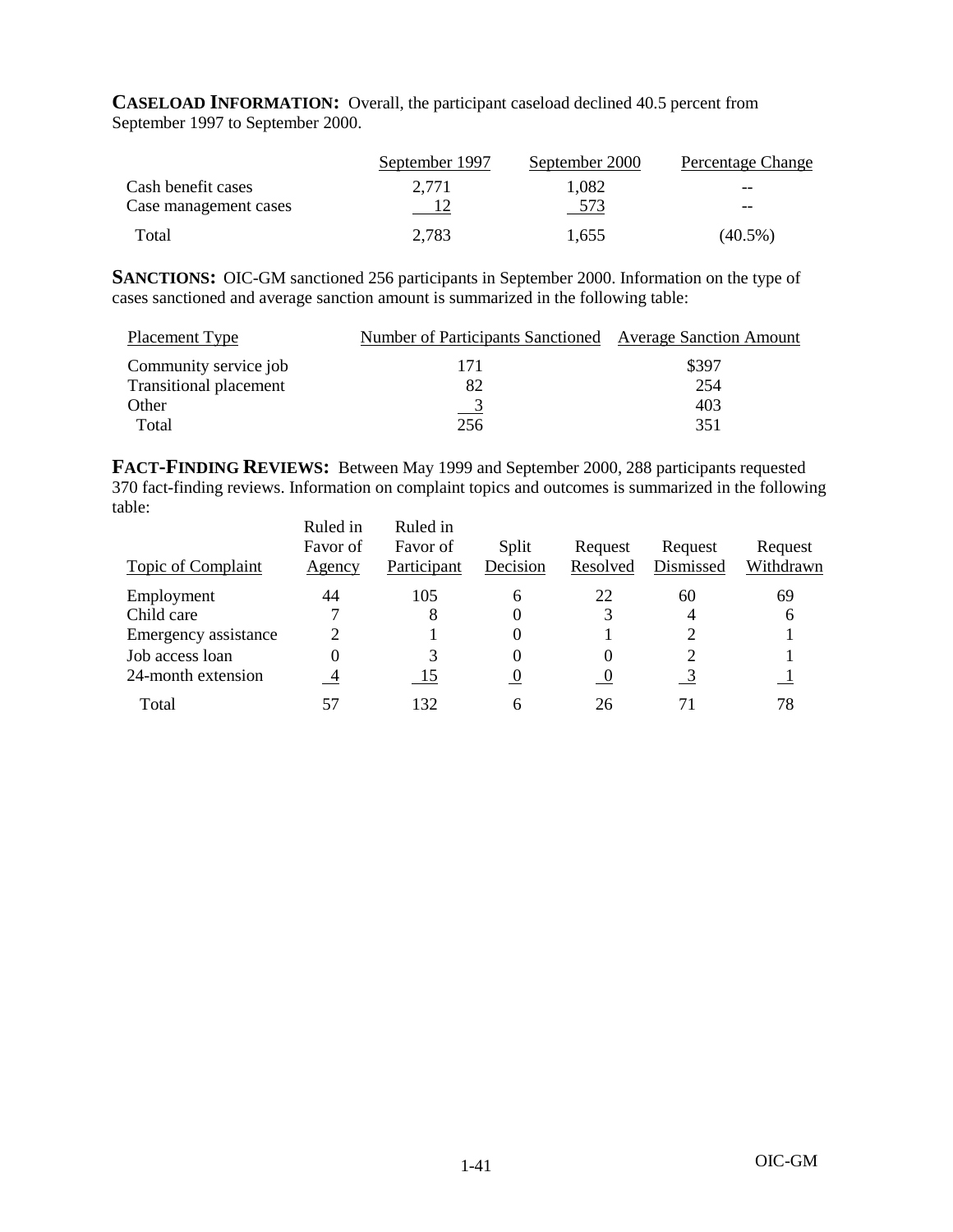## **MILWAUKEE COUNTY— UNITED MIGRANT OPPORTUNITY SERVICES, INC.**

**AGENCY:** United Migrant Opportunity Services, Inc. (UMOS), a private nonprofit organization

**SERVICE DELIVERY AREA:** Milwaukee County Region 2

## **USE OF FUNDS AVAILABLE UNDER THE INITIAL IMPLEMENTATION CONTRACT:**

UMOS spent \$42.7 million under the initial implementation contract, of which \$3.9 million (9.1 percent) was subcontracted service expenditures. As a result of unexpended initial implementation contract funding, the agency received profits of \$4.3 million and community reinvestment funds of \$2.7 million.

#### **Initial Implementation Contract Expenditures**

September 1997 through December 1999

|                                 | <b>Expenditures</b> | Percentage of Total |
|---------------------------------|---------------------|---------------------|
| <b>Direct Services:</b>         |                     |                     |
| Work activities                 | 6,041,521<br>\$     | 14.2%               |
| Eligibility determination       | 2,061,652           | 4.8                 |
| Case management                 | 8,637,578           | 20.2                |
| <b>FSET</b> services            | 198,246             | 0.5                 |
| Skills training                 | 1,587,688           | 3.7                 |
| Post-employment services        | 933,377             | 2.2                 |
| <b>Educational activities</b>   | 696,014             | 1.6                 |
| Subtotal                        | \$20,156,076        | 47.2%               |
| <b>Cash Benefits:</b>           |                     |                     |
| Community service jobs          | 15, 125, 798        | 35.4                |
| Transitional jobs               | 3,549,757           | 8.3                 |
| Sanctions*                      | $\theta$            | 0.0                 |
| Trial jobs                      | 86,641              | 0.2                 |
| Subtotal                        | \$18,762,196        | 43.9%               |
| Administration                  | \$2,353,868         | 5.5%                |
| <b>Additional Services:</b>     |                     |                     |
| Additional Milwaukee services** | 684,870             | 1.6                 |
| Contracted child care           | 645,541             | 1.5                 |
| Job access loans                | 88,426              | 0.2                 |
| Emergency assistance            | $\boldsymbol{0}$    | 0.0                 |
| Other FSET services             | 39,352              | 0.1                 |
| Subtotal                        | \$1,458,189         | 3.4%                |
| Total                           | \$42,730,329        | 100.0%              |

Although Milwaukee County agencies did sanction their participants, sanctions are reported as \$0 because the agencies were allowed to retain sanctioned funds from the implementation contract.

\*\* These Milwaukee services include the MATC Learning Labs and funding for facilities that house county workers who determine eligibility for the Medical Assistance, Food Stamp, and Wisconsin Shares Child Care Subsidy programs.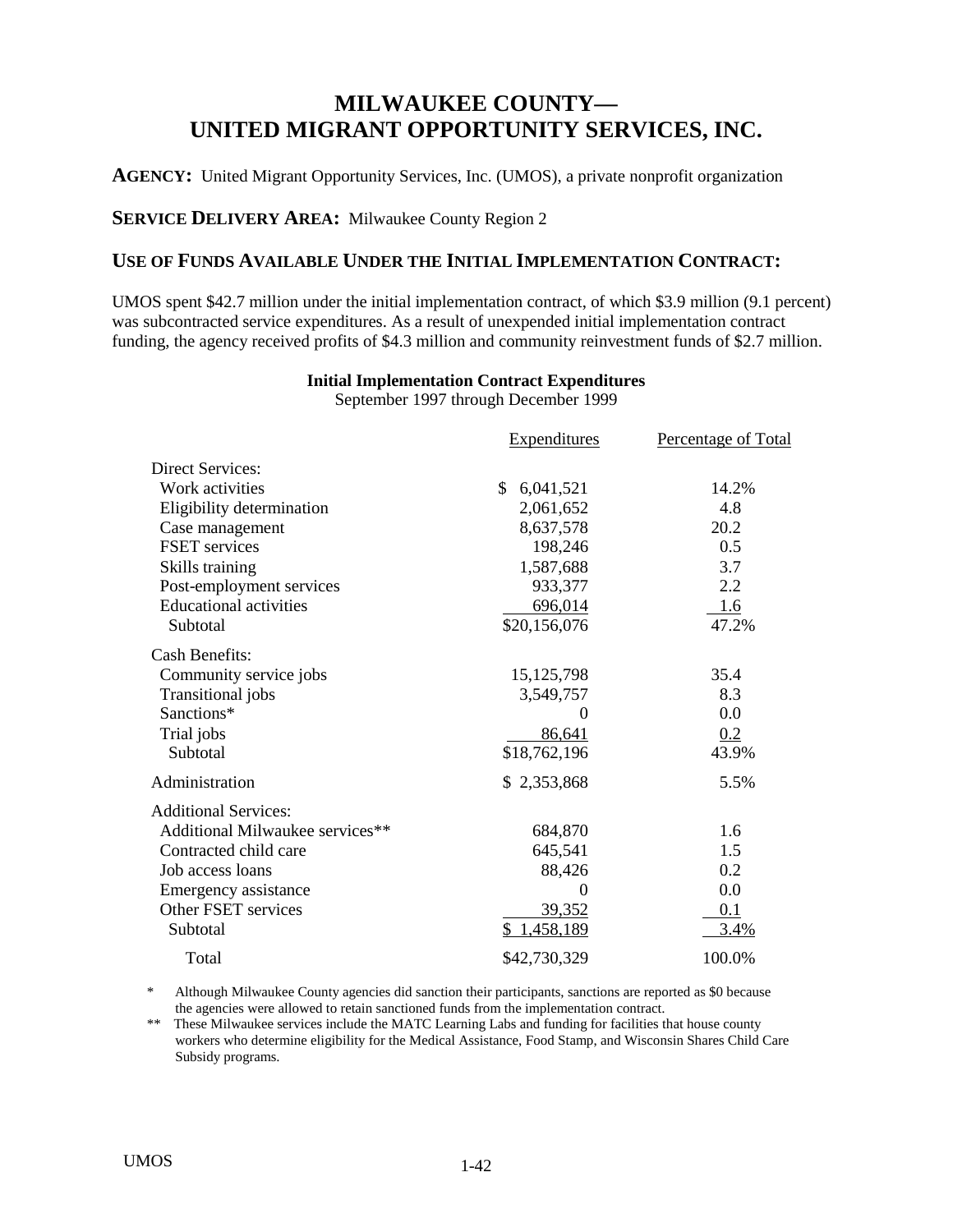UMOS reports that it used its \$4.3 million in unrestricted profits for the following activities:

- \$3.2 million to establish a reserve account from which one-half of the earnings may be used annually to fund needed charitable services that are consistent with the UMOS mission, and for which public funds do not exist;
- \$668,000 invested in a money market fund to meet future agency operating needs;
- \$411,000 to retire two mortgages for buildings used for operations; and
- \$39,000 to purchase a vacant lot in the city of Milwaukee for future development, potentially for lowincome housing.

#### **Planned Use of Community Reinvestment Funds Under the Initial Implementation Contract**

| Supplement W-2 and related programs                                                                                 | \$1,534,452 |
|---------------------------------------------------------------------------------------------------------------------|-------------|
| AODA, mental health, family violence, and legal services to assist participants with<br>succeeding in the workplace | 723,170     |
| Outreach to churches to increase awareness of services provided by UMOS and other                                   |             |
| community organizations                                                                                             | 142,000     |
| Outreach provided by the Hunger Task Force to increase awareness about the food                                     |             |
| stamp program                                                                                                       | 65,000      |
| Community outreach to increase public awareness of programs and services offered                                    |             |
| through W-2 and Milwaukee Job Centers                                                                               | 62,379      |
| Administration of community reinvestment funded projects                                                            | 56,931      |
| Employment training and basic education services to non-custodial parents                                           | 50,000      |
| Child care transportation services                                                                                  | 25,000      |
| Total                                                                                                               | \$2,658,932 |

## **USE OF FUNDS AVAILABLE UNDER THE CURRENT IMPLEMENTATION CONTRACT:**

UMOS's current W-2 contract is for \$37.0 million to provide W-2 and related services from January 2000 through December 2001. Between January 2000 and September 2000, \$14,685,437, or 39.7 percent of the contract budget, was spent. An additional \$2.6 million in bonus funds will be available to UMOS if it meets established performance standards.

#### **Current Implementation Contract Expenditures**

January 2000 through September 2000

|                            | Expenditures | Percentage of Total<br>Expenditures | <b>Total Expenditures as</b><br>a Percentage of<br><b>Contract Budget</b> |
|----------------------------|--------------|-------------------------------------|---------------------------------------------------------------------------|
| Direct Services            | \$8,250,457  | 56.2%                               |                                                                           |
| <b>Cash Benefits</b>       | 4,526,200    | 30.8                                |                                                                           |
| Administration             | 1,411,041    | 9.6                                 | --                                                                        |
| <b>Additional Services</b> | 497,739      | 3.4                                 | --                                                                        |
| Total                      | \$14,685,437 | 100.0%                              | 39.7%                                                                     |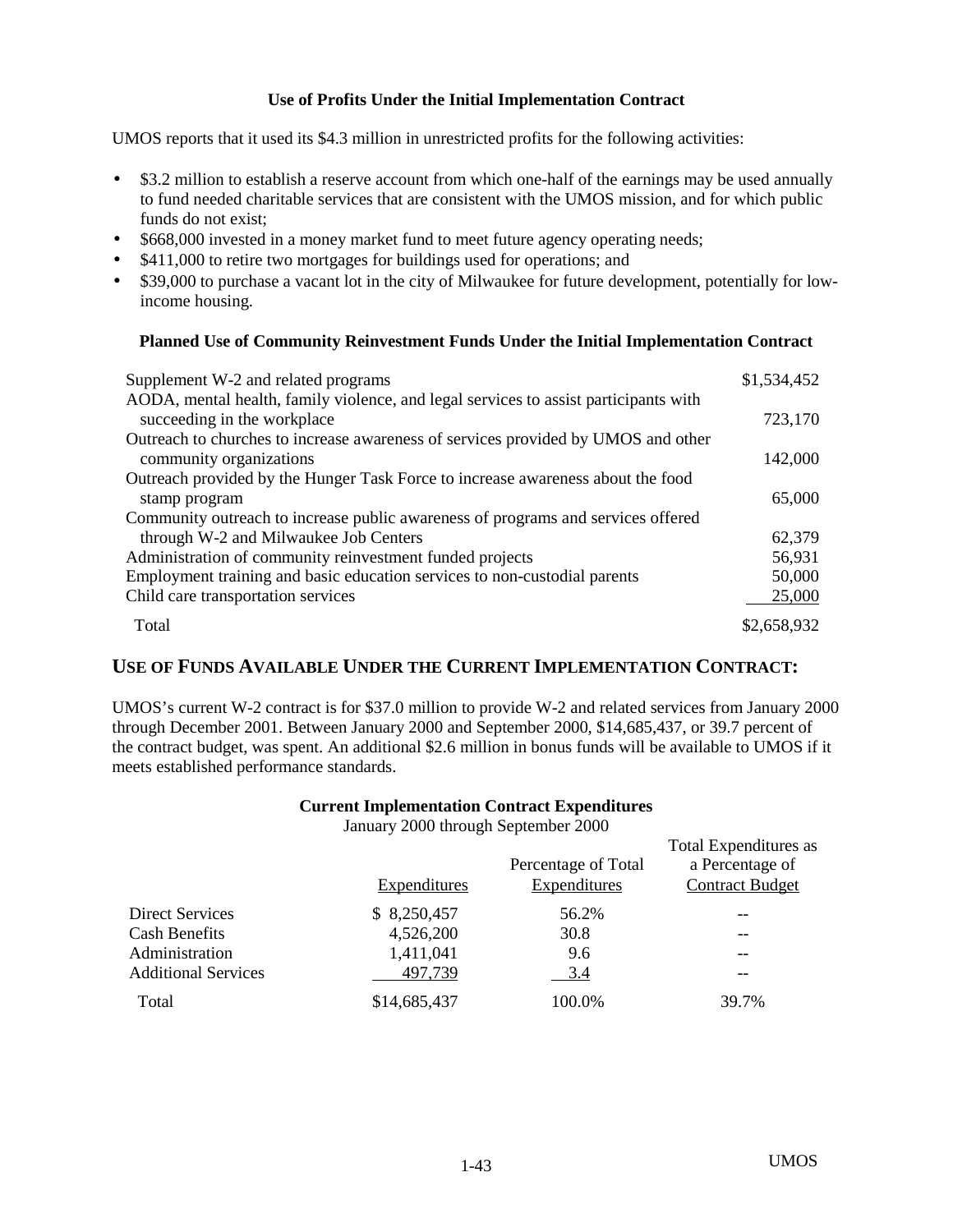## **Potential Bonus Funds Under the Current Implementation Contract**

Available after December 31, 2001

| Total Performance Bonus Funds Available:                              |             | \$2,591,908 |
|-----------------------------------------------------------------------|-------------|-------------|
| Restricted bonus                                                      | \$1,110,818 |             |
| Unrestricted bonuses                                                  | 1,481,090   |             |
|                                                                       |             |             |
| Projected Bonus Based on Performance Standards through December 2000: |             | \$2,036,499 |
| Restricted bonus                                                      | \$1,110,818 |             |
| Unrestricted bonuses                                                  | 925,681     |             |
|                                                                       |             |             |

## **Progress in Meeting Performance Standards Under the Current Implementation Contract** As of December 31, 2000

|                                     | Meeting<br>Performance<br>Standards for<br>Restricted<br>Bonus? | Meeting<br>Performance<br>Standards for<br><b>First Unrestricted</b><br>Bonus? | Meeting<br>Performance<br>Standards for<br>Second Unrestricted<br>Bonus? |
|-------------------------------------|-----------------------------------------------------------------|--------------------------------------------------------------------------------|--------------------------------------------------------------------------|
| <b>Entered Employment</b>           | <b>Yes</b>                                                      | N <sub>0</sub>                                                                 | N <sub>0</sub>                                                           |
| Average Wage Rate                   | Yes                                                             | Yes                                                                            | Yes                                                                      |
| Job Retention—30 Days               | <b>Yes</b>                                                      | <b>Yes</b>                                                                     | Yes                                                                      |
| Job Retention-180 Days              | <b>Yes</b>                                                      | <b>Yes</b>                                                                     | N <sub>0</sub>                                                           |
| Health Insurance Benefits           | <b>Yes</b>                                                      | <b>Yes</b>                                                                     | Yes                                                                      |
| Full and Appropriate Engagement     | <b>Yes</b>                                                      | <b>Yes</b>                                                                     | N <sub>0</sub>                                                           |
| <b>Basic Educational Activities</b> | <b>Yes</b>                                                      | <b>Yes</b>                                                                     | N <sub>0</sub>                                                           |
| Faith-Based Contract (optional)     | Not Applicable                                                  | Not Applicable                                                                 | Yes                                                                      |
| Basic Skills/Job Skills (optional)  | Not Applicable                                                  | Not Applicable                                                                 | N <sub>0</sub>                                                           |

**CASELOAD INFORMATION:** Overall, the participant caseload declined 37.8 percent from September 1997 to September 2000.

|                       | September 1997 | September 2000 | Percentage Change |
|-----------------------|----------------|----------------|-------------------|
| Cash benefit cases    | 2.316          | 844            | --                |
| Case management cases |                | 597            | --                |
| Total                 | 2.316          | 1.441          | $(37.8\%)$        |

**SANCTIONS:** UMOS sanctioned 145 participants in September 2000. Information on the type of cases sanctioned and average sanction amount is summarized in the following table:

| <b>Placement Type</b>         | <b>Number of Participants Sanctioned Average Sanction Amount</b> |       |
|-------------------------------|------------------------------------------------------------------|-------|
| Community service job         | 105                                                              | \$394 |
| <b>Transitional placement</b> | 39                                                               | 293   |
| Other                         |                                                                  | 673   |
| Total                         | 145                                                              | 369   |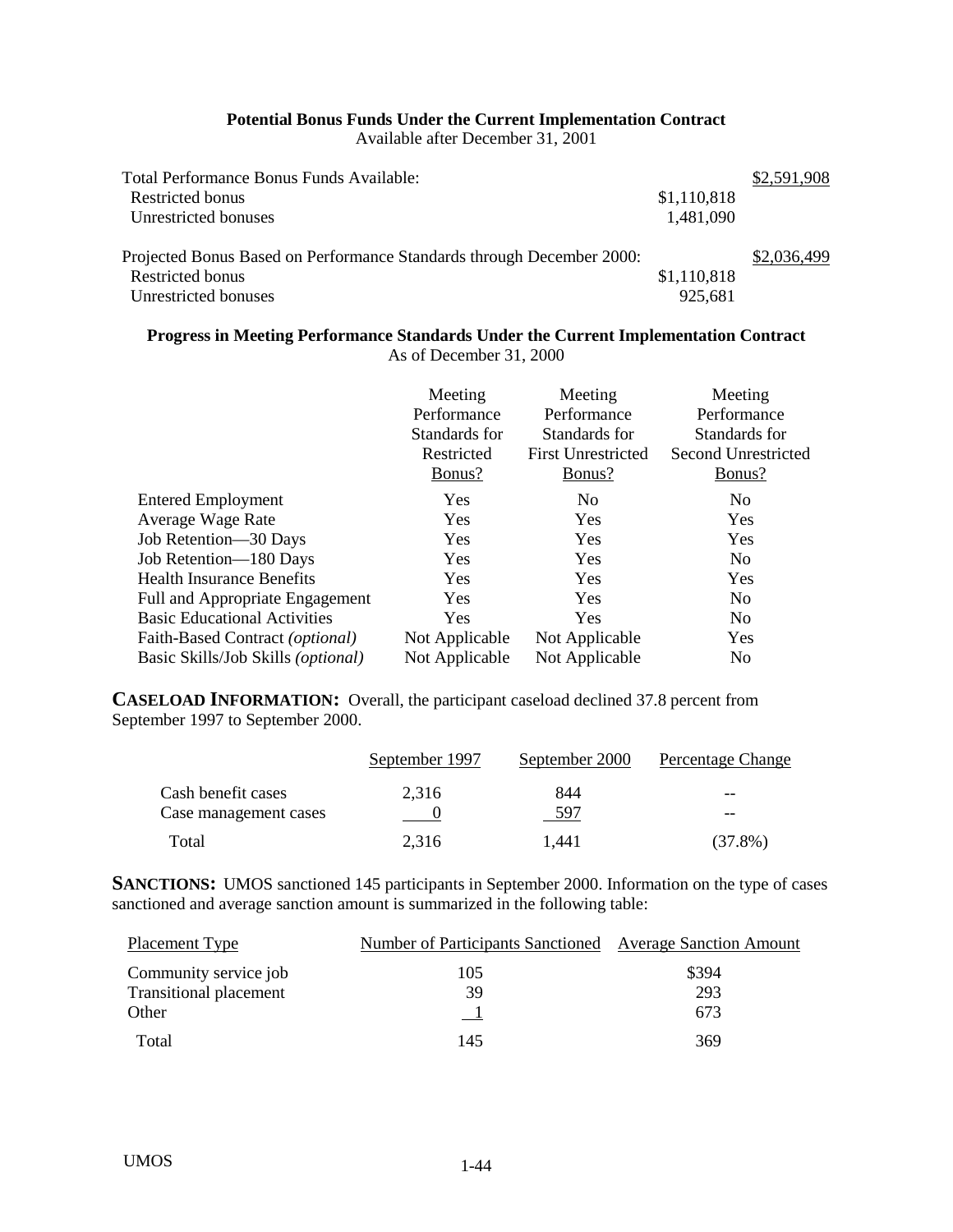**FACT-FINDING REVIEWS:** Between May 1999 and September 2000, 63 participants requested 73 fact-finding reviews. Information on complaint topics and outcomes is summarized in the following table:

| Topic of Complaint   | Ruled in<br>Favor of<br>Agency | Ruled in<br>Favor of<br>Participant | Split<br>Decision | Request<br>Resolved | Request<br>Dismissed | Request<br>Withdrawn |
|----------------------|--------------------------------|-------------------------------------|-------------------|---------------------|----------------------|----------------------|
| Employment           | 9                              | 16                                  |                   |                     | h                    | 25                   |
| Child care           | 0                              |                                     |                   |                     |                      |                      |
| Emergency assistance |                                |                                     |                   |                     | 0                    |                      |
| Job access loan      | 2                              |                                     |                   |                     |                      |                      |
| 24-month extension   | $\boldsymbol{0}$               | -0                                  |                   |                     |                      |                      |
| Total                | 13                             |                                     |                   |                     |                      | 25                   |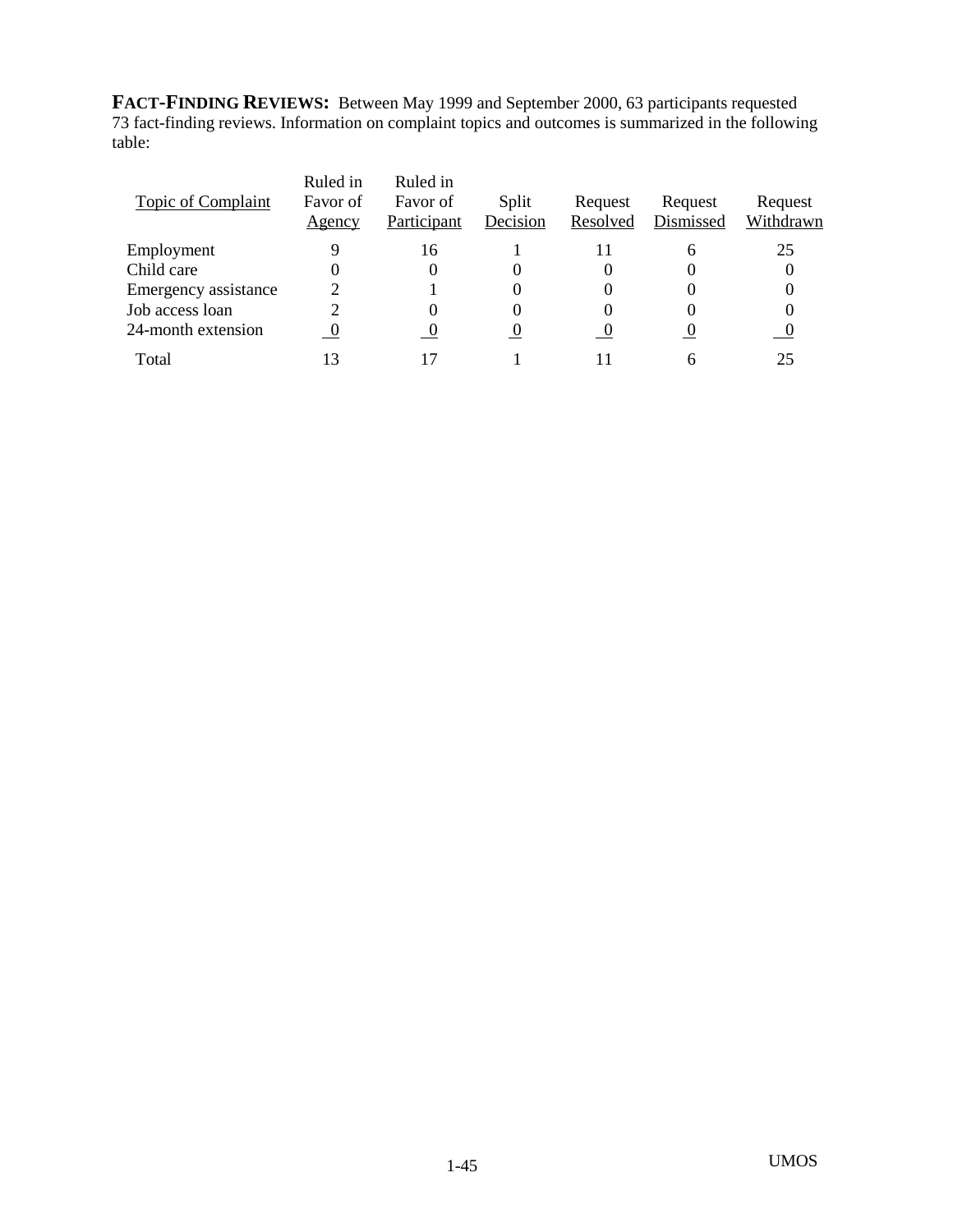## **MILWAUKEE COUNTY—YW WORKS**

**AGENCY:** YW Works is a private nonprofit organization. During the initial implementation contract period, the YWCA of Greater Milwaukee was the managing member of a limited-liability corporation, YW Works, that included two for-profit organizations: CNR Health, Inc., and Kaiser Group, Inc. Since January 1, 2000, YW Works has been a nonprofit limited-liability corporation wholly owned by the YWCA of Greater Milwaukee.

#### **SERVICE DELIVERY AREA:** Milwaukee County Region 1

#### **USE OF FUNDS AVAILABLE UNDER THE INITIAL IMPLEMENTATION CONTRACT:**

YW Works spent \$33.4 million under the initial implementation contract, of which the agency reports \$1.3 million (3.9 percent) was subcontracted service expenditures. As a result of unexpended initial implementation contract funding, the agency received profits of \$3.4 million and community reinvestment funds of \$2.2 million.

#### **Initial Implementation Contract Expenditures**

September 1997 through December 1999

|                                 | <b>Expenditures</b> | Percentage of Total |
|---------------------------------|---------------------|---------------------|
| <b>Direct Services:</b>         |                     |                     |
| Work activities                 | \$9,317,049         | 27.9%               |
| Eligibility determination       | 1,164,278           | 3.5                 |
| Case management                 | 495,758             | 1.5                 |
| FSET services                   | 480,868             | 1.4                 |
| Skills training                 | 1,012,462           | 3.0                 |
| Post-employment services        | 1,662,912           | 5.0                 |
| <b>Educational activities</b>   | 93,173              | 0.3                 |
| Subtotal                        | \$14,226,500        | 42.6%               |
| <b>Cash Benefits:</b>           |                     |                     |
| Community service jobs          | \$13,191,722        | 39.5%               |
| Transitional jobs               | 2,162,030           | 6.5                 |
| Sanctions*                      | 0                   | 0.0                 |
| Trial jobs                      | 39,578              | 0.1                 |
| Subtotal                        | \$15,393,330        | 46.1%               |
| Administration                  | \$2,625,849         | 7.9%                |
| <b>Additional Services:</b>     |                     |                     |
| Additional Milwaukee services** | \$<br>723,959       | 2.2%                |
| Contracted child care           | 218,245             | 0.7                 |
| Job access loans                | 138,776             | 0.4                 |
| Emergency assistance            | $\theta$            | 0.0                 |
| Other FSET services             | 45,974              | 0.1                 |
| Subtotal                        | \$1,126,954         | 3.4%                |
| Total                           | \$33,372,633        | 100.0%              |

\* Although Milwaukee County agencies did sanction their participants, sanctions are reported as \$0 because all the agencies were allowed to retain sanctioned funds from the implementation contract.

\*\* These Milwaukee services include the MATC Learning Labs and funding for facilities that house county workers who determine eligibility for the Medical Assistance, Food Stamp, and Wisconsin Shares Child Care Subsidy programs.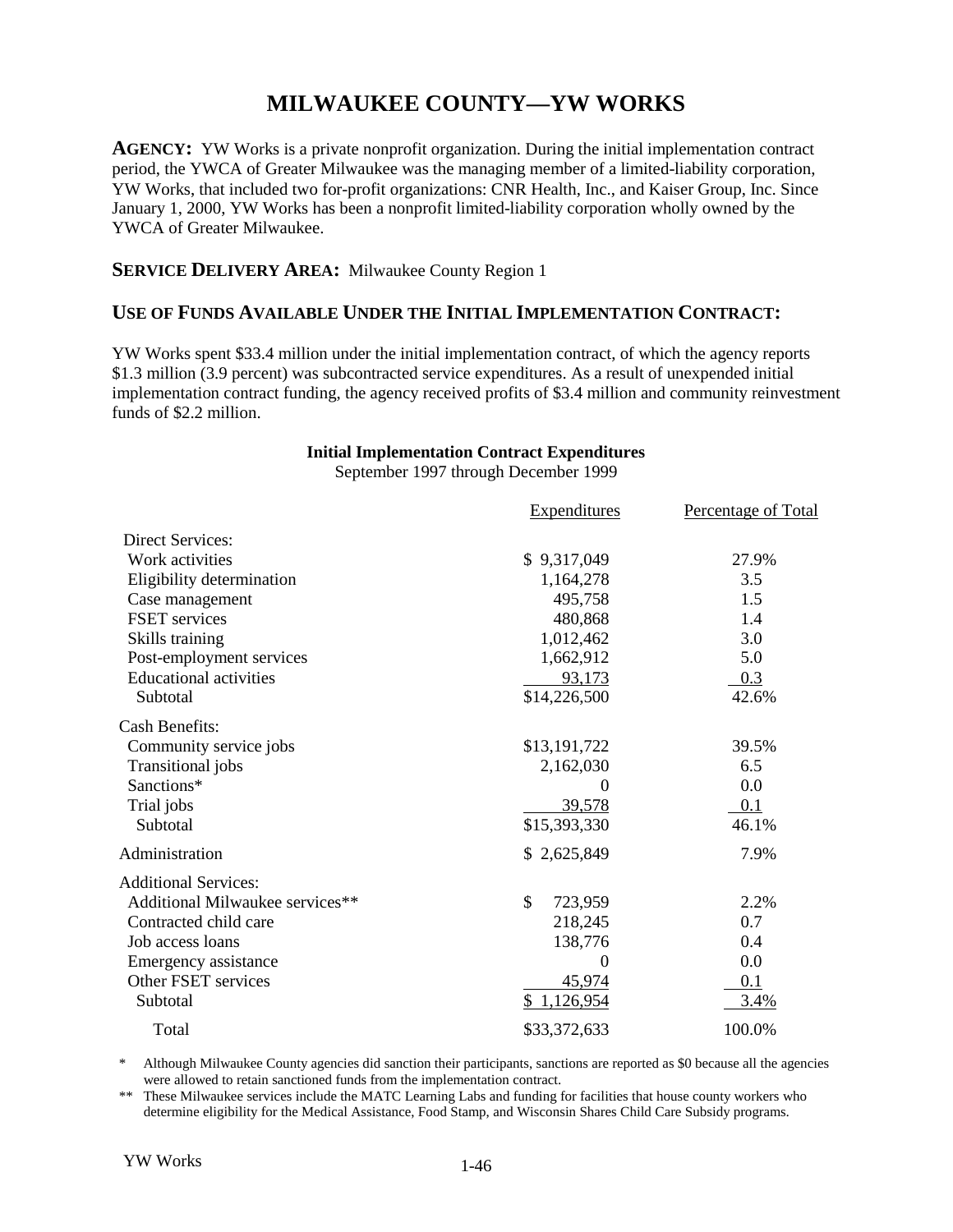YW Works reports that it shared its \$3.4 million in unrestricted profits equally among the three agencies that created it: the YWCA of Greater Milwaukee, CNR Health, and Kaiser Group. The share of profits earned by the YWCA of Greater Milwaukee was used to fund administrative, capital, and program expenses not covered by other funding sources. According to YW Works, the profits were invested in the following activities:

- Generation 2 Plastics, a plastics processing company managed by the YWCA of Greater Milwaukee, which serves as a workplace skills training center;
- the Nontraditional Employment Training program, operated by the YWCA of Greater Milwaukee, which provides orientation, screening and assessment, training, support services, and resource and referral into nontraditional skilled trade careers;
- management services to promote women-owned businesses;
- the Creative Workshop, which teaches job skills in the textile industry;
- the Vel Phillips Center, a community facility offering GED and adult basic skills programs, youth programs, and older adult programs;
- capital to pay off credit lines used to fund the development of affordable housing programs and other programs; and
- acquisition of additional transitional housing

The shares of profits earned by CNR Health and Kaiser Group were not reported by YW Works.

## **Planned Use of Community Reinvestment Funds Under the Initial Implementation Contract**

| Emergency assistance, including cash grants and related services to families facing      |    |             |
|------------------------------------------------------------------------------------------|----|-------------|
| eviction, emergency food boxes, and AODA non-medical treatment                           | S. | 255,000     |
| Expansion of the number of community service job sites that provide educational services |    | 228,671     |
| Services to assist families with maintaining housing                                     |    | 216,000     |
| Services to educate families regarding life management skills                            |    | 203,865     |
| Increasing the availability of customized job training programs for W-2 participants     |    | 189,186     |
| Expansion of local food pantry operations                                                |    | 55,000      |
| Balance of funds available, for which YW Works is seeking DWD approval                   |    | 1,038,604   |
| Total                                                                                    |    | \$2,186,326 |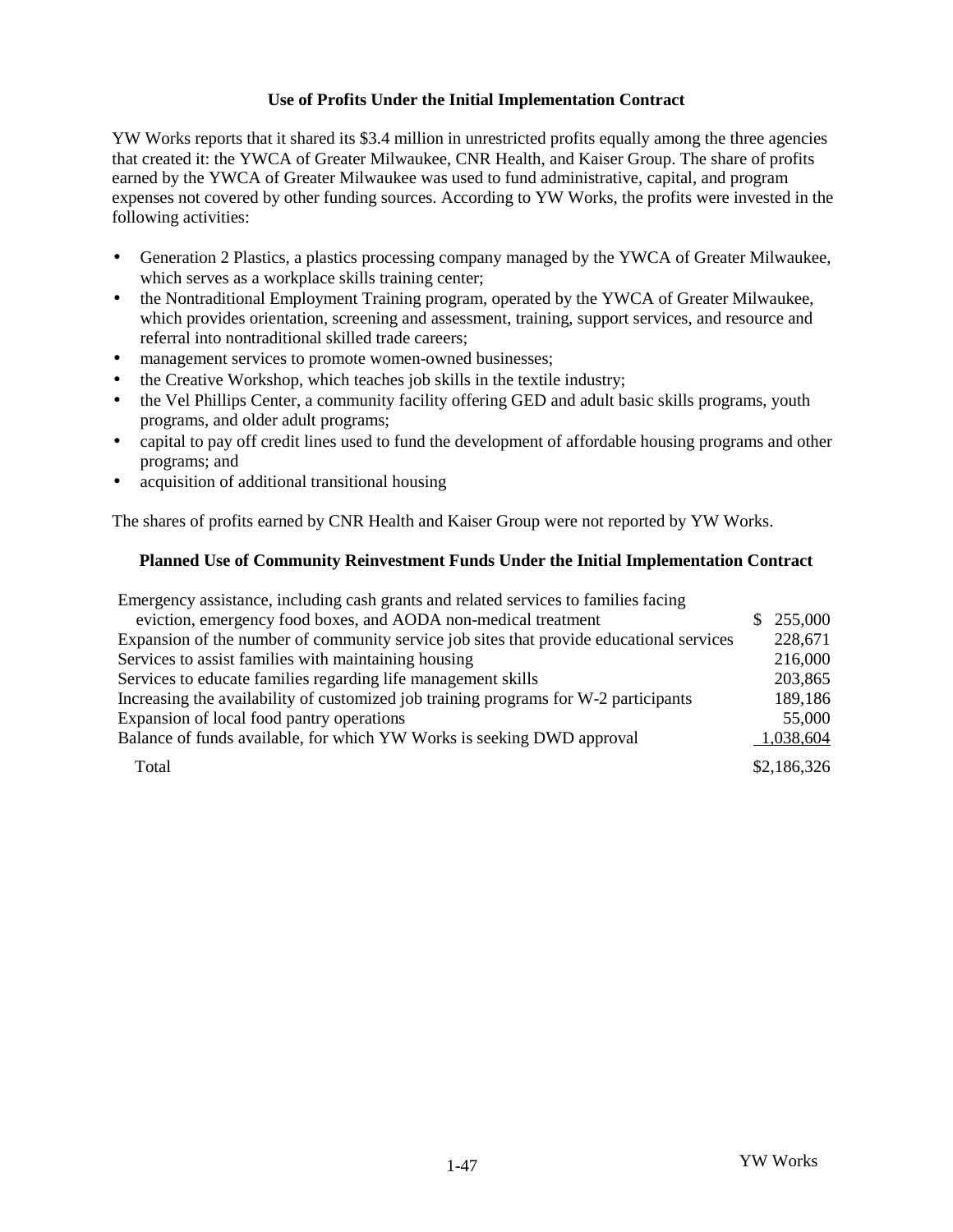## **USE OF FUNDS AVAILABLE UNDER THE CURRENT IMPLEMENTATION CONTRACT:**

YW Works' current W-2 contract is for \$36.5 million to provide W-2 and related services from January 2000 through December 2001. Between January 2000 and September 2000, \$12,157,286, or 33.3 percent of the contract budget, was spent. An additional \$2.6 million in bonus funds will be available to YW Works if it meets established performance standards.

#### **Current Implementation Contract Expenditures**

|                            | Expenditures | Percentage of Total<br>Expenditures | Total Expenditures as<br>a Percentage of<br><b>Contract Budget</b> |
|----------------------------|--------------|-------------------------------------|--------------------------------------------------------------------|
| Direct Services            | \$6,943,152  | 57.1%                               |                                                                    |
| Cash Benefits              | 3,815,679    | 31.4                                |                                                                    |
| Administration             | 1,259,097    | 10.4                                |                                                                    |
| <b>Additional Services</b> | 139,358      | 1.1                                 |                                                                    |
| Total                      | \$12,157,286 | 100.0%                              | 33.3%                                                              |

January 2000 through September 2000

#### **Potential Bonus Funds Under the Current Implementation Contract**

Available after December 31, 2001

| Total Possible Performance Bonus Funds Available:                     |             | \$2,551,633 |
|-----------------------------------------------------------------------|-------------|-------------|
| Restricted bonus                                                      | \$1,093,557 |             |
| Unrestricted bonuses                                                  | 1,458,076   |             |
| Projected Bonus Based on Performance Standards through December 2000: |             | \$2,308,620 |
| Restricted bonus                                                      | \$1,093,557 |             |
| Unrestricted bonuses                                                  | 1,215,063   |             |

#### **Progress in Meeting Performance Standards Under the Current Implementation Contract** As of December 31, 2000

|                                             | Meeting        | Meeting                    | Meeting                    |
|---------------------------------------------|----------------|----------------------------|----------------------------|
|                                             | Performance    | Performance                | Performance                |
|                                             | Standards for  | <b>Standards for First</b> | Standards for              |
|                                             | Restricted     | Unrestricted               | <b>Second Unrestricted</b> |
|                                             | Bonus?         | Bonus?                     | Bonus?                     |
| <b>Entered Employment</b>                   | Yes            | Yes                        | Yes                        |
| Average Wage Rate                           | Yes            | Yes                        | Yes                        |
| Job Retention-30 Days                       | Yes            | Yes                        | Yes                        |
| Job Retention-180 Days                      | Yes            | Yes                        | Yes                        |
| <b>Health Insurance Benefits</b>            | Yes            | Yes                        | Yes                        |
| Full and Appropriate Engagement             | Yes            | Yes                        | N <sub>0</sub>             |
| <b>Basic Educational Activities</b>         | Yes            | Yes                        | N <sub>0</sub>             |
| Faith-Based Contract (optional)             | Not Applicable | Not Applicable             | Yes                        |
| Basic Skills/Job Skills ( <i>optional</i> ) | Not Applicable | Not Applicable             | N <sub>0</sub>             |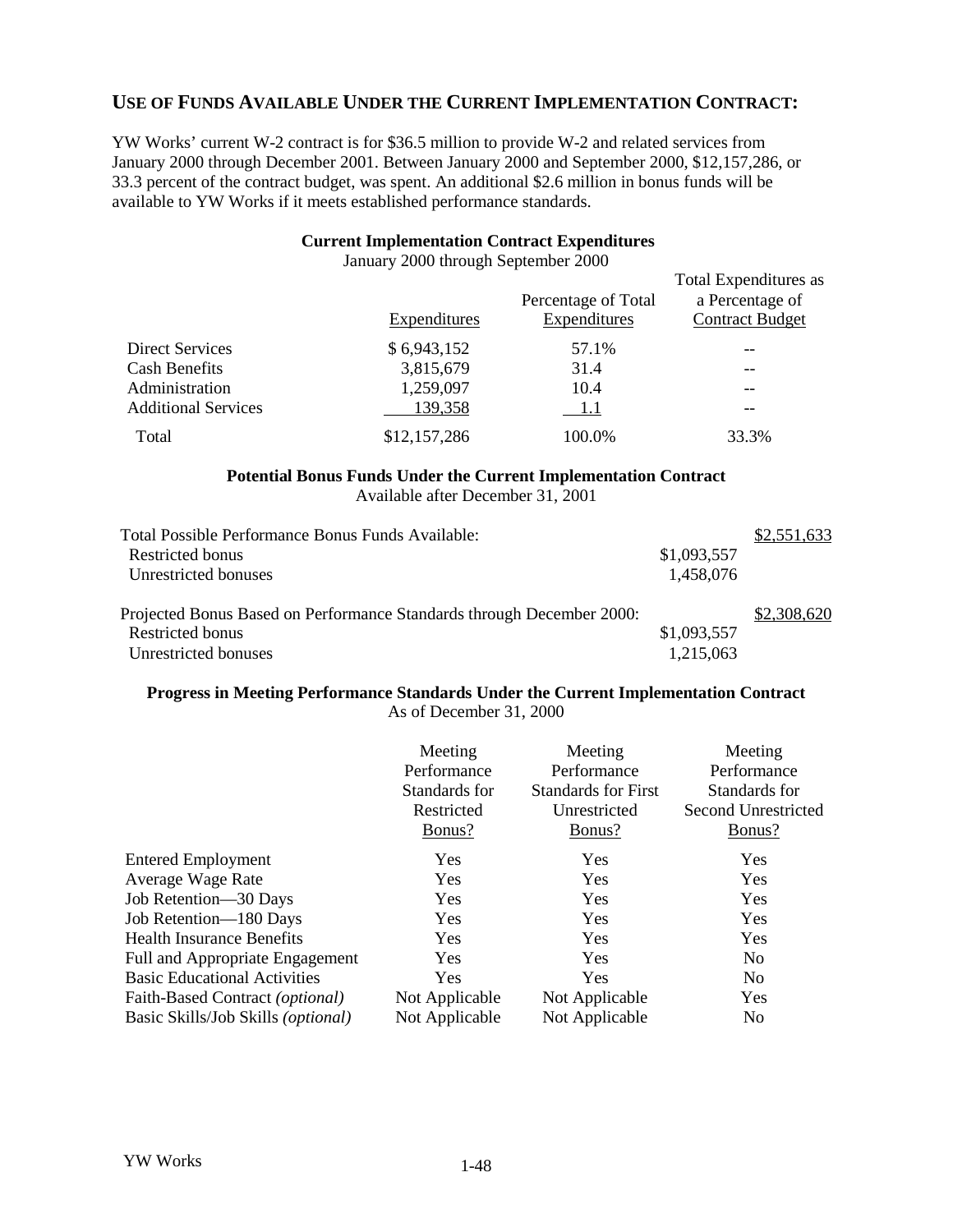**CASELOAD INFORMATION:** Overall, the participant caseload declined 45.9 percent from September 1997 to September 2000.

|                       | September 1997 | September 2000 | Percentage Change |
|-----------------------|----------------|----------------|-------------------|
| Cash benefit cases    | 1.849          | 609            | $- -$             |
| Case management cases |                | 393            | $- -$             |
| Total                 | 1.851          | 1.002          | $(45.9\%)$        |

**SANCTIONS:** YW Works sanctioned 307 participants in September 2000. Information on the type of cases sanctioned and average sanction amount is summarized in the following table:

| Placement Type                | Number of Participants Sanctioned Average Sanction Amount |       |
|-------------------------------|-----------------------------------------------------------|-------|
| Community service job         | 196                                                       | \$308 |
| <b>Transitional placement</b> | 106                                                       | 295   |
| Other                         |                                                           | 148   |
| Total                         | 307                                                       | 301   |

**FACT-FINDING REVIEWS:** Between May 1999 and September 2000, 78 participants requested 97 fact-finding reviews. Information on complaint topics and outcomes is summarized in the following table:

| Topic of Complaint   | Ruled in<br>Favor of<br>Agency | Ruled in<br>Favor of<br>Participant | Split<br>Decision | Request<br>Resolved | Request<br>Dismissed | Request<br>Withdrawn |
|----------------------|--------------------------------|-------------------------------------|-------------------|---------------------|----------------------|----------------------|
|                      |                                |                                     |                   |                     |                      |                      |
| Employment           | 16                             | 19                                  | 10                |                     | 8                    | 26                   |
| Child care           | 0                              |                                     | 0                 |                     | 4                    |                      |
| Emergency assistance | 0                              |                                     |                   |                     | $\Omega$             |                      |
| Job access loan      | 0                              | 0                                   |                   |                     |                      |                      |
| 24-month extension   | $\hspace{0.1em} 0$             |                                     |                   | $\cup$              | – O                  |                      |
| Totals               | 16                             |                                     | 10                | 10                  | 13                   | 27                   |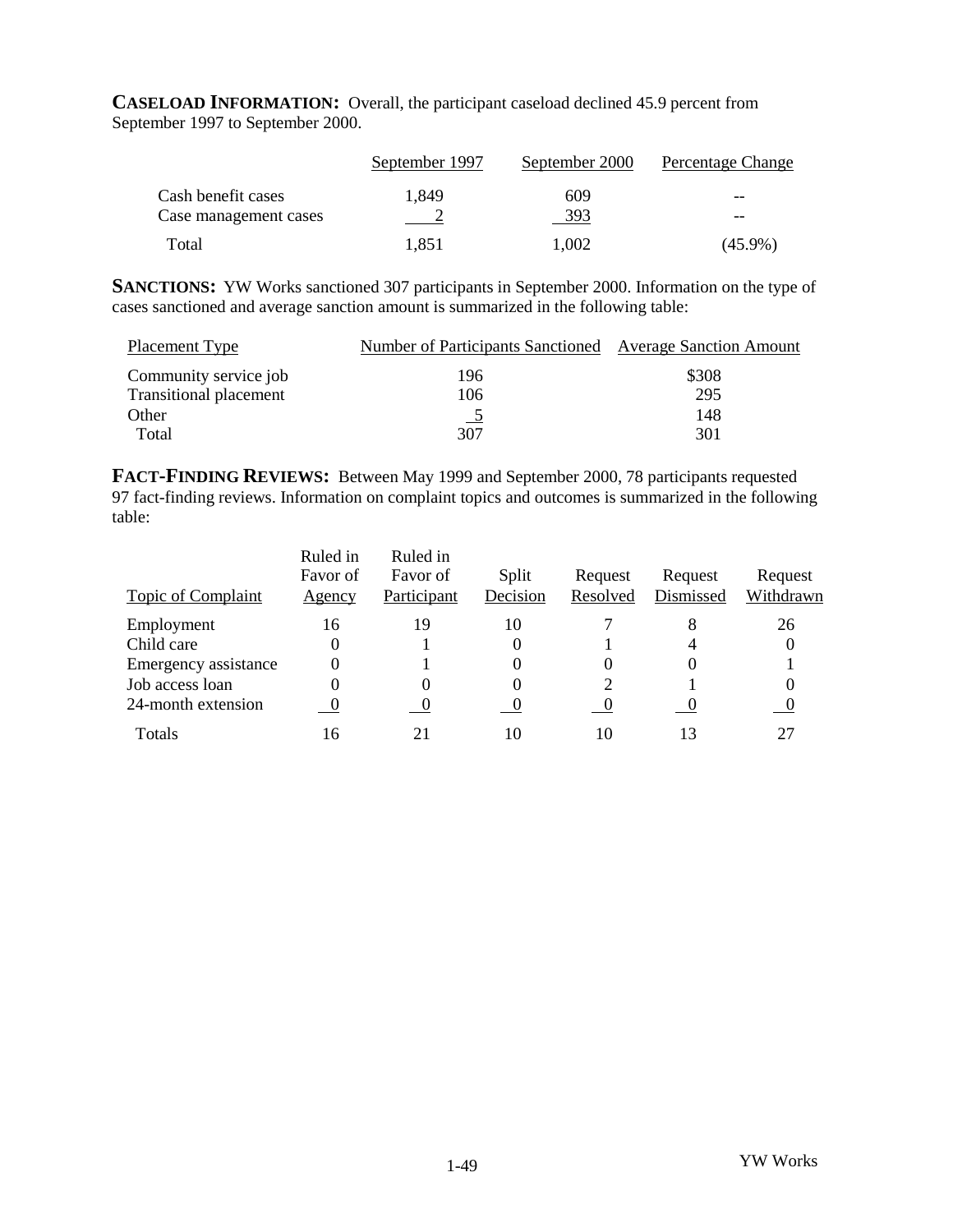## **MONROE COUNTY**

**AGENCY:** Monroe County Department of Human Services (September 1997-December 1999) Workforce Connections, Inc., a private nonprofit organization (January 2000-present)

### **SERVICE DELIVERY AREA: Monroe County**

## **USE OF FUNDS AVAILABLE UNDER THE INITIAL IMPLEMENTATION CONTRACT:**

The Monroe County Department of Human Services spent \$1.3 million under the initial implementation contract, of which \$728,000 (56.0 percent) was subcontracted service expenditures. As a result of unexpended implementation contract funding, the agency received profits of \$520,000 and community reinvestment funds of \$1.1 million.

|                               | <b>Expenditures</b>  | Percentage of Total |
|-------------------------------|----------------------|---------------------|
| Direct Services:              |                      |                     |
| Work activities               | \$<br>189,371        | 14.1%               |
| Eligibility determination     | 283,969              | 21.1                |
| Case management               | 2,408                | 0.2                 |
| <b>FSET</b> services          | 56,808               | 4.2                 |
| Skills training               | 104,211              | 7.8                 |
| Post-employment services      | 1,386                | 0.1                 |
| <b>Educational activities</b> | 76,274               | 5.7                 |
| Subtotal                      | \$<br>714,427        | 53.2%               |
| <b>Cash Benefits:</b>         |                      |                     |
| Community service jobs        | 205,499<br>\$        | 15.3%               |
| Transitional jobs             | 102,859              | 7.7                 |
| Sanctions*                    | 11,071               | 0.8                 |
| Trial jobs                    | 2,223                | 0.2                 |
| Subtotal                      | \$<br>321,652        | 24.0%               |
| Administration                | 261,298<br>S         | 19.4%               |
| <b>Additional Services:</b>   |                      |                     |
| Contracted child care         | \$<br>$\overline{0}$ | 0.0%                |
| Job access loans              | 27,776               | 2.0                 |
| Emergency assistance          | 18,455               | 1.4                 |
| Other FSET services           |                      | 0.0                 |
| Subtotal                      | \$<br>46,231         | 3.4%                |
| Total                         | \$1,343,608          | 100.0%              |

## **Initial Implementation Contract Expenditures**

September 1997 through December 1999

\* Except in Milwaukee County, sanctions of participants' grants were counted as expenditures and were charged against an agency's contract. Milwaukee agencies retained all sanctioned funds from the implementation contract.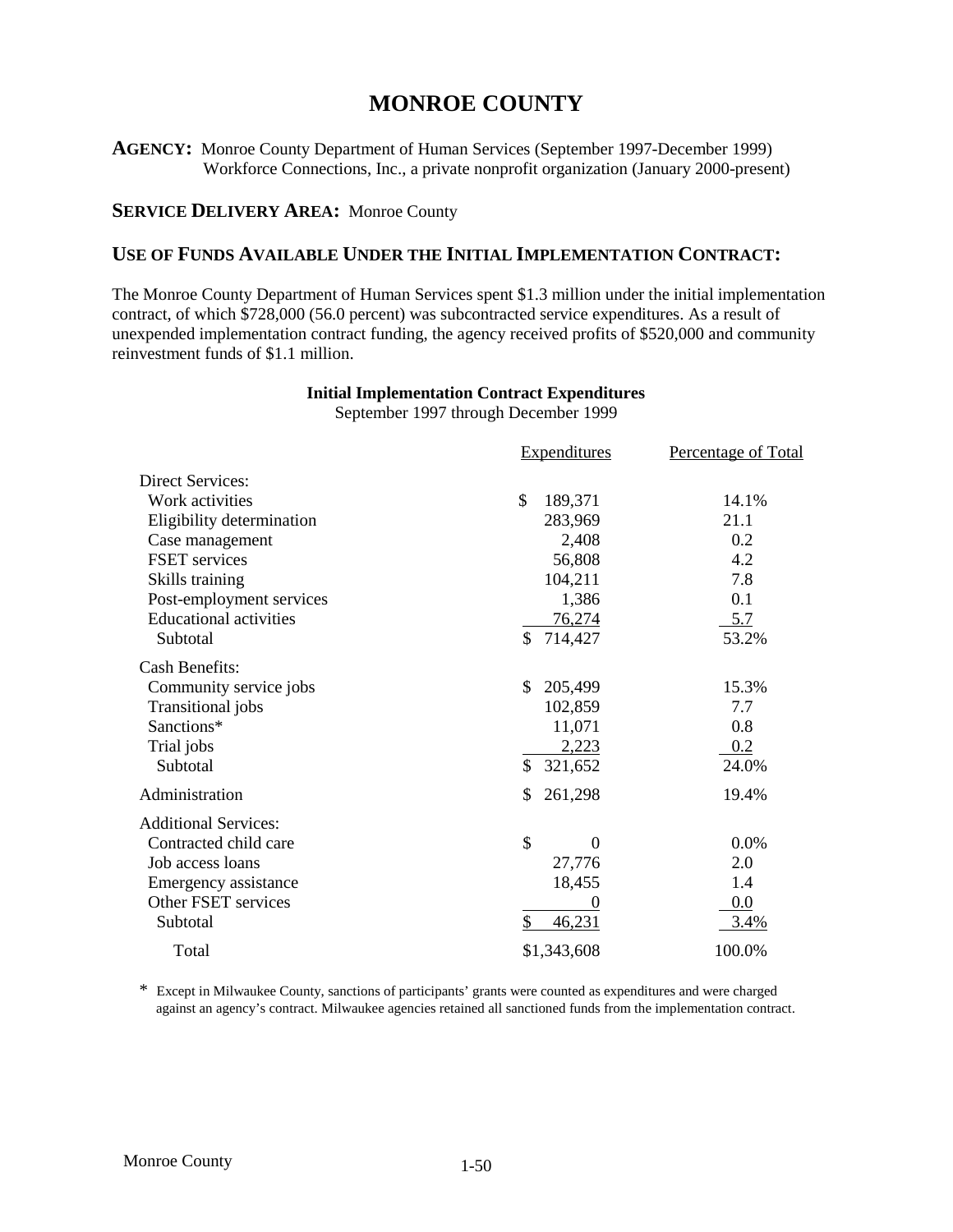The Monroe County Department of Human Services reported that it is using its \$520,000 in unrestricted profits for the following activities:

- \$288,000 has not been budgeted for a specific purpose;
- \$219,000 for the enhancement of its computer network, including the purchase of integrated information and accounting system hardware and software, and for training and conversion to implement the new system; and
- \$13,000 for the purchase of office furniture.

### **Planned Use of Community Reinvestment Funds Under the Initial Implementation Contract**

| Services and outreach to adolescents and families through the Boys and Girls Clubs |               |
|------------------------------------------------------------------------------------|---------------|
| of Sparta and Tomah                                                                | \$<br>163,616 |
| Parent education and support resources                                             | 156,000       |
| Emergency shelter and support services for homeless families                       | 109,299       |
| Teen health services                                                               | 101,121       |
| Domestic abuse services                                                            | 91,873        |
| Mentoring program for at-risk youth                                                | 70,540        |
| Prescriptions and ancillary health care supplies                                   | 65,000        |
| After-school services and activities for teens to build self esteem, encourage     |               |
| success in school, and develop role models                                         | 59,000        |
| Transportation/cab services for eligible families                                  | 55,000        |
| Services to prevent out-of-home placements or reunify families in foster care      |               |
| system                                                                             | 50,000        |
| School supplies for low-income students                                            | 35,000        |
| Services and activities to reduce or prevent gang involvement among teens          | 30,000        |
| Meal program through Sparta United Methodist Church                                | 23,400        |
| <b>Employment</b> loans                                                            | 20,000        |
| Child development services and materials for child care providers                  | 16,540        |
| Start-up funding to develop second shift child care services                       | 15,000        |
| Transportation grant matching funds to assist employers and individuals with       |               |
| transportation barriers                                                            | 10,000        |
| Total                                                                              | \$1,071,389   |

## **USE OF FUNDS AVAILABLE UNDER THE CURRENT IMPLEMENTATION CONTRACT:**

Workforce Connections' W-2 contract is for \$1.4 million to provide W-2 and related services from January 2000 through December 2001. Between January 2000 and September 2000, \$407,793, or 29.1 percent of the contract budget, was spent. An additional \$98,000 in bonus funds will be available to Workforce Connections if it meets established performance standards.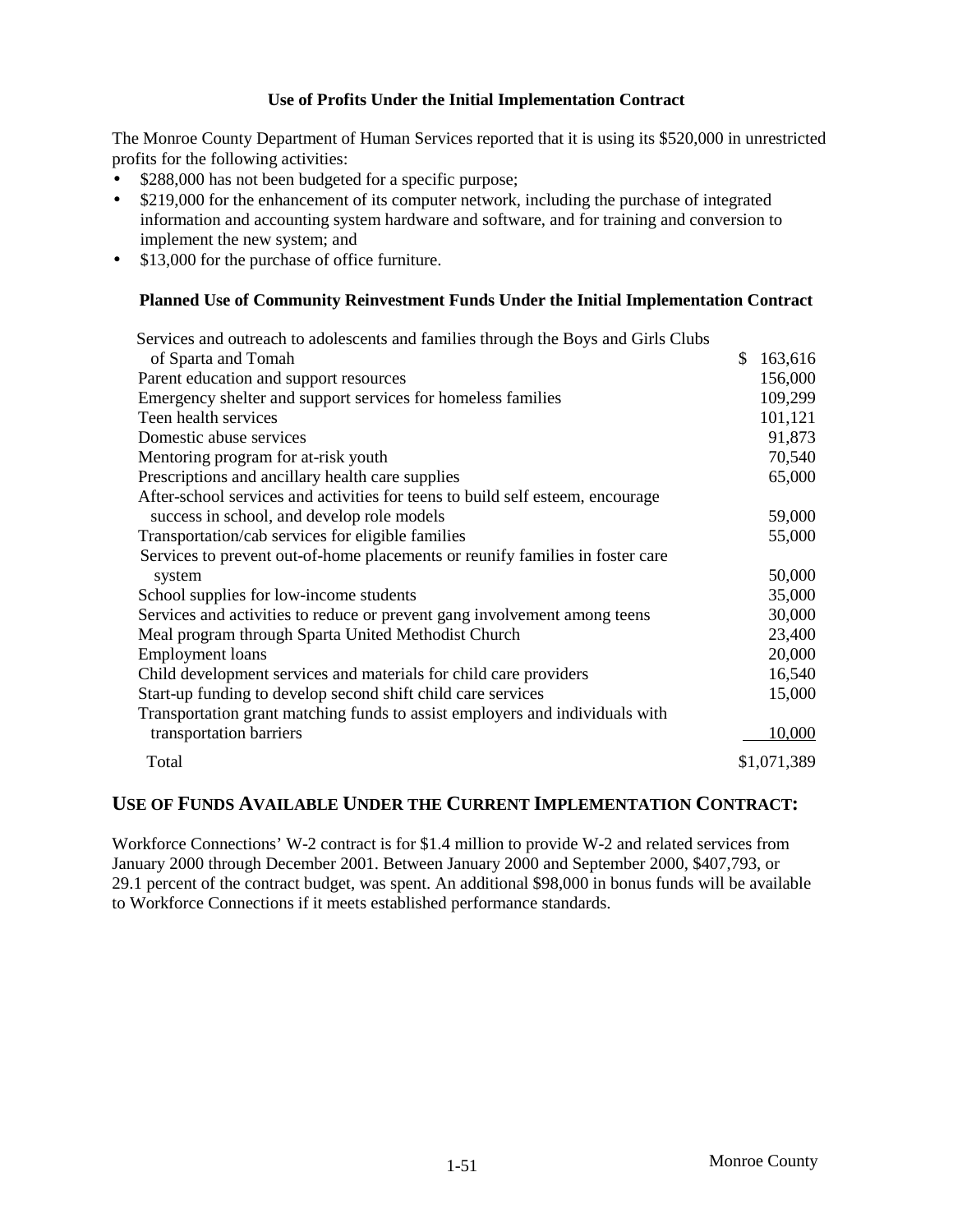## **Current Implementation Contract Expenditures**

January 2000 through September 2000

|                            | Expenditures | Percentage of Total<br>Expenditures | <b>Total Expenditures</b><br>as a Percentage of<br><b>Contract Budget</b> |
|----------------------------|--------------|-------------------------------------|---------------------------------------------------------------------------|
| <b>Direct Services</b>     | \$267,525    | 65.6%                               | --                                                                        |
| <b>Cash Benefits</b>       | 91,439       | 22.4                                | --                                                                        |
| Administration             | 34,932       | 8.6                                 |                                                                           |
| <b>Additional Services</b> | 13,897       | 3.4                                 | --                                                                        |
| Total                      | \$407,793    | 100.0%                              | 29.1%                                                                     |

## **Potential Bonus Funds Under the Current Implementation Contract**

Available after December 31, 2001

| Total Possible Performance Bonus Funds Available:                     |          | \$97.553 |
|-----------------------------------------------------------------------|----------|----------|
| Restricted bonus                                                      | \$41,808 |          |
| Unrestricted bonuses                                                  | 55,745   |          |
| Projected Bonus Based on Performance Standards through December 2000: |          | \$95,229 |
| <b>Restricted bonus</b>                                               | \$41,808 |          |
| Unrestricted bonuses                                                  | 53,421   |          |

# **Progress in Meeting Performance Standards Under the Current Implementation Contract**

As of December 31, 2000

|                                     | Meeting<br>Performance<br>Standards for<br>Restricted<br>Bonus? | Meeting<br>Performance<br><b>Standards for First</b><br>Unrestricted<br>Bonus? | <b>Meeting Performance</b><br>Standards for<br>Second Unrestricted<br>Bonus? |
|-------------------------------------|-----------------------------------------------------------------|--------------------------------------------------------------------------------|------------------------------------------------------------------------------|
| <b>Entered Employment</b>           | <b>Yes</b>                                                      | <b>Yes</b>                                                                     | <b>Yes</b>                                                                   |
| Average Wage Rate                   | <b>Yes</b>                                                      | <b>Yes</b>                                                                     | <b>Yes</b>                                                                   |
| Job Retention-30 Days               | Yes                                                             | <b>Yes</b>                                                                     | N <sub>0</sub>                                                               |
| Job Retention-180 Days              | Yes                                                             | Yes                                                                            | Yes                                                                          |
| <b>Health Insurance Benefits</b>    | <b>Yes</b>                                                      | Yes                                                                            | <b>Yes</b>                                                                   |
| Full and Appropriate Engagement     | Yes                                                             | <b>Yes</b>                                                                     | Yes                                                                          |
| <b>Basic Educational Activities</b> | <b>Yes</b>                                                      | <b>Yes</b>                                                                     | Yes                                                                          |
| Faith-Based Contract (optional)     | Not Applicable                                                  | Not Applicable                                                                 | Yes                                                                          |
| Basic Skills/Job Skills (optional)  | Not Applicable                                                  | Not Applicable                                                                 | N <sub>0</sub>                                                               |

**CASELOAD INFORMATION:** Overall, the participant caseload declined 44.9 percent from September 1997 to September 2000.

|                       | September 1997 | September 2000 | Percentage Change |
|-----------------------|----------------|----------------|-------------------|
| Cash benefit cases    |                |                | $- -$             |
| Case management cases |                | <u>20</u>      | --                |
| Total                 |                | 43             | (44.9%)           |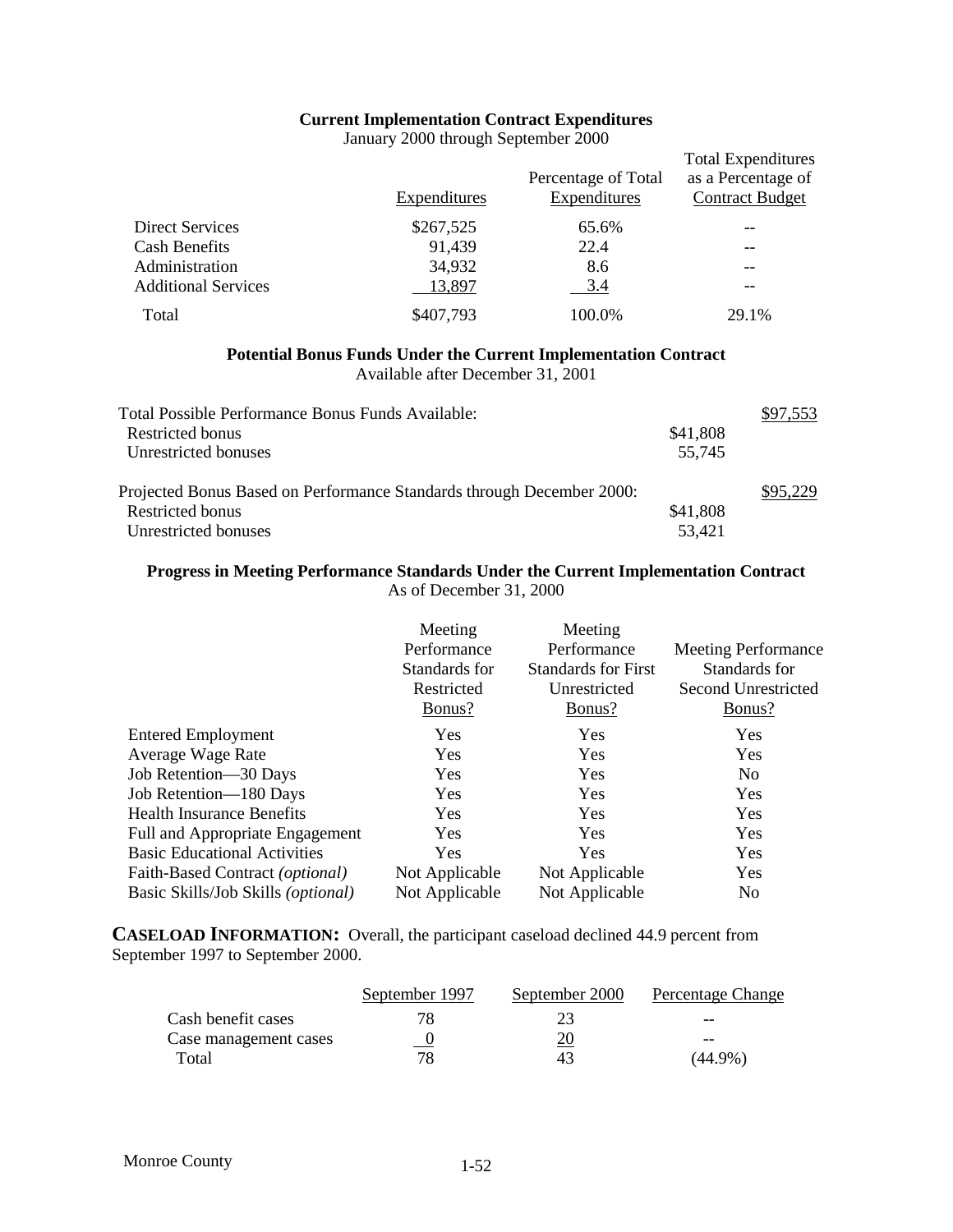**SANCTIONS:** Workforce Connections sanctioned five community service job participants for an average of \$164 in September 2000.

**FACT-FINDING REVIEWS:** Between May 1999 and September 2000, no participants requested factfinding reviews.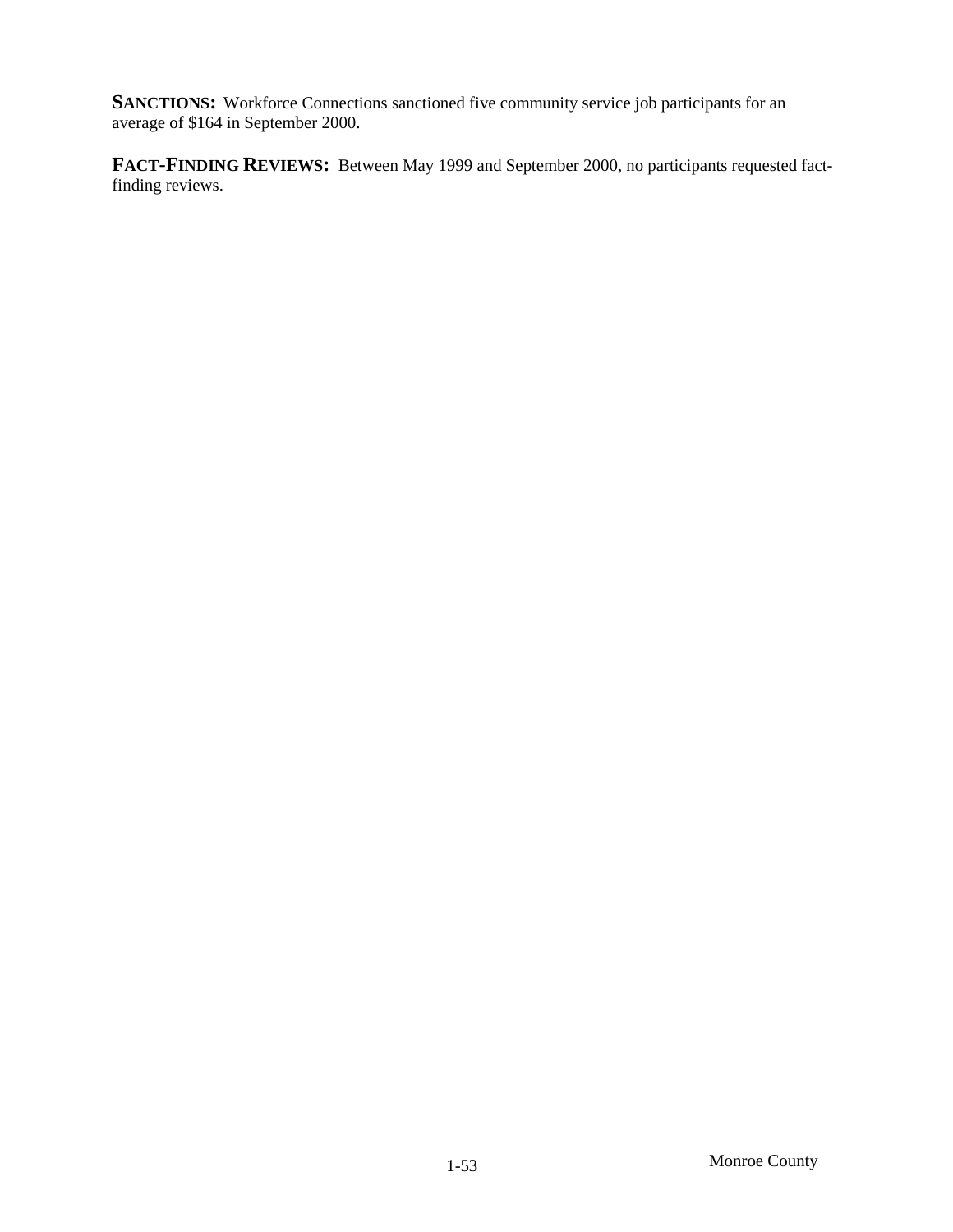# **PRICE COUNTY**

#### **AGENCY:** Price County Human Services Department

### **SERVICE DELIVERY AREA:** Price County

### **USE OF FUNDS AVAILABLE UNDER THE INITIAL IMPLEMENTATION CONTRACT:**

The Price County Human Services Department spent \$784,000 under the initial implementation contract, of which the agency reports \$0 was subcontracted service expenditures. As a result of unexpended initial implementation contract funding, the agency received profits of \$142,000 and community reinvestment funds of \$229,000.

### **Initial Implementation Contract Expenditures**

September 1997 through December 1999

|                               | <b>Expenditures</b> | <b>Percentage of Total</b> |
|-------------------------------|---------------------|----------------------------|
| <b>Direct Services:</b>       |                     |                            |
| Work activities               | \$104,768           | 13.4%                      |
| Eligibility determination     | 218,149             | 27.8                       |
| Case management               | 37,888              | 4.8                        |
| <b>FSET</b> services          | 46,949              | 6.0                        |
| Skills training               | 16,473              | 2.1                        |
| Post-employment services      | 5,094               | 0.6                        |
| <b>Educational activities</b> | 108,056             | <u>13.8</u>                |
| Subtotal                      | \$537,377           | 68.5%                      |
| <b>Cash Benefits:</b>         |                     |                            |
| Community service jobs        | \$ 38,708           | 4.9%                       |
| Transitional jobs             | 29,522              | 3.8                        |
| Sanctions*                    | 633                 | 0.1                        |
| Trial jobs                    | 2,372               | 0.3                        |
| Subtotal                      | \$71,235            | 9.1%                       |
| Administration                | \$60,772            | 7.8%                       |
| <b>Additional Services:</b>   |                     |                            |
| Contracted child care         | \$<br>$\Omega$      | 0.0%                       |
| Job access loans              | 5,575               | 0.7                        |
| Emergency assistance          | 750                 | 0.1                        |
| Other FSET services           | 107,909             | 13.8                       |
| Subtotal                      | \$114,234           | <u>14.6%</u>               |
| Total                         | \$783,618           | 100.0%                     |

\* Except in Milwaukee County, sanctions of participants' grants were counted as expenditures and were charged against an agency's contract. Milwaukee agencies retained all sanctioned funds from the implementation contract.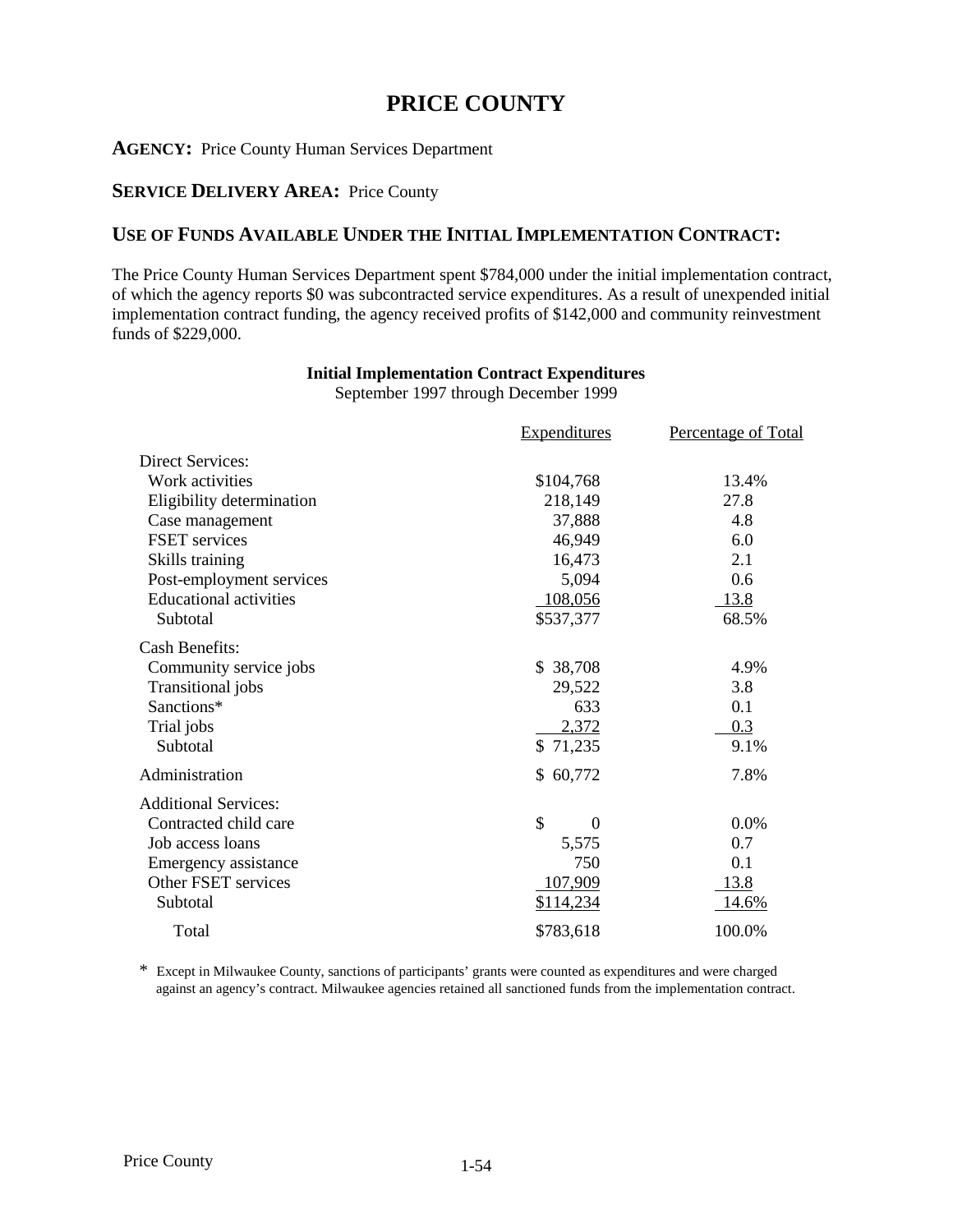#### **Use of Profits Under the Initial Implementation Contract**

The Price County Human Services Department reports that it used \$32,000 of its \$142,000 in unrestricted profits to offset the 1999 county tax levy. As of March 2000, the Price County Board had not finalized plans for use of the remaining funds.

### **Planned Use of Community Reinvestment Funds Under the Initial Implementation Contract**

| Training to increase employability or assist with job advancement              | \$88,235  |
|--------------------------------------------------------------------------------|-----------|
| Youth activities                                                               | 29,412    |
| Employment support services, including one-time purchase of clothing or tools, |           |
| licensing fees, interview or relocation expenses, and case management services | 23,530    |
| AODA and mental health counseling                                              | 23,529    |
| Supplement to W-2 and related programs                                         | 17,647    |
| Emergency assistance for domestic violence victims                             | 16,968    |
| Transportation assistance                                                      | 15,294    |
| Transportation grant matching funds                                            | 8,235     |
| Job access loans                                                               | 5,882     |
| Total                                                                          | \$228,732 |

### **USE OF FUNDS AVAILABLE UNDER THE CURRENT IMPLEMENTATION CONTRACT:**

The Price County Human Services Department's current contract is for \$682,000 to provide W-2 and related services from January 2000 through December 2001. Between January 2000 and September 2000, \$235,349, or 34.5 percent of the contract budget, was spent. An additional \$47,700 in bonus funds will be available to the Price County Human Services Department if it meets established performance standards.

### **Current Implementation Contract Expenditures**

January 2000 through September 2000

|                            | Expenditures | Percentage of Total<br>Expenditures | <b>Total Expenditures</b><br>as a Percentage of<br><b>Contract Budget</b> |
|----------------------------|--------------|-------------------------------------|---------------------------------------------------------------------------|
| Direct Services            | \$140,503    | 59.7%                               | --                                                                        |
| <b>Cash Benefits</b>       | 23,775       | 10.1                                | --                                                                        |
| Administration             | 8,896        | 3.8                                 |                                                                           |
| <b>Additional Services</b> | 62,175       | 26.4                                |                                                                           |
| Total                      | \$235,349    | 100.0%                              | 34.5%                                                                     |

#### **Potential Bonus Funds Under the Current Implementation Contract** Available after December 31, 2001

| Total Possible Performance Bonus Funds Available:                     |          | \$47.741 |
|-----------------------------------------------------------------------|----------|----------|
| Restricted bonus                                                      | \$20,460 |          |
| Unrestricted bonuses                                                  | 27,281   |          |
| Projected Bonus Based on Performance Standards through December 2000: |          | \$40,920 |
| Restricted bonus                                                      | \$20,460 |          |
| Unrestricted bonuses                                                  | 20,460   |          |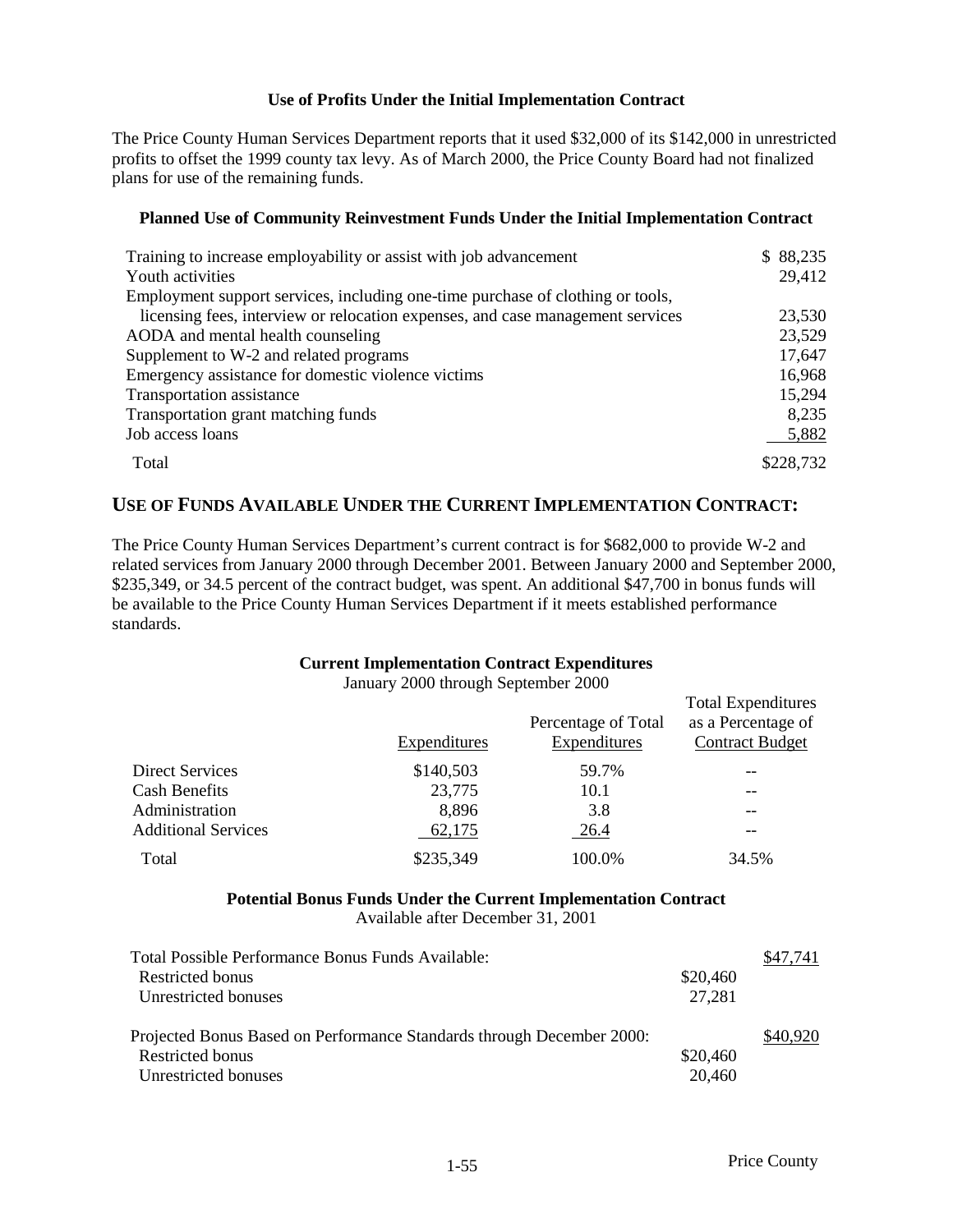### **Progress in Meeting Performance Standards Under the Current Implementation Contract**

As of December 31, 2000

|                                          | Meeting        | Meeting                    |                            |
|------------------------------------------|----------------|----------------------------|----------------------------|
|                                          | Performance    | Performance                | <b>Meeting Performance</b> |
|                                          | Standards for  | <b>Standards for First</b> | Standards for              |
|                                          | Restricted     | Unrestricted               | <b>Second Unrestricted</b> |
|                                          | Bonus?         | Bonus?                     | Bonus?                     |
| <b>Entered Employment</b>                | <b>Yes</b>     | Yes                        | <b>Yes</b>                 |
| Average Wage Rate                        | Yes            | Yes                        | Yes                        |
| Job Retention-30 Days                    | Yes            | N <sub>0</sub>             | N <sub>0</sub>             |
| Job Retention-180 Days                   | Yes            | Yes                        | Yes                        |
| <b>Health Insurance Benefits</b>         | Yes            | Yes                        | Yes                        |
| <b>Full and Appropriate Engagement</b>   | Yes            | Yes                        | N <sub>0</sub>             |
| <b>Basic Educational Activities</b>      | Yes            | Yes                        | N <sub>0</sub>             |
| Faith-Based Contract ( <i>optional</i> ) | Not Applicable | Not Applicable             | Yes                        |
| Basic Skills/Job Skills (optional)       | Not Applicable | Not Applicable             | N <sub>0</sub>             |

**CASELOAD INFORMATION:** Overall, the participant caseload declined 81.5 percent from September 1997 to September 2000.

|                       | September 1997 | September 2000 | Percentage Change |
|-----------------------|----------------|----------------|-------------------|
| Cash benefit cases    |                |                | $- -$             |
| Case management cases | -              |                | $- -$             |
| Total                 | つつ             |                | $(81.5\%)$        |

**SANCTIONS:** The Price County Human Services Department sanctioned one transitional placement participant for \$628 in September 2000.

**FACT-FINDING REVIEWS:** Between May 1999 and September 2000, one participant requested a fact-finding review related to employment. The case was resolved in favor of the agency.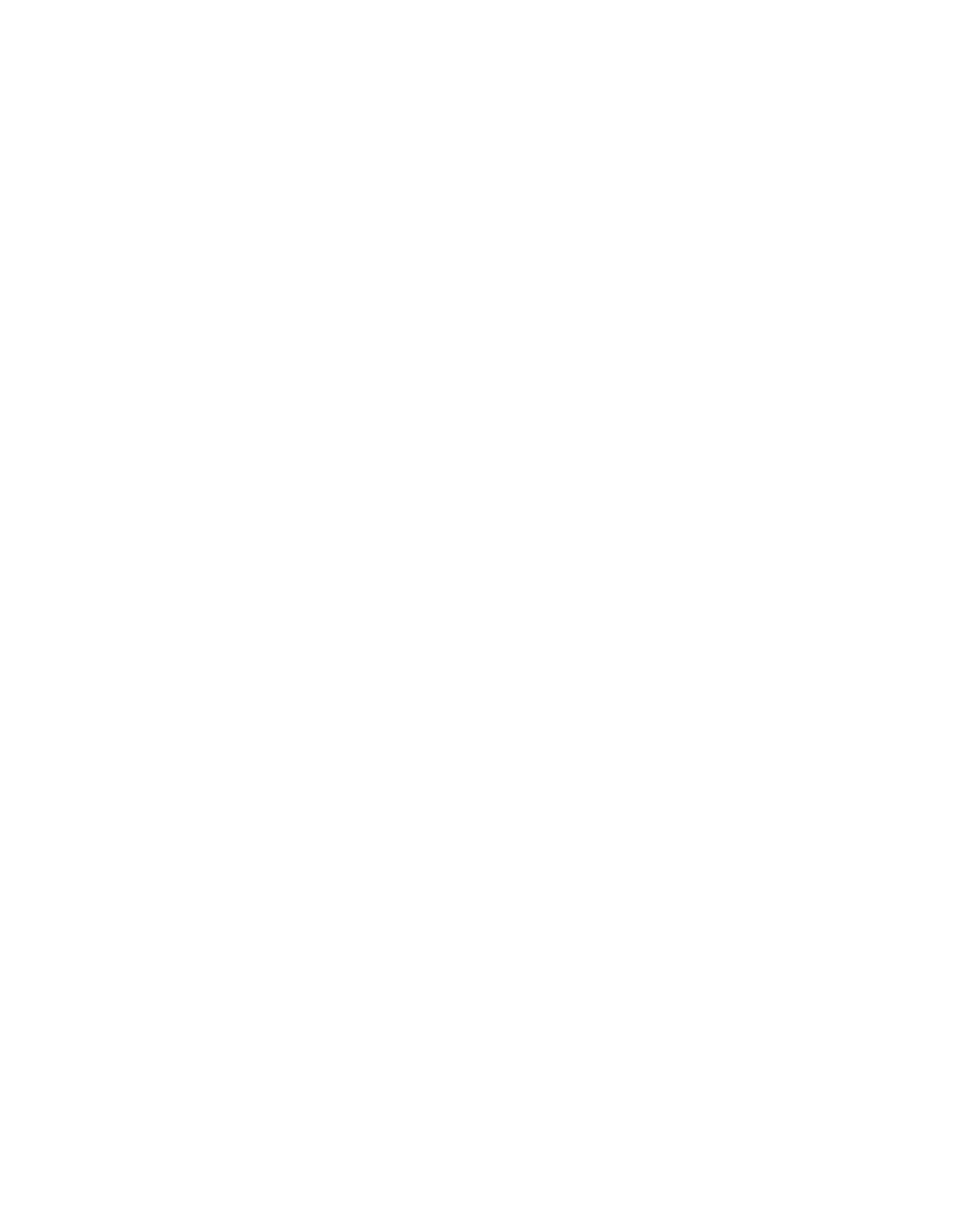# **ROCK COUNTY**

### **AGENCY:** Rock County Human Services Department

### **SERVICE DELIVERY AREA:** Rock County

### **USE OF FUNDS AVAILABLE UNDER THE INITIAL IMPLEMENTATION CONTRACT:**

The Rock County Human Services Department spent \$7.6 million under the initial implementation contract, of which the agency reports \$1.6 million (21.1 percent) was subcontracted service expenditures. As a result of unexpended initial implementation contract funding, the agency received profits of \$2.6 million and community reinvestment funds of \$5.1 million.

### **Initial Implementation Contract Expenditures**

September 1997 through December 1999

|                               | <b>Expenditures</b>       | Percentage of Total |
|-------------------------------|---------------------------|---------------------|
| <b>Direct Services:</b>       |                           |                     |
| Work activities               | \$1,341,482               | 17.7%               |
| Eligibility determination     | 2,328,618                 | 30.8                |
| Case management               | 404,345                   | 5.3                 |
| <b>FSET</b> services          | 418,275                   | 5.5                 |
| Skills training               | 231,314                   | 3.1                 |
| Post-employment services      | 44,799                    | 0.6                 |
| <b>Educational activities</b> | 172,587                   | 2.3                 |
| Subtotal                      | \$4,941,420               | 65.3%               |
| <b>Cash Benefits:</b>         |                           |                     |
| Community service jobs        | \$.<br>814,114            | 10.8%               |
| Transitional jobs             | 390,058                   | 5.2                 |
| <b>Sanctions</b>              | 55,844                    | 0.7                 |
| Trial jobs                    | 4,822                     | 0.1                 |
| Subtotal                      | \$1,264,838               | 16.8%               |
| Administration                | \$1,117,437               | 14.8%               |
| <b>Additional Services:</b>   |                           |                     |
| Contracted child care         | $\mathcal{S}$<br>$\theta$ | 0.0%                |
| Job access loans              | 116,628                   | 1.5                 |
| Emergency assistance          | 122,996                   | 1.6                 |
| Other FSET services           | 2,398                     | < 0.1               |
| Subtotal                      | 242,022<br>\$             | 3.1%                |
| Total                         | \$7,565,717               | 100.0%              |

\* Except in Milwaukee County, sanctions of participants' grants were counted as expenditures and were charged against an agency's contract. Milwaukee agencies retained all sanctioned funds from the implementation contract.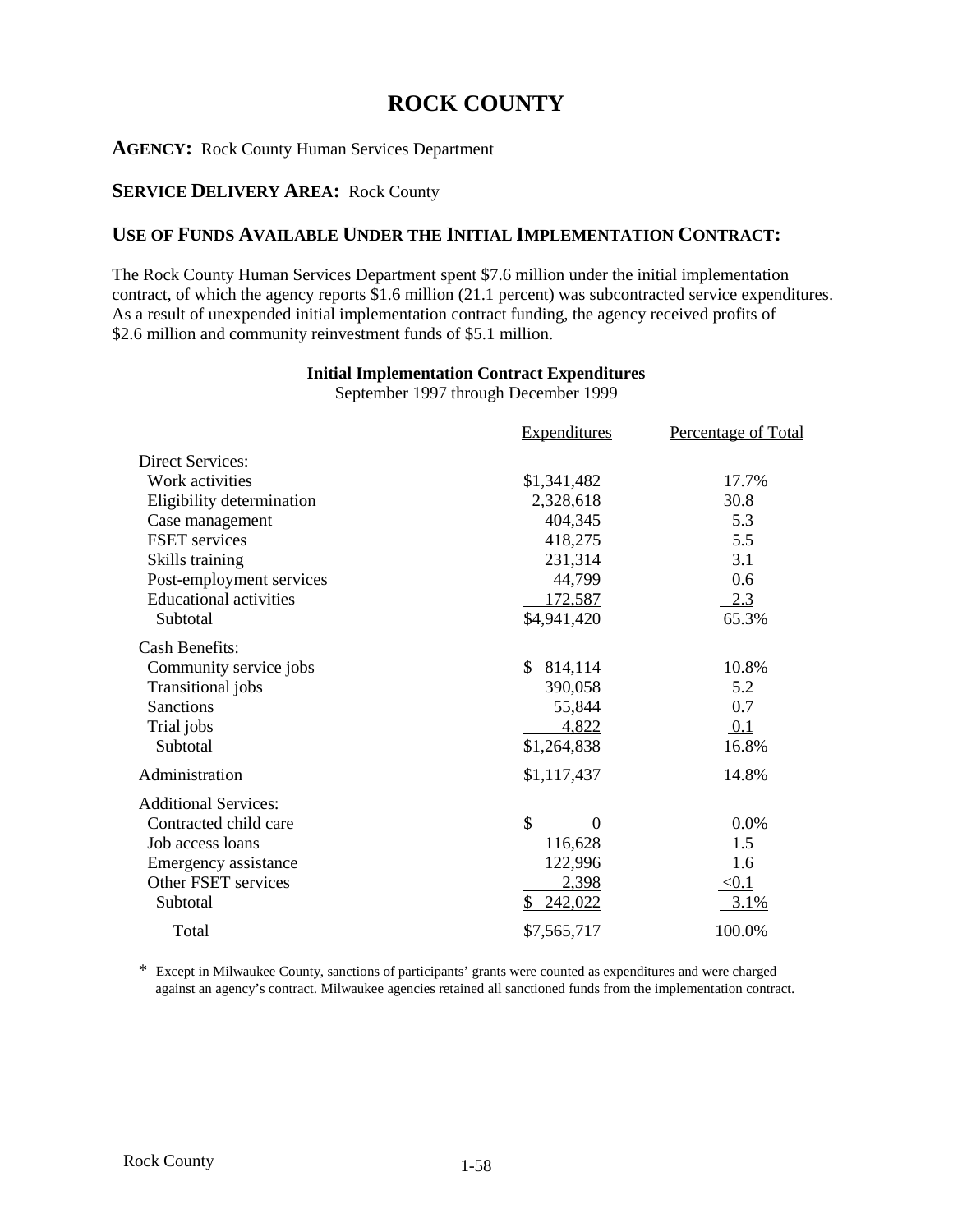### **Use of Profits Under the Initial Implementation Contract**

The Rock County Human Services Department reports that it used its \$2.6 million in unrestricted profits to offset the 1999, 2000, and 2001 county tax levy for the county human services budget.

#### **Planned Use of Community Reinvestment Funds Under the Initial Implementation Contract**

| Supplement to W-2 and related programs                                              | \$1,729,795 |
|-------------------------------------------------------------------------------------|-------------|
| Youth services, including family preservation and family treatment services         | 748,401     |
| Child protective services, including family preservation and reunification services | 696,741     |
| Employee retention and advancement                                                  | 460,000     |
| Emergency rental assistance, security deposits, and first month's rent              | 280,000     |
| Emergency energy assistance                                                         | 263,726     |
| Mental health and AODA services for families                                        | 169,746     |
| Legal representation to assist individuals with eliminating employment barriers     | 150,000     |
| Outreach and coordination of churches to assist with meeting community needs        | 125,000     |
| Loan program to purchase vehicles or other items necessary for access to employment | 100,000     |
| Transportation services, including bus tokens, gas vouchers, taxi rides for         |             |
| emergencies, car repairs, licensing, and insurance                                  | 99,440      |
| Expansion of bus services                                                           | 75,140      |
| Individual development accounts for home purchase, small business start-up, or      |             |
| post-secondary education                                                            | 42,000      |
| Basic skills education                                                              | 35,812      |
| Before- and after-school child care services                                        | 33,226      |
| Literacy services to increase basic skills and literacy levels                      | 25,014      |
| Drop-in child care services for residents of the domestic violence center           | 23,630      |
| Case management and mentoring services for victims of domestic violence             | 10,000      |
| Parenting and life skills training                                                  | 3,625       |
| Total                                                                               | \$5,071,296 |

### **USE OF FUNDS AVAILABLE UNDER THE CURRENT IMPLEMENTATION CONTRACT:**

Rock County Human Services Department's current W-2 contract is for \$4.7 million to provide W-2 and related services from January 2000 through December 2001. Between January 2000 and September 2000, \$2,244,993, or 47.8 percent of the contract budget, was spent. An additional \$329,000 in bonus funds will be available to the Rock County Human Services Department if it meets established performance standards.

#### **Current Implementation Contract Expenditures**

January 2000 through September 2000

|                            | Expenditures | Percentage of Total<br>Expenditures | <b>Total Expenditures</b><br>as a Percentage of<br><b>Contract Budget</b> |
|----------------------------|--------------|-------------------------------------|---------------------------------------------------------------------------|
| <b>Direct Services</b>     | \$1,496,031  | 66.6%                               | --                                                                        |
| <b>Cash Benefits</b>       | 414,024      | 18.4                                | --                                                                        |
| Administration             | 221,265      | 9.9                                 | --                                                                        |
| <b>Additional Services</b> | 113,673      | 5.1                                 | --                                                                        |
| Total                      | \$2,244,993  | 100.0%                              | 47.8%                                                                     |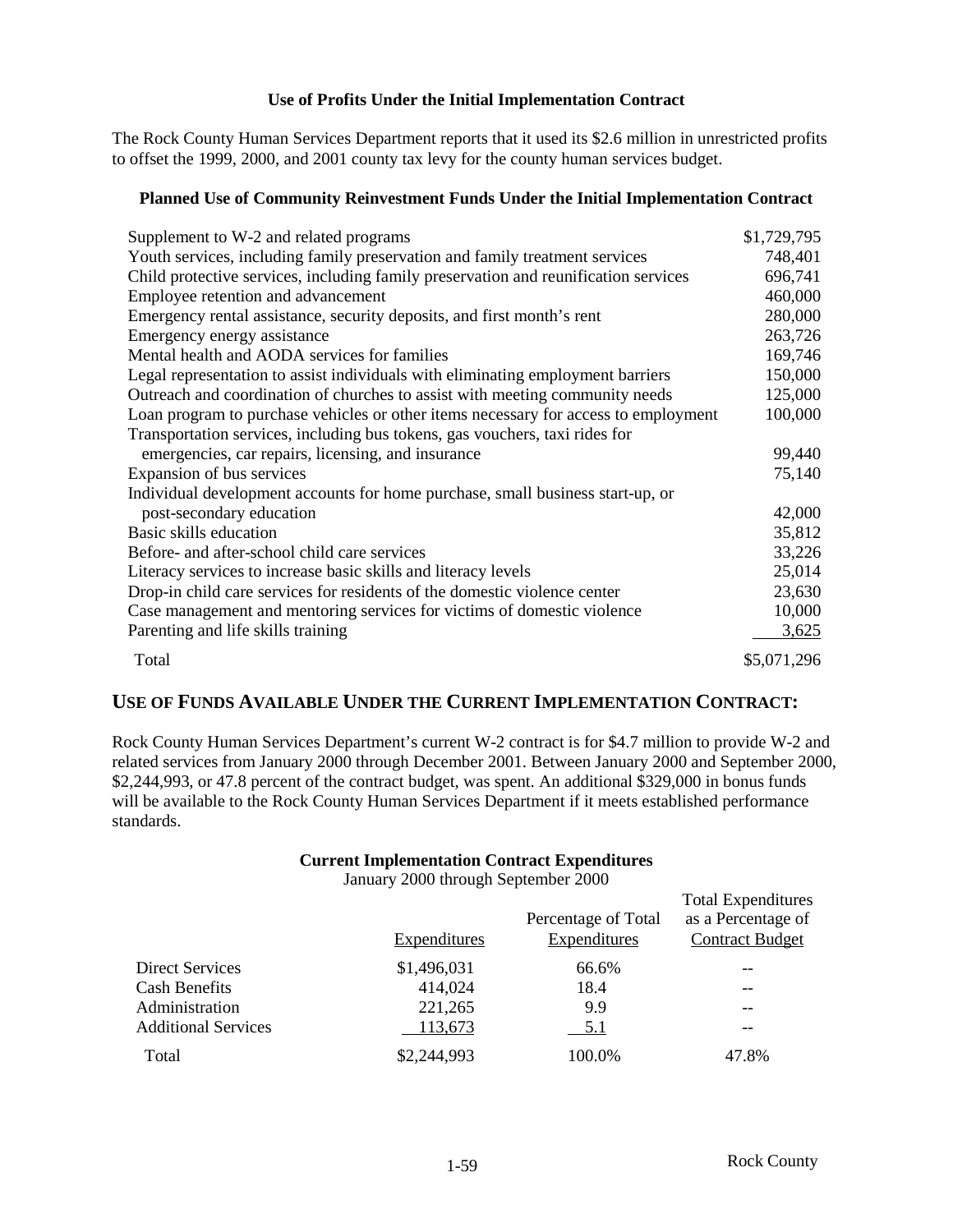#### **Potential Bonus Funds Under the Current Implementation Contract** Available after December 31, 2001

Total Possible Performance Bonus Funds Available: \$328,780 Restricted bonus \$140,906 Unrestricted bonuses 187,874 Projected Bonus Based on Performance Standards through December 2000: \$242,671 Restricted bonus  $$140,906$ Unrestricted bonuses 101,765

**Progress in Meeting Performance Standards Under the Current Implementation Contract** As of December 31, 2000

|                                             | Meeting<br>Performance<br>Standards for<br>Restricted<br>Bonus? | Meeting<br>Performance<br><b>Standards for First</b><br>Unrestricted<br>Bonus? | <b>Meeting Performance</b><br>Standards for<br>Second Unrestricted<br>Bonus? |
|---------------------------------------------|-----------------------------------------------------------------|--------------------------------------------------------------------------------|------------------------------------------------------------------------------|
| <b>Entered Employment</b>                   | <b>Yes</b>                                                      | <b>Yes</b>                                                                     | N <sub>0</sub>                                                               |
| Average Wage Rate                           | <b>Yes</b>                                                      | Yes                                                                            | Yes                                                                          |
| Job Retention—30 Days                       | <b>Yes</b>                                                      | Yes                                                                            | N <sub>o</sub>                                                               |
| Job Retention-180 Days                      | Yes                                                             | N <sub>0</sub>                                                                 | N <sub>0</sub>                                                               |
| <b>Health Insurance Benefits</b>            | <b>Yes</b>                                                      | Yes                                                                            | No                                                                           |
| Full and Appropriate Engagement             | <b>Yes</b>                                                      | <b>Yes</b>                                                                     | Yes                                                                          |
| <b>Basic Educational Activities</b>         | Yes                                                             | N <sub>0</sub>                                                                 | N <sub>0</sub>                                                               |
| Faith-Based Contract (optional)             | Not Applicable                                                  | Not Applicable                                                                 | Yes                                                                          |
| Basic Skills/Job Skills ( <i>optional</i> ) | Not Applicable                                                  | Not Applicable                                                                 | N <sub>0</sub>                                                               |

**CASELOAD INFORMATION:** Overall, the participant caseload declined 53.9 percent from September 1997 to September 2000.

|                       | September 1997 | September 2000 | Percentage Change |
|-----------------------|----------------|----------------|-------------------|
| Cash benefit cases    | 336            |                | $- -$             |
| Case management cases | <u>__ v</u>    | <u>34</u>      | $- -$             |
| Total                 | 336            | 155            | $(53.9\%)$        |

**SANCTIONS:** The Rock County Human Services Department sanctioned seven community service job participants for an average of \$365 in September 2000.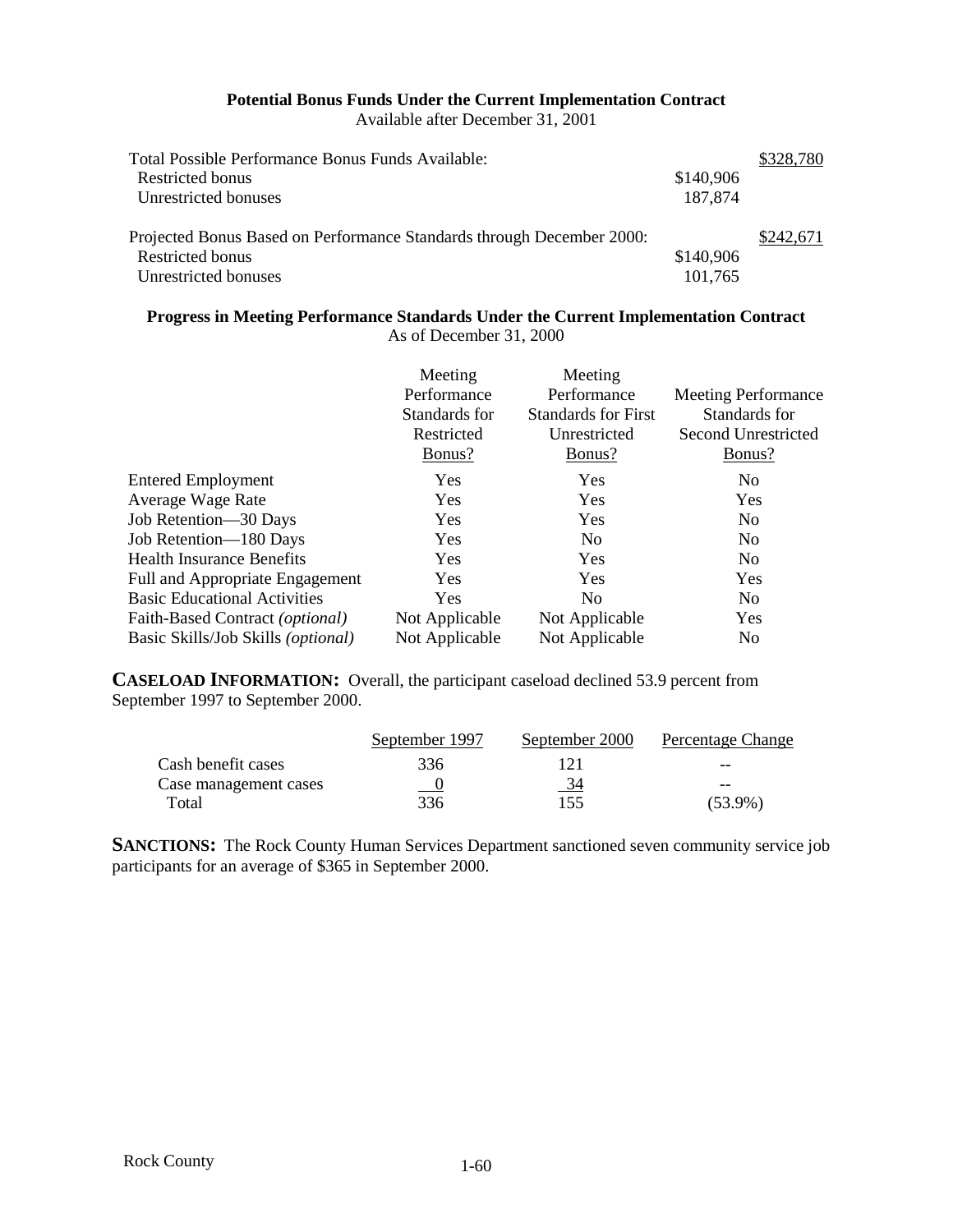**FACT-FINDING REVIEWS:** Between May 1999 and September 2000, five participants requested five fact-finding reviews. Information on complaint topics and outcomes is summarized in the following table:

| <b>Topic of Complaint</b> | Ruled in Favor<br>of Agency | Ruled in Favor<br>of Participant | Request<br>Withdrawn |
|---------------------------|-----------------------------|----------------------------------|----------------------|
| Employment                |                             |                                  |                      |
| Child care                |                             |                                  |                      |
| Emergency assistance      |                             |                                  |                      |
| Job access loan           |                             |                                  |                      |
| 24-month extension        |                             |                                  |                      |
| Totals                    |                             |                                  |                      |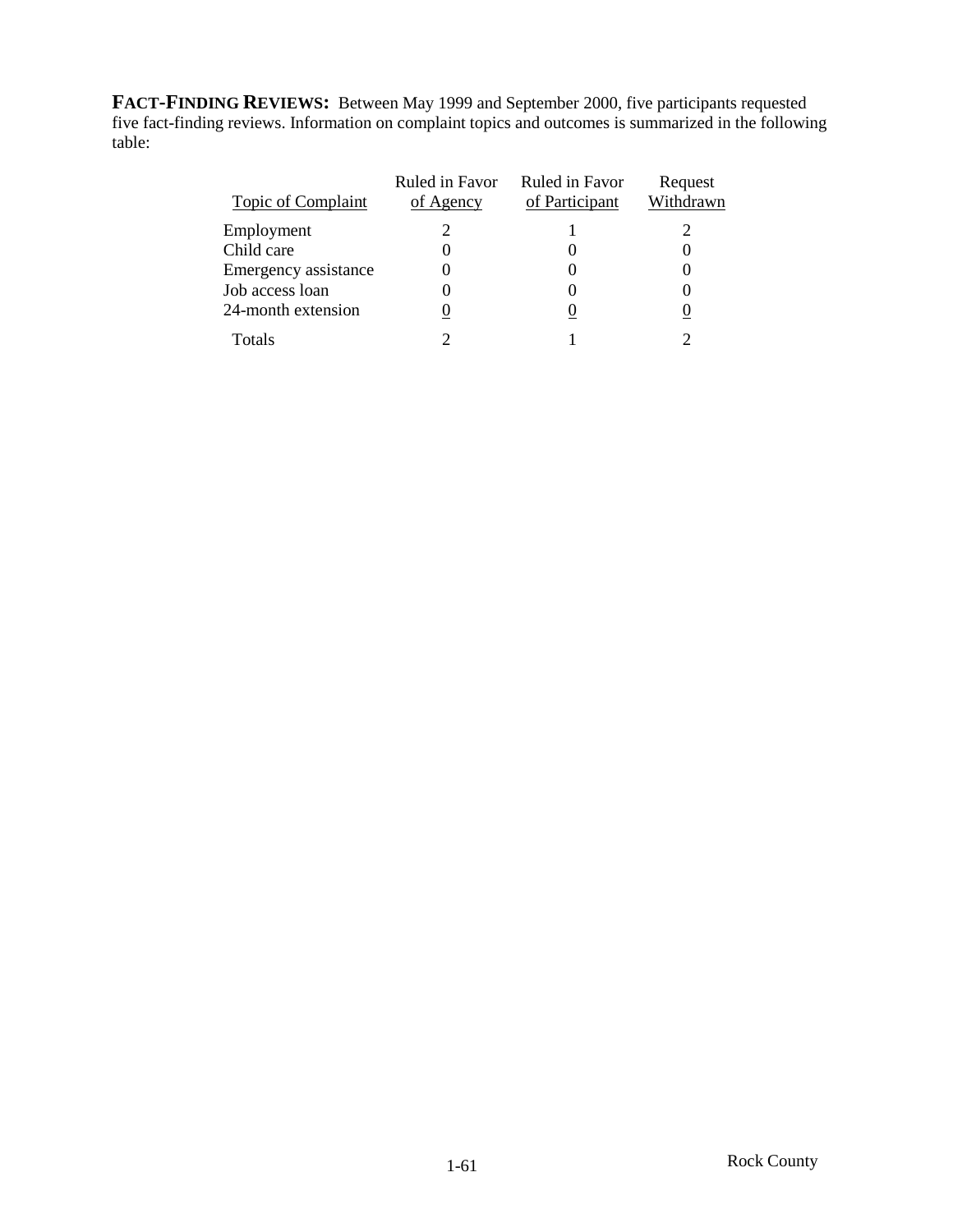# **SAWYER COUNTY**

### **AGENCY:** Sawyer County Health and Human Services Department

### **SERVICE DELIVERY AREA:** Sawyer County

## **USE OF FUNDS AVAILABLE UNDER THE INITIAL IMPLEMENTATION CONTRACT:**

The Sawyer County Health and Human Services Department spent \$798,000 under the initial implementation contract, of which the agency reports \$63,000 (7.9 percent) was subcontracted service expenditures. As a result of unexpended initial implementation contract funding, the agency received profits of \$413,000 and community reinvestment funds of \$893,000.

### **Initial Implementation Contract Expenditures**

September 1997 through December 1999

|                               | <b>Expenditures</b>               | <b>Percentage of Total</b> |
|-------------------------------|-----------------------------------|----------------------------|
| <b>Direct Services:</b>       |                                   |                            |
| Work activities               | \$254,481                         | 31.9%                      |
| Eligibility determination     | 141,579                           | 17.8                       |
| Case management               | 22,590                            | 2.8                        |
| <b>FSET</b> services          | 83,573                            | 10.5                       |
| Skills training               | 251                               | < 0.1                      |
| Post-employment services      | 48,207                            | 6.0                        |
| <b>Educational activities</b> | 27,724                            | 3.5                        |
| Subtotal                      | \$578,405                         | 72.5%                      |
| <b>Cash Benefits:</b>         |                                   |                            |
| Community service jobs        | \$63,796                          | 8.0%                       |
| Transitional jobs             | 29,870                            | 3.7                        |
| Sanctions*                    | 11,173                            | 1.4                        |
| Trial jobs                    |                                   | 0.0                        |
| Subtotal                      | \$104,839                         | 13.1%                      |
| Administration                | \$83,508                          | 10.5%                      |
| <b>Additional Services:</b>   |                                   |                            |
| Contracted child care         | $\mathcal{S}$<br>$\boldsymbol{0}$ | 0.0%                       |
| Job access loans              | 29,951                            | 3.8                        |
| Emergency assistance          | 1,050                             | 0.1                        |
| Other FSET services           |                                   | 0.0                        |
| Subtotal                      | \$31,001                          | 3.9%                       |
| Total                         | \$797,753                         | 100.0%                     |

\* Except in Milwaukee County, sanctions of participants' grants were counted as expenditures and were charged against an agency's contract. Milwaukee agencies retained all sanctioned funds from the implementation contract.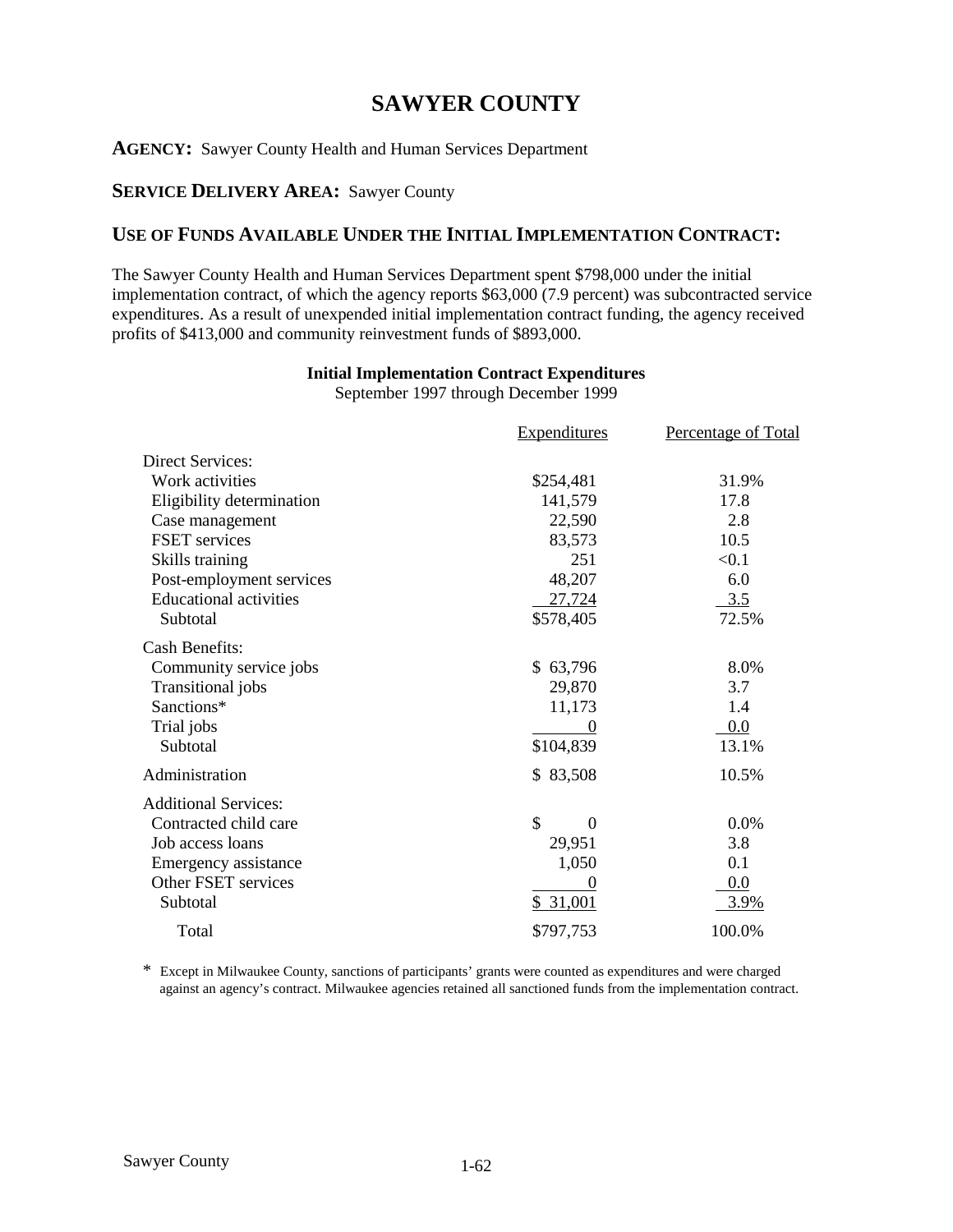### **Use of Profits Under the Initial Implementation Contract**

The Sawyer County Health and Human Services Department reports that it used its \$413,000 in unrestricted profits to offset the 2000 county tax levy for community programs.

### **Planned Use of Community Reinvestment Funds Under the Initial Implementation Contract**

| Supplement to W-2 and related programs                                                      | \$453,559 |
|---------------------------------------------------------------------------------------------|-----------|
| Parenting aides to work with families involved in the child welfare system                  | 90,362    |
| Intensive supervision services to reduce out-of-home placements for adjudicated delinquents | 85,000    |
| In-home family counseling services                                                          | 58,240    |
| AODA services for women and families                                                        | 57,915    |
| Lac Courte Oreilles tribal domestic abuse shelter                                           | 50,000    |
| <b>Transportation services</b>                                                              | 30,000    |
| AODA prevention and education services for teens                                            | 23,000    |
| Security deposit and rental loan program                                                    | 20,000    |
| Support group and crisis intervention services for domestic abuse victims                   | 15,000    |
| Revolving loan program for day care providers                                               | 10,000    |
| Total                                                                                       | \$893,076 |

### **USE OF FUNDS AVAILABLE UNDER THE CURRENT IMPLEMENTATION CONTRACT:**

Sawyer County Health and Human Services Department's current W-2 contract is for \$761,000 to provide W-2 and related services from January 2000 through December 2001. Between January 2000 and September 2000, \$211,258, or 27.8 percent of the contract budget, was spent. An additional \$53,000 in bonus funds will be available to the Sawyer County Health and Human Services Department if it meets established performance standards.

#### **Current Implementation Contract Expenditures**

January 2000 through September 2000

|                            | <b>Expenditures</b> | Percentage of Total<br><b>Expenditures</b> | <b>Total Expenditures</b><br>as a Percentage of<br><b>Contract Budget</b> |
|----------------------------|---------------------|--------------------------------------------|---------------------------------------------------------------------------|
| Direct Services            | \$177,787           | 84.2%                                      |                                                                           |
| <b>Cash Benefits</b>       | 15,275              | 7.2                                        |                                                                           |
| Administration             | 7,618               | 3.6                                        | --                                                                        |
| <b>Additional Services</b> | 10,578              | <u>5.0</u>                                 | --                                                                        |
| Total                      | \$211,258           | 100.0%                                     | 27.8%                                                                     |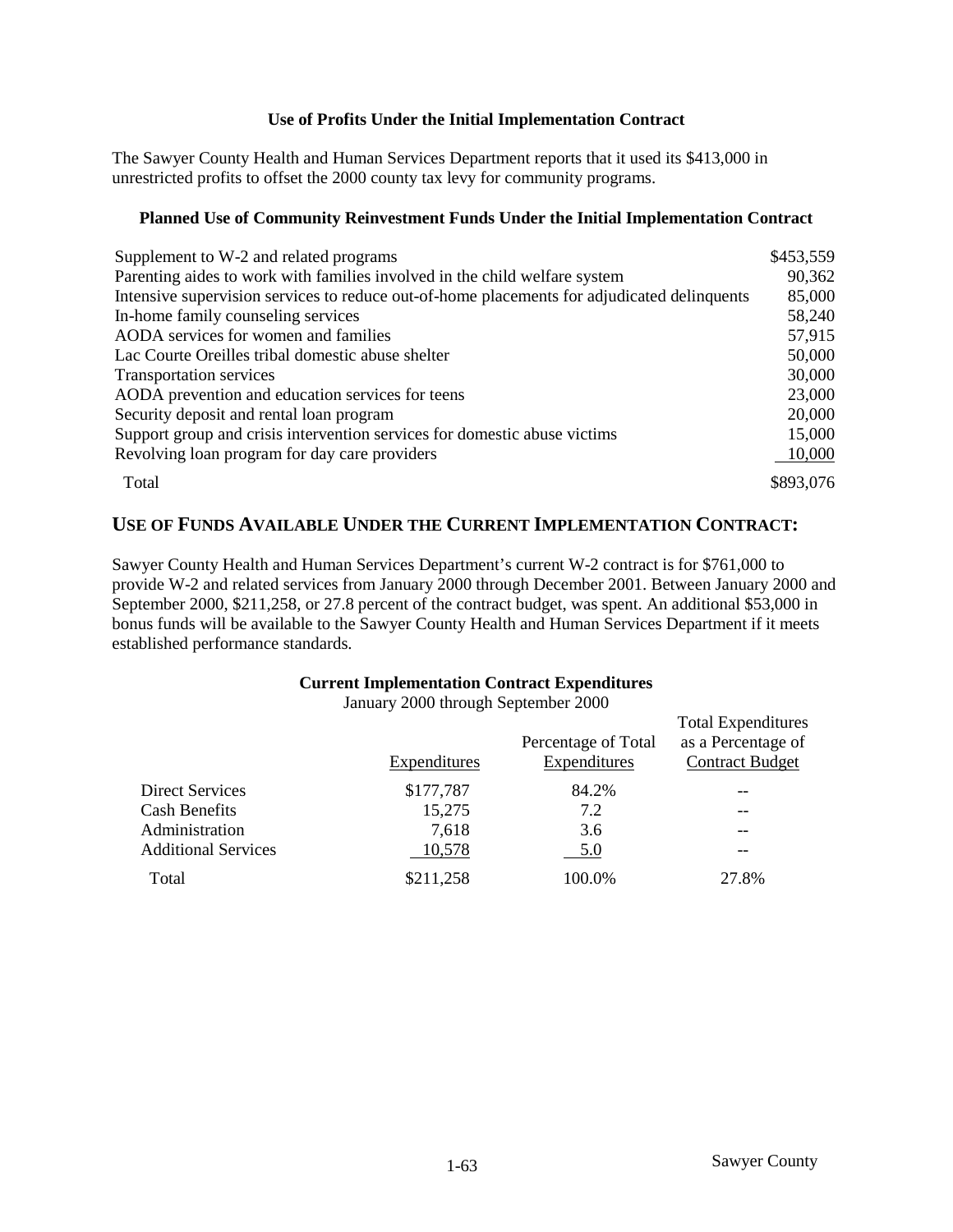### **Potential Bonus Funds Under the Current Implementation Contract**

Available after December 31, 2001

| Total Possible Performance Bonus Funds Available:                     |          | \$53,255 |
|-----------------------------------------------------------------------|----------|----------|
| Restricted bonus                                                      | \$22,824 |          |
| Unrestricted bonuses                                                  | 30,431   |          |
| Projected Bonus Based on Performance Standards through December 2000: |          | \$43.112 |
| Restricted bonus                                                      | \$22,824 |          |
| Unrestricted bonuses                                                  | 20,288   |          |

### **Progress in Meeting Performance Standards Under the Current Implementation Contract** As of December 31, 2000

|                                     | Meeting<br>Performance<br>Standards for<br>Restricted<br>Bonus? | Meeting<br>Performance<br><b>Standards for First</b><br>Unrestricted<br>Bonus? | <b>Meeting Performance</b><br>Standards for<br>Second Unrestricted<br>Bonus? |
|-------------------------------------|-----------------------------------------------------------------|--------------------------------------------------------------------------------|------------------------------------------------------------------------------|
| <b>Entered Employment</b>           | Yes                                                             | <b>Yes</b>                                                                     | <b>Yes</b>                                                                   |
| Average Wage Rate                   | Yes                                                             | <b>Yes</b>                                                                     | Yes                                                                          |
| Job Retention-30 Days               | Yes                                                             | <b>Yes</b>                                                                     | Yes                                                                          |
| Job Retention-180 Days              | Yes                                                             | Yes                                                                            | Yes                                                                          |
| <b>Health Insurance Benefits</b>    | Yes                                                             | N <sub>0</sub>                                                                 | N <sub>o</sub>                                                               |
| Full and Appropriate Engagement     | Yes                                                             | N <sub>0</sub>                                                                 | N <sub>o</sub>                                                               |
| <b>Basic Educational Activities</b> | Yes                                                             | Yes                                                                            | Yes                                                                          |
| Faith-Based Contract (optional)     | Not Applicable                                                  | Not Applicable                                                                 | Yes                                                                          |
| Basic Skills/Job Skills (optional)  | Not Applicable                                                  | Not Applicable                                                                 | N <sub>0</sub>                                                               |

**CASELOAD INFORMATION:** Overall, the participant caseload declined 86.0 percent from September 1997 to September 2000.

|                       | September 1997 | September 2000 | Percentage Change |
|-----------------------|----------------|----------------|-------------------|
| Cash benefit cases    |                |                | --                |
| Case management cases | 10             |                | --                |
| Total                 |                |                | (86.0%)           |

**SANCTIONS:** The Sawyer County Human Services Department sanctioned no participants in September 2000.

**FACT-FINDING REVIEWS:** Between May 1999 and September 2000, no participants requested factfinding reviews.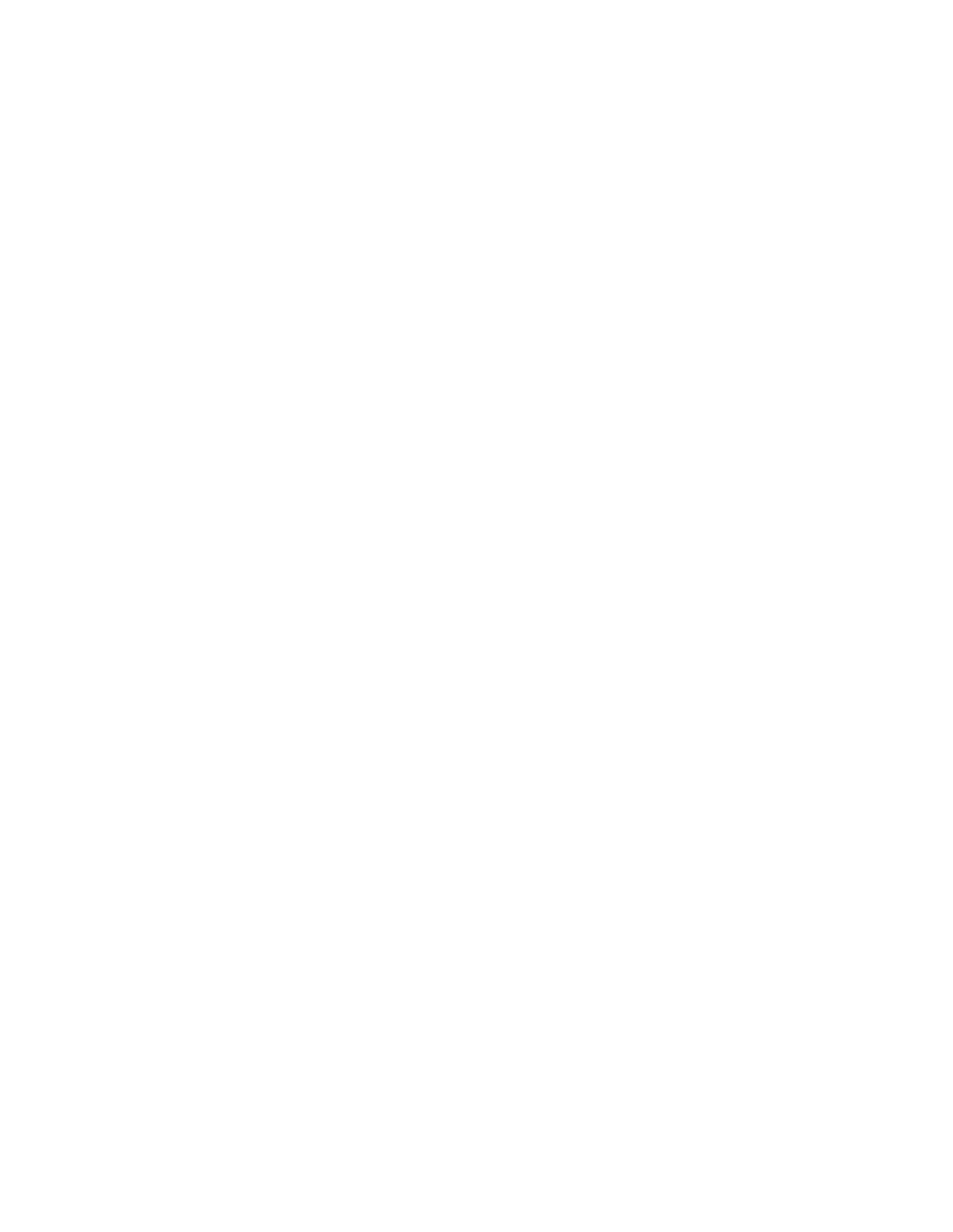# **VILAS COUNTY**

**AGENCY:** Forward Service Corporation, a private nonprofit organization

### **SERVICE DELIVERY AREA:** Vilas County

### **USE OF FUNDS AVAILABLE UNDER THE INITIAL IMPLEMENTATION CONTRACT:**

Forward Service Corporation spent \$640,000 under the initial implementation contract, of which the agency reports \$0 on subcontracted service expenditures. As a result of unexpended initial implementation contract funding, the agency received profits of \$102,000 and community reinvestment funds of \$135,000.

### **Initial Implementation Contract Expenditures**

September 1997 through December 1999

|                               | <b>Expenditures</b>    | Percentage of Total |
|-------------------------------|------------------------|---------------------|
| <b>Direct Services:</b>       |                        |                     |
| Work activities               | \$237,523              | 37.1%               |
| Eligibility determination     | 81,760                 | 12.8                |
| Case management               | 28,382                 | 4.4                 |
| <b>FSET</b> services          | 76,187                 | 11.9                |
| Skills training               | 2,890                  | 0.5                 |
| Post-employment services      | 976                    | 0.2                 |
| <b>Educational activities</b> | 764                    | 0.1                 |
| Subtotal                      | \$428,482              | 67.0%               |
| <b>Cash Benefits:</b>         |                        |                     |
| Community service jobs        | \$68,256               | 10.7%               |
| Transitional jobs             | 71,949                 | 11.2                |
| Sanctions*                    | 72                     | < 0.1               |
| Trial jobs                    | $\Omega$               | 0.0                 |
| Subtotal                      | \$140,277              | 21.9%               |
| Administration                | \$70,544               | 11.0%               |
| <b>Additional Services:</b>   |                        |                     |
| Contracted child care         | \$<br>$\boldsymbol{0}$ | 0.0%                |
| Job access loans              | $\Omega$               | 0.0                 |
| Emergency assistance          | 130                    | < 0.1               |
| Other FSET services           | 768                    | 0.1                 |
| Subtotal                      | \$<br>898              | 0.1%                |
| Total                         | \$640,201              | 100.0%              |

\* Except in Milwaukee County, sanctions of participants' grants were counted as expenditures and were charged against an agency's contract. Milwaukee agencies retained all sanctioned funds from the implementation contract.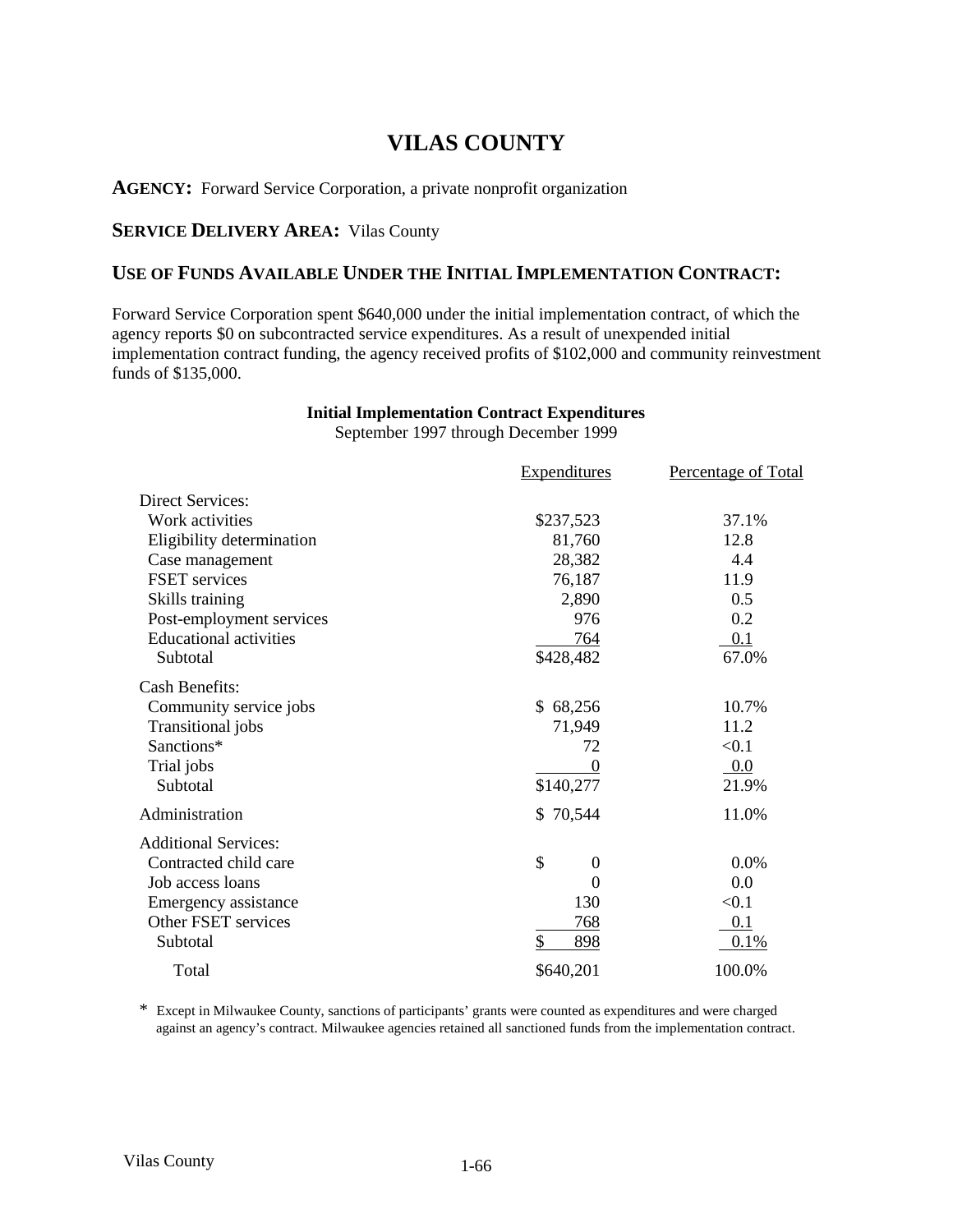### **Use of Profits Under the Initial Implementation Contract**

Forward Service Corporation reported that its \$102,000 in unrestricted profits will be used to further its "ability to develop innovative and creative educational and charitable services."

### **Planned Use of Community Reinvestment Funds Under the Initial Implementation Contract**

| Supplement to W-2 and related programs                                                    | \$<br>25,000 |
|-------------------------------------------------------------------------------------------|--------------|
| Grants to assist with car repairs                                                         | 20,000       |
| Temporary housing to assist families with maintaining employment                          | 16,299       |
| Forgivable loans to assist families with purchasing cars                                  | 15,000       |
| Mentoring program for fathers                                                             | 12,400       |
| Assistance with tuition, books, fees, or support services for individuals pursuing short- |              |
| term education opportunities                                                              | 12,000       |
| Emergency assistance, including security deposits, driver education, car insurance, food, |              |
| clothing, or rent                                                                         | 10,000       |
| Counseling to assist families with developing budget management skills                    | 8,500        |
| Loan program to assist families with expenses related to car purchase or repair, security |              |
| deposits, rent, and work-related needs                                                    | 5,000        |
| Matching funds for individual development accounts to assist families with costs related  |              |
| to education, job training, home repairs, or down payment for a housing purchase          | 4,800        |
| Clothing program to assist individuals with obtaining appropriate clothing for work and   |              |
| job-search activities                                                                     | 3,000        |
| Parent education and support services                                                     | 3,000        |
| Total                                                                                     | \$134,999    |

### **USE OF FUNDS AVAILABLE UNDER THE CURRENT IMPLEMENTATION CONTRACT:**

Forward Service Corporation's current W-2 contract is for \$1.8 million to provide W-2 and related services from January 2000 through December 2001 in Forest, Oneida, and Vilas counties. Of the \$1.8 million, approximately \$457,000 is budgeted for services in Vilas County. Between January 2000 and September 2000, Forward Service Corporation estimates that \$172,506, or 37.7 percent of the amount budgeted in Vilas County, was spent.

Approximately \$128,000 in additional bonus funding will be available to Forward Service Corporation if it meets established performance standards, of which approximately \$32,000 will be made available for services within Vilas County.

### **Current Implementation Contract Expenditures**

January 2000 through September 2000

|                            | Expenditures | Percentage of Total<br>Expenditures | <b>Total Expenditures</b><br>as a Percentage of<br><b>Contract Budget</b> |
|----------------------------|--------------|-------------------------------------|---------------------------------------------------------------------------|
| Direct Services            | \$132,183    | 76.6%                               |                                                                           |
| <b>Cash Benefits</b>       | 12,781       | 7.4                                 | --                                                                        |
| Administration             | 23,312       | 13.5                                | --                                                                        |
| <b>Additional Services</b> | 4,230        | 2.5                                 |                                                                           |
| Total                      | \$172,506    | 100.0%                              | 37.7%                                                                     |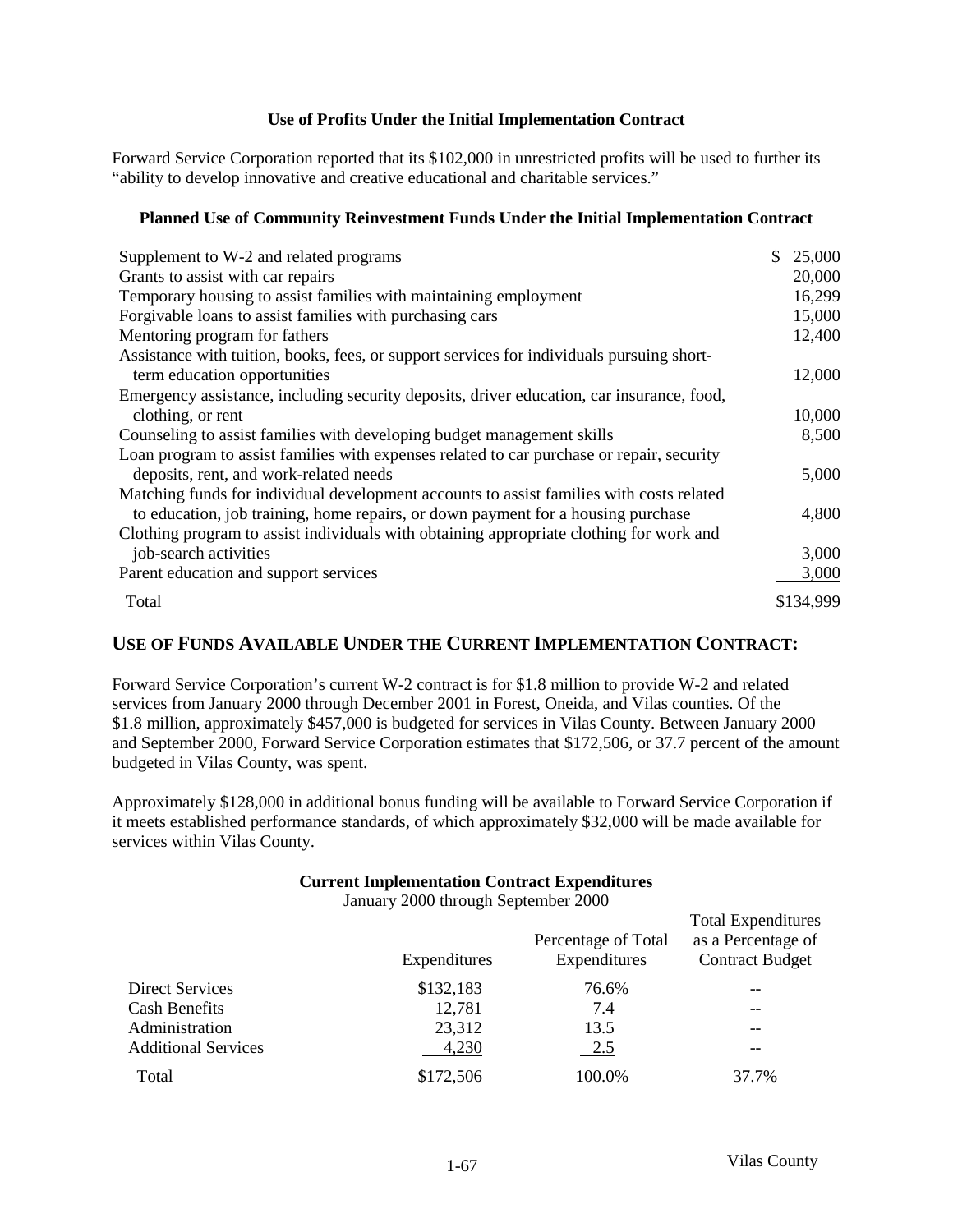#### **Potential Bonus Funds Under the Current Implementation Contract** Available after December 31, 2001

| Total Performance Bonus Funds Available:                              |          | \$32,025 |
|-----------------------------------------------------------------------|----------|----------|
| Restricted bonus                                                      | \$13,725 |          |
| Unrestricted bonuses                                                  | 18,300   |          |
| Projected Bonus Based on Performance Standards through December 2000: |          | \$30,500 |
| Restricted bonus                                                      | \$13,725 |          |
| Unrestricted bonuses                                                  | 16.775   |          |

#### **Progress in Meeting Performance Standards Under the Current Implementation Contract\*** As of December 31, 2000

|                                     | Meeting<br>Performance<br>Standards for<br>Restricted<br>Bonus? | Meeting<br>Performance<br><b>Standards for First</b><br>Unrestricted<br>Bonus? | Meeting<br>Performance<br>Standards for<br>Second Unrestricted<br><u>Bonus?</u> |
|-------------------------------------|-----------------------------------------------------------------|--------------------------------------------------------------------------------|---------------------------------------------------------------------------------|
| <b>Entered Employment</b>           | Yes                                                             | Yes                                                                            | Yes                                                                             |
| Average Wage Rate                   | <b>Yes</b>                                                      | Yes                                                                            | Yes                                                                             |
| Job Retention-30 Days               | <b>Yes</b>                                                      | Yes                                                                            | Yes                                                                             |
| Job Retention-180 Days              | <b>Yes</b>                                                      | Yes                                                                            | Yes                                                                             |
| <b>Health Insurance Benefits</b>    | <b>Yes</b>                                                      | Yes                                                                            | Yes                                                                             |
| Full and Appropriate Engagement     | Yes                                                             | Yes                                                                            | Yes                                                                             |
| <b>Basic Educational Activities</b> | <b>Yes</b>                                                      | Yes                                                                            | N <sub>0</sub>                                                                  |
| Faith-Based Contract (optional)     | Not Applicable                                                  | Not Applicable                                                                 | Yes                                                                             |
| Basic Skills/Job Skills (optional)  | Not Applicable                                                  | Not Applicable                                                                 | N <sub>0</sub>                                                                  |

\* Reported information is for the entire Forest/Oneida/Vilas Consortium.

**CASELOAD INFORMATION:** Overall, the participant caseload in Vilas County declined 78.9 percent from September 1997 to September 2000.

|                       | September 1997 | September 2000 | Percentage Change |
|-----------------------|----------------|----------------|-------------------|
| Cash benefit cases    |                |                | --                |
| Case management cases |                |                | --                |
| Total                 | 1 Q            |                | (78.9%)           |

**SANCTIONS:** Forward Service Corporation sanctioned no participants in September 2000.

**FACT-FINDING REVIEWS:** Between May 1999 and September 2000, no participants requested factfinding reviews.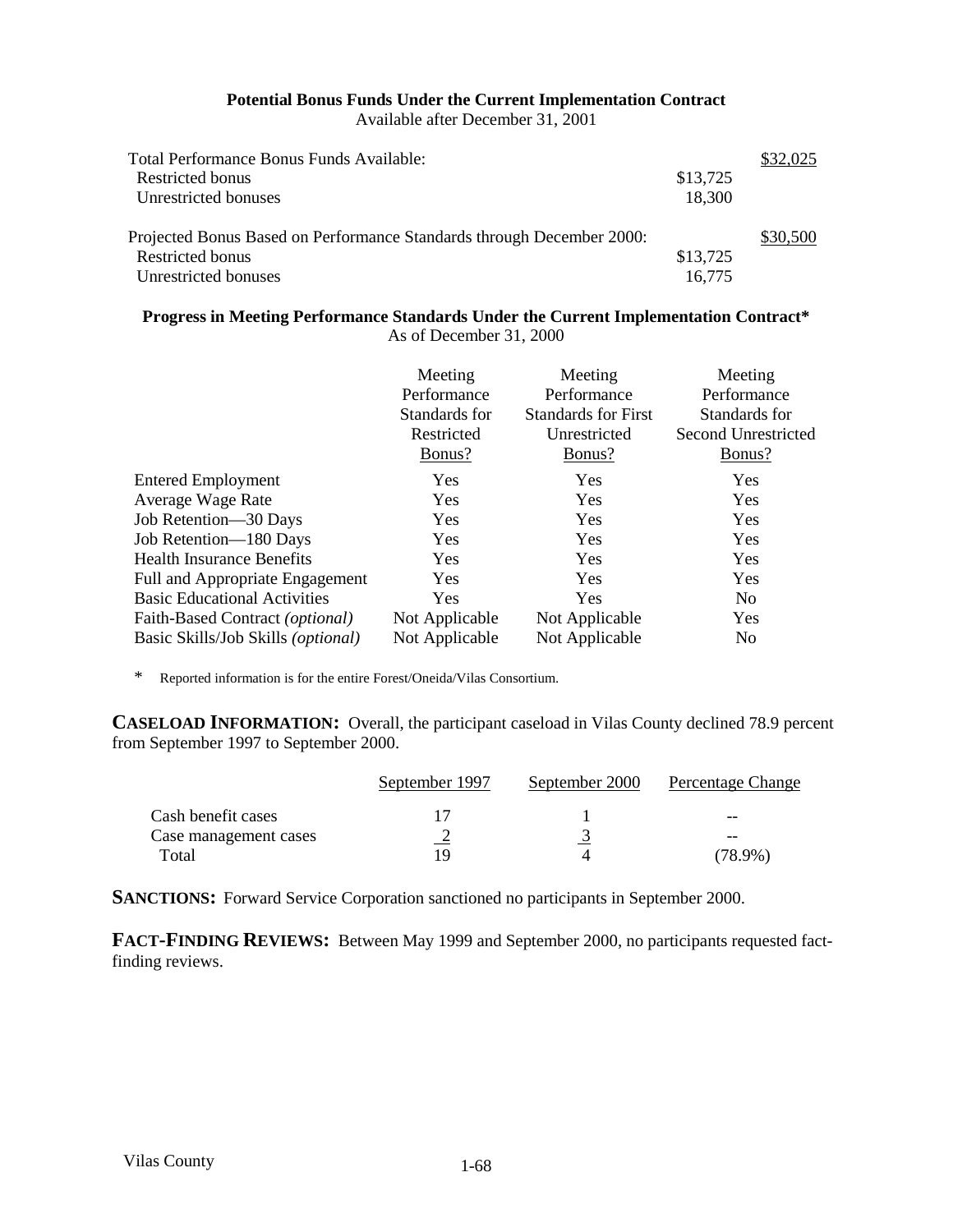### **Percentage of Participants Receiving Employment-Related Services Under Current Implementation Contracts**

2000

| <b>W-2 Contractor</b>  | Enrollment |       | <b>Employment Search Motivational Training</b> |  |  |
|------------------------|------------|-------|------------------------------------------------|--|--|
| <b>Counties</b>        |            |       |                                                |  |  |
| Adams                  | 227        | 37.0% | 14.5%                                          |  |  |
| Ashland                | 62         | 75.8  | 8.1                                            |  |  |
| Barron                 | 162        | 51.2  | 33.3                                           |  |  |
| Bayfield               | 53         | 64.2  | 5.7                                            |  |  |
| <b>Brown</b>           | 548        | 54.7  | 1.6                                            |  |  |
| <b>Buffalo</b>         | 70         | 68.6  | 10.0                                           |  |  |
| <b>Burnett</b>         | 39         | 46.2  | 56.4                                           |  |  |
| Calumet                | 34         | 38.2  | 0.0                                            |  |  |
| Chippewa               | 96         | 60.4  | 0.0                                            |  |  |
| Clark                  | 113        | 68.1  | 3.5                                            |  |  |
| Columbia               | 159        | 74.2  | 68.6                                           |  |  |
| Crawford               | 9          | 11.1  | 33.3                                           |  |  |
| Dane                   | 1,802      | 50.8  | 51.3                                           |  |  |
| Dodge                  | 193        | 63.2  | 68.9                                           |  |  |
| Door                   | 68         | 58.8  | 8.8                                            |  |  |
| Douglas                | 448        | 50.7  | 6.3                                            |  |  |
| Dunn                   | 189        | 58.2  | 24.9                                           |  |  |
| Eau Claire             | 366        | 46.2  | 0.0                                            |  |  |
| Fond du Lac            | 247        | 51.8  | 0.8                                            |  |  |
| Grant <sup>1</sup>     | 52         | 55.8  | 36.5                                           |  |  |
| Green <sup>1</sup>     | 48         | 50.0  | 41.7                                           |  |  |
| Green Lake             | 63         | 54.0  | 31.7                                           |  |  |
| Iowa <sup>1</sup>      | 26         | 61.5  | 53.8                                           |  |  |
| Iron                   | 12         | 66.7  | 41.7                                           |  |  |
| Jackson                | 119        | 62.2  | 58.8                                           |  |  |
| Jefferson              | 75         | 66.7  | 64.0                                           |  |  |
| Kenosha                | 1,522      | 60.4  | 16.3                                           |  |  |
| La Crosse              | 396        | 44.7  | 2.5                                            |  |  |
| Lafayette <sup>1</sup> | 15         | 73.3  | 60.0                                           |  |  |
| Langlade               | 135        | 54.8  | 11.9                                           |  |  |
| Lincoln                | 116        | 56.0  | 23.3                                           |  |  |
| Manitowoc              | 63         | 65.1  | 6.3                                            |  |  |
| Marathon               | 376        | 43.9  | 17.0                                           |  |  |
| Marinette              | 128        | 65.6  | 14.1                                           |  |  |
| Marquette              | 58         | 81.0  | 17.2                                           |  |  |
| Menominee              | 82         | 45.1  | 1.2                                            |  |  |
| Oconto                 | 95         | 58.9  | 11.6                                           |  |  |
| Outagamie              | 346        | 51.4  | 17.6                                           |  |  |
| Ozaukee                | 41         | 78.0  | 75.6                                           |  |  |
| Pepin                  | 17         | 76.5  | 23.5                                           |  |  |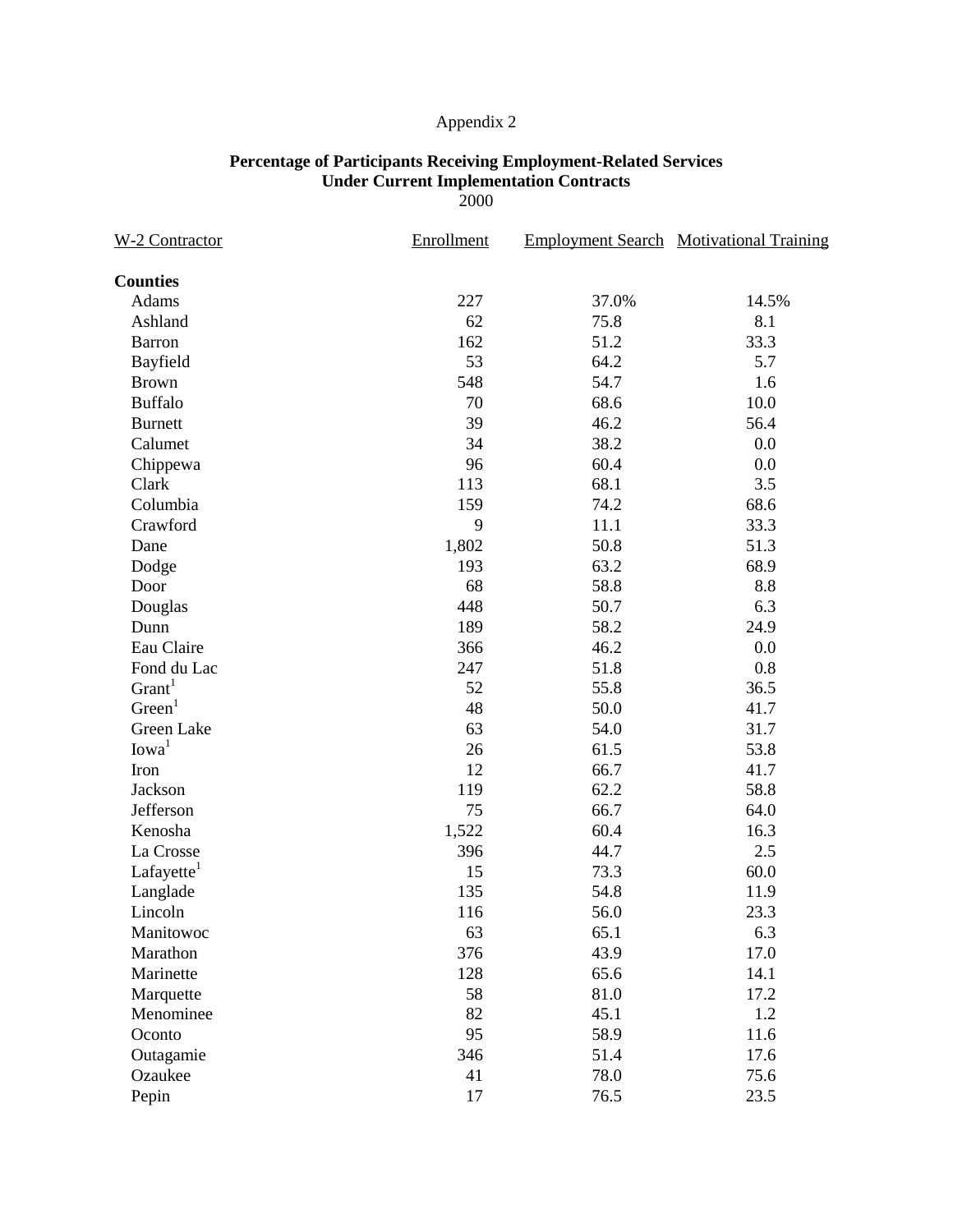| W-2 Contractor                                    | Enrollment |       | <b>Employment Search Motivational Training</b> |
|---------------------------------------------------|------------|-------|------------------------------------------------|
| Pierce                                            | 32         | 40.6% | 43.8%                                          |
| Polk                                              | 121        | 59.5  | 6.6                                            |
| Portage                                           | 144        | 51.4  | 2.8                                            |
| Price                                             | 109        | 55.0  | 18.3                                           |
| Racine                                            | 937        | 63.6  | 19.7                                           |
| Richland <sup>1</sup>                             | 54         | 81.5  | 64.8                                           |
| Rock                                              | 596        | 50.3  | 49.8                                           |
| Rusk                                              | 48         | 50.0  | 8.3                                            |
| St. Croix                                         | 109        | 56.9  | 14.7                                           |
| Sauk                                              | 146        | 61.6  | 3.4                                            |
| Sawyer                                            | 69         | 62.3  | 27.5                                           |
| Sheboygan                                         | 216        | 51.9  | 35.2                                           |
| Taylor                                            | 40         | 55.0  | 7.5                                            |
| Trempealeau                                       | 79         | 51.9  | 10.1                                           |
| Vernon                                            | 65         | 72.3  | 64.6                                           |
| Washburn                                          | 64         | 37.5  | 51.6                                           |
| Washington                                        | 185        | 62.2  | 44.3                                           |
| Waupaca                                           | 103        | 73.8  | 13.6                                           |
| Waushara                                          | 80         | 58.8  | 37.5                                           |
| Winnebago                                         | 386        | 55.2  | 15.3                                           |
| Wood                                              | 368        | 41.8  | 3.0                                            |
| <b>Tribes</b>                                     |            |       |                                                |
| <b>Bad River Band</b>                             | 21         | 19.0  | 42.9                                           |
| <b>Oneida Nation</b>                              | 71         | 29.6  | 0.0                                            |
| Private Agencies in Milwaukee County <sup>2</sup> |            |       |                                                |
| <b>Employment Solutions</b>                       | 7,237      | 83.1  | 1.9                                            |
| Maximus                                           | 4,560      | 68.5  | 44.6                                           |
| OIC-GM                                            | 4,038      | 51.1  | 27.2                                           |
| <b>UMOS</b>                                       | 3,212      | 33.0  | 7.9                                            |
| <b>YW Works</b>                                   | 3,223      | 69.5  | 59.2                                           |
| Private Agencies in Other Counties <sup>3</sup>   |            |       |                                                |
| Florence-Fwd. Serv.                               | 25         | 48.0  | 56.0                                           |
| Forest-Fwd. Serv.                                 | 31         | 54.8  | 41.9                                           |
| Juneau-Wkfce. Conn.                               | 173        | 64.7  | 48.0                                           |
| Kewaunee-Fwd. Serv.                               | 39         | 79.5  | 38.5                                           |
| Monroe-Wkfce. Conn.                               | 162        | 71.6  | 57.4                                           |
| Oneida-Fwd. Serv.                                 | 142        | 45.1  | 0.0                                            |
| Shawano-Job Center                                | 99         | 57.6  | 21.2                                           |
| Vilas-Fwd. Serv.                                  | 34         | 41.2  | 41.2                                           |
| Walworth-Kaiser                                   | 212        | 50.9  | 42.9                                           |
| Waukesha-Curtis                                   | 342        | 56.4  | 26.9                                           |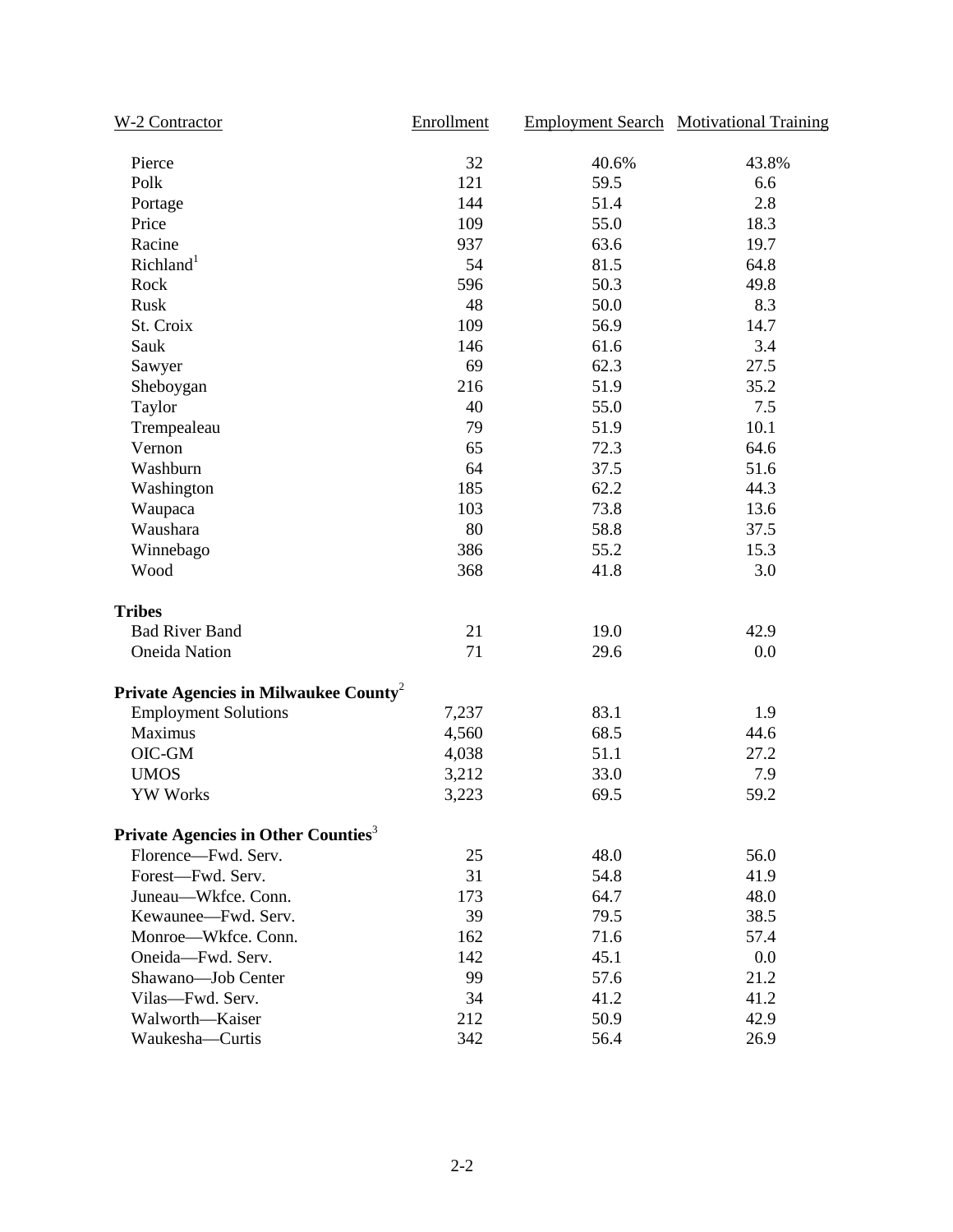<sup>1</sup>These five county agencies contract to administer W-2 as a consortium.

 $2$ These agencies serve six regions in Milwaukee County:

| Region I   | YW Works                                                           |
|------------|--------------------------------------------------------------------|
| Region II  | United Migrant Opportunity Services, Inc.                          |
| Region III | <b>Opportunities Industrialization Center of Greater Milwaukee</b> |
| Region IV  | Employment Solutions, Inc., a subsidiary of Goodwill Industries of |
|            | Southeastern Wisconsin and Metropolitan Chicago, Inc.              |
| Region V   | Employment Solutions, Inc., a subsidiary of Goodwill Industries of |
|            | Southeastern Wisconsin and Metropolitan Chicago, Inc.              |
| Region VI  | Maximus, Inc.                                                      |

 $3$ Ten counties other than Milwaukee are served by these five private agencies under the current contracts:

| Curtis & Associates, Inc.                 | Waukesha County                                                                                                      |
|-------------------------------------------|----------------------------------------------------------------------------------------------------------------------|
| <b>Forward Service Corporation</b>        | <b>Florence County</b><br>Forest, Oneida, and Vilas counties,<br>operating as a consortium<br><b>Kewaunee County</b> |
| Kaiser Group, Inc.                        | <b>Walworth County</b>                                                                                               |
| Shawano County Job Center<br>Incorporated | <b>Shawano County</b>                                                                                                |
| Workforce Connections, Inc.               | Juneau County<br><b>Monroe County</b>                                                                                |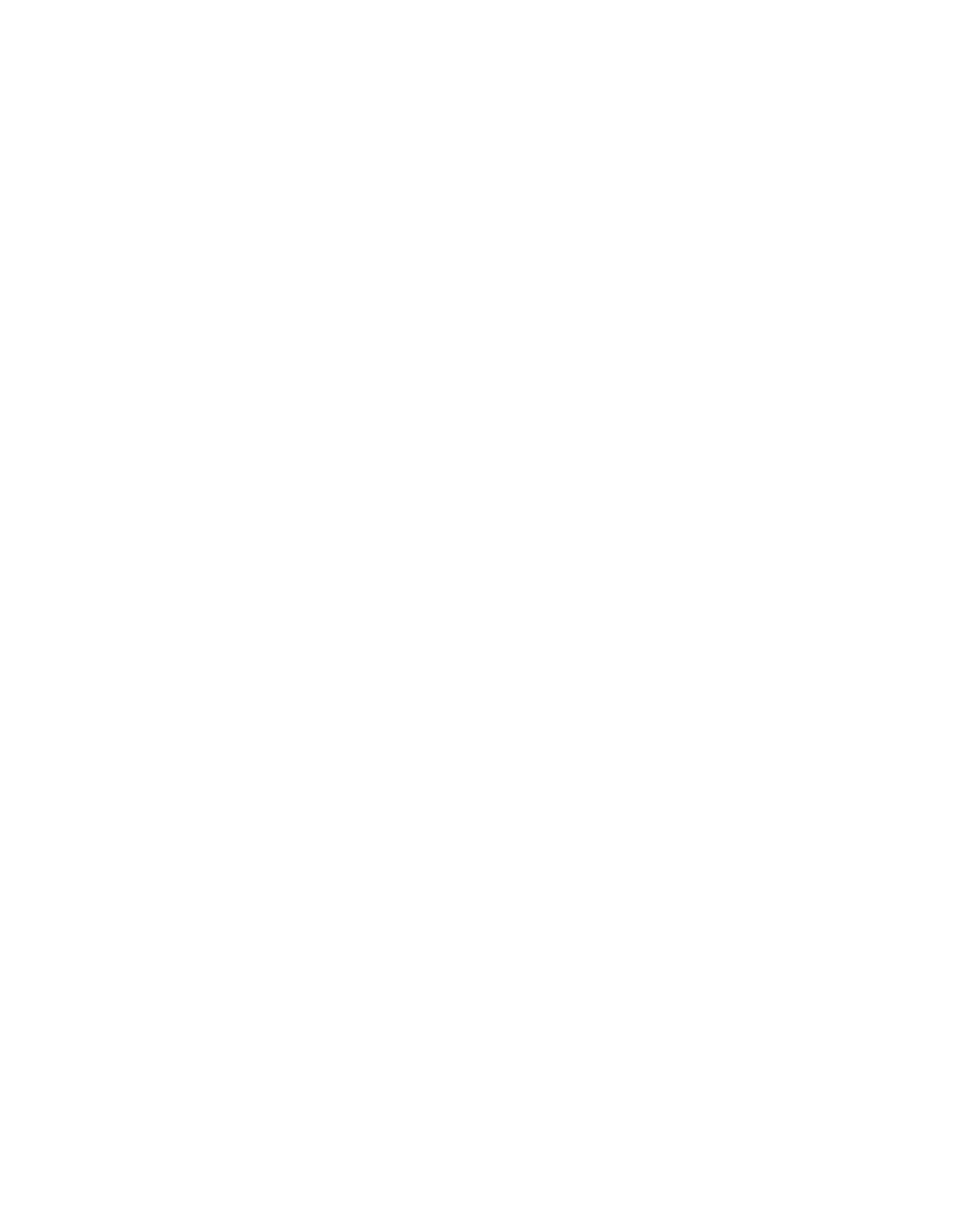### **Percentage of Participants Receiving Education and Training Services Under Current Implementation Contracts**

2000

|                    |            | Regular |             |         | <b>Technical Other Post-</b> | Adult<br>English as |               |          | Parenting           |               |           |
|--------------------|------------|---------|-------------|---------|------------------------------|---------------------|---------------|----------|---------------------|---------------|-----------|
|                    |            | High    | High School | College | Secondary                    | Basic               | Literacy      |          | a Second Job Skills | and Life      | Driver    |
| W-2 Contractor     | Enrollment | School  | Equivalency | Courses |                              | Education Education | <b>Skills</b> | Language | Training            | <b>Skills</b> | Education |
| <b>Counties</b>    |            |         |             |         |                              |                     |               |          |                     |               |           |
| Adams              | 227        | 0.0%    | 2.2%        | 0.0%    | 0.0%                         | 5.3%                | 22.5%         | 0.0%     | 2.6%                | 4.0%          | 0.9%      |
| Ashland            | 62         | 0.0     | 6.5         | 0.0     | 0.0                          | 6.5                 | 0.0           | 0.0      | 4.8                 | 6.5           | $0.0\,$   |
| Barron             | 162        | 0.0     | 3.1         | 0.6     | 1.2                          | 22.8                | 0.0           | 0.0      | 2.5                 | 3.1           | 1.9       |
| Bayfield           | 53         | 0.0     | 1.9         | 0.0     | 1.9                          | 0.0                 | 0.0           | 0.0      | 13.2                | 3.8           | 0.0       |
| <b>Brown</b>       | 548        | 0.2     | 21.2        | 0.0     | 0.0                          | 0.4                 | 0.0           | 1.6      | 9.1                 | 2.6           | 0.2       |
| <b>Buffalo</b>     | 70         | 0.0     | 2.9         | 0.0     | 0.0                          | 15.7                | 4.3           | 0.0      | 2.9                 | 10.0          | 0.0       |
| <b>Burnett</b>     | 39         | 0.0     | 7.7         | 0.0     | 0.0                          | 10.3                | 2.6           | 0.0      | 12.8                | 2.6           | 10.3      |
| Calumet            | 34         | 0.0     | 17.6        | 0.0     | 0.0                          | 2.9                 | 0.0           | 14.7     | 17.6                | 17.6          | 0.0       |
| Chippewa           | 96         | 0.0     | 10.4        | 0.0     | 0.0                          | 6.3                 | 0.0           | 0.0      | 1.0                 | 14.6          | 2.1       |
| Clark              | 113        | 0.9     | 24.8        | 0.0     | 0.0                          | 8.8                 | 0.9           | 0.0      | 1.8                 | 3.5           | 0.0       |
| Columbia           | 159        | 0.6     | 10.7        | 0.6     | 0.0                          | 22.0                | 0.0           | 0.6      | 2.5                 | 35.2          | 6.9       |
| Crawford           | 9          | 0.0     | 0.0         | 0.0     | 0.0                          | 0.0                 | 0.0           | 0.0      | 0.0                 | 0.0           | 0.0       |
| Dane               | 1,802      | 1.1     | 13.2        | 0.1     | 0.0                          | 21.8                | 0.2           | 1.6      | 13.8                | 7.5           | 0.3       |
| Dodge              | 193        | 0.5     | 21.8        | 0.0     | 0.0                          | 8.8                 | 0.5           | 0.5      | 3.6                 | 5.7           | 0.0       |
| Door               | 68         | 0.0     | 10.3        | 0.0     | 0.0                          | 10.3                | 0.0           | 0.0      | 25.0                | 29.4          | 2.9       |
| Douglas            | 448        | 0.0     | 7.1         | 0.9     | 0.0                          | 3.6                 | 0.7           | 0.4      | 16.3                | 3.8           | 0.2       |
| Dunn               | 189        | 1.1     | 12.2        | 0.5     | 0.0                          | 2.1                 | 0.5           | 2.1      | 11.6                | 10.6          | 1.6       |
| Eau Claire         | 366        | 0.0     | 8.2         | 0.0     | 0.0                          | 4.1                 | 0.5           | 0.3      | 11.2                | 7.4           | 0.5       |
| Fond du Lac        | 247        | 0.8     | 28.3        | 0.0     | 0.0                          | 0.8                 | 0.4           | 1.6      | 21.1                | 8.9           | 0.0       |
| Grant <sup>1</sup> | 52         | 0.0     | 29.0        | 0.0     | 0.0                          | 5.8                 | 9.6           | 0.0      | 3.8                 | 3.8           | 0.0       |
| Green              | 48         | 0.0     | 11.5        | 0.0     | 0.0                          | 10.4                | 12.5          | 0.0      | 0.0                 | 0.0           | 0.0       |
| Green Lake         | 63         | 0.0     | 2.1         | 0.0     | 0.0                          | 9.5                 | 0.0           | 1.6      | 7.9                 | 3.2           | 3.2       |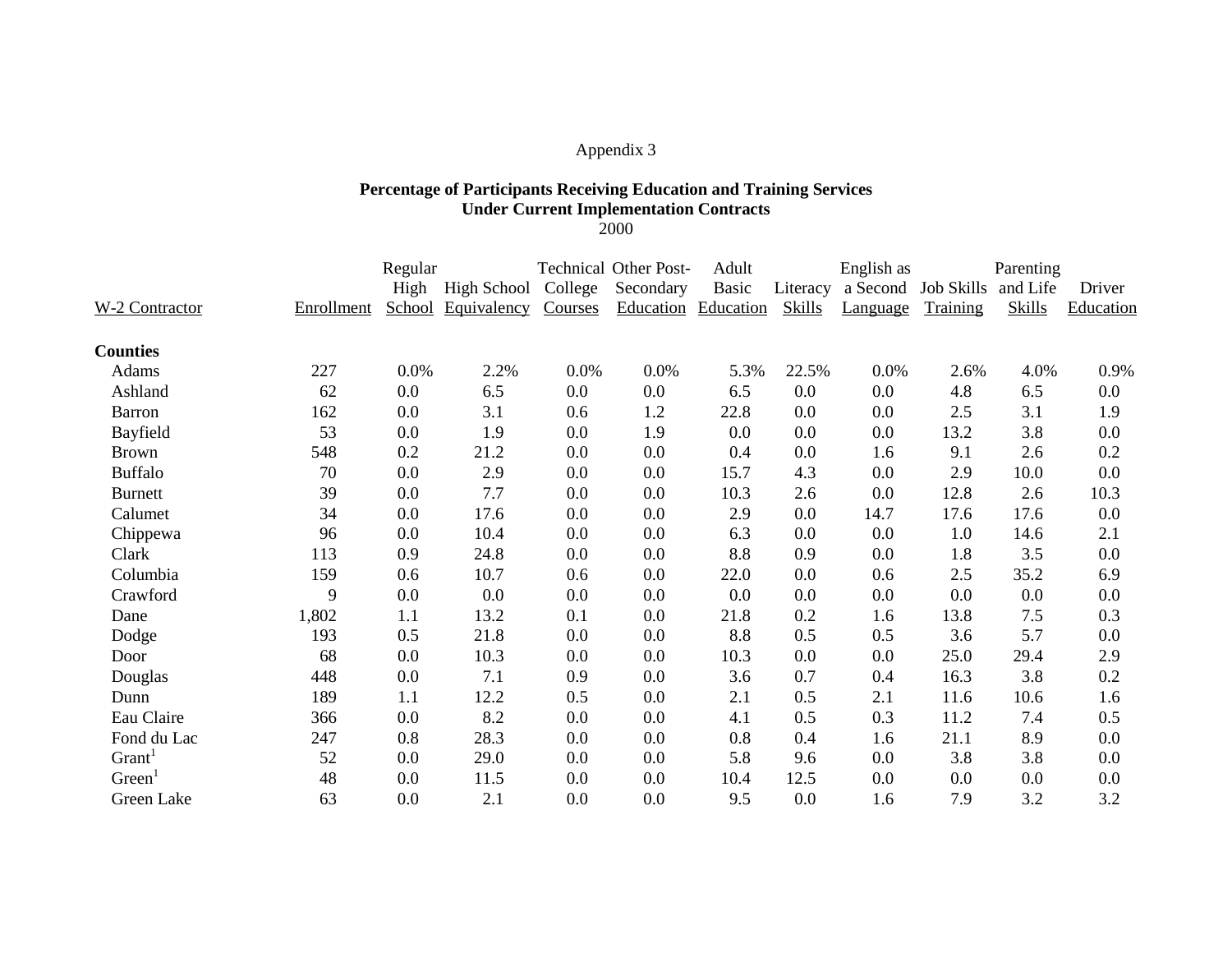|                       |            | Regular |                  |         | <b>Technical Other Post-</b> | Adult        |          | English as          |          | Parenting     |           |
|-----------------------|------------|---------|------------------|---------|------------------------------|--------------|----------|---------------------|----------|---------------|-----------|
|                       |            |         | High High School | College | Secondary                    | <b>Basic</b> | Literacy | a Second Job Skills |          | and Life      | Driver    |
| W-2 Contractor        | Enrollment | School  | Equivalency      | Courses | <b>Education</b> Education   |              | Skills   | Language            | Training | <b>Skills</b> | Education |
| Iowa <sup>1</sup>     | 26         | 0.0%    | 11.1%            | 0.0%    | 0.0%                         | 3.8%         | 0.0%     | 0.0%                | 3.8%     | 19.2%         | 0.0%      |
| Iron                  | 12         | 8.3     | 26.9             | 0.0     | 0.0                          | 0.0          | 0.0      | 0.0                 | 25.0     | 25.0          | 0.0       |
| <b>Jackson</b>        | 119        | 0.0     | 0.0              | 0.0     | 0.0                          | 0.8          | 5.0      | 0.0                 | 15.1     | 12.6          | 0.8       |
| Jefferson             | 75         | 0.0     | 19.3             | 4.0     | 0.0                          | 9.3          | 5.3      | 2.7                 | 12.0     | 5.3           | 1.3       |
| Kenosha               | 1,522      | 0.7     | 13.3             | 0.2     | 0.0                          | 29.0         | 1.8      | 2.8                 | 8.2      | 4.5           | 0.0       |
| La Crosse             | 396        | 0.0     | 25.4             | 0.0     | 0.0                          | 4.5          | 1.0      | 0.5                 | 1.3      | 8.3           | 0.0       |
| Lafayette             | 15         | 0.0     | 3.5              | 0.0     | 0.0                          | 0.0          | 26.7     | 0.0                 | 6.7      | 0.0           | 0.0       |
| Langlade              | 135        | 0.0     | 7.7              | 0.0     | 0.0                          | 39.3         | 0.0      | 0.0                 | 14.1     | 0.7           | 1.5       |
| Lincoln               | 116        | 0.0     | 11.1             | 0.0     | 0.0                          | 11.2         | 8.6      | 0.0                 | 2.6      | 4.3           | 0.0       |
| Manitowoc             | 63         | 0.0     | 20.0             | 0.0     | 0.0                          | 3.2          | 0.0      | 7.9                 | 6.3      | 1.6           | 0.0       |
| Marathon              | 376        | 0.5     | 14.1             | 0.3     | 0.0                          | 5.1          | 0.8      | 5.6                 | 2.9      | 43.9          | 1.9       |
| Marinette             | 128        | 0.0     | 8.6              | 0.8     | 0.0                          | 2.3          | 0.0      | 0.0                 | 38.3     | 0.0           | 1.6       |
| Marquette             | 58         | 0.0     | 12.7             | 0.0     | 0.0                          | 12.1         | 0.0      | 0.0                 | 50.0     | 6.9           | 0.0       |
| Menominee             | 82         | 0.0     | 22.9             | 0.0     | 0.0                          | 1.2          | 0.0      | 0.0                 | 20.7     | 12.2          | 2.4       |
| Oconto                | 95         | 0.0     | 28.1             | 1.1     | 0.0                          | 22.1         | 0.0      | 0.0                 | 3.2      | 1.1           | 3.2       |
| Outagamie             | 346        | 1.2     | 41.4             | 0.6     | 0.0                          | 4.6          | 1.4      | 9.2                 | 11.3     | 46.0          | 6.9       |
| Ozaukee               | 41         | 0.0     | 20.4             | 0.0     | 0.0                          | 9.8          | 0.0      | 4.9                 | 0.0      | 0.0           | 0.0       |
| Pepin                 | 17         | 0.0     | 7.4              | 0.0     | 0.0                          | 0.0          | 11.8     | 0.0                 | 5.9      | 0.0           | 0.0       |
| Pierce                | 32         | 0.0     | 4.9              | 0.0     | 0.0                          | 9.4          | 0.0      | 0.0                 | 31.3     | 21.9          | 0.0       |
| Polk                  | 121        | 0.8     | 21.4             | 0.0     | 0.0                          | 14.9         | 0.0      | 0.0                 | 14.9     | 9.9           | 1.7       |
| Portage               | 144        | 0.0     | 0.0              | 0.0     | 0.0                          | 4.9          | 0.7      | 0.0                 | 2.1      | 2.1           | 0.0       |
| Price                 | 109        | 0.0     | 0.0              | 0.0     | 0.0                          | 1.8          | 11.9     | 0.0                 | 4.6      | 1.8           | 0.0       |
| Racine                | 937        | 0.2     | 18.8             | 0.1     | 0.0                          | 25.3         | 2.0      | 1.6                 | 1.9      | 2.1           | 0.0       |
| Richland <sup>1</sup> | 54         | 0.0     | 4.1              | 0.0     | 0.0                          | 9.3          | 13.0     | 0.0                 | 0.0      | 7.4           | 0.0       |
| Rock                  | 596        | 0.2     | 4.2              | 0.3     | 0.0                          | 4.0          | 0.5      | 1.7                 | 19.8     | 8.4           | 0.0       |
| Rusk                  | 48         | 0.0     | 9.2              | 0.0     | 0.0                          | 10.4         | 0.0      | 0.0                 | 4.2      | 4.2           | 0.0       |
| St. Croix             | 109        | 0.0     | 12.7             | 0.0     | 0.0                          | 6.4          | 0.0      | 0.0                 | 3.7      | 8.3           | 0.0       |
| Sauk                  | 146        | 0.0     | 27.8             | 0.0     | 0.0                          | 5.5          | 0.0      | 0.7                 | 46.6     | 16.4          | 3.4       |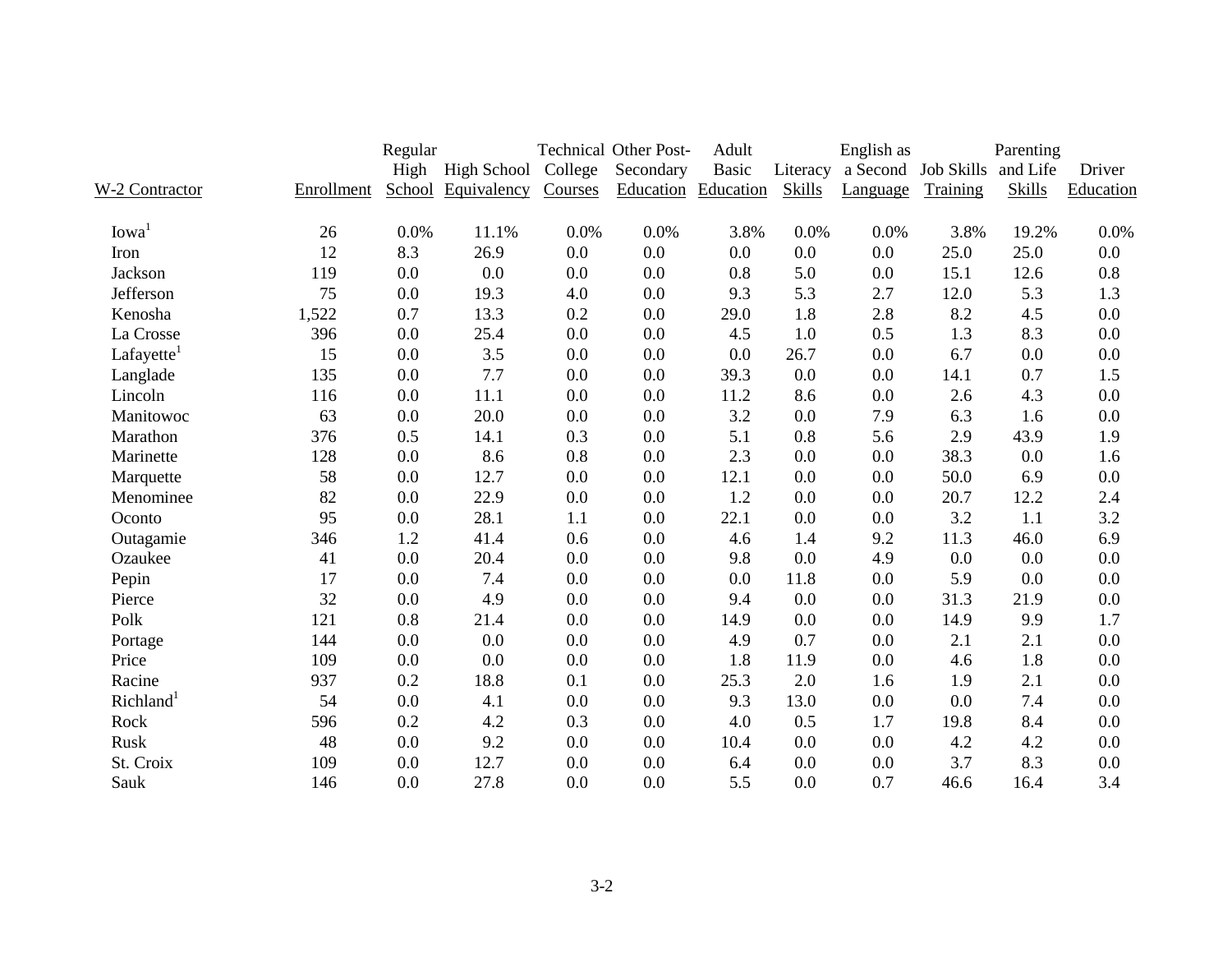|                               |            | Regular |                    |         | <b>Technical Other Post-</b> | Adult     |               | English as |                   | Parenting     |           |
|-------------------------------|------------|---------|--------------------|---------|------------------------------|-----------|---------------|------------|-------------------|---------------|-----------|
|                               |            | High    | <b>High School</b> | College | Secondary                    | Basic     | Literacy      | a Second   | <b>Job Skills</b> | and Life      | Driver    |
| W-2 Contractor                | Enrollment | School  | Equivalency        | Courses | Education                    | Education | <b>Skills</b> | Language   | Training          | <b>Skills</b> | Education |
| Sawyer                        | 69         | $0.0\%$ | 22.7%              | 1.4%    | 0.0%                         | 7.2%      | 0.0%          | 0.0%       | 0.0%              | 4.3%          | 0.0%      |
| Sheboygan                     | 216        | 0.0     | 10.4               | 0.9     | $0.0\,$                      | 8.8       | 0.9           | 16.2       | 0.0               | 3.2           | $0.0\,$   |
| Taylor                        | 40         | 2.5     | 8.3                | 0.0     | 0.0                          | 0.0       | 0.0           | 0.0        | 12.5              | 5.0           | 0.0       |
| Trempealeau                   | 79         | 0.0     | 16.4               | 0.0     | $0.0\,$                      | 7.6       | 1.3           | 0.0        | 8.9               | 3.8           | 0.0       |
| Vernon                        | 65         | 0.0     | 4.3                | 0.0     | $0.0\,$                      | 24.6      | 0.0           | 0.0        | 4.6               | 1.5           | 3.1       |
| Washburn                      | 64         | 0.0     | 25.3               | 0.0     | $0.0\,$                      | 12.5      | 0.0           | 1.6        | 1.6               | 0.0           | 3.1       |
| Washington                    | 185        | 0.0     | 14.4               | 0.0     | $0.0\,$                      | 22.2      | 0.0           | 1.1        | 4.3               | 2.2           | 1.1       |
| Waupaca                       | 103        | 1.0     | 22.5               | 0.0     | 0.0                          | 2.9       | 1.0           | 0.0        | 17.5              | 15.5          | 3.9       |
| Waushara                      | 80         | 0.0     | 8.9                | 0.0     | 0.0                          | 10.0      | 13.8          | 0.0        | 1.3               | 1.3           | 0.0       |
| Winnebago                     | 386        | 0.5     | 16.9               | 1.3     | 0.0                          | 9.1       | 2.3           | 5.7        | 20.7              | 8.8           | 1.8       |
| Wood                          | 368        | 0.0     | 14.7               | 0.3     | $0.0\,$                      | 1.6       | 0.3           | 0.0        | 4.1               | 11.7          | 1.1       |
| <b>Tribes</b>                 |            |         |                    |         |                              |           |               |            |                   |               |           |
| <b>Bad River Band</b>         | 21         | 0.0     | 0.0                | 0.0     | 0.0                          | 19.0      | 0.0           | 0.0        | 9.5               | 4.8           | 0.0       |
| <b>Oneida</b> Nation          | 71         | 1.4     | 23.9               | 0.0     | 0.0                          | 0.0       | 0.0           | 0.0        | 0.0               | 5.6           | 0.0       |
| <b>Private Agencies in</b>    |            |         |                    |         |                              |           |               |            |                   |               |           |
| Milwaukee County <sup>2</sup> |            |         |                    |         |                              |           |               |            |                   |               |           |
| <b>Employment Solutions</b>   | 7,237      | 1.6     | 29.5               | 0.2     | $0.0\,$                      | 53.3      | 1.5           | 0.5        | 15.8              | 5.6           | 0.1       |
| Maximus                       | 4,560      | 1.2     | 18.3               | 0.8     | 0.0                          | 37.2      | 1.0           | 4.3        | 13.8              | 23.7          | 0.1       |
| OIC-GM                        | 4,038      | 1.2     | 6.7                | 0.1     | $0.0\,$                      | 63.9      | 0.6           | 0.1        | 12.0              | 17.4          | 0.3       |
| <b>UMOS</b>                   | 3,212      | 0.6     | 37.9               | 0.2     | 0.0                          | 20.3      | 1.2           | 10.7       | 14.2              | 6.1           | 0.0       |
| <b>YW Works</b>               | 3,223      | 1.5     | 9.7                | 0.1     | 0.0                          | 33.7      | 69.1          | 1.4        | 25.9              | 4.8           | 1.3       |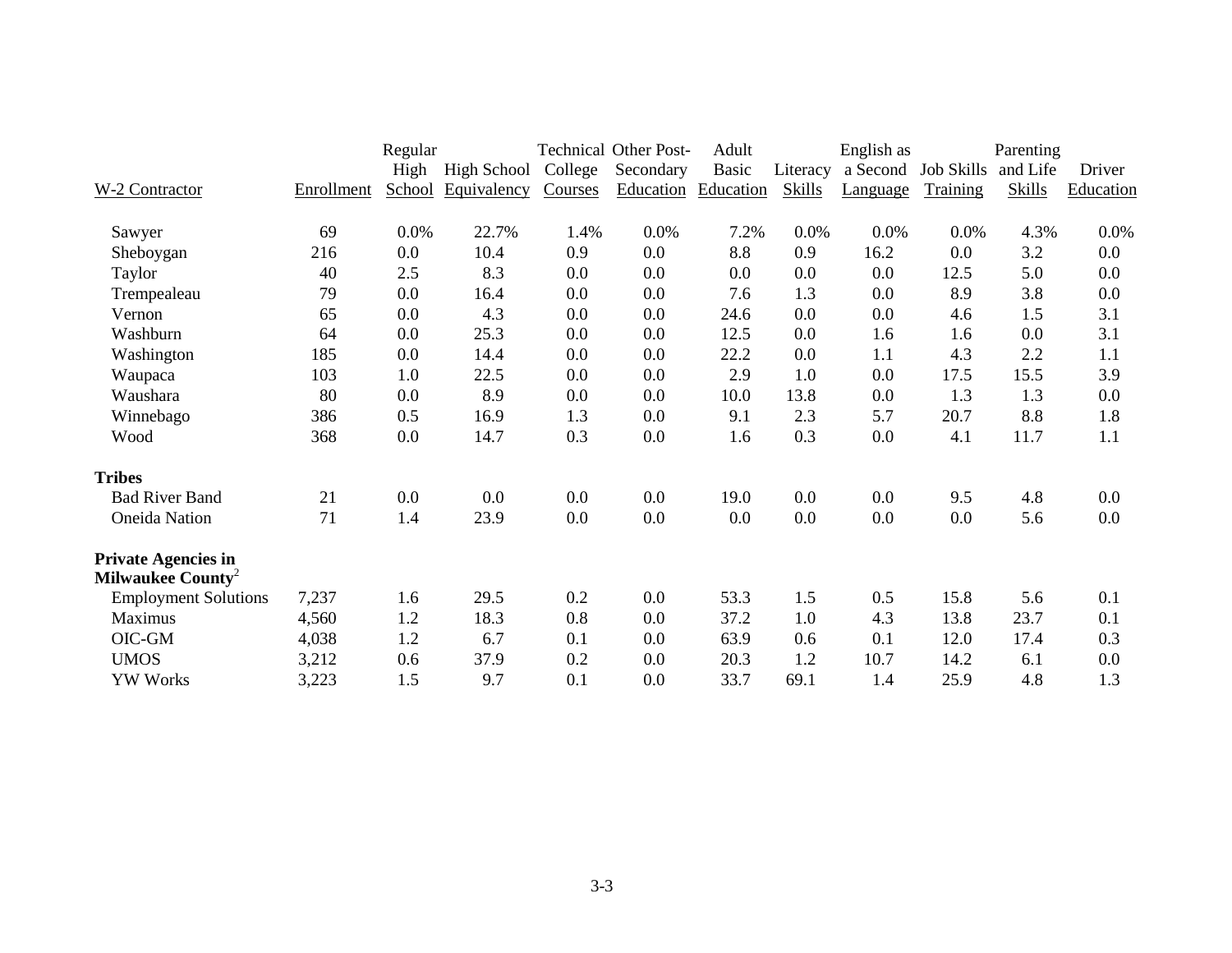|                                  |            | Regular |             |         | <b>Technical Other Post-</b> | Adult        |          | English as |                   | Parenting |           |
|----------------------------------|------------|---------|-------------|---------|------------------------------|--------------|----------|------------|-------------------|-----------|-----------|
|                                  |            | High    | High School | College | Secondary                    | <b>Basic</b> | Literacy | a Second   | <b>Job Skills</b> | and Life  | Driver    |
| W-2 Contractor                   | Enrollment | School  | Equivalency | Courses | Education                    | Education    | Skills   | Language   | Training          | Skills    | Education |
| <b>Private Agencies in Other</b> |            |         |             |         |                              |              |          |            |                   |           |           |
| Counties <sup>3</sup>            |            |         |             |         |                              |              |          |            |                   |           |           |
| Florence—Fwd. Serv.              | 25         | $0.0\%$ | 16.0%       | 4.0%    | 0.0%                         | 20.0%        | 4.0%     | $0.0\%$    | 20.0%             | 12.0%     | 4.0%      |
| Forest-Fwd. Serv.                | 31         | 3.2     | 29.0        | 0.0     | 0.0                          | 9.7          | 0.0      | 0.0        | 6.5               | 32.3      | 3.2       |
| Juneau—Wkfce, Conn.              | 173        | 0.0     | 25.4        | 0.6     | 0.0                          | 4.6          | 0.0      | 1.7        | 14.5              | 12.1      | 3.5       |
| Kewaunee—Fwd. Serv.              | 39         | 0.0     | 7.7         | 0.0     | 0.0                          | 17.9         | 5.1      | 5.1        | 7.7               | 43.6      | 0.0       |
| Monroe—Wkfce, Conn.              | 162        | 0.0     | 20.4        | 0.6     | 0.0                          | 4.9          | 0.0      | 0.0        | 4.3               | 4.9       | 0.0       |
| Oneida—Fwd. Serv.                | 142        | 0.0     | 4.9         | 0.0     | 0.0                          | 12.0         | 0.7      | 0.0        | 1.4               | 5.6       | 0.0       |
| Shawano-Job Center               | 99         | 0.0     | 25.3        | 0.0     | 0.0                          | 15.2         | 4.0      | 0.0        | 26.3              | 8.1       | 1.0       |
| Vilas—Fwd. Serv.                 | 34         | 0.0     | 14.7        | 0.0     | 0.0                          | 14.7         | 0.0      | 0.0        | 2.9               | 8.8       | 0.0       |
| Walworth—Kaiser                  | 212        | 0.5     | 7.1         | 0.0     | 0.0                          | 18.9         | 0.0      | 2.8        | 1.4               | 2.8       | 0.5       |
| Waukesha—Curtis                  | 342        | 0.3     | 15.8        | 0.3     | 0.0                          | 1.2          | 0.3      | 5.0        | 10.5              | 0.3       | 0.0       |
|                                  |            |         |             |         |                              |              |          |            |                   |           |           |

<sup>1</sup>These five county agencies contract to administer W-2 as a consortium.

<sup>2</sup>These agencies serve six regions in Milwaukee County:

| Region I   | <b>YW Works</b>                                                    |
|------------|--------------------------------------------------------------------|
| Region II  | United Migrant Opportunity Services, Inc.                          |
| Region III | Opportunities Industrialization Center of Greater Milwaukee        |
| Region IV  | Employment Solutions, Inc., a subsidiary of Goodwill Industries of |
|            | Southeastern Wisconsin and Metropolitan Chicago, Inc.              |
| Region V   | Employment Solutions, Inc., a subsidiary of Goodwill Industries of |
|            | Southeastern Wisconsin and Metropolitan Chicago, Inc.              |
| Region VI  | Maximus, Inc.                                                      |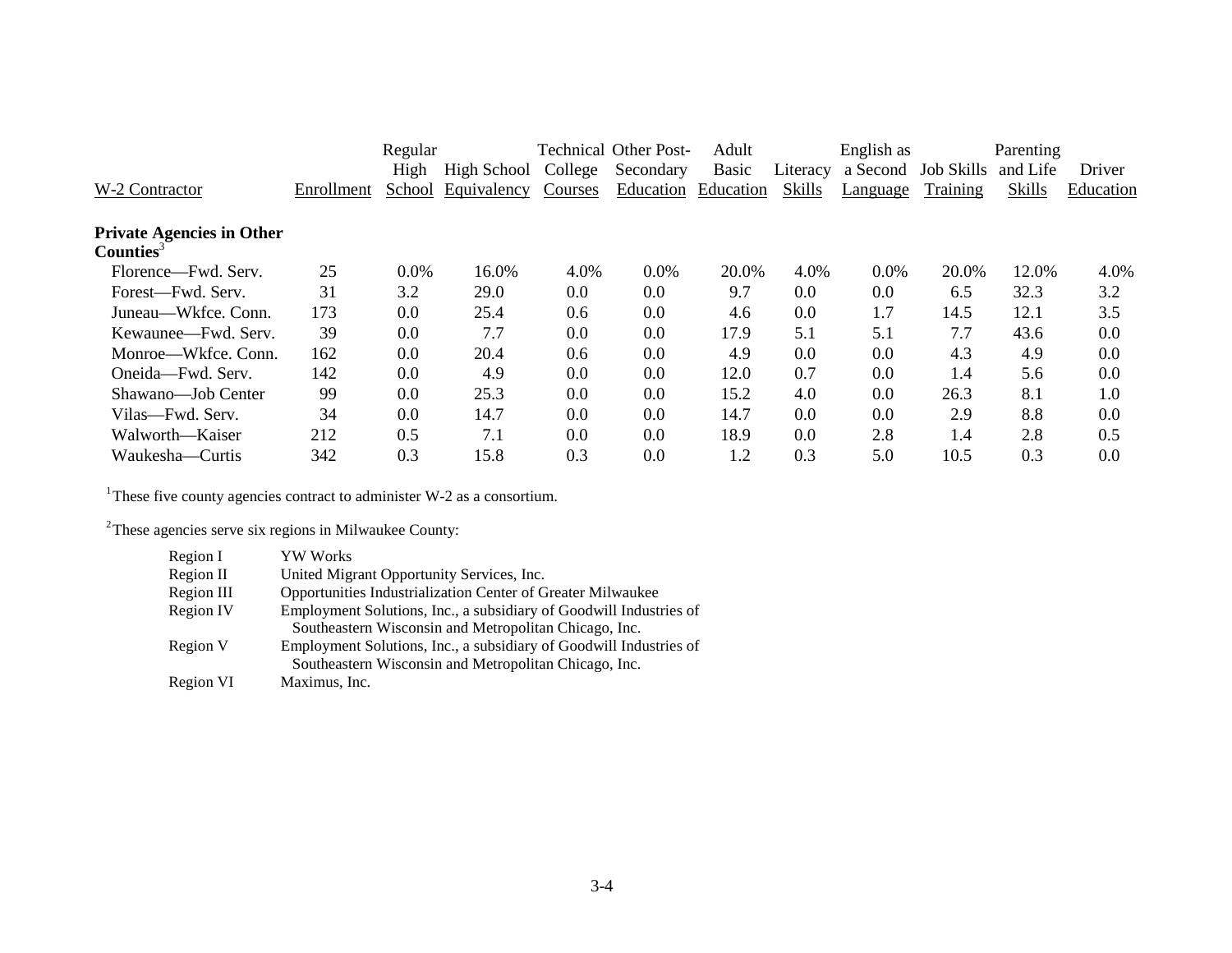<sup>3</sup>Ten counties other than Milwaukee are served by these five private agencies under the current contracts:

Curtis & Associates, Inc.

Waukesha County

Forward Service Corporation

Florence County Forest, Oneida, and Vilas counties, operating as a consortium Kewaunee County

Kaiser Group, Inc.

Walworth County

Shawano County Job Center Incorporated

Workforce Connections, Inc.

Shawano County

Juneau County Monroe County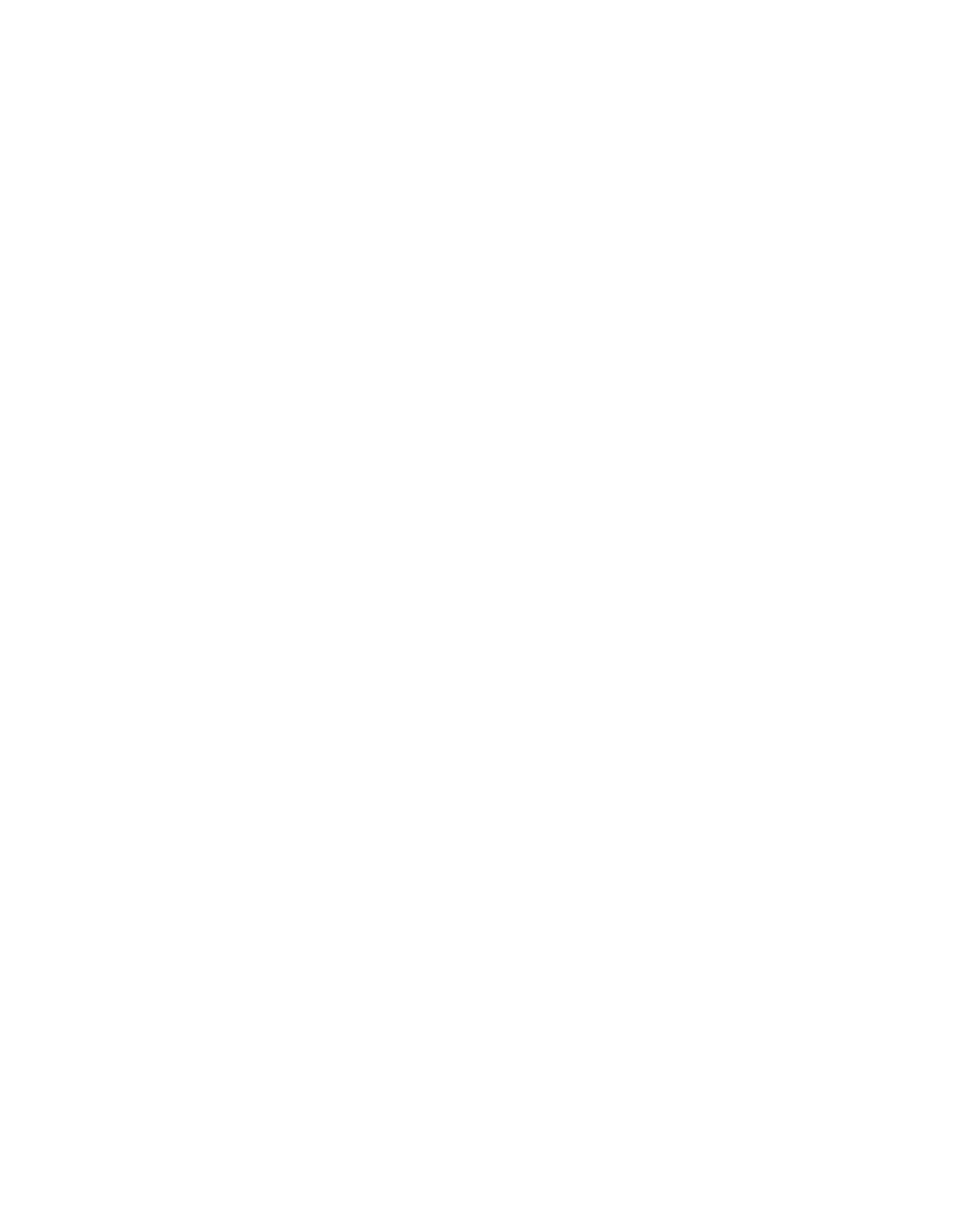### **Percentage of Participants Receiving Assessment and Counseling Services Under Current Implementation Contracts**

2000

| W-2 Contractor     | Enrollment | Occupational | Physical<br><b>Assessment Rehabilitation Counseling</b> | Employment | Disability<br>Assessment | Mental<br>Health<br>Counseling | Substance<br>Abuse<br>Counseling |
|--------------------|------------|--------------|---------------------------------------------------------|------------|--------------------------|--------------------------------|----------------------------------|
| <b>Counties</b>    |            |              |                                                         |            |                          |                                |                                  |
| Adams              | 227        | 3.1%         | 0.0%                                                    | 4.4%       | 2.6%                     | 3.1%                           | 0.0%                             |
| Ashland            | 62         | 9.7          | 1.6                                                     | 1.6        | 4.8                      | 12.9                           | 1.6                              |
| <b>Barron</b>      | 162        | 3.7          | 3.1                                                     | 1.2        | 4.3                      | 8.6                            | 3.1                              |
| Bayfield           | 53         | 11.3         | 5.7                                                     | 3.8        | 9.4                      | 5.7                            | 3.8                              |
| <b>Brown</b>       | 548        | 1.3          | 3.3                                                     | 0.5        | 3.1                      | 1.6                            | 0.5                              |
| <b>Buffalo</b>     | 70         | 8.6          | 1.4                                                     | 2.9        | 24.3                     | 7.1                            | 0.0                              |
| <b>Burnett</b>     | 39         | 2.6          | 10.3                                                    | 0.0        | 10.3                     | 2.6                            | 2.6                              |
| Calumet            | 34         | 5.9          | 11.8                                                    | 0.0        | 11.8                     | 26.5                           | 8.8                              |
| Chippewa           | 96         | 1.0          | 16.7                                                    | 0.0        | 0.0                      | 2.1                            | 24.0                             |
| Clark              | 113        | 0.0          | 8.0                                                     | 0.9        | 8.0                      | 3.5                            | 1.8                              |
| Columbia           | 159        | 38.4         | 13.8                                                    | 0.0        | 15.7                     | 15.7                           | 11.3                             |
| Crawford           | 9          | 0.0          | 22.2                                                    | 0.0        | 0.0                      | 22.2                           | 0.0                              |
| Dane               | 1,802      | 7.8          | 26.6                                                    | 2.6        | 7.3                      | 8.6                            | 5.0                              |
| Dodge              | 193        | 0.5          | 15.5                                                    | 0.0        | 0.0                      | 5.2                            | 1.0                              |
| Door               | 68         | 7.4          | 2.9                                                     | 0.0        | 7.4                      | 22.1                           | 0.0                              |
| Douglas            | 448        | 5.4          | 10.9                                                    | 0.7        | 2.2                      | 9.8                            | 1.6                              |
| Dunn               | 189        | 0.5          | 11.6                                                    | 1.6        | 1.6                      | 6.3                            | 2.6                              |
| Eau Claire         | 366        | 9.8          | 10.4                                                    | 0.3        | 0.5                      | 1.9                            | 2.5                              |
| Fond du Lac        | 247        | 3.2          | 22.3                                                    | 1.2        | 5.3                      | 8.5                            | 2.0                              |
| Grant <sup>1</sup> | 52         | 9.6          | 3.8                                                     | 1.9        | 21.2                     | 9.6                            | 0.0                              |
| Green <sup>1</sup> | 48         | 0.0          | 0.0                                                     | 0.0        | 2.1                      | 6.3                            | 2.1                              |
| Green Lake         | 63         | 1.6          | 3.2                                                     | 0.0        | 11.1                     | 11.1                           | 1.6                              |
| Iowa <sup>1</sup>  | 26         | 0.0          | 7.7                                                     | 0.0        | 7.7                      | 15.4                           | 0.0                              |
| Iron               | 12         | 25.0         | 16.7                                                    | 0.0        | 8.3                      | 41.7                           | 16.7                             |
| Jackson            | 119        | 7.6          | 4.2                                                     | 0.0        | 8.4                      | 7.6                            | 1.7                              |
| Jefferson          | 75         | 9.3          | 12.0                                                    | 0.0        | 8.0                      | 13.3                           | 4.0                              |
| Kenosha            | 1,522      | 22.5         | 10.7                                                    | 5.9        | 2.4                      | 5.4                            | 0.7                              |
| La Crosse          | 396        | 1.3          | 10.6                                                    | 2.3        | 4.0                      | 3.3                            | 1.8                              |
| Lafayette          | 15         | 0.0          | 0.0                                                     | 0.0        | 13.3                     | 6.7                            | 0.0                              |
| Langlade           | 135        | 1.5          | 3.7                                                     | $0.0\,$    | 19.3                     | 3.0                            | 1.5                              |
| Lincoln            | 116        | 1.7          | 5.2                                                     | 0.0        | 6.0                      | 2.6                            | 0.0                              |
| Manitowoc          | 63         | 3.2          | 4.8                                                     | 0.0        | 9.5                      | 1.6                            | 0.0                              |
| Marathon           | 376        | 13.6         | 17.6                                                    | 8.5        | 3.7                      | 6.4                            | 1.9                              |
| Marinette          | 128        | 12.5         | 0.8                                                     | 0.0        | 4.7                      | 5.5                            | 1.6                              |
| Marquette          | 58         | 1.7          | 10.3                                                    | 0.0        | 1.7                      | 3.4                            | 3.4                              |
| Menominee          | 82         | 2.4          | 4.9                                                     | 4.9        | 3.7                      | 2.4                            | 4.9                              |
| Oconto             | 95         | 6.3          | 3.2                                                     | 0.0        | 3.2                      | 15.8                           | 5.3                              |
| Outagamie          | 346        | 4.0          | 12.7                                                    | 18.5       | 16.5                     | 15.9                           | 1.4                              |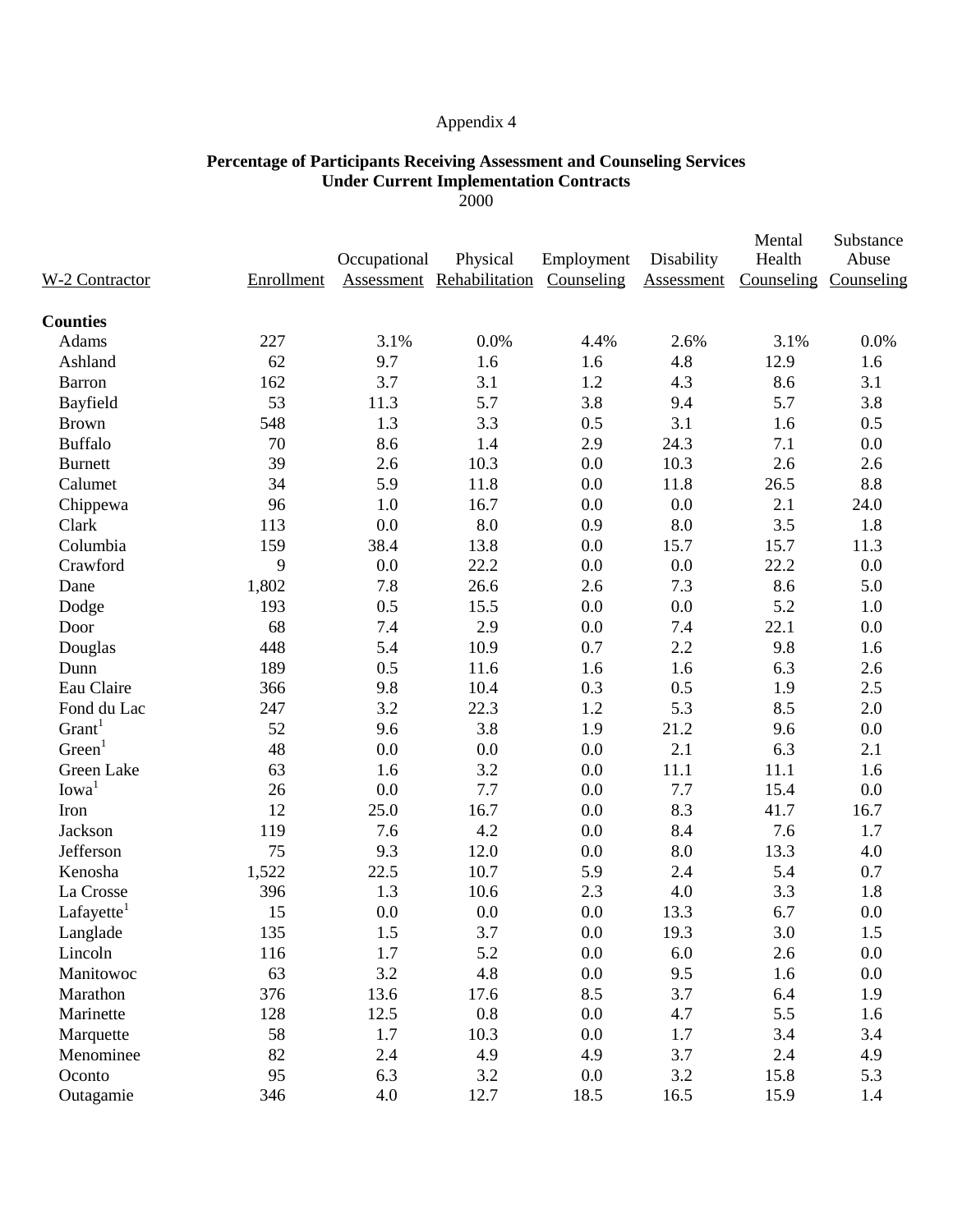|                                                             |            |              |                           |            |            | Mental                | Substance |
|-------------------------------------------------------------|------------|--------------|---------------------------|------------|------------|-----------------------|-----------|
|                                                             |            | Occupational | Physical                  | Employment | Disability | Health                | Abuse     |
| W-2 Contractor                                              | Enrollment |              | Assessment Rehabilitation | Counseling | Assessment | Counseling Counseling |           |
| Ozaukee                                                     | 41         | 48.8%        | 0.0%                      | 0.0%       | 0.0%       | 2.4%                  | 0.0%      |
| Pepin                                                       | 17         | 58.8         | 0.0                       | 0.0        | 5.9        | 0.0                   | 0.0       |
| Pierce                                                      | 32         | 3.1          | 15.6                      | 3.1        | 9.4        | 6.3                   | 9.4       |
| Polk                                                        | 121        | 3.3          | 9.1                       | 0.8        | 12.4       | 7.4                   | 1.7       |
| Portage                                                     | 144        | 0.0          | 16.7                      | 0.0        | 6.3        | 0.7                   | 0.0       |
| Price                                                       | 109        | 1.8          | 1.8                       | $0.0\,$    | 4.6        | 3.7                   | 0.9       |
| Racine                                                      | 937        | 0.5          | 10.1                      | 0.4        | 11.5       | 2.3                   | 0.6       |
| Richland <sup>1</sup>                                       | 54         | 0.0          | 1.9                       | 0.0        | 3.7        | 5.6                   | 0.0       |
| Rock                                                        | 596        | 0.5          | 19.6                      | 13.3       | 3.0        | 6.7                   | 1.3       |
| Rusk                                                        | 48         | 2.1          | 14.6                      | $0.0\,$    | 6.3        | 0.0                   | 0.0       |
| St. Croix                                                   | 109        | 22.0         | 9.2                       | 1.8        | 11.0       | 1.8                   | 0.0       |
| Sauk                                                        | 146        | 53.4         | 2.7                       | 0.0        | 26.0       | 4.1                   | 2.7       |
| Sawyer                                                      | 69         | 1.4          | 7.2                       | 5.8        | 1.4        | 5.8                   | 0.0       |
| Sheboygan                                                   | 216        | 0.0          | 13.9                      | 0.0        | 0.0        | 6.5                   | 1.9       |
| Taylor                                                      | 40         | 12.5         | 0.0                       | 0.0        | 10.0       | 7.5                   | 0.0       |
| Trempealeau                                                 | 79         | 1.3          | 24.1                      | 1.3        | 0.0        | 3.8                   | 0.0       |
| Vernon                                                      | 65         | 6.2          | 9.2                       | 0.0        | 7.7        | 1.5                   | 0.0       |
| Washburn                                                    | 64         | 10.9         | 6.3                       | 0.0        | 7.8        | 9.4                   | 1.6       |
| Washington                                                  | 185        | 23.8         | 5.9                       | 0.0        | 1.1        | 1.6                   | 1.1       |
| Waupaca                                                     | 103        | 9.7          | 37.9                      | 1.9        | 2.9        | 29.1                  | 2.9       |
| Waushara                                                    | 80         | 32.5         | 1.3                       | $0.0\,$    | 5.0        | $0.0\,$               | 2.5       |
| Winnebago                                                   | 386        | 25.1         | 17.6                      | 15.3       | 17.6       | 12.2                  | 2.1       |
| Wood                                                        | 368        | 7.3          | 15.5                      | 7.3        | 5.2        | 6.3                   | 0.3       |
| <b>Tribes</b>                                               |            |              |                           |            |            |                       |           |
| <b>Bad River Band</b>                                       | 21         | 0.0          | 4.8                       | 14.3       | 0.0        | 4.8                   | 4.8       |
| <b>Oneida Nation</b>                                        | 71         | 0.0          | 15.5                      | 0.0        | 1.4        | 0.0                   | 1.4       |
| <b>Private Agencies in</b><br>Milwaukee County <sup>2</sup> |            |              |                           |            |            |                       |           |
| <b>Employment Solutions</b>                                 | 7,237      | 2.0          | 14.7                      | 2.2        | 6.8        | 5.4                   | 2.8       |
| Maximus                                                     | 4,560      | 24.2         | 8.9                       | 12.7       | 13.0       | 5.3                   | 3.3       |
| OIC-GM                                                      | 4,038      | 21.7         | 5.5                       | 0.5        | 8.6        | 3.8                   | 4.2       |
| <b>UMOS</b>                                                 | 3,212      | 6.2          | 9.0                       | 56.7       | 8.8        | 6.6                   | 2.0       |
| <b>YW Works</b>                                             | 3,223      | 16.4         | 7.8                       | 1.7        | 3.6        | 8.2                   | 2.5       |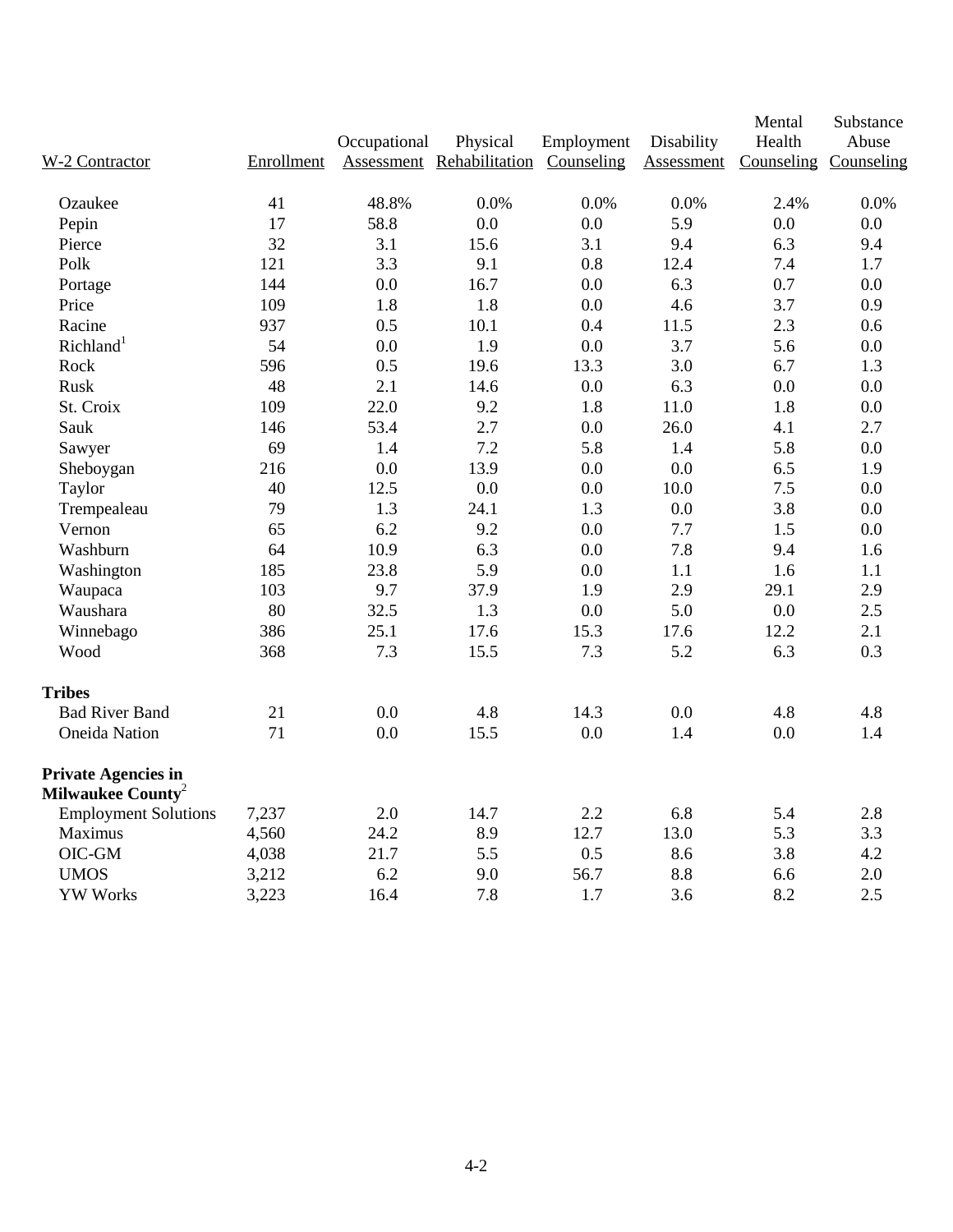| W-2 Contractor                                   | Enrollment | Occupational<br>Assessment | Physical<br>Rehabilitation | Employment<br>Counseling | Disability<br>Assessment | Mental<br>Health<br>Counseling | Substance<br>Abuse<br>Counseling |
|--------------------------------------------------|------------|----------------------------|----------------------------|--------------------------|--------------------------|--------------------------------|----------------------------------|
| <b>Private Agencies in Other</b><br>Counties $3$ |            |                            |                            |                          |                          |                                |                                  |
| Florence—Fwd. Serv.                              | 25         | 0.0%                       | 8.0%                       | $0.0\%$                  | 8.0%                     | 12.0%                          | 0.0%                             |
| Forest—Fwd. Serv.                                | 31         | 3.2                        | 0.0                        | 0.0                      | 16.1                     | 16.1                           | 3.2                              |
| Juneau—Wkfce, Conn.                              | 173        | 1.2                        | 6.4                        | 8.7                      | 19.1                     | 11.0                           | 0.0                              |
| Kewaunee—Fwd. Serv.                              | 39         | 5.1                        | 5.1                        | 7.7                      | 12.8                     | 17.9                           | 2.6                              |
| Monroe—Wkfce, Conn.                              | 162        | 0.6                        | 12.3                       | 12.3                     | 6.2                      | 8.6                            | 1.2                              |
| Oneida—Fwd. Serv.                                | 142        | 7.0                        | 2.1                        | 1.4                      | 35.2                     | 1.4                            | 1.4                              |
| Shawano—Job Center                               | 99         | 5.1                        | 16.2                       | 3.0                      | 11.1                     | 7.1                            | 16.2                             |
| Vilas—Fwd. Serv.                                 | 34         | 2.9                        | 0.0                        | 0.0                      | 0.0                      | 5.9                            | 2.9                              |
| Walworth—Kaiser                                  | 212        | 0.5                        | 20.3                       | 0.9                      | 11.8                     | 2.8                            | 0.5                              |
| Waukesha—Curtis                                  | 342        | 4.4                        | 0.6                        | 0.3                      | 13.5                     | 5.0                            | 1.2                              |

<sup>1</sup>These five county agencies contract to administer W-2 as a consortium.

 $2$ These agencies serve six regions in Milwaukee County:

| Region I   | YW Works                                                           |
|------------|--------------------------------------------------------------------|
| Region II  | United Migrant Opportunity Services, Inc.                          |
| Region III | Opportunities Industrialization Center of Greater Milwaukee        |
| Region IV  | Employment Solutions, Inc., a subsidiary of Goodwill Industries of |
|            | Southeastern Wisconsin and Metropolitan Chicago, Inc.              |
| Region V   | Employment Solutions, Inc., a subsidiary of Goodwill Industries of |
|            | Southeastern Wisconsin and Metropolitan Chicago, Inc.              |
| Region VI  | Maximus, Inc.                                                      |

 $3$ Ten counties other than Milwaukee are served by these five private agencies under the current contracts:

| Curtis & Associates, Inc.                 | Waukesha County                                                                                                      |
|-------------------------------------------|----------------------------------------------------------------------------------------------------------------------|
| <b>Forward Service Corporation</b>        | <b>Florence County</b><br>Forest, Oneida, and Vilas counties,<br>operating as a consortium<br><b>Kewaunee County</b> |
| Kaiser Group, Inc.                        | <b>Walworth County</b>                                                                                               |
| Shawano County Job Center<br>Incorporated | Shawano County                                                                                                       |
| Workforce Connections, Inc.               | Juneau County<br><b>Monroe County</b>                                                                                |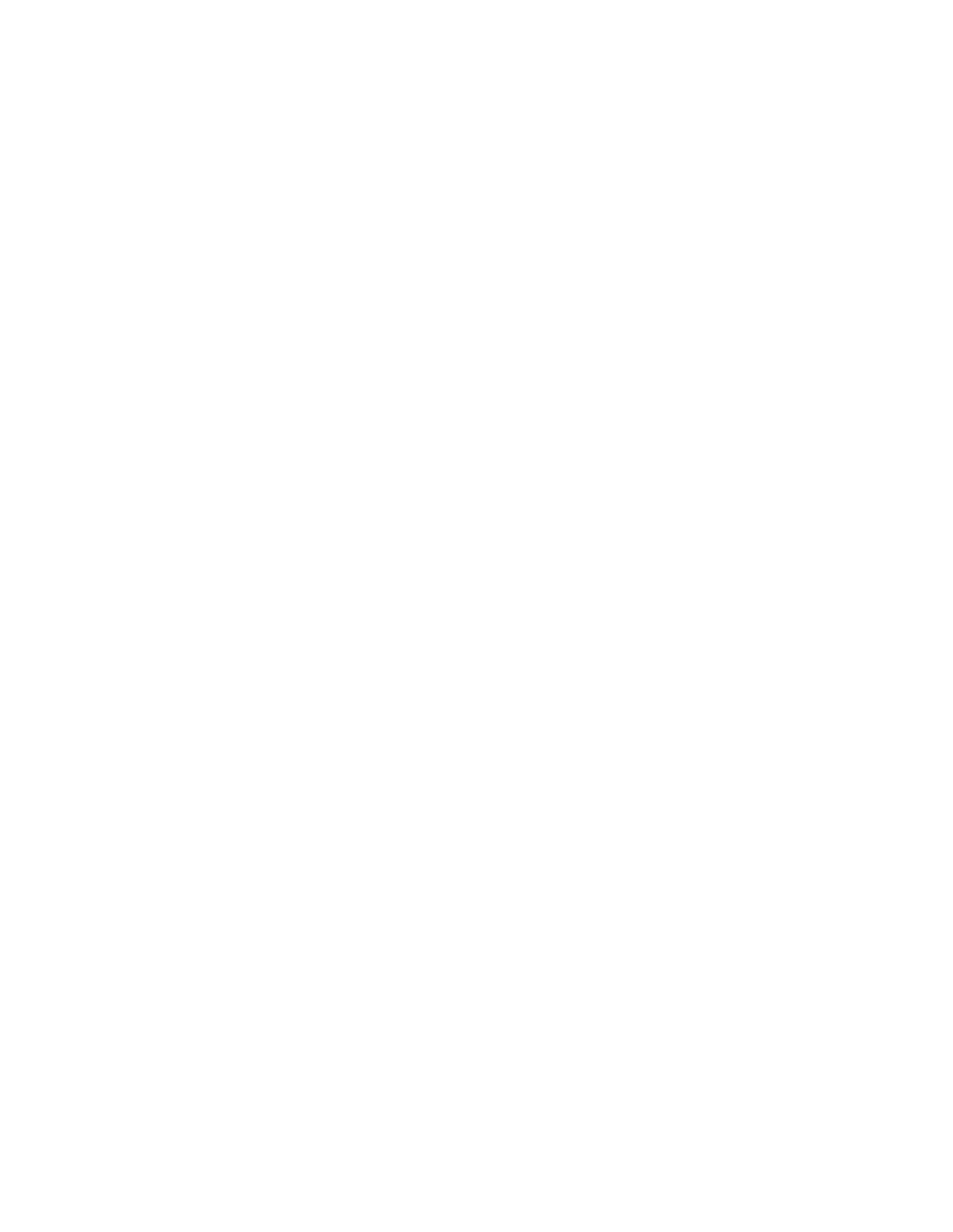#### **W-2 Agencies' Caseloads**

September 1997 and September 2000

|                |                                                                                                                    | Percentage                                                                                            |
|----------------|--------------------------------------------------------------------------------------------------------------------|-------------------------------------------------------------------------------------------------------|
| 1997           | 2000                                                                                                               | Change                                                                                                |
|                |                                                                                                                    |                                                                                                       |
|                |                                                                                                                    | $-65.0%$                                                                                              |
|                |                                                                                                                    | $-84.8$                                                                                               |
|                |                                                                                                                    | $-60.9$                                                                                               |
|                |                                                                                                                    | $-70.0$                                                                                               |
|                |                                                                                                                    | $-86.1$                                                                                               |
|                |                                                                                                                    | $-37.5$                                                                                               |
|                |                                                                                                                    | $-80.0$                                                                                               |
|                |                                                                                                                    | $-41.2$                                                                                               |
|                |                                                                                                                    | $-58.2$                                                                                               |
|                |                                                                                                                    | 100.0                                                                                                 |
|                |                                                                                                                    | 107.7                                                                                                 |
| $\overline{2}$ | $\mathbf{1}$                                                                                                       | $-50.0$                                                                                               |
|                |                                                                                                                    | $-42.6$                                                                                               |
|                |                                                                                                                    | $-51.1$                                                                                               |
| 18             |                                                                                                                    | $-5.6$                                                                                                |
|                | 62                                                                                                                 | $-76.0$                                                                                               |
|                | 40                                                                                                                 | $-50.6$                                                                                               |
| 199            | 29                                                                                                                 | $-85.4$                                                                                               |
| 68             | 67                                                                                                                 | $-1.5$                                                                                                |
| 82             | 22                                                                                                                 | $-73.2$                                                                                               |
| 12             | 5                                                                                                                  | $-58.3$                                                                                               |
| 3              | $\overline{4}$                                                                                                     | 33.3                                                                                                  |
| 35             | 5                                                                                                                  | $-85.7$                                                                                               |
| 30             | 22                                                                                                                 | $-26.7$                                                                                               |
| 564            | 356                                                                                                                | $-36.9$                                                                                               |
| 181            | 41                                                                                                                 | $-77.3$                                                                                               |
| 32             | 18                                                                                                                 | $-43.8$                                                                                               |
| 32             | $\tau$                                                                                                             | $-78.1$                                                                                               |
| 43             | 8                                                                                                                  | $-81.4$                                                                                               |
| 213            | 67                                                                                                                 | $-68.5$                                                                                               |
| 68             | $\mathfrak s$                                                                                                      | $-92.6$                                                                                               |
| 5              | 6                                                                                                                  | 20.0                                                                                                  |
| 99             | 15                                                                                                                 | $-84.8$                                                                                               |
| 13             | 3                                                                                                                  | $-76.9$                                                                                               |
| 156            | 83                                                                                                                 | $-46.8$                                                                                               |
| 14             | 3                                                                                                                  | $-78.6$                                                                                               |
| 10             | $\boldsymbol{0}$                                                                                                   | $-100.0$                                                                                              |
| 11             | 8                                                                                                                  | $-27.3$                                                                                               |
| 14             | 26                                                                                                                 | 85.7                                                                                                  |
| 63             | 20                                                                                                                 | $-68.3$                                                                                               |
|                | September<br>20<br>33<br>23<br>10<br>273<br>16<br>20<br>17<br>67<br>$\overline{4}$<br>13<br>945<br>92<br>258<br>81 | September<br>7<br>5<br>9<br>3<br>38<br>10<br>$\overline{4}$<br>10<br>28<br>8<br>27<br>542<br>45<br>17 |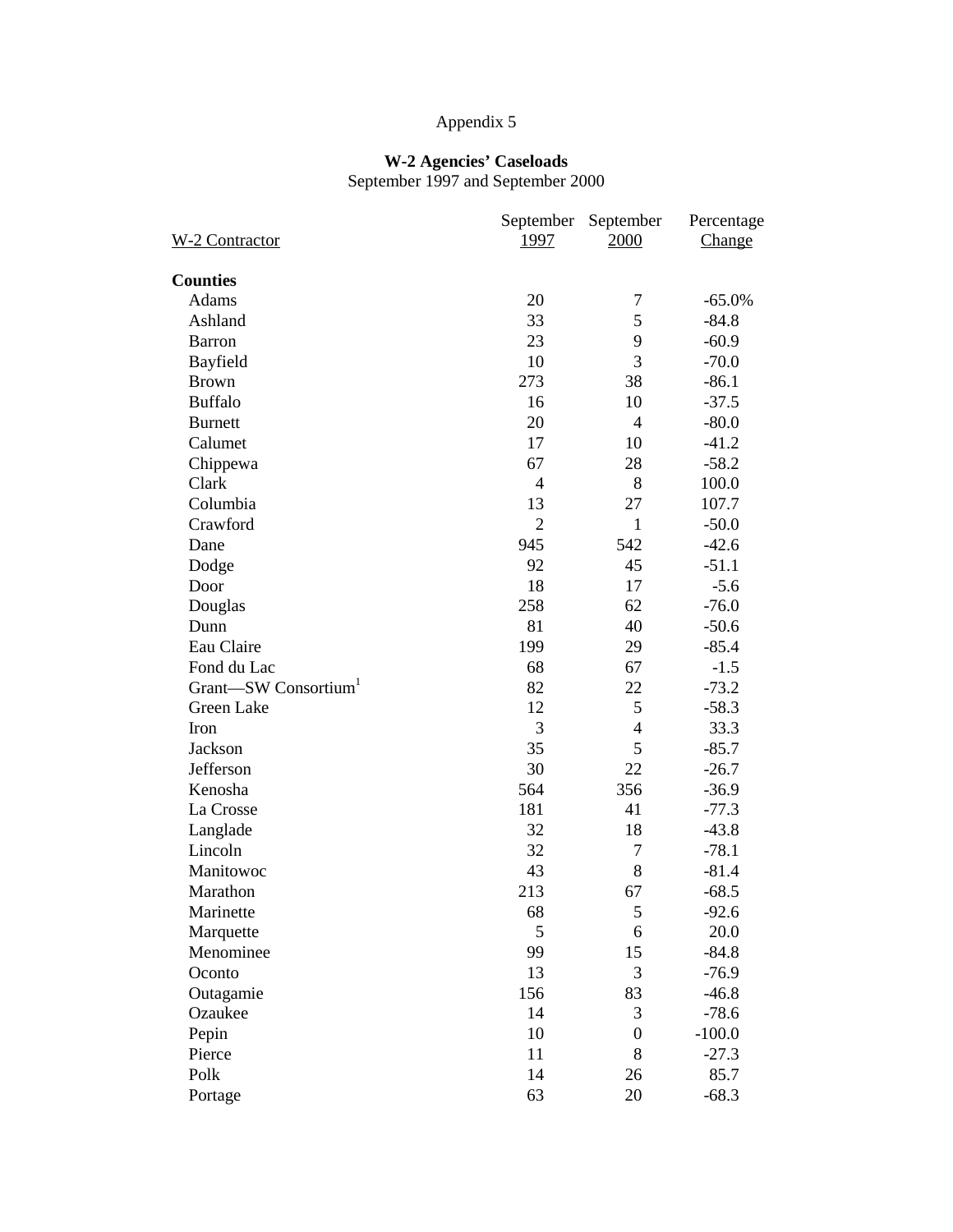| W-2 Contractor                                         | September<br>1997 | September<br>2000 | Percentage<br>Change |
|--------------------------------------------------------|-------------------|-------------------|----------------------|
| Price                                                  | 27                | 5                 | $-81.5%$             |
| Racine                                                 | 719               | 155               | $-78.4$              |
| Rock                                                   | 336               | 155               | $-53.9$              |
| Rusk                                                   | 14                | 6                 | $-57.1$              |
| St. Croix                                              | 13                | 15                | 15.4                 |
| Sauk                                                   | 58                | 13                | $-77.6$              |
| Sawyer                                                 | 57                | 8                 | $-86.0$              |
| Sheboygan                                              | 66                | 54                | $-18.2$              |
| Taylor                                                 | 18                | 5                 | $-72.2$              |
| Trempealeau                                            | 32                | 8                 | $-75.0$              |
| Vernon                                                 | 29                | 6                 | $-79.3$              |
| Washburn                                               | 16                | $\overline{7}$    | $-56.3$              |
| Washington                                             | 58                | 24                | $-58.6$              |
| Waupaca                                                | 45                | 47                | 4.4                  |
| Waushara                                               | 12                | $\boldsymbol{0}$  | $-100.0$             |
| Winnebago                                              | 169               | 78                | $-53.8$              |
| Wood                                                   | <u>119</u>        | 41                | $-65.5$              |
| Subtotal                                               | 5,627             | 2,303             | $-59.1%$             |
| <b>Tribes</b>                                          |                   |                   |                      |
| <b>Bad River Band</b>                                  | 27                | 7                 | $-74.1$              |
| Lac du Flambeau Band <sup>2</sup>                      | 56                |                   |                      |
| <b>Oneida Nation</b>                                   | 32                | 30                | $-6.3$               |
| Subtotal                                               | 115               | 37                | $-67.8%$             |
| Private Agencies in Milwaukee County <sup>3</sup>      |                   |                   |                      |
| <b>Employment Solutions</b>                            | 5,603             | 2,882             | $-48.6$              |
| Maximus                                                | 2,861             | 1,592             | $-44.4$              |
| OIC-GM                                                 | 2,783             | 1,655             | $-40.5$              |
| <b>UMOS</b>                                            | 2,316             | 1,441             | $-37.8$              |
| <b>YW Works</b>                                        | 1,851             | 1,002             | $-45.9$              |
| Milwaukee-Unknown                                      | 1,011             | 6                 | $-99.4$              |
| Subtotal                                               | 16,425            | 8,578             | $-47.8%$             |
| <b>Private Agencies in Other Counties</b> <sup>4</sup> |                   |                   |                      |
| Forest-Oneida-Vilas-Fwd. Serv.                         | 119               | 19                | $-84.0$              |
| Juneau-W. WI PIC                                       | 37                | 40                | 8.1                  |
| Kewaunee-Fwd. Serv.                                    | 9                 | 6                 | $-33.3$              |
| Shawano-Job Center                                     | 60                | 24                | $-60.0$              |
| Walworth-Kaiser                                        | 68                | 33                | $-51.5$              |
| Waukesha-Curtis                                        | 216               | 84                | $-61.1$              |
| Subtotal                                               | 509               | 206               | $-59.5%$             |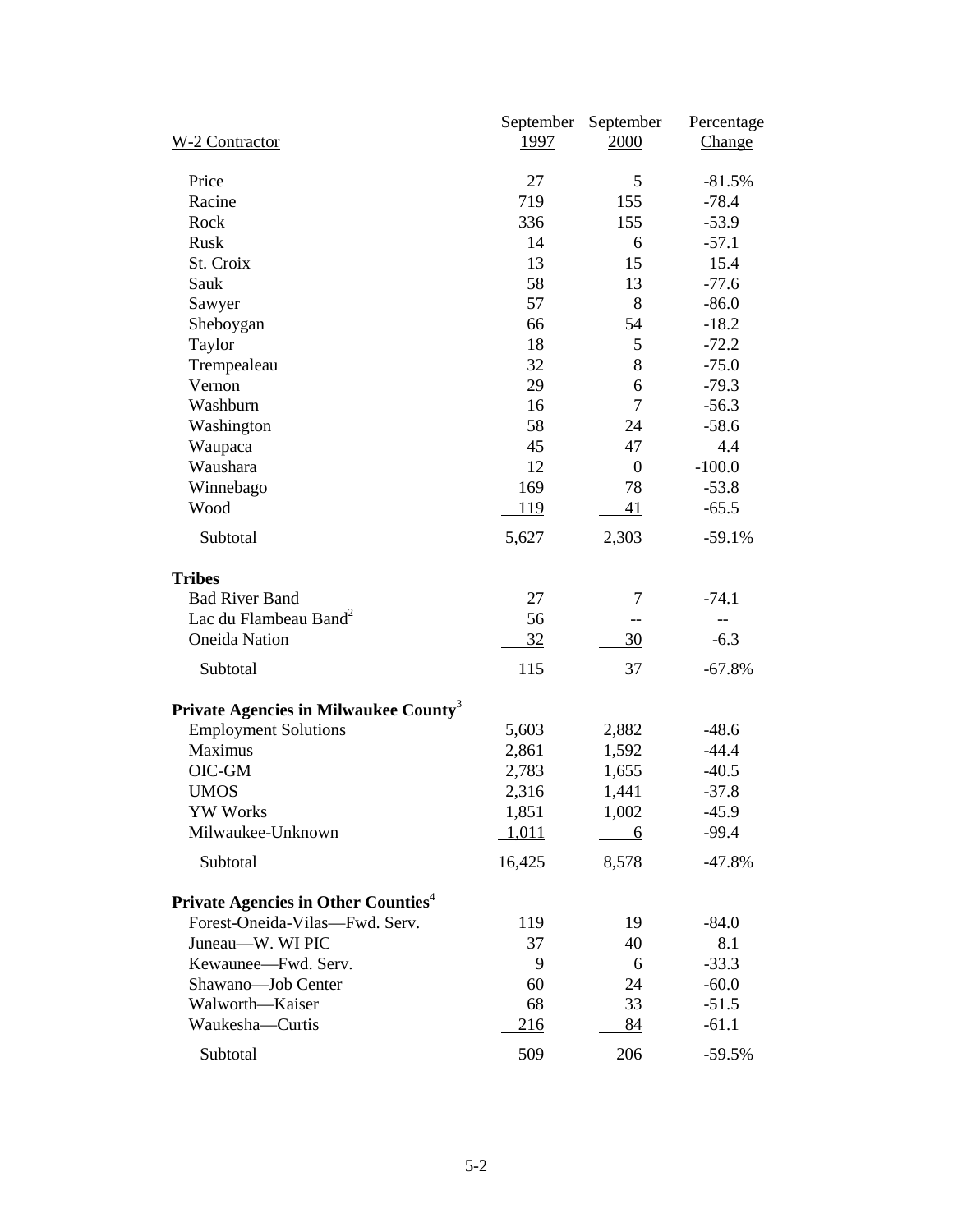| W-2 Contractor      | September<br>1997 | September<br>2000 | Percentage<br>Change |
|---------------------|-------------------|-------------------|----------------------|
| Other <sup>5</sup>  |                   |                   |                      |
| Florence—Fwd. Serv. | 7                 | $\overline{4}$    | $-42.9%$             |
| Monroe—Wkfce, Conn. | 78                | 43                | $-44.9$              |
| <b>Subtotal</b>     | 85                | 47                | $-44.7\%$            |
| Total               | 22,761            | 11,171            | $-50.9\%$            |

<sup>1</sup> The Southwest Consortium consists of Grant, Green, Iowa, Lafayette, and Richland counties.

<sup>2</sup> The Lac du Flambeau Band of Chippewa was a W-2 agency through December 1999 but is not a W-2 agency under the current contract.

 $3$  Five agencies serve six regions in Milwaukee County:

| Region I         | <b>YW Works</b>                                                                                                             |
|------------------|-----------------------------------------------------------------------------------------------------------------------------|
| Region II        | United Migrant Opportunity Services, Inc.                                                                                   |
| Region III       | Opportunities Industrialization Center of Greater Milwaukee                                                                 |
| <b>Region IV</b> | Employment Solutions, Inc., a subsidiary of Goodwill Industries of                                                          |
|                  | Southeastern Wisconsin and Metropolitan Chicago, Inc.                                                                       |
| Region V         | Employment Solutions, Inc., a subsidiary of Goodwill Industries of<br>Southeastern Wisconsin and Metropolitan Chicago, Inc. |
| Region VI        | Maximus, Inc.                                                                                                               |

Participants whose region could not be determined at the time of the caseload count are included in Milwaukee Unknown.

<sup>4</sup> Eight counties other than Milwaukee have been served by these five private agencies. The name of one of the agencies changed from the first to the second implementation period.

| Curtis & Associates, Inc.                             | Waukesha County                                                                                                                                                                             |
|-------------------------------------------------------|---------------------------------------------------------------------------------------------------------------------------------------------------------------------------------------------|
| <b>Forward Service Corporation</b>                    | Forest, Oneida, and Vilas (FOV) counties were<br>served separately under the initial implementation<br>contract and as a consortium under the current<br>contract<br><b>Kewaunee County</b> |
| Kaiser Group, Inc.                                    | <b>Walworth County</b>                                                                                                                                                                      |
| Shawano County Job Center<br>Incorporated             | Shawano County                                                                                                                                                                              |
| Western Wisconsin Private                             | Juneau County (initial implementation contract)                                                                                                                                             |
| Industry Council, Inc.<br>Workforce Connections, Inc. | Juneau County (current implementation contract)                                                                                                                                             |

<sup>5</sup> Programs in these counties were administered by county agencies in September 1997 but by the following private agencies in September 2000:

| <b>Forward Service Corporation</b> | <b>Florence County</b> |
|------------------------------------|------------------------|
| Workforce Connections, Inc.        | <b>Monroe County</b>   |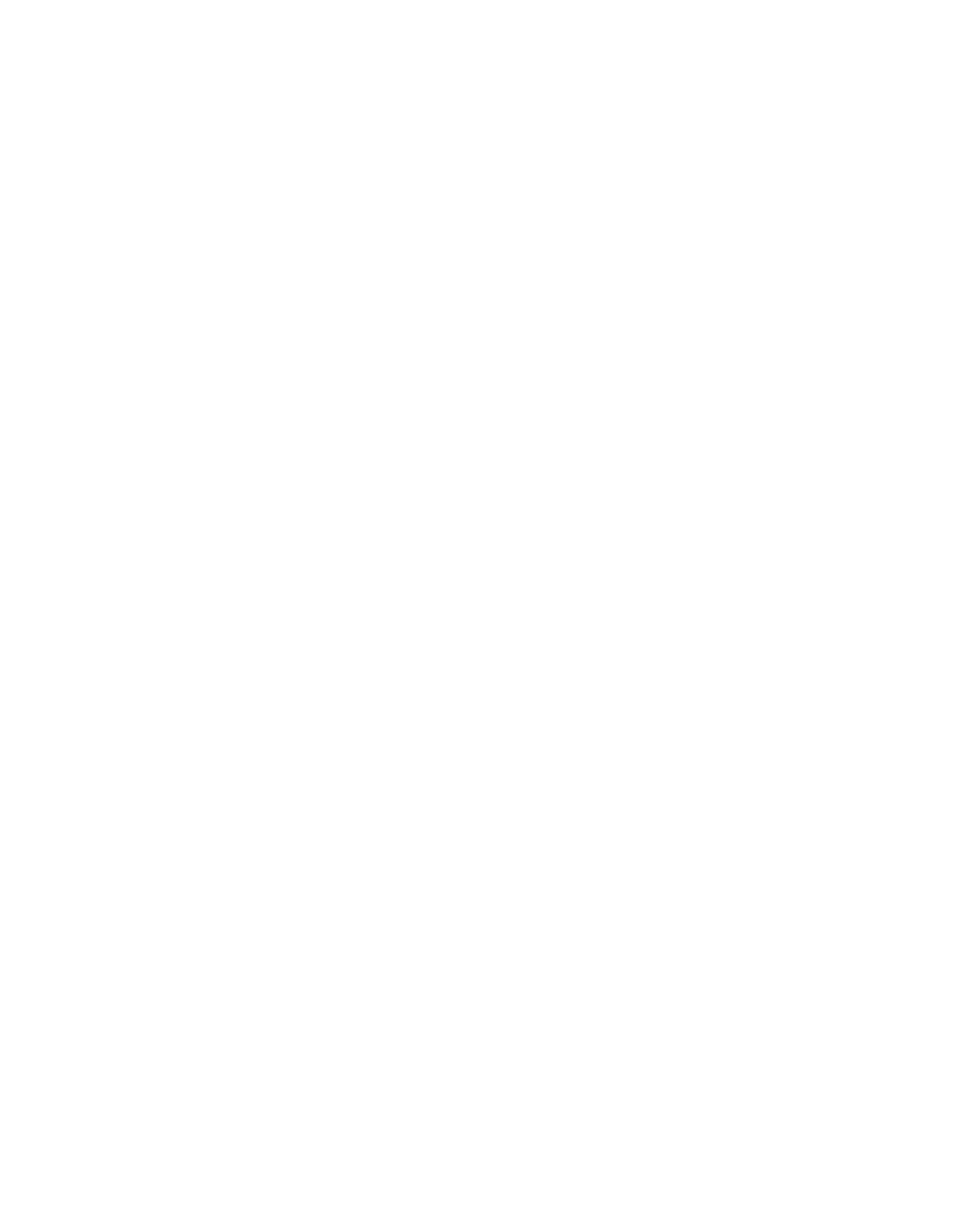### **W-2 Agencies' Contract Amounts, Reported Expenditures, Profits, and Reinvestment Under Initial Implementation Contracts** September 1997 through December 1999

|                       |                        | <b>Total Contract Percentage</b> |       |                     | Total W-2     |
|-----------------------|------------------------|----------------------------------|-------|---------------------|---------------|
| <u>W-2 Contractor</u> | <b>Contract Amount</b> | Expenditures                     | Spent | <b>Total Profit</b> | Reinvestment  |
| <b>Counties</b>       |                        |                                  |       |                     |               |
| Adams                 | \$<br>2,312,112        | $\mathcal{S}$<br>1,021,861       | 44.2% | \$<br>270,513       | \$<br>488,993 |
| Ashland               | 2,136,051              | 692,338                          | 32.4  | 274,903             | 564,205       |
| <b>Barron</b>         | 2,840,732              | 1,495,363                        | 52.6  | 308,232             | 492,213       |
| Bayfield              | 782,037                | 596,957                          | 76.3  | 66,703              | 53,822        |
| <b>Brown</b>          | 18,684,322             | 6,202,482                        | 33.2  | 2,388,793           | 4,864,008     |
| <b>Buffalo</b>        | 1,295,730              | 542,630                          | 41.9  | 155,106             | 289,822       |
| <b>Burnett</b>        | 1,808,875              | 602,743                          | 33.3  | 231,191             | 470,566       |
| Calumet               | 1,427,259              | 602,179                          | 42.2  | 158,914             | 314,837       |
| Chippewa              | 5,732,223              | 1,864,498                        | 32.5  | 736,975             | 1,510,736     |
| Clark                 | 1,678,742              | 534,376                          | 31.8  | 217,116             | 448,220       |
| Columbia              | 2,674,029              | 1,320,340                        | 49.4  | 295,517             | 487,505       |
| Crawford              | 1,071,277              | 486,530                          | 45.4  | 124,323             | 222,000       |
| Dane                  | 27,230,397             | 17,996,730                       | 66.1  | 2,600,226           | 3,123,444     |
| Dodge                 | 3,407,516              | 1,278,458                        | 37.5  | 420,093             | 817,050       |
| Door                  | 1,176,133              | 776,119                          | 66.0  | 112,464             | 135,608       |
| Douglas               | 8,153,131              | 2,884,783                        | 35.4  | 1,024,699           | 2,042,911     |
| Dunn                  | 4,265,318              | 1,896,181                        | 44.5  | 481,867             | 824,826       |
| Eau Claire            | 11,558,545             | 3,986,320                        | 34.5  | 1,464,886           | 2,951,044     |
| Florence              | 704,055                | 317,445                          | 45.1  | 82,029              | 147,353       |
| Fond du Lac           | 3,994,910              | 1,789,196                        | 44.8  | 464,844             | 833,400       |
| Grant-SW Consortium   | 7,184,439              | 3,455,244                        | 48.1  | 812,823             | 1,394,605     |
| Green Lake            | 1,306,952              | 632,875                          | 48.4  | 147,786             | 253,349       |
| Iron                  | 665,495                | 242,729                          | 36.5  | 83,213              | 164,827       |
| Jackson               | 2,057,637              | 824,584                          | 40.1  | 249,239             | 473,419       |
| Jefferson             | 3,348,304              | 1,119,324                        | 33.4  | 427,340             | 868,312       |
| Kenosha               | 19,637,922             | 15,700,903                       | 80.0  | 1,619,021           | 1,099,651     |
| La Crosse             | 12,428,718             | 3,369,122                        | 27.1  | 1,665,872           | 3,581,379     |
| Langlade              | 2,149,597              | 853,071                          | 39.7  | 261,232             | 498,418       |
| Lincoln               | 2,175,447              | 685,684                          | 31.5  | 281,899             | 583,279       |
| Manitowoc             | 4,839,797              | 1,738,786                        | 35.9  | 605,320             | 1,199,402     |
| Marathon              | 11,351,099             | 5,757,797                        | 50.7  | 1,255,002           | 2,071,912     |
| Marinette             | 4,150,189              | 1,188,457                        | 28.6  | 549,518             | 1,165,523     |
| Marquette             | 835,850                | 402,669                          | 48.2  | 94,721              | 162,948       |
| Menominee             | 2,771,821              | 1,269,135                        | 45.8  | 324,521             | 587,221       |
| Monroe                | 4,029,473              | 1,297,377                        | 32.2  | 520,150             | 1,071,389     |
| Oconto                | 2,267,220              | 874,685                          | 38.6  | 277,794             | 535,901       |
| Outagamie             | 7,488,589              | 3,264,434                        | 43.6  | 866,044             | 1,612,263     |
| Ozaukee               | 1,518,109              | 733,630                          | 48.3  | 171,443             | 293,290       |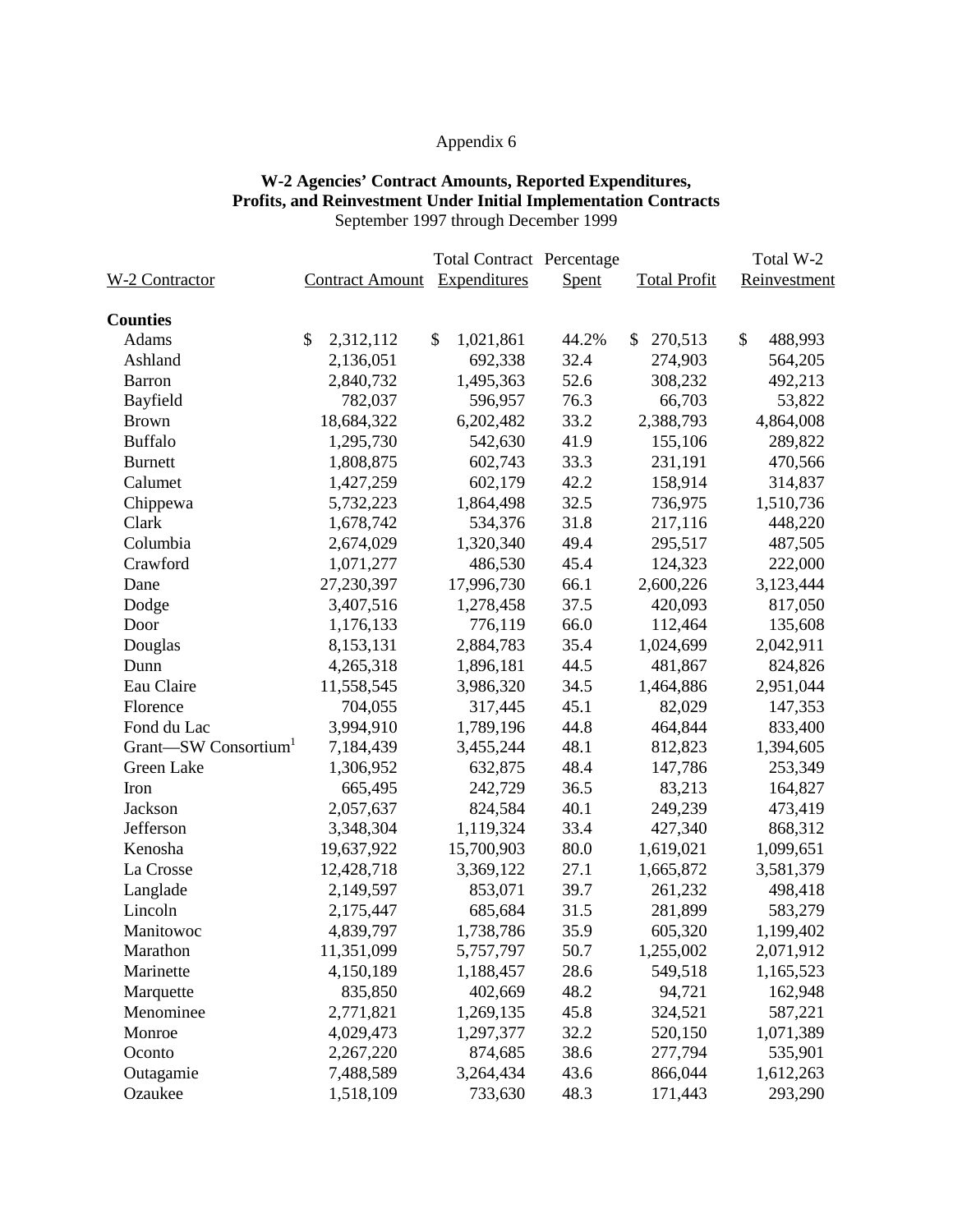|                                                   |                        | <b>Total Contract Percentage</b> |       |                     | Total W-2     |
|---------------------------------------------------|------------------------|----------------------------------|-------|---------------------|---------------|
| W-2 Contractor                                    | <b>Contract Amount</b> | Expenditures                     | Spent | <b>Total Profit</b> | Reinvestment  |
| Pepin                                             | \$<br>481,360          | \$<br>352,052                    | 73.1% | \$<br>42,071        | \$<br>37,689  |
| Pierce                                            | 1,465,471              | 789,122                          | 53.8  | 157,465             | 246,972       |
| Polk                                              | 3,107,064              | 915,180                          | 29.5  | 393,146             | 790,434       |
| Portage                                           | 5,774,922              | 1,810,534                        | 31.4  | 749,471             | 1,553,520     |
| Price                                             | 1,300,860              | 669,384                          | 51.5  | 141,889             | 228,732       |
| Racine                                            | 28,657,639             | 12,014,359                       | 41.9  | 3,435,008           | 6,430,381     |
| Rock                                              | 20,382,439             | 7,323,695                        | 35.9  | 2,553,725           | 5,071,296     |
| Rusk                                              | 2,057,312              | 551,240                          | 26.8  | 276,436             | 595,911       |
| St. Croix                                         | 2,369,276              | 956,050                          | 40.4  | 286,457             | 542,735       |
| Sauk                                              | 3,581,617              | 1,400,950                        | 39.1  | 433,834             | 824,044       |
| Sawyer                                            | 3,071,428              | 766,752                          | 25.0  | 413,461             | 893,076       |
| Sheboygan                                         | 5,578,628              | 1,805,753                        | 32.4  | 710,134             | 1,476,629     |
| Taylor                                            | 1,253,401              | 400,697                          | 32.0  | 162,303             | 335,544       |
| Trempealeau                                       | 2,108,508              | 767,027                          | 36.4  | 263,138             | 519,941       |
| Vernon                                            | 1,582,930              | 767,546                          | 48.5  | 178,416             | 304,248       |
| Washburn                                          | 1,727,818              | 681,255                          | 39.4  | 210,816             | 404,409       |
| Washington                                        | 4,171,711              | 2,011,722                        | 48.2  | 470,911             | 805,012       |
| Waupaca                                           | 3,287,937              | 1,215,803                        | 37.0  | 400,050             | 806,266       |
| Waushara                                          | 2,150,441              | 927,536                          | 43.1  | 251,651             | 455,041       |
| Winnebago                                         | 10,583,824             | 4,540,575                        | 42.9  | 1,234,593           | 2,295,735     |
| Wood                                              | 7,037,870              | 2,828,571                        | 40.2  | 851,293             | 1,613,887     |
| Subtotal                                          | \$304,872,508          | \$133,793,838                    | 43.9% | \$35,708,600        | \$64,931,153  |
| <b>Tribes</b>                                     |                        |                                  |       |                     |               |
| <b>Bad River Band</b>                             | \$<br>739,359          | \$<br>501,427                    | 67.8% | \$<br>51,755        | \$<br>80,479  |
| Lac du Flambeau Band                              | 1,298,138              | 686,754                          | 52.9  | 141,389             | 227,336       |
| <b>Oneida Nation</b>                              | 1,402,988              | 503,834                          | 35.9  | 176,189             | 350,909       |
| Subtotal                                          | \$<br>3,440,485        | \$<br>1,692,015                  | 49.2% | \$<br>369,333       | \$<br>658,724 |
| Private Agencies in Milwaukee County <sup>2</sup> |                        |                                  |       |                     |               |
| Employment Solutions \$112,425,421                |                        | \$92,079,596                     | 81.9% | \$9,452,143         | \$5,446,841   |
| Maximus                                           | 58,290,959             | 52,653,010                       | 90.3  | 4,405,915           | 616,017       |
| OIC-GM                                            | 57,209,283             | 48,657,479                       | 85.1  | 4,622,816           | 1,964,494     |
| <b>UMOS</b>                                       | 50,922,210             | 41,272,140                       | 81.0  | 4,332,206           | 2,658,932     |
| <b>YW Works</b>                                   | 40,033,798             | 32,245,679                       | 80.5  | 3,415,466           | 2,186,326     |
| Subtotal                                          | \$318,881,671          | \$266,907,904                    | 83.7% | \$26,228,546        | \$12,872,610  |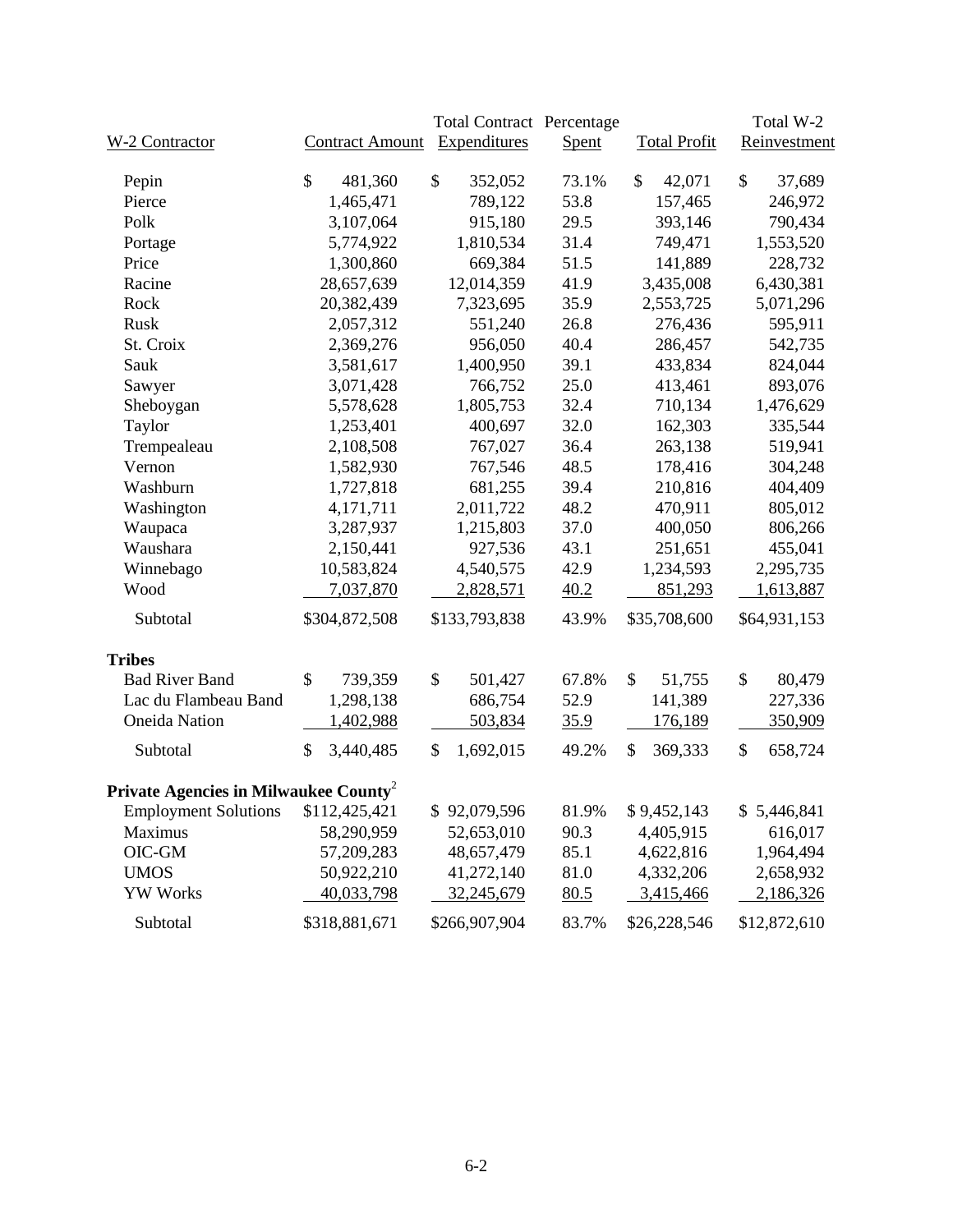| W-2 Contractor                                  | <b>Contract Amount</b> | <b>Total Contract Percentage</b><br>Expenditures | Spent | <b>Total Profit</b> | Total W-2<br>Reinvestment |
|-------------------------------------------------|------------------------|--------------------------------------------------|-------|---------------------|---------------------------|
|                                                 |                        |                                                  |       |                     |                           |
| Private Agencies in Other Counties <sup>3</sup> |                        |                                                  |       |                     |                           |
| Forest—Fwd. Serv.                               | 1,143,977<br>\$.       | \$<br>568,798                                    | 49.7% | \$.<br>128,233      | \$<br>216,699             |
| Juneau—W. WI PIC                                | 2,275,855              | 981,293                                          | 43.1  | 268,288             | 490,401                   |
| Kewaunee—Fwd. Serv.                             | 919,612                | 481,239                                          | 52.3  | 100,312             | 161,726                   |
| Oneida—Fwd. Serv.                               | 2,846,511              | 916,346                                          | 32.2  | 366,831             | 754,087                   |
| Shawano—Job Center                              | 2,503,609              | 1,322,489                                        | 52.8  | 272,769             | 438,824                   |
| Vilas—Fwd. Serv.                                | 1,030,492              | 639,303                                          | 62.0  | 102,134             | 134,999                   |
| Walworth—Kaiser                                 | 4,199,447              | 1,934,654                                        | 46.1  | 482,959             | 850,488                   |
| Waukesha—Curtis                                 | 9,381,306              | 4,358,270                                        | 46.5  | 1,075,883           | 1,886,362                 |
| Subtotal                                        | 24,300,809             | \$11,202,392                                     | 46.1% | \$2,797,409         | \$4,933,586               |
| Total                                           | \$651,495,473          | \$413,596,149                                    | 63.5% | \$65,103,888        | \$83,396,073              |

<sup>1</sup> The Southwest Consortium consists of Grant, Green, Iowa, Lafayette, and Richland counties.

 $2$  These agencies served six regions in Milwaukee County:

| Region I         | YW Works                                                           |
|------------------|--------------------------------------------------------------------|
| Region II        | United Migrant Opportunity Services, Inc.                          |
| Region III       | Opportunities Industrialization Center of Greater Milwaukee        |
| <b>Region IV</b> | Employment Solutions, Inc., a subsidiary of Goodwill Industries of |
|                  | Southeastern Wisconsin and Metropolitan Chicago, Inc.              |
| Region V         | Employment Solutions, Inc., a subsidiary of Goodwill Industries of |
|                  | Southeastern Wisconsin and Metropolitan Chicago, Inc.              |
| Region VI        | Maximus, Inc.                                                      |

 $3$  Eight counties other than Milwaukee were served by these five private agencies under the initial implementation contracts:

| Curtis & Associates, Inc.                           | Waukesha County                                                                 |
|-----------------------------------------------------|---------------------------------------------------------------------------------|
| <b>Forward Service Corporation</b>                  | <b>Forest County</b><br><b>Kewaunee County</b><br>Oneida County<br>Vilas County |
| Kaiser Group, Inc.                                  | <b>Walworth County</b>                                                          |
| Shawano County Job Center<br>Incorporated           | <b>Shawano County</b>                                                           |
| Western Wisconsin Private<br>Industry Council, Inc. | Juneau County                                                                   |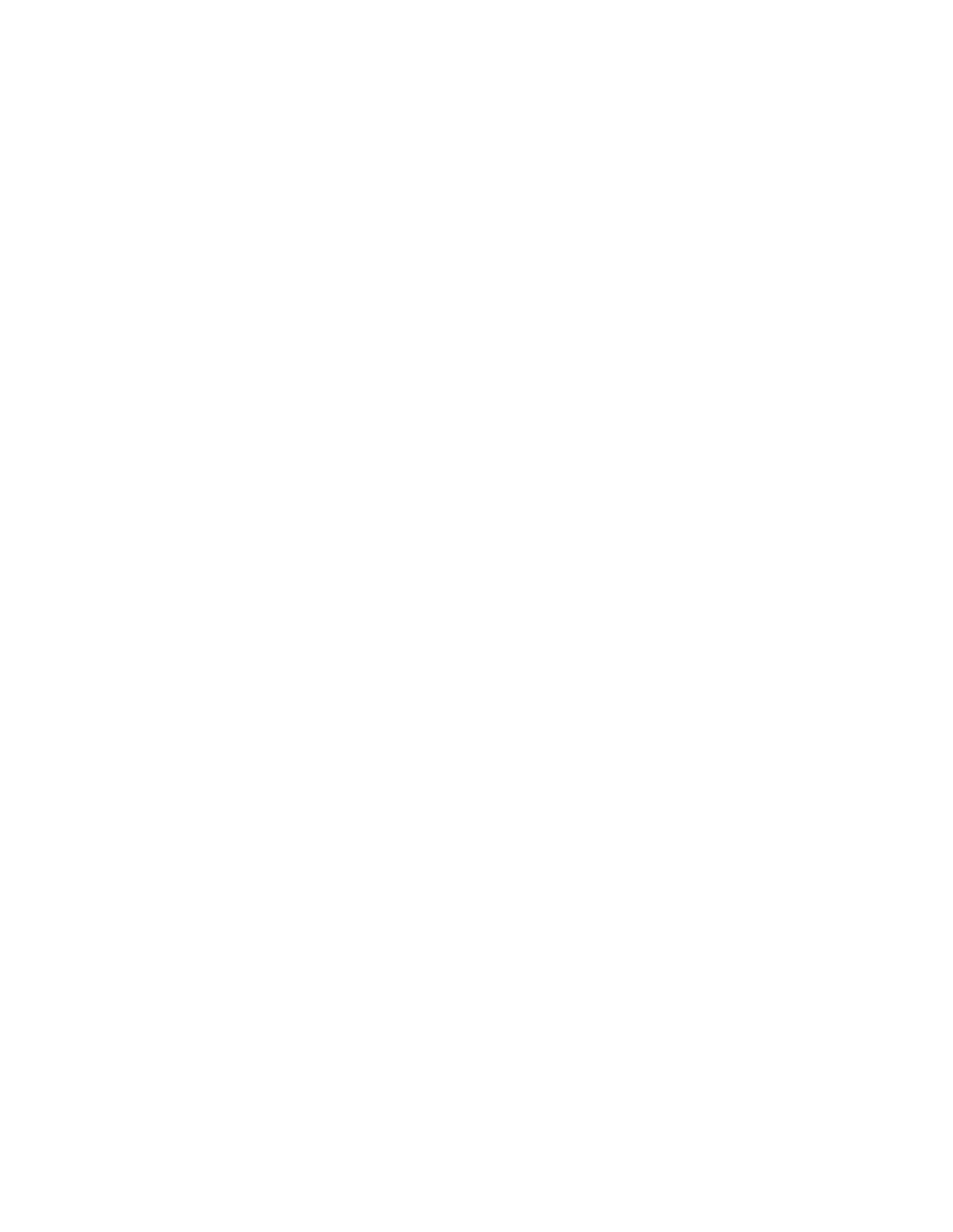#### **Reported Expenditures by Type Under Initial Implementation Contracts** September 1997 through December 1999

|                       |                      | Direct        | Administrative | Additional       | Total           |
|-----------------------|----------------------|---------------|----------------|------------------|-----------------|
| <b>W-2 Contractor</b> | <b>Cash Benefits</b> | Services      | Costs          | Services         | Expenditures    |
| <b>Counties</b>       |                      |               |                |                  |                 |
| Adams                 | \$<br>97,572         | \$<br>693,879 | \$<br>230,410  | \$<br>13,298     | \$<br>1,035,159 |
| Ashland               | 70,762               | 534,245       | 87,331         | 4,034            | 696,372         |
| Barron                | 86,750               | 1,156,756     | 251,857        | 9,908            | 1,505,271       |
| Bayfield              | 36,307               | 512,618       | 48,032         | 1,466            | 598,423         |
| <b>Brown</b>          | 628,095              | 5,025,971     | 548,416        | 88,764           | 6,291,246       |
| <b>Buffalo</b>        | 136,711              | 286,304       | 119,615        | 6,194            | 548,824         |
| <b>Burnett</b>        | 86,584               | 470,499       | 45,660         | 7,603            | 610,346         |
| Calumet               | 79,126               | 394,896       | 128,157        | 7,745            | 609,924         |
| Chippewa              | 274,356              | 1,079,589     | 510,553        | 9,635            | 1,874,133       |
| Clark                 | 35,624               | 434,740       | 64,012         | 3,691            | 538,067         |
| Columbia              | 116,525              | 983,580       | 220,235        | 12,076           | 1,332,416       |
| Crawford              | 24,487               | 359,460       | 102,583        | 3,200            | 489,730         |
| Dane                  | 6,171,899            | 9,989,367     | 1,835,464      | 734,295          | 18,731,025      |
| Dodge                 | 406,869              | 641,176       | 230,413        | 20,273           | 1,298,731       |
| Door                  | 156,510              | 513,099       | 106,510        | 2,711            | 778,830         |
| Douglas               | 757,501              | 1,517,943     | 609,339        | 35,336           | 2,920,119       |
| Dunn                  | 356,640              | 1,162,982     | 376,559        | 78,414           | 1,974,595       |
| Eau Claire            | 774,256              | 2,219,318     | 992,746        | 86,432           | 4,072,752       |
| Florence              | 22,297               | 229,451       | 65,697         | 454              | 317,899         |
| Fond du Lac           | 535,819              | 893,824       | 359,553        | 71,512           | 1,860,708       |
| Grant-SW Consortium   | 277,094              | 2,549,123     | 629,027        | 57,970           | 3,513,214       |
| Green Lake            | 103,495              | 437,513       | 91,867         | 13,552           | 646,427         |
| Iron                  | 1,256                | 174,929       | 66,544         | $\boldsymbol{0}$ | 242,729         |
| Jackson               | 46,914               | 605,055       | 172,615        | 4,670            | 829,254         |
| Jefferson             | 160,524              | 886,722       | 72,078         | 14,398           | 1,133,722       |
| Kenosha               | 2,836,242            | 11,112,934    | 1,751,727      | 695,126          | 16,396,029      |
| La Crosse             | 766,949              | 2,213,546     | 388,627        | 102,614          | 3,471,736       |
| Langlade              | 178,891              | 490,581       | 183,599        | 10,835           | 863,906         |
| Lincoln               | 98,673               | 536,207       | 50,804         | 900              | 686,584         |
| Manitowoc             | 113,340              | 1,177,809     | 447,637        | 3,002            | 1,741,788       |
| Marathon              | 1,206,843            | 3,925,347     | 625,607        | 130,462          | 5,888,259       |
| Marinette             | 54,654               | 728,012       | 405,791        | 1,536            | 1,189,993       |
| Marquette             | 23,046               | 301,560       | 78,063         | 2,672            | 405,341         |
| Menominee             | 537,106              | 562,853       | 169,176        | 11,538           | 1,280,673       |
| Monroe                | 321,652              | 714,427       | 261,298        | 46,231           | 1,343,608       |
| Oconto                | 49,885               | 658,343       | 166,457        | 356,945          | 1,231,630       |
| Outagamie             | 1,028,641            | 1,808,104     | 427,689        | 38,502           | 3,302,936       |
| Ozaukee               | 64,690               | 539,900       | 129,040        | 672              | 734,302         |
| Pepin                 | 21,359               | 304,973       | 25,720         | 499              | 352,551         |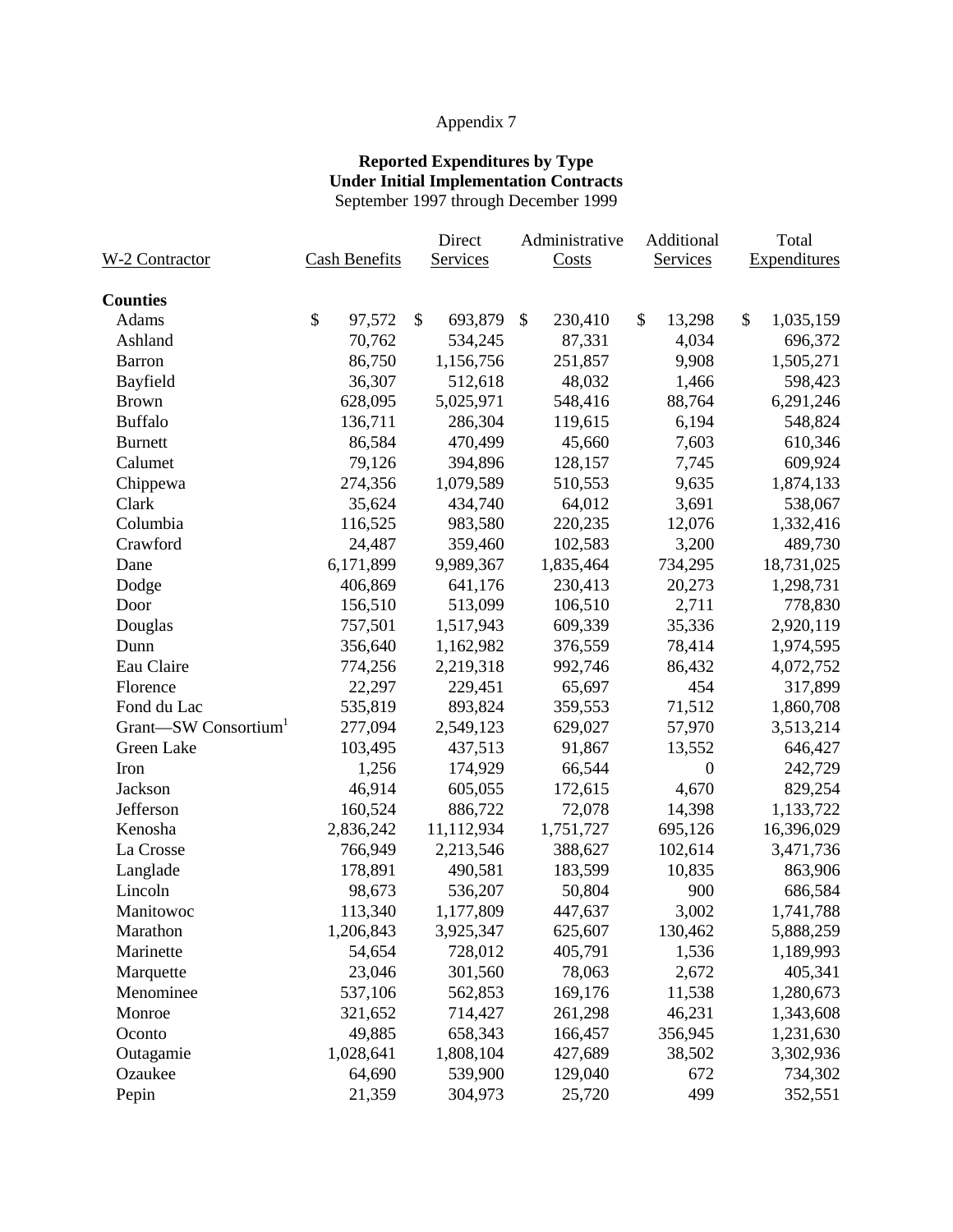|                                                             |                      | Direct                      | Administrative | Additional    | Total                   |
|-------------------------------------------------------------|----------------------|-----------------------------|----------------|---------------|-------------------------|
| W-2 Contractor                                              | <b>Cash Benefits</b> | Services                    | Costs          | Services      | <b>Expenditures</b>     |
| Pierce                                                      | \$<br>100,388        | \$<br>542,187               | \$<br>146,547  | \$<br>21,996  | $\mathbb{S}$<br>811,118 |
| Polk                                                        | 59,333               | 708,800                     | 147,047        | 45,333        | 960,513                 |
| Portage                                                     | 317,636              | 1,055,816                   | 437,082        | 272,997       | 2,083,531               |
| Price                                                       | 71,235               | 537,377                     | 60,772         | 114,234       | 783,618                 |
| Racine                                                      | 2,693,444            | 7,194,755                   | 2,126,160      | 197,342       | 12,211,701              |
| Rock                                                        | 1,264,838            | 4,941,420                   | 1,117,437      | 242,022       | 7,565,717               |
| Rusk                                                        | 29,691               | 353,862                     | 167,687        | 6,615         | 557,855                 |
| St. Croix                                                   | 113,373              | 618,099                     | 224,578        | 12,671        | 968,721                 |
| Sauk                                                        | 292,765              | 839,316                     | 268,869        | 9,623         | 1,410,573               |
| Sawyer                                                      | 104,839              | 578,405                     | 83,508         | 31,001        | 797,753                 |
| Sheboygan                                                   | 308,936              | 1,362,767                   | 134,050        | 115,628       | 1,921,381               |
| Taylor                                                      | 60,727               | 315,125                     | 24,845         | 7,192         | 407,889                 |
| Trempealeau                                                 | 136,253              | 458,410                     | 172,364        | 3,776         | 770,803                 |
| Vernon                                                      | 115,688              | 497,706                     | 154,152        | 6,678         | 774,224                 |
| Washburn                                                    | 52,295               | 476,575                     | 152,385        | 7,989         | 689,244                 |
| Washington                                                  | 309,163              | 1,444,167                   | 258,392        | 40,762        | 2,052,484               |
| Waupaca                                                     | 277,411              | 658,849                     | 279,543        | 210,578       | 1,426,381               |
| Waushara                                                    | 29,359               | 680,593                     | 217,584        | 24,115        | 951,651                 |
| Winnebago                                                   | 811,197              | 3,165,698                   | 563,680        | 37,248        | 4,577,823               |
| Wood                                                        | 508,098              | 1,824,484                   | 495,989        | 44,931        | 2,873,502               |
| Subtotal                                                    | \$26,402,613         | \$87,082,046                | \$20,309,179   | \$4,141,896   | \$137,935,734           |
| <b>Tribes</b>                                               |                      |                             |                |               |                         |
| <b>Bad River Band</b>                                       | \$<br>228,944        | \$<br>243,167               | \$<br>29,316   | \$<br>7,835   | \$<br>509,262           |
| Lac du Flambeau Band                                        | 252,259              | 343,597                     | 90,898         | 9,089         | 695,843                 |
| <b>Oneida Nation</b>                                        | 183,866              | 185,056                     | 134,912        | 117,738       | 621,572                 |
| Subtotal                                                    | \$<br>665,069        | \$<br>771,820               | \$<br>255,126  | \$<br>134,662 | \$<br>1,826,677         |
| <b>Private Agencies in</b><br>Milwaukee County <sup>2</sup> |                      |                             |                |               |                         |
| <b>Employment Solutions</b>                                 | \$51,080,448         | \$37,233,469                | \$3,765,679    | \$2,694,959   | \$94,774,555            |
| Maximus                                                     | 26, 205, 571         | 22,104,452                  | 4,342,987      | 2,112,388     | 54,765,398              |
| OIC-GM                                                      | 27,132,164           | 18,801,730                  | 2,723,585      | 2,152,973     | 50,810,452              |
| <b>UMOS</b>                                                 | 18,762,196           | 20,156,076                  | 2,353,868      | 1,458,189     | 42,730,329              |
| <b>YW Works</b>                                             | 15,393,330           | 14,226,500                  | 2,625,849      | 1,126,954     | 33,372,633              |
| Subtotal                                                    |                      | \$138,573,709 \$112,522,227 | \$15,811,968   | \$9,545,463   | \$276,453,367           |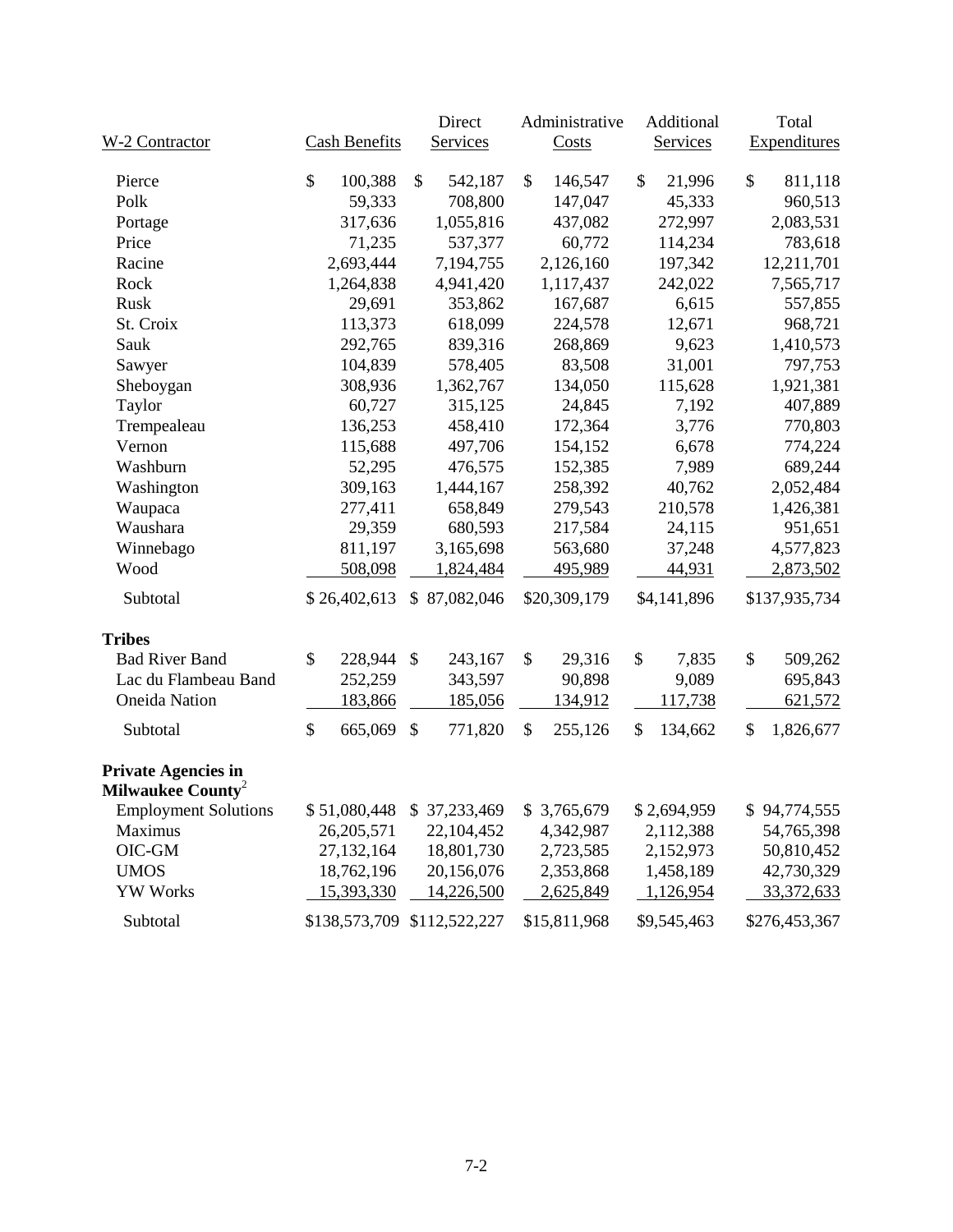| W-2 Contractor                                            | <b>Cash Benefits</b> |               | Direct<br>Services |     | Administrative<br>Costs | Additional<br>Services |              | Total<br>Expenditures |               |
|-----------------------------------------------------------|----------------------|---------------|--------------------|-----|-------------------------|------------------------|--------------|-----------------------|---------------|
| <b>Private Agencies in Other</b><br>Counties <sup>3</sup> |                      |               |                    |     |                         |                        |              |                       |               |
| Forest—Fwd. Serv.                                         | \$<br>95,567         | -S            | 401,895            | \$. | 71,336                  | \$                     | 788          | \$                    | 569,586       |
| Juneau—W. WI PIC                                          | 391,291              |               | 510,103            |     | 79,899                  |                        | 17,164       |                       | 998,457       |
| Kewaunee—Fwd. Serv.                                       | 76,384               |               | 337,503            |     | 67,352                  |                        | 3,340        |                       | 484,579       |
| Oneida-Fwd. Serv.                                         | 211,347              |               | 590,155            |     | 114,844                 |                        | 7,003        |                       | 923,349       |
| Shawano-Job Center                                        | 296,270              |               | 889,262            |     | 136,957                 |                        | 4,749        |                       | 1,327,238     |
| Vilas—Fwd. Serv.                                          | 140,277              |               | 428,482            |     | 70,544                  |                        | 898          |                       | 640,201       |
| Walworth—Kaiser                                           | 403,560              |               | 1,196,919          |     | 334,175                 |                        | 25,912       |                       | 1,960,566     |
| Waukesha—Curtis                                           | 675,987              |               | 3,036,996          |     | 645,287                 |                        | 204,281      |                       | 4,562,551     |
| Subtotal                                                  | 2,290,683            | <sup>\$</sup> | 7,391,315          | S.  | 1,520,394               | \$                     | 264,135      |                       | \$11,466,527  |
| Total                                                     | \$167,932,074        |               | \$207,767,408      |     | \$37,896,667            |                        | \$14,086,156 |                       | \$427,682,305 |

 $2\degree$  These agencies served six regions in Milwaukee County:

| Region I         | YW Works                                                                                                                    |
|------------------|-----------------------------------------------------------------------------------------------------------------------------|
| Region II        | United Migrant Opportunity Services, Inc.                                                                                   |
| Region III       | Opportunities Industrialization Center of Greater Milwaukee                                                                 |
| <b>Region IV</b> | Employment Solutions, Inc., a subsidiary of Goodwill Industries of                                                          |
|                  | Southeastern Wisconsin and Metropolitan Chicago, Inc.                                                                       |
| Region V         | Employment Solutions, Inc., a subsidiary of Goodwill Industries of<br>Southeastern Wisconsin and Metropolitan Chicago, Inc. |
| Region VI        | Maximus, Inc.                                                                                                               |

 $3$  Eight counties other than Milwaukee were served by these five private agencies under the initial implementation contracts:

| Curtis & Associates, Inc.                           | Waukesha County                                                                 |
|-----------------------------------------------------|---------------------------------------------------------------------------------|
| <b>Forward Service Corporation</b>                  | <b>Forest County</b><br><b>Kewaunee County</b><br>Oneida County<br>Vilas County |
| Kaiser Group, Inc.                                  | <b>Walworth County</b>                                                          |
| Shawano County Job Center<br>Incorporated           | Shawano County                                                                  |
| Western Wisconsin Private<br>Industry Council, Inc. | Juneau County                                                                   |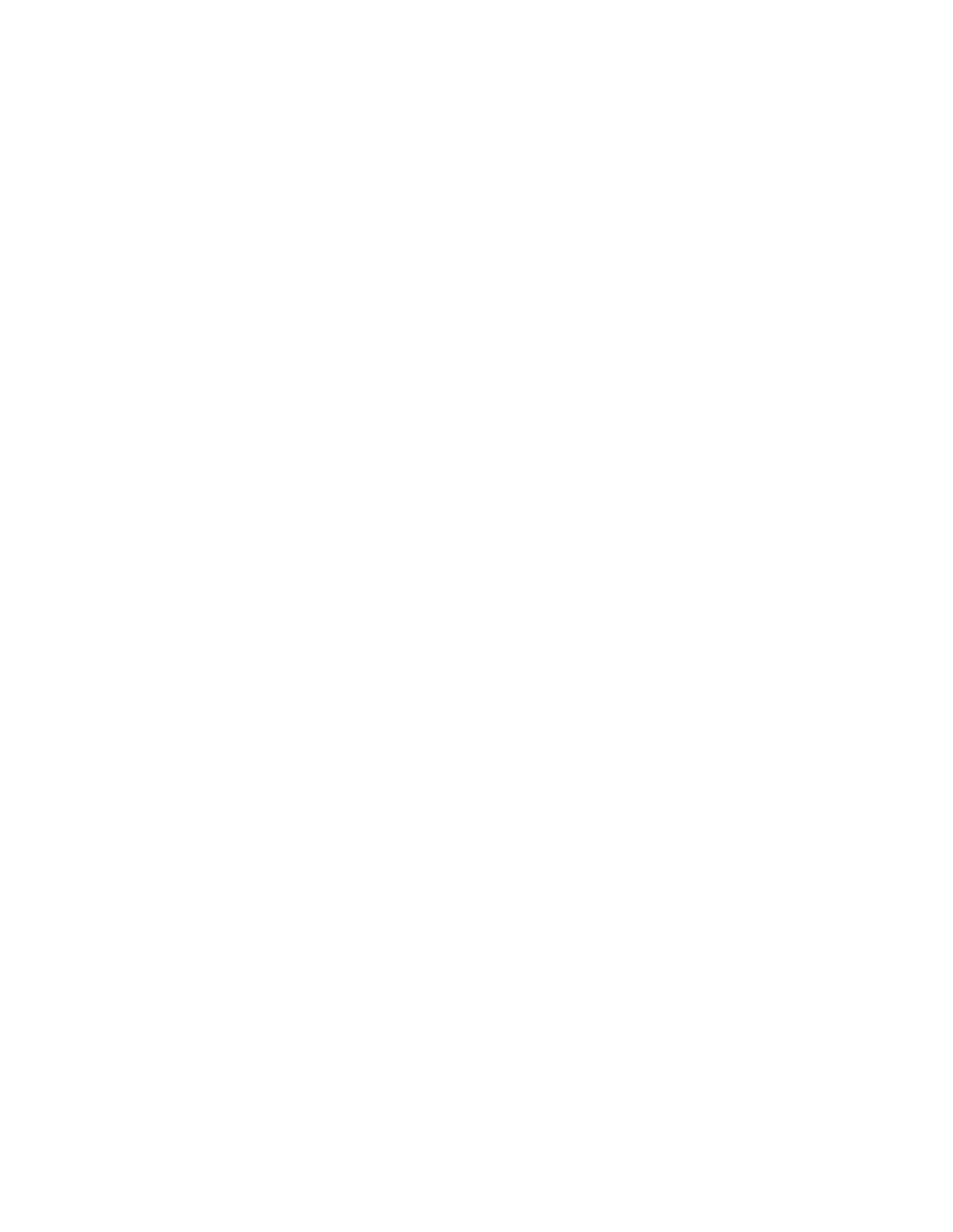#### **Expenditures of Community Reinvestment Funds** Through September 2000

|                                  |               |                    | Percentage |
|----------------------------------|---------------|--------------------|------------|
|                                  | Amount        |                    | of Total   |
| W-2 Contractor                   | Earned        | <b>Total Spent</b> | Spent      |
|                                  |               |                    |            |
| <b>Counties</b>                  |               |                    |            |
| Adams                            | \$<br>488,993 | \$<br>98,759       | 20.2%      |
| Ashland                          | 564,205       |                    | 0.0        |
| <b>Barron</b>                    | 492,213       |                    | 0.0        |
| Bayfield                         | 53,822        |                    | 0.0        |
| <b>Brown</b>                     | 4,864,008     | 288,743            | 5.9        |
| <b>Buffalo</b>                   | 289,822       | 114,902            | 39.6       |
| <b>Burnett</b>                   | 470,566       | 102,421            | 21.8       |
| Calumet                          | 314,837       | 15,001             | 4.8        |
| Chippewa                         | 1,510,736     | 232,414            | 15.4       |
| Clark                            | 448,220       | 700                | 0.2        |
| Columbia                         | 487,505       | 87,453             | 17.9       |
| Crawford                         | 222,000       | 4,212              | 1.9        |
| Dane                             | 3,123,444     | 947,128            | 30.3       |
| Dodge                            | 817,050       | 8,679              | 1.1        |
| Door                             | 135,608       | 20,654             | 15.2       |
| Douglas                          | 2,042,911     | 367,286            | 18.0       |
| Dunn                             | 824,826       | 121,715            | 14.8       |
| Eau Claire                       | 2,951,044     | 612,535            | 20.8       |
| Florence                         | 147,353       | 30,435             | 20.7       |
| Fond du Lac                      | 833,400       | 212,304            | 25.5       |
| Grant-SW Consortium <sup>1</sup> | 1,394,605     | 200,799            | 14.4       |
| Green Lake                       | 253,349       | 14,745             | 5.8        |
| Iron                             | 164,827       |                    | 0.0        |
| Jackson                          | 473,419       | 102,260            | 21.6       |
| Jefferson                        | 868,312       | 39,568             | 4.6        |
| Kenosha                          | 1,099,651     | 608,439            | 55.3       |
| La Crosse                        | 3,581,379     | 16,902             | 0.5        |
| Langlade                         | 498,418       | 120,178            | 24.1       |
| Lincoln                          | 583,279       | 20,149             | 3.5        |
| Manitowoc                        | 1,199,402     |                    | 0.0        |
| Marathon                         | 2,071,912     | 947,623            | 45.7       |
| Marinette                        | 1,165,523     | 1,165,523          | 100.0      |
| Marquette                        | 162,948       | 16,033             | 9.8        |
| Menominee                        | 587,221       |                    | 0.0        |
| Monroe                           | 1,071,389     | 293,737            | 27.4       |
| Oconto                           | 535,901       |                    | 0.0        |
| Outagamie                        | 1,612,263     | 246,645            | 15.3       |
| Ozaukee                          | 293,290       | 6,979              | 2.4        |
|                                  |               |                    |            |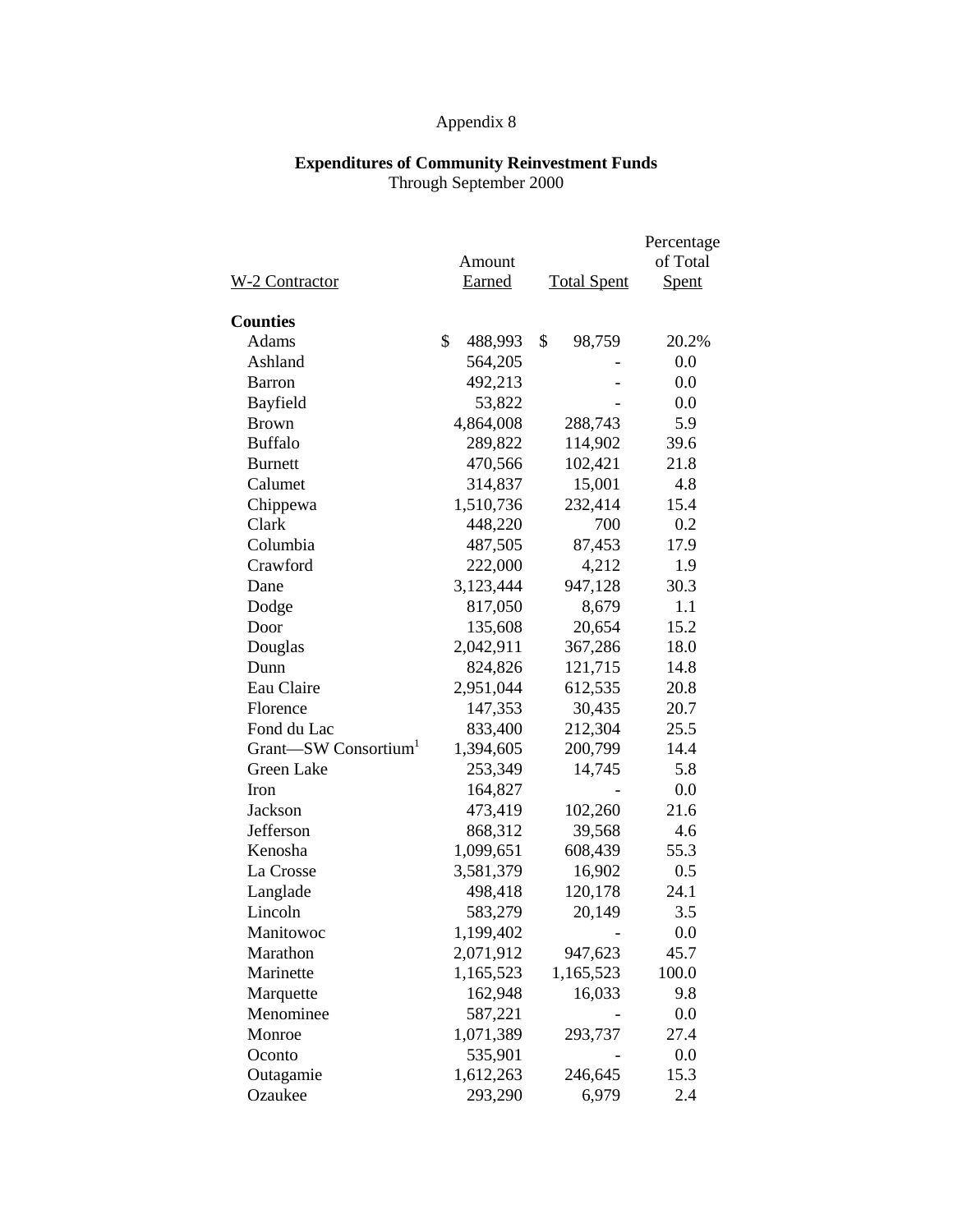|                                                   |               |                          | Percentage |
|---------------------------------------------------|---------------|--------------------------|------------|
|                                                   | Amount        |                          | of Total   |
| W-2 Contractor                                    | Earned        | <b>Total Spent</b>       | Spent      |
| Pepin                                             | \$<br>37,689  | \$<br>6,976              | 18.5%      |
| Pierce                                            | 246,972       | 21,247                   | 8.6        |
| Polk                                              | 790,434       | 48,521                   | 6.1        |
| Portage                                           | 1,553,520     | 470,934                  | 30.3       |
| Price                                             | 228,732       | 226                      | 0.1        |
| Racine                                            | 6,430,381     | 985,757                  | 15.3       |
| Rock                                              | 5,071,296     | 813,062                  | 16.0       |
| Rusk                                              | 595,911       | 102,700                  | 17.2       |
| St. Croix                                         | 542,735       | 71,179                   | 13.1       |
| Sauk                                              | 824,044       | 85,723                   | 10.4       |
| Sawyer                                            | 893,076       |                          | 0.0        |
| Sheboygan                                         | 1,476,629     | 229,040                  | 15.5       |
| Taylor                                            | 335,544       |                          | 0.0        |
| Trempealeau                                       | 519,941       | 13,441                   | 2.6        |
| Vernon                                            | 304,248       |                          | 0.0        |
| Washburn                                          | 404,409       | 695                      | 0.2        |
| Washington                                        | 805,012       | 112,562                  | 14.0       |
| Waupaca                                           | 806,266       | 35,982                   | 4.5        |
| Waushara                                          | 455,041       | 89,226                   | 19.6       |
| Winnebago                                         | 2,295,735     | 416,290                  | 18.1       |
| Wood                                              | 1,613,887     | 157,754                  | 9.8        |
| Subtotal                                          | \$64,931,153  | \$10,950,793             | 16.9%      |
| <b>Tribes</b>                                     |               |                          |            |
| <b>Bad River Band</b>                             | \$<br>80,479  |                          | 0.0%       |
| Lac du Flambeau Band                              | 227,336       |                          | 0.0        |
| <b>Oneida Nation</b>                              | 350,909       |                          | 0.0        |
| Subtotal                                          | \$<br>658,724 |                          | 0.0%       |
| Private Agencies in Milwaukee County <sup>2</sup> |               |                          |            |
| <b>Employment Solutions</b>                       | \$5,446,841   | \$<br>515,497            | 9.5%       |
| <b>Maximus</b>                                    | 616,017       |                          | 0.0        |
| OIC-GM                                            | 1,964,494     | 371,024                  | 18.9       |
| <b>UMOS</b>                                       | 2,658,932     | 780,113                  | 29.3       |
| <b>YW Works</b>                                   | 2,186,326     | 796,886                  | 36.4       |
| Subtotal                                          |               | \$12,872,610 \$2,463,520 | 19.1%      |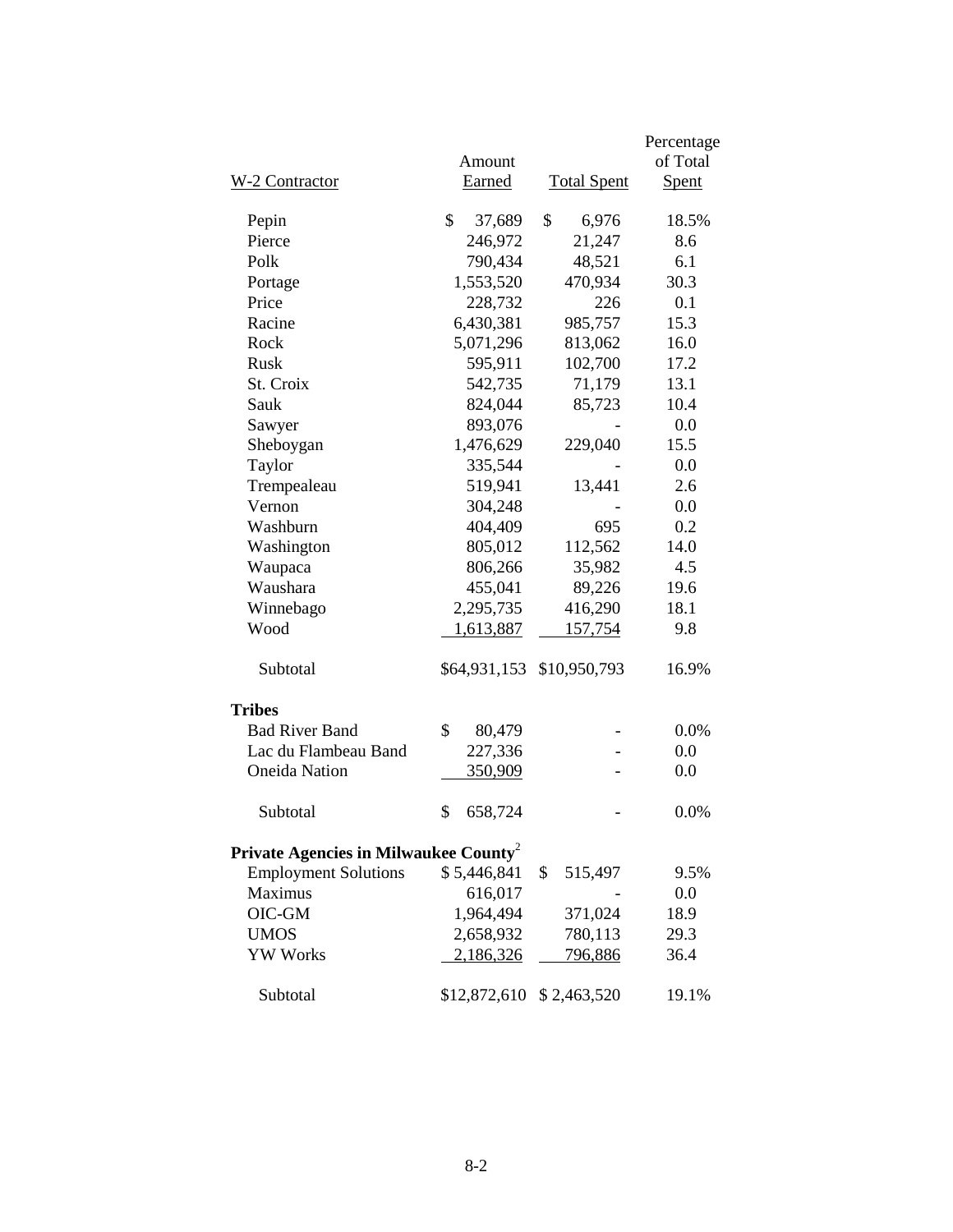|                                                 |    | Amount       |    |                    | Percentage<br>of Total |
|-------------------------------------------------|----|--------------|----|--------------------|------------------------|
| W-2 Contractor                                  |    | Earned       |    | <b>Total Spent</b> | <b>Spent</b>           |
| Private Agencies in Other Counties <sup>3</sup> |    |              |    |                    |                        |
| Forest—Fwd. Serv.                               | \$ | 216,699      | \$ | 14,750             | 6.8%                   |
| Juneau—W. WI PIC                                |    | 490,401      |    | 82,074             | 16.7                   |
| Kewaunee—Fwd. Serv.                             |    | 161,726      |    | 2,818              | 1.7                    |
| Oneida—Fwd. Serv.                               |    | 754,087      |    | 20,119             | 2.7                    |
| Shawano—Job Center                              |    | 438,824      |    |                    | 0.0                    |
| Vilas—Fwd. Serv.                                |    | 134,999      |    | 16,401             | 12.1                   |
| Walworth—Kaiser                                 |    | 850,488      |    | 303,558            | 35.7                   |
| Waukesha—Curtis                                 |    | 1,886,362    |    | 346,600            | 18.4                   |
| Subtotal                                        | S. | 4,933,586    | S. | 786,320            | 15.9%                  |
| Total                                           |    | \$83,396,073 |    | \$14,200,633       | 17.0%                  |

 $2\degree$  These agencies served six regions in Milwaukee County:

| Region I   | <b>YW Works</b>                                                    |
|------------|--------------------------------------------------------------------|
| Region II  | United Migrant Opportunity Services, Inc.                          |
| Region III | Opportunities Industrialization Center of Greater Milwaukee        |
| Region IV  | Employment Solutions, Inc., a subsidiary of Goodwill Industries of |
|            | Southeastern Wisconsin and Metropolitan Chicago, Inc.              |
| Region V   | Employment Solutions, Inc., a subsidiary of Goodwill Industries of |
|            | Southeastern Wisconsin and Metropolitan Chicago, Inc.              |
| Region VI  | Maximus, Inc.                                                      |
|            |                                                                    |

 $3$  Eight counties other than Milwaukee were served by these five private agencies under the initial implementation contracts:

| Curtis & Associates, Inc.                           | Waukesha County                                                                 |
|-----------------------------------------------------|---------------------------------------------------------------------------------|
| <b>Forward Service Corporation</b>                  | <b>Forest County</b><br><b>Kewaunee County</b><br>Oneida County<br>Vilas County |
| Kaiser Group, Inc.                                  | <b>Walworth County</b>                                                          |
| Shawano County Job Center<br>Incorporated           | <b>Shawano County</b>                                                           |
| Western Wisconsin Private<br>Industry Council, Inc. | Juneau County                                                                   |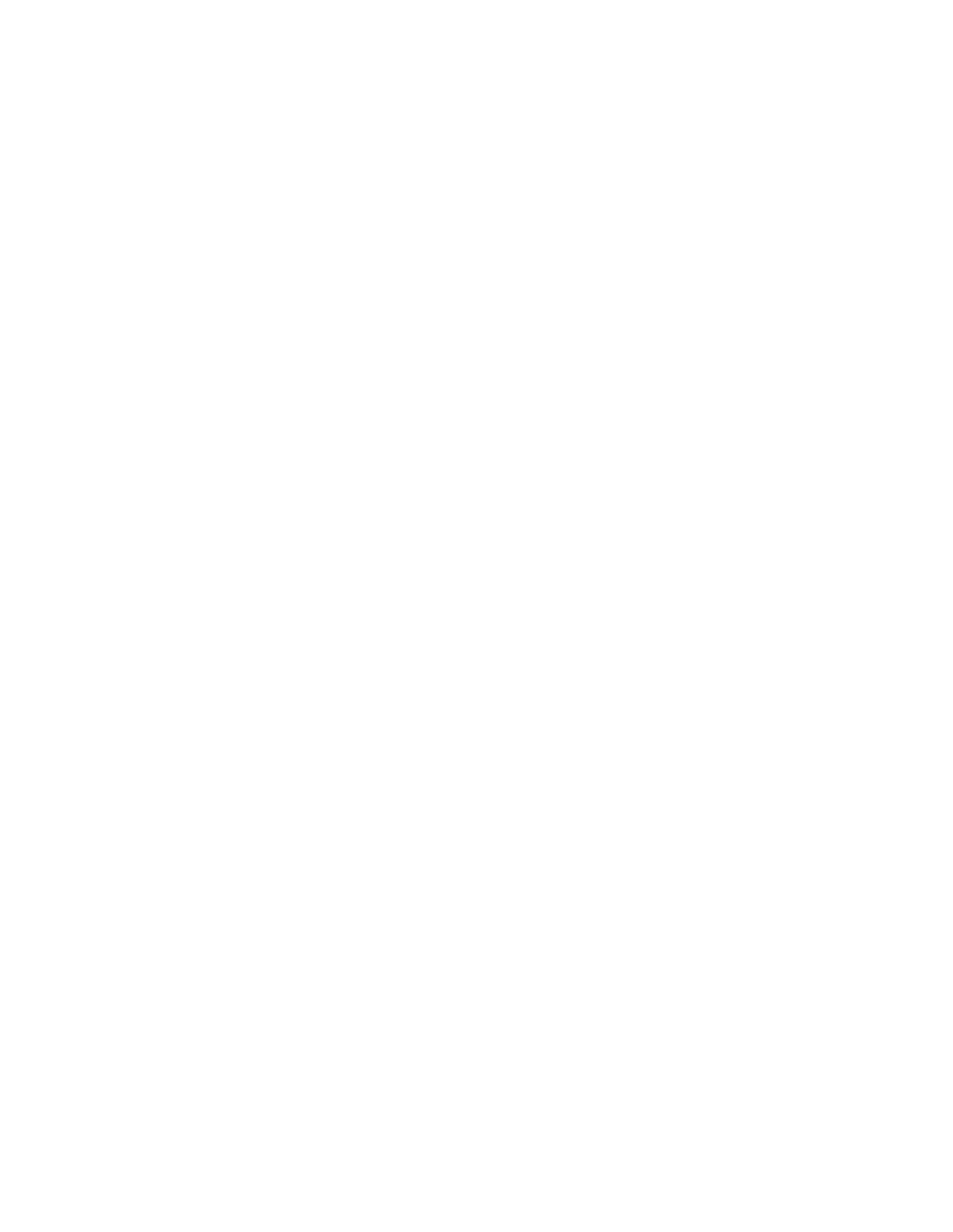#### **Current Contract Amounts, Reported Expenditures, and Potential Bonuses and Reinvestment**

|                                  |                       |               | Percentage  |              |              |
|----------------------------------|-----------------------|---------------|-------------|--------------|--------------|
|                                  |                       | Contract      | of Contract |              |              |
|                                  |                       | Expenditures  | Spent       | Maximum      |              |
|                                  | <b>Total Contract</b> | through       | through     | Allowable    | Total W-2    |
| W-2 Contractor                   | Amount                | Sept. 2000    | Sept. 2000  | <b>Bonus</b> | Reinvestment |
| <b>Counties</b>                  |                       |               |             |              |              |
| Adams                            | \$<br>500,084         | \$<br>274,883 | 55.0%       | \$<br>20,003 | \$<br>15,003 |
| Ashland                          | 659,996               | 186,636       | 28.3        | 26,400       | 19,800       |
| <b>Barron</b>                    | 1,249,525             | 396,922       | 31.8        | 49,981       | 37,486       |
| Bayfield                         | 400,000               | 139,678       | 34.9        | 16,000       | 12,000       |
| <b>Brown</b>                     | 3,810,898             | 1,279,640     | 33.6        | 152,436      | 114,327      |
| <b>Buffalo</b>                   | 400,000               | 103,679       | 25.9        | 16,000       | 12,000       |
| <b>Burnett</b>                   | 450,000               | 139,644       | 31.0        | 18,000       | 13,500       |
| Calumet                          | 569,996               | 198,056       | 34.7        | 22,800       | 17,100       |
| Chippewa                         | 1,621,292             | 381,899       | 23.6        | 64,852       | 48,639       |
| Clark                            | 617,510               | 124,008       | 20.1        | 24,700       | 18,525       |
| Columbia                         | 812,264               | 386,698       | 47.6        | 32,491       | 24,368       |
| Crawford                         | 300,000               | 122,482       | 40.8        | 12,000       | 9,000        |
| Dane                             | 16,986,518            | 5,733,753     | 33.8        | 679,461      | 509,596      |
| Dodge                            | 1,540,663             | 370,891       | 24.1        | 61,627       | 46,220       |
| Door                             | 627,909               | 190,988       | 30.4        | 25,116       | 18,837       |
| Douglas                          | 2,873,783             | 785,026       | 27.3        | 114,951      | 86,213       |
| Dunn                             | 1,465,427             | 490,951       | 33.5        | 58,617       | 43,963       |
| Eau Claire                       | 3,187,098             | 907,292       | 28.5        | 127,484      | 95,613       |
| Fond du Lac                      | 2,769,798             | 514,973       | 18.6        | 110,792      | 83,094       |
| Grant-SW Consortium <sup>1</sup> | 2,501,245             | 920,701       | 36.8        | 100,050      | 75,037       |
| Green Lake                       | 533,559               | 134,616       | 25.2        | 21,342       | 16,007       |
| Iron                             | 200,000               | 85,465        | 42.7        | 8,000        | 6,000        |
| Jackson                          | 698,760               | 197,567       | 28.3        | 27,950       | 20,963       |
| Jefferson                        | 1,011,526             | 352,820       | 34.9        | 40,461       | 30,346       |
| Kenosha                          | 9,285,649             | 3,562,696     | 38.4        | 371,426      | 278,569      |
| La Crosse                        | 4,180,927             | 785,846       | 18.8        | 167,237      | 125,428      |
| Langlade                         | 872,088               | 197,019       | 22.6        | 34,884       | 26,163       |
| Lincoln                          | 617,822               | 186,565       | 30.2        | 24,713       | 18,535       |
| Manitowoc                        | 825,768               | 421,985       | 51.1        | 33,031       | 24,773       |
| Marathon                         | 3,720,273             | 1,784,913     | 48.0        | 148,811      | 111,608      |
| Marinette                        | 814,434               | 393,002       | 48.3        | 32,577       | 24,433       |
| Marquette                        | 400,000               | 99,675        | 24.9        | 16,000       | 12,000       |
| Menominee                        | 706,259               | 263,032       | 37.2        | 28,250       | 21,188       |
| Oconto                           | 701,242               | 335,754       | 47.9        | 28,050       | 21,037       |
| Outagamie                        | 3,437,071             | 1,158,079     | 33.7        | 137,483      | 103,112      |
|                                  |                       |               |             |              |              |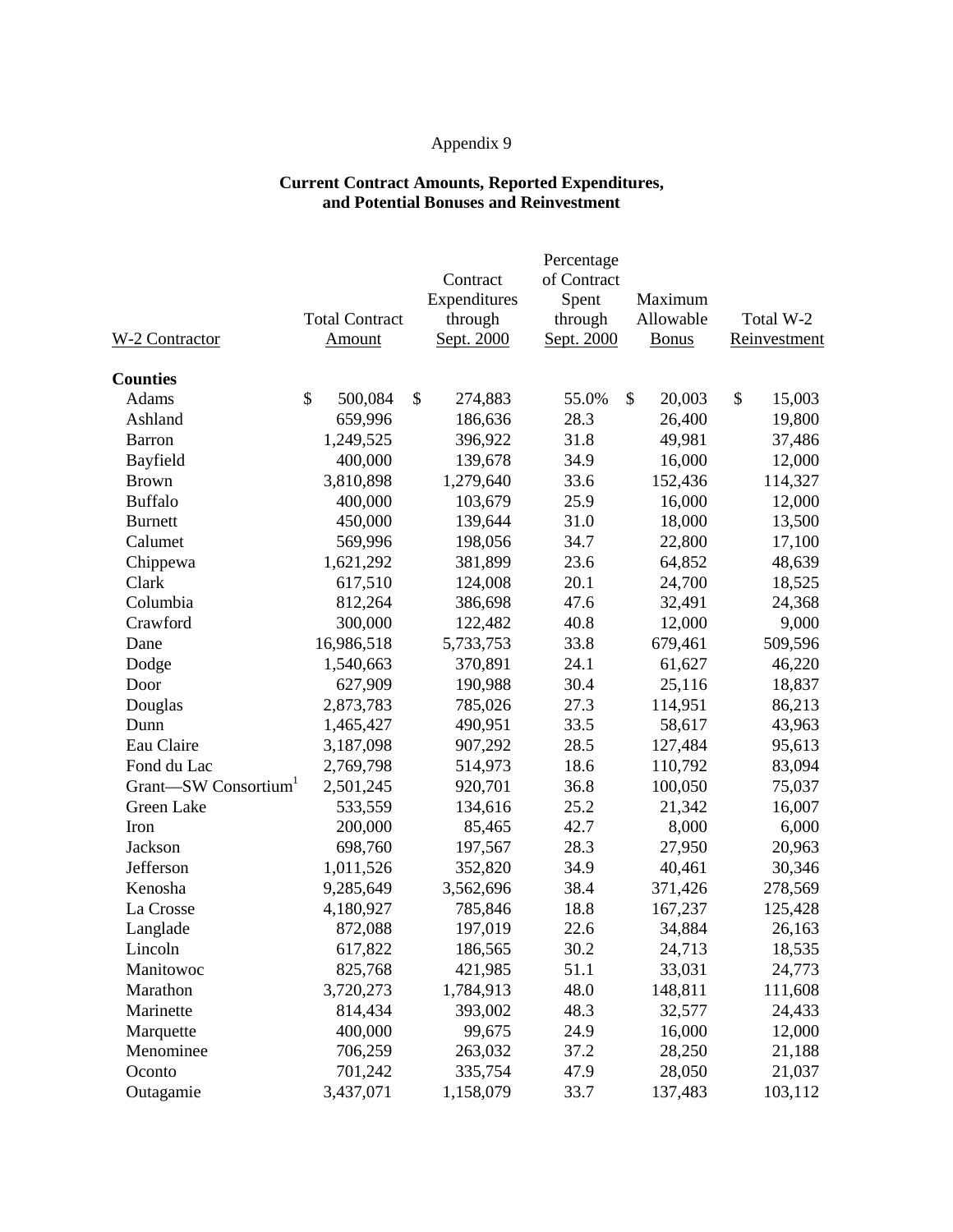| W-2 Contractor                                    | <b>Total Contract</b><br><b>Amount</b> |               | Contract<br>Expenditures<br>through<br>Sept. 2000 | Percentage<br>of Contract<br>Spent<br>through<br>Sept. 2000 |    | Maximum<br>Allowable<br><b>Bonus</b> | Total W-2<br>Reinvestment |
|---------------------------------------------------|----------------------------------------|---------------|---------------------------------------------------|-------------------------------------------------------------|----|--------------------------------------|---------------------------|
| Ozaukee                                           | \$<br>723,881                          | \$            | 208,255                                           | 28.8%                                                       | \$ | 28,955                               | \$<br>21,716              |
| Pepin                                             | 250,000                                |               | 66,944                                            | 26.8                                                        |    | 10,000                               | 7,500                     |
| Pierce                                            | 641,554                                |               | 214,461                                           | 33.4                                                        |    | 25,662                               | 19,247                    |
| Polk                                              | 786,213                                |               | 234,774                                           | 29.9                                                        |    | 31,449                               | 23,586                    |
| Portage                                           | 1,295,757                              |               | 382,949                                           | 29.6                                                        |    | 51,830                               | 38,873                    |
| Price                                             | 682,015                                |               | 173,174                                           | 25.4                                                        |    | 27,281                               | 20,460                    |
| Racine                                            | 7,270,142                              |               | 2,571,841                                         | 35.4                                                        |    | 290,806                              | 218,104                   |
| Rock                                              | 4,696,860                              |               | 2,131,320                                         | 45.4                                                        |    | 187,874                              | 140,906                   |
| Rusk                                              | 400,000                                |               | 76,134                                            | 19.0                                                        |    | 16,000                               | 12,000                    |
| St. Croix                                         | 736,139                                |               | 317,430                                           | 43.1                                                        |    | 29,446                               | 22,084                    |
| Sauk                                              | 1,088,434                              |               | 479,239                                           | 44.0                                                        |    | 43,537                               | 32,653                    |
| Sawyer                                            | 760,784                                |               | 200,680                                           | 26.4                                                        |    | 30,431                               | 22,824                    |
| Sheboygan                                         | 736,139                                |               | 432,073                                           | 27.8                                                        |    | 62,183                               | 46,637                    |
| Taylor                                            | 450,000                                |               | 123,096                                           | 27.4                                                        |    | 18,000                               | 13,500                    |
| Trempealeau                                       | 745,057                                |               | 170,878                                           | 22.9                                                        |    | 29,802                               | 22,353                    |
| Vernon                                            | 537,192                                |               | 145,249                                           | 27.0                                                        |    | 21,488                               | 16,116                    |
| Washburn                                          | 500,086                                |               | 174,347                                           | 34.9                                                        |    | 20,004                               | 15,002                    |
| Washington                                        | 1,445,148                              |               | 515,582                                           | 35.7                                                        |    | 57,806                               | 43,354                    |
| Waupaca                                           | 1,114,279                              |               | 335,644                                           | 30.1                                                        |    | 44,571                               | 33,428                    |
| Waushara                                          | 713,956                                |               | 304,105                                           | 42.6                                                        |    | 28,558                               | 21,419                    |
| Winnebago                                         | 3,717,106                              |               | 1,086,832                                         | 29.2                                                        |    | 148,684                              | 111,513                   |
| Wood                                              | 2,418,077                              |               | 826,567                                           | 34.2                                                        |    | 96,723                               | 72,542                    |
| Subtotal                                          | \$103,876,637                          | <sup>\$</sup> | 34,779,408                                        | 33.5%                                                       |    | \$4,155,066                          | \$<br>3,116,300           |
| <b>Tribes</b>                                     |                                        |               |                                                   |                                                             |    |                                      |                           |
| <b>Bad River Band</b>                             | \$<br>350,000                          | \$            | 143,272                                           | 40.9%                                                       | \$ | 14,000                               | \$<br>10,500              |
| <b>Oneida Nation</b>                              | 530,286                                |               | <u>187,953</u>                                    | 35.4                                                        |    | 21,211                               | 15,909                    |
| Subtotal                                          | \$<br>880,286                          | \$            | 331,225                                           | 37.6%                                                       | S  | 35,211                               | \$<br>26,409              |
| Private Agencies in Milwaukee County <sup>2</sup> |                                        |               |                                                   |                                                             |    |                                      |                           |
| <b>Employment Solutions</b>                       | \$87,467,255                           |               | \$27,032,607                                      | 30.9%                                                       |    | \$3,498,690                          | \$<br>2,624,017           |
| Maximus                                           | 45,083,756                             |               | 14,068,845                                        | 31.2                                                        |    | 1,803,350                            | 1,352,513                 |
| OIC-GM                                            | 47,140,124                             |               | 14,737,449                                        | 31.3                                                        |    | 1,885,605                            | 1,414,204                 |
| <b>UMOS</b>                                       | 37,027,252                             |               | 14,187,698                                        | 38.3                                                        |    | 1,481,090                            | 1,110,818                 |
| <b>YW Works</b>                                   | 36,451,896                             |               | 12,017,928                                        | 33.0                                                        |    | 1,458,076                            | 1,093,557                 |
| Subtotal                                          | \$253,170,283 \$82,044,527             |               |                                                   | 32.4%                                                       |    | \$10,126,811                         | \$<br>7,595,109           |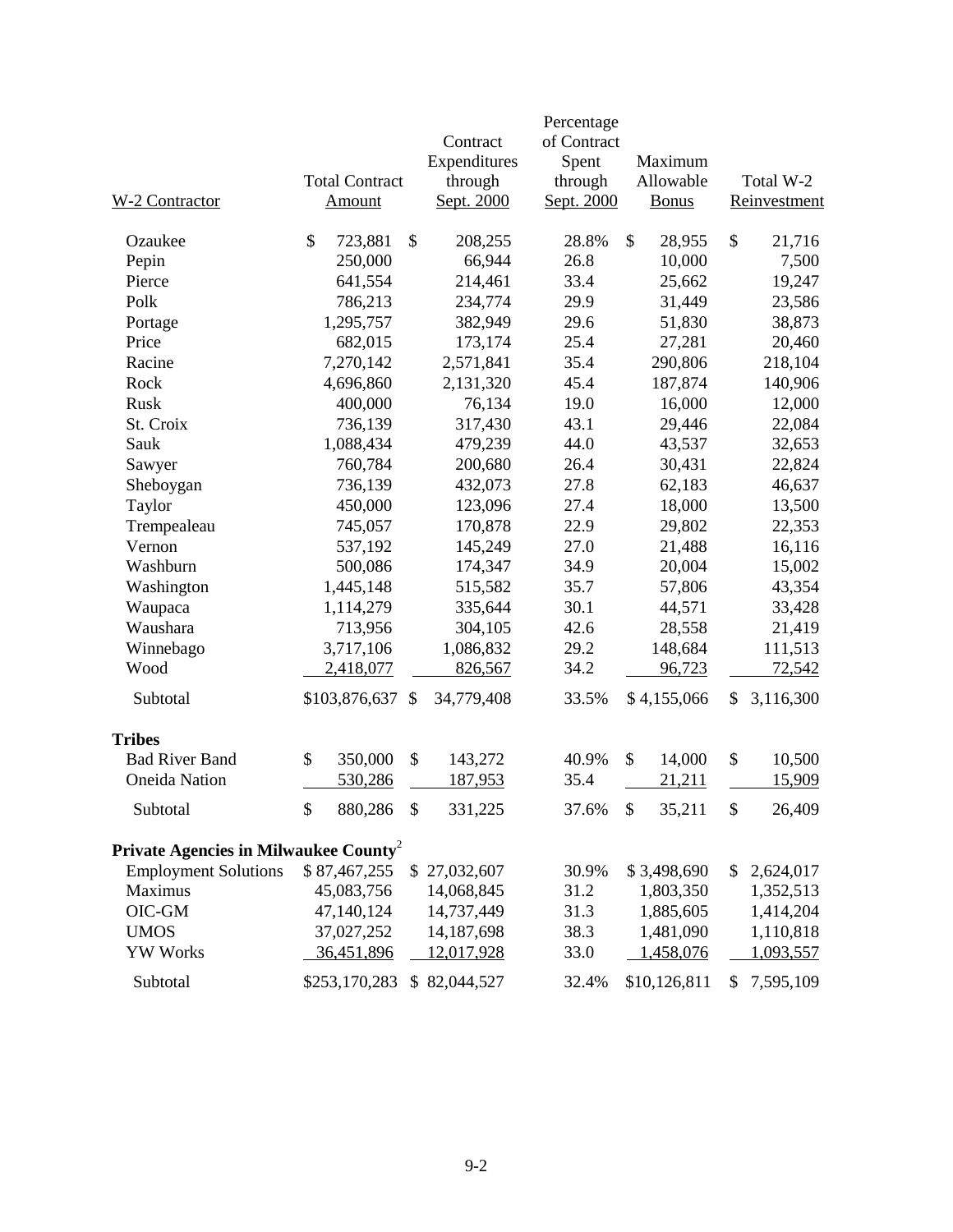|                                                 |                       |                         | Percentage  |                       |               |
|-------------------------------------------------|-----------------------|-------------------------|-------------|-----------------------|---------------|
|                                                 |                       | Contract                | of Contract |                       |               |
|                                                 |                       | Expenditures            | Spent       | Maximum               |               |
|                                                 | <b>Total Contract</b> | through                 | through     | Allowable             | Total W-2     |
| W-2 Contractor                                  | Amount                | Sept. 2000              | Sept. 2000  | <b>Bonus</b>          | Reinvestment  |
| Private Agencies in Other Counties <sup>3</sup> |                       |                         |             |                       |               |
| Florence-Fwd. Serv.                             | S.<br>200,000         | <sup>\$</sup><br>84,205 | 42.1%       | $\mathbb{S}$<br>8,000 | \$<br>6,000   |
| FOV—Fwd. Serv.                                  | 1,829,990             | 678,119                 | 37.1        | 73,200                | 54,900        |
| Juneau—Wkfce. Conn.                             | 1,262,342             | 388,846                 | 30.8        | 50,494                | 37,870        |
| Kewaunee—Fwd. Serv.                             | 250,000               | 116,666                 | 46.7        | 10,000                | 7,500         |
| Monroe—Wkfce. Conn.                             | 1,393,615             | 393,896                 | 28.3        | 55,745                | 41,808        |
| Shawano-Job Center                              | 1,070,576             | 446,931                 | 41.7        | 42,823                | 32,117        |
| Walworth—Kaiser                                 | 1,828,434             | 586,551                 | 32.1        | 73,137                | 54,853        |
| Waukesha—Curtis                                 | 3,552,280             | 1,511,204               | 42.5        | 142,091               | 106,568       |
| Subtotal                                        | \$11,387,237          | \$.<br>4,206,418        | 36.9%       | \$<br>455,490         | \$<br>341,616 |
| Total                                           | \$369,314,443         | \$121,361,578           | 32.9%       | \$14,772,578          | \$11,079,434  |

<sup>2</sup> These agencies serve six regions in Milwaukee County:

| Region I   | <b>YW Works</b>                                                    |
|------------|--------------------------------------------------------------------|
| Region II  | United Migrant Opportunity Services, Inc.                          |
| Region III | Opportunities Industrialization Center of Greater Milwaukee        |
| Region IV  | Employment Solutions, Inc., a subsidiary of Goodwill Industries of |
|            | Southeastern Wisconsin and Metropolitan Chicago, Inc.              |
| Region V   | Employment Solutions, Inc., a subsidiary of Goodwill Industries of |
|            | Southeastern Wisconsin and Metropolitan Chicago, Inc.              |
| Region VI  | Maximus, Inc.                                                      |

<sup>3</sup> Ten counties other than Milwaukee are served by these five private agencies under the current contracts:

| Curtis & Associates, Inc.                 | Waukesha County                                                                                                            |  |  |  |
|-------------------------------------------|----------------------------------------------------------------------------------------------------------------------------|--|--|--|
| <b>Forward Service Corporation</b>        | <b>Florence County</b><br>Forest, Oneida, and Vilas (FOV) counties,<br>operating as a consortium<br><b>Kewaunee County</b> |  |  |  |
| Kaiser Group, Inc.                        | <b>Walworth County</b>                                                                                                     |  |  |  |
| Shawano County Job Center<br>Incorporated | Shawano County                                                                                                             |  |  |  |
| Workforce Connections, Inc.               | Juneau County<br><b>Monroe County</b>                                                                                      |  |  |  |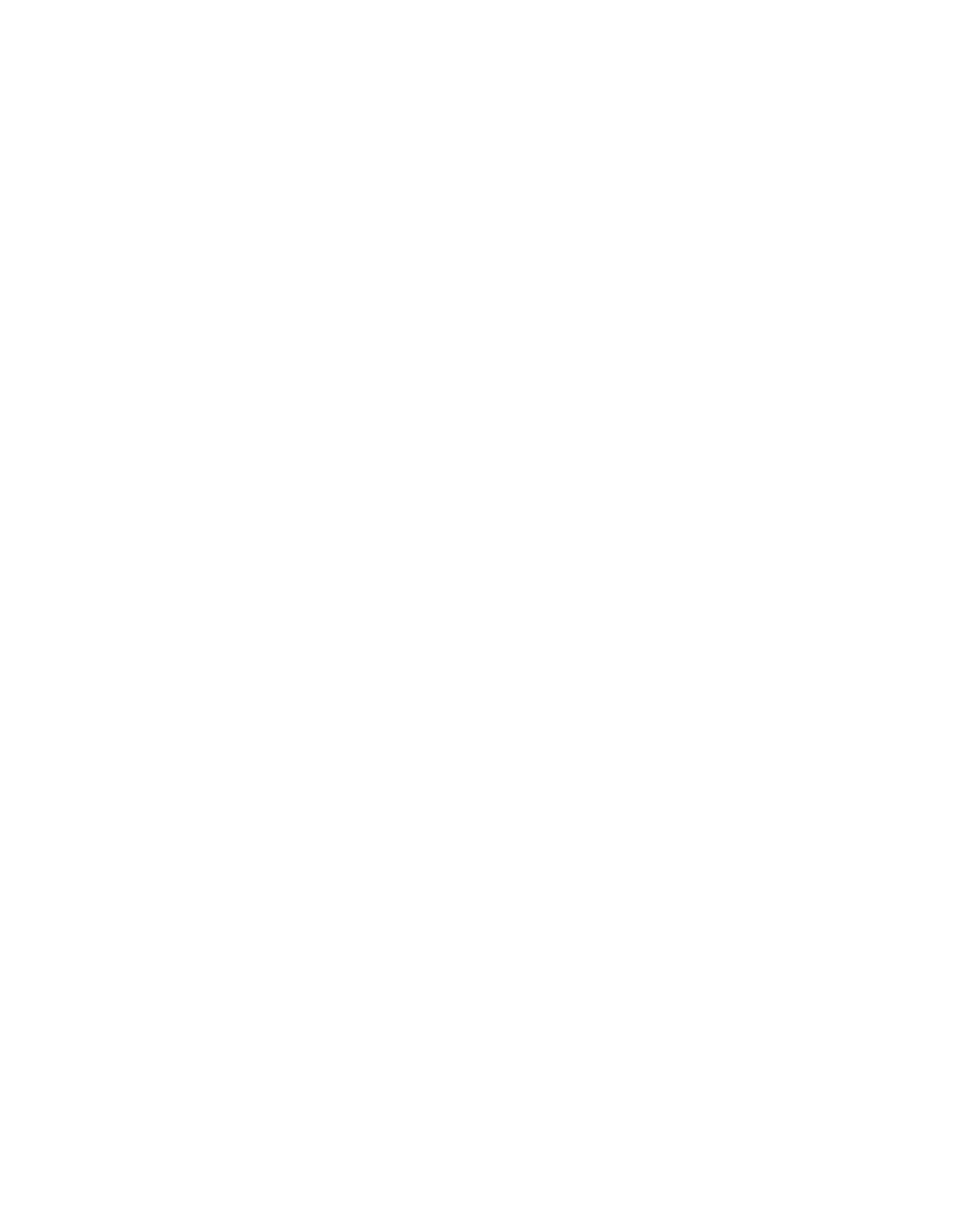#### **Reported Expenditures by Type Under Current Implementation Contracts** January 2000 through September 2000

|                     |                      | Direct          | Administrative | Additional      | Total         |
|---------------------|----------------------|-----------------|----------------|-----------------|---------------|
| W-2 Contractor      | <b>Cash Benefits</b> | <b>Services</b> | Costs          | <b>Services</b> | Expenditures  |
| <b>Counties</b>     |                      |                 |                |                 |               |
| Adams               | \$<br>25,111         | \$<br>188,564   | \$<br>61,208   | \$<br>507       | \$<br>275,390 |
| Ashland             | 13,725               | 160,073         | 12,838         | 5,678           | 192,314       |
| Barron              | 18,996               | 292,520         | 85,406         | 10,938          | 407,860       |
| Bayfield            | 19,679               | 113,963         | 6,036          | 600             | 140,278       |
| <b>Brown</b>        | 72,301               | 1,069,645       | 137,694        | 33,119          | 1,312,759     |
| <b>Buffalo</b>      | 8,839                | 68,192          | 26,648         | 2,037           | 105,716       |
| <b>Burnett</b>      | 18,622               | 76,067          | 44,955         | 2,202           | 141,846       |
| Calumet             | 33,269               | 115,935         | 48,852         | 1,824           | 199,880       |
| Chippewa            | 59,902               | 234,361         | 87,636         | 1,750           | 383,649       |
| Clark               | 13,124               | 94,255          | 16,629         | 6,228           | 130,236       |
| Columbia            | 37,757               | 295,079         | 53,862         | 11,161          | 397,859       |
| Crawford            | 4,923                | 99,020          | 18,539         |                 | 122,482       |
| Dane                | 1,480,265            | 3,563,202       | 690,286        | 840,375         | 6,574,128     |
| Dodge               | 87,405               | 229,804         | 53,682         | 18,929          | 389,820       |
| Door                | 23,428               | 128,126         | 39,434         | 700             | 191,688       |
| Douglas             | 131,179              | 474,675         | 179,172        | 16,296          | 801,322       |
| Dunn                | 109,784              | 311,758         | 69,409         | 40,010          | 530,961       |
| Eau Claire          | 79,799               | 608,236         | 219,257        | 59,498          | 966,790       |
| Fond du Lac         | 182,714              | 270,928         | 61,331         | 34,410          | 549,383       |
| Grant-SW Consortium | 61,242               | 722,550         | 136,909        | 18,248          | 938,949       |
| Green Lake          | 7,001                | 103,120         | 24,495         | 3,775           | 138,391       |
| Iron                | 5,804                | 61,745          | 17,916         |                 | 85,465        |
| Jackson             | 8,123                | 146,004         | 43,440         | 2,102           | 199,669       |
| Jefferson           | 26,424               | 303,202         | 23,194         | 3,913           | 356,733       |
| Kenosha             | 1,101,850            | 2,042,132       | 418,714        | 217,994         | 3,780,690     |
| La Crosse           | 107,577              | 553,573         | 124,696        | 33,939          | 819,785       |
| Langlade            | 50,247               | 118,888         | 27,884         | 2,300           | 199,319       |
| Lincoln             | 17,626               | 155,501         | 13,438         | 3,225           | 189,790       |
| Manitowoc           | 7,682                | 336,403         | 77,900         | 14,270          | 436,255       |
| Marathon            | 208,270              | 1,344,569       | 232,074        | 66,996          | 1,851,909     |
| Marinette           | 11,220               | 238,966         | 142,816        |                 | 393,002       |
| Marquette           | 3,385                | 74,592          | 21,698         | 5,250           | 104,925       |
| Menominee           | 67,397               | 125,420         | 70,215         | 1,269           | 264,301       |
| Oconto              | 19,451               | 280,714         | 35,589         | 2,277           | 338,031       |
| Outagamie           | 205,257              | 730,283         | 222,539        | 23,089          | 1,181,168     |
| Ozaukee             | 8,306                | 150,209         | 49,740         | 500             | 208,755       |
| Pepin               | 21                   | 59,692          | 7,231          |                 | 66,944        |
| Pierce              | 18,770               | 166,376         | 29,315         | 5,989           | 220,450       |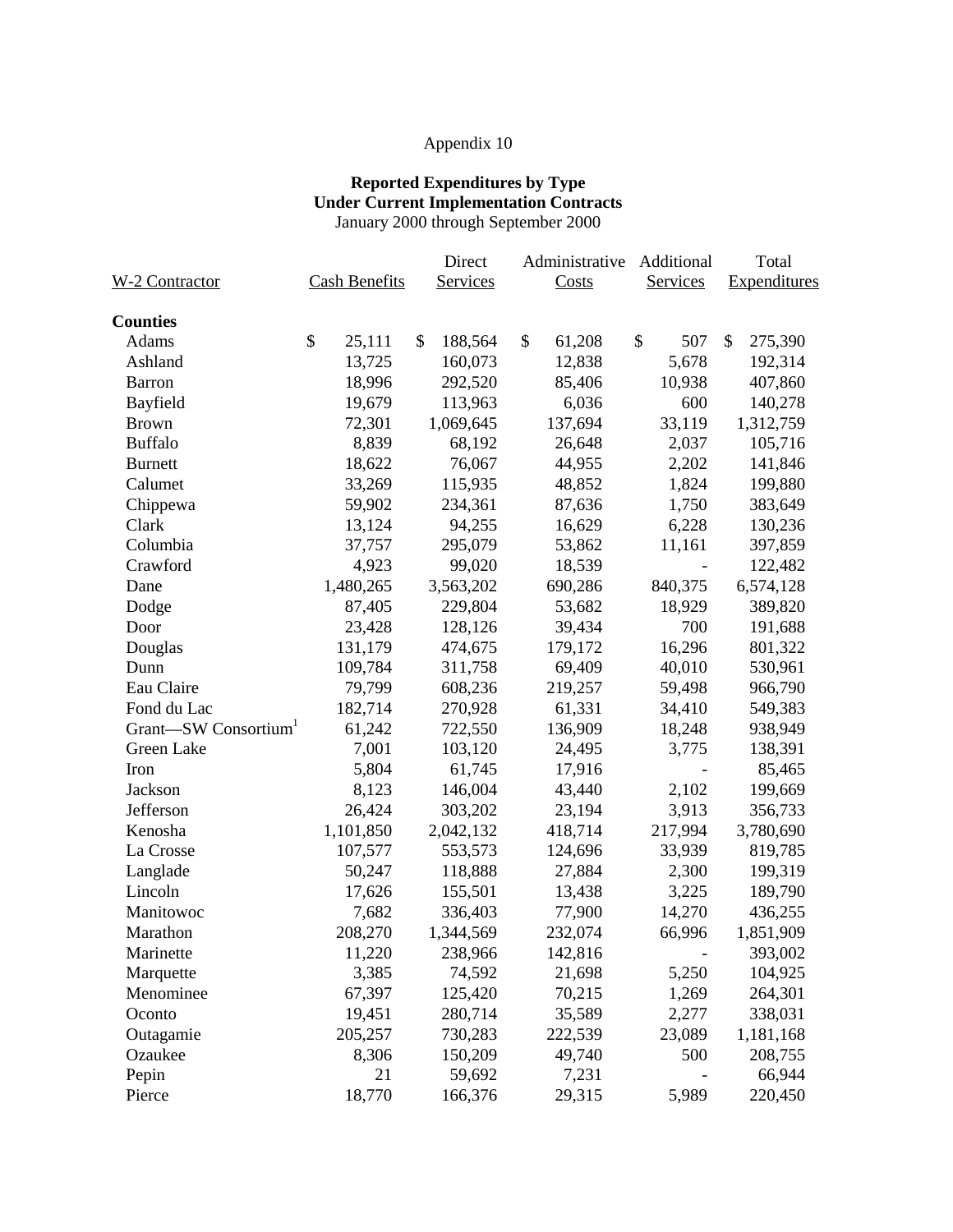|                                                   |                      | Direct        | Administrative | Additional            | Total                                |  |  |  |  |
|---------------------------------------------------|----------------------|---------------|----------------|-----------------------|--------------------------------------|--|--|--|--|
| W-2 Contractor                                    | <b>Cash Benefits</b> | Services      | <b>Costs</b>   | Services              | Expenditures                         |  |  |  |  |
| Polk                                              | \$<br>20,003         | 181,213<br>\$ | \$<br>33,558   | \$<br>21,959          | \$<br>256,733                        |  |  |  |  |
| Portage                                           | 23,951               | 260,937       | 98,061         | 115,220               | 498,169                              |  |  |  |  |
| Price                                             | 23,775               | 140,503       | 8,896          | 62,175                | 235,349                              |  |  |  |  |
| Racine                                            | 515,452              | 1,762,630     | 293,759        | 259,791               | 2,831,632                            |  |  |  |  |
| Rock                                              | 414,024              | 1,496,031     | 221,265        | 113,673               | 2,244,993                            |  |  |  |  |
| Rusk                                              | 6,525                | 50,872        | 18,737         | 2,203                 | 78,337                               |  |  |  |  |
| St. Croix                                         | 51,746               | 136,192       | 129,492        | 13,000                | 330,430                              |  |  |  |  |
| Sauk                                              | 74,836               | 278,395       | 126,008        | 4,972                 | 484,211                              |  |  |  |  |
| Sawyer                                            | 15,275               | 177,787       | 7,618          | 10,578                | 211,258                              |  |  |  |  |
| Sheboygan                                         | 101,452              | 287,340       | 43,281         | 69,192                | 501,265                              |  |  |  |  |
| Taylor                                            | 10,687               | 92,664        | 19,745         | 3,442                 | 126,538                              |  |  |  |  |
| Trempealeau                                       | 14,872               | 112,024       | 43,982         | 2,240                 | 173,118                              |  |  |  |  |
| Vernon                                            | 28,806               | 87,983        | 28,460         | 3,063                 | 148,312                              |  |  |  |  |
| Washburn                                          | 22,634               | 110,087       | 41,626         | 6,877                 | 181,224                              |  |  |  |  |
| Washington                                        | 75,367               | 351,728       | 88,487         | 27,830                | 543,412                              |  |  |  |  |
| Waupaca                                           | 105,465              | 178,919       | 51,260         | 77,267                | 412,911                              |  |  |  |  |
| Waushara                                          | 2,713                | 222,960       | 78,432         | 23,945                | 328,050                              |  |  |  |  |
| Winnebago                                         | 258,620              | 630,728       | 197,484        | 32,371                | 1,119,203                            |  |  |  |  |
| Wood                                              | 151,233              | 549,971       | 125,363        | 27,037                | 853,604                              |  |  |  |  |
|                                                   |                      |               |                |                       |                                      |  |  |  |  |
| Subtotal                                          | \$6,273,911          | \$23,217,306  | \$5,288,191    | \$2,368,233           | \$37,147,641                         |  |  |  |  |
| <b>Tribes</b>                                     |                      |               |                |                       |                                      |  |  |  |  |
| <b>Bad River Band</b>                             | \$<br>30,880         | \$<br>94,101  | \$<br>18,291   | \$<br>2,759           | $\mathcal{S}$<br>146,031             |  |  |  |  |
| <b>Oneida Nation</b>                              | 65,633               | 60,816        | 61,504         |                       | 187,953                              |  |  |  |  |
| Subtotal                                          | \$<br>96,513         | \$<br>154,917 | \$<br>79,795   | $\mathbb{S}$<br>2,759 | $\boldsymbol{\mathsf{S}}$<br>333,984 |  |  |  |  |
| Private Agencies in Milwaukee County <sup>2</sup> |                      |               |                |                       |                                      |  |  |  |  |
| <b>Employment Solutions</b>                       | \$10,151,604         | \$15,452,156  | \$1,428,847    | 489,731<br>\$         | \$27,522,338                         |  |  |  |  |
| Maximus                                           | 5,954,649            | 7,196,745     | 917,451        | 406,908               | 14,475,753                           |  |  |  |  |
| OIC-GM                                            | 5,517,794            | 8,174,106     | 1,045,549      | 1,125,217             | 15,862,666                           |  |  |  |  |
| <b>UMOS</b>                                       | 4,526,200            | 8,250,457     | 1,411,041      | 497,739               | 14,685,437                           |  |  |  |  |
| <b>YW Works</b>                                   | 3,815,679            | 6,943,152     | 1,259,097      | 139,358               | 12,157,286                           |  |  |  |  |
| Subtotal                                          | \$29,965,926         | \$46,016,616  | \$6,061,985    | \$2,658,953           | \$84,703,480                         |  |  |  |  |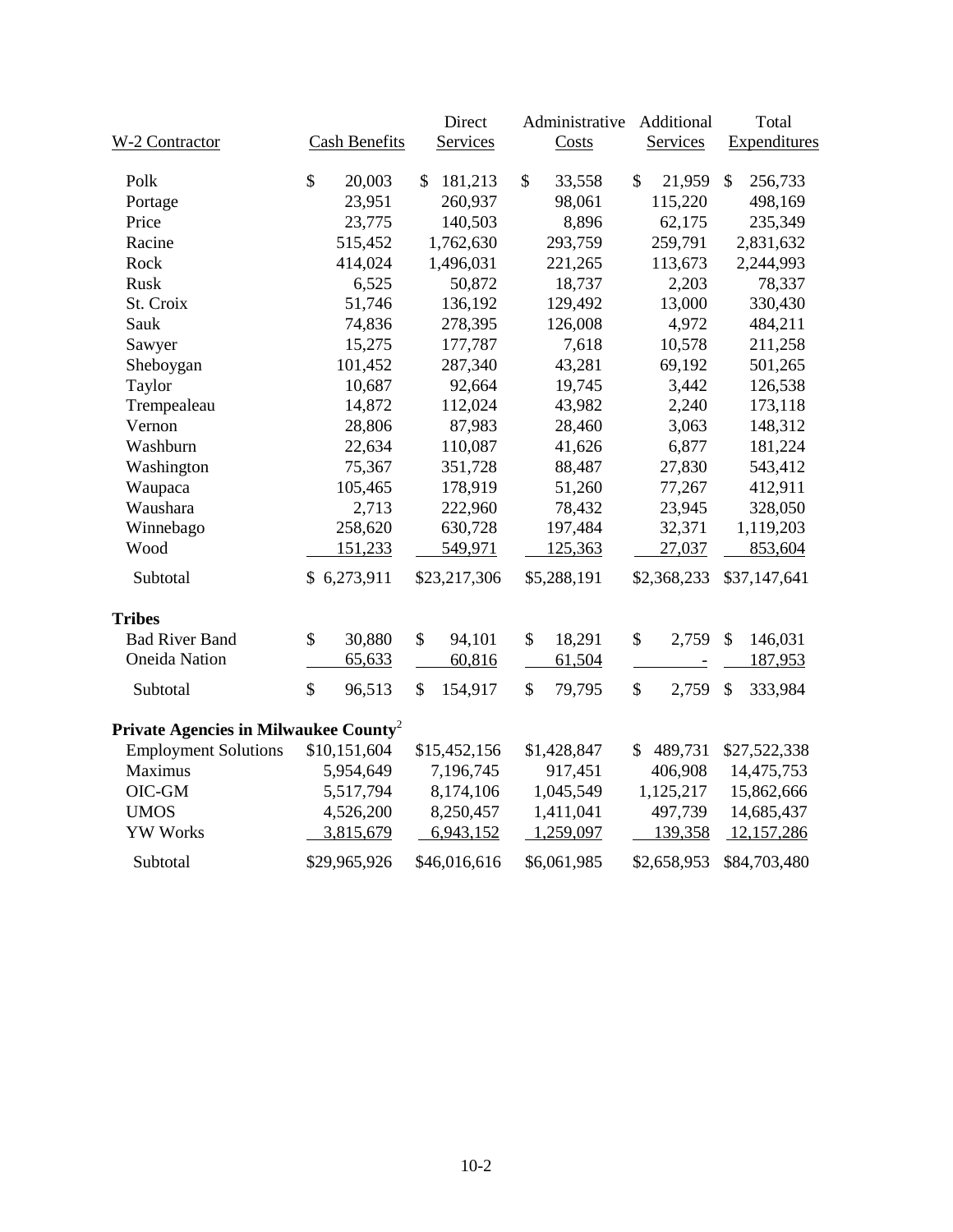| W-2 Contractor                                  |     | <b>Cash Benefits</b> | <b>Direct</b><br>Services |     | Administrative<br>Costs |     | Additional<br>Services   | Total<br>Expenditures |
|-------------------------------------------------|-----|----------------------|---------------------------|-----|-------------------------|-----|--------------------------|-----------------------|
|                                                 |     |                      |                           |     |                         |     |                          |                       |
| Private Agencies in Other Counties <sup>3</sup> |     |                      |                           |     |                         |     |                          |                       |
| Florence-Fwd. Serv.                             | \$. | 8,949                | \$<br>66,621              | \$  | 8,635                   | \$  | $\overline{\phantom{0}}$ | \$<br>84,205          |
| FOV—Fwd. Serv.                                  |     | 51,125               | 528,730                   |     | 98,264                  |     | 16,921                   | 695,040               |
| Juneau—Wkfce. Conn.                             |     | 101,062              | 248,474                   |     | 39,310                  |     | 3,484                    | 392,330               |
| Kewaunee—Fwd. Serv.                             |     | 15,663               | 87,936                    |     | 13,067                  |     | 450                      | 117,116               |
| Monroe—Wkfce, Conn.                             |     | 91,439               | 267,525                   |     | 34,932                  |     | 13,897                   | 407,793               |
| Shawano-Job Center                              |     | 90,783               | 295,669                   |     | 60,479                  |     | 3,826                    | 450,757               |
| Walworth—Kaiser                                 |     | 133,776              | 355,253                   |     | 97,522                  |     | 6,781                    | 593,332               |
| Waukesha—Curtis                                 |     | 201,078              | 1,110,915                 |     | 199,211                 |     | 79,012                   | 1,590,216             |
| Subtotal                                        |     | 693,875              | \$2,961,123               | \$. | 551,420                 | \$. | 124,371                  | 4,330,789             |
| Total                                           |     | \$37,030,225         | \$72,349,962              |     | \$11,981,391            |     | \$5,154,316              | \$126,515,894         |

<sup>2</sup> These agencies serve six regions in Milwaukee County:

| Region I   | <b>YW Works</b>                                                    |
|------------|--------------------------------------------------------------------|
| Region II  | United Migrant Opportunity Services, Inc.                          |
| Region III | Opportunities Industrialization Center of Greater Milwaukee        |
| Region IV  | Employment Solutions, Inc., a subsidiary of Goodwill Industries of |
|            | Southeastern Wisconsin and Metropolitan Chicago, Inc.              |
| Region V   | Employment Solutions, Inc., a subsidiary of Goodwill Industries of |
|            | Southeastern Wisconsin and Metropolitan Chicago, Inc.              |
| Region VI  | Maximus, Inc.                                                      |

<sup>3</sup> Ten counties other than Milwaukee are served by these five private agencies under the current contracts:

| Curtis & Associates, Inc.                 | Waukesha County                                                                                                            |
|-------------------------------------------|----------------------------------------------------------------------------------------------------------------------------|
| <b>Forward Service Corporation</b>        | <b>Florence County</b><br>Forest, Oneida, and Vilas (FOV) counties,<br>operating as a consortium<br><b>Kewaunee County</b> |
| Kaiser Group, Inc.                        | <b>Walworth County</b>                                                                                                     |
| Shawano County Job Center<br>Incorporated | Shawano County                                                                                                             |
| Workforce Connections, Inc.               | Juneau County<br>Monroe County                                                                                             |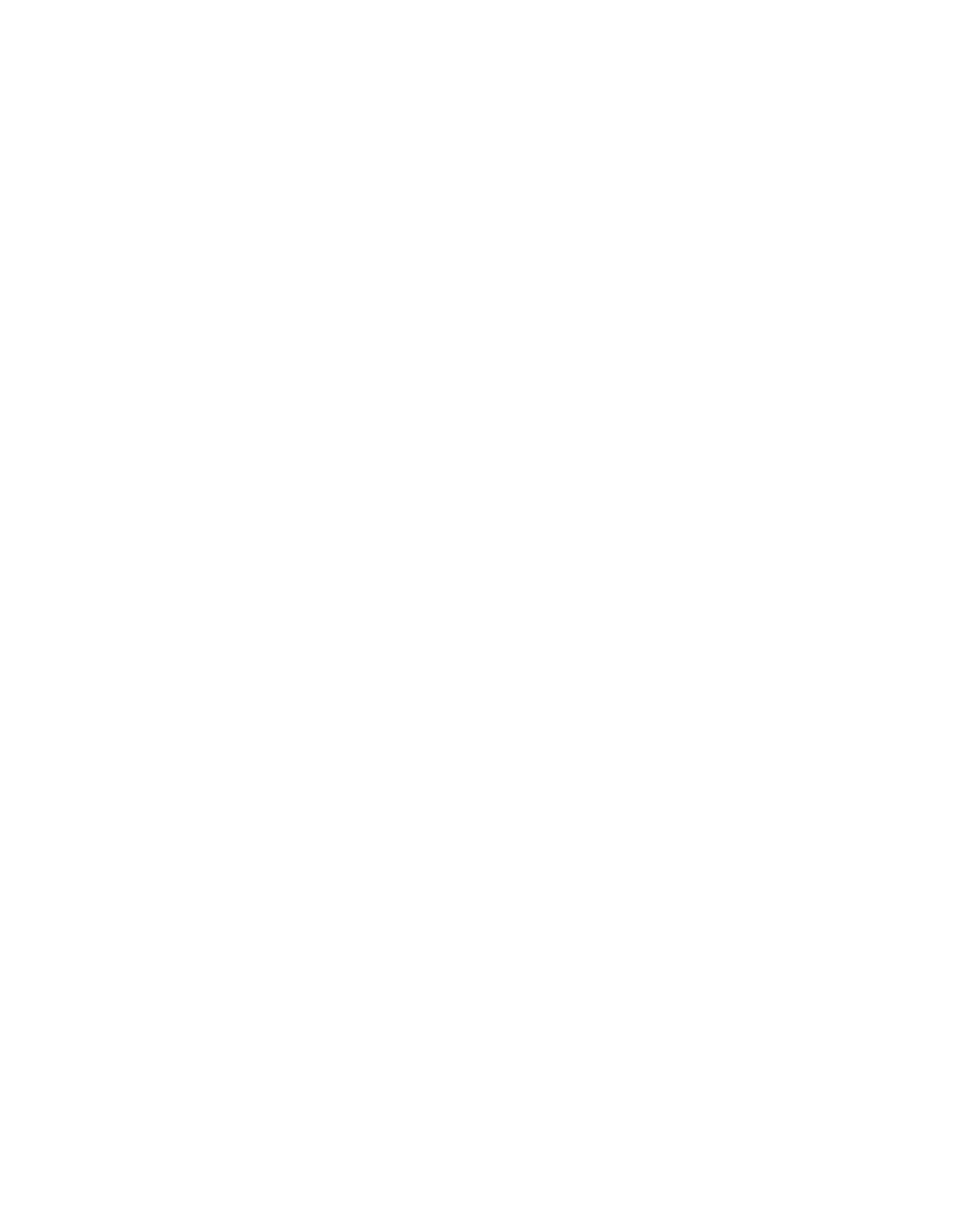#### **Performance Bonus Criteria**

| Criteria                        | <b>Base Performance Level</b>                                                                                                                                             | <b>First Bonus Level</b>                                                                                                                                                  | Second Bonus Level                                                                                                                                                        |
|---------------------------------|---------------------------------------------------------------------------------------------------------------------------------------------------------------------------|---------------------------------------------------------------------------------------------------------------------------------------------------------------------------|---------------------------------------------------------------------------------------------------------------------------------------------------------------------------|
| <b>Entered Employment</b>       | 35% or more of all participants<br>served have been placed in a job.                                                                                                      | 40% or more of all<br>participants served have<br>been placed in a job.                                                                                                   | 45% or more of all<br>participants served have<br>been placed in a job.                                                                                                   |
| Average Wage Rate               | Equal to or greater than the base<br>wage rate attained by all<br>participants during 1998.                                                                               | Equals the base wage rate<br>plus 2.5 percent of the base.                                                                                                                | Equals the base wage rate<br>plus 5.0 percent of the base.                                                                                                                |
| <b>Job Retention</b>            |                                                                                                                                                                           |                                                                                                                                                                           |                                                                                                                                                                           |
| 30 days                         | At least 75% of all participants<br>remain employed after 30 days.                                                                                                        | At least 80% of participants<br>remain employed after<br>30 days.                                                                                                         | At least 85% of participants<br>remain employed after<br>30 days.                                                                                                         |
| 180 days                        | 50% or more of all participants<br>remain employed after 180 days.                                                                                                        | At least 55% of participants<br>remain employed after<br>180 days.                                                                                                        | At least 60% of participants<br>remain employed after<br>180 days.                                                                                                        |
| Full and Appropriate Engagement | At least 80% of adult W-2 and<br>FSET participants in subsidized<br>employment are engaged in<br>appropriate activities for the<br>required number of hours each<br>week. | At least 85% of adult W-2<br>and FSET participants in<br>subsidized employment are<br>engaged in appropriate<br>activities for the required<br>number of hours each week. | At least 90% of adult W-2<br>and FSET participants in<br>subsidized employment are<br>engaged in appropriate<br>activities for the required<br>number of hours each week. |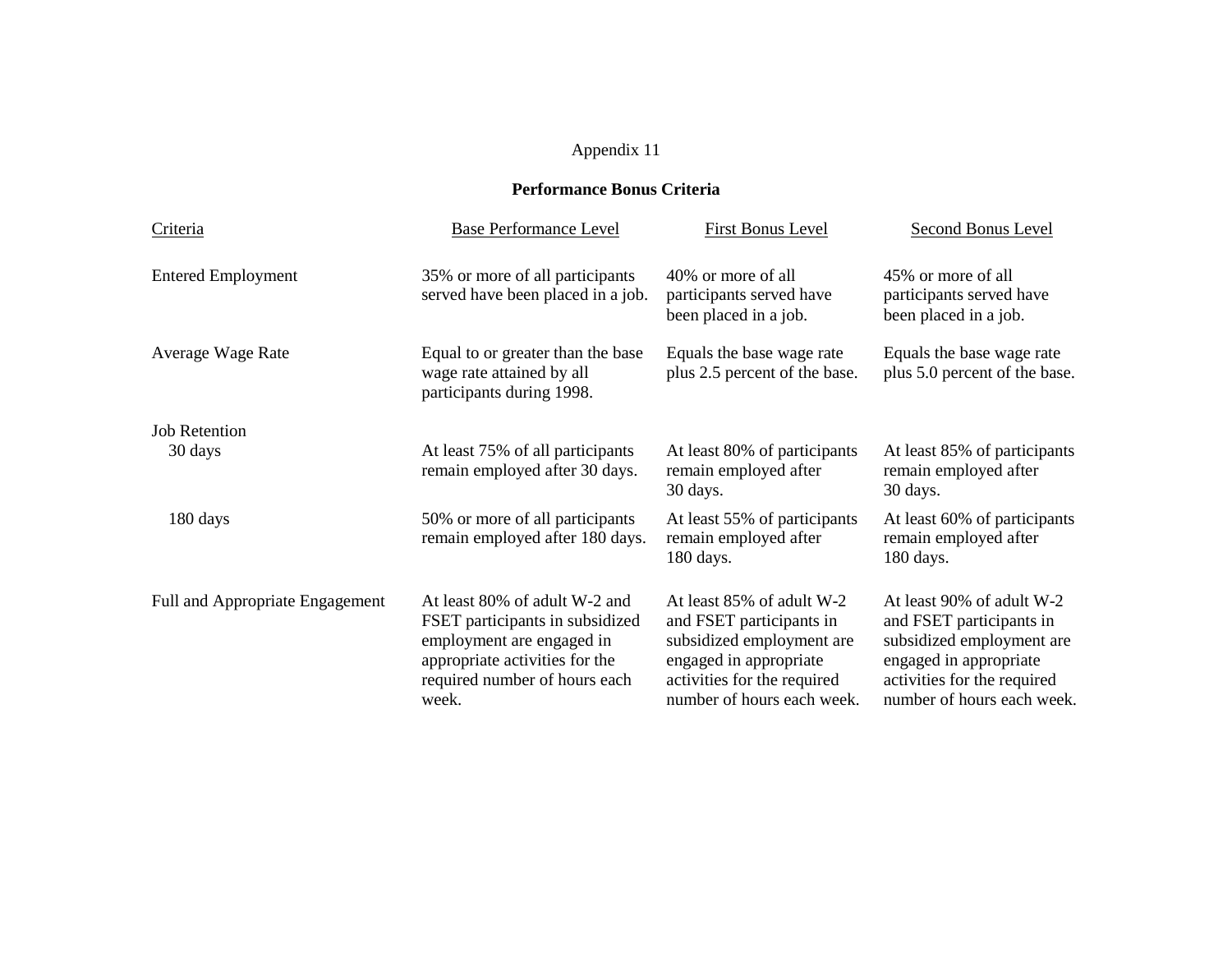| Criteria                                          | <b>Base Performance Level</b>                                                                                                                                                         | <b>First Bonus Level</b>                                                                                                                                                       | <b>Second Bonus Level</b>                                                                                                                                                           |
|---------------------------------------------------|---------------------------------------------------------------------------------------------------------------------------------------------------------------------------------------|--------------------------------------------------------------------------------------------------------------------------------------------------------------------------------|-------------------------------------------------------------------------------------------------------------------------------------------------------------------------------------|
| <b>Basic Educational Activities</b>               | At least 80% of all FSET<br>participants and adults in W-2<br>subsidized employment positions<br>who are not in high school are<br>assigned to appropriate<br>educational activities. | At least 85% of all FSET<br>participants and adults in<br>W-2 subsidized employment<br>positions are engaged in<br>appropriate activities for the<br>required number of hours. | At least 90% of all FSET<br>participants and adults in<br>W-2 subsidized employment<br>positions are engaged in<br>appropriate activities for the<br>required number of hours.      |
| <b>Employer Health Insurance Benefits</b>         | Employer health insurance is<br>available to at least 30% of all<br>participants who are employed.                                                                                    | Employer health insurance is<br>available to at least 35% of<br>all participants who are<br>employed.                                                                          | Employer health insurance<br>is available to at least 40%<br>of all participants who are<br>employed.                                                                               |
| Optional—Faith-Based Contracts                    | Standard may only be used to<br>replace a mandatory standard not<br>achieved for the second bonus<br>level.                                                                           | Standard may only be used<br>to replace a mandatory<br>standard not achieved for the<br>second bonus level.                                                                    | Valid contract between the<br>W-2 agency and a faith-<br>based provider during 7 of<br>the 8 quarters of the contract<br>period, to provide direct<br>services to W-2 participants. |
| Optional—Attainment of Basic<br>Skills/Job Skills | Standard may only be used to<br>replace a mandatory standard not<br>achieved for the second bonus<br>level.                                                                           | Standard may only be used<br>to replace a mandatory<br>standard not achieved for the<br>second bonus level.                                                                    | At least 50% of the<br>participants assigned to<br>basic skills or job skills<br>training complete the<br>required training<br>successfully.                                        |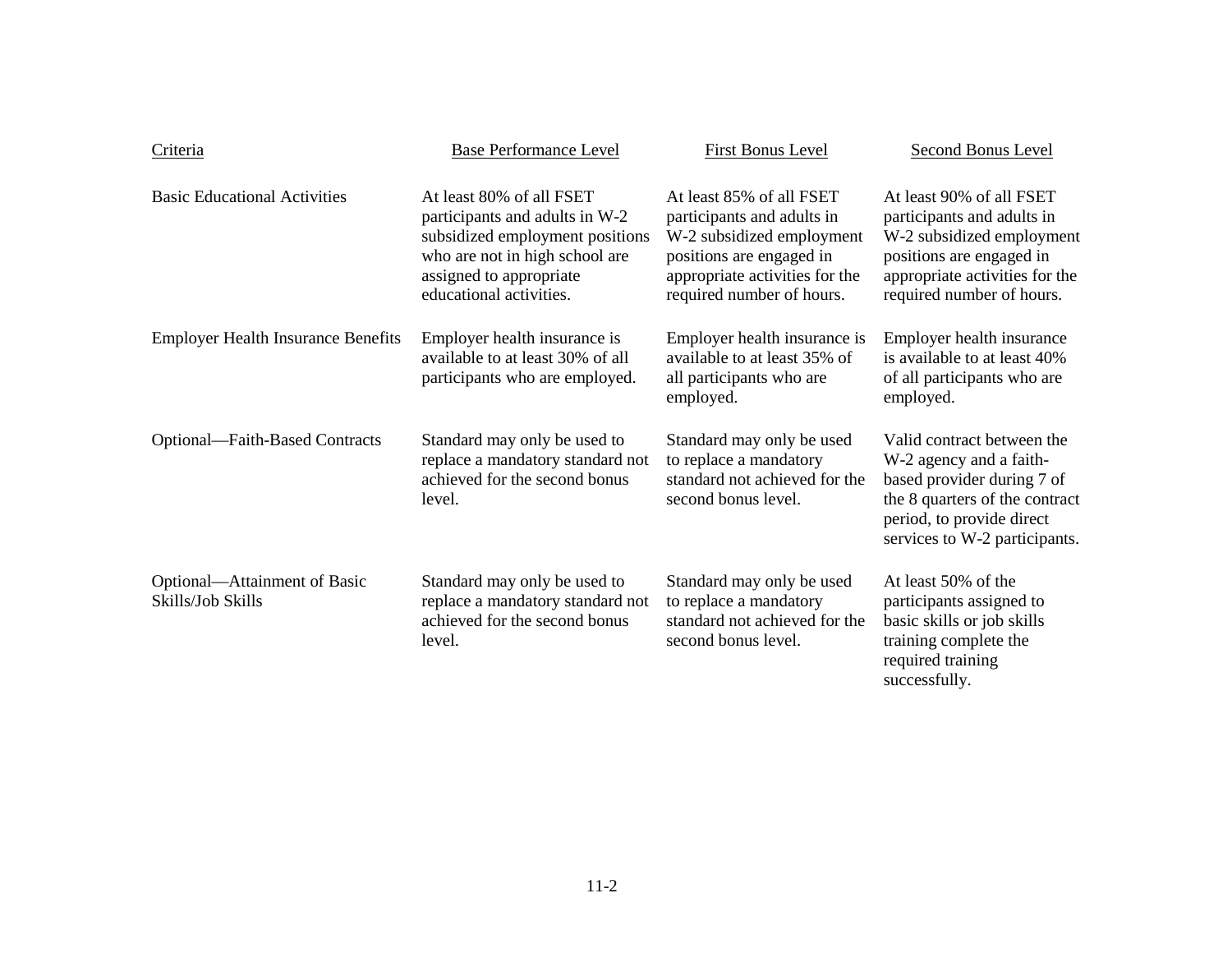#### **Performance Bonuses Earned and Standards Met Under Current Implementation Contracts**

From January 2000 through December 2000

|                |                                                   |                           |                                                     | <b>Standards Met through December 2000*</b> |                   |                                  |                            |                                           |                                     |                                      |
|----------------|---------------------------------------------------|---------------------------|-----------------------------------------------------|---------------------------------------------|-------------------|----------------------------------|----------------------------|-------------------------------------------|-------------------------------------|--------------------------------------|
| -2 Contractor  | Maximum<br>Allowable<br>Bonus and<br>Reinvestment | Potential<br><b>Bonus</b> | Percentage<br>of Possible<br><b>Bonus</b><br>Earned | <b>Entered Employment</b>                   | Average Wage Rate | -30 Days<br><b>Job Retention</b> | 180 Days<br>Job Retention- | Appropriate<br>Full and App<br>Engagement | <b>Basic Educational Activities</b> | Insurance Benefit<br>Employer Health |
| ounties        |                                                   |                           |                                                     |                                             |                   |                                  |                            |                                           |                                     |                                      |
| Adams          | 35,006<br>\$                                      | 28,339<br>$\mathbb{S}$    | 81.0%                                               | level 1                                     | level 2           | level 2                          | level 2                    | level 2                                   | base                                | level 1                              |
| Ashland        | 46,200                                            | 39,600                    | 85.7                                                | base                                        | level 2           | level 2                          | level 2                    | level 1                                   | level 2                             | level 2                              |
| Barron         | 87,467                                            | 74,973                    | 85.7                                                | level 1                                     | level 2           | level 2                          | level 2                    | level 2                                   | base                                | level 2                              |
| Bayfield       | 28,000                                            | 17,333                    | 61.9                                                | level 2                                     | level 2           | level 2                          | level 2                    | level 1                                   | none                                | none                                 |
| Brown          | 266,763                                           | 254,060                   | 95.2                                                | level 2                                     | level 2           | base                             | level 2                    | level 2                                   | level 2                             | level 2                              |
| <b>Buffalo</b> | 28,000                                            | 28,000                    | 100.0                                               | level 2                                     | level 2           | level 2                          | level 2                    | level 2                                   | level 2                             | level 2                              |
| <b>Burnett</b> | 31,500                                            | 16,500                    | 52.4                                                | base                                        | level 2           | base                             | base                       | base                                      | base                                | base                                 |
| Calumet        | 39,900                                            | 36,100                    | 90.5                                                | level 2                                     | level 2           | level 2                          | level 2                    | base                                      | level 2                             | level 2                              |
| Chippewa       | 102,683                                           | 97,279                    | 90.5                                                | level 2                                     | level 2           | level 2                          | level 2                    | level 2                                   | base                                | level 2                              |
| Clark          | 43,225                                            | 41,167                    | 95.2                                                | level 2                                     | level 2           | level 2                          | level 2                    | level 2                                   | level 1                             | level 2                              |
| Columbia       | 56,859                                            | 55,504                    | 97.6                                                | level 2                                     | level 2           | level 1                          | level 2                    | level 2                                   | level 2                             | level 2                              |

|  |  | *None: The agency did not meet the performance standard on any level. |  |
|--|--|-----------------------------------------------------------------------|--|
|  |  |                                                                       |  |

Base: The agency met the base performance standard for the restricted-use bonus.

Level 1: The agency met the first performance standard for the unrestricted-use bonus.

| W-2 Contractor | Maximum<br>Allowable<br>Bonus and<br>Reinvestment | Potential<br><b>Bonus</b> | Percentage<br>of Possible<br><b>Bonus</b><br><b>Earned</b> |
|----------------|---------------------------------------------------|---------------------------|------------------------------------------------------------|
| Counties       |                                                   |                           |                                                            |
| Adams          | \$<br>35,006                                      | \$<br>28,339              | 81.0%                                                      |
| Ashland        | 46,200                                            | 39,600                    | 85.7                                                       |
| Barron         | 87,467                                            | 74,973                    | 85.7                                                       |
| Bayfield       | 28,000                                            | 17,333                    | 61.9                                                       |
| <b>Brown</b>   | 266,763                                           | 254,060                   | 95.2                                                       |
| <b>Buffalo</b> | 28,000                                            | 28,000                    | 100.0                                                      |
| <b>Burnett</b> | 31,500                                            | 16,500                    | 52.4                                                       |
| Calumet        | 39,900                                            | 36,100                    | 90.5                                                       |
| Chippewa       | 102,683                                           | 97,279                    | 90.5                                                       |
| Clark          | 43,225                                            | 41,167                    | 95.2                                                       |
| Columbia       | 56,859                                            | 55,504                    | 97.6                                                       |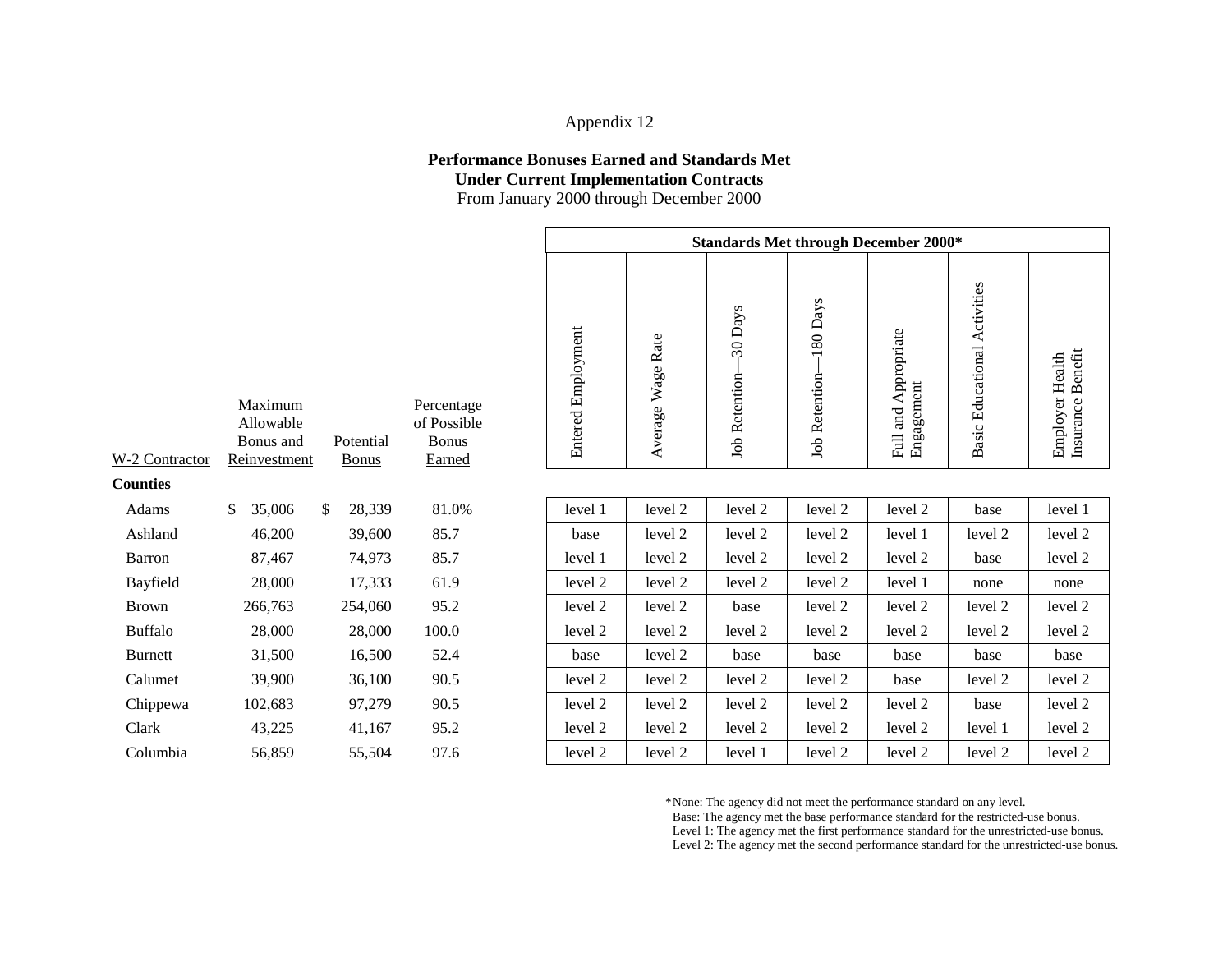|                         |                                                   |                           |                                                     |                           |                   |                           | <b>Standards Met through December 2000*</b> |                                    |                              |                                      |
|-------------------------|---------------------------------------------------|---------------------------|-----------------------------------------------------|---------------------------|-------------------|---------------------------|---------------------------------------------|------------------------------------|------------------------------|--------------------------------------|
| -2 Contractor           | Maximum<br>Allowable<br>Bonus and<br>Reinvestment | Potential<br><b>Bonus</b> | Percentage<br>of Possible<br><b>Bonus</b><br>Earned | <b>Entered Employment</b> | Average Wage Rate | 30 Days<br>Job Retention- | $-180$ Days<br>Job Retention-               | Full and Appropriate<br>Engagement | Basic Educational Activities | Insurance Benefit<br>Employer Health |
|                         |                                                   |                           |                                                     |                           |                   |                           |                                             |                                    |                              |                                      |
| Crawford                | \$21,000                                          | \$16,500                  | 78.6%                                               | level 2                   | level 1           | level 2                   | level 2                                     | level 2                            | none                         | level 2                              |
| Dane                    | 1,189,057                                         | 1,132,434                 | 95.2                                                | level 2                   | level 2           | level 2                   | base                                        | level 2                            | level 2                      | level 2                              |
| Dodge                   | 107,847                                           | 107,847                   | 100.0                                               | level 2                   | level 2           | level 2                   | level 2                                     | level 2                            | level 2                      | level 2                              |
| Door                    | 43,953                                            | 43,953                    | 100.0                                               | level 2                   | level 2           | level 2                   | level 2                                     | level 2                            | level 2                      | level 2                              |
| Douglas                 | 201,164                                           | 182,006                   | 90.5                                                | level 1                   | level 2           | level 2                   | level 2                                     | level 2                            | level 1                      | level 2                              |
| Dunn                    | 102,580                                           | 87,927                    | 85.7                                                | level 2                   | level 2           | base                      | level 2                                     | level 2                            | base                         | level 2                              |
| Eau Claire              | 223,097                                           | 191,226                   | 85.7                                                | level 2                   | level 2           | level 1                   | level 1                                     | level 2                            | base                         | level 2                              |
| Fond du Lac             | 193,886                                           | 189,270                   | 97.6                                                | level 2                   | level 2           | level 2                   | level 1                                     | level 2                            | level 2                      | level 2                              |
| Grant-SW                |                                                   |                           |                                                     |                           |                   |                           |                                             |                                    |                              |                                      |
| Consortium <sup>1</sup> | 175,087                                           | 166,750                   | 95.2                                                | level 1                   | level 2           | level 2                   | level 2                                     | level 2                            | level 2                      | level 2                              |
| Green Lake              | 37,349                                            | 31,124                    | 83.3                                                | level 2                   | level 2           | level 1                   | base                                        | base                               | level 2                      | level 2                              |
| Iron                    | 14,000                                            | 13,334                    | 95.2                                                | level 2                   | level 2           | level 2                   | level 2                                     | level 2                            | level 2                      | level 1                              |
| Jackson                 | 48,913                                            | 46,584                    | 95.2                                                | level 2                   | level 2           | level 2                   | level 2                                     | level 2                            | level 1                      | level 2                              |
| Jefferson               | 70,807                                            | 67,436                    | 95.2                                                | level 2                   | level 2           | level 2                   | level 2                                     | level 2                            | level 1                      | level 2                              |
| Kenosha                 | 649,995                                           | 541,662                   | 83.3                                                | base                      | level 2           | level 1                   | level 2                                     | level 2                            | level 2                      | level 1                              |
| La Crosse               | 292,665                                           | 292,665                   | 100.0                                               | level 2                   | level 2           | level 2                   | level 2                                     | level 2                            | level 2                      | level 2                              |

| W-2 Contractor          | Maximum<br>Allowable<br>Bonus and<br>Reinvestment | Potential<br><b>Bonus</b> | Percentage<br>of Possible<br><b>Bonus</b><br>Earned |
|-------------------------|---------------------------------------------------|---------------------------|-----------------------------------------------------|
| Crawford                | \$<br>21,000                                      | \$<br>16,500              | 78.6%                                               |
| Dane                    | 1,189,057                                         | 1,132,434                 | 95.2                                                |
| Dodge                   | 107,847                                           | 107,847                   | 100.0                                               |
| Door                    | 43,953                                            | 43,953                    | 100.0                                               |
| Douglas                 | 201,164                                           | 182,006                   | 90.5                                                |
| Dunn                    | 102,580                                           | 87,927                    | 85.7                                                |
| Eau Claire              | 223,097                                           | 191,226                   | 85.7                                                |
| Fond du Lac             | 193,886                                           | 189,270                   | 97.6                                                |
| Grant—SW                |                                                   |                           |                                                     |
| Consortium <sup>1</sup> | 175,087                                           | 166,750                   | 95.2                                                |
| Green Lake              | 37,349                                            | 31,124                    | 83.3                                                |
| <b>Iron</b>             | 14,000                                            | 13,334                    | 95.2                                                |
| Jackson                 | 48,913                                            | 46,584                    | 95.2                                                |
| Jefferson               | 70,807                                            | 67,436                    | 95.2                                                |
| Kenosha                 | 649,995                                           | 541,662                   | 83.3                                                |
| I a Crosso              | 202.665                                           | 202.665                   | 1ሰሰ ሰ                                               |

\*None: The agency did not meet the performance standard on any level.

Base: The agency met the base performance standard for the restricted-use bonus.

Level 1: The agency met the first performance standard for the unrestricted-use bonus.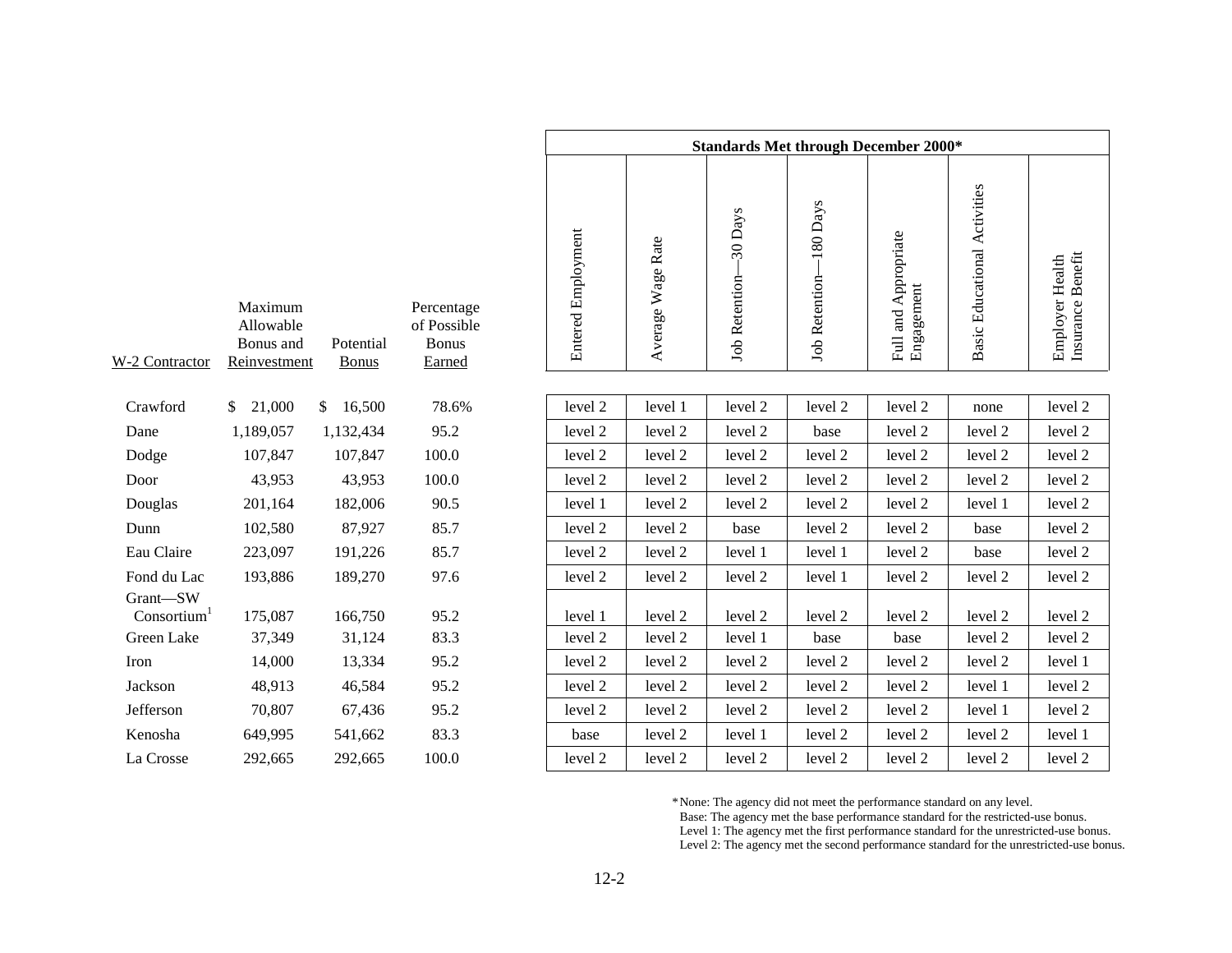|               |                                                   |                           |                                                     |                    | <b>Standards Met through December 2000*</b><br>$-180$ Days<br>30 Days |                |                |                                    |                              |                                      |  |  |  |  |  |
|---------------|---------------------------------------------------|---------------------------|-----------------------------------------------------|--------------------|-----------------------------------------------------------------------|----------------|----------------|------------------------------------|------------------------------|--------------------------------------|--|--|--|--|--|
| -2 Contractor | Maximum<br>Allowable<br>Bonus and<br>Reinvestment | Potential<br><b>Bonus</b> | Percentage<br>of Possible<br><b>Bonus</b><br>Earned | Entered Employment | Average Wage Rate                                                     | Job Retention- | Job Retention- | Full and Appropriate<br>Engagement | Basic Educational Activities | Insurance Benefit<br>Employer Health |  |  |  |  |  |
|               |                                                   |                           |                                                     |                    |                                                                       |                |                |                                    |                              |                                      |  |  |  |  |  |
| Langlade      | \$61,047                                          | \$40,698                  | 66.7%                                               | base               | level 2                                                               | level 1        | level 1        | base                               | base                         | level 2                              |  |  |  |  |  |
| Lincoln       | 43,248                                            | 41,188                    | 95.2                                                | level 2            | level 2                                                               | level 2        | level 2        | level 2                            | level 1                      | level 2                              |  |  |  |  |  |
| Manitowoc     | 57,804                                            | 53,674                    | 92.9                                                | level 2            | level 2                                                               | level 1        | level 2        | level 2                            | level 2                      | level 1                              |  |  |  |  |  |
| Marathon      | 260,419                                           | 248,017                   | 95.2                                                | level 2            | level 2                                                               | level 2        | level 2        | level 2                            | level 1                      | level 2                              |  |  |  |  |  |
| Marinette     | 57,010                                            | 57,010                    | 100.0                                               | level 2            | level 2                                                               | level 2        | level 2        | level 2                            | level 2                      | level 2                              |  |  |  |  |  |
| Marquette     | 28,000                                            | 25,332                    | 90.5                                                | level 2            | level 2                                                               | level 2        | level 2        | level 2                            | base                         | level 2                              |  |  |  |  |  |
| Menominee     | 49,438                                            | 21,188                    | 42.9                                                | base               | level 2                                                               | level 2        | base           | none                               | none                         | base                                 |  |  |  |  |  |
| Oconto        | 49,087                                            | 46,750                    | 95.2                                                | level 2            | level 2                                                               | base           | level 2        | level 2                            | level 2                      | level 2                              |  |  |  |  |  |
| Outagamie     | 240,595                                           | 194,767                   | 81.0                                                | level 2            | level 2                                                               | level 1        | level 1        | level 1                            | base                         | level 2                              |  |  |  |  |  |
| Ozaukee       | 50,671                                            | 39,814                    | 78.6                                                | level 1            | level 2                                                               | base           | level 1        | base                               | level 2                      | level 2                              |  |  |  |  |  |
| Pepin         | 17,500                                            | 14,999                    | 85.7                                                | level 1            | level 1                                                               | base           | level 2        | level 2                            | level 2                      | level 2                              |  |  |  |  |  |
| Pierce        | 44,909                                            | 43,841                    | 97.6                                                | level 2            | level 2                                                               | level 1        | level 2        | level 2                            | level 2                      | level 2                              |  |  |  |  |  |
| Polk          | 55,035                                            | 45,862                    | 83.3                                                | level 2            | level 2                                                               | level 1        | level 2        | level 1                            | base                         | level 2                              |  |  |  |  |  |
| Portage       | 90,703                                            | 77,746                    | 85.7                                                | level 2            | level 2                                                               | level 1        | level 1        | level 2                            | level 2                      | base                                 |  |  |  |  |  |
| Price         | 47,741                                            | 40,920                    | 85.7                                                | level 2            | level 2                                                               | base           | level 2        | level 1                            | level 1                      | level 2                              |  |  |  |  |  |
| Racine        | 508,910                                           | 496,793                   | 97.6                                                | level 2            | level 2                                                               | level 1        | level 2        | level 2                            | level 2                      | level 2                              |  |  |  |  |  |

| W-2 Contractor | Maximum<br>Allowable<br>Bonus and<br><u>Reinvestment</u> | Potential<br><b>Bonus</b> | Percentage<br>of Possible<br><b>Bonus</b><br><u>Earned</u> |
|----------------|----------------------------------------------------------|---------------------------|------------------------------------------------------------|
| Langlade       | 61,047<br>\$                                             | \$<br>40,698              | 66.7%                                                      |
| Lincoln        | 43,248                                                   | 41,188                    | 95.2                                                       |
| Manitowoc      | 57,804                                                   | 53,674                    | 92.9                                                       |
| Marathon       | 260,419                                                  | 248,017                   | 95.2                                                       |
| Marinette      | 57,010                                                   | 57,010                    | 100.0                                                      |
| Marquette      | 28,000                                                   | 25,332                    | 90.5                                                       |
| Menominee      | 49,438                                                   | 21,188                    | 42.9                                                       |
| Oconto         | 49,087                                                   | 46,750                    | 95.2                                                       |
| Outagamie      | 240,595                                                  | 194,767                   | 81.0                                                       |
| Ozaukee        | 50,671                                                   | 39,814                    | 78.6                                                       |
| Pepin          | 17,500                                                   | 14,999                    | 85.7                                                       |
| Pierce         | 44,909                                                   | 43,841                    | 97.6                                                       |
| Polk           | 55,035                                                   | 45,862                    | 83.3                                                       |
| Portage        | 90,703                                                   | 77,746                    | 85.7                                                       |
| Price          | 47,741                                                   | 40,920                    | 85.7                                                       |
| T.             | $\sim$ 0.10                                              | $\sim$ $\sim$ $\sim$      | $\sim$ $\sim$                                              |

\*None: The agency did not meet the performance standard on any level.

Base: The agency met the base performance standard for the restricted-use bonus.

Level 1: The agency met the first performance standard for the unrestricted-use bonus.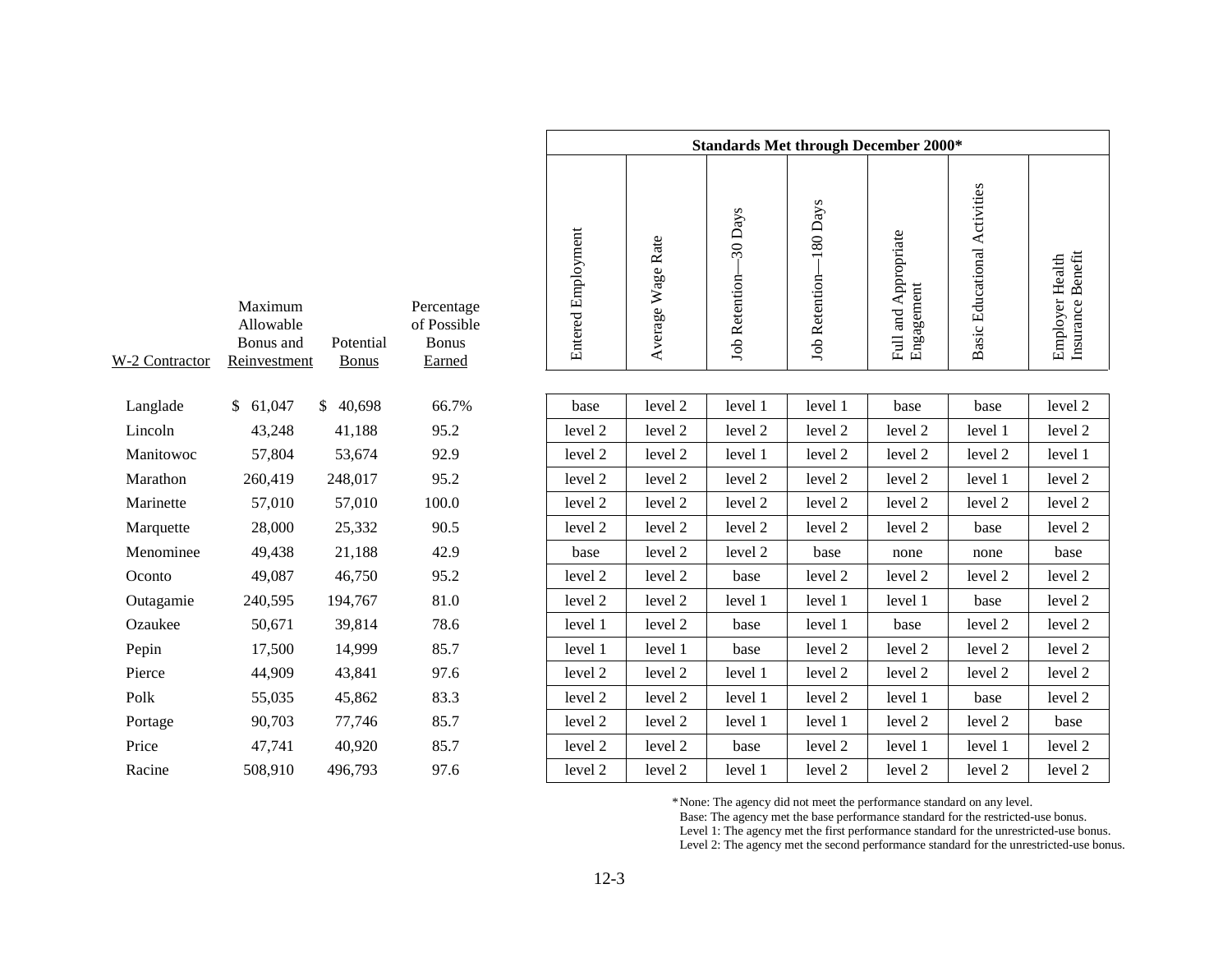|               |                                                   |                           |                                                     |                           |                   |                            | <b>Standards Met through December 2000*</b> |                                    |                              |                                      |
|---------------|---------------------------------------------------|---------------------------|-----------------------------------------------------|---------------------------|-------------------|----------------------------|---------------------------------------------|------------------------------------|------------------------------|--------------------------------------|
| -2 Contractor | Maximum<br>Allowable<br>Bonus and<br>Reinvestment | Potential<br><b>Bonus</b> | Percentage<br>of Possible<br><b>Bonus</b><br>Earned | <b>Entered Employment</b> | Average Wage Rate | -30 Days<br>Job Retention- | $-180$ Days<br><b>Job Retention</b>         | Full and Appropriate<br>Engagement | Basic Educational Activities | Insurance Benefit<br>Employer Health |
| Rock          | \$328,780                                         | 242,671<br>- \$           | 73.8%                                               | level 1                   | level 2           | level 1                    | base                                        | level 2                            | base                         | level 1                              |
| Rusk          | 28,000                                            | 28,000                    | 100.0                                               | level 2                   | level 2           | level 2                    | level 2                                     | level 2                            | level 2                      | level 2                              |
| St. Croix     | 51,530                                            | 44,169                    | 85.7                                                | level 2                   | level 2           | level 1                    | level 1                                     | level 2                            | base                         | level 2                              |
| Sauk          | 76,190                                            | 76,190                    | 100.0                                               | level 2                   | level 2           | level 2                    | level 2                                     | level 2                            | level 2                      | level 2                              |
| Sawyer        | 53,255                                            | 43,112                    | 81.0                                                | level 2                   | level 2           | level 2                    | level 2                                     | base                               | level 2                      | base                                 |
| Sheboygan     | 108,820                                           | 106,228                   | 97.6                                                | level 2                   | level 2           | level 1                    | level 2                                     | level 2                            | level 2                      | level 2                              |
| Taylor        | 31,500                                            | 31,500                    | 100.0                                               | level 2                   | level 2           | level 2                    | level 2                                     | level 2                            | level 2                      | level 2                              |
| Trempealeau   | 52,155                                            | 49,671                    | 95.2                                                | level 2                   | level 2           | base                       | level 2                                     | level 2                            | level 2                      | level 2                              |
| Vernon        | 37,604                                            | 29,546                    | 78.6                                                | base                      | level 2           | level 1                    | base                                        | level 2                            | level 1                      | level 2                              |
| Washburn      | 35,006                                            | 31,673                    | 90.5                                                | level 2                   | level 2           | level 2                    | level 2                                     | level 2                            | base                         | level 2                              |
| Washington    | 101,160                                           | 98,751                    | 97.6                                                | level 2                   | level 2           | level 1                    | level 2                                     | level 2                            | level 2                      | level 2                              |
| Waupaca       | 77,999                                            | 55,714                    | 71.4                                                | level 1                   | level 2           | base                       | base                                        | level 1                            | base                         | level 2                              |
| Waushara      | 49,977                                            | 47,597                    | 95.2                                                | level 2                   | level 2           | level 2                    | base                                        | level 2                            | level 2                      | level 2                              |
| Winnebago     | 260,197                                           | 192,050                   | 73.8                                                | base                      | level 2           | level 2                    | level 1                                     | level 2                            | base                         | level 1                              |
| Wood          | 169,265                                           | 145,085                   | 85.7                                                | level 2                   | level 2           | level 2                    | level 2                                     | level 1                            | base                         | level 2                              |

\*None: The agency did not meet the performance standard on any level. Base: The agency met the base performance standard for the restricted-use bonus. Level 1: The agency met the first performance standard for the unrestricted-use bonus.

| W-2 Contractor | Maximum<br>Allowable<br>Bonus and<br>Reinvestment | Potential<br><b>Bonus</b> | Percentage<br>of Possible<br><b>Bonus</b><br>Earned |
|----------------|---------------------------------------------------|---------------------------|-----------------------------------------------------|
| Rock           | 328,780<br>\$                                     | \$<br>242,671             | 73.8%                                               |
| Rusk           | 28,000                                            | 28,000                    | 100.0                                               |
| St. Croix      | 51,530                                            | 44,169                    | 85.7                                                |
| Sauk           | 76,190                                            | 76,190                    | 100.0                                               |
| Sawyer         | 53,255                                            | 43,112                    | 81.0                                                |
| Sheboygan      | 108,820                                           | 106,228                   | 97.6                                                |
| Taylor         | 31,500                                            | 31,500                    | 100.0                                               |
| Trempealeau    | 52,155                                            | 49,671                    | 95.2                                                |
| Vernon         | 37,604                                            | 29,546                    | 78.6                                                |
| Washburn       | 35,006                                            | 31,673                    | 90.5                                                |
| Washington     | 101,160                                           | 98,751                    | 97.6                                                |
| Waupaca        | 77,999                                            | 55,714                    | 71.4                                                |
| Waushara       | 49,977                                            | 47,597                    | 95.2                                                |
| Winnebago      | 260,197                                           | 192,050                   | 73.8                                                |
| Wood           | 169,265                                           | 145,085                   | 85.7                                                |
| Subtotal       | \$7,271,366                                       | \$6,515,533               | 89.6%                                               |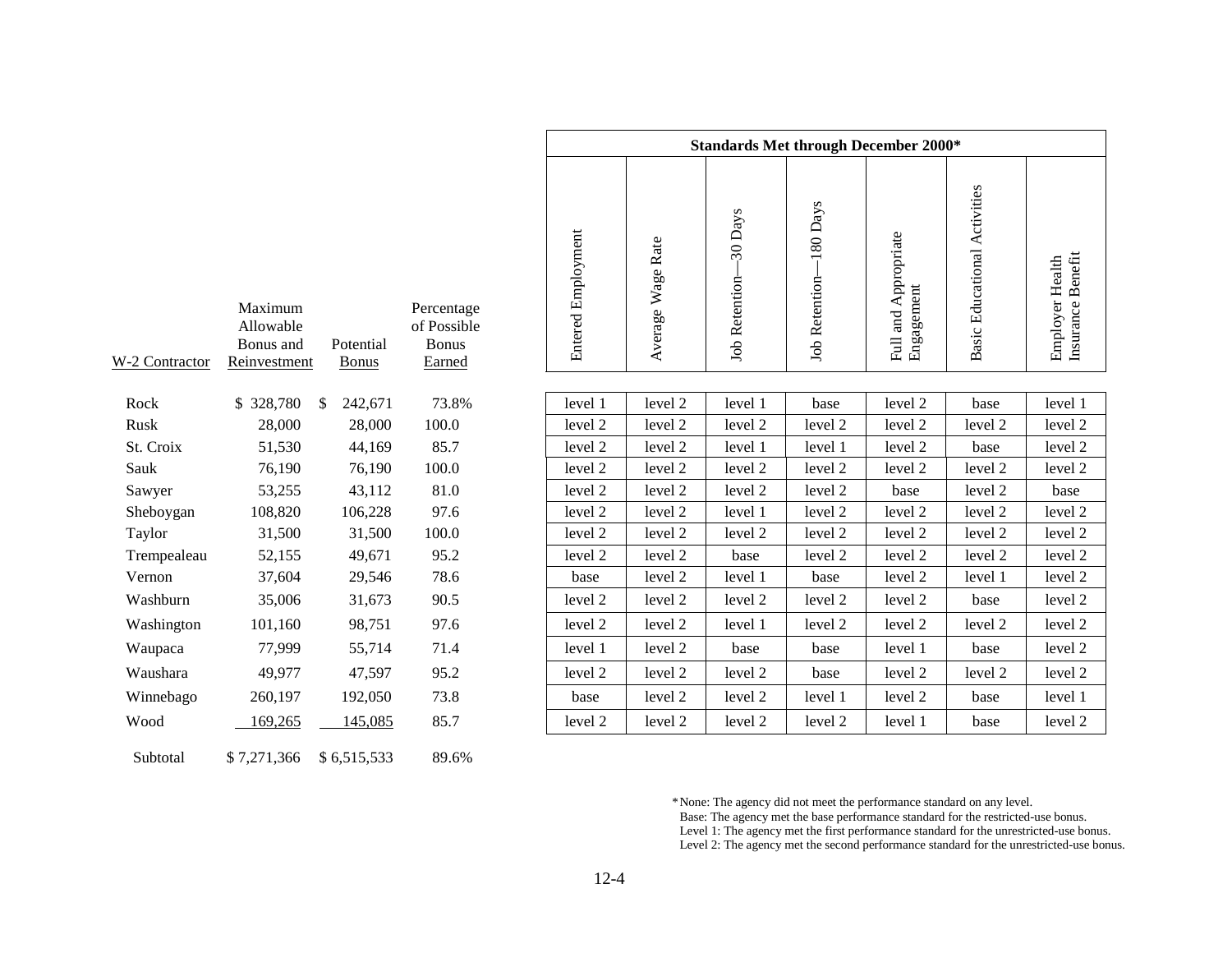|                    | <b>Standards Met through December 2000*</b> |                                 |                                 |                                    |                                   |                                         |  |  |  |  |  |
|--------------------|---------------------------------------------|---------------------------------|---------------------------------|------------------------------------|-----------------------------------|-----------------------------------------|--|--|--|--|--|
| Entered Employment | Wage Rate<br>Average                        | 30 Days<br><b>Job Retention</b> | 80 Days<br><b>Job Retention</b> | Full and Appropriate<br>Engagement | ctivities<br>Educational<br>Basic | Benefit<br>Employer Health<br>Insurance |  |  |  |  |  |

| <b>Bad River</b><br><b>B</b> and | 24,500 | 19,833 | 81.0% | level           | $\sim$ $\sim$<br>level 2 | $\sqrt{1}$<br>level 2 | $\sim$<br>level 2 | base | Level | level 2        |
|----------------------------------|--------|--------|-------|-----------------|--------------------------|-----------------------|-------------------|------|-------|----------------|
| Oneida<br>Nation                 | 37.120 | 28,283 | 76.2  | $\sim$<br>level | level 2<br>$\sim$        | base                  | level 2           | base | base  | level $\angle$ |

# Subtotal  $$ 61,620 \ $ 48,116 \ $ 78.1\%$

Maximum AllowableBonus andReinvestment

Potential Bonus

Percentage of PossibleBonusEarned

W-2 Contractor

Oneida

**Tribes**

| Private Agencies in Milwaukee County <sup>2</sup> |  |  |  |  |   |  |  |  |
|---------------------------------------------------|--|--|--|--|---|--|--|--|
|                                                   |  |  |  |  | . |  |  |  |

|                 | Ellipt. Solutions $\phi$ 0,122,707 $\phi$ 2,031,130 |           | フフ・ムツロ |
|-----------------|-----------------------------------------------------|-----------|--------|
| Maximus         | 3,155,863                                           | 2,554,746 | 81.0   |
| OIC-GM          | 3,299,809                                           | 2,828,407 | 85.7   |
| <b>UMOS</b>     | 2,591,908                                           | 2,036,499 | 78.6   |
| <b>YW</b> Works | 2,551,633                                           | 2,308,620 | 90.5   |
| Subtotal        | \$17,721,920 \$15,559,422                           |           | 87.8%  |

| Empl. Solutions \$ 6,122,707 \$ 5,831,150 |           |           | 95.2% | level 1 | level 2 | level 2 | level 2 | level 2 | level 2 | level 2 |
|-------------------------------------------|-----------|-----------|-------|---------|---------|---------|---------|---------|---------|---------|
| Maximus                                   | 3,155,863 | 2,554,746 | 81.0  | level 1 | level 2 | level   | level.  | level 2 | base    | level 2 |
| OIC-GM                                    | 3,299,809 | 2,828,407 | 85.7  | level 1 | level 2 | level 2 | level 2 | level:  | level:  | level 2 |
| UMOS                                      | 2,591,908 | 2,036,499 | 78.6  | base    | level 2 | level 2 | level   | level   | level   | level 2 |
| YW Works                                  | 2,551,633 | 2,308,620 | 90.5  | level 2 | level 2 | level 2 | level 2 | level   | level   | level 2 |

\*None: The agency did not meet the performance standard on any level. Base: The agency met the base performance standard for the restricted-use bonus. Level 1: The agency met the first performance standard for the unrestricted-use bonus.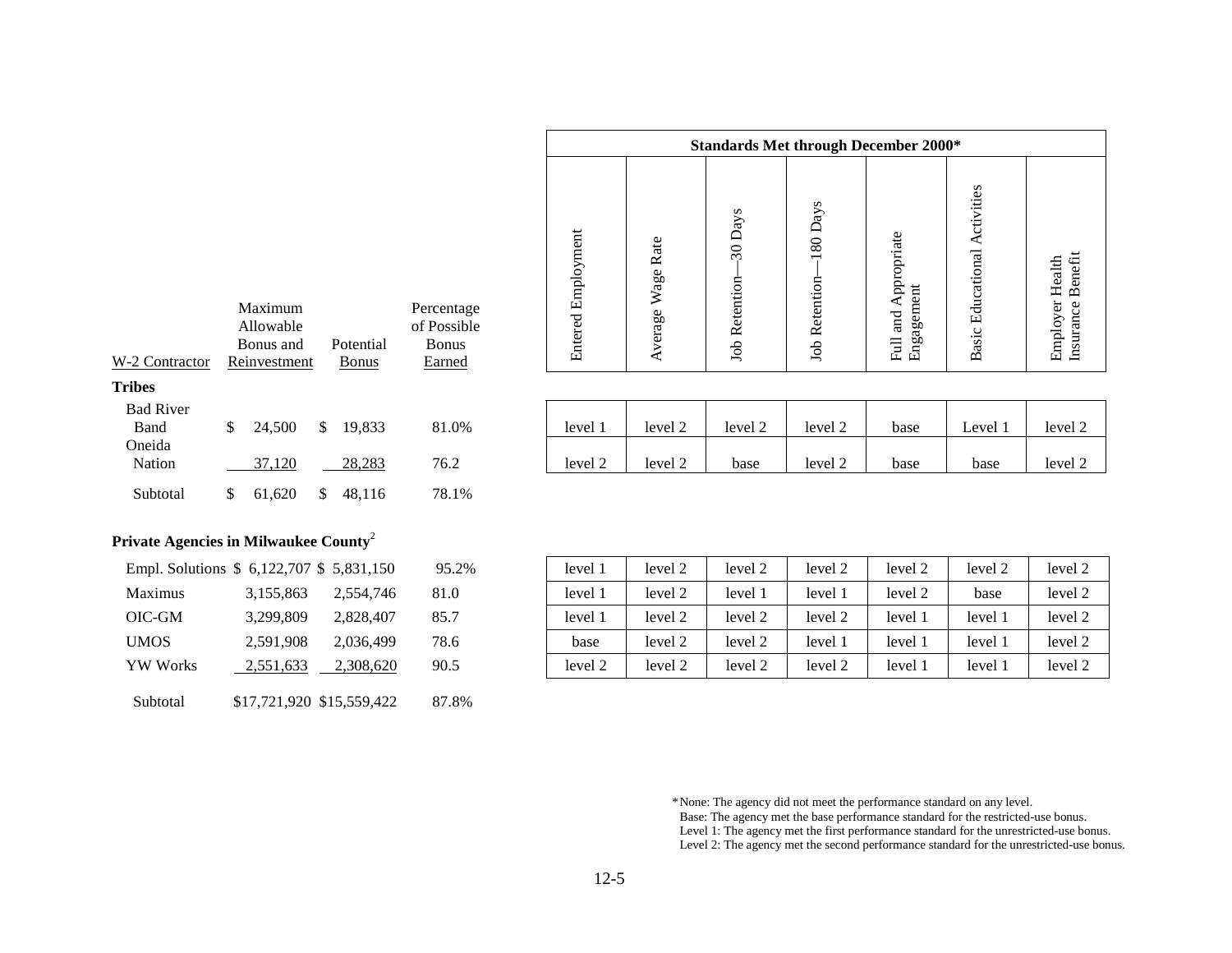| W-2 Contractor                                  | Maximum<br>Allowable<br>Bonus and<br>Reinvestment |               | Potential<br><b>Bonus</b> | Percentage<br>of Possible<br><b>Bonus</b><br>Earned |
|-------------------------------------------------|---------------------------------------------------|---------------|---------------------------|-----------------------------------------------------|
| Private Agencies in Other Counties <sup>3</sup> |                                                   |               |                           |                                                     |
| Florence—<br>Fwd. Serv.<br>$FOV -$              | 14,000                                            |               | 12,667                    | 90.5%                                               |
| Fwd. Serv.                                      | \$<br>128,100                                     | \$            | 122,000                   | 95.2                                                |
| Juneau—<br>Wkfce. Conn.                         | 88,364                                            |               | 86,260                    | 97.6                                                |
| Kewaunee—<br>Fwd. Serv.                         | 17,500                                            |               | 17,083                    | 97.6                                                |
| Monroe—<br>Wkfce. Conn.                         | 97,553                                            |               | 95,299                    | 97.7                                                |
| Shawano—<br><b>Job Center</b>                   | 74,940                                            |               | 67,804                    | 90.5                                                |
| Walworth—<br>Kaiser                             | 127,990                                           |               | 127,990                   | 100.0                                               |
| Waukesha—<br>Curtis                             | 248,659                                           |               | 236,819                   | 95.2                                                |
| Subtotal                                        | \$<br>797,106                                     | $\frac{1}{2}$ | 765,852                   | 96.1%                                               |
| Total                                           | \$25,852,012                                      |               | \$22,888,923              | 88.5%                                               |

| <b>Standards Met through December 2000*</b> |                         |                                 |                                  |                                    |                                 |                                                |  |
|---------------------------------------------|-------------------------|---------------------------------|----------------------------------|------------------------------------|---------------------------------|------------------------------------------------|--|
| <b>Entered Employment</b>                   | Rate<br>Wage<br>Average | 30 Days<br><b>Job Retention</b> | 180 Days<br><b>Job Retention</b> | Full and Appropriate<br>Engagement | Activities<br>Basic Educational | Benefit<br><b>Employer Health</b><br>Insurance |  |
|                                             |                         |                                 |                                  |                                    |                                 |                                                |  |

| $\cdots$          |               |               |         |       |         |         |         |         |         |         |         |
|-------------------|---------------|---------------|---------|-------|---------|---------|---------|---------|---------|---------|---------|
| Florence-         |               |               |         |       |         |         |         |         |         |         |         |
| Fwd. Serv.        | 14,000        |               | 12,667  | 90.5% | level 2 | level 2 | level 2 | level 2 | level 2 | level 1 | level 1 |
| $FOV$ —           |               |               |         |       |         |         |         |         |         |         |         |
| Fwd. Serv.        | \$<br>128,100 | <sup>\$</sup> | 122,000 | 95.2  | level 2 | level 2 | level 2 | level 2 | level 2 | level 1 | level 2 |
| Juneau—           |               |               |         |       |         |         |         |         |         |         |         |
| Wkfce. Conn.      | 88,364        |               | 86,260  | 97.6  | level 2 | level 2 | level 2 | level 1 | level 2 | level 2 | level 2 |
| Kewaunee-         |               |               |         |       |         |         |         |         |         |         |         |
| Fwd. Serv.        | 17,500        |               | 17,083  | 97.6  | level 2 | level 2 | level 1 | level 2 | level 2 | level 2 | level 2 |
| Monroe—           |               |               |         |       |         |         |         |         |         |         |         |
| Wkfce. Conn.      | 97,553        |               | 95,299  | 97.7  | level 2 | level 2 | level 1 | level 2 | level 2 | level 2 | level 2 |
| Shawano—          |               |               |         |       |         |         |         |         |         |         |         |
| <b>Job Center</b> | 74.940        |               | 67,804  | 90.5  | base    | level 2 | level 2 | level 2 | level 2 | level 2 | level 2 |
| Walworth—         |               |               |         |       |         |         |         |         |         |         |         |
| Kaiser            | 127,990       |               | 127.990 | 100.0 | level 2 | level 2 | level 2 | level 2 | level 2 | level 2 | level 2 |
| Waukesha—         |               |               |         |       |         |         |         |         |         |         |         |
| Curtis            | 248,659       |               | 236,819 | 95.2  | level 2 | level 2 | level 2 | level 2 | level 2 | level 1 | level 2 |
|                   |               |               |         |       |         |         |         |         |         |         |         |

\*None: The agency did not meet the performance standard on any level. Base: The agency met the base performance standard for the restricted-use bonus. Level 1: The agency met the first performance standard for the unrestricted-use bonus. Level 2: The agency met the second performance standard for the unrestricted-use bonus.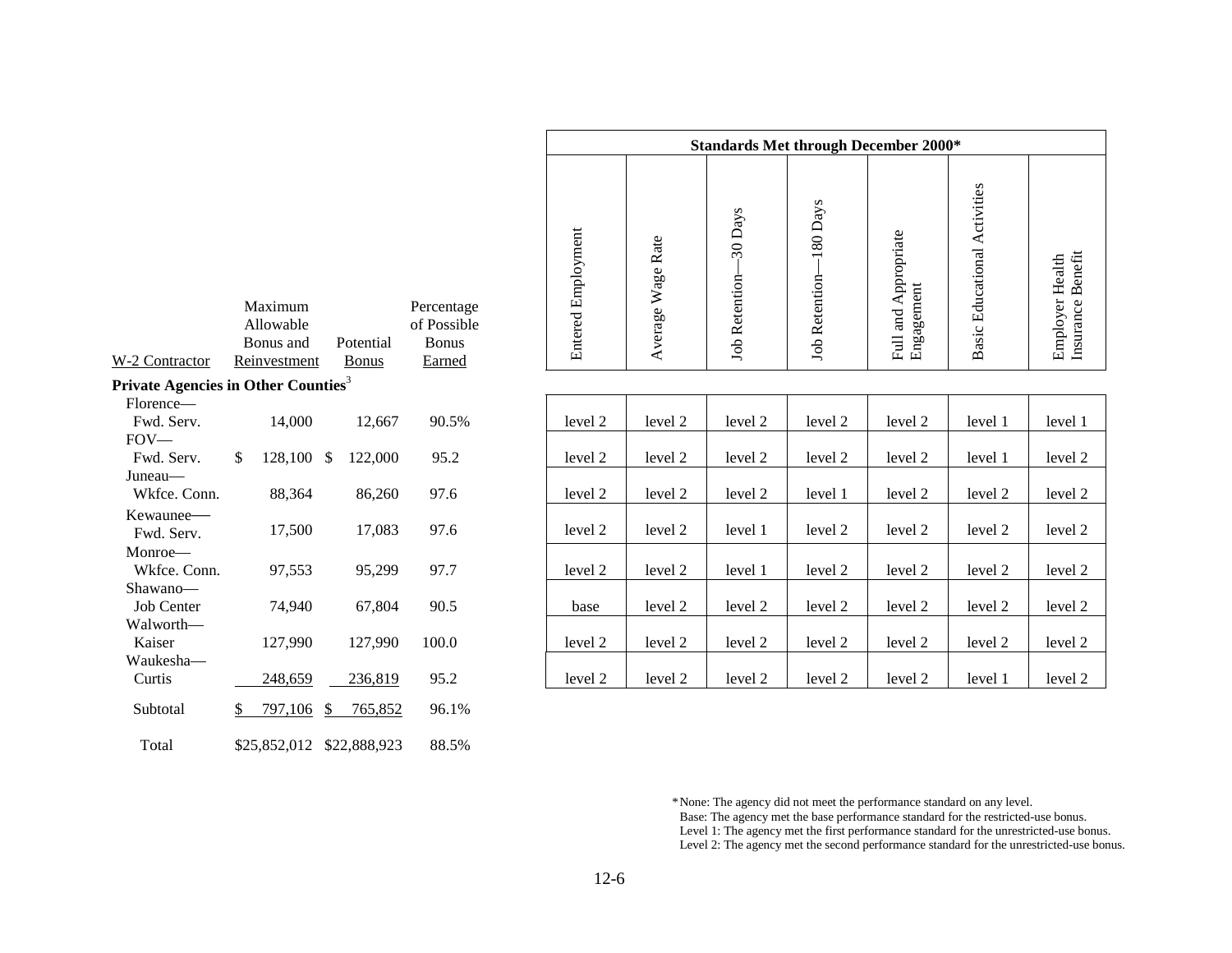$2$  These agencies serve six regions in Milwaukee County:

| Region I         | <b>YW</b> Works                                                    |
|------------------|--------------------------------------------------------------------|
| Region II        | United Migrant Opportunity Services, Inc.                          |
| Region III       | Opportunities Industrialization Center of Greater Milwaukee        |
| <b>Region IV</b> | Employment Solutions, Inc., a subsidiary of Goodwill Industries of |
|                  | Southeastern Wisconsin and Metropolitan Chicago, Inc.              |
| Region V         | Employment Solutions, Inc., a subsidiary of Goodwill Industries of |
|                  | Southeastern Wisconsin and Metropolitan Chicago, Inc.              |
| Region VI        | Maximus, Inc.                                                      |

 $3$  Ten counties other than Milwaukee are served by these five private agencies under the current contracts:

| Curtis & Associates, Inc.                 | Waukesha County                                                                                                            |
|-------------------------------------------|----------------------------------------------------------------------------------------------------------------------------|
| <b>Forward Service Corporation</b>        | <b>Florence County</b><br>Forest, Oneida, and Vilas (FOV) counties,<br>operating as a consortium<br><b>Kewaunee County</b> |
| Kaiser Group, Inc.                        | Walworth County                                                                                                            |
| Shawano County Job Center<br>Incorporated | <b>Shawano County</b>                                                                                                      |
| Workforce Connections, Inc.               | Juneau County<br><b>Monroe County</b>                                                                                      |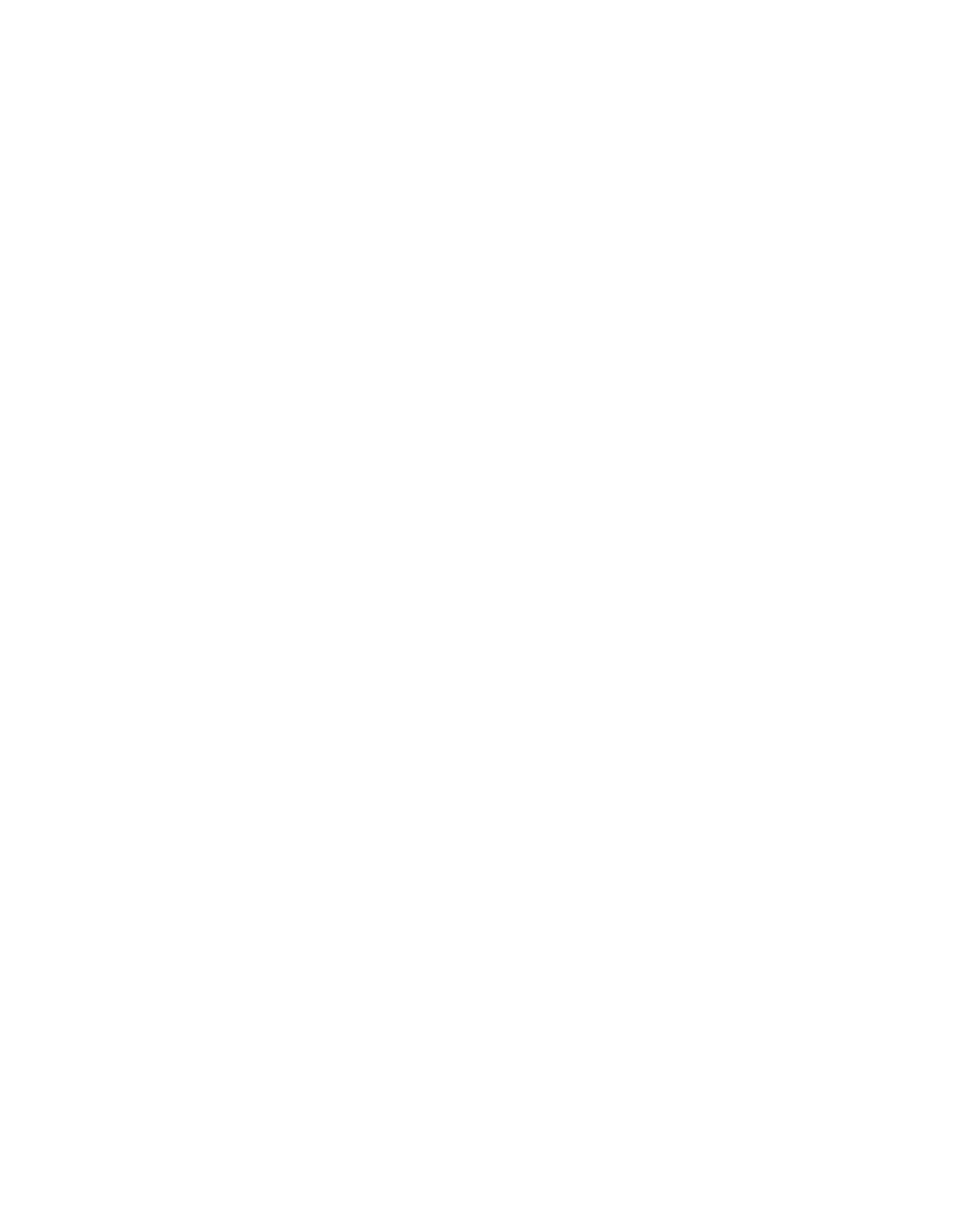#### **Income and Poverty Status of Former W-2 Participants**

(Left W-2 in First Quarter 1998)

|                            |                          |                          | Percentage               |                                       |                          |                          |                                                     |
|----------------------------|--------------------------|--------------------------|--------------------------|---------------------------------------|--------------------------|--------------------------|-----------------------------------------------------|
|                            | Number                   | Number                   | Number                   | Average<br>State and                  |                          | Percentage               | Above                                               |
|                            | Who                      | Filing                   | Claiming                 | Federal                               | Average                  | Above                    | Poverty                                             |
| <b>W-2 Contractor</b>      | Left W-2 Returns         |                          | <b>EITC</b>              | <b>EITC</b>                           | Income                   | Poverty                  | with EITC                                           |
| <b>Counties</b>            |                          |                          |                          |                                       |                          |                          |                                                     |
| Adams <sup>1</sup>         | --                       |                          |                          |                                       |                          |                          |                                                     |
| Ashland <sup>1</sup>       | $-$                      | $-$                      | $-$                      |                                       |                          |                          | $-$                                                 |
| <b>Barron</b>              | 10                       | $\overline{7}$           | $\overline{7}$           | \$2,875                               | \$7,757                  | 16.7%                    | 33.3%                                               |
| Bayfield <sup>1</sup>      | $-\,-$                   | $-$                      | $-\!$ $\!-$              | $-$                                   |                          | $-$                      | $-\,-$                                              |
| <b>Brown</b>               | 74                       | 49                       | 38                       | 2,360                                 | 14,326                   | 40.0                     | 53.3                                                |
| Buffalo <sup>1</sup>       | $-$                      | --                       | --                       |                                       |                          | --                       | --                                                  |
| Burnett <sup>1</sup>       | $-$                      | $-$                      | --                       | $-$                                   | $-$                      | $-$                      | $-$                                                 |
| Calumet                    | 10                       | $\overline{7}$           | $\overline{4}$           | 2,596                                 | 22,132                   | 40.0                     | 40.0                                                |
| Chippewa                   | 14                       | 10                       | 8                        | 1,257                                 | 9,857                    | 25.0                     | 25.0                                                |
| Clark <sup>1</sup>         | $-$                      | $-$                      | $-$                      | $-$                                   | $-$                      | $-$                      | $- -$                                               |
| Columbia <sup>1</sup>      |                          |                          | --                       |                                       | $-$                      | $-$                      | $-$                                                 |
| Crawford <sup>1</sup>      | $-$                      | $-$                      | $- -$                    | $\hspace{0.05cm}$ – $\hspace{0.05cm}$ | $\overline{\phantom{m}}$ | $\overline{\phantom{a}}$ | $-$                                                 |
| Dane                       | 188                      | 105                      | 90                       | 2,035                                 | 11,449                   | 31.4                     | 46.1                                                |
| Dodge                      | 20                       | 15                       | 11                       | 1,150                                 | 15,950                   | 70.0                     | 80.0                                                |
| Door <sup>1</sup>          | $\overline{\phantom{m}}$ | $-$                      | $\qquad \qquad -$        | $\overline{\phantom{m}}$              | $\overline{\phantom{m}}$ | $\overline{\phantom{a}}$ | $\hspace{0.05cm} -\hspace{0.05cm} -\hspace{0.05cm}$ |
| Douglas                    | 106                      | 68                       | 58                       | 2,283                                 | 11,284                   | 37.9                     | 50.0                                                |
| Dunn                       | 9                        | 5                        | $\mathfrak{S}$           | 6,063                                 | 8,486                    | 0.0                      | 33.3                                                |
| Eau Claire                 | 55                       | 45                       | 37                       | 3,081                                 | 12,542                   | 28.6                     | 45.7                                                |
| $\text{Florence}^1$        | $- -$                    | $\overline{\phantom{m}}$ | $\qquad \qquad -$        | $\hspace{0.05cm}$ – $\hspace{0.05cm}$ | $\qquad \qquad -$        | $-\,-$                   | $\overline{\phantom{a}}$                            |
| Fond du Lac                | 39                       | 33                       | 31                       | 2,557                                 | 12,733                   | 32.0                     | 52.0                                                |
| Grant-SW                   |                          |                          |                          |                                       |                          |                          |                                                     |
| Consortium <sup>1, 2</sup> |                          |                          |                          |                                       |                          |                          |                                                     |
| Green Lake <sup>1</sup>    |                          |                          |                          |                                       |                          |                          |                                                     |
| $\text{Iron}^1$            | $-$                      | --                       | --                       |                                       | --                       | --                       | --                                                  |
| Jackson <sup>1</sup>       | --                       | $-$                      | --                       | $-$                                   | $-$                      | $-$                      | $\overline{\phantom{a}}$                            |
| Jefferson                  | 9                        | $\tau$                   | 6                        | 626                                   | 15,980                   | 80.0                     | 80.0                                                |
| Kenosha                    | 71                       | 37                       | 34                       | 2,171                                 | 9,537                    | 25.0                     | 40.0                                                |
| La Crosse                  | 19                       | 14                       | 10                       | 1,755                                 | 5,939                    | 0.0                      | 11.1                                                |
| Langlade                   | $17\,$                   | 14                       | 11                       | 1,944                                 | 12,747                   | 27.3                     | 36.4                                                |
| Lincoh <sup>1</sup>        |                          |                          | --                       |                                       |                          |                          |                                                     |
| Manitowoc                  | $\overline{7}$           | 3                        | $\overline{2}$           | 1,976                                 | 10,201                   | 33.3                     | 66.7                                                |
| Marathon                   | 39                       | 28                       | 24                       | 3,002                                 | 12,864                   | 23.8                     | 42.9                                                |
| Marinette <sup>1</sup>     | --                       |                          | --                       |                                       |                          | --                       | --                                                  |
| Marquette <sup>1</sup>     | --                       | --                       | $-\!$ $\!-$              | $-$                                   | --                       | --                       | --                                                  |
| Menominee                  | 32                       | 21                       | 18                       | 2,182                                 | 3,586                    | 6.7                      | 13.3                                                |
| Monroe                     | 13                       | 13                       | 10                       | 2,077                                 | 10,406                   | 37.5                     | 50.0                                                |
| Oconto <sup>1</sup>        | $\overline{\phantom{a}}$ | $\overline{\phantom{a}}$ | $\overline{\phantom{a}}$ | --                                    | --                       | --                       | $\hspace{0.05cm} -\hspace{0.05cm} -\hspace{0.05cm}$ |
| Outagamie                  | 35                       | $27\,$                   | 20                       | 2,498                                 | 17,961                   | 33.3                     | 40.0                                                |
|                            |                          |                          |                          |                                       |                          |                          |                                                     |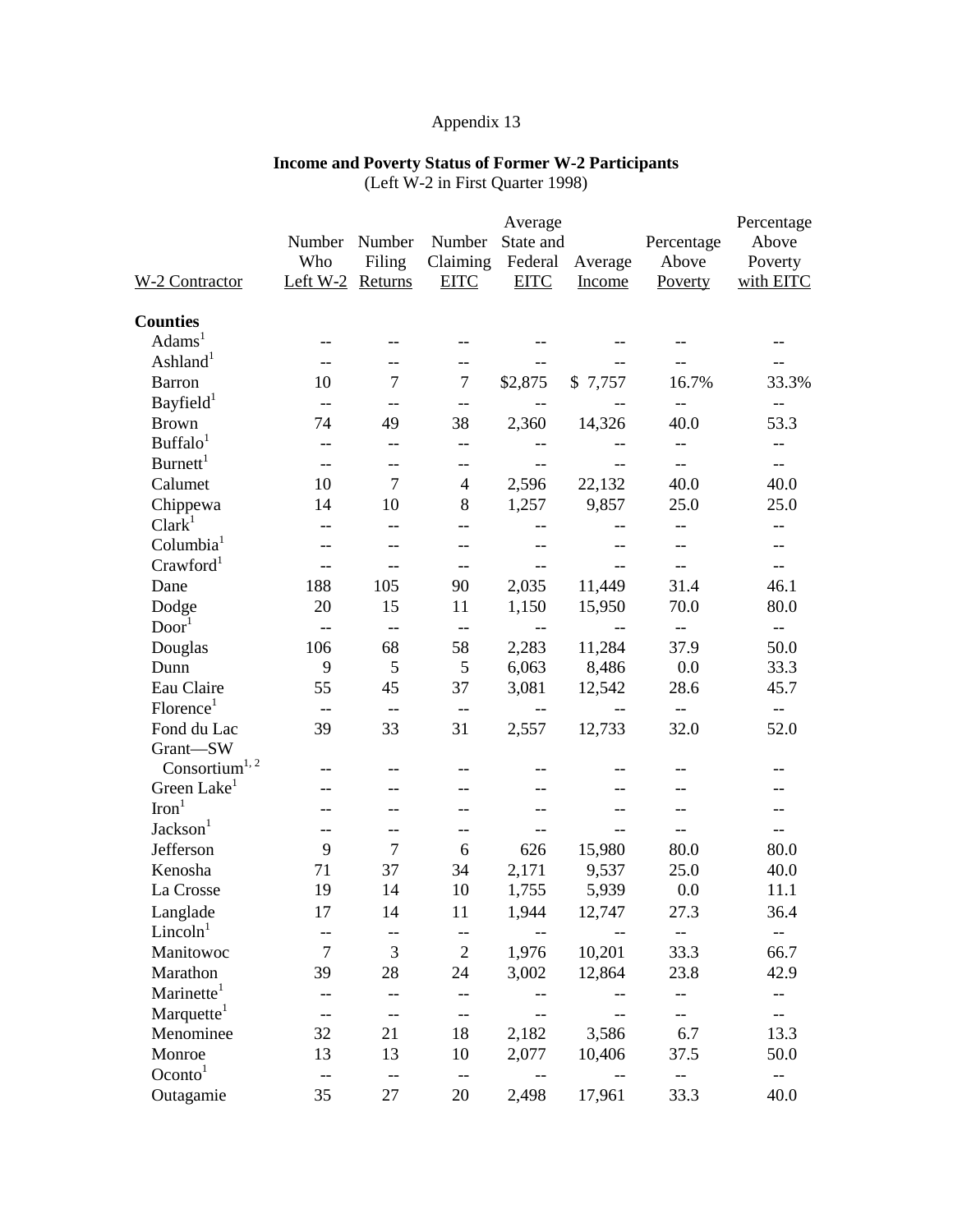|                                                   |            |                |                  | Average          |                                                     |                | Percentage               |
|---------------------------------------------------|------------|----------------|------------------|------------------|-----------------------------------------------------|----------------|--------------------------|
|                                                   | Number     | Number         | Number           | State and        |                                                     | Percentage     | Above                    |
|                                                   | Who        | Filing         | Claiming         | Federal          | Average                                             | Above          | Poverty                  |
| W-2 Contractor                                    | Left $W-2$ | Returns        | <b>EITC</b>      | <b>EITC</b>      | Income                                              | <b>Poverty</b> | with EITC                |
| Ozaukee <sup>1</sup>                              |            |                |                  |                  |                                                     |                |                          |
| Pepin <sup>1</sup>                                | --         |                | --               |                  |                                                     |                |                          |
| $P \text{icrce}^1$                                | --         |                | --               | --               |                                                     |                | $-$                      |
| Polk                                              | 6          | 3              | $\overline{2}$   | \$2,039          | \$21,022                                            | 66.7%          | 100.0%                   |
| Portage                                           | 12         | 12             | 10               | 2,023            | 9,904                                               | 18.2           | 27.3                     |
| Price                                             | 8          | 5              | $\mathfrak{S}$   | 3,024            | 9,138                                               | 25.0           | 25.0                     |
| Racine                                            | 104        | 82             | 68               | 2,557            | 11,394                                              | 38.6           | 50.0                     |
| Rock                                              | 59         | 31             | 30               | 2,341            | 9,724                                               | 17.9           | 42.9                     |
| Rusk <sup>1</sup>                                 | $-$        | --             | $-\!$ $\!-$      |                  |                                                     | --             | $\overline{\phantom{a}}$ |
| St Croix                                          | 8          | 6              | $\mathfrak s$    | 3,820            | 19,066                                              | 80.0           | 80.0                     |
| Sauk                                              | 18         | 11             | $\tau$           | 1,093            | 5,925                                               | 20.0           | 20.0                     |
| Sawyer                                            | 26         | 20             | 17               | 2,277            | 6,997                                               | 12.5           | 25.0                     |
| Sheboygan                                         | 20         | 14             | 9                | 2,435            | 21,680                                              | 40.0           | 60.0                     |
| Taylor                                            | 11         | 5              | 5                | 1,664            | 9,462                                               | 50.0           | 50.0                     |
| Trempealeau <sup>1</sup>                          | --         | --             | --               |                  | $-\,-$                                              | --             | --                       |
| Vernon <sup>1</sup>                               | $- -$      | --             | --               | $-$              | $\hspace{0.05cm} -\hspace{0.05cm} -\hspace{0.05cm}$ | $-$            | $- -$                    |
| Washburn                                          | 8          | $\overline{4}$ | $\overline{4}$   | 4,608            | 9,549                                               | 0.0            | 33.3                     |
| Washington                                        | 13         | 10             | 9                | 1,927            | 9,281                                               | 14.3           | 14.3                     |
| Waupaca                                           | 9          | $\tau$         | 3                | 790              | 10,188                                              | 20.0           | 40.0                     |
| Waushara                                          | 8          | 6              | 5                | 3,167            | 22,545                                              | 80.0           | 80.0                     |
| Winnebago                                         | 77         | 62             | 47               | 2,214            | 15,400                                              | 40.4           | 51.9                     |
| Wood                                              | 22         | 6              | $\boldsymbol{0}$ | $\boldsymbol{0}$ | 21,472                                              | 50.0           | 50.0                     |
| Subtotal                                          | 1,176      | 792            | 650              | \$2,312          | \$12,050                                            | 32.6%          | 45.8%                    |
| <b>Tribes</b>                                     |            |                |                  |                  |                                                     |                |                          |
| Lac du Flambeau                                   |            |                |                  |                  |                                                     |                |                          |
| Band <sup>1</sup>                                 |            |                |                  |                  |                                                     |                |                          |
| Bad River Band <sup>1</sup>                       |            |                | --               |                  |                                                     |                |                          |
| <b>Oneida Nation</b>                              | 17         | 12             | 12               | \$3,156          | \$7,802                                             | 12.5%          | 25.0%                    |
| Subtotal                                          | 17         | 12             | 12               | \$3,156          | \$7,802                                             | 12.5%          | 25.0%                    |
| Private Agencies in Milwaukee County <sup>3</sup> |            |                |                  |                  |                                                     |                |                          |
| Employment                                        |            |                |                  |                  |                                                     |                |                          |
| Solutions                                         | 124        | 72             | 62               | \$2,389          | \$12,929                                            | 40.3%          | 52.8%                    |
| Maximus                                           | 186        | 123            | 101              | 2,277            | 12,979                                              | 42.3           | 55.3                     |
| OIC-GM                                            | 60         | 27             | 24               | 2,041            | 10,980                                              | 33.3           | 37.0                     |
| <b>UMOS</b>                                       | 186        | 113            | 93               | 2,275            | 12,919                                              | 33.6           | 48.7                     |
| <b>YW Works</b>                                   | 77         | 35             | 33               | 2,200            | 11,926                                              | 31.4           | 48.6                     |
| Other Milwaukee                                   | <u>22</u>  | 16             | 16               | 2,685            | 9,598                                               | 31.3           | 43.8                     |
| Subtotal                                          | 655        | 386            | 329              | \$2,291          | \$12,577                                            | 37.3%          | 50.5%                    |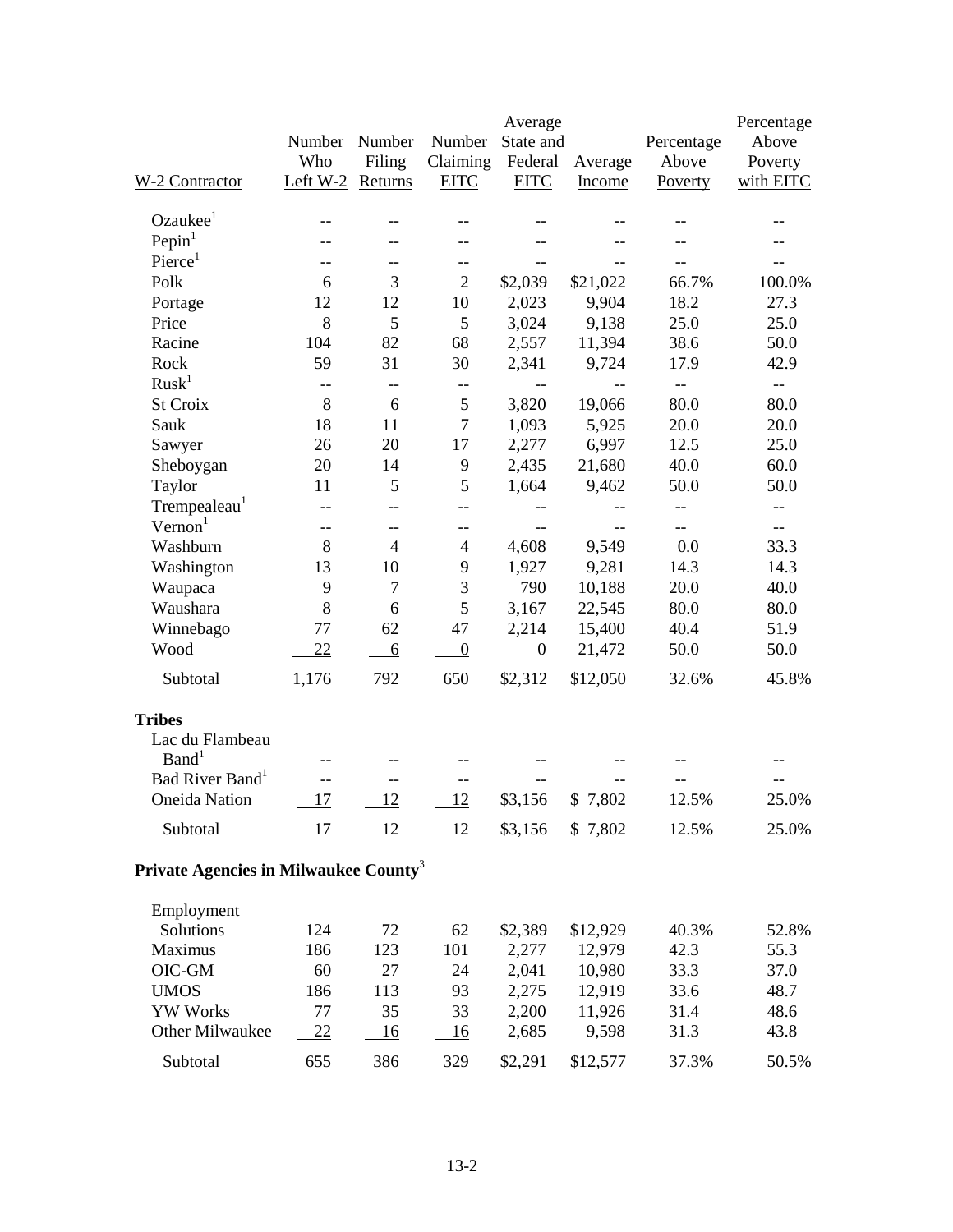| W-2 Contractor                                  | Number<br>Who<br>Left W-2 Returns | Number<br>Filing | Number<br>Claiming<br><b>EITC</b> | Average<br>State and<br>Federal<br><b>EITC</b> | Average<br>Income | Percentage<br>Above<br>Poverty | Percentage<br>Above<br>Poverty<br>with EITC |
|-------------------------------------------------|-----------------------------------|------------------|-----------------------------------|------------------------------------------------|-------------------|--------------------------------|---------------------------------------------|
| Private Agencies in Other Counties <sup>4</sup> |                                   |                  |                                   |                                                |                   |                                |                                             |
| Forest-Fwd.                                     |                                   |                  |                                   |                                                |                   |                                |                                             |
| Serv. $1$                                       |                                   |                  |                                   |                                                |                   |                                |                                             |
| Juneau—W. WI                                    |                                   |                  |                                   |                                                |                   |                                |                                             |
| <b>PIC</b>                                      | 26                                | 18               | 17                                | \$2,660                                        | \$10,882          | 18.8%                          | 37.5%                                       |
| Kewaunee-Fwd.                                   |                                   |                  |                                   |                                                |                   |                                |                                             |
| Serv. <sup>1</sup>                              |                                   | $-$              |                                   |                                                |                   |                                |                                             |
| Oneida-Fwd.                                     |                                   |                  |                                   |                                                |                   |                                |                                             |
| Serv. $1$                                       |                                   | $-$              |                                   |                                                |                   |                                |                                             |
| Shawano—Job                                     |                                   |                  |                                   |                                                |                   |                                |                                             |
| Center                                          | 25                                | 16               | 8                                 | 2,181                                          | 14,978            | 33.3                           | 50.0                                        |
| Vilas-Fwd.                                      |                                   |                  |                                   |                                                |                   |                                |                                             |
| Serv. $1$                                       | --                                |                  |                                   |                                                |                   |                                |                                             |
| Walworth—                                       |                                   |                  |                                   |                                                |                   |                                |                                             |
| Kaiser                                          | 23                                | 17               | 14                                | 2,850                                          | 12,910            | 50.0                           | 50.0                                        |
| Waukesha-                                       |                                   |                  |                                   |                                                |                   |                                |                                             |
| Curtis                                          | 85                                | 72               | 61                                | 2,370                                          | 12,748            | 34.3                           | 47.8                                        |
| Subtotal                                        | 159                               | 123              | 100                               | 2,462                                          | 12,604            | 33.7                           | 46.5%                                       |
| <b>Balance of State</b>                         | 122                               | 64               | 52                                | \$2,300                                        | \$10,825          | 32.0%                          | 43.9%                                       |
| Total                                           | 2,129                             | 1,377            | 1,143                             | \$2,320                                        | \$11,988          | 33.8%                          | 46.7%                                       |

<sup>1</sup> In general, when agencies had fewer than eight participants, data are reported under Balance of State to protect participants' privacy.

<sup>2</sup> The Southwest Consortium consists of Grant, Green, Iowa, Lafayette, and Richland counties.

<sup>3</sup> These agencies served six regions in Milwaukee County:

| Region I   | <b>YW</b> Works                                                    |
|------------|--------------------------------------------------------------------|
| Region II  | United Migrant Opportunity Services, Inc.                          |
| Region III | Opportunities Industrialization Center of Greater Milwaukee        |
| Region IV  | Employment Solutions, Inc., a subsidiary of Goodwill Industries of |
|            | Southeastern Wisconsin and Metropolitan Chicago, Inc.              |
| Region V   | Employment Solutions, Inc., a subsidiary of Goodwill Industries of |
|            | Southeastern Wisconsin and Metropolitan Chicago, Inc.              |
| Region VI  | Maximus, Inc.                                                      |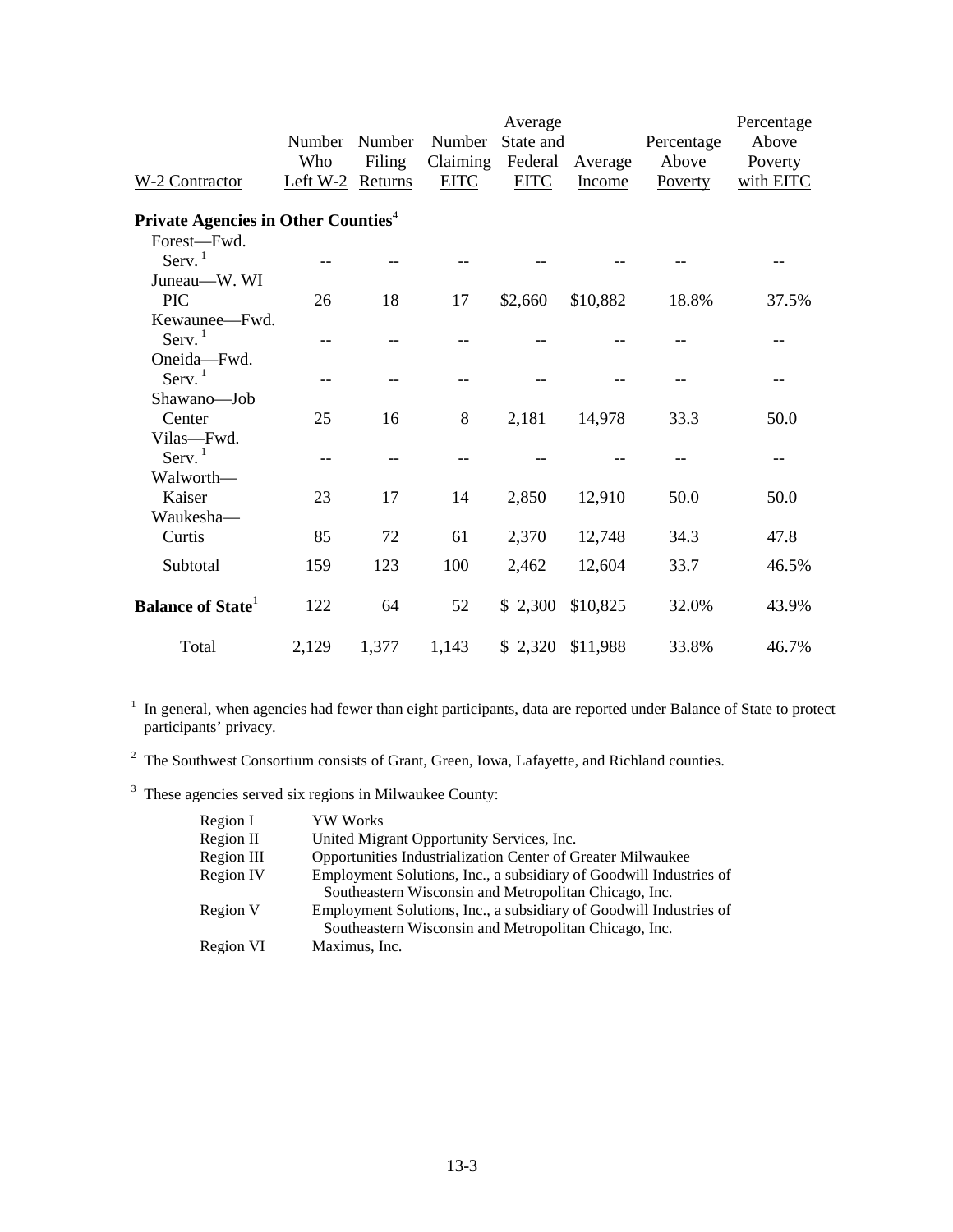$4$  Eight counties other than Milwaukee were served by these five private agencies under the initial implementation contracts:

| Curtis & Associates, Inc.                           | Waukesha County                                                                 |
|-----------------------------------------------------|---------------------------------------------------------------------------------|
| <b>Forward Service Corporation</b>                  | <b>Forest County</b><br><b>Kewaunee County</b><br>Oneida County<br>Vilas County |
| Kaiser Group, Inc.                                  | <b>Walworth County</b>                                                          |
| Shawano County Job Center<br>Incorporated           | <b>Shawano County</b>                                                           |
| Western Wisconsin Private<br>Industry Council, Inc. | Juneau County                                                                   |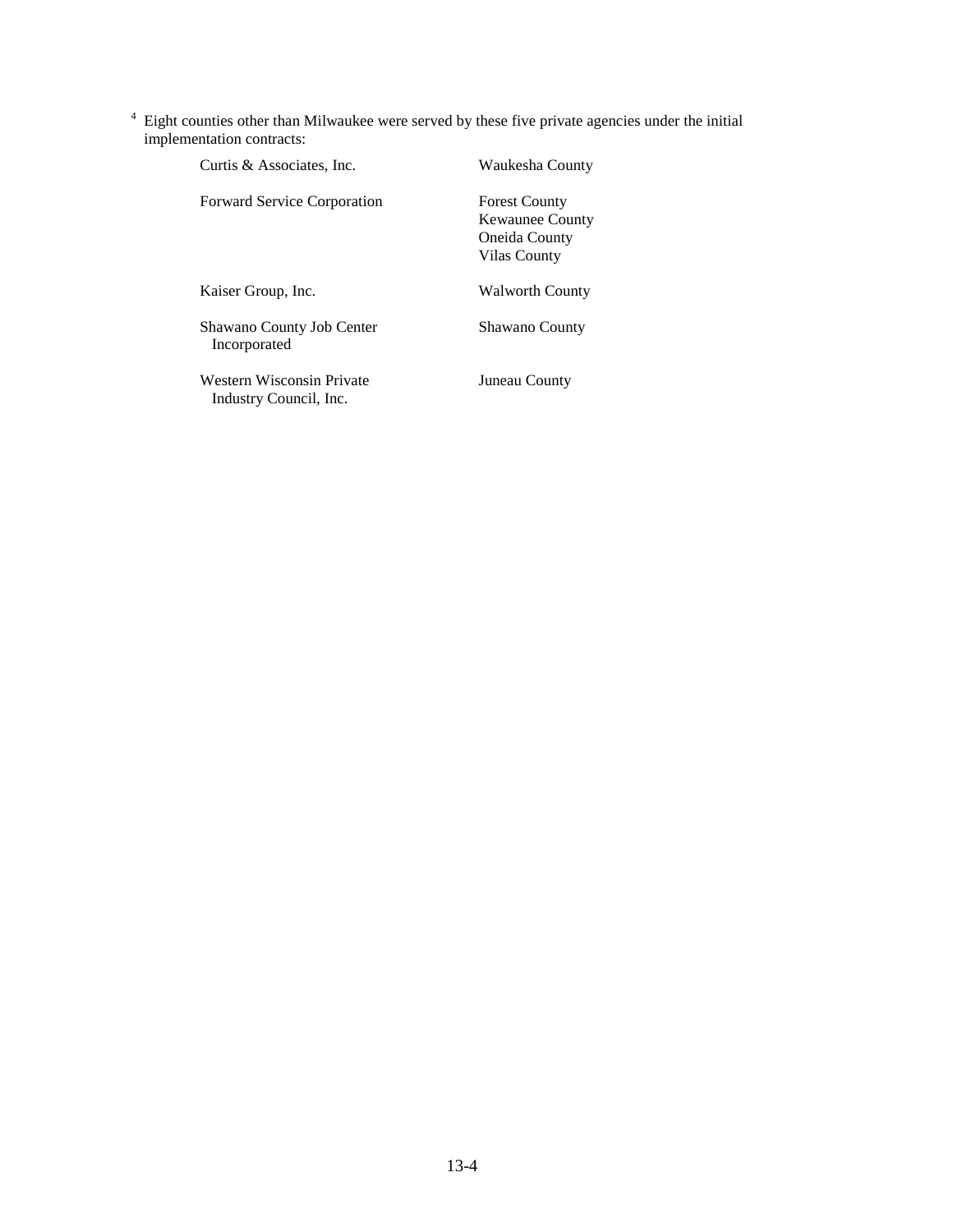#### **Returning Participants by W-2 Agency** July 1998 and July 2000

|                                  |                  |                  | Percentage |
|----------------------------------|------------------|------------------|------------|
| W-2 Contractor                   | <b>July 1998</b> | <b>July 2000</b> | Change     |
| <b>Counties</b>                  |                  |                  |            |
| Adams                            | $\mathbf{1}$     | 1                | 0.0%       |
| Ashland                          | $\boldsymbol{0}$ | $\overline{0}$   | --         |
| <b>Barron</b>                    | 1                | $\overline{4}$   | 300.0      |
| Bayfield                         | $\boldsymbol{0}$ | 1                | $-$        |
| <b>Brown</b>                     | 4                | 3                | (25.0)     |
| <b>Buffalo</b>                   | $\overline{2}$   | $\overline{4}$   | 100.0      |
| <b>Burnett</b>                   | $\mathbf{1}$     | $\overline{0}$   | (100.0)    |
| Calumet                          | $\overline{2}$   | $\overline{4}$   | 100.0      |
| Chippewa                         | $\overline{4}$   | $\overline{2}$   | (50.0)     |
| Clark                            | $\boldsymbol{0}$ | $\mathbf{0}$     |            |
| Columbia                         | $\mathbf{1}$     | 7                | 600.0      |
| Crawford                         | $\mathbf{0}$     | $\overline{0}$   | $-$        |
| Dane                             | 36               | 156              | 333.3      |
| Dodge                            | 7                | 7                | 0.0        |
| Door                             | $\boldsymbol{0}$ | 5                | 0.0        |
| Douglas                          | 4                | 13               | 225.0      |
| Dunn                             | $\overline{2}$   | 11               | 450.0      |
| Eau Claire                       | $\overline{7}$   | $\overline{7}$   | 0.0        |
| Fond du Lac                      | 8                | 8                | 0.0        |
| Grant-SW Consortium <sup>1</sup> | $\mathbf{1}$     | 5                | 400.0      |
| Green Lake                       | $\overline{0}$   | $\overline{c}$   |            |
| Iron                             | $\overline{0}$   | $\overline{2}$   |            |
| Jackson                          | $\boldsymbol{0}$ | $\boldsymbol{0}$ | $-$        |
| Jefferson                        | $\mathbf{1}$     | $\mathbf{1}$     | 0.0        |
| Kenosha                          | 15               | 101              | 573.3      |
| La Crosse                        | 11               | 6                | (45.5)     |
| Langlade                         | $\boldsymbol{0}$ | 3                | --         |
| Lincoln                          | $\mathbf{1}$     | $\mathbf{1}$     | 0.0        |
| Manitowoc                        | $\boldsymbol{0}$ | 1                | --         |
| Marathon                         | 10               | 8                | (20.0)     |
| Marinette                        | $\boldsymbol{0}$ | $\boldsymbol{0}$ | --         |
| Marquette                        | $\mathbf{1}$     | $\mathbf{1}$     | 0.0        |
| Menominee                        | 7                | 6                | (14.3)     |
| Oconto                           | $\boldsymbol{0}$ | $\mathbf{1}$     |            |
| Outagamie                        | 8                | 17               | 112.5      |
| Ozaukee                          | $\boldsymbol{0}$ | 1                |            |
| Pepin                            | $\boldsymbol{0}$ | $\boldsymbol{0}$ |            |
| Pierce                           | $\boldsymbol{0}$ | 1                |            |
| Polk                             | 3                | 3                | 0.0        |
|                                  |                  |                  |            |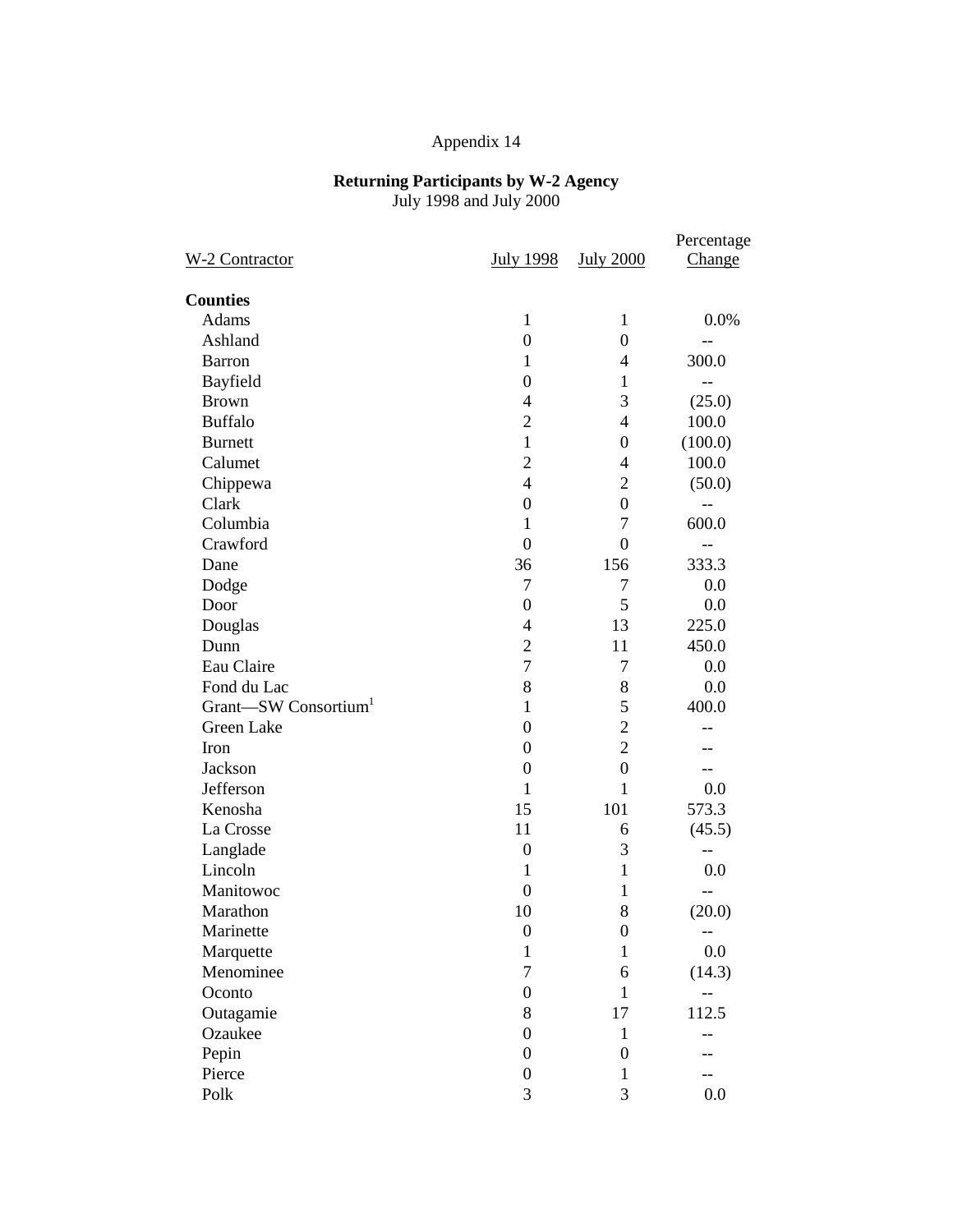| W-2 Contractor                                         | <b>July 1998</b> | <b>July 2000</b> | Percentage<br><b>Change</b> |
|--------------------------------------------------------|------------------|------------------|-----------------------------|
| Portage                                                | 2                | 1                | (50.0)                      |
| Price                                                  | 5                | 3                | $(40.0\%)$                  |
| Racine                                                 | 25               | 37               | 48.0                        |
| Rock                                                   | 8                | 37               | 362.5                       |
| Rusk                                                   | 1                | 1                | 0.0                         |
| St. Croix                                              | $\overline{0}$   | $\overline{4}$   |                             |
| Sauk                                                   | $\boldsymbol{0}$ | 5                |                             |
| Sawyer                                                 | 1                | $\overline{4}$   | 300.0                       |
| Sheboygan                                              | $\overline{c}$   | 3                | 50.0                        |
| Taylor                                                 | $\overline{c}$   | $\boldsymbol{0}$ | (100.0)                     |
| Trempealeau                                            | $\overline{0}$   | 0                |                             |
| Vernon                                                 | $\boldsymbol{0}$ | 1                |                             |
| Washburn                                               |                  |                  |                             |
|                                                        | $\boldsymbol{0}$ | 1                | 300.0                       |
| Washington                                             | 1                | 4                |                             |
| Waupaca                                                | $\boldsymbol{0}$ | 6                |                             |
| Waushara                                               | $\theta$         | $\Omega$         |                             |
| Winnebago                                              | 13               | 25               | 92.3                        |
| Wood                                                   | 5                | 14               | 180.0                       |
| Subtotal                                               | 203              | 539              | 165.5%                      |
| <b>Tribes</b>                                          |                  |                  |                             |
| <b>Bad River Band</b>                                  | 2                | 4                | 100.0%                      |
| Lac du Flambeau Band <sup>2</sup>                      | $\overline{2}$   | --               |                             |
| <b>Oneida Nation</b>                                   | 6                | 5                | (16.7)                      |
|                                                        |                  |                  |                             |
| Subtotal                                               | 10               | 9                | $(10.0\%)$                  |
| Milwaukee County <sup>3</sup>                          | 361              | 3,501            | 869.8%                      |
| <b>Private Agencies in Other Counties</b> <sup>4</sup> |                  |                  |                             |
| FOV-Fwd. Serv.                                         | $\overline{2}$   | $\overline{4}$   | 100.0%                      |
| Juneau-W. WI PIC                                       | 4                | 10               | 150.0                       |
| Kewaunee-Fwd. Serv.                                    | 0                | $\boldsymbol{0}$ |                             |
| Shawano-Job Center                                     | 6                | 3                | (50.0)                      |
| Walworth-Kaiser                                        | 3                | 8                | 166.7                       |
| Waukesha-Curtis                                        | $8\,$            | 24               | 200.0                       |
|                                                        |                  |                  |                             |
| Subtotal                                               | 23               | 49               | 113.0%                      |
| Other $5$                                              |                  |                  |                             |
| Florence-Fwd. Serv.                                    | $\boldsymbol{0}$ | $\overline{c}$   |                             |
| Monroe-Wkfce. Conn.                                    | $\overline{2}$   | 8                | 300.0%                      |
|                                                        |                  |                  |                             |
| Subtotal                                               | $\frac{2}{2}$    | 10               | 400.0%                      |
| Total                                                  | 599              | 4,108            | 585.8                       |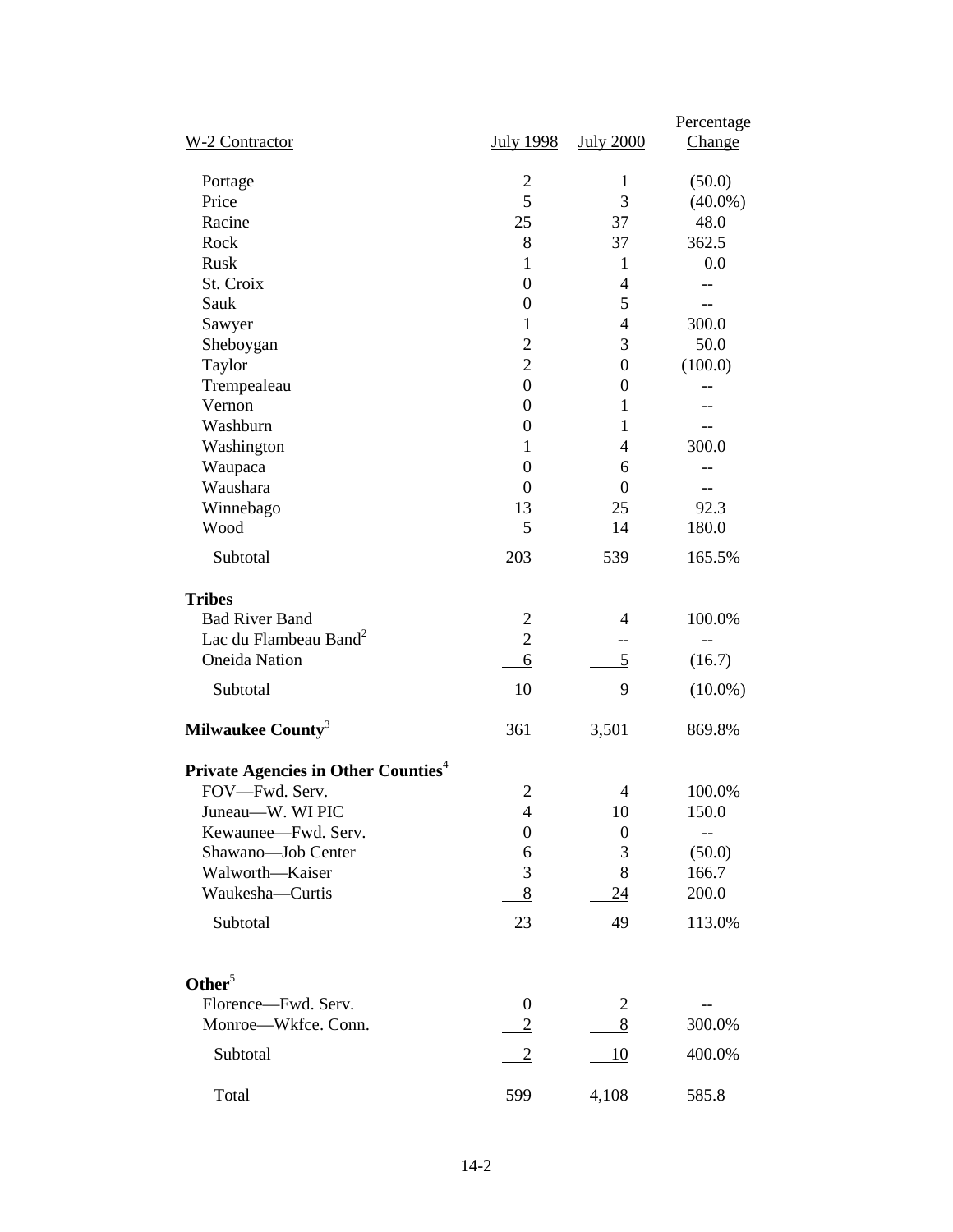- <sup>2</sup> The Lac du Flambeau Band of Chippewa was a W-2 agency through December 1999 but is not a W-2 agency under the current contract.
- <sup>3</sup> Data on returning participants are not available for the private W-2 agencies contracted to serve Milwaukee County, but they are available for Milwaukee County in aggregate.
- <sup>4</sup> Eight counties other than Milwaukee have been served by these five private agencies. The name of one of the agencies changed from the first to the second implementation period.

| Curtis & Associates, Inc.                                                          | Waukesha County                                                                                                                                                                             |
|------------------------------------------------------------------------------------|---------------------------------------------------------------------------------------------------------------------------------------------------------------------------------------------|
| <b>Forward Service Corporation</b>                                                 | <b>Kewaunee County</b><br>Forest, Oneida, and Vilas (FOV) counties were<br>served separately under the initial implementation<br>contract and as a consortium under the current<br>contract |
| Kaiser Group, Inc.                                                                 | <b>Walworth County</b>                                                                                                                                                                      |
| Shawano County Job Center<br>Incorporated                                          | <b>Shawano County</b>                                                                                                                                                                       |
| Western Wisconsin Private<br>Industry Council, Inc.<br>Workforce Connections, Inc. | Juneau County<br>(initial implementation contract)<br>Juneau County                                                                                                                         |
|                                                                                    | (current implementation contract)                                                                                                                                                           |

<sup>5</sup> Programs in these counties were administered by county agencies in July 1998 but by the following private agencies in July 2000:

| <b>Forward Service Corporation</b> | <b>Florence County</b> |
|------------------------------------|------------------------|
| Workforce Connections, Inc.        | <b>Monroe County</b>   |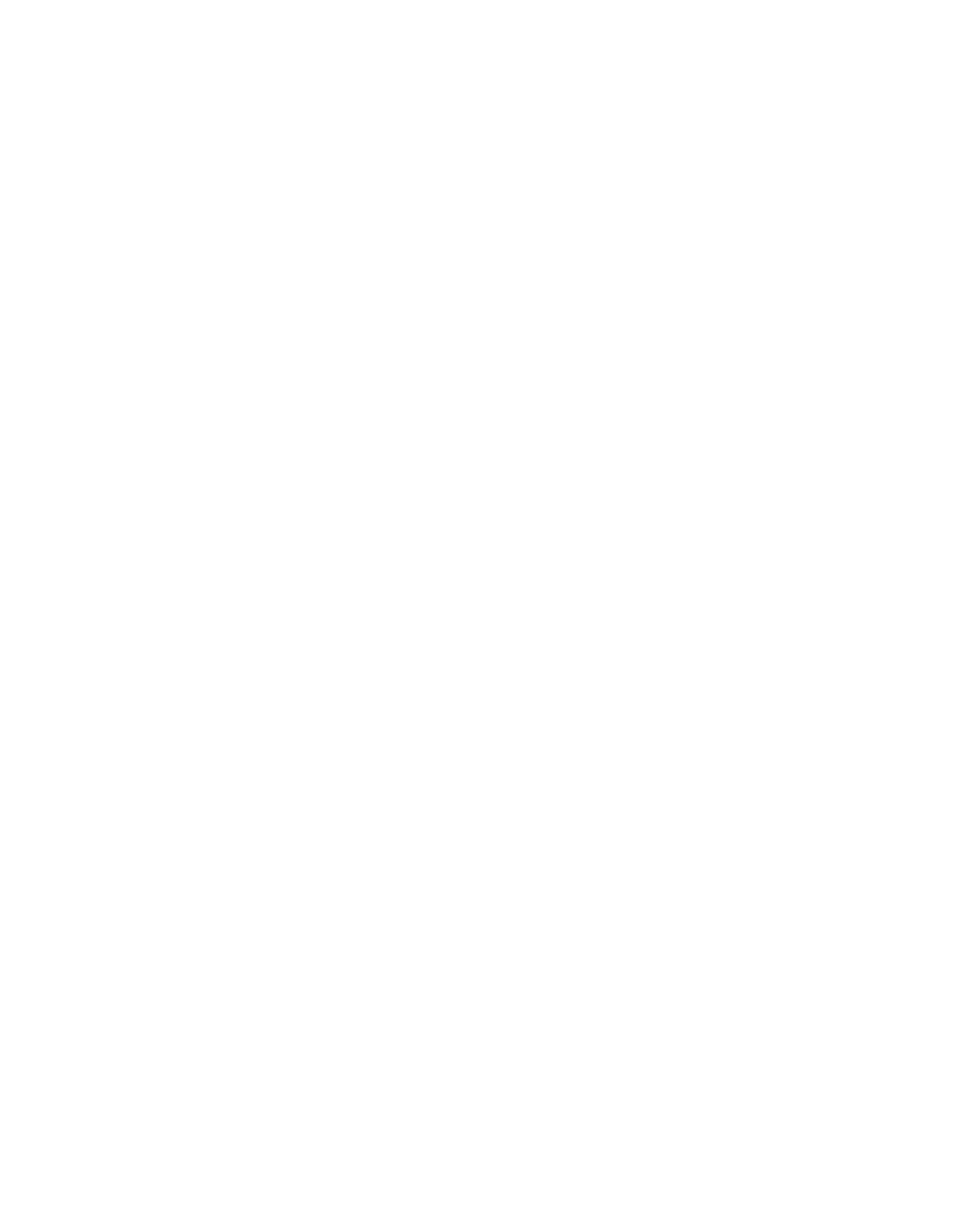**Scott McCallum** Governor

**Jennifer Reinert Secretary** 



**Department of Workforce Development**

201 East Washington Avenue P.O. Box 7946 Madison, WI 53707-7946 Telephone: (608) 266-7552

**OFFICE OF THE SECRETARY**

Fax: (608) 266-1784 http://www.dwd.state.wi.us/ e-mail: DWDSEC@dwd.state.wi.us

March 30, 2001

Janice Mueller State Auditor Legislative Audit Bureau 22 E. Mifflin Street, Suite 500 Madison, WI 53703

Dear Ms. Mueller:

Thank you for the opportunity to review and respond to the Legislative Audit Bureau's evaluation of the Wisconsin Works (W-2) program. The Department of Workforce Development appreciates the significant amount of effort invested by the Audit Bureau in completing this report, as well as five other related reports, regarding W-2. The resulting information has been, and will continue to be, of use to the Department in its efforts to ensure continuous improvement in our programs.

The report addresses several aspects of W-2, which is a complex program, making it difficult to comment on the many observations included. I would, however, like to offer the following observations about its key findings. The information is intended to provide additional background regarding W-2 as it exists today, recognizing that the program has evolved, and will continue to evolve, as we gain experience with this pioneering effort.

#### **Indicators of Program Effectiveness**

The report discusses W-2's success in light of two benchmarks: the extent to which participants have achieved economic self-sufficiency and the extent to which former participants return to the program. What should not be overlooked in considering the observations included in the report is the fact that W-2 was designed as, and continues to be, a stepping stone into the workforce for families with barriers to full employment. W-2, by itself, may not lead to selfsufficiency. W-2 is, however, designed to assist families in their efforts to take the first step toward self-sufficiency by engaging families in the world of work.

Information included in the Audit Bureau's report bears out the success that has been achieved to date. According to the Audit Bureau, the average annual income, including state and federal earned income tax credits, of its sample of former W-2 participants was \$14,308 in 1999. In comparison, a family of three receiving Aid to Families with Dependent Children (AFDC) would have received \$6,204, while the annual cash grant amount under W-2 would have been at least \$7,536. Clearly, this is progress.

In addition, a large portion of these families has the benefit of the necessary in-work supports to promote further efforts to achieve self-sufficiency. The report discounts the value of these inwork supports to former participants, as well as other low-income families, but they are critical to supporting the transition into the world of work. Currently, 40,000 families with children receive food stamps, almost 340,000 families receive Medical Assistance, and 22,500 families, with approximately 40,000 children, receive child care assistance.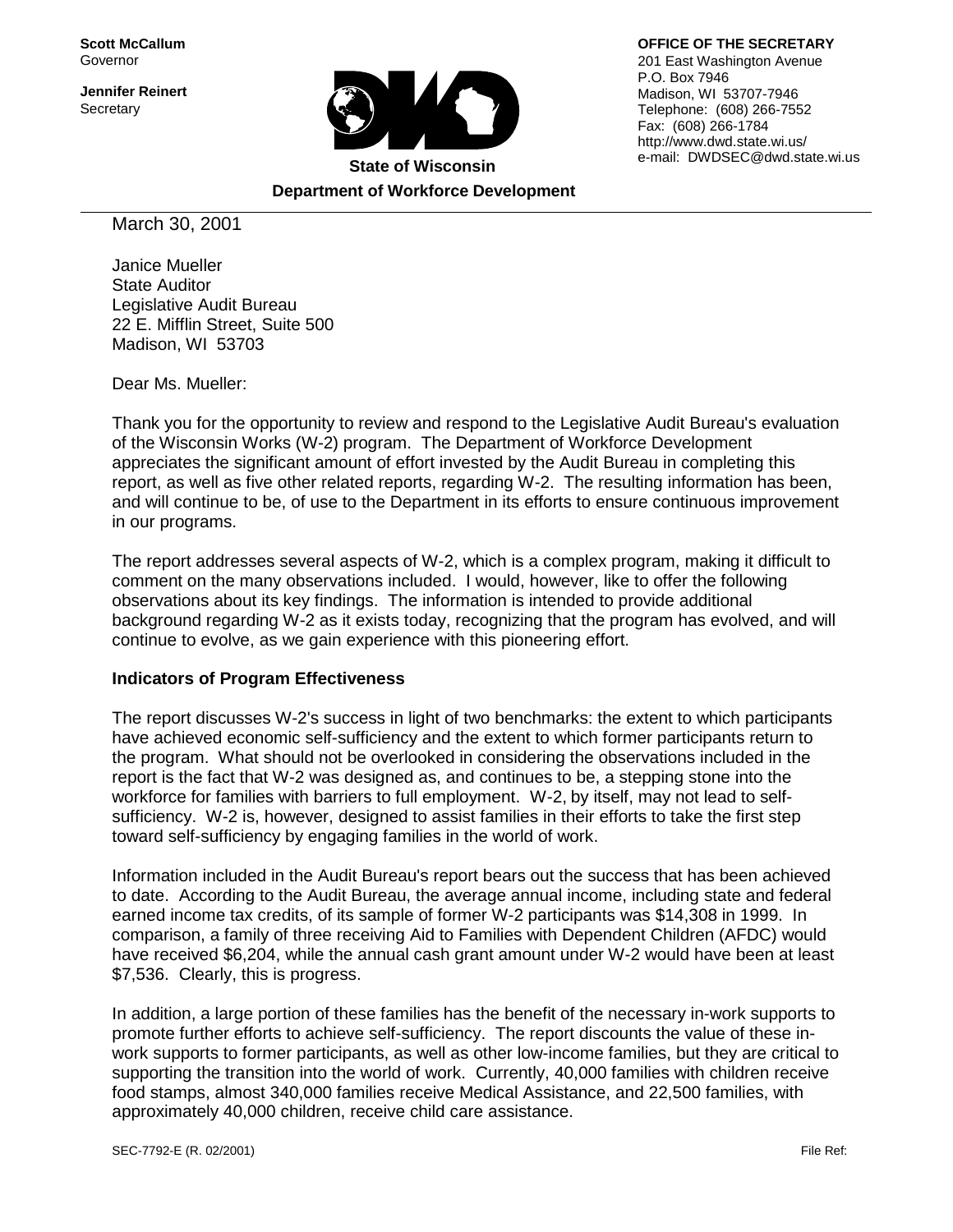Are families that rely on these in-work supports self-sufficient? No. Are they on their way to achieving self-sufficiency? Yes.

The fact that participants return to W-2 reflects a basic underlying philosophy of W-2 rather than a failure of the program or of the program's participants. This philosophy is that it is more desirable to go out and gain work experience, whether the job is temporary or expected to be permanent, than to not work at all. The system is designed to support an individual as he or she progresses on the road to self-sufficiency and is available on an "as needed basis." Thus, W-2 agencies encourage their participants to return for more help if the job doesn't work out or if additional assistance is needed. The fact that participants do return indicates the establishment of a strong system of supports upon which families can rely when they need assistance in their efforts to achieve self-sufficiency.

In considering the program's effectiveness, I believe we need to keep in mind that after only three and one-half years since W-2's statewide implementation, Wisconsin has made significant strides toward eradicating the legacy of AFDC and in assisting families in their efforts to achieve economic self-sufficiency. We recognize, however, that while the initial connection to the workforce breaks the cycle of dependence on cash assistance, it does not accomplish full sufficiency. This is a laudable goal and is the continuing focus of the program.

# **Program Expenditures**

The report provides a significant amount of information about program expenditures. I would like to make several observations about the information provided, including some of the historical information.

First, while accurate, the information about the "profits" generated under the first implementation contract does not recognize that, unlike most public sector contracts, the contracts with the W-2 agencies required the agencies to assume a substantial risk. Rather than being reimbursed simply because they spent money, the contracts required agencies to provide services to all eligible persons within the sum-certain funds provided. The W-2 agencies were expected to perform within established budget limits and the measure of performance under the contracts was moving people from welfare to work. Given the uncharted territory into which these agencies, public and private, were entering, the contracts were structured as reasonably as could be expected.

However, with additional experience and as noted in the report, the Department moved away from the structure of the initial contract toward a more sophisticated model of assessing performance. This model is reflected in the 2000-2001 contracts, which include performance requirements each W-2 agency must meet. Performance bonuses will only be awarded based on achievement of these benchmarks, none of which are directly tied to caseload reductions.

Second, it should be noted that the decrease in the cash benefit caseload has led to substantial benefits for the state as well as for localities. The decline in the cash caseload has meant that funds are available to support expanded services for low-income families as well as other services. At the state level, these funds have been invested in a variety of activities, including community youth grants, the Early Childhood Excellence Initiative, literacy programs, services for domestic violence victims, and nutritional programs.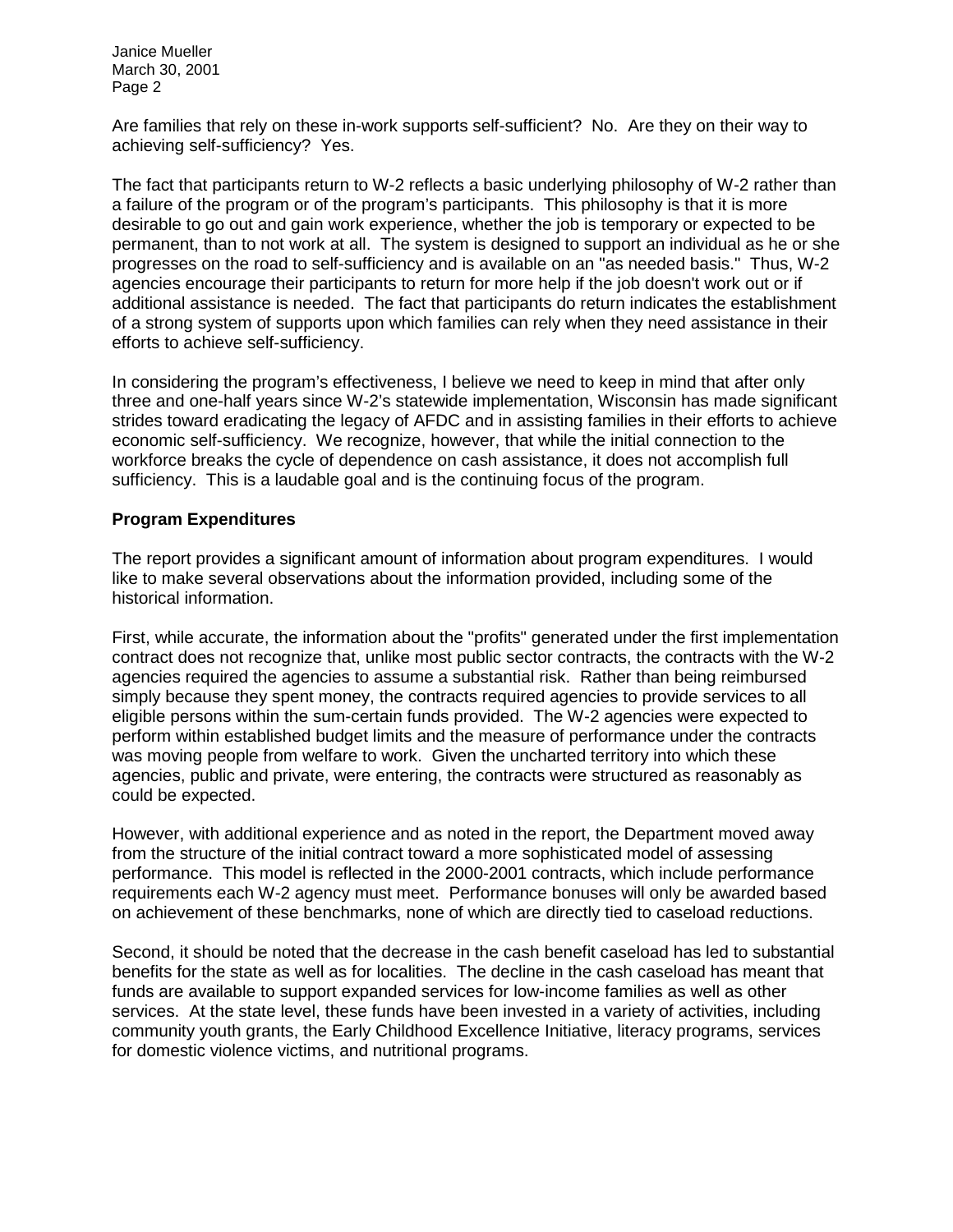Local investments have also been made as a result of the first contract's structure. Several examples of these are included in the report, some of which reflect investments in other than direct services and include offsetting county tax levies and enhancing computer networks. Clearly, the funding that was made available as a result of the reduction in cash caseloads has been of benefit to the taxpayers throughout the state and should not be considered money ill spent.

Third, because there has been some confusion on this topic, it is important to note the Audit Bureau's finding that administrative costs have been less than 10 percent during the life of the program. This level of expenditures is significantly less than the 15 percent cap established by federal law.

Finally, in discussing program expenditures, the report references the Audit Bureau's previous findings regarding unallowable and questioned costs in the context of the right of first selection. The Department plans to implement the Audit Bureau's recommendation in this area, which supports the actions we have taken to date to establish additional standards regarding eligibility for the right of first selection.

#### **Sanctioning Participant Benefits**

The report identifies limited situations in which participants may have been inappropriately sanctioned and thus suffered a loss of benefits under the program. Although the Department has provided the W-2 agencies with guidance regarding the sanction process, we are concerned about the audit's findings. While the audit indicates we have already taken steps to address the issue, I would like to outline further the steps taken to address this situation.

First, we are examining all sanctions applied to W-2 participants since W-2 started and are highlighting cases where the sanction appears to be questionable. We will give to the appropriate W-2 agency a list of all questionable sanctions and require that each agency investigate the sanction to determine its appropriateness, reimburse the family if the sanction was not legitimate, and provide the Department with information about the final resolution.

Second, we have established a workgroup that is taking a comprehensive look at how sanctions are processed to determine what modifications to our automated processes may be necessary to ensure that inappropriate sanctions are not made in the future.

Third, we are developing a clarifying policy on the use of sanctions and plan to reinforce the proper sanction policy with all W-2 agencies immediately.

Finally, as recommended, we will report to the Joint Legislative Audit Committee by September 1, 2001, regarding the results of our review, how participants who had been inappropriately sanctioned were compensated, the procedures established to prevent inappropriate sanctions in the future, and plans for ongoing monitoring of the situation.

In addition, although not related to the report's findings about sanctions, we will be implementing the recommendations included in the report regarding trial job participants.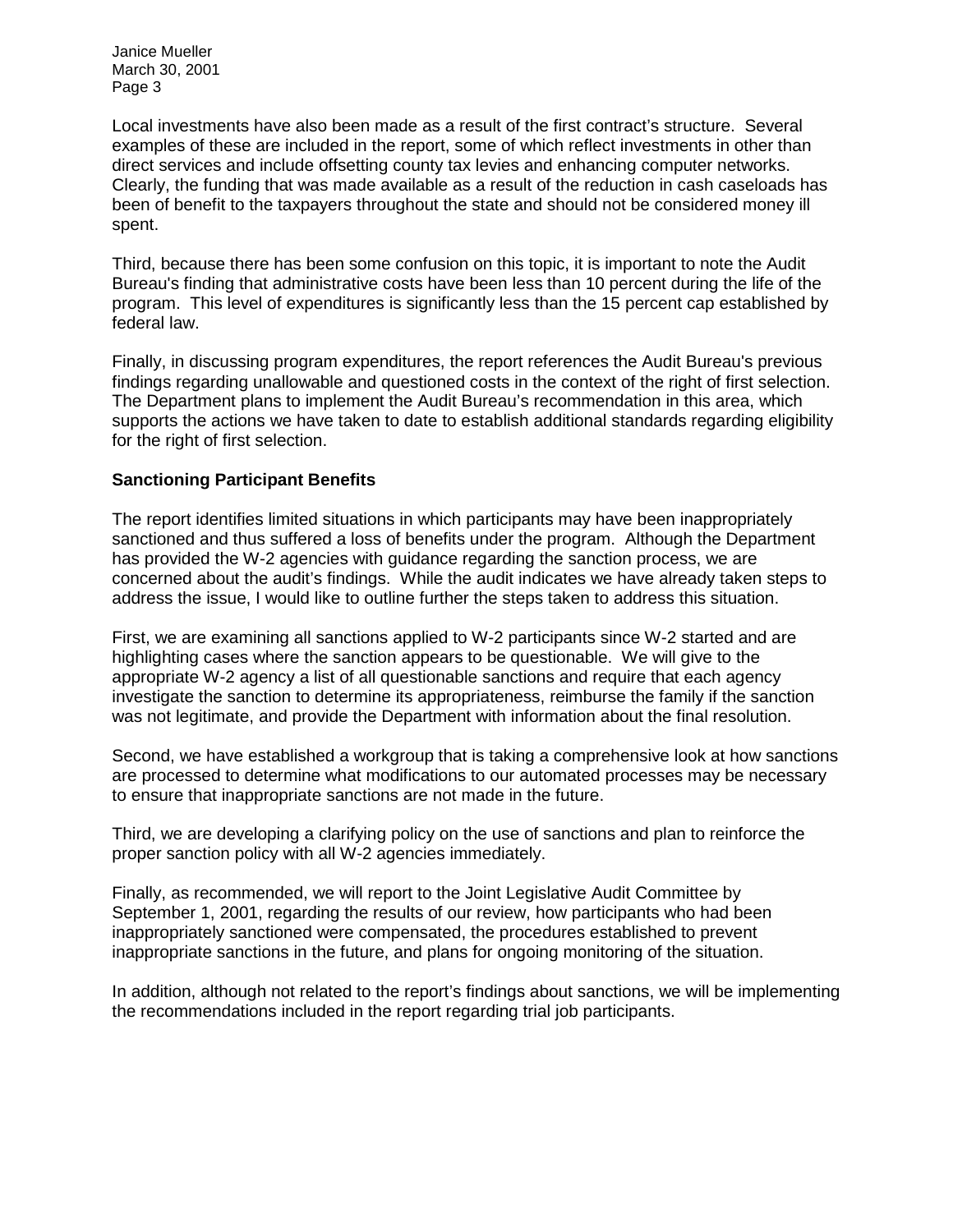#### **Performance Standards**

As noted in the discussion regarding program expenditures, the Department's development of performance standards under the W-2 contract has been evolutionary. At the time the program was implemented, there was very little indication as to what to expect in terms of how the program would unfold. With additional experience, we developed a series of measurements designed to evaluate program outcomes. These measurements are included in the current contract.

We are also continuing to modify the agency performance standards, as discussed in the report. The Department's proposed performance standards for the 2002-2003 contract period were subject to public review and comment over the past several weeks, with the public comment period closing on Friday, March 23, 2001. The proposed performance standards build on those that currently exist and add additional components, including components related to customer satisfaction, case management, and agency accountability. As with the development of the standards in the current contract, the proposed standards reflect the state's increased experienced with the program, as well as enhanced use of available data.

We will be reviewing each of the public comments received regarding the performance standards and making modifications as appropriate, based on these comments. Therefore, we will be able to report to the Joint Legislative Audit Committee by May 31, 2001, regarding future performance standards, as recommended in the audit.

## **Contract Oversight**

The report outlines several concerns regarding program oversight, particularly in Milwaukee County. As I have stated before in response to previous audits, the Department has invested a significant amount of effort in this area over the past year. While programmatic oversight has been ongoing, I would like to take this opportunity to again reiterate the steps we have taken in the area of financial oversight. These steps include:

- conducting a comprehensive review of all financial policies and procedures for W-2 agencies to ensure expectations of prudent fiscal management are clearly outlined;
- hosting fiscal roundtables across the state to ensure all W-2 agencies know what expenditures are appropriate and to clarify expectations;
- developing additional requirements for certain expenditures that would need prior approval by the department; and
- updating audit guidelines to include specific requirements on sample size and scope, with expanded sampling required when unallowable costs are identified.

We have also been working aggressively with Private Industry Council of Milwaukee County to ensure the appropriate level of oversight is being provided in the Milwaukee area, in conjunction with the efforts of our Milwaukee Regional Office staff.

### **Future Considerations**

In considering the future, the Department does not believe that the success of the program in moving families from welfare to work means our work is finished. We believe the efforts of the program must now turn toward ensuring that once the connection to work is made, that the connection is sustained and that advancement is accomplished. At the same time, however, the core of W-2 must be maintained and efforts must be made to ensure those with multiple barriers are served.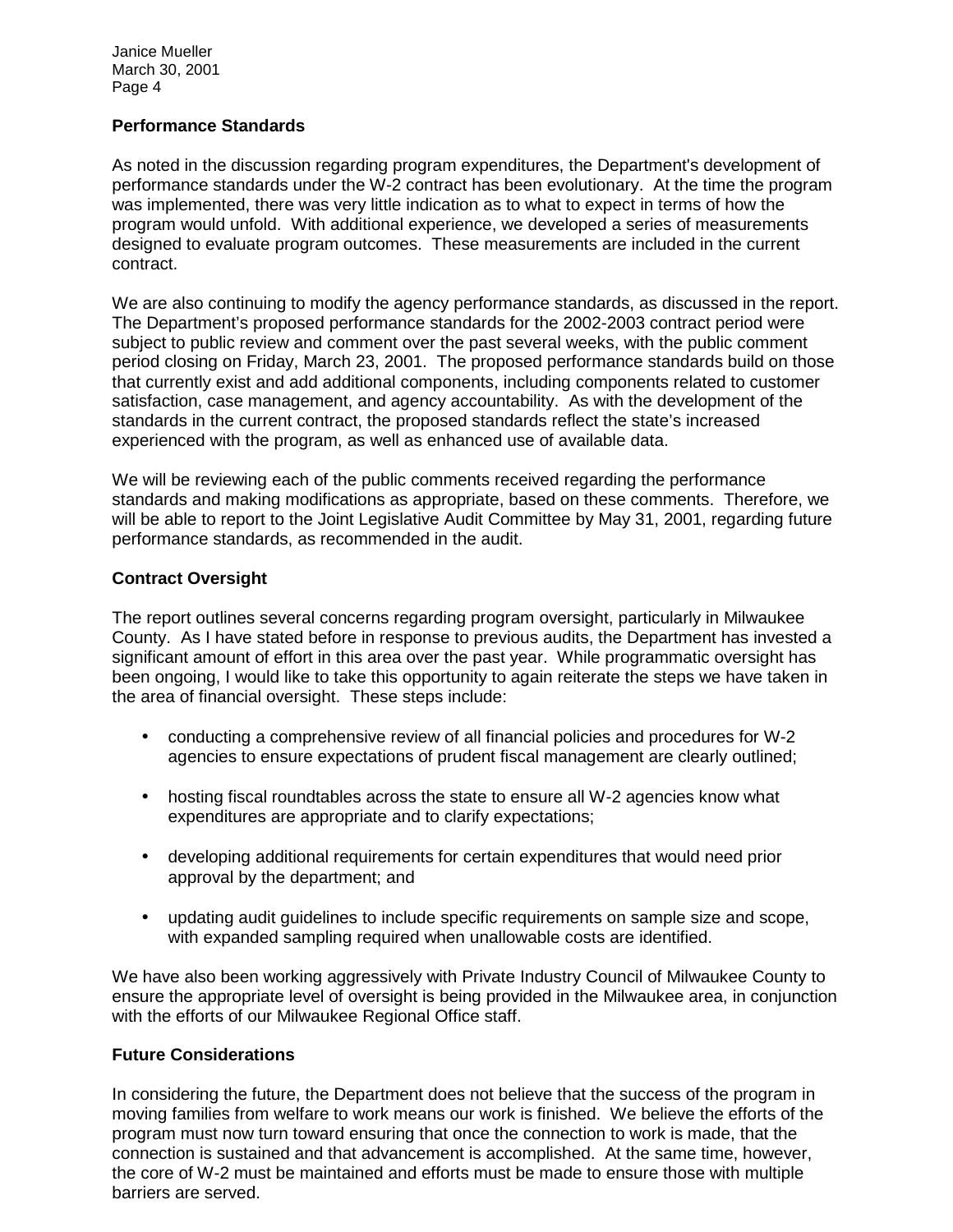The report discusses each of these, as well as other, issues. The Department welcomes the discussion included in the report, as we have been grappling with these same issues in our own consideration of W-2's future. As part of our efforts, the Department commissioned a series of White Papers, designed to develop a framework through which some of the questions most relevant to our continuing success could be addressed. The topics of these White Papers include the changing nature of the caseload, supporting job retention and advancement, addressing the needs of the hardest to serve, integrating non-custodial parents into the family, and breaking the cycle of dependency.

Based on our efforts to date, the Department had adopted a three-pronged approach to the future of W-2.

First, we are focusing on retention and advancement. To a great extent, these efforts look beyond W-2 to other programs housed within the Department. These programs include:

- Workforce Attachment and Advancement (WAA) WAA is a Wisconsin-specific program funded with TANF funds. WAA provides funding to W-2 agencies and Workforce Development Boards (WDBs) to develop innovative employment retention and advancement strategies for the TANF eligible population. The primary objective of the program is to promote upward mobility through training that prepares persons for higherpaying employment. WAA participants are not required to have received cash assistance under W-2; eligibility is based on income.
- Welfare to Work (WtW) WtW uses TANF funds, funneled through the U.S. Department of Labor to local WDBs and providers, to provide job placement, training, and postemployment services to long-term TANF recipients and non-custodial parents of children receiving TANF assistance.
- Workforce Investment Act Title I (WIA) WIA funding is administered by Wisconsin's 11 WDBs. The full array of employment, training, and education-related training programs are to be coordinated through a unified planning process, with services provided at the local level through a one-stop delivery system.

Our efforts to integrate these programs along with W-2 into a seamless delivery system designed to meet the needs of all workers, including low-income, led to the merger of the former Divisions of Economic Support and Workforce Excellence into the Division of Workforce Solutions. We believe that low-income workers need a workforce solution, not a welfare solution, when they encounter difficulties in their efforts to achieve self-sufficiency.

Second, we believe that workforce connections and reconnections must continue to be made through W-2. W-2 should continue to be the "door" through which a person becomes a member of the world of work. This does not, however, mean that consideration cannot be given to issues related to service delivery, many of which are outlined in the report. It does mean that W-2 should continue to be the stepping stone into the workforce for families with barriers to full employment.

Third, we are focusing on addressing the needs of the hardest to serve and those with more difficult barriers to entering the workforce. In particular, we have invested a significant amount of time and effort, in conjunction with the W-2 Contract and Implementation Committee, designing policies and procedures regarding those who are approaching the 60-month time limit. In large part, our efforts have built off of our experience in working with participants who have approached their 24-month time limits.